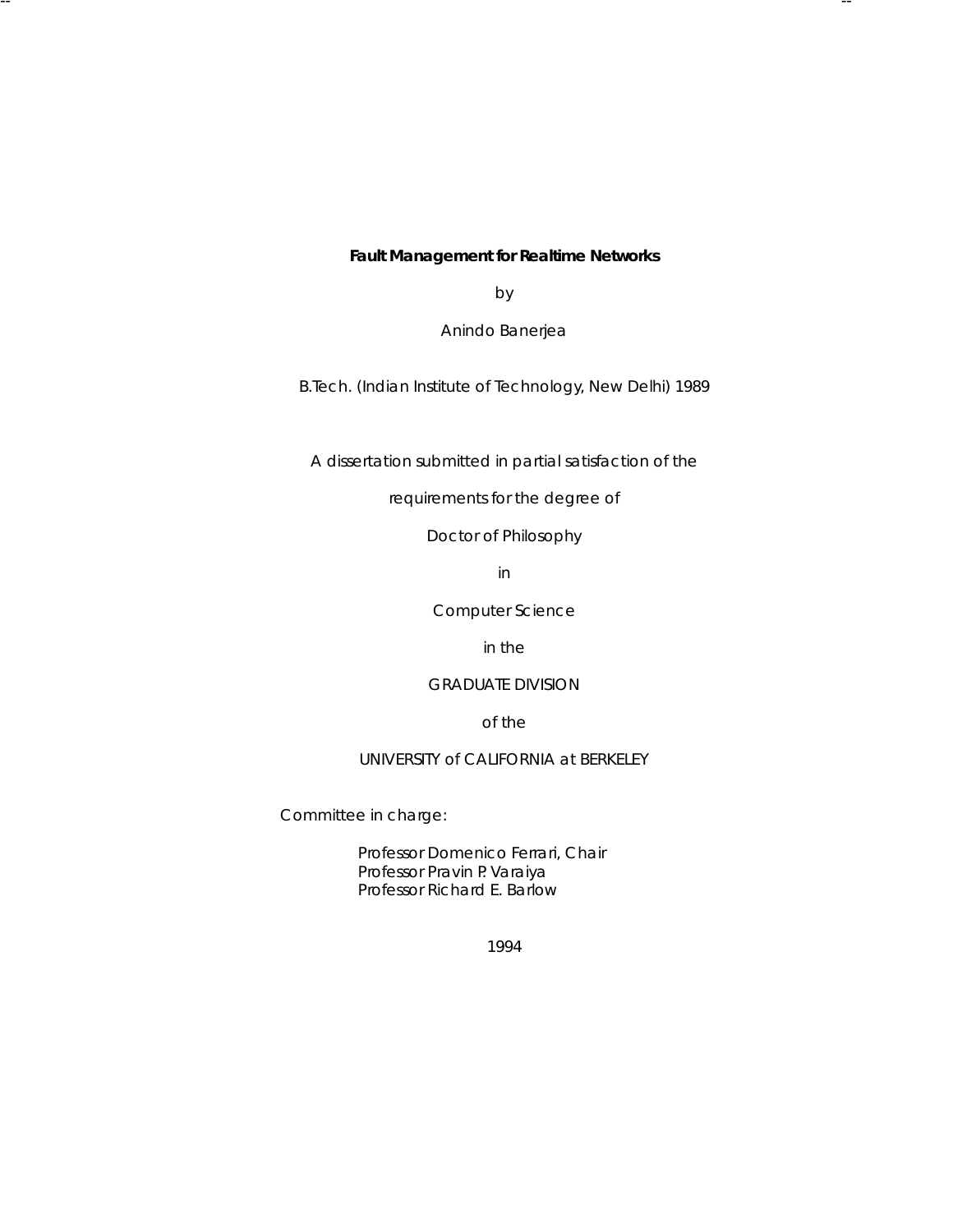The dissertation of Anindo Banerjea is approved:

-- --

**Chair** Date Date

Date

Date

University of California at Berkeley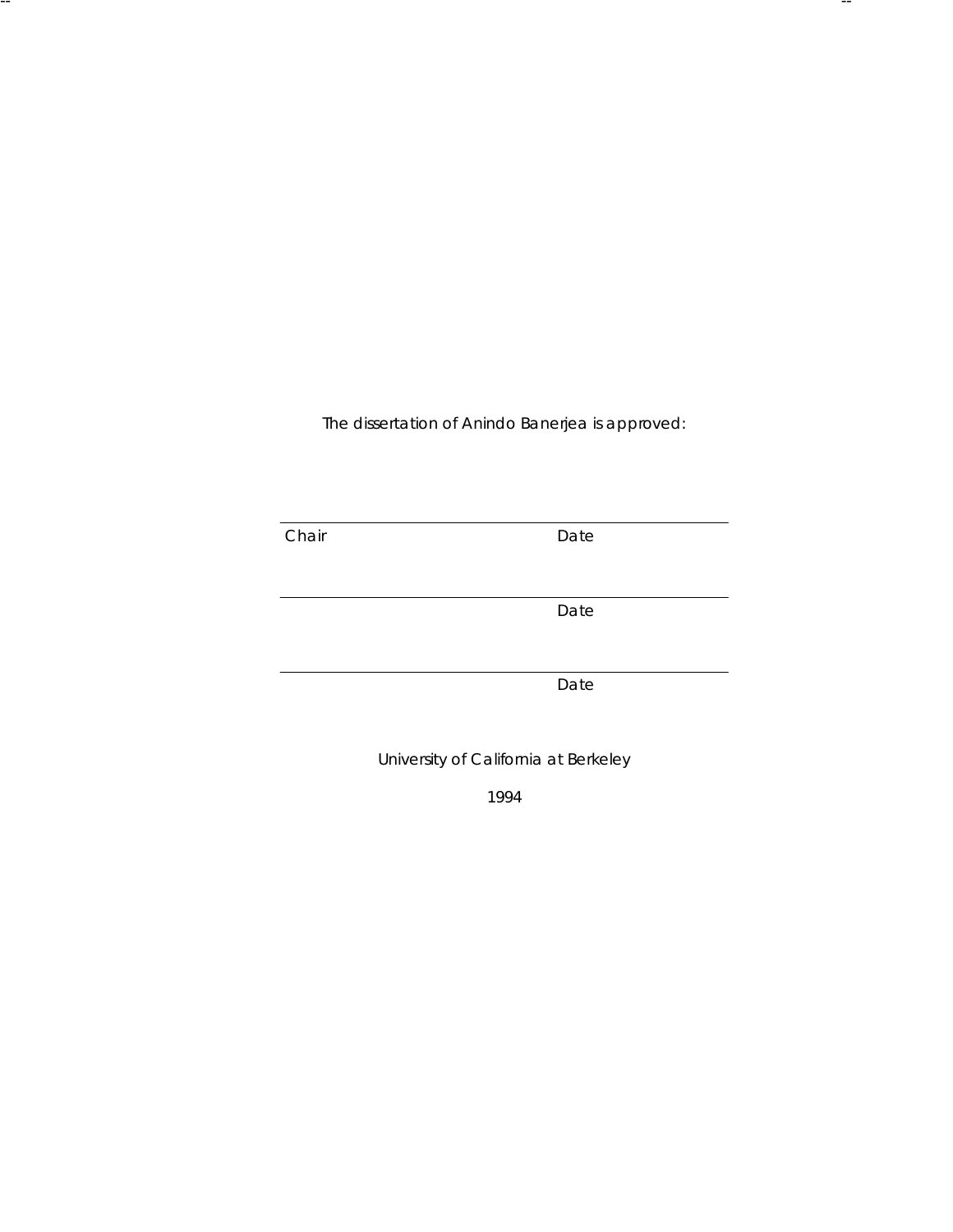# **Fault Management for Realtime Networks**

-- --

Copyright © 1994

by

Anindo Banerjea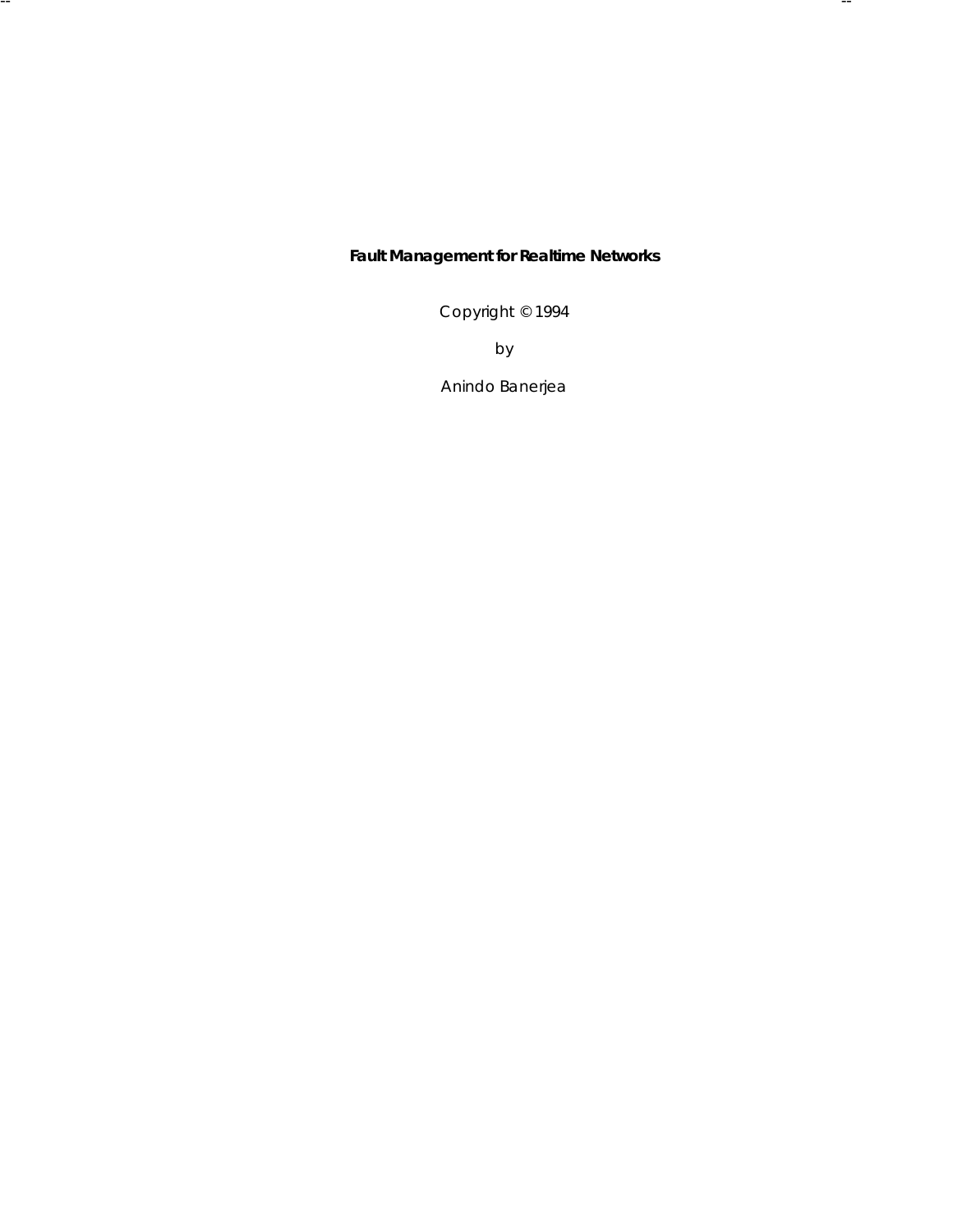#### **Abstract**

-- --

Fault Management for Realtime Networks

by

Anindo Banerjea Doctor of Philosophy in Computer Science University of California at Berkeley Professor Domenico Ferrari, Chair

Realtime networks provide guaranteed performance communication to applications that require such guarantees. The Tenet Group, under Professor Domenico Ferrari, has developed a scheme to provide such Quality of Service (QoS) guarantees in a packet-switched internetwork. The scheme is based on the concept of the *realtime channel*, which is a network connection with associated traffic specifications and performance guarantees . Other schemes to provide realtime services exist, and share some fundamental similarities . However, none of these schemes address the problem of how to restore (or continue to provide) realtime service in the presence of network faults. This dissertation addresses the problem of dealing with faults in the context of realtime networks, using two classes of mechanisms: *proactive* and *reactive*.

Reactive mechanisms can be used to reroute realtime channels to surviving links in the network. This approach does not use any extra resources in the absence of faults, but involves a disruption of the service while the recovery action is being performed. In addition, some channels may not be successfully rerouted if the realtime load on the network is very high. Proactive schemes may be used to reserve redundant resources (such as on multiple paths in the network) so that there is no disruption (or only disruption that can be bounded *a prior i*), as long as the fault scenario is one that is *covered*. The proactive scheme may be designed to cover fault scenarios such as single faults, double faults, and so on.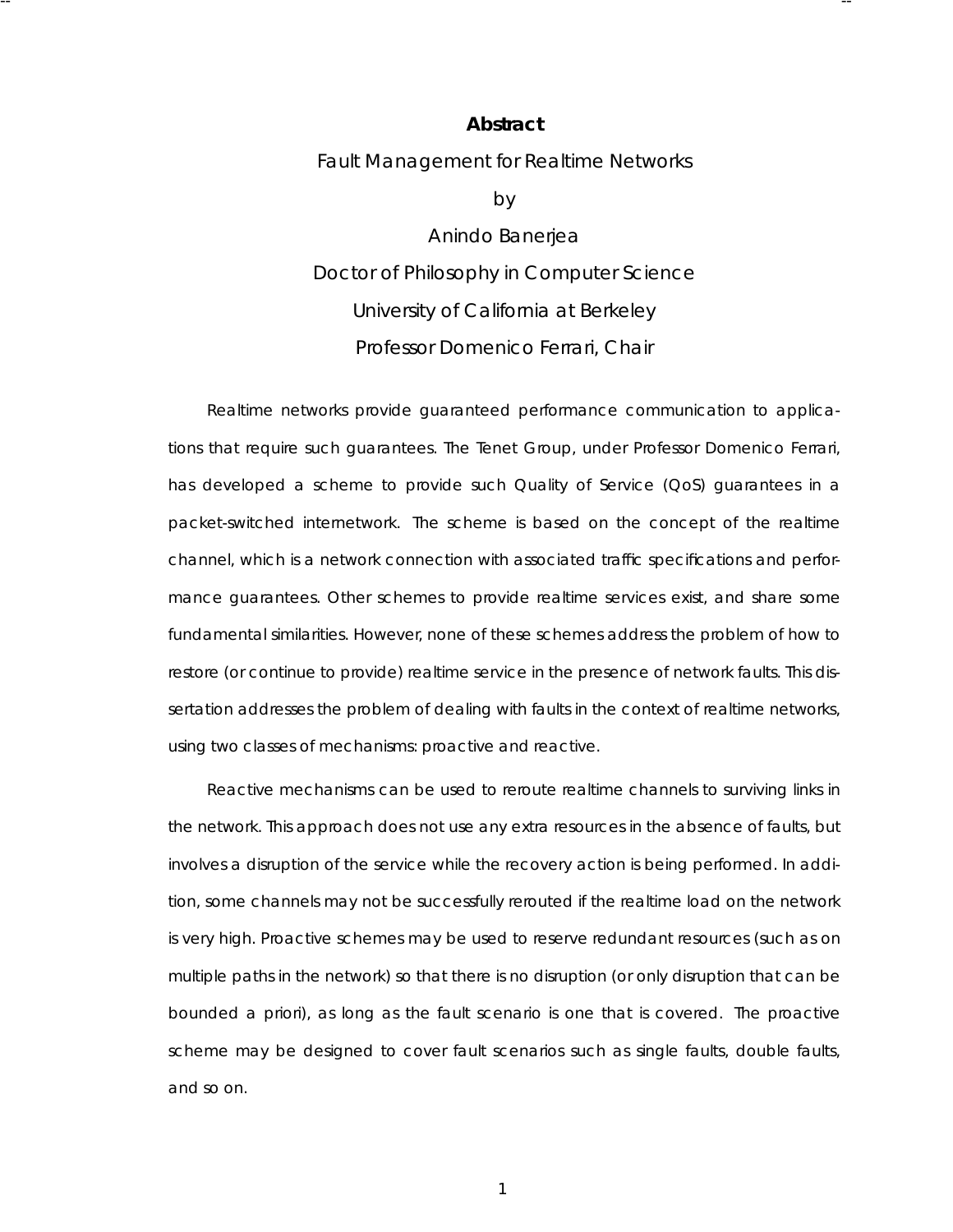The first part of the dissertation describes the rerouting schemes for fault recovery. We start with a very general fault recovery model, and systematically refine our design till we are left with a well-structured and limited problem domain, which we explore through simulation. The simulation experiments were used to identify the best scheme within the chosen solution space, and to show that its performance is reasonable on a number of metrics of performance, such as speed, amount of traffic rerouted, and efficiency of resource usage, as well as for large variations in the external factors such as network load, fault scenario, traffic mix, and network topology. The dissertation also contains a high-level design of a protocol for fault recovery of Tenet realtime channels, the Real-Time Control Message Protocol, based on the results of the experiments.

-- --

The dissertation also describes the use of dispersity routing and forward error correction to provide fault tolerance for realtime channels. These techniques are used to design a variety of schemes that deliver various levels of service in the presence of restricted network faults. Some schemes provide transparent tolerance to multiple faults in the network, at the cost of increased network resource requirements; some others use no extra resources, as compared to a simple realtime channel, but the service degrades gracefully when a network failure occurs; still others suffer a total disruption in the event of a failure, but the duration of the disruption is limited to the time needed to notify the source of the fault. These mechanisms are end-to-end in nature, permitting implementation on top of a basic realtime service, as long as appropriate support for routing is provided by the network. The services are validated and the cost to the network is evaluated through simulation. The techniques are also compared to existing mechanisms that provide fault tolerance to realtime networks.

Committee chair:

Professor Domenico Ferrari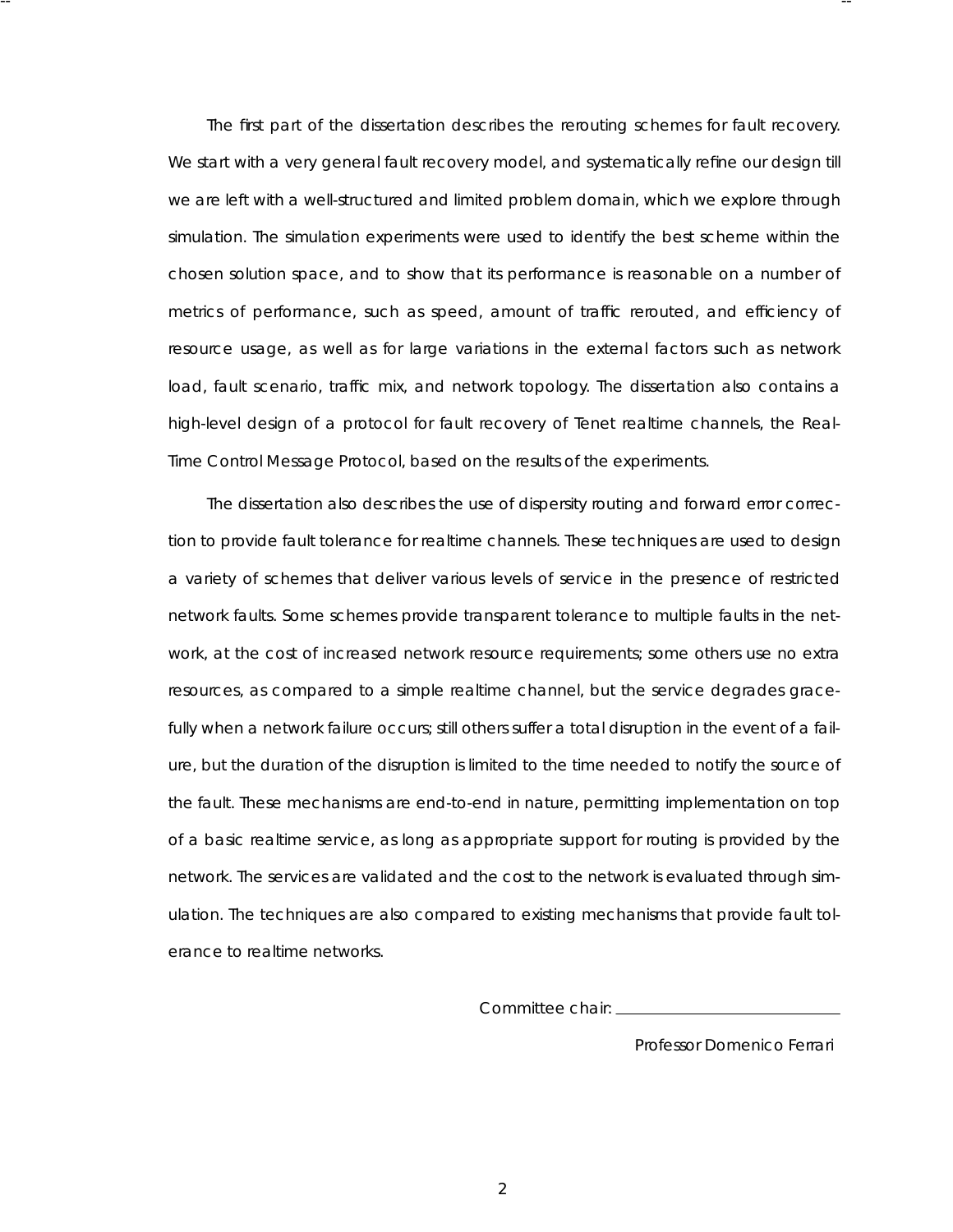*To my parents , Maya and Bidyut.*

-- --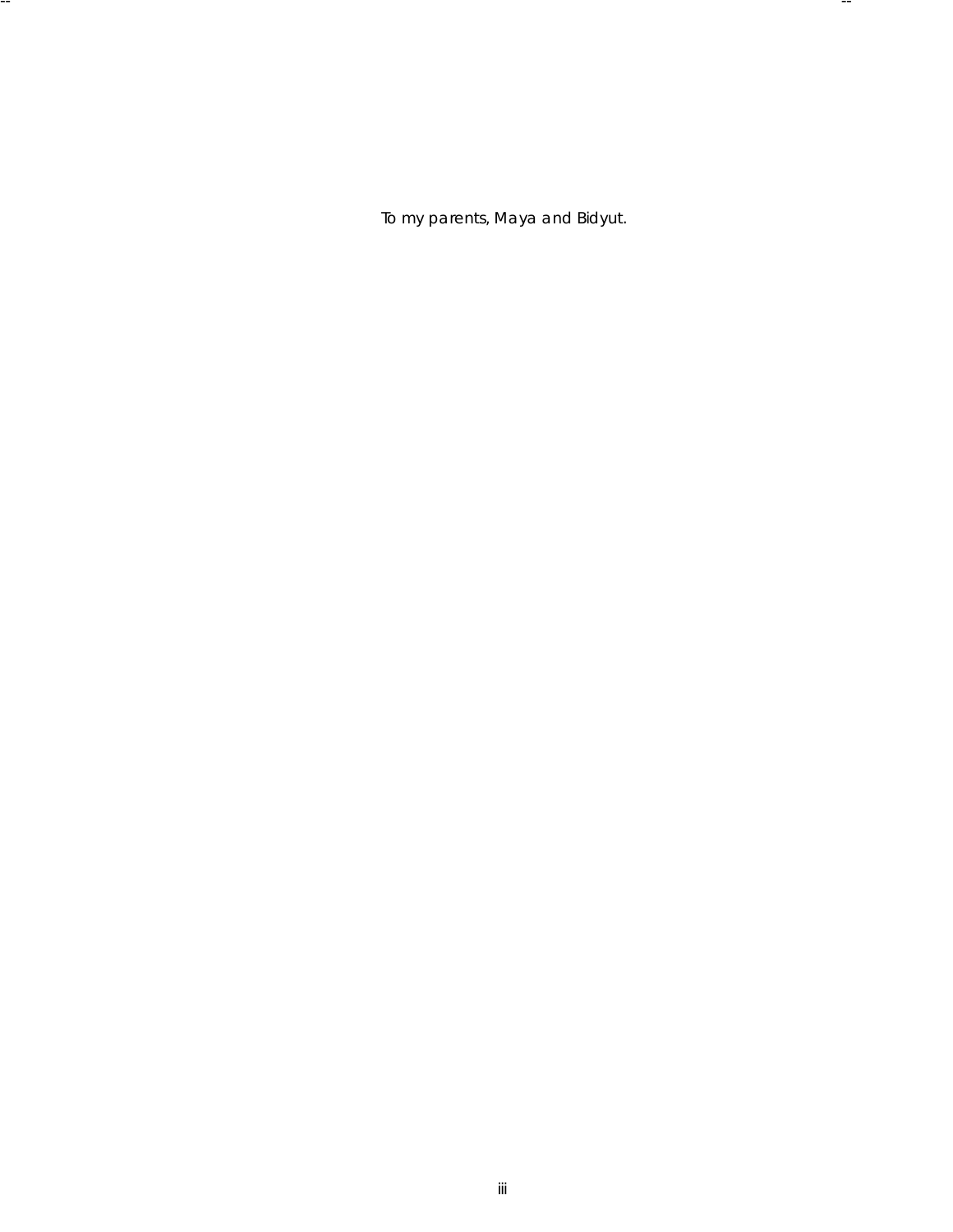# **Table of Contents**

 $- -$ 

Н.

| iv  |
|-----|
| Vİ  |
| vii |
| İХ  |
| 1   |
| 1   |
| 4   |
| 5   |
| 10  |
| 20  |
| 22  |
| 22  |
| 22  |
| 23  |
| 26  |
| 28  |
| 35  |
| 36  |
| 38  |
| 38  |
| 39  |
| 40  |
| 44  |
| 45  |
| 53  |
| 54  |
| 64  |
| 65  |
| 65  |
| 65  |
| 88  |
| 104 |
| 111 |
| 111 |
| 112 |
| 114 |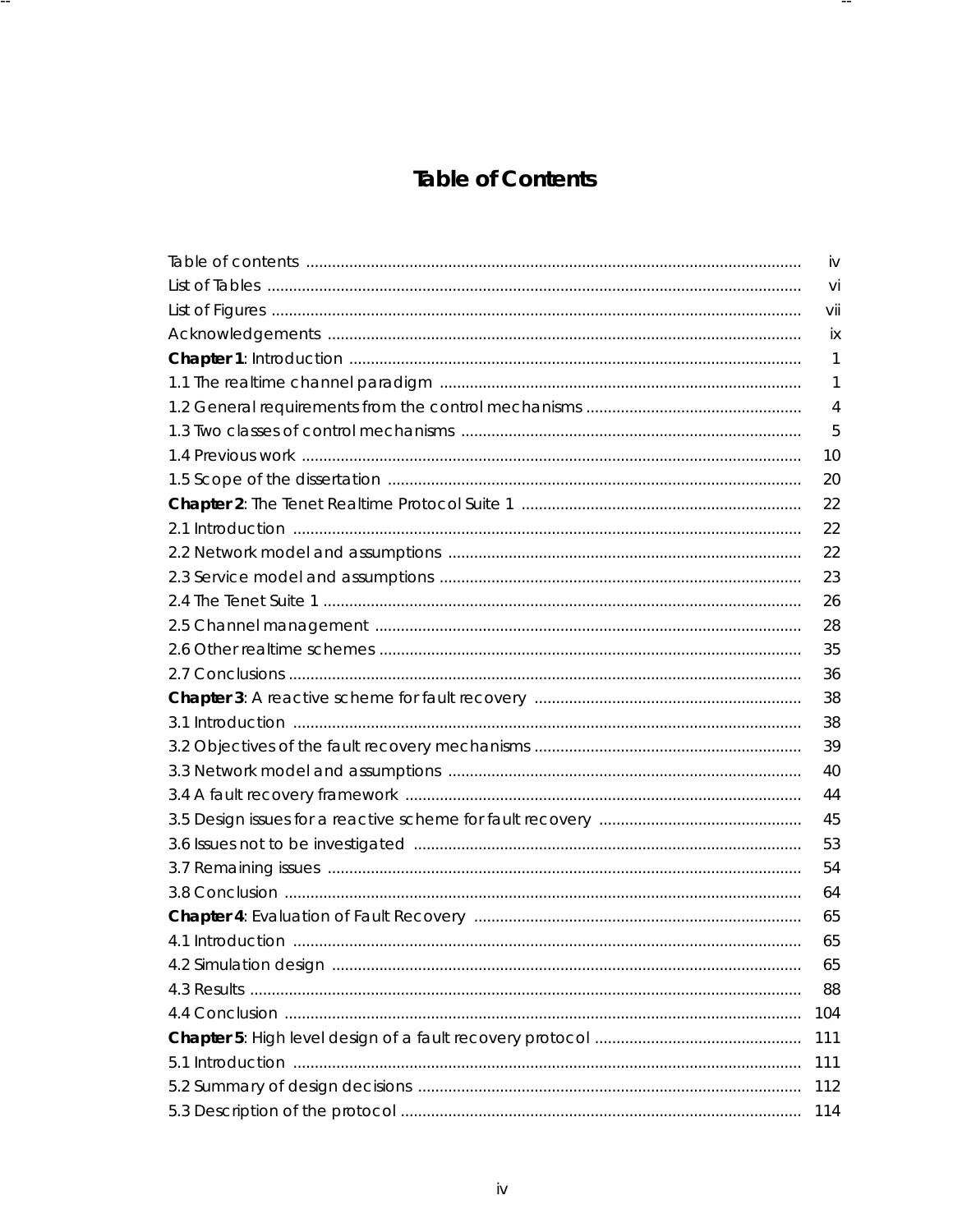|     | 122 |
|-----|-----|
|     | 123 |
|     | 125 |
|     | 125 |
|     | 127 |
| 135 |     |
|     | 151 |
|     | 155 |
|     | 177 |
|     | 180 |
|     |     |
|     | 186 |
|     | 186 |
|     | 188 |
|     | 189 |
|     | 191 |
|     | 193 |

 $- -$ 

. –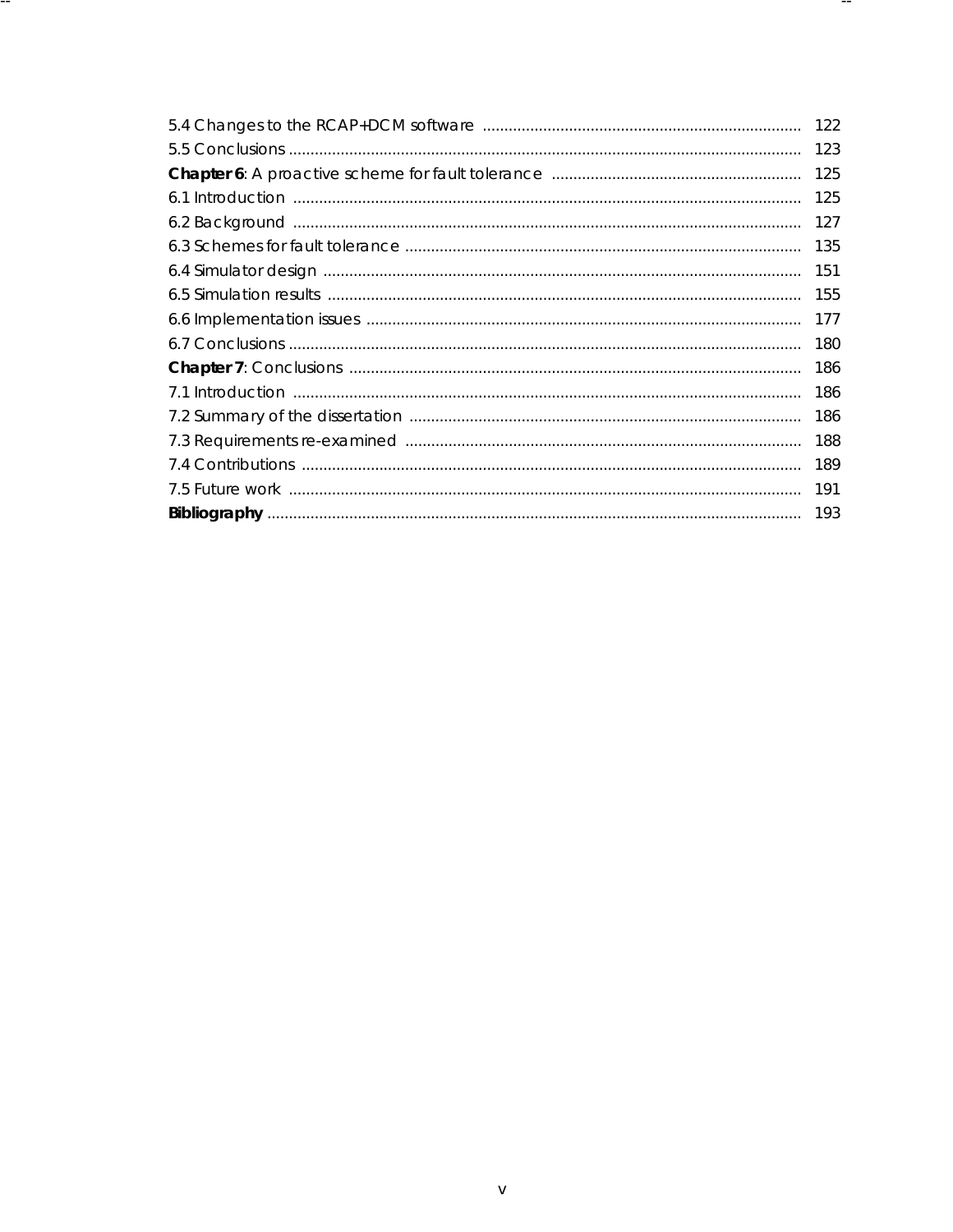**List of Tables**

| Table | l abel                                                | Page |
|-------|-------------------------------------------------------|------|
| 2.1   | Performance parameters of the Tenet Suite 1 interface | 25   |
| 2.2   | Traffic parameters of the Tenet Suite 1 interface     | 25   |
| 2.3   | <b>RCAP</b> messages                                  | 30   |
| 4.1   | Load index levels                                     | 85   |
| 4.2   | Properties of the fault recovery scheme selected      | 109  |
| 6.1   | Properties of various dispersity systems              | 181  |
| 6.2   | Properties of some more dispersity systems            | 181  |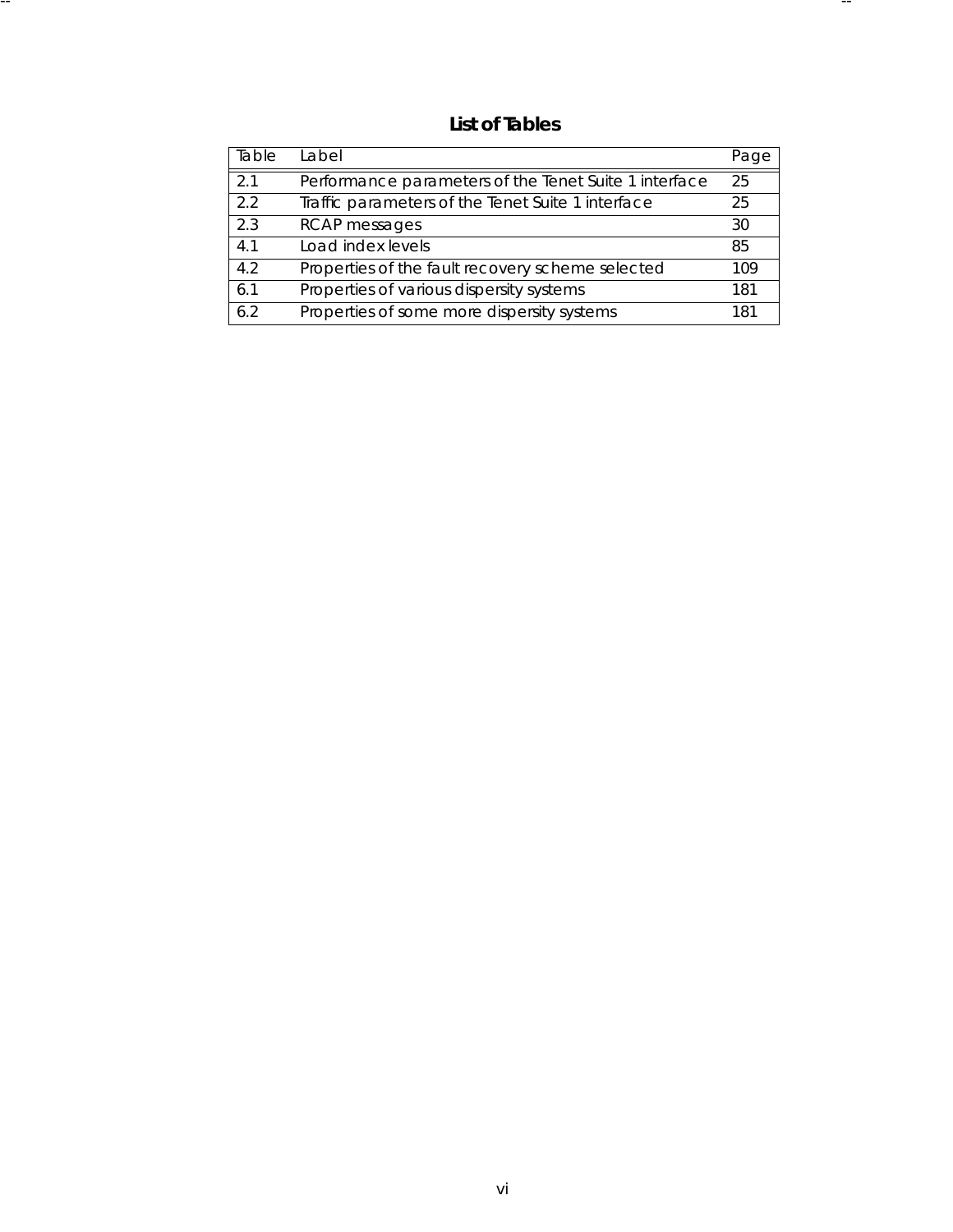| <b>List of Figures</b> |  |
|------------------------|--|
|------------------------|--|

-- --

| Figure | Label                                                                                                                              | Page |
|--------|------------------------------------------------------------------------------------------------------------------------------------|------|
| 1.1    | Link vs. Global rerouting                                                                                                          | 16   |
| 1.2    | Dispersity routing - (3,2,2) system                                                                                                | 18   |
| 2.1    | Service model for realtime network                                                                                                 | 24   |
| 2.2    | Protocols in the Tenet Suite 1                                                                                                     | 26   |
| 3.1    | Avoiding collisions                                                                                                                | 51   |
| 3.2    | The sector of the solution space to be considered                                                                                  | 52   |
| 3.3    | 4-dimensional solution space to be explored                                                                                        | 55   |
| 3.4    | Local rerouting                                                                                                                    | 56   |
| 3.5    | Valid regions of the 4-dimensional solution space                                                                                  | 63   |
| 4.1    | Rate Control Static Priority scheduler                                                                                             | 71   |
| 4.2    | Properties of the load index.                                                                                                      | 76   |
| 4.3    | Square mesh topology                                                                                                               | 81   |
| 4.4    | Square mesh topology with trunks                                                                                                   | 82   |
| 4.5    | Core topology                                                                                                                      | 83   |
| 4.6    | Effect of timing on (i) reroute success (ii) time to reroute                                                                       | 88   |
| 4.7    | Effect of locus of reroute on (i) reroute success (ii) excess resources<br>used                                                    | 90   |
| 4.8    | Effect of retry policy. (i) Immediate retries (ii)- (iv) Delayed retries                                                           | 92   |
| 4.9    | Effect of retry interval on the histogram of time to reroute (i) Exponen-<br>tial (ii) Fixed (100 ms)                              | 94   |
| 4.10   | Effect of state prediction on (i) time to reroute (ii) realtime load<br>rerouted on first attempt                                  | 95   |
| 4.11   | Effect of state prediction on histogram of time to reroute (i) Local pre-<br>diction (ii) Global prediction                        | 97   |
| 4.12   | Effect of number of faults on (i) reroute success (ii) success of predic-<br>tion (iii) time to reroute (iv) excess resources used | 99   |
| 4.13   | Effect of new load mix on (i) Success ratio (ii) Time to reroute (iii) His-<br>togram of time to reroute                           | 101  |
| 4.14   | Effect of topology. (i)-(ii) Mesh with added trunks (iii)-(iv) Core topology                                                       | 103  |
| 4.15   | Effect of retry interval on core topology (i) 100 ms interval (ii) 60 ms<br>interval                                               | 104  |
| 5.1    | Interactions for RTCMP                                                                                                             | 112  |
| 5.2    | Hysteresis loop to avoid oscillations                                                                                              | 116  |
| 6.1    | One set of isolated link failures which the IFI channel can survive                                                                | 151  |
| 6.2    | No IFI set of links exists in a square mesh topology                                                                               | 152  |
| 6.3    | Structure of reassembly buffer for N=4                                                                                             | 154  |
| 6.4    | (3,2,1) dispersity system simulated                                                                                                | 157  |
| 6.5    | Packet loss vs. loss rate for dispersity systems with N-K=1, no network<br>failure case                                            | 160  |
| 6.6    | Packet loss vs. loss rate for dispersity systems with N-K=1, network failure<br>case                                               | 164  |
| 6.7    | Packet loss vs. loss rate for dispersity systems with N-K=2, network failure<br>case                                               | 164  |
| 6.8    | Number of connections established for dispersity systems without<br>redundancy                                                     | 167  |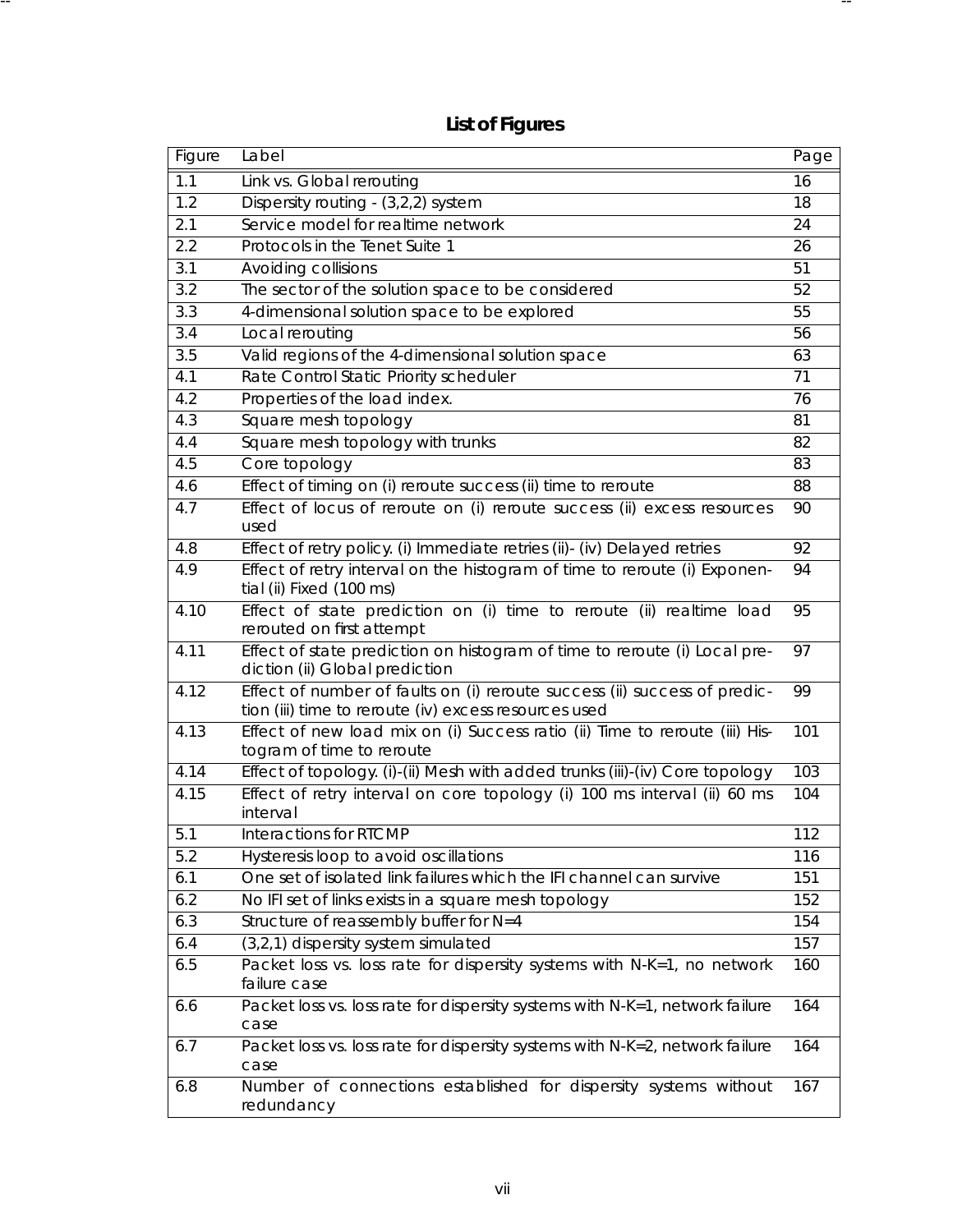| Figure | Label                                                                 | Page |
|--------|-----------------------------------------------------------------------|------|
| 6.9    | Effect of allowing $S = 2$ on dispersity systems without redundancy   | 171  |
| 6.10   | Number of connections established for dispersity systems with N-K=1   | 171  |
| 6.11   | Effect of allowing $S = 2$ on dispersity systems with N-K=1           | 174  |
| 6.12   | Number of connections established for dispersity systems with a N-K=2 | 174  |
| 6.13   | Effect of allowing $S = 2$ on dispersity systems with N-K=2           | 175  |
| 6.14   | Equivalent dispersity systems with no shared links and $N-K=1$        | 175  |

-- --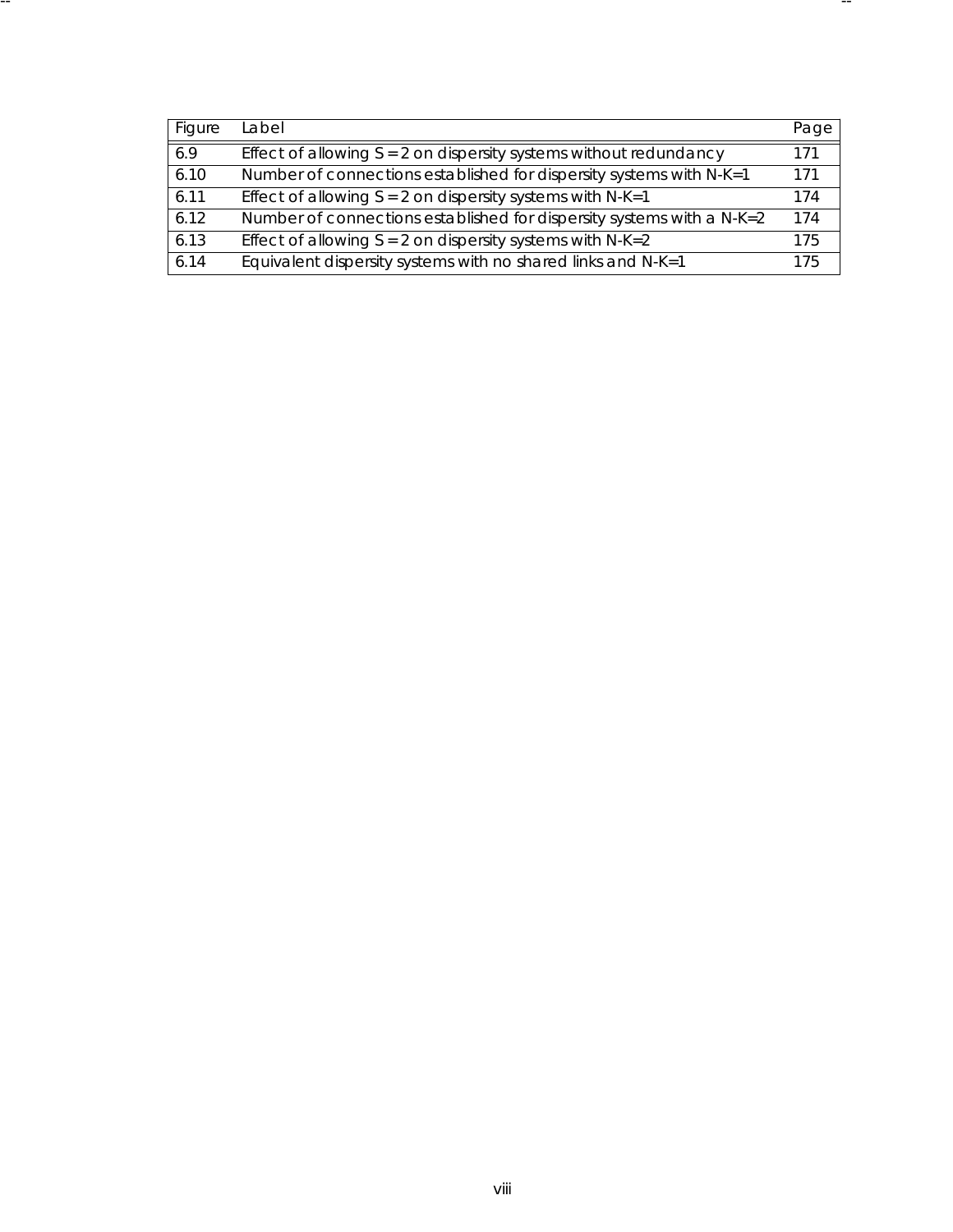#### **Acknowledgements**

-- --

First of all I would like to acknowledge gratefully the invaluable guidance and support that I have received from my advisor, Professor Domenico Ferrari. He provided me with the freedom to explore my own interests, and at the same time with the guidance to ensure that I did not waste my energies on unproductive avenues of research. In addition, his detailed technical and stylistic criticisms of a draft of this dissertation caused me to rewrite major parts of it, and improved its coherence and readability immensely.

I would like to thank Professors Pravin Varaiya and Richard Barlow, for serving on my qualifying examination and dissertation committees, and for their helpful comments on the thesis. I also thank Professor Alan Smith for chairing my qualifying examination committee.

Part of the work presented in Chapter 4 of this thesis was performed in cooperation with Colin Parris. The simulator used in the experiments was developed initially by Hui Zhang, and modified by Colin Parris. Many invaluable discussions with them, as well as with other members of the Tenet Group, contributed to the ideas presented here. I would specifically like to thank Amit Gupta, Ed Knightly, Bruce Mah, Steve Mccanne and Mark Moran for allowing me to use them as sounding boards for many ideas, and Dr. Andres Albanese for many fruitful discussions about network reliability. I fondly remember many debates about *Life, the Universe, and Everything* with various members of the Tenet Group, and the Thursday night beer gatherings with the Dave, Krste and the Realization boys. I gratefully acknowledge Keshav Srinivasan and Dinesh Verma for influence and advice during my early days at Berkeley, especially for advising me to join the Tenet Group, and for continued interaction even after they left Berkeley.

Finally, I am indebted to my parents for the emotional support to persevere in my undertakings, to my brother for his ready ear and quick wit, and to Karen for her love.

ix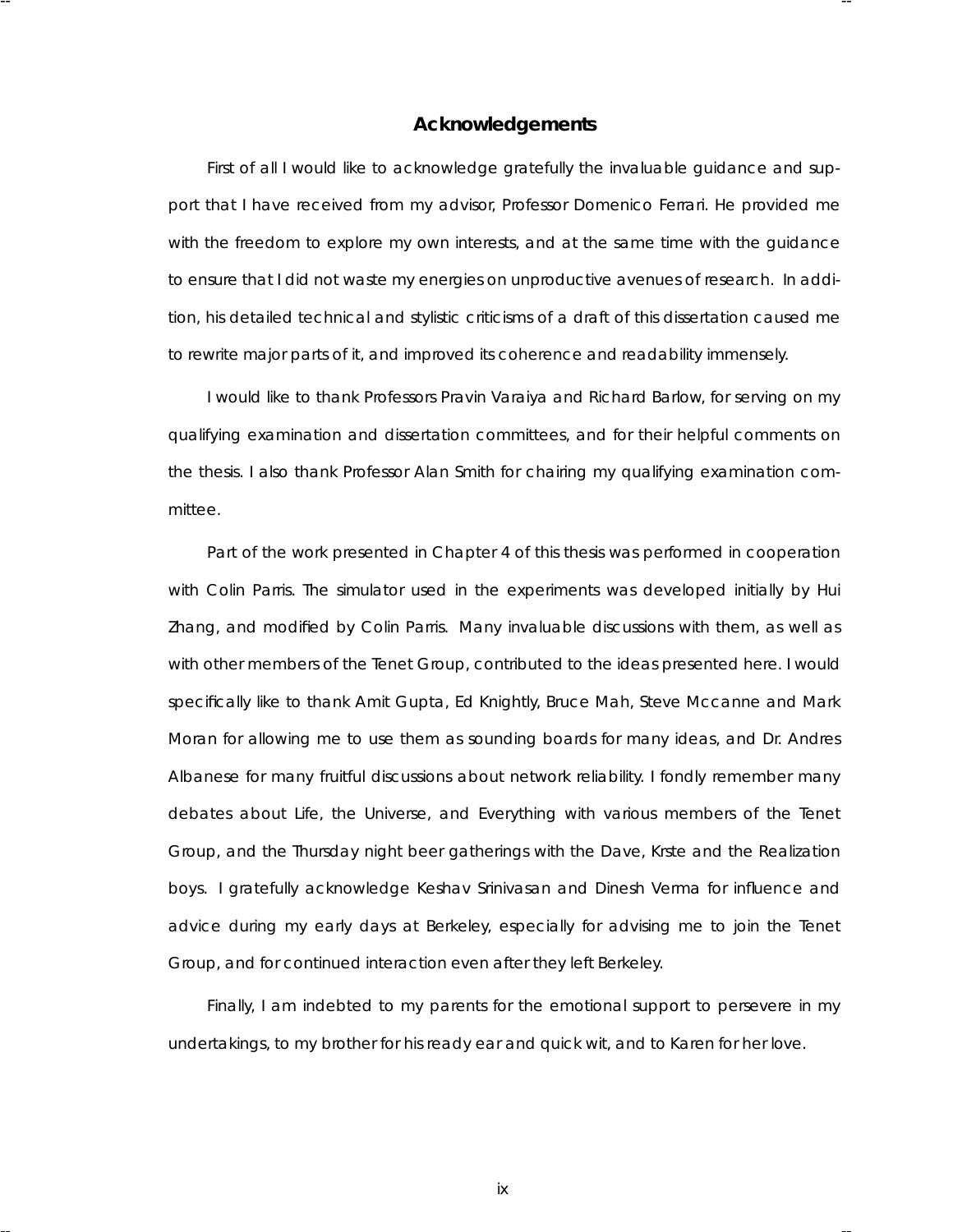# **Cha pter 1: Introduction**

-- --

#### **1.1. The realtime channel paradigm**

The realtime communication paradigm has been under the spotlight in recent years due to advances in networking technology and the increasing importance of multimedia communication. Improvements in available bandwidth brought about by the widespread deployment of fiber-optic communication is making it feasible to offer highspeed wide-area communication to larger numbers of users. One of the classes of applications that this technology makes possible is multimedia communication. Initial experiments on the Internet have demonstrated a wide-spread interest in audio-visual communication over computer networks.

Multimedia communication has characteristics and needs different from those of other forms of computer communication. It is important to understand these differences in order to provide acceptable multimedia communication support at a reasona ble cost to the client. For one thing, delay and delay variation are performance parameters of higher concern to multimedia traffic, since the acceptability of the service depends on the regular arrival of the data at the computer terminal where it is being displayed. This is especially true if the service being offered is interactive in nature, such as for a video conference. There is a threshold of performance below which the data stream is as good as useless; hence, if the offered load of the network is above the critical level, the network should stop accepting new data streams in order to support the existing streams with acceptable quality of service. Furthermore, some forms of multimedia traffic have a more predicta ble traffic pattern than computer data. The regular time based nature of video or audio streams makes it possible to efficiently multiplex these streams , while providing hard delay guarantees on the network's performance.

In contrast, packet switched network were traditionally designed to support statistical sharing of the network resources among a large number of computer users. The traditional model of a computer as a data source assumes that data is produced in high rate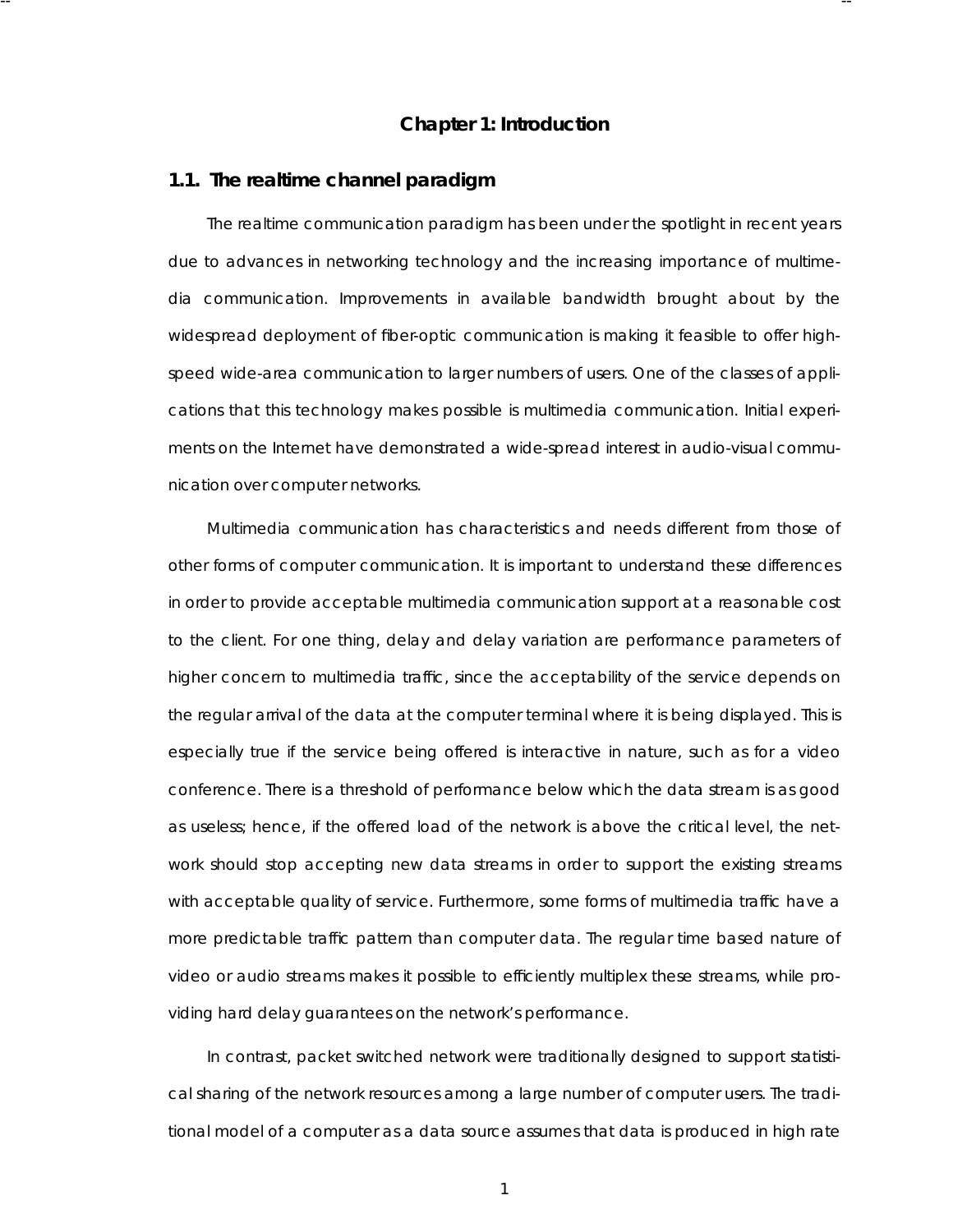bursts, with long silent periods between bursts. Markov chain on-off and similar models have been used to analyze the performance of computer networks. The network is designed to run at high average utilization levels, which implies that the sum of the peak data rates of the sources exceeds the capacity of the network, sometimes by several orders of magnitude. This kind of network service (humorously referred to as socialistic service) allows the network to be shared at higher levels of utilization, but also allows congestion to start when more than the average number of sources happen to send their bursts at the same time. The service provided by the network is time variant, in terms of important parameters of network performance such as observed packet delay, or received bit-rate. This has been called the "best effort" service paradigm, or the Available Bit Rate (ABR) service paradigm. The goals of this service contrast sharply with those of the service described previously; here, the attempt is to share the availa ble resources fairly among all the active users.

-- --

The current Internet is an amalgamation of packet switched LANs, MANs and WANs with a connectionless internetworking protocol (IP) running on top of the media access protocols to provide routing over the whole internetwork. The Internet is designed for heterogeneity and survivability. However, the service provided is extremely load and time dependent. Sources of variability include congestion, route changes, routing instabilities, and other load on routing machines, such as the processing of route update messages.

Asynchronous Transfer Mode (ATM) networks hold a promise to provide an integrated solution for both traditional computer data and the newer multimedia traffic. At present efforts are under way to make sure that the standards chosen by the ITU (formerly the CCITT) and by the ATM Forum<sup>1</sup> adequately support both kinds of traffic. This is an attempt to isolate and standardize the information about traffic characteristics and performance requirements that the network needs to know in order to efficiently support its

<sup>&</sup>lt;sup>1</sup> An organization of representatives of industry, network providers and users, working towards the definition of interfaces, services and traffic management for ATM networks.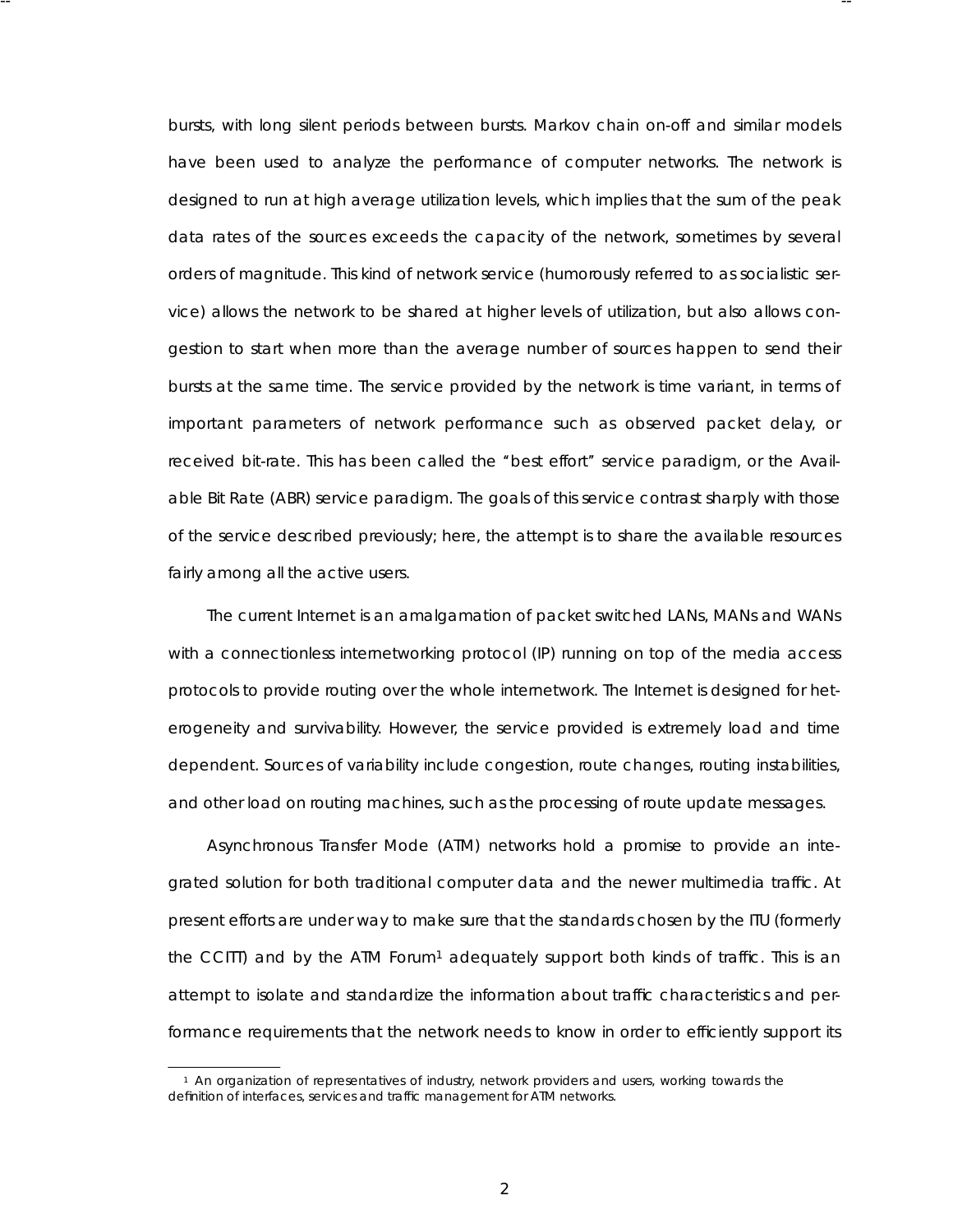traffic. At the same time, research into the mechanisms using this information to support these two types of traffic with substantially different characteristics on the same network has been under way for a while.

-- --

Realtime communication has been defined [26] as communication with guarantees on performance parameters of interest to the client, such as delay, delay variation and message loss. [30, 32] discusses one approach to the provision of realtime communication guarantees , based on a connection oriented paradigm, using admission control to restrict the realtime load on the network, resource reservation to ensure the availability of sufficient resources to meet the performance requirements, and protective packet/cell scheduling during data forwarding to prevent non-realtime load from disrupting the performance of the realtime connections. This approach has been worked out by the Tenet Group at University of California at Berkeley, under the quidance of Professor Domenico Ferrari.

An implementation of the above scheme is briefly described in Chapter 2. This implementation provides guarantees on network performance which are valid in the absence of network faults. The control mechanisms used in the scheme are based on a *proactive* reser vation of the resources and thus no longer hold if the resources are affected by a network failure. To date, the research into realtime communication has been mainly focussed on the fundamental mechanisms to make such a service possible and cost-effective. Thus, not much attention has been paid to advanced facilities such as fault management. This dissertation aims to address this requirement.

In this chapter, we will examine the basic control mechanisms available to us to solve the problem of fault management. We will first identify in Section 1.2 a set of requirements that we would like the mechanisms to satisfy. In Section 1.3, we will classify the mechanisms into two broad categories , *proactive* and *reactive*, and identify the kinds of situations in which each type is useful. We will argue that a single solution is not adequate to deal with faults in realtime networks, and propose a combination of the two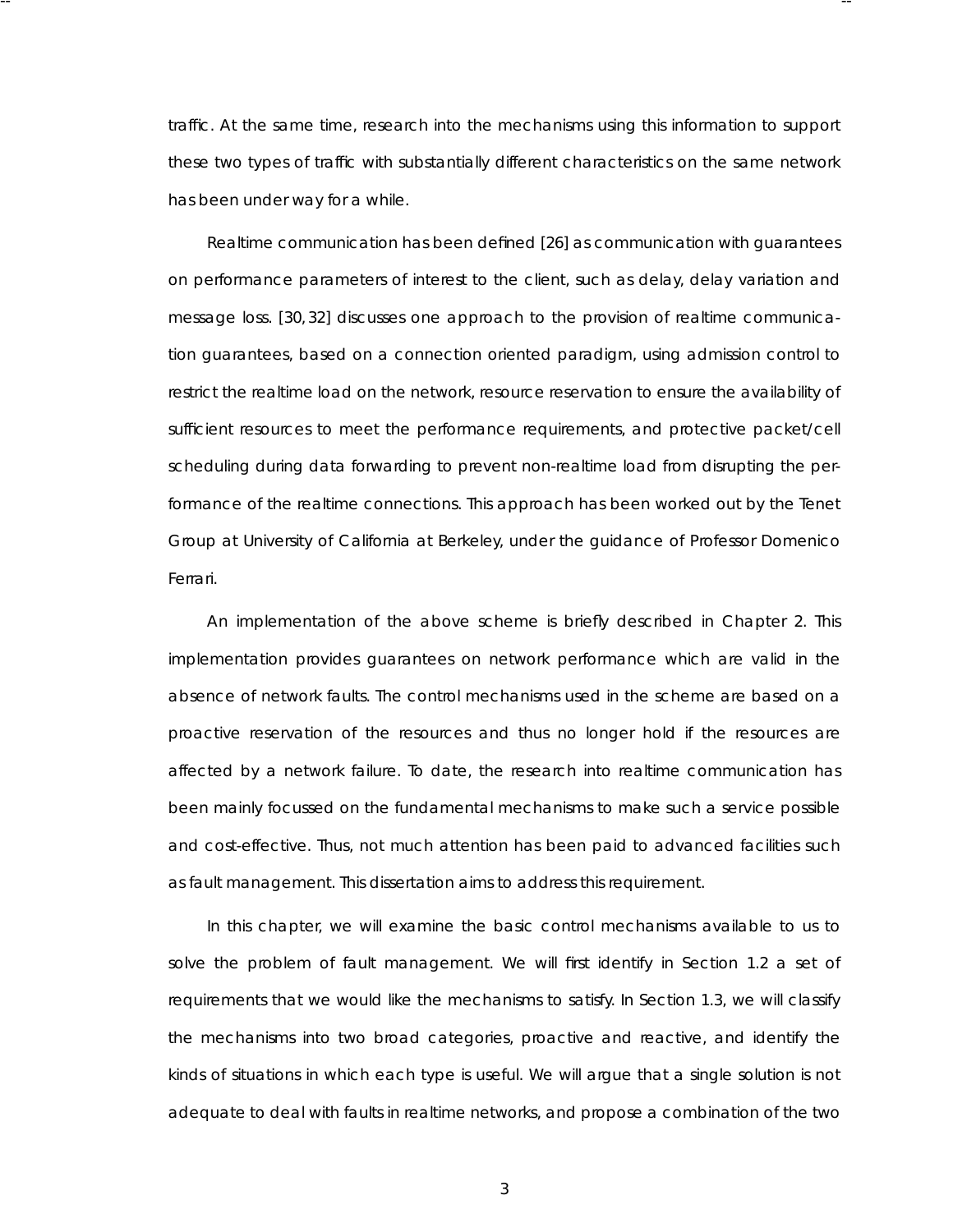approaches to solve the problem. Section 1.4 contains a survey of previous work in survivable network design, fault recovery, and fault tolerance as applied to telecommunications and computer networks, and identify ideas which might be useful in realtime networks. In the process, we will try to point out the differences between the assumptions underlying these networks and those underlying realtime network design, which make the existing work not directly applicable to the present problem. Finally, in Section 1.5 we will define the scope of this work and present an outline of the dissertation.

# **1.2. General requirements from the control mechanisms**

-- --

We would like to provide an enhancement of the control mechanisms used for realtime communication, in order to deal gracefully with faults in the network. This should be done without increasing, as far as possible, the overheads or inefficiencies of network utilization when operating in the absence of faults. The applications would like to see their performance requirements met; however, the cost constraint must also be kept in mind. If perfect performance in the presence of network faults is very expensive, in terms of the resources required, then the option of providing a service, where a failure causes a temporary disruption, should be explored, if such a service can provide more efficient use of network resources.

It is important to remember that, in most modern computer networks, failures are a low probability event. A realtime network should be designed to be efficient in the common case. However, in the event of a network fault, the mechanism should react gracefully to continue and provide service to as many clients as possible, and the duration of any service interruption should be small, in order that the service be acceptable to the client. In addition, the timing behavior of the network, if not correctly handled at the lower layers of the network, cannot be corrected by higher layer measures. Thus, the realtime nature of the service, where needed, must exist from the lowest layer up.

In the context of high-speed wide-area networks, the problem of providing fast control mechanisms becomes especially hard. The delay-bandwidth product of fast WANs is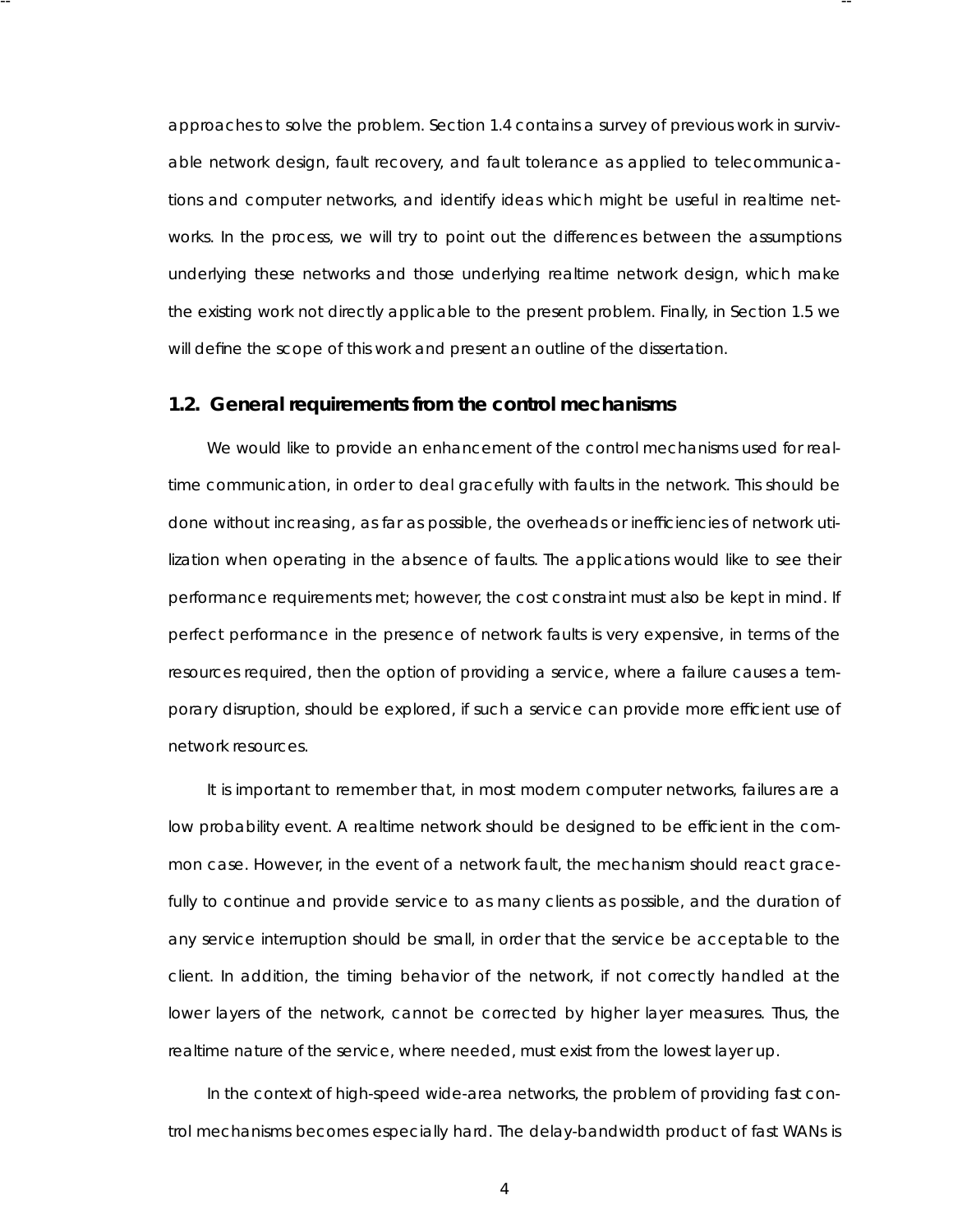large. This means that control mechanisms which require communication with entities at the edge of the network are very slow compared to the transmission time of an individual packet or cell. Hence, the timing characteristics of the control mechanisms become important when choosing one approach over another.

-- --

In bandwidth-poor environments, the critical issue shifts from the speed of the recovery to the efficiency of resource usage in the common case. Thus, in such networks, a more slowly reacting approach might be more useful, if it allows more users to enjoy the realtime characteristics of the network. In addition, the requirements of the application, and the ability of the client to afford the price of the network resources, will differ widely. Thus, the network needs to support a range of services, so that, depending on the situation, the correct cost-performance combination may be provided.

Finally, we have to keep the implementation complexity in mind. Such a wide variety of services, if supported from the lowest layer up, might render the network too complicated to build and maintain. We should identify a few powerful mechanisms and provide the interface to allow higher layers to use them to offer the range of services required. Also, rather than designing a separate scheme for each individual network, taking into consideration its topology, delay-bandwidth product, application mix, operating load, and so on, we would like to investigate schemes which work well in a variety of environments . Of course, there may be parts of a particular implementation that can be tuned to optimal performance in a particular environment, but the design should be general.

#### **1.3. Two classes of control mechanisms**

Control mechanisms can be categorized into two classes: *proactive mechanisms* and reactive mechanisms. These classes serve two very different functions. In the broadest possible generalizations, proactive mechanisms make worst-case provisions to ensure adequate performance in situations that can be predicted. Because of the worst-case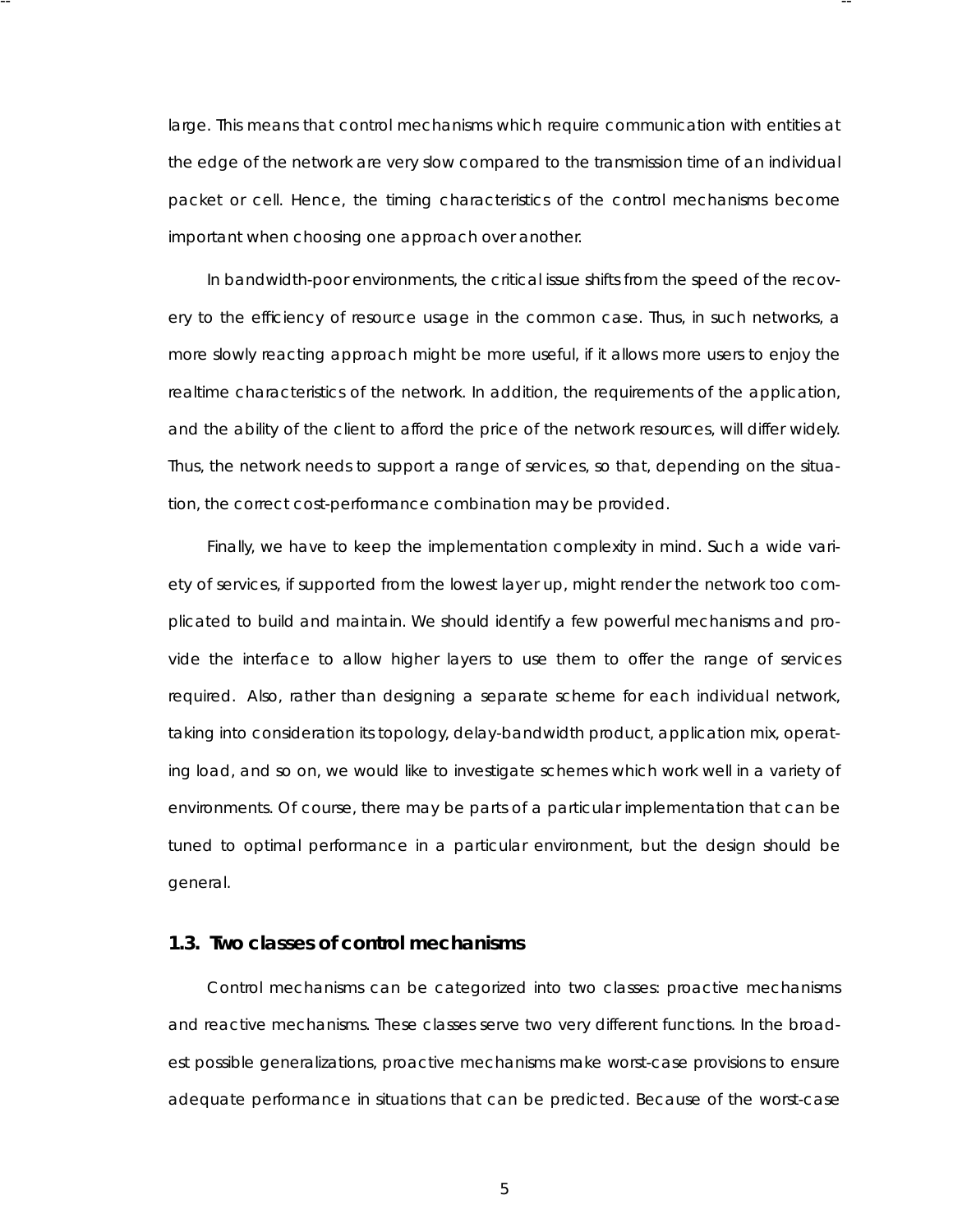nature of the provisions, they may be inefficient, especially if the worst case is unlikely. Reactive mechanisms, however, wait for a situation to arise, before expending the effort of rectifying it. They suffer from a latency of reaction, during which the service provided to the user may be affected to some extent. It also may not be possible to rectify every situation reactively.

-- --

# **1.3.1. Proactive control mechanisms**

Proactive network control mechanisms use *a priori* knowledge, for example, of the traffic to be supported, to arrange for resources to be present in the network when they are needed. One example of proactive network control is virtual circuit establishment with bandwidth reservation. In this case the peak rate required to serve the application is known and reserved in advance, guaranteeing good performance during data transmission. The Tenet scheme, to be described in Chapter 2, uses more detailed knowledge about the application traffic in order to share the network more efficiently. Because of its proactive nature, this approach has the property that the performance of the offered service is guaranteed, regardless of the instantaneous load offered to the system by individual applications, provided there are no faults.

Proactive mechanisms are especially well suited to the context of high speed WANs . They minimize control during data transfer, since the rates and control policies are prenegotiated and each node can act independently of other nodes in the network during data transmission. This makes the network stable, since the fluctuations and instabilities associated with reactive control of a high-speed network from the edge of the network are avoided. It also makes it possible to support non-realtime data on the network and to operate arbitrarily close to the network capacity without violating guarantees for the realtime traffic.

The basic technique for proactive control is to set up a connection in the network, using *a priori* knowledge of the traffic characteristics of the application to ensure that the esta blishment of the connection will not violate any existing realtime guarantees and the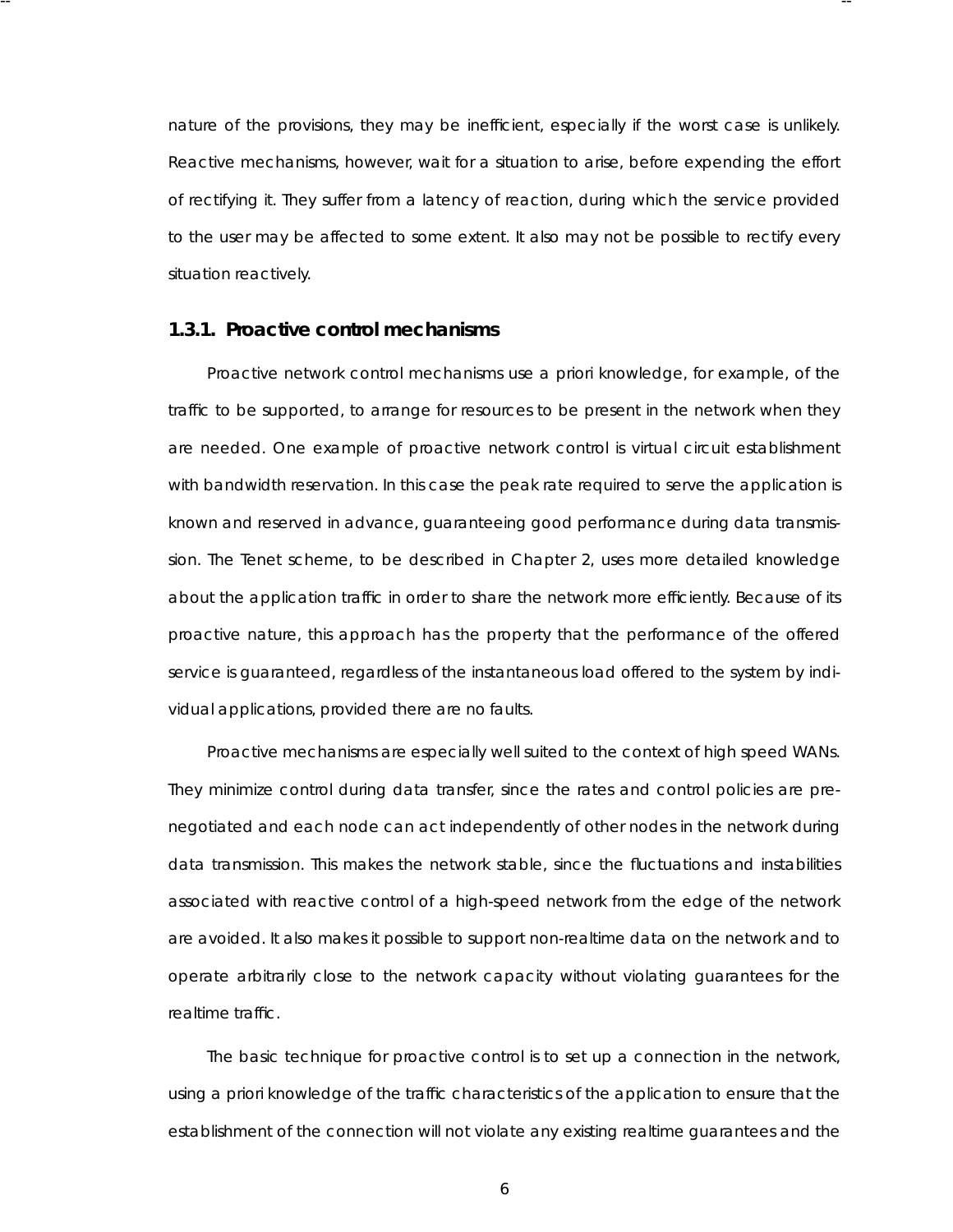requirements of the current application will also be met. In the Tenet Suite 1, the Realtime Channel Administration Protocol (RCAP) [7,43] performs the task of proactive control. The scheme and suite are outlined in Chapter 2.

-- --

Proactive mechanisms can also be used for applications which cannot tolerate the latency of reaction to an event. For example, if a special application cannot tolerate a temporary disruption of service in the event of a network fault, proactive methods can be used to prevent any disruption of service under limited fault scenarios. This approach is explored in Chapter 6 of this thesis. However, since the proactive action must be taken before the event, the cost is incurred even if the condition which is being protected against never occurs.

In general, proactive mechanisms block some set of resources , in order that these may be used to provide guaranteed service when needed. If the event when the resources will be needed is unpredicta ble or infrequent, then the proactive solution will necessarily be inefficient. It is possible to mitigate this by allowing other traffic to use these resources on a preemptable basis. However, the more infrequent the event being planned for, the less cost effective the proactive solution, and the question of whether the client is willing to pay the price must be carefully answered. If the time to react to the event is low, or if the client is prepared to put up with the latency of reaction, the reactive approach is preferable. Also, for completely unforeseen events, such as protocol errors, reactive mechanisms must be used.

# **1.3.2. Reactive control mechanisms**

Reactive network control mechanisms perform tasks in response to observed network conditions . Reactive mechanisms have been used to provide flow control (TCP window flow control), congestion control (TCP window shut down), fault recovery (in the cross-connect layer of telecommunication networks), and error control (TCP retransmissions).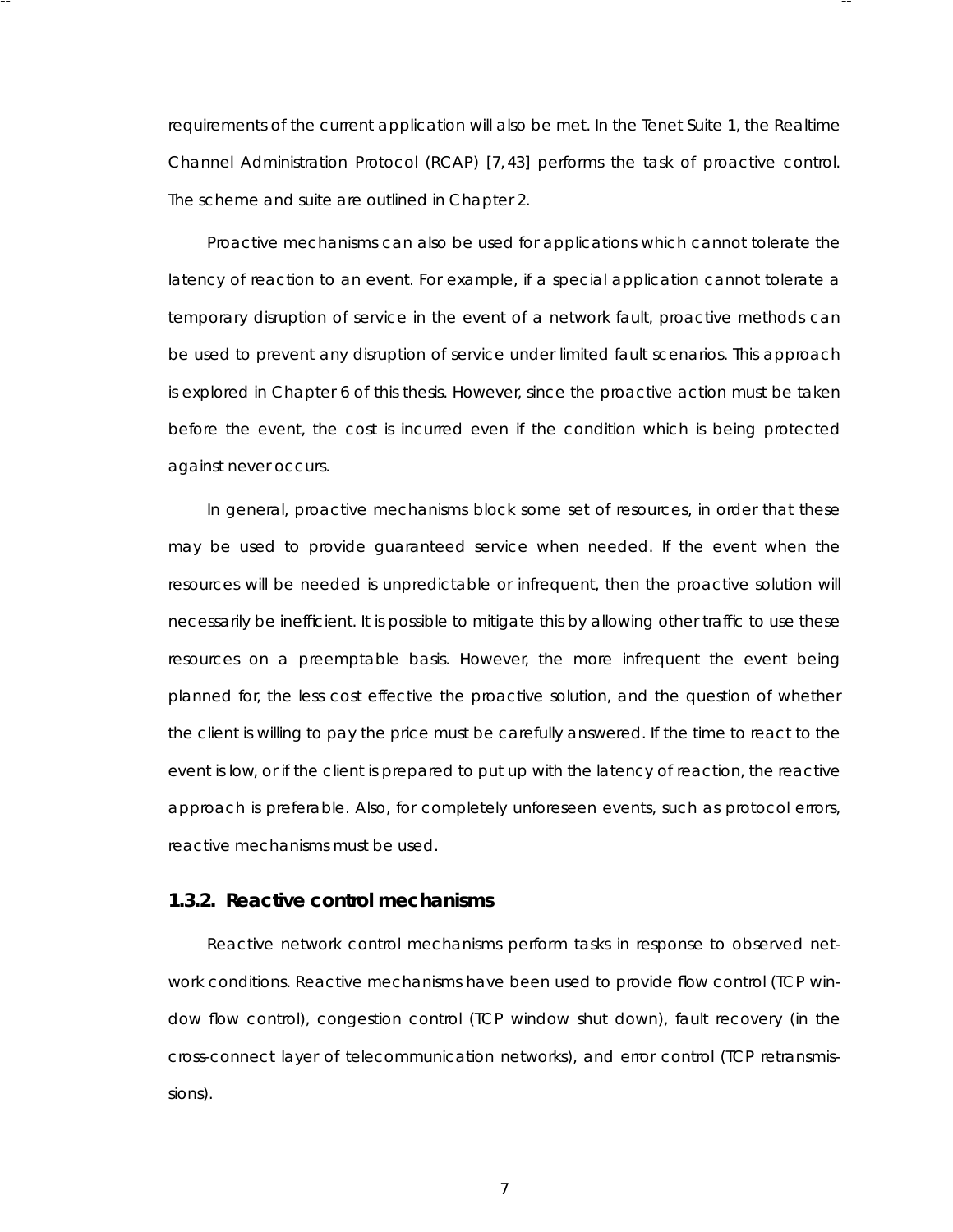Reactive mechanisms take care of conditions which are impossible or inefficient to account for proactively. This approach handles infrequently occurring events efficiently, since, if the condition never occurs, the cost of reacting to it is not incurred. However, this approach involves an unavoidable reaction latency, which becomes more critical as the bandwidth-delay product of the network increases, since the reaction time of the system maps onto a larger number of bits affected by the condition. If the event is infrequent enough, this latency may be tolerable.

-- --

Some problems for which reactive solutions are appropriate are listed here.

**Fault management**. Faults can be dealt with proactively as mentioned in the previous section, but that is an expensive solution, to be used only if the application needs that level of tolerance. For most applications, moving the resource reservations to an unaffected path with sufficient resources would suffice. A temporary disruption of service would be noticed, but after that the guaranteed service would be restored. Many applications would be satisfied with this level of fault protection if the cost were lower than that of a proactive solution.

**Route updates**. The information on the basis of which routing is performed tracks the changes in resource reservation state as connections are set up and torn down in the network. The only way to do this is to react to network events such as channel establishments and teardowns to update the routing information database.

**Garbage collection of resources**. If channels are not torn down correctly due to protocol failures or node failures in the network, we need some background audit process to detect these ''zombie'' reser vations and remove them. Otherwise, after a period of network operation, the resources in the network will be steadily depleted, allowing fewer realtime channels to be established.

**Error logging and reporting**. For maintenance purposes a log of errors and failures in the network needs to be maintained. This can only be done in a reactive manner. The feedback of this mechanism is slow, relative the the speed of automatic fault recovery,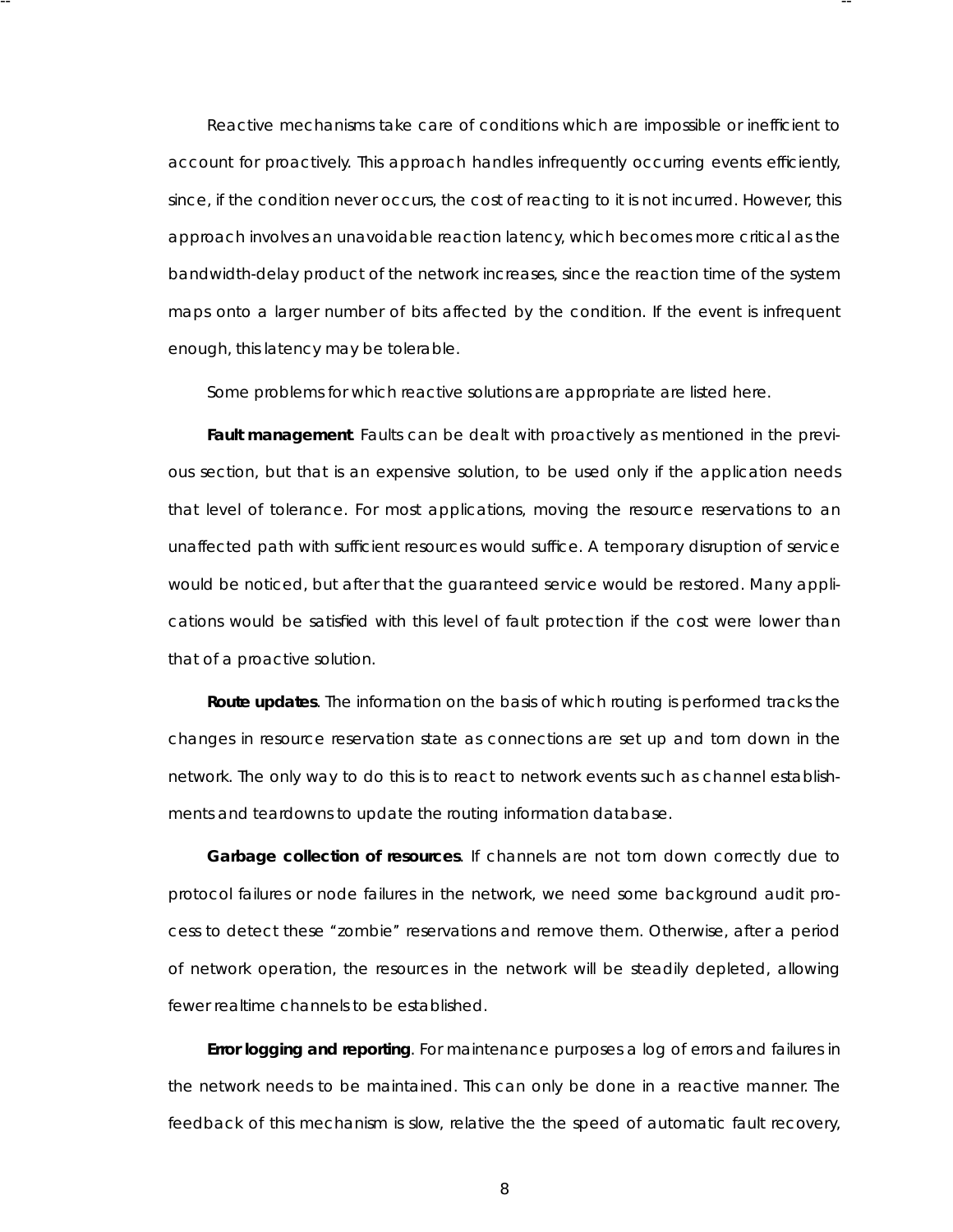since a human is involved in the feedback loop. But it is essential to ensure that the failures in the network are fixed, otherwise accumulated failures, each one hidden from the user by the automatic recovery process, would decrease the capacity of the network.

-- --

The high level design of a reactive protocol, the Real Time Control Message Protocol (RTCMP), which deals with fault recovery using the reactive mechanisms developed in Chapters 3 and 4, is described in Chapter 5 of this thesis.

#### **1.3.3. Interactions**

The above two classes of network control serve to solve problems in somewhat mutually exclusive areas of fault management. In bandwidth-poor networks, the proactive fault tolerance ideas may not be appropriate, if the reservation of extra resources prevents other users from using the network. Reactive mechanisms, on the other hand, may offer too weak a service in networks with a high delay-bandwidth product, since the latency of reaction is large compared to the packet transmission time. For applications with strict disruption-free service requirements, the cost of the extra resources may be a less important issue. On the other hand, for most applications using interactive multimedia as a personal communication tool, the rare disruptions caused by network failure may not be critical.

Thus, the best network control may be provided by appropriate combinations and interactions between the two classes of mechanisms. Reactive mechanisms may be used to provide recovery for all channels in the network, so that, if a fault occurs, as many of the realtime channels as possible are restored. Proactive mechanisms can be used to provided additional levels of tolerance, when the network capacity permits it and the application requires it.

In addition, we need to provide some proactive support in order to make the reactive mechanisms applicable to realtime networks. For example, the proactive reservation protocol needs to be modified in order to allow the reactive mechanism to move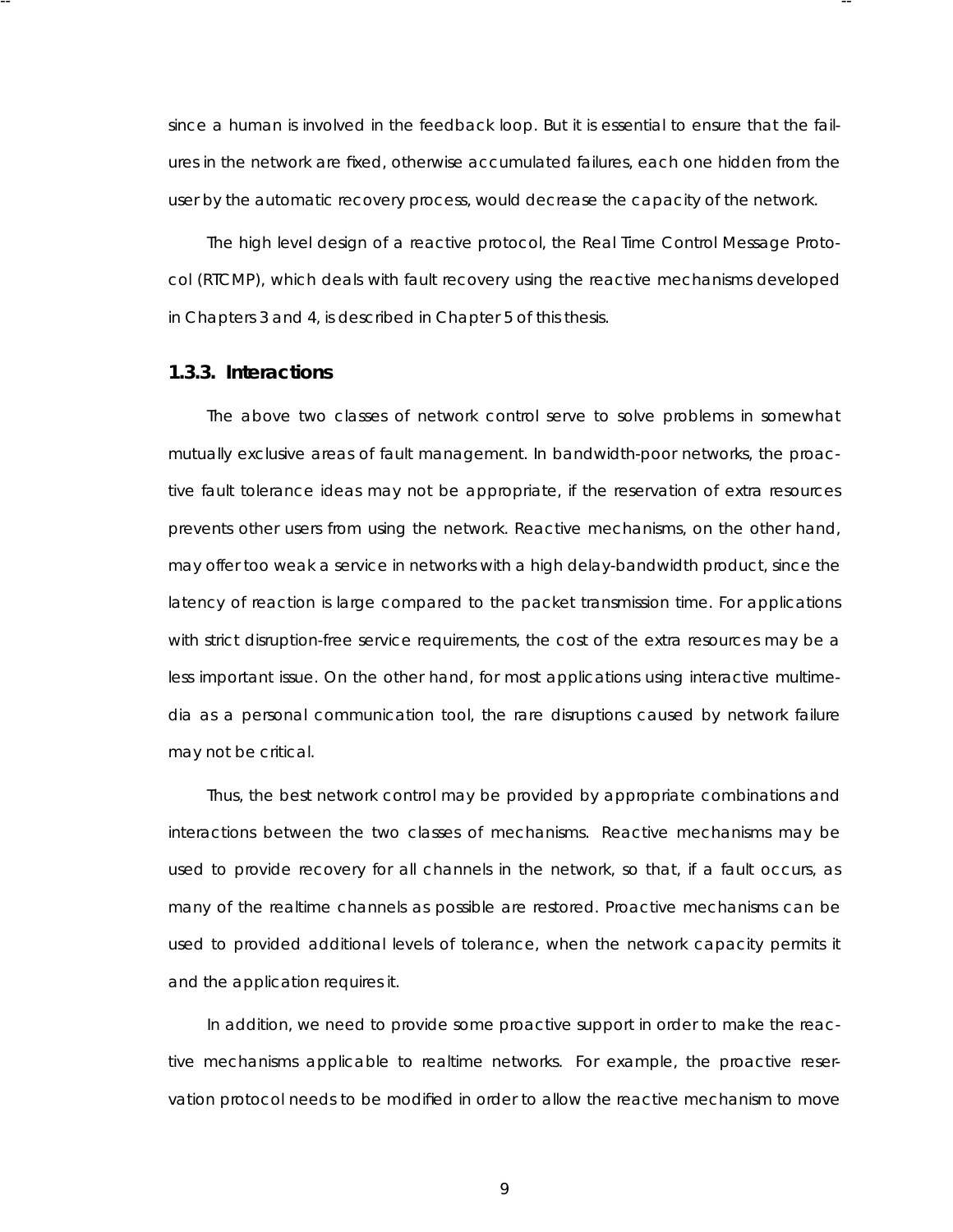resource reservations in response to network faults. RCAP supports the proactive establishment of realtime connections, but does not support modifications to existing connections . A reactive modification to RCAP, embodied in the Dynamic Channel Management (DCM) protocol [52], is required to support the fault recovery mechanisms . DCM is also described briefly in Chapter 2.

-- --

The proactive reservation technique, mentioned in Section 1.3 and described in Chapter 6, protects only against limited fault scenarios, such as single faults or two faults. If a proactive scheme is designed to protect against single failures, then after the occurrence of one failure the connection is vulnerable to a second one. At this time reactive control is needed to restore a level of redundancy so that the proactive protection is restored. This also calls for interaction between the proactive and reactive control mechanisms .

#### **1.4. Previous work**

This section describes related work in the areas of design of survivable network topologies , fault recovery, and fault tolerance. The whole of Chapter 2 is dedicated to a description of related work in the area of realtime communication, since much of this information is necessary background towards our objective of enhancing the control mechanisms for fault recovery and fault tolerance.

#### **1.4.1. Survivable network topologies**

There exists a body of graph-theoretic work that is useful in characterizing the survivability of a network topology. Some graph-theoretic definitions of network survivability are discussed in [60]. A graph is said to be *k-node-connected* if every source and destination is connected by *k* node-disjoint paths. The *edge-connectivity* of a graph is the equivalent measure if we consider edge-disjoint paths. A *minimal cutset* of a graph is the smallest number of links, the removal of which breaks the graph into two disconnected components. Similarly, an *articulation set* is a set of nodes, the removal of which breaks the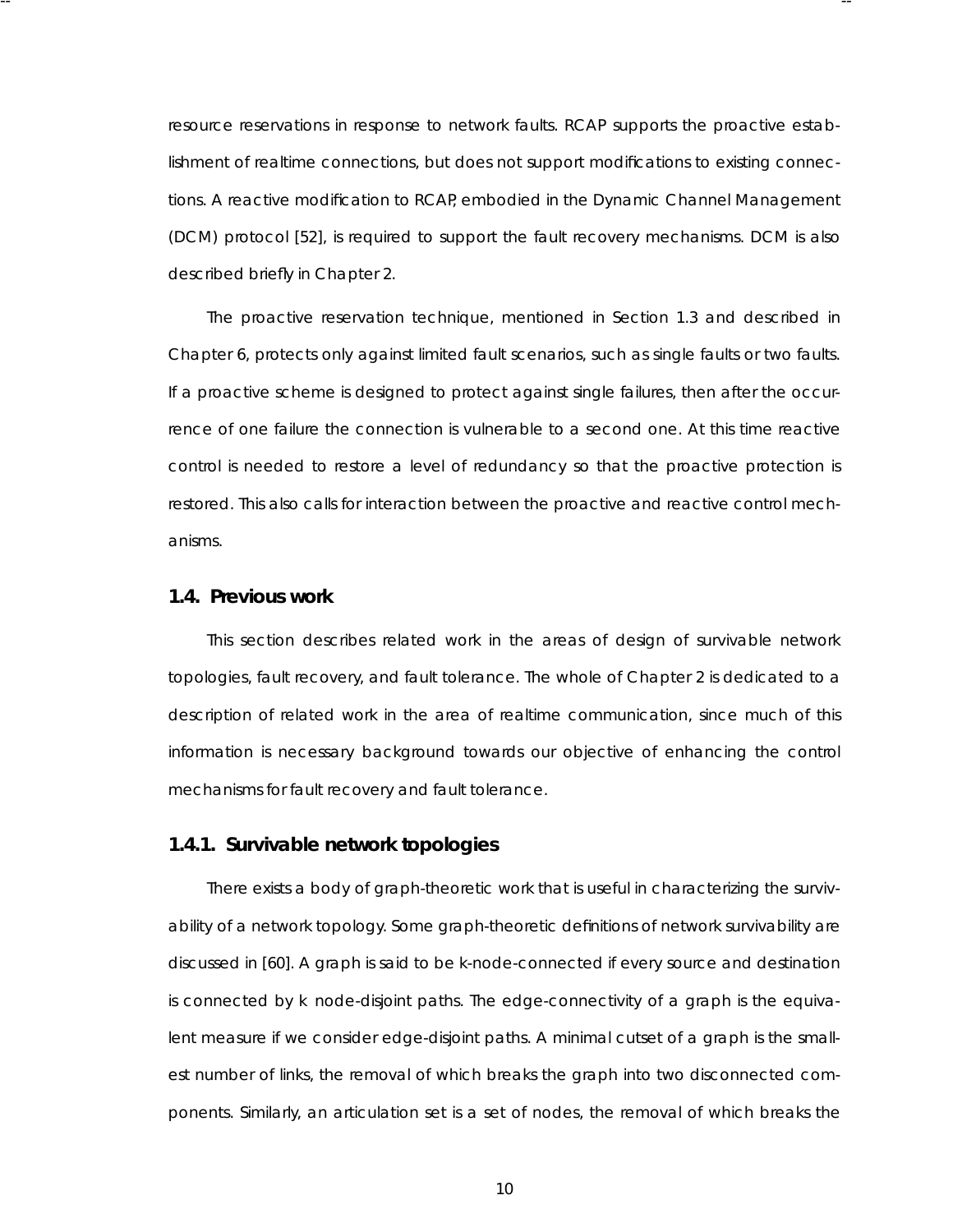graph into two disconnected components. It can be shown that the cardinality of the minimal cutset of a graph is the same as its edge-connectivity, and the cardinality of the minimal articulation set is the same as the node-connectivity [47]. The problem of designing minimal-cost networks with a given degree of connectivity is known to be NP-hard, but known heuristics and algorithms with good average case behavior can solve many real-world network design problems [60].

-- --

The above models do not take into account the differing failure probabilities of the network components, since they only evaluate the survivability of a network in terms of the number of edge/node disjoint paths. [22] defines a metric of relia bility based on the probability that all the host nodes of a network have some path between them. It shows the problem to be NP-complete, but finds an efficient bounding technique. However, probability based models are only useful if information about the failure probabilities of individual components is known, and assumptions such as independence of the failure events are satisfied. They are also specific to particular networks, and not useful for results that are general across many topologies.

The problem with purely topological views of a network is that capacity information is not taken into account. In addition, the functionalities of the various components, such as multiplexors, switches, repeaters, are also hidden. Network designers also need to consider the various protection systems that would reroute traffic in the event of a fault. In this environment, measures of survivability that take into account the amount of traffic surviving some link or node failure have been developed. Such models are described for instance in [14, 54]. These works use bandwidth as the only measure of the amount of traffic. In the context of realtime networks, the problem is more complex because realtime traffic has other parameters, such as delay bounds, which also need to be considered. In Chapter 4, we will explain why bandwidth based metrics are inadequate, and develop our own metric for the amount of traffic which is based on the resources required to support the traffic in the network. We will use this to develop metrics of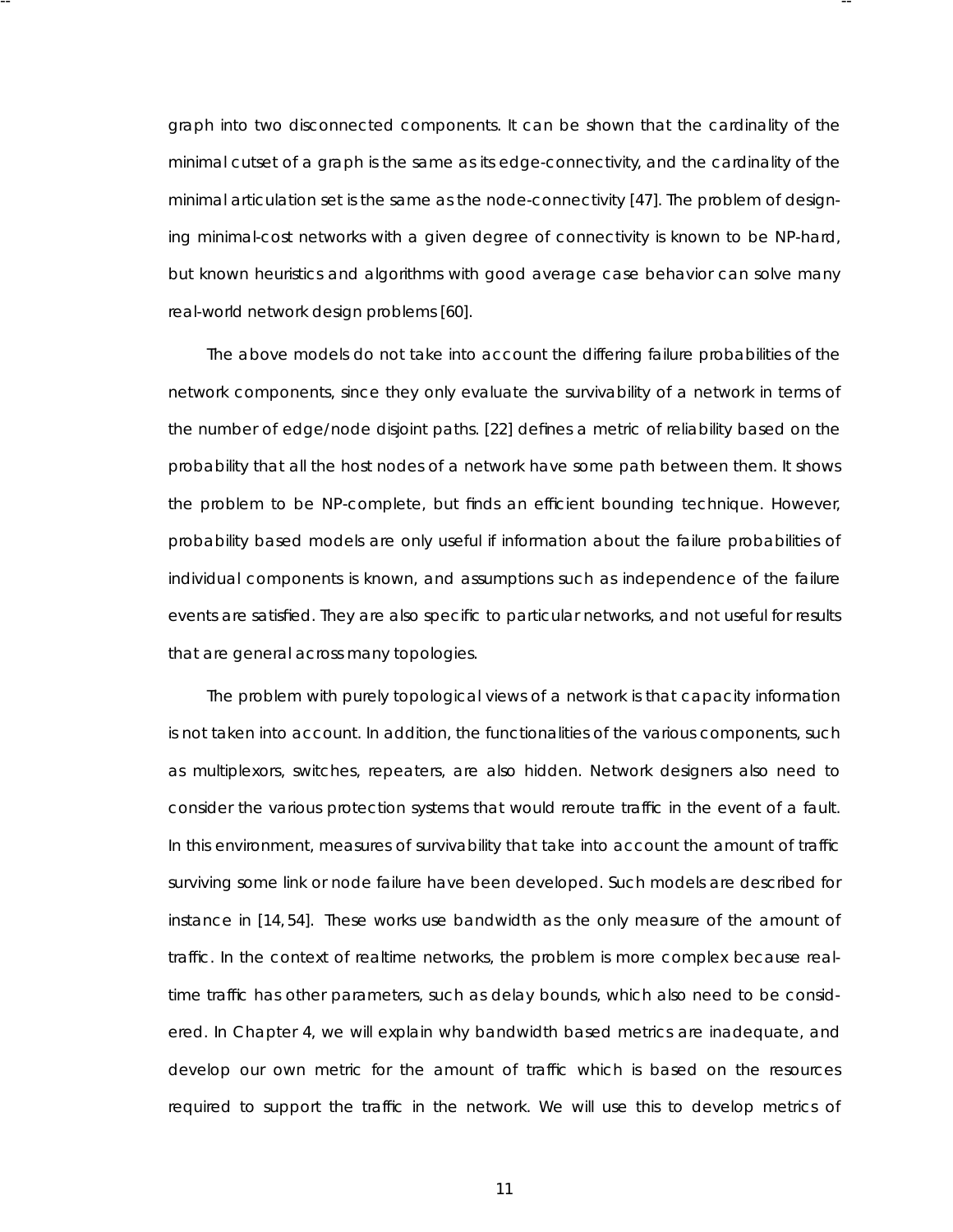survivability that are better suited to realtime networks.

-- --

The schemes presented in this dissertation are applicable to network topologies where multiple paths exist between every (source, destination) pair. In fact, the richer the topology, the better the schemes will work. We have not explored the categorization or evaluation of topologies from the point of view of survivability. The topologies on which we run our simulations measure well on criteria of network reliability such as edgeconnectivity. We do, however, try topologies with different edge-connectivities to evaluate the sensitivity of our schemes to the topology.

#### **1.4.2. Fault recovery**

Survivability has been an important topic of research in the context of telecommunication networks and computer data networks. This interest has been fueled by the commercial importance of providing fault-free service to the users of the telephone network, and the military advantages of fault-tolerant distributed computing and data communications. However, realtime networks are a relatively new concept, and high-level management functionality has just started to be explored. No significant published research in the area of fault recovery for realtime communication has come to this author's attention. However, much of the work in the field of survivability of telecommunication networks addresses similar issues and needs to be considered. Some existing work on the survivability of computer data networks is also described in this section.

#### **1.4.2.1. Telecommunication networks**

Fault recovery has been studied in the context of telecommunication transport networks for decades now. An overview of the techniques used in survivability for telecommunication networks was presented in [25] in the framework of a 4-layer model of the hetwork. The layers in the model are the *switched layer*, the *cross-connect layer*, the *multiplex layer*, and the *physical layer*. In any real network, one or more of the layers may be skipped or combined together. From a survivability point of view, especially for telephone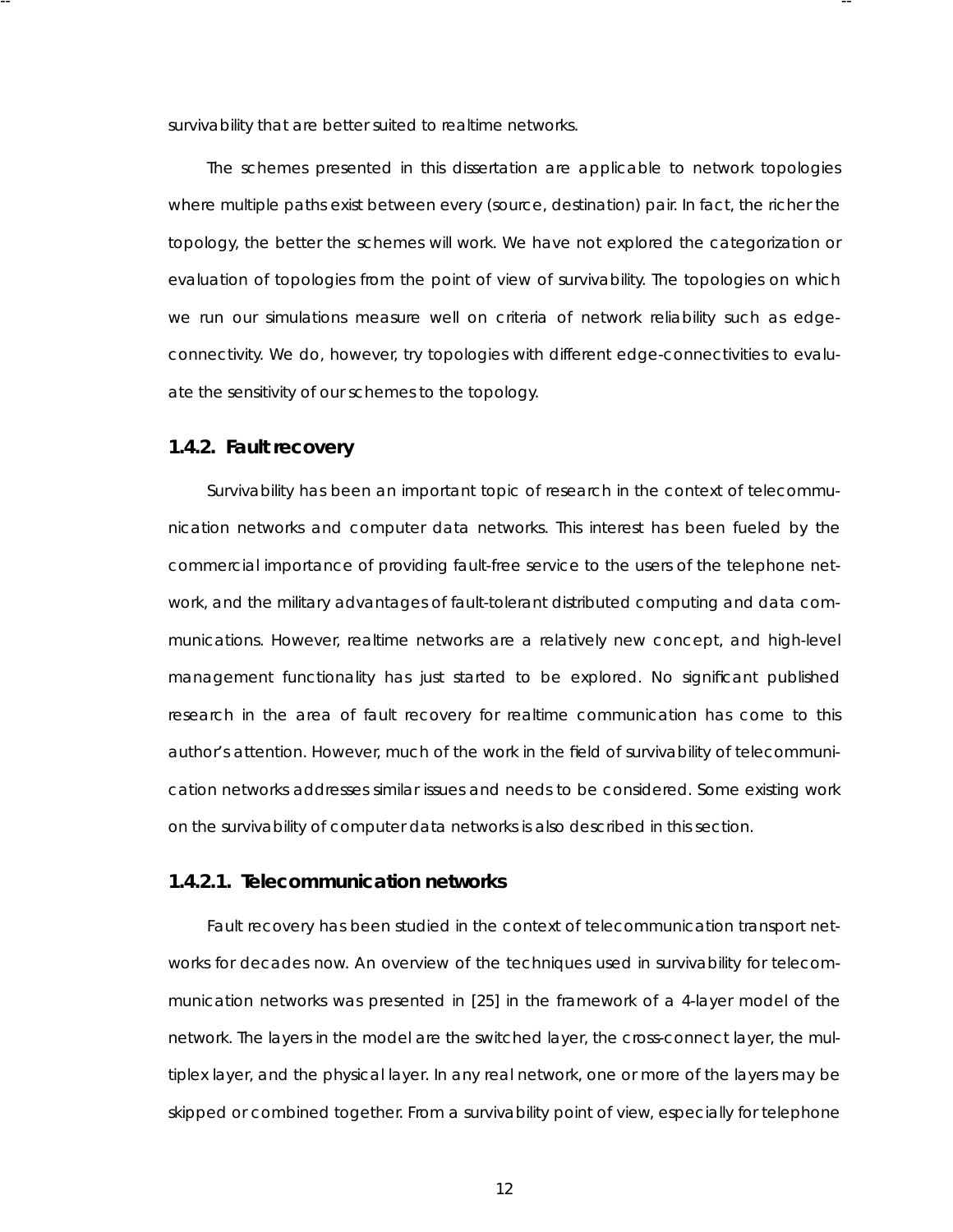networks, the switched layer and the cross-connect layer are important.

-- --

**Switched layer network:** The nodes in this layer are circuit or packet switches. The links are the trunks (e.g. DS1, DS3) provided by the cross-connect layer. Example networks are Public Switched Traffic Networks (PSTNs), Common Channeling Signaling (CCS) and public packet switched networks (Internet). Survivability in the PSTN at the switched layer is obtained through traffic management. The routing tables are updated to ensure that new calls are correctly routed around the failed link. However, calls in progress on the failed elements are lost, and must be redialed by end systems [15, 41].

**Cross-connect layer network:** The nodes at this layer are the network elements with Time Slot Interchange (TSI) cross-connect capability such as Digital Cross-connect Switches (DCSs) or Add Drop Multiplexors (ADMs) with TSI capability. A TSI is a realtime switch which connects one channel to another, but in a less dynamic form than the switches at the switched layer. The cross-connect layer uses DCS restoral methods, changing cross-connects to restore service by routing existing failed demands onto alternate routes. This is different from what happens at the switched layer, where calls are lost. If the cross-connect layer manages to recover from a fault before the switched layer times out its trunk, the calls on the trunk will just notice a glitch. Most DCS restoral methods are targeted for broadband DCS networks due to the smaller number of demands to reroute.

The demands for this level of the network are the trunks which the higher level switched network uses as links. These trunks have fixed bandwidth requirements, and the routes are static (except during reconfiguration). As such, this network is relatively stateful, and the reconfiguration process attempts to preserve this state. This makes the techniques used in this layer of special interest to us, since realtime networks also have perchannel state (although more complex since the number of parameters is larger).

The DCSs detect a fault and either inform a centralized system or instigate a distributed recovery. Centralized methods [12,65,66] use a separate control network to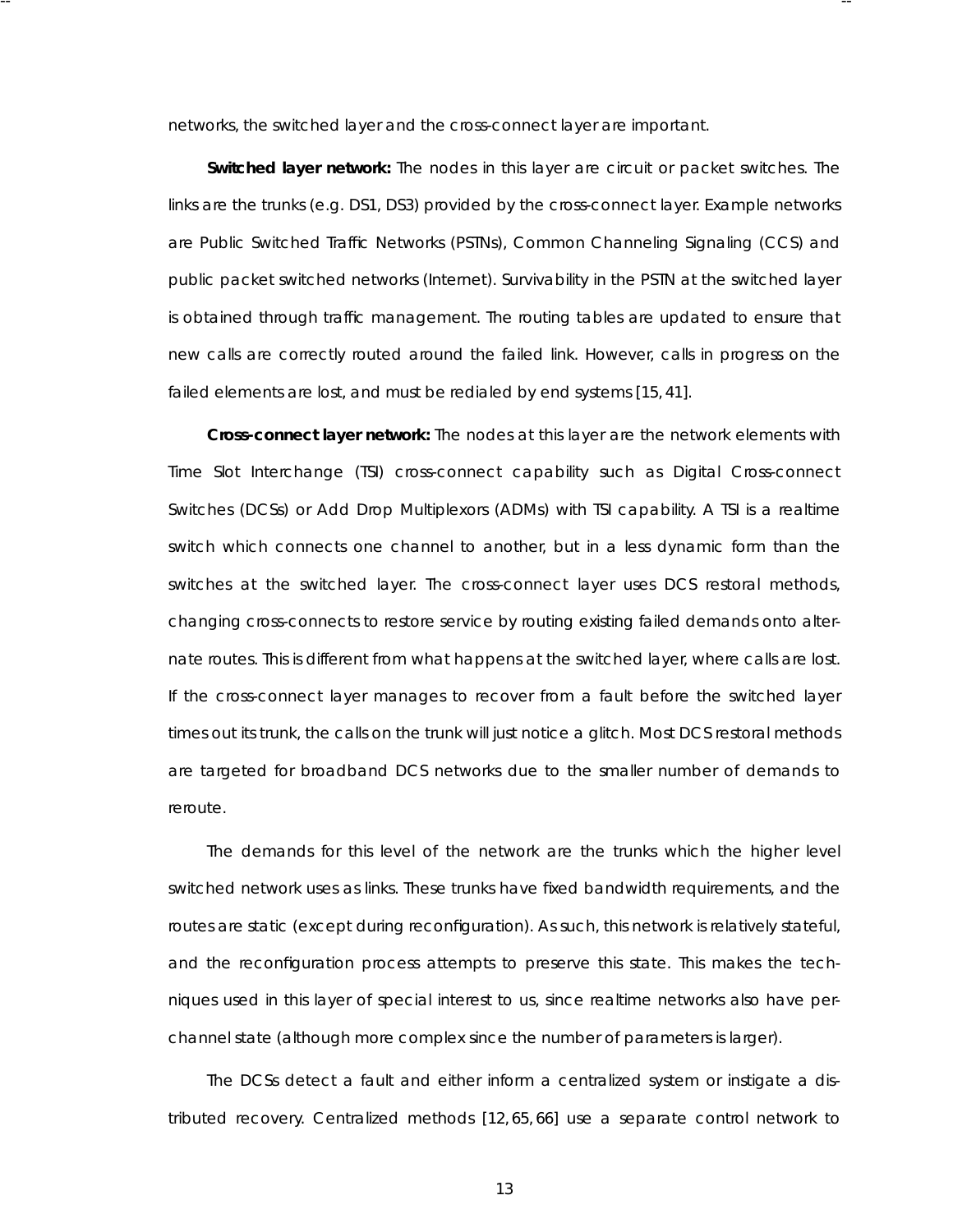gather the network state at a central computer and then run flow optimization algorithms to compute a quasi-optimal new configuration. The problems with centralized methods include the need for a separate fault-tolerant control network connecting the DCSs to the central computer, the reliability of the central computer, the time to run the flow optimization algorithm, and the communication overhead of acquiring the network state and disseminate the new configurations to the DCSs. The main advantages of centralized methods are the ability to compute quasi-optimal solutions based on global knowledge and the ability to work with non-intelligent DCSs. [12] also claims that DCS recovery methods based on centralized algorithms have lower communication overhead than distributed methods. This is because for the cross-connect layer networks the information about the current configuration is already at the central computer (from which it was down-loaded during the last reconfiguration) and only the information about the fault(s) needs to be sent to the central computer. However, the dissemination of the new configuration from the central computer to the DCSs takes time, and this may make the communication overhead of a centralized method higher than that of a well designed distributed method, where each DCS computes its own configuration information.

-- --

Distributed methods rely on some variation of 'flooding' to reach consensus on the new configuration after the occurrence of a fault. The new configuration may be looked up using the failure state as an index into a static table of pre-computed configurations , or the network elements may dynamically compute their configurations using a distributed algorithm. The pre-computation schemes are limited by the space needed to store the configurations for each possible failure state, and by the time to compute reconfigurations for each possible failure state each time the basic configuration changes. Often only a subset of all failure states are covered, and other states are handled sub-optimally using some fall-back heuristics [21].

The dynamic distributed schemes using greedy algorithms with limited information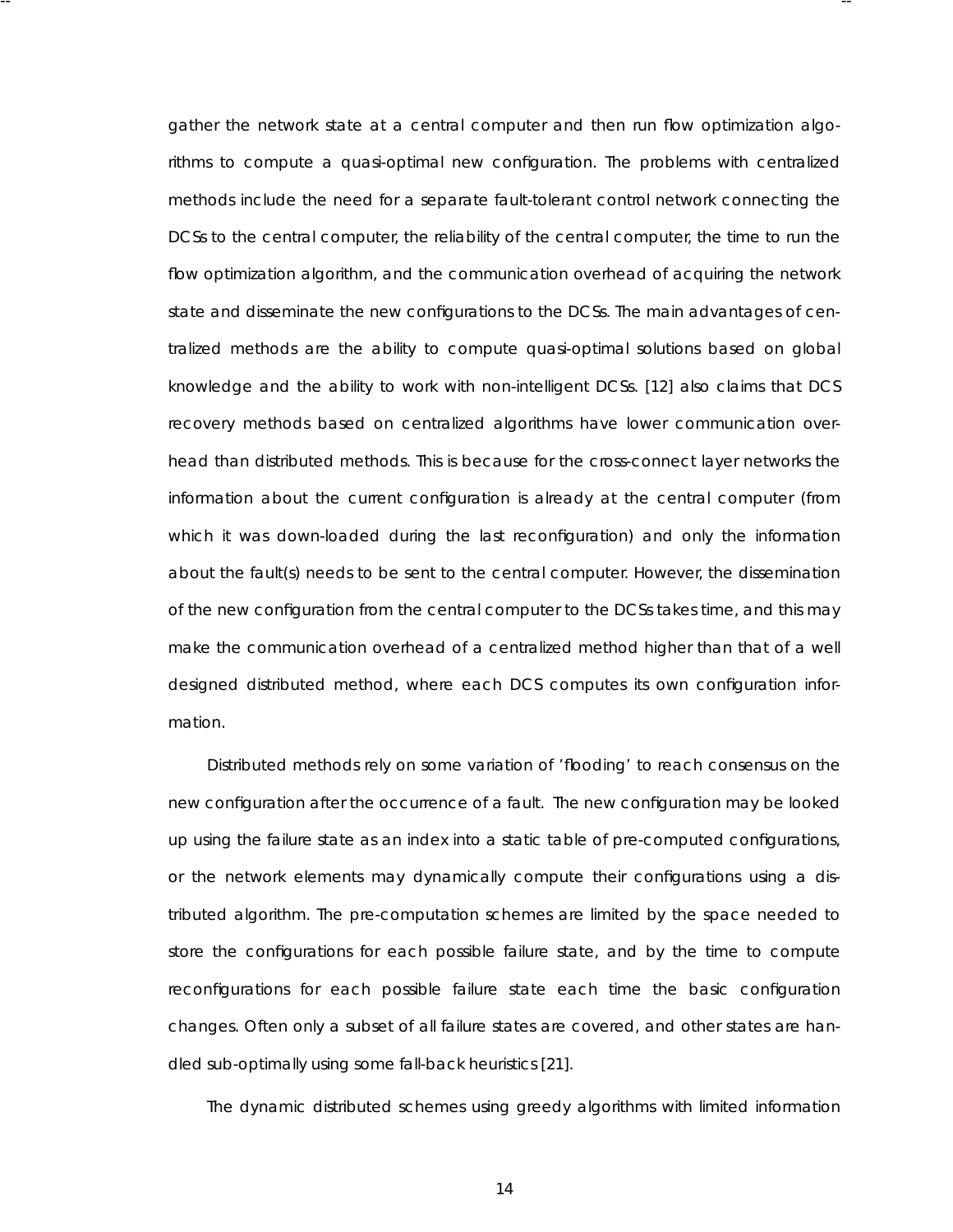usually compute sub-optimal configurations, but they are more scalable [34, 40, 56, 64]. They may be faster than the centralized methods if the communication overhead is kept under control. Since the control messages are sent on the data network, a separate control network is not required. This makes the distributed method cheaper but also more susceptible to loss of control messages. Part of the work may be pre-computed, for example, by pre-computing a number of alternate routes for each (source, destination) pair, and then choosing the cheapest when a fault occurs using some cost function based on the current network state [10]. The basic tradeoff here involves the opposite goals of reducing the latency of the computation and the goodness of the solution. The robustness of the algorithm (in the face of multiple failures of the network on which the control information is being exchanged) is also an issue.

-- --

The rerouting techniques can also be orthogonally classified as end-to-end or link rerouting [25]. Link rerouting (also known as backhauling or local rerouting) replaces the failed link by a path through the network without changing the rest of the route. It has the advantages of speed and ease of implementation, because there is no need to determine the end points of the trunks for link rerouting. However, it is hard to extend to cover multiple failure and node failure cases . End-to-end (or global) rerouting finds a completely new path from the source to the destination node. It uses network capacity more efficiently, is easier to adapt to different grades of service, and handles node and multiple failures better. However, it is more complex and slower to respond.

In the example in Figure 1.1, the connection on route ABCDEF suffers a failure on link CD. The link rerouting technique would attempt to reroute the connection to ABCGHDEF, unless the path is unusable due to insufficient bandwidth. The global method, trying to find the shortest path with sufficient bandwidth, might choose AIJKLMF. The exact path chosen would, of course, depend on the existing reser vations on the links.

Return to normal involves rerouting demands back to the restored path without disrupting service. It is important to restore spare capacity as planned and load balance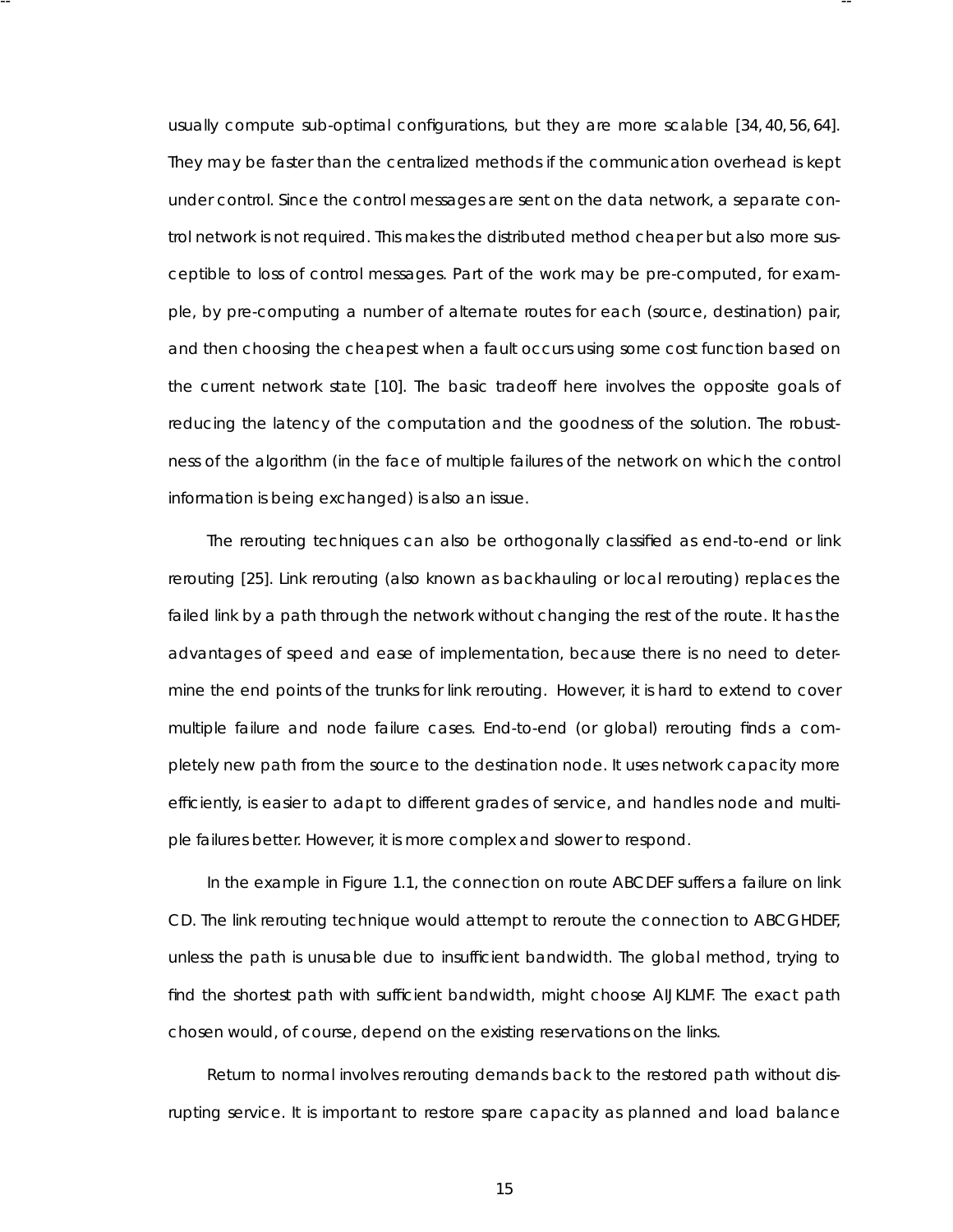

-- --

**Figure 1.1: Link vs. Global rerouting**

the network, since the reroutes are over longer routes and use more resources. However, the time scale of the return to normal is longer, since immediate reaction is not essential, and slower techniques that lead to better final solutions are usually preferred.

**Multiplex layer network:** The nodes at this layer are terminal or add-drop multiplexors, while the links are high-rate fiber systems. The principle methods at this level are selfhealing rings [2, 11] and 1:1 diversely routed Automatic Protection Switching (APS). They use distributed detection and instigation of restoral. Route selection uses simple, precomputed, and static schemes, such as switching from "outer" to "inner" rings in SONET self-healing rings, or switching to a standby fiber in APS. The spare capacity is only used in failure cases, so the switching is local and very fast; return to normal is also simple.

Physical layer network: The links in this case are the fibers. At this layer it is important to ensure the diversity requirement, that is, that paths that should be disjoint in the higher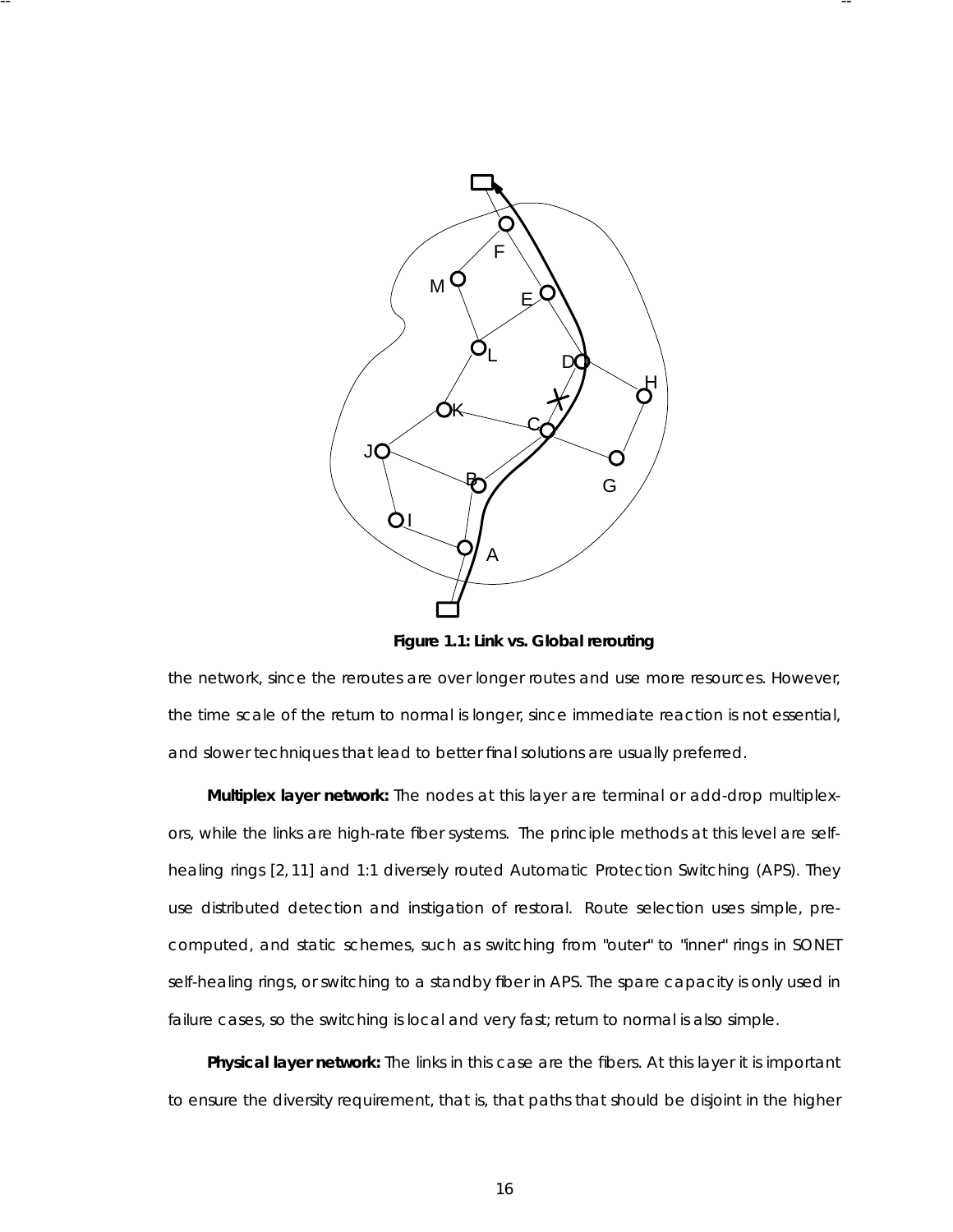layers should be physically separated.

-- --

#### **1.4.2.2. Computer data networks**

Conventional computer data networks are mostly based on a connectionless paradigm (e.g., the Internet). Fault recovery in these networks consists of recomputing routing information to route new data correctly. In the Internet no performance guarantees are given, though the protocols attempt to reduce congestion and network instabilities. [46] describes early work on the Internet routing algorithms to correct routing instabilities and improve performance. [67] uses simulation to analyze the dynamics of the routing algorithms with the same objective. However, these algorithms are for connectionless data transmission without any performance guarantees in the network. Hence the survivability techniques do not need to maintain network state for individual connections during reconfiguration. The problems they are attempting to solve are different from those found in survivability for realtime networks.

AN1 [55, 57] and AN2 [58] are local area networks designed for high survivability. AN1 is packet switched and connectionless, while AN2 is ATM based, connectionoriented and supports CBR (fixed bandwidth) traffic. CBR traffic is a special case of realtime traffic, hence, some of the problems addressed by AN2 reconfiguration are similar to those faced in realtime networks. However, both networks stop data forwarding during network state acquisition and routing table computation, in order to avoid the problems of cell looping and traffic instabilities. This technique works in local area networks; however, the latencies involved in reconfiguring a wide-area network are sufficient to make the idea of stopping all data forwarding (including unaffected channels) unattractive. This is an example of the difficulties imposed by high-speed WANs on reactive control mechanisms .

# **1.4.3. Fault tolerance**

We define fault-tolerant realtime communication to include only schemes which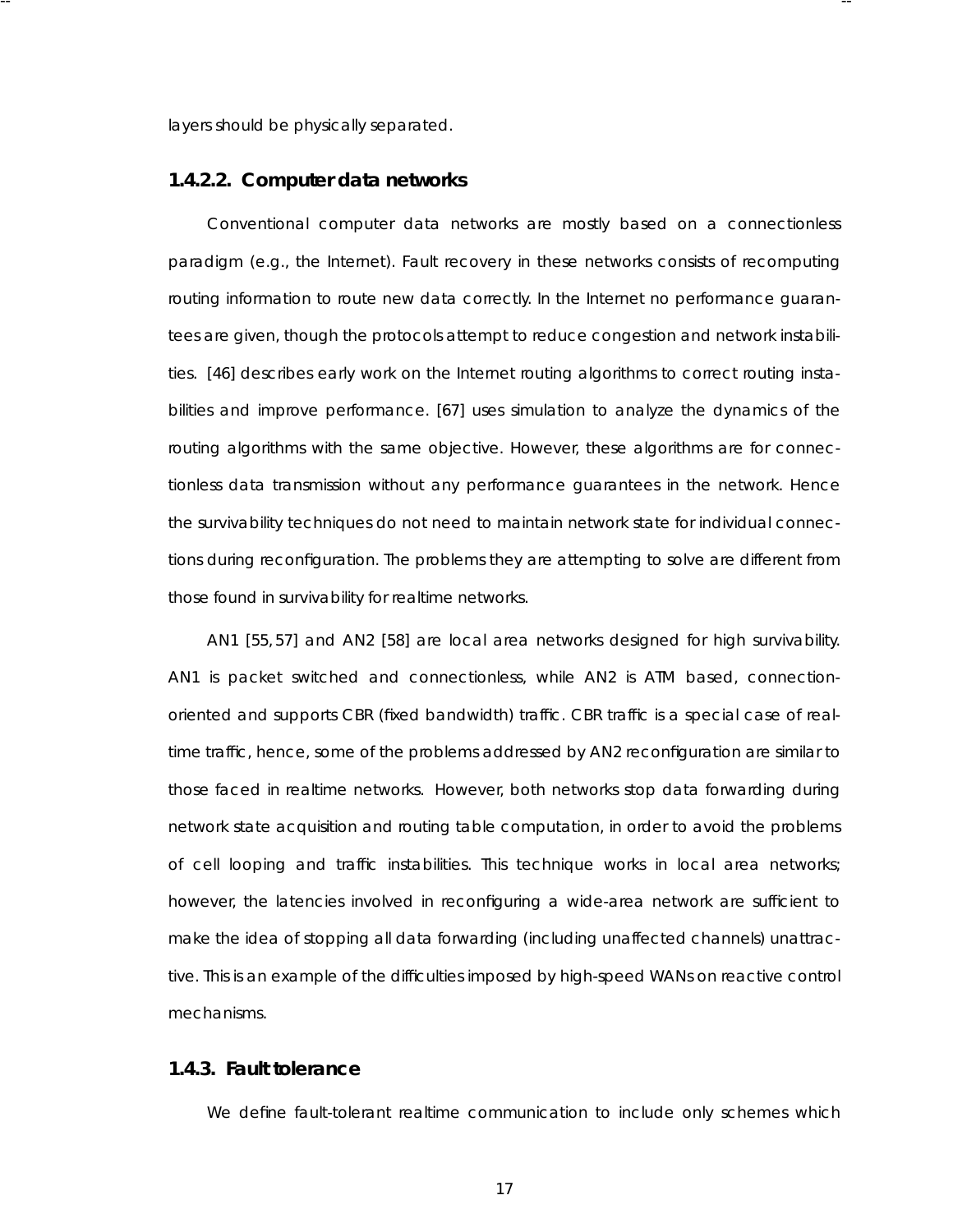offer realtime guarantees that are valid in the event of restricted classes of failures. We need to specify the additional clause "restricted classes of failures", because if every component in the network fails simultaneously, there is no technique that can maintain any realtime guarantees. The restrictions imposed on the classes of failure depend on the particular scheme; some examples are single failures, *n*-failures, isolated failures, and so on.

-- --

In [73] the concept of Single Failure Immune (SFI) channel is presented. The basic technique used is to start with a basic realtime channel as defined in Tenet scheme, and then augment the channel with additional bypass links to maintain connectivity for each single failure. In the context of the HARTS network [59], this idea has been extended to Isolated Failure Immune (IFI) realtime channels [74]. These papers represent the only published approaches to fault tolerance for realtime networks that have come to our attention. They will be described in more detail in Chapter 6.



**Figure 1.2: Dispersity routing -** (3, 2, 2) **system**

Dispersity routing is the idea of breaking a message into a number of smaller parts, augmenting them by one or more error correcting code or parity messages, and then sending all the messages on disjoint paths through the network to the destination. Different choices on the number of message fragments and the number of parity messages give different dispersity systems. Dispersity routing was first proposed by Maxemchuk in [44], where the schemes were categorized as  $(N, J, K)$  systems according to the number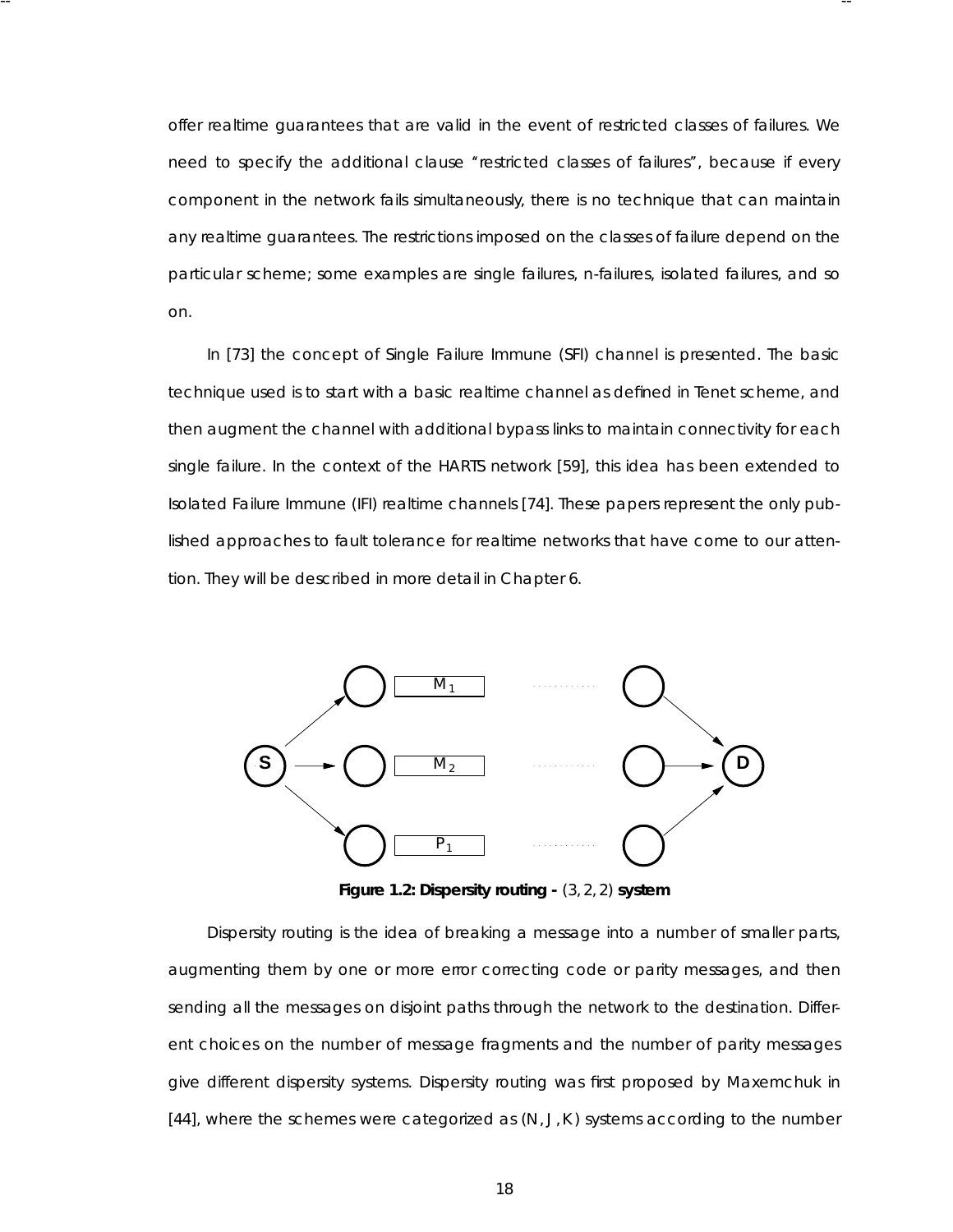of paths in the network (N), the number of message fragments (J), and number of messages needed to be received at the destination to reconstitute the original (*K* ). Dispersity was used to reduce the delay and the variability of message transfers across a store-andforward network. The analysis was done under the assumptions of Poisson arrivals and steady state. At low network loads, the expected delay of a dispersity system is lower than that of the conventional one-copy scheme. The basic advantages stem from the smaller message size (which reduces the expected transmission delays in the network). By adding redundant messages, the need to wait for the last message is removed, decreasing the delay and delay variation of the system, provided the network is not heavily loaded. A (3, 2, 2) system is shown in Figure 1.3, where an original message is broken into two equal fragments and a parity message constructed for the third path.

-- --

Further work by Maxemchuk explored the use of dispersity routing to enhance reliability, share a small set of channels among a number of bursty users with low blocking probability, and handle unexpected traffic sources in the network better.

[17] explored two-copy routing of datagrams in connectionless packet switched networks. Under Poisson arrival and steady-state assumptions, for lightly loaded networks with unreliable links, the expected delay is lower. An algorithm to find the optimal routes for the two-copy scheme is presented in [18], which finds the optimum of a non-linear programming representation of the routing problem using a feasible-descent approach. The algorithm has high but not exponential time complexity.

The computation of the error correcting codes used for the dispersity systems with redundancy is simple for the case where there is only one parity message. In this case, the (*N*,*N* − 1,*N* − 1) systems, the parity message can be computed as a bit-wise XOR of the other messages. For more than one parity message the class of codes known as Reed-Solomon codes [42] allows us to obtain (*N*, *J*, *J*) systems , that is, provides the ability to decode the message when any *J* of the *N* messages have arrived, if *J* original messages and *N* − *J* parity messages were transmitted. Such codes are said to be maximum-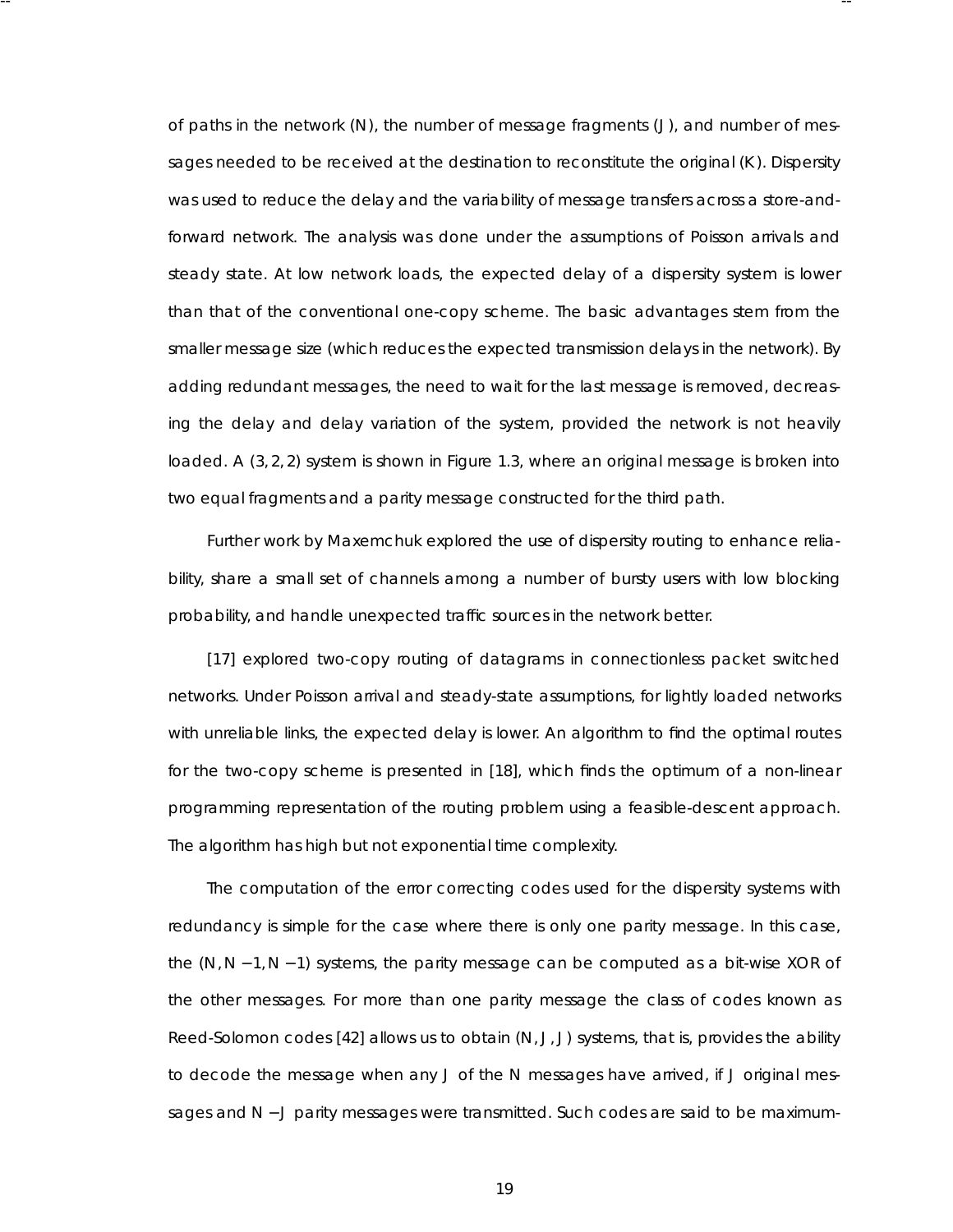distance separable codes. [5] described a maximum-distance separable code which can be implemented in parallel hardware for high-speed communication. The coding scheme belongs to the class of Reed-Solomon codes. [6] extends the coding scheme to the analog domain for implementations at optoelectronic speeds. A software implementation of Reed-Solomon codes can run just fast enough for video conferencing applications on fast workstations [39] (1.2 Mbps on SPARC 10 using 60% of the CPU cycles for coding or decoding). Research is in progress [1] to reduce these computational requirements further, and provide multiple levels of redundancy.

-- --

In Chapter 6 we look at the application of some of these ideas to providing faulttolerant realtime communication.

#### **1.5. Scope of the disserta tion**

This dissertation investigates techniques and mechanisms to provide fault recovery and fault tolerance for networks that offer realtime services. We investigate a reactive scheme that provides fault recovery by rerouting realtime channels when a failure occurs. We also examine a proactive scheme for fault tolerance, where reservations on multiple paths are used to prevent or limit the degradation of service in the event of a network failure.

The techniques and mechanisms are applicable to a wide class of networks, which can be described by a general realtime network model to be presented in Chapter 3. However, the simulation evaluation and protocol design must be presented in the context of a specific realtime communication environment. Chapter 2 presents a description of the Tenet Realtime Protocol Suite 1, to provide the necessary background infor mation. It also contains a survey of other realtime schemes, from which a set of fundamental principles are extracted to form the network assumptions presented in Chapter 3. These assumptions are applicable to a wide variety of realtime networks, including ATM networks with QoS support. Thereafter, we present a general framework for the recovery process, and then proceed to fill out the details by making a number of design decisions.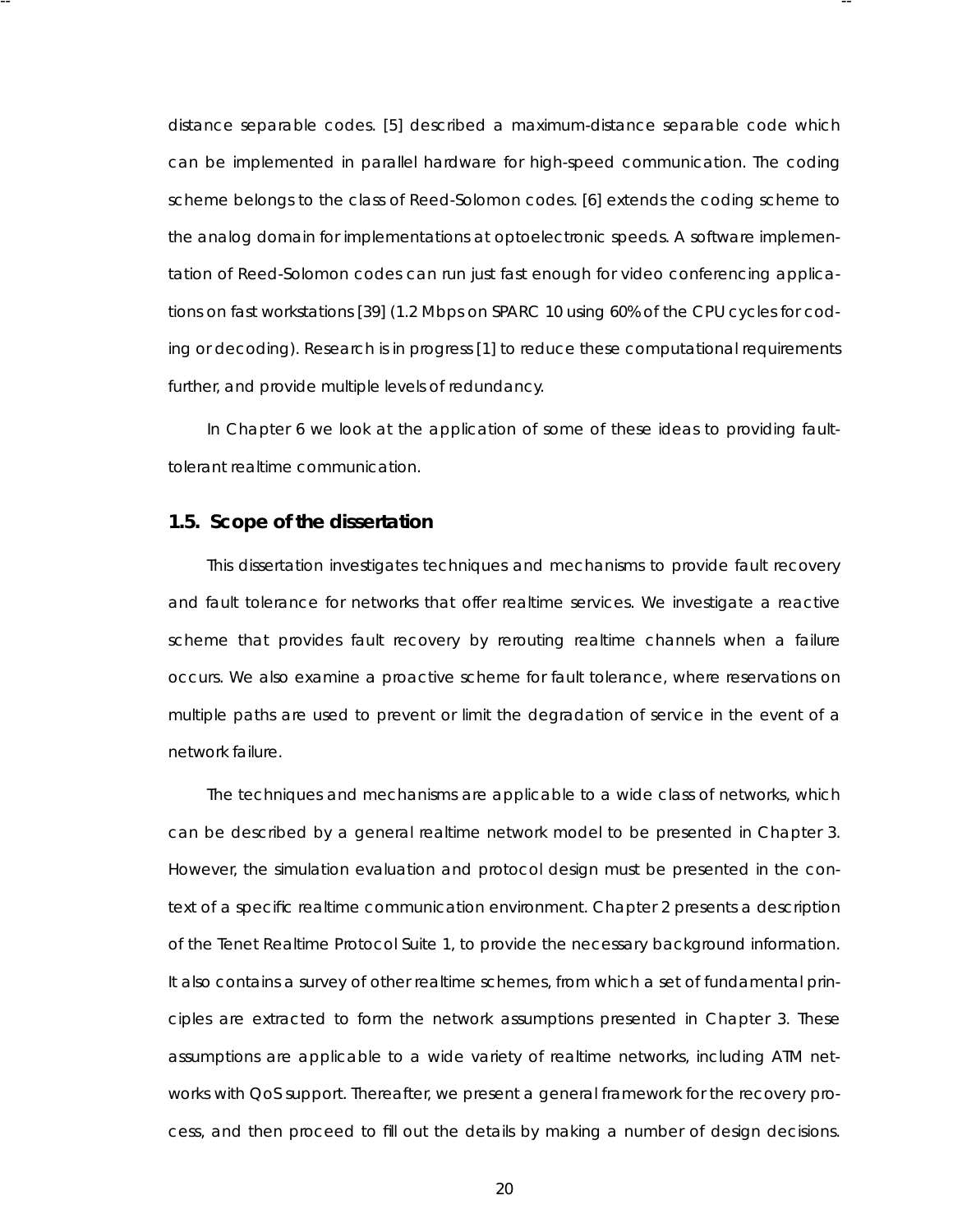The first few decisions, made on the basis of the assumptions about realtime networks, identify the region of the solution space that we will explore. We further narrow the solution space by choosing not to explore a number of issues.

-- --

Chapter 4 presents a simulation study of the remaining variables in the fault recovery mechanisms for realtime networks. We measure the performance of these schemes on a number of metrics , chosen on the basis of the requirements specified in Section 1.2. We also explore the effect of varying external factors such as the topology, the network load, the traffic mix, and the failure scenarios on our recovery schemes. As we shall see, the chosen solution space contains a scheme that gives very good performance on all our metrics, and is also tolerant to changes in the external factors. The decisions made in Chapters 3 and 4 are summarized in Chapter 5, and then embodied in the high-level design of a reactive protocol for fault recovery.

Chapter 6 presents one approach to applying proactive reservation techniques to provide fault tolerance for realtime networks, a simulation evaluation of the benefits and costs of this approach, and a comparison with existing solutions. The approach is based on the dispersity systems described in the Section 1.4.3. The evaluation shows that this idea can be used to provide a range of realtime fault-tolerant services, where the level of tolerance may be increased at the expense of increased network capacity requirements, or allowed to degrade gracefully with the number of faults in the network. The network support required is minimal; as long as the network exports the correct set of simple and powerful primitives, and a basic realtime service, the higher layers can combine them appropriately to provide arbitrary levels of tolerance to the user.

Chapter 7 concludes by summarizing the mechanisms presented in this dissertation, evaluating them in the light of the original requirements, and discussing some open issues .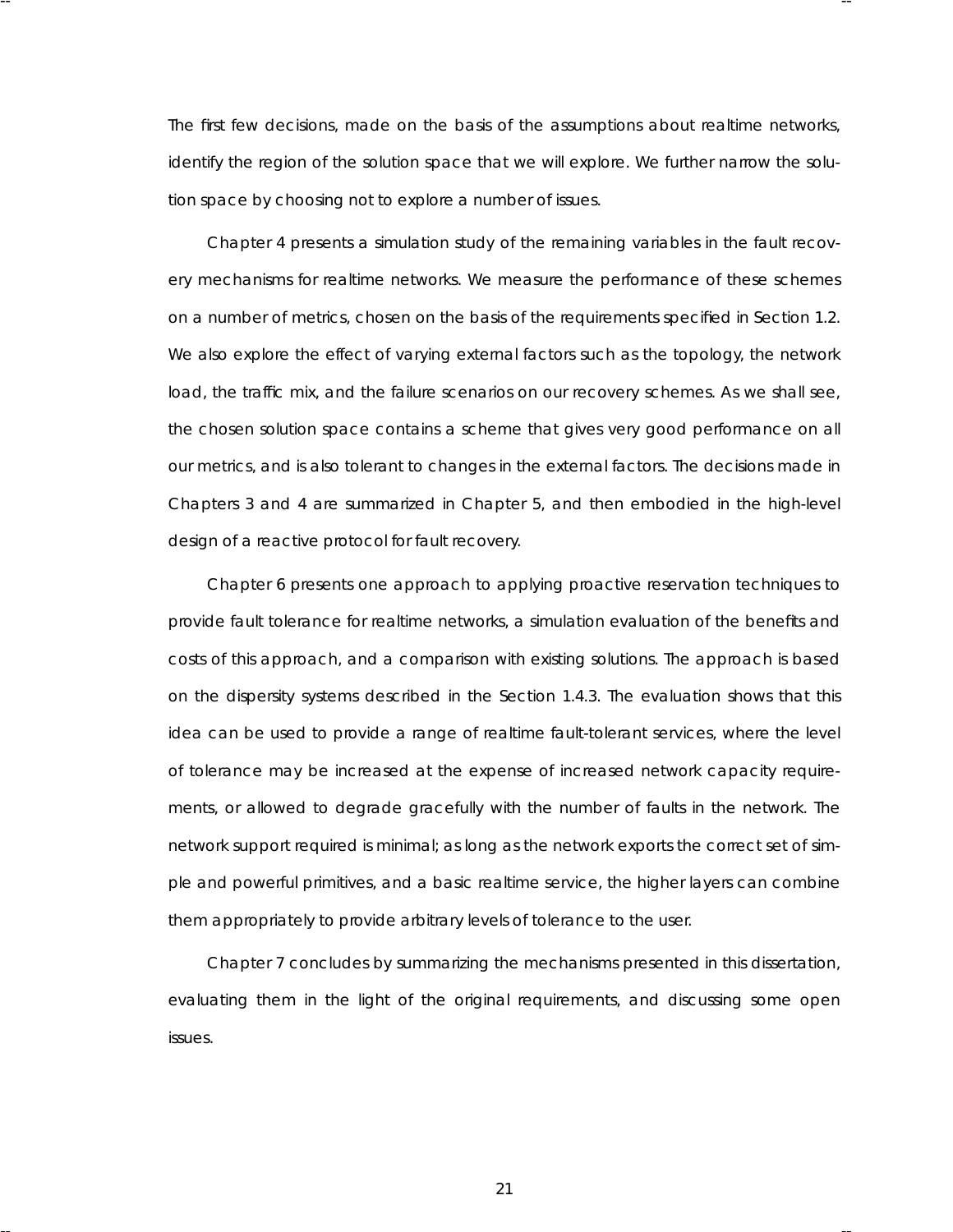# **Cha pter 2: The Tenet Realtime Protocol Suite 1**

-- --

# **2.1. Introduction**

This chapter describes the Tenet Realtime Protocol Suite 1. In this process , it presents many of the ideas of the realtime paradigm by example. Our research into fault management is based upon this paradigm. Therefore, this background information is essential, in order to place the issues involving fault management for realtime networks in the correct context. The simulation evaluation presented in Chapter 4 and the high level protocol design present in Chapter 5 are also based on the Tenet suite.

We first present in Section 2.2 the assumptions about the underlying packetswitched network, on which the Tenet model is based. We also present the service model in Section 2.3, which is based on the idea of a contract between the network and the client. The basic approach to providing realtime guarantees, given the assumptions made, is described Section 2.4. Section 2.5 discusses channel management in further detail, and describes two specific control protocols, designed for the Tenet Suite 1, which provide different levels of network management support. We also describe the support for routing needed for realtime networks. Finally, Section 2.6 surveys some other realtime schemes, either paper designs or implementations, to see if the mechanisms to solve the problems of realtime communication differ vastly. These observations will form the basis of our arguments , presented in the next chapter, that the basic principles of realtime communications are fairly uniform across implementations, and fault recovery mechanisms based on these fundamental principles should be applicable to all such networks.

# **2.2. Network model and assumptions**

Realtime communication can be provided on a general packet/cell switching store-and-forward network if some assumptions are satisfied. The primary assumption is some form of scheduling which supports differential grades of service on the switches or routers (henceforth called nodes) of the network. The first implementation of the Tenet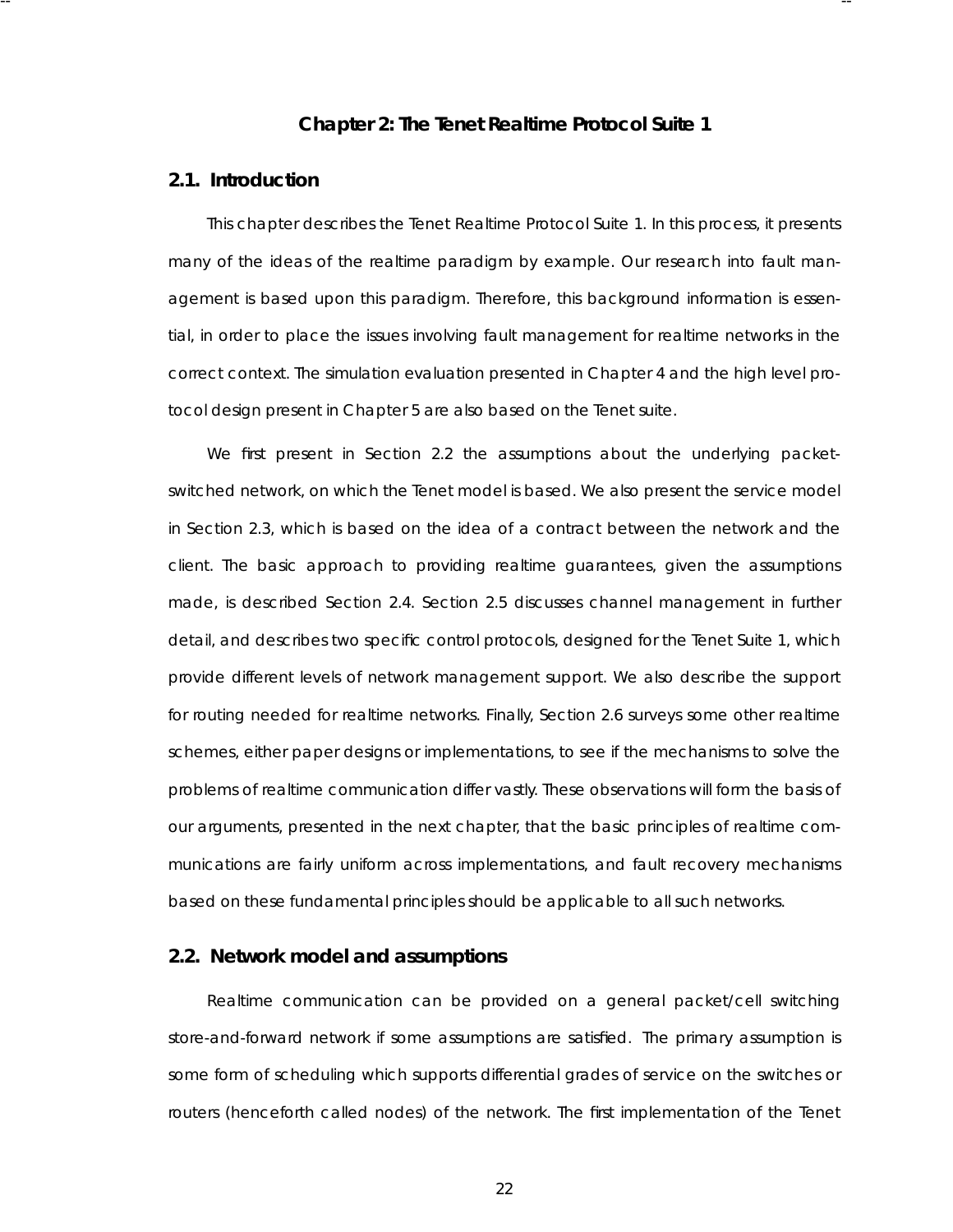Suite 1 is based on EDD (Earliest Due Date) scheduling. Guarantees may also be provided based on other scheduling schemes such as RCSP (Rate Controlled Static Priority) [72] and multiple priority versions of FCFS [29]; even networks with nodes running different scheduling disciplines can be supported [29].

-- --

The nodes of the network must be connected by links that have boundable delays. They might be physical links on which the delay is bounded by the laws of physics . They might be sub-networks on which the delay is bounded by some other mechanism, such as SONET ATM networks. They might also be sub-networks on which the delay is bounded using a hierarchic application of the realtime network protocols [7].

The nodes of the network must also have sufficient computing power and programmability to run an establishment protocol that includes admission control tests of moderate complexity. For switches that do not have such programmability, we assume the presence of a controller which can perform these tests and run the establishment protocol.

For the purposes of this thesis, we impose the additional assumption that the network is simple, i.e., each link in the network is a physical link and does not represent a subnetwork. This simplifies the explanation of the protocols significantly. For details of how to extend the realtime paradigm to internetworks, the reader is referred to [29].

#### **2.3. Service model and assumptions**

We assume a service model based on a server-client relationship between the network and the application. We use the word *client* to refer loosely to the application or the human user running the application. We assume that the clients of a realtime service will require guarantees about the service provided by the network. The guarantees will cover all performance parameters of interest to the client. The specific parameters that will be included in a contract between the network and the clients depend on the nature of the application, and on what the network is prepared to support. For research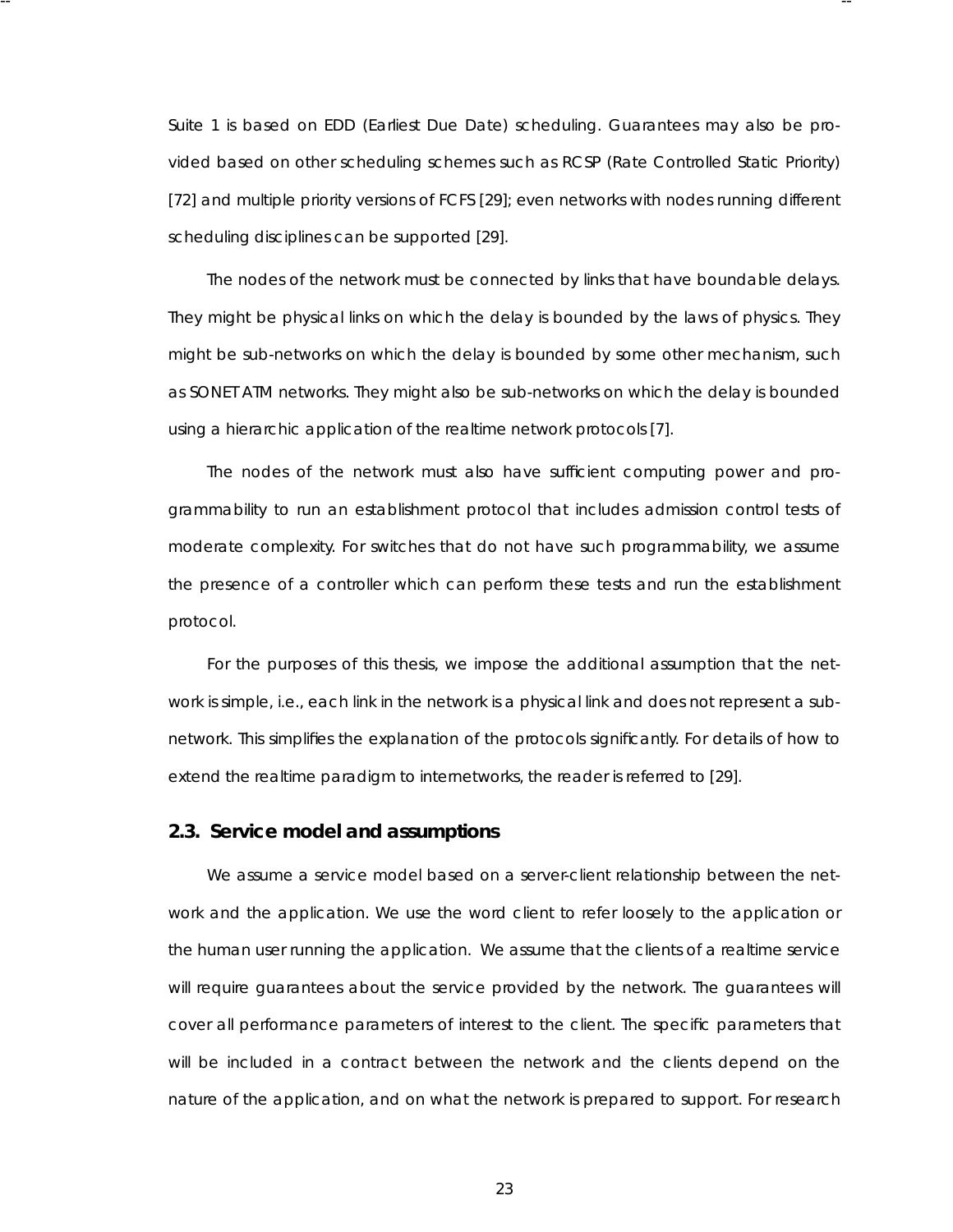

-- --

Figure 2.1: Service model for realtime network

purposes, we should try to support as many parameters as possible, and then evaluate the usefulness of each to the client and the cost to the network. The Tenet service model supports guarantees on delay, jitter and packet loss due to buffer overflow (see Table 2.1).

To support any realtime guarantees, the network has to limit the amount of load that the client may place on the network. This takes the form of traffic specifications, which the client declares when asking for performance requirements specified as described above. The exact set of parameters in the traffic description are also under investigation. More complex descriptions allow the network to allocate the resources more efficiently, leading to higher network utilization. However, simpler descriptions are less of a burden to the client (to choose the correct specification) and to the network (to process in order to allocate resources). The traffic specification used in Tenet Suite 1 uses a peak-average rate specification based on four parameter s: *Xmin*, *Xave*, *I*, and *Smax* [26] (see Table 2.2).

The service model assumed involves a transaction between the network and the client. The client presents to the network a request for performance guarantees, and its traffic specification at the same time. The network processes this information based on its current load and resource state, and either accepts or rejects . If the request is accepted,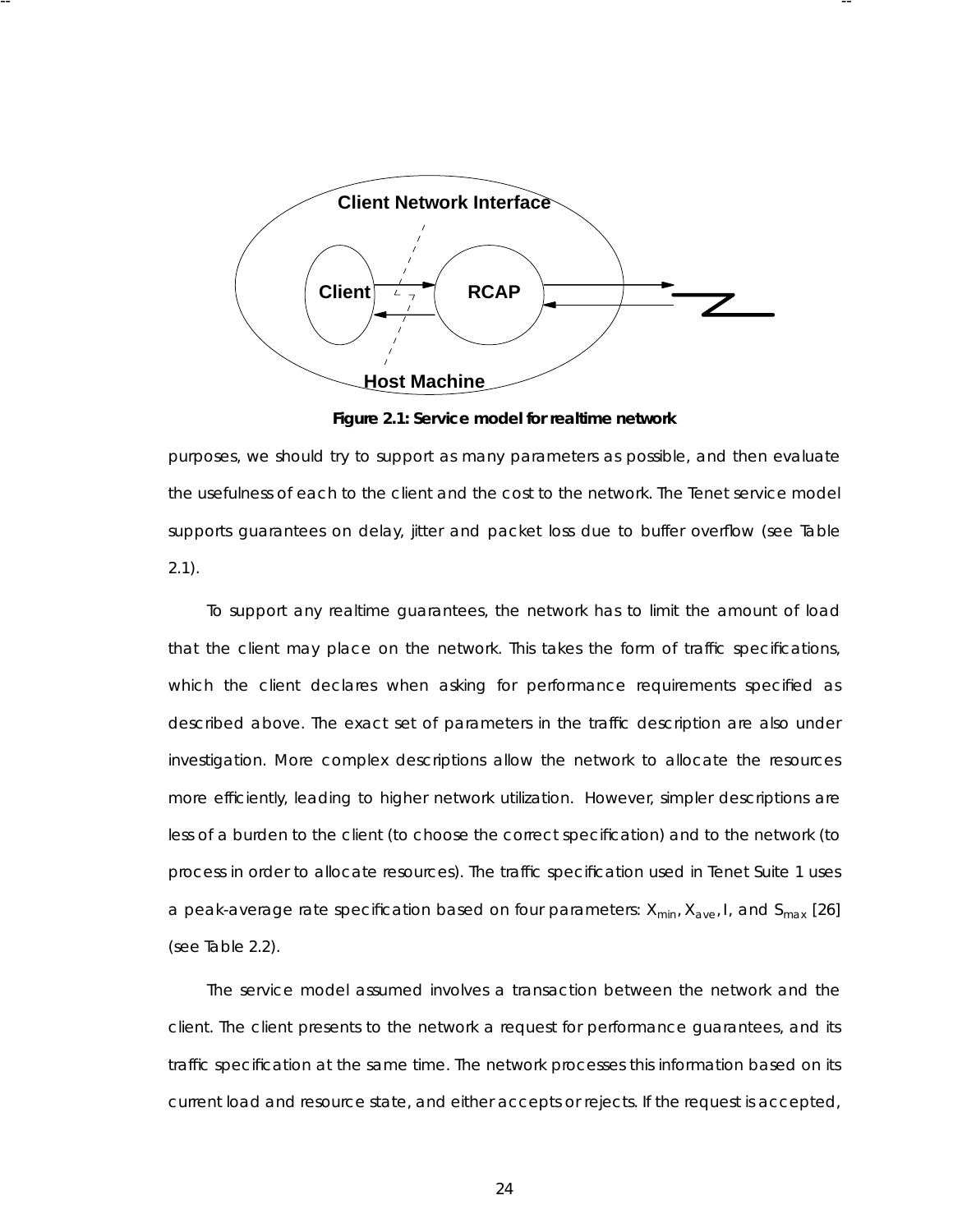| Parameter          | Semantics                                                    |  |
|--------------------|--------------------------------------------------------------|--|
| $\nu_{\text{max}}$ | Upper bound on end-to-end delay                              |  |
| $\mathcal{L}$ min  | Lower bound on probability of timely delivery                |  |
| $J$ max            | Upper bound on end-to-end jitter (optional)                  |  |
| $W_{min}$          | Lower bound on probability of no loss due to buffer overflow |  |

-- --

Table 2.1: Performance parameters of the Tenet Suite 1 interface

| Parameter        | Semantics                         |  |
|------------------|-----------------------------------|--|
| ላ <sub>min</sub> | Minimum inter-message time        |  |
| ^ <i>ave</i>     | Minimum average intermessage time |  |
|                  | Averaging interval                |  |
| max              | Maximum messsage size             |  |

**Ta ble 2.2: Traffic parameters of the Tenet Suite 1 interface**

the network is committed to delivering within the performance bounds each packet injected into the network, provided the client does not violate the traffic specifications. In the present service model, the performance is guaranteed except in the case of a network fault.

In the absence of sufficient experience with applications of such networks, we assume that any combination of performance requirements and traffic specifications is possible. The parameterized interface makes it possible to handle any combination, so that applications may find their exact requirements . This is especially important for research purposes , since we would like to find out what combinations are used by clients if no restriction is imposed on them.

Finally, we assume that the frequency of requests may be fairly high. We visualize such a realtime network being used to make video-phone calls, set up conference calls, access video servers, listen to digital recordings, and so on. As such, the lifetime of a connection will vary from minutes to hours. If a medium-sized network can support a hundred connections and the average lifetime is five minutes, this implies an average of twenty connections being established and torn down every minute. This frequency will increase with network capacity and size.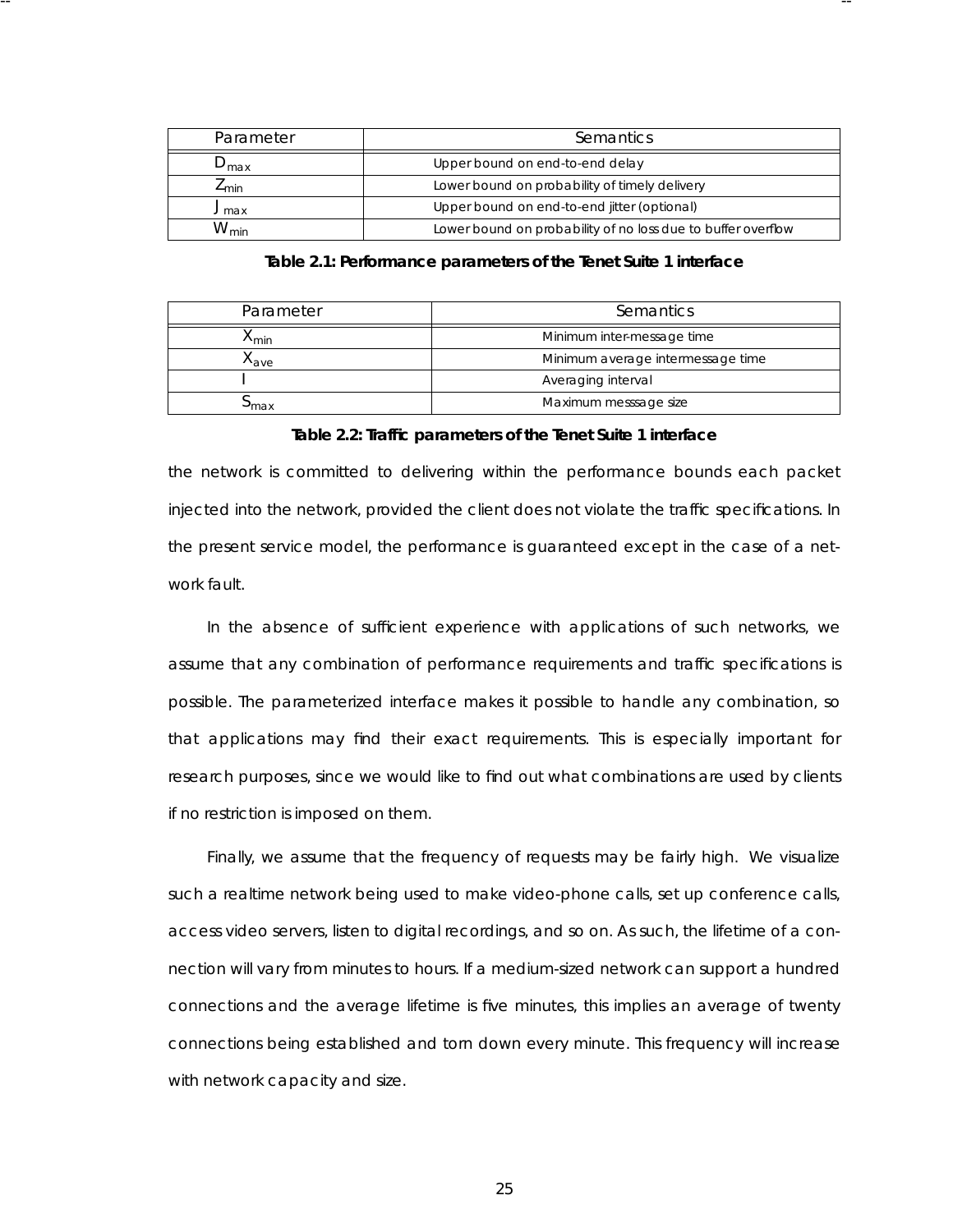### **2.4. The Tenet Suite 1**

The Tenet Suite 1 is a suite of protocols which provide realtime service on a network meeting the assumptions of Section 2.2. The protocols in the Suite are shown in Figure 2.2. The network-layer protocol, the Real-Time Internet Protocol (RTIP), provides a connectionoriented support for realtime communication in an internetworking environment. On top of this protocol, the Realtime Message Transpor t Protocol (RMTP) provides a messagebased transport-layer interface to applications, while the Continuous Media Transport Protocol (CMTP) provides a time-driven interface for periodic traffic. These protocols coexist with the Internet protocol stack as

-- --



**Figure 2.2: Protocols in the Tenet Suite 1**

shown in the figure. The Realtime Channel Administration Protocol (RCAP) provides channel management services: channel establishment, teardown, and status enquiry. An extension to RCAP, the Dynamic Channel Management protocol (DCM), adds the ability to modify the parameters of the channel during its lifetime [51-53]. To this suite, we plan to add a protocol for fault handling to be named the Real-Time Control Message Protocol (RTCMP).

The Tenet approach is based on the concept of *realtime channel*, which supports the service model described in the previous section by means of resource reservations on the network elements on the route of the channel. The resource reservation mechanism works in conjunction with the data forwarding protocols to ensure that sufficient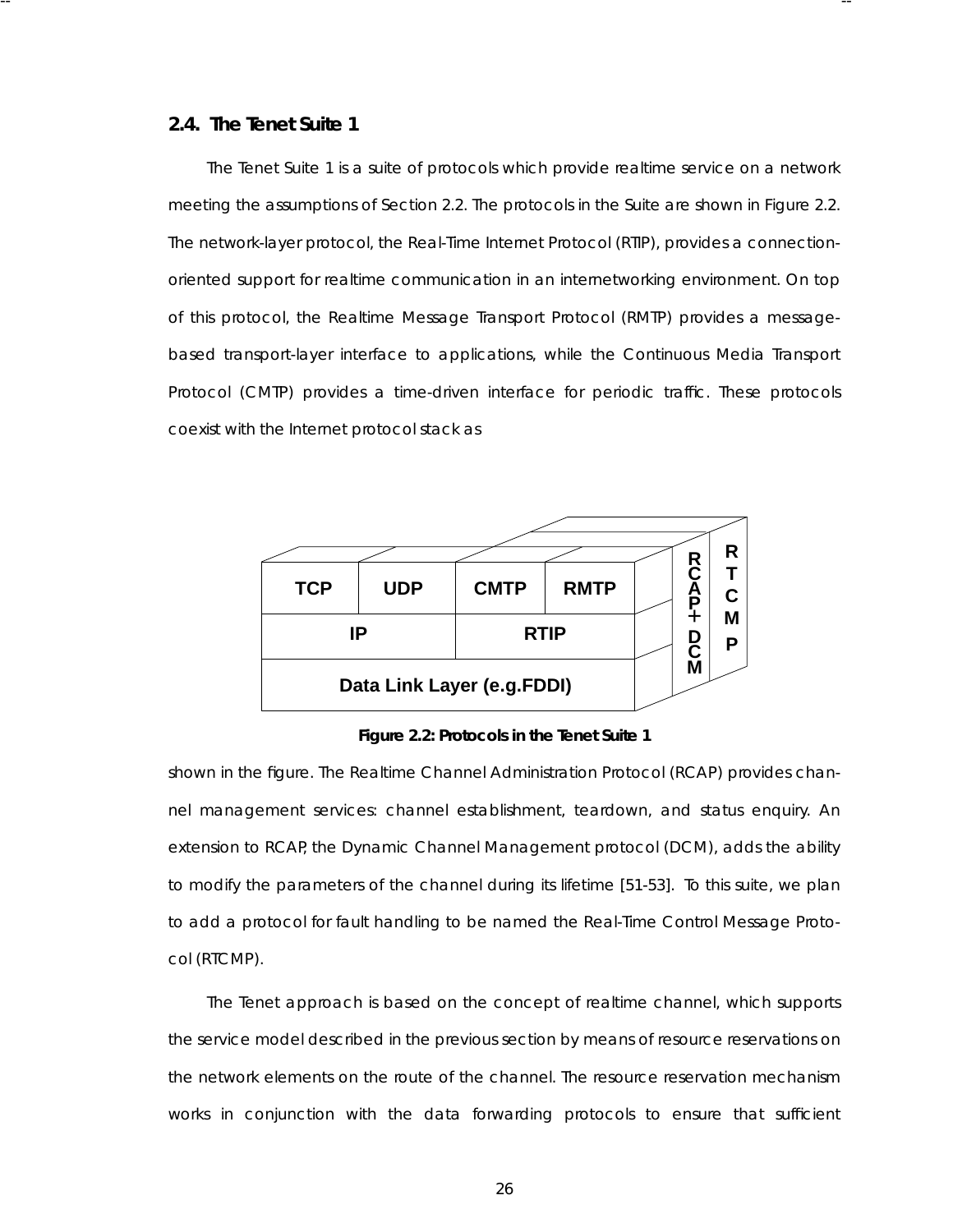transmission resources and buffers are availa ble for the packets on the realtime channel as long as the client obeys the traffic specifications associated with the channel. This is made possible by admission control tests performed before each channel is accepted, which ensure that, if the channel is accepted, sufficient resources to meet the performance guarantees of all pre-existing realtime channels, as well as those of the new channel, are availa ble at all nodes on the path of the channel.

-- --

The local tests (performed at a single node) ensure that the local performance requirements of the channel can be met without violating the performance guarantees of any pre-existing channel. The inputs to the tests are the local performance requirements and the traffic characteristics of the channel as seen at this node. The nature of the tests depends on the scheduling mechanism used in the data forwarding protocols . The tests for EDD scheduling are described in [27, 28]. This scheduling algorithm is implemented in the first version of RTIP.

These local performance bounds correspond to some resources reserved at the node on which the bound is given, since they cannot be used to establish any other realtime channel until the resources are released by the teardown of the channel. Since there is a limit on the number of realtime channels that can be supported, accepting a realtime channel implies that the number of subsequent channels that can be supported is reduced. For resources like buffers or bandwidth this reser vation is easy to quantify, but the delay bound offered to the channel also constitutes a resource, which is harder to quantify. A lower delay bound corresponds to more resources being ''blocked'', since fewer low-delay channels can be supported, but the properties of this blocking effect depend on the scheduling algorithm implemented on the node. The control mechanisms must keep track of this resource state at each node, and quantify this ''blocking'' algorithmically, to ensure that, when resources are unavailable, new channels are not allowed to be set up.

To allow local guarantees to be extended to end-to-end performance guarantees,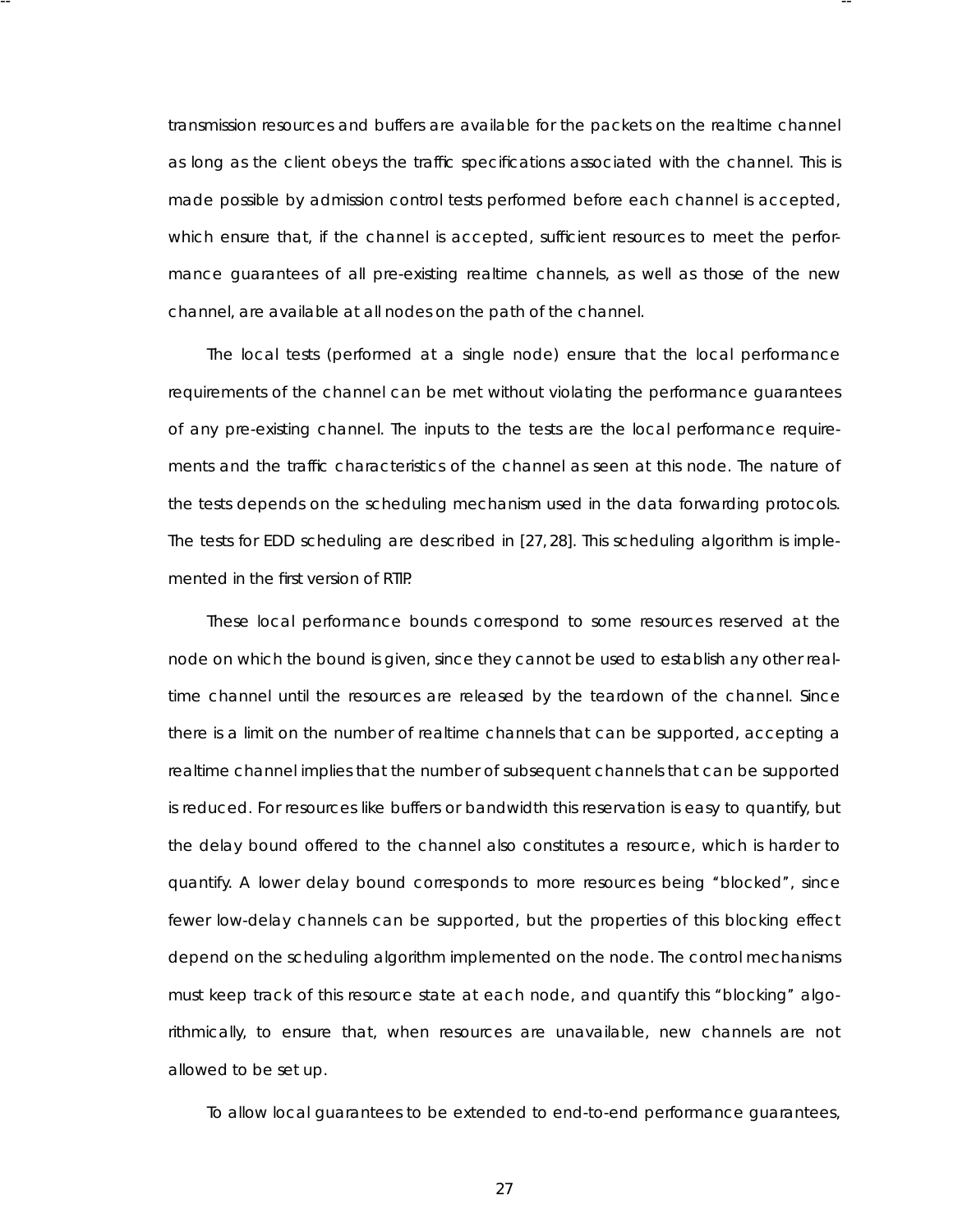the traffic characteristics seen at each node must be computable. RTIP makes this easy by ensuring that the traffic specifications given by the client are obeyed at all intermediate nodes. We also need a mechanism to translate an end-to-end requirement to a set of local requirements , as well as a protocol to run all the local tests and make the resource reservations. The connection-oriented paradigm provides an efficient solution to this problem. The tests are run as part of the connection establishment procedure. This procedure is performed by the channel management protocol as described below.

-- --

## **2.5. Channel management**

Channel management consists of the tasks of establishment, teardown, and status enquiry. In the Tenet Suite 1, the process of channel establishment is initiated at the source node, which computes a route for the channel based on its knowledge of the network topology and the resource state on each node in the network. In the first implementation, route selection relies on the underlying routing protocol available in the network.

Next, the source sends an establishment request message on this route. This message contains the performance requirements and traffic description specified by the client. Each node runs an algorithm to test the available resources against the requirements of the channel, and to choose the best performance bounds it can support. For example, the lowest delay bounds and the smallest jitter bounds are picked. The resources corresponding to these are tentatively reserved, information about the local reser vations are added to the message, and the message is forwarded. When the message reaches the destination, the end-to-end performance achieved can be calculated (for example by adding the local delay bounds or multiplying the loss probability bounds). If the end-to-end performance is unacceptable, or if the destination chooses not to accept the connection, a denial message is returned. Otherwise, the excess performance values can be distributed among the nodes, so that they can relax the resource reservations accordingly. This is done on the reverse pass, when the destination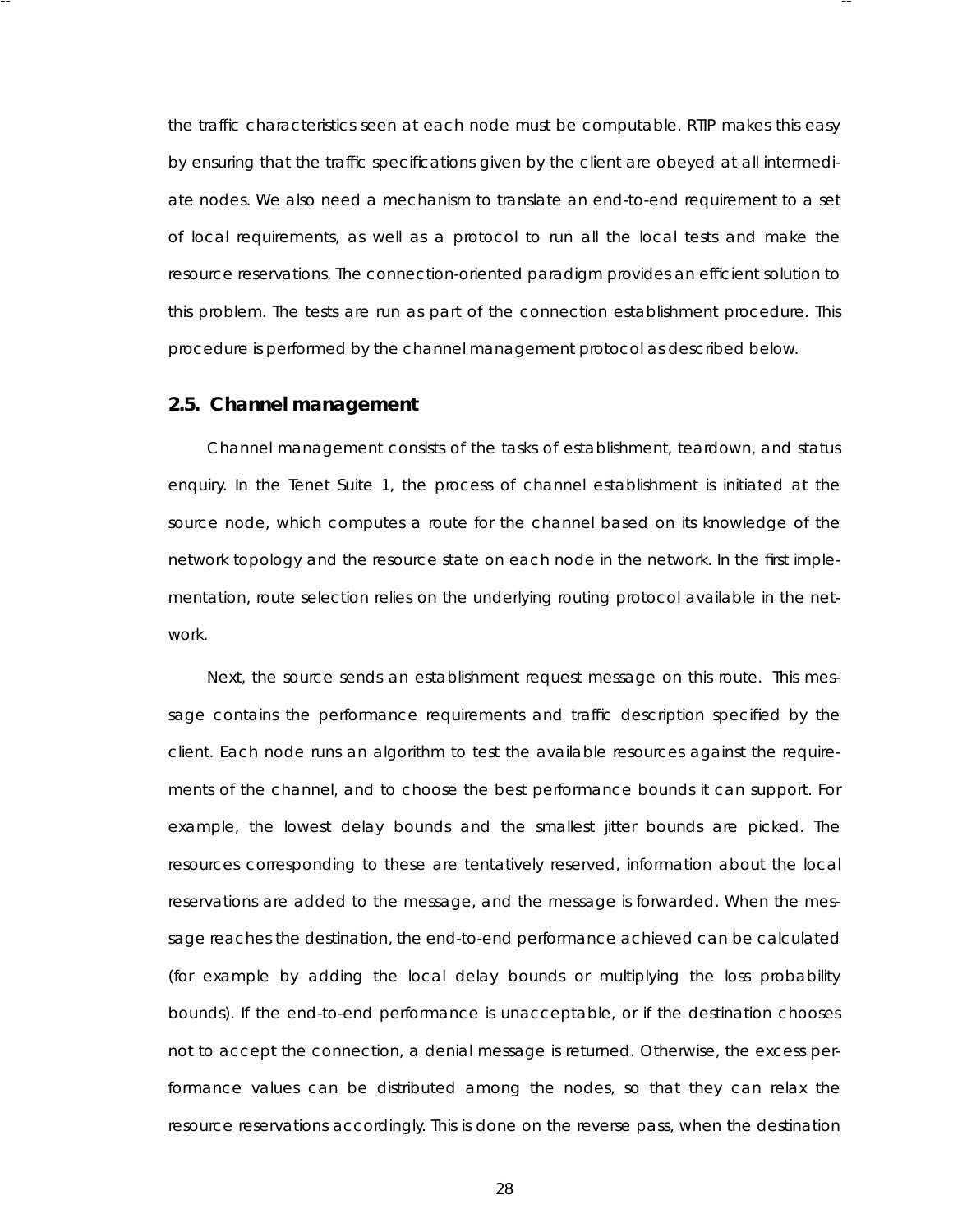sends an accept message on the path in the reverse direction. When this acceptance message reaches the source, the source can proceed to transmit data, and the network quarantees delivery within the performance bounds specified in the establishment request.

-- --

To see why we need to reserve the best amounts of resources on the forward pass and relax these amounts on the reverse pass , imagine a connection that needs to be established across a three-hop path through a network where the last hop is close to saturation. Let us say that the required end-to-end delay is 100 ms, and the links have transmission and propagation delays of 10 ms per link. This gives us a budget of 70 ms to distribute among the hops for queueing delay bounds. If the scheme naively allocates 20 ms per hop and reserves the appropriate resources at the first two hops to match that, the last node might be unable to meet the delay requirement if it is already highly loaded. On the other hand, if we allocate the lowest possible delays on the forward pass, we might end up with allocations of 10 ms, 10 ms, and 40 ms at the three nodes at the end of the forward pass, leaving us with a relaxation budget of 10 ms to distribute among the nodes.

# **2.5.1. Realtime Channel Administration Protocol**

The Realtime Channel Administration Protocol (RCAP) implements channel establishment based on the approach described above. RCAP also performs the tasks of channel teardown and status reporting. During teardown the resources are released so that the blocking probability of future requests is reduced. Status reporting is used to find the resource reservation state of the channel at the intermediate nodes in the network and is useful for management and debugging.

RCAP is implemented as a daemon process that runs on each node in the realtime network. Each daemon is responsible for maintaining the resource state for the links outgoing from the node on which it runs, as well as for local CPU resources and buffers on the node. It maintains TCP/IP connections to neighboring daemons to exchange the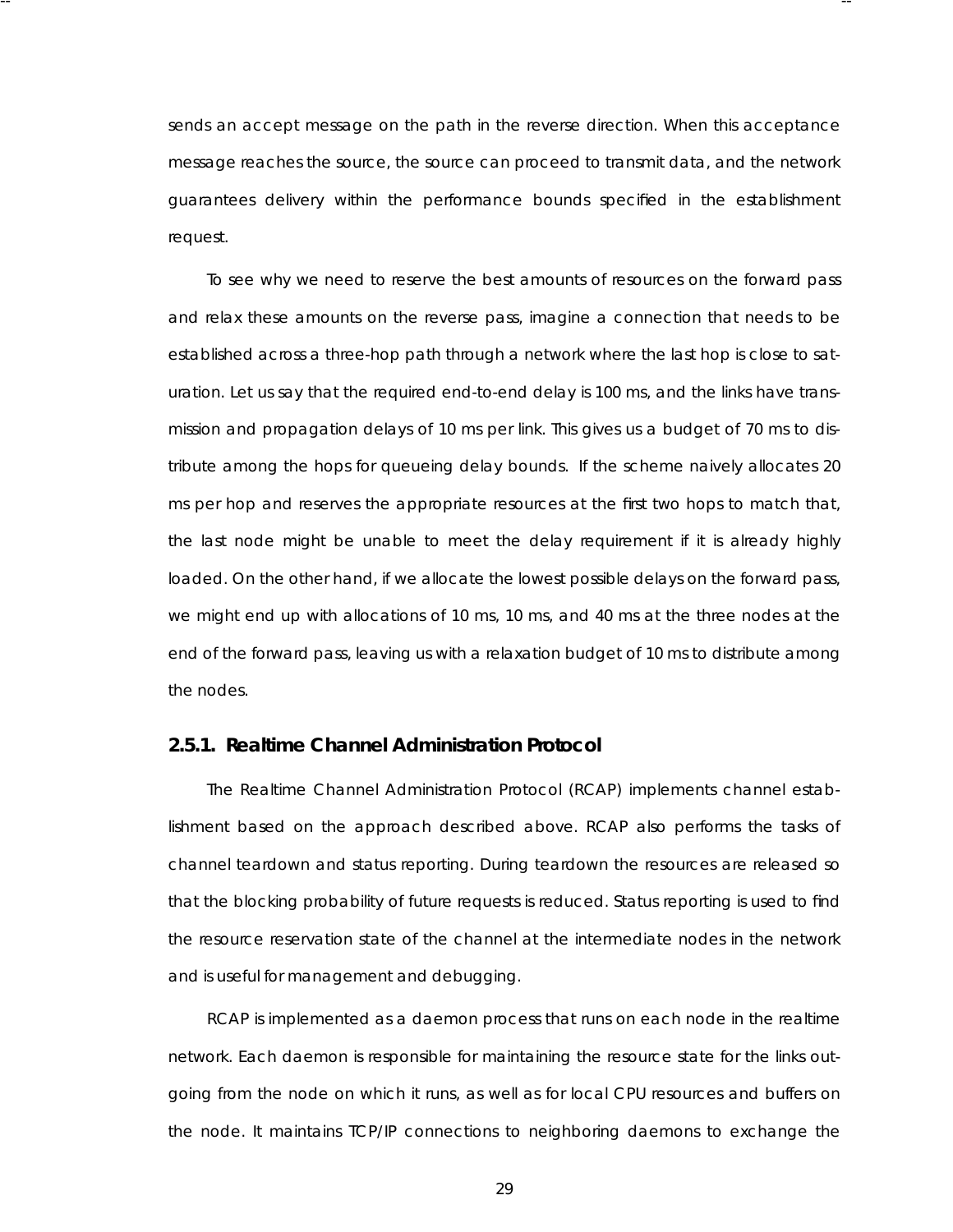| Message Name          | <b>Direction</b> | Description                                                                                                                                                                                      |
|-----------------------|------------------|--------------------------------------------------------------------------------------------------------------------------------------------------------------------------------------------------|
| establish_request     | Downstream       | Message sent by source on<br>forward pass to establish a<br>channel: causes admission<br>control tests to be run; best<br>performance resources are<br>reserved.                                 |
| establish_accept      | Upstream         | Sent from destination to<br>source on reverse path; in-<br>dicates channel can be<br>accepted with given re-<br>quirements; causes relax-<br>ation of resources and con-<br>firmed reservations. |
| establish denied      | Upstream         | Indicates that channel was<br>rejected; causes resources<br>to be removed;                                                                                                                       |
| status_request        | Downstream       | Requests information about<br>resource reservation and<br>channel state for given<br>channel; proceeds along<br>path of channel to destina-<br>tion.                                             |
| status_report         | Upstream         | collected<br>infor-<br>Carries<br>mation about status back<br>to source.                                                                                                                         |
| close_request_forward | Downstream       | Sent from source to desti-<br>nation to tear down chan-<br>nel; causes resources to be<br>removed.                                                                                               |
| close request reverse | Upstream         | Sent from destination to<br>source to tear down chan-<br>nel; causes resources to be<br>removed.                                                                                                 |

-- --

# **Ta ble 2.3: RCAP messages**

control messages described in Table 2.3.

The RCAP daemon also accepts messages from local processes on the same machine. The application programs on the source or destination machines communicate with RCAP by making procedure calls to an RCAP library, which constitutes the network control API. Procedures exported by the library enable the source application to request a connection or close it. The destination application is provided with registration, request reception, and request acceptance procedures . The procedure calls are converted by the library to control messages that the RCAP daemon recognizes.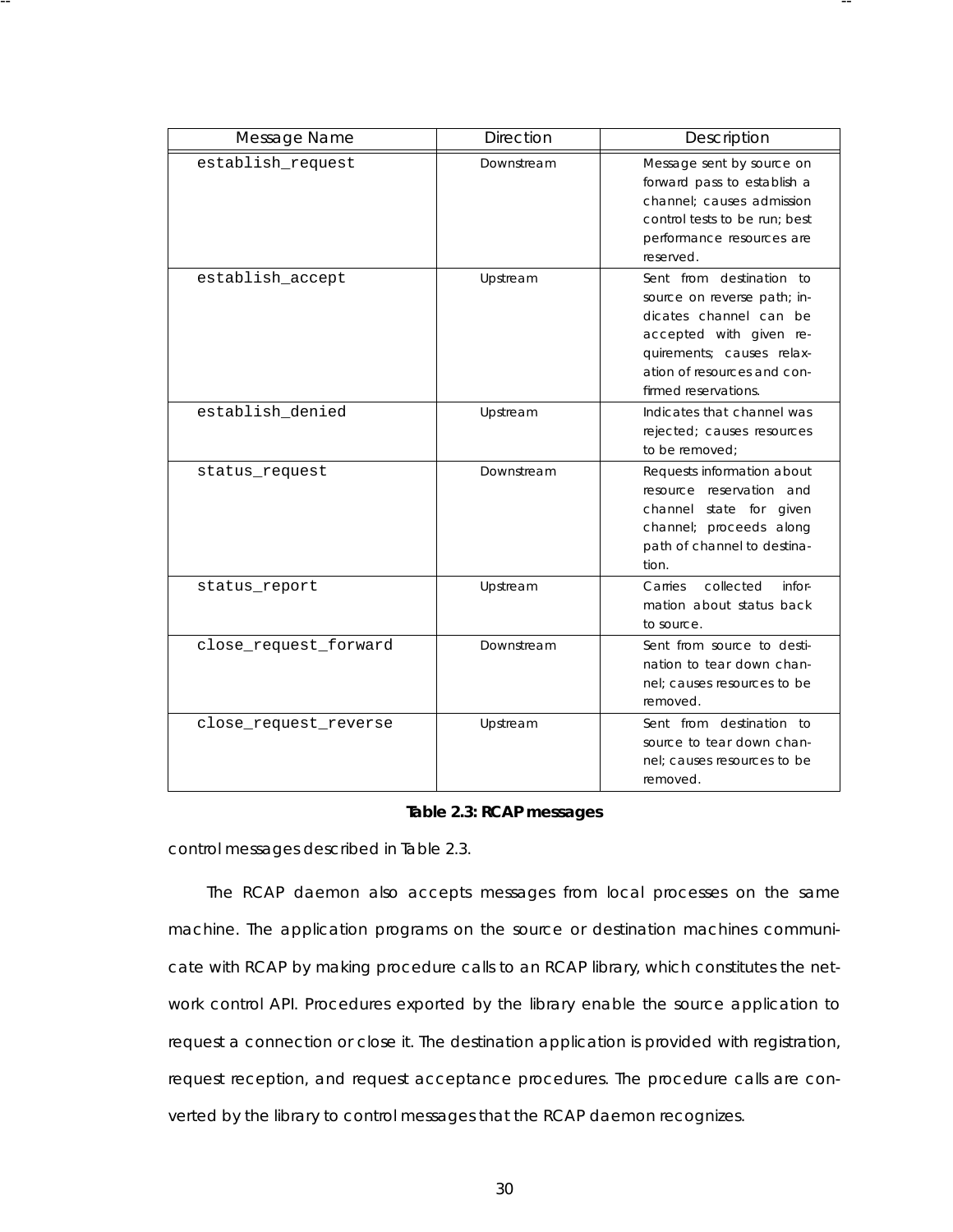The Tenet Suite 1, using the control protocol described above, has been implemented and deployed in several networking testbeds. Several studies of the performance of the suite as well as experiments of the use of the suite for video conferencing applications have been conducted [8, 9, 69].

-- --

# **2.5.2. Dynamic Channel Management**

An extension to the basic services provided by RCAP is to allow the client or the network to change the parameters of the channel, such as the traffic specifications, the performance constraints, or the route, during the lifetime of the channel, if possible without affecting the flow of data. In [52] the Dynamic Channel Management (DCM) protocol is presented as such an extention. DCM is based on a round-trip approach similar to that used in RCAP; however, it needs to keep track of two sets of parameters, the old channel parameters and the new channel parameters. The forward pass consists of reserving the higher amounts of the resources required to support the two sets of requirements on nodes that are common to the old and new path. This ensures that, during the transition period, no packet misses its deadlines. On nodes that lie only on the new path, the new channel's requirements are used for the reservations. The reverse pass then performs the relaxation and informs the data transmission protocols of the new deadlines. On the common nodes, the higher amounts of the relaxed resources and the old resources are retained. A third pass is performed in the forward direction, along the path of the old channel. During this pass the resources for the old channel are removed from the nodes not on the new path. On the common nodes, the resources corresponding to the new requirements (after relaxation) are retained. The effect of such an alternate establishment is to change the parameters of the channel from the old set of parameters to the new (including possibly changing the route) without affecting the stream of data in transit.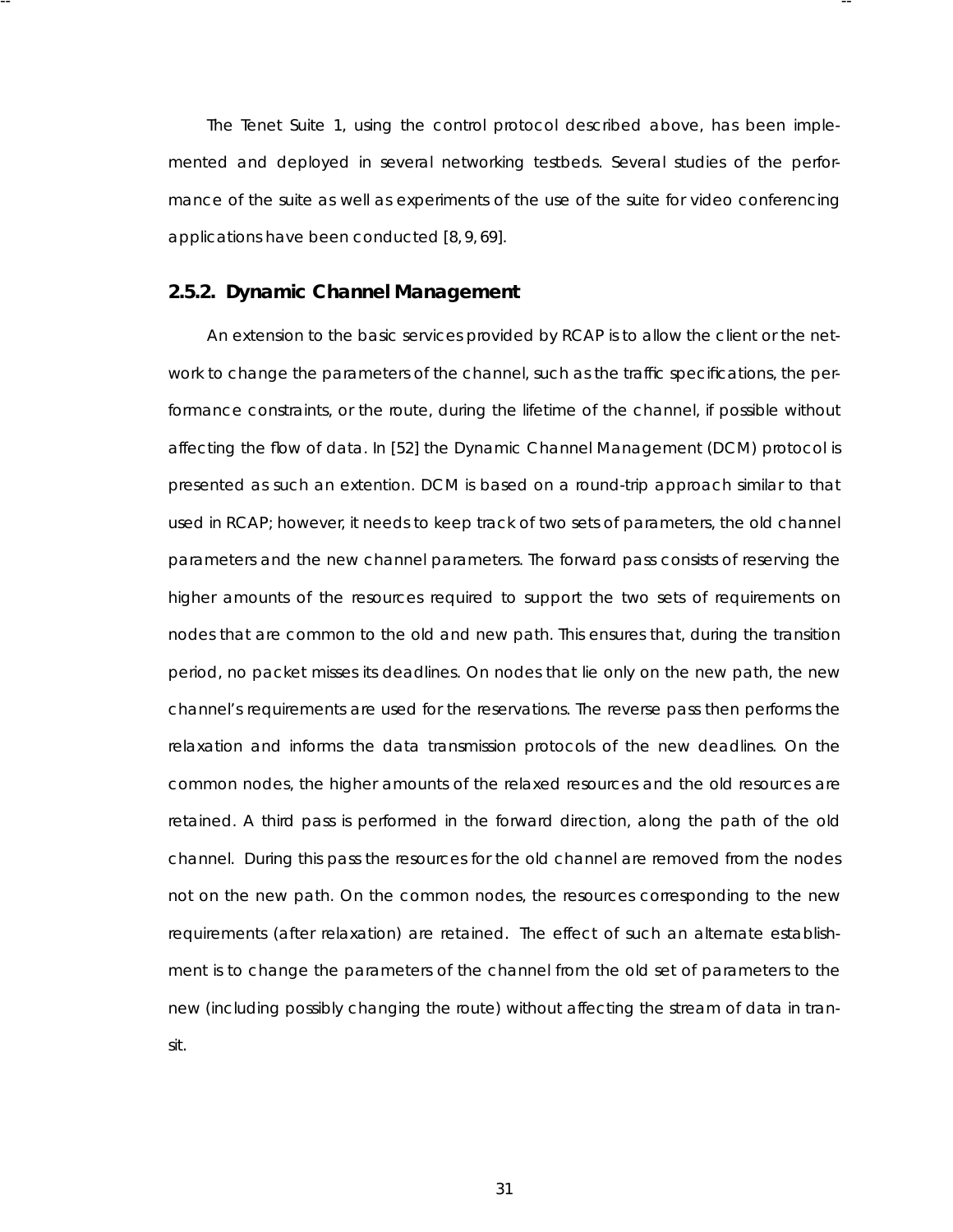## 2.5.3. Route update protocol

The route computation performed by the realtime scheme determines the path on which the channel establishment is attempted. For Suite 1, the implementors chose not to explore the routing function, by assuming that the routing protocol of the underlying network would be used. However, for DCM, a more complex routing function was worked out, where the route selection process is based on routing tables that summarize the resource state at all links in the network.

-- --

As a new channel is established or torn down in the network, the network state at the nodes in the path of the channel changes. The routing tables on all nodes must be updated to reflect the changed network state. Since the success of a following establishment attempt depends on the accuracy of the routing tables on which the route computation is based, the mechanism to maintain the routing information is important. For this study we assume a simple route update algorithm based on a reliable broadcast of any change to the resource state of each node to all nodes in the network, when a reservation is made permanent during the reverse pass, or when a channel traversing the node is torn down. Thus, each node has a picture of the resource state at all other nodes in the network, except that this picture may be slightly out of date. The further one node is from another, the more out of date its picture of the state of the other node is, since the route update message has further to travel.

During channel establishment, the admission control tests are performed on the actual resource state at each node on the path of the channel. During route computation, the same calculations are performed on the information about the resource state present in the local routing table. If the information were always completely up-to-date, the actual establishment would never fail. The only reasons why an esta blishment request might fail during the forward pass of the round trip are that either the information in the routing table at the node performing the route selection was out of date or another esta blishment proceeding concurrently caused the resource state at an intermediate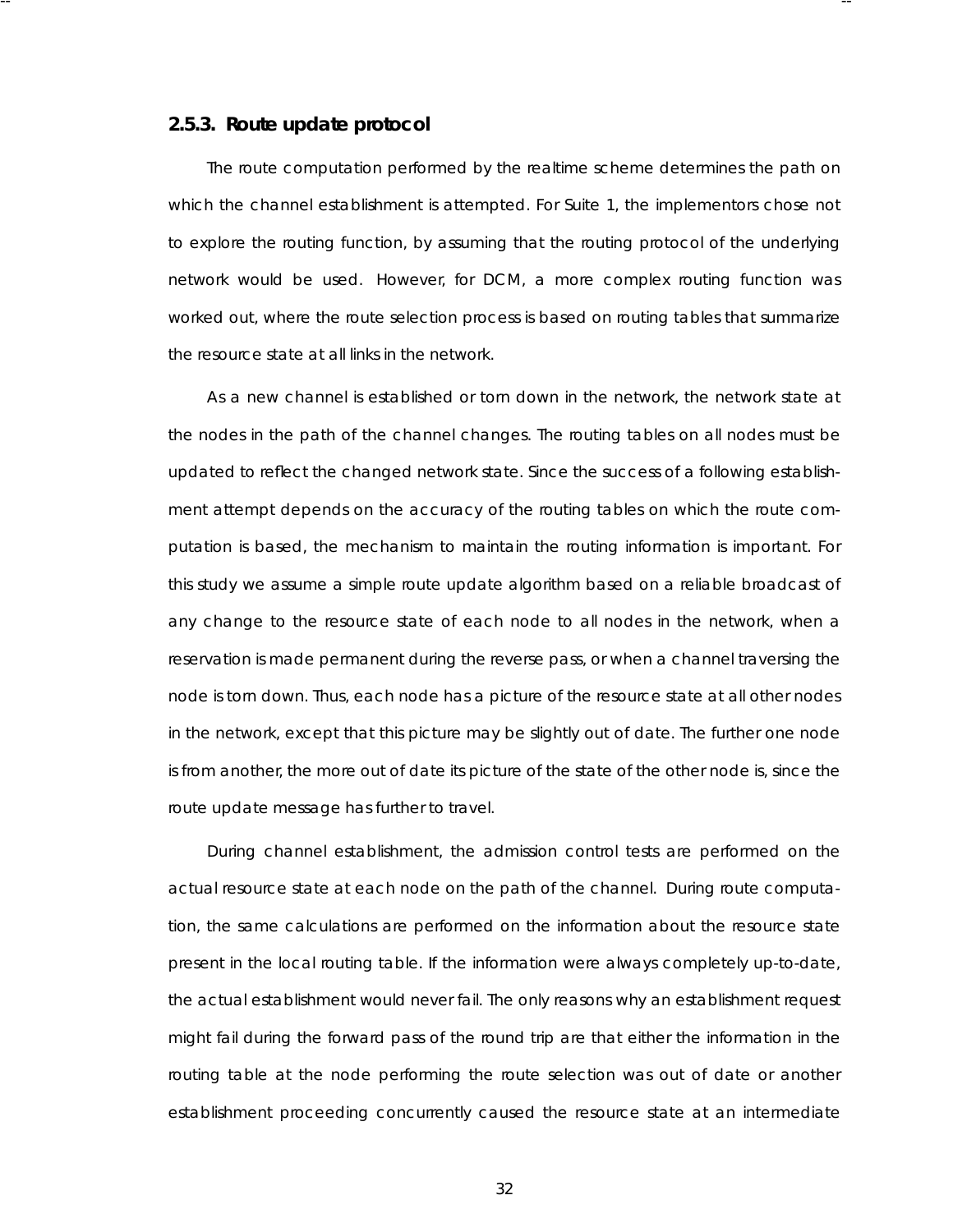node to change before the request reached the node.

-- --

### **2.5.4. Route selection**

The selection of the route is based on the goal of reducing the resource usage in the network, subject to the primary constraint of meeting the delay bounds of the client if at all possible. In the Tenet Suite 1, this process is performed for each channel in isolation, without attempting to optimize the resource usage across the entire network, for reasons of scalability of the solution, and to prevent the requirement that other channels be moved when a new channel is set up. Since our network assumptions include a very dynamic channel state, where the establishment and teardown requests are frequent, the service provider cannot afford to optimize resource usage across the entire network for each channel request, especially since moving existing channels would involve additional channel management activity and may even affect the performance of the channel being moved.

In this context, the goal of minimizing the resource requirements of a channel is approximately equivalent to minimizing the number of links traversed by it, subject, of course, to the delay bound constraint.

A number of graph-theoretic procedures for selecting a route in a graph with various goals and constraints exist. The best known are the Dijkstra algorithm [24], which minimizes the cost of the route, and the Bellman-Ford algorithm [16], which minimizes the number of links in the path, subject to a cost constraint. If we set the cost of a link to the minimum delay bound which can be offered on that link to the channel under consideration, according to the resource state information available in the routing tables, the Bellman-Ford algorithm satisfies the requirement mentioned in the previous paragraph. This algorithm was also used to find the paths for realtime channels in [53], and is summarized below.

This smallest delay bound that can be offered to a channel on a given link can be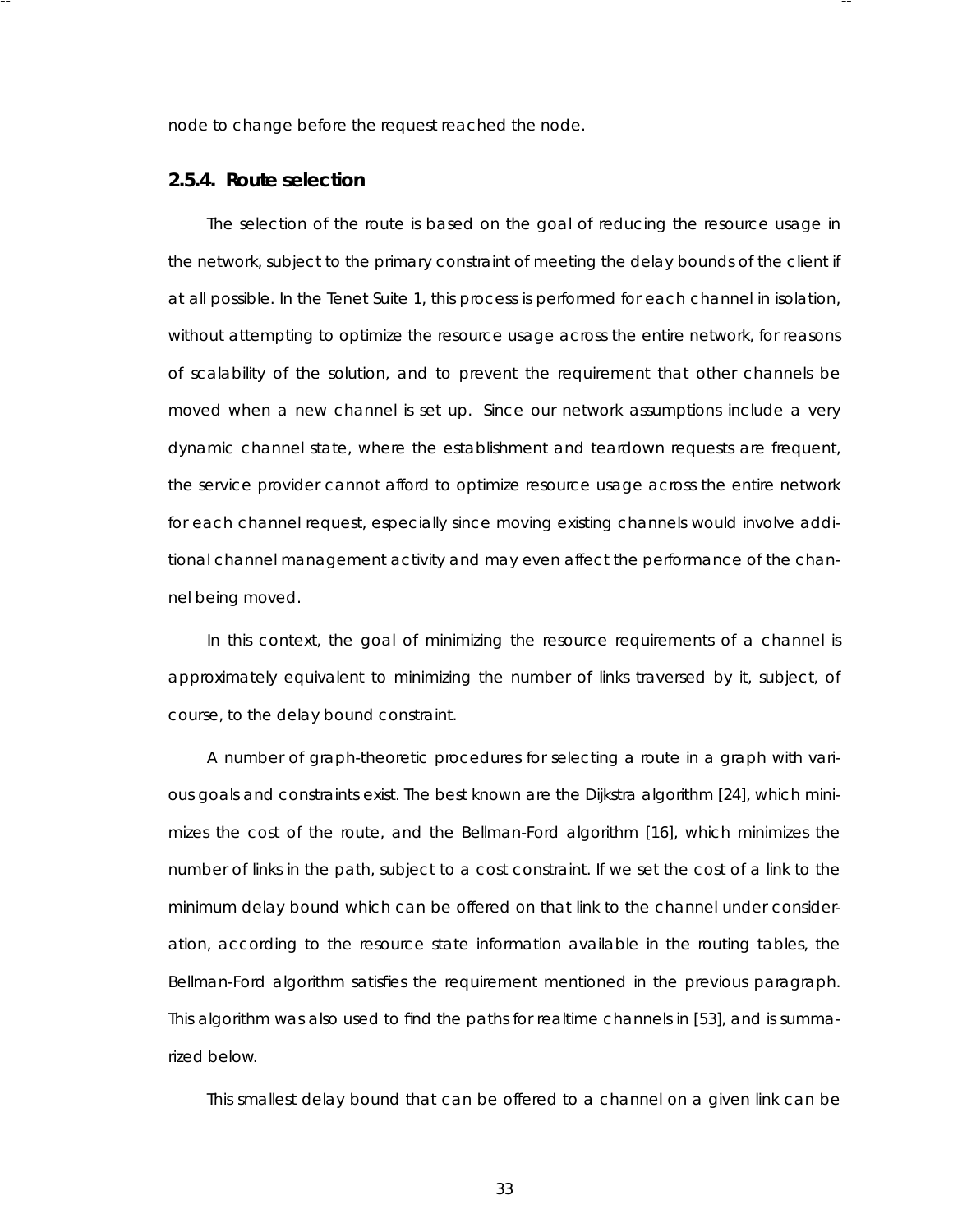computed knowing the traffic characteristics of the channel and the resource state of the link, using the same calculations that are performed during the forward pass of channel establishment. The cost of each edge on the graph representing the topology of the network is set to this value. Each node has a label, which is initialized to zero for the source and to infinity for all other nodes. This label represents the cumulative cost of reaching the node from the source given certain constraints. The algorithm works in phases . At the end of phase *i*, each node is labeled with the smallest cost of all *i*-hop or shorter paths from the source to the node. The algorithm stops when the destination is reached by a path with a cost less then the desired delay bound, or when *i* exceeds a given constant value. In the latter case, the algorithm fails to find a path.

-- --

# **2.5.5. Summary of Suite 1**

This concludes our brief description of the Tenet Suite 1. We have, of course, focussed on the aspects of the suite that are important to an understanding of the rest of this thesis, and omitted many important and interesting details of the data forwarding protocols. Readers interested in the details of Suite 1 are referred to [9], which also includes a fairly comprehensive bibliography of the Tenet work. In this section, we have focussed on the channel management services , provided in the first implementation of Suite 1 by RCAP. We have also described RCAP extensions, such as DCM, the routing algorithm and the route update protocol, which were not part of the first implementation of Suite 1. Together, they form a networking environment that provides realtime communication with network management functionalities that allow the client or the network operator to make changes to the performance parameters, traffic specifications, and routes of existing channels. This environment is rich enough to support fault recovery and tolerance mechanisms. However, since we would like to design our mechanisms to be applicable to a wide variety of realtime networks, we will now provide a brief survey of other approaches to realtime communication in packet/cell switching networks.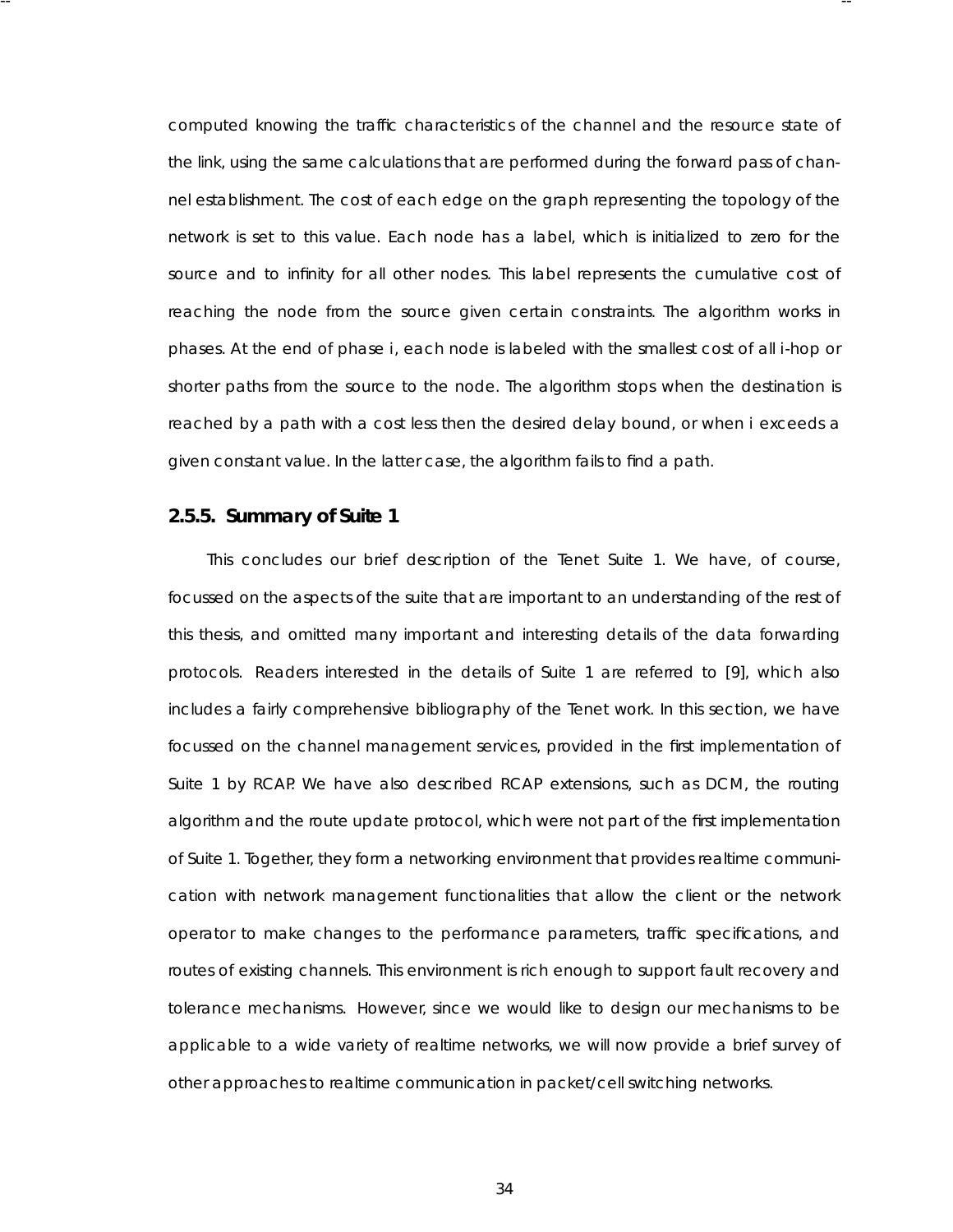## **2.6. Other realtime schemes**

Variations on the realtime scheme described in this chapter have been suggested. For example, the establishment process may be speeded up by forwarding the establishment request before running the tests at each node; this method works well under the optimistic assumption that the tests will succeed. Data may also be transmitted before the acceptance message returns, with the understanding that, if the connection fails, the data will be lost. In this case, the first packet of data may also carry the establishment request [19].

-- --

Alternative approaches to the provision of realtime services on packet/cell switched networks have been proposed. In the predictive service proposed in [20], the network attempts to keep the performance given to the client from changing rapidly, but no guarantees are made. This approach does not meet the definition of realtime as used in this thesis. However, the guaranteed service proposed in the same paper does meet the definition, and the basic model, based on resource reservation during connection esta blishment, is similar to the model underlying the Tenet scheme. The Session Reservation Protocol [3] also fits the model described above closely. The differences lie in the underlying scheduling mechanisms and the details of the admission control tests.

The Heidelberg Resource Administration Technique (HeiRAT) [63] uses the ST-II network-layer protocol to provide unicast and multicast realtime connections. The ST-II implementation used in this investigation is enhanced with resource reservation algorithms very similar to the Tenet scheme [37]. The Magnet-II Realtime Scheduling approach [38] supports a fixed menu of QoS classes. This simplifies the implementation of the admission control tests and the process of mapping end-to-end guarantees to local bounds. However, it limits the flexibility of resource allocation and the services provided.

Restrictive forms of realtime communication are proposed in [35,68], where the throughput is the main performance objective under consideration, and other parameters such as delay and loss rates can be computed secondarily. Resource reservation in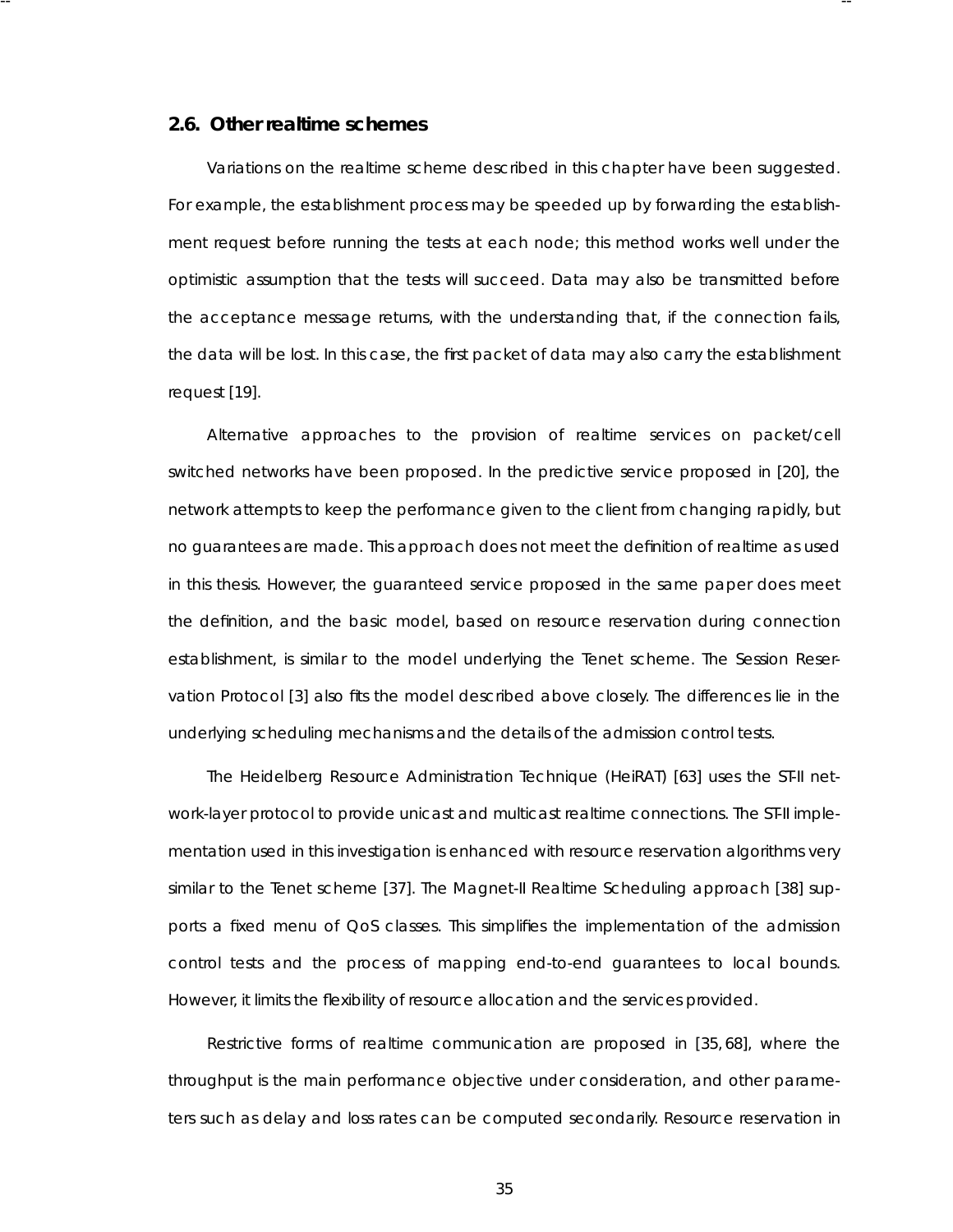the PlaNET network [19] uses the reservation model of [35]. All of the above schemes are based on resource reservation during connection establishment.

-- --

Finally, there exist approaches to realtime communication which are fundamentally dissimilar from the Tenet model. The predictive service of [20] mentioned before falls into this category, since the performance provided is not guaranteed. The network merely *tries* to prevent the network performance from fluctuating rapidly, but performance is expected to deteriorate as load in the network increases. [70] uses the concept of soft reser vations to avoid a completely-connection oriented model. It has certain advantages in the extremely heterogeneous environment of the Internet, but it does not offer true guarantees, since the reservations can be dropped without notice, or the path of data transmission may change during the lifetime of the conversation. [33] also proposes a connectionless approach in which the bandwidth partitioning model can be extended to approach realtime service, but the main goal of the system is not realtime service, but bandwidth partitioning.

## **2.7. Conclusions**

While our experience with the Tenet Suite [8, 9] demonstrated the benefits of realtime control in the network, it also highlighted some issues for further research. One key observation from our experiments with the realtime protocols is the need for fault handling mechanisms. This was especially keenly felt because the hardware and software that we were working with were experimental and crashed often in the earlier days of our experimentation. Providing fault recovery in those networks was not feasible, because the topologies did not offer alternate paths between end points. However, such redundancy would be needed in a commercial service network, in order to handle occasional failures without loss of service to clients. This aspect has been very carefully treated to date by network providers, and will have to be so treated as the new ATM based B-ISDN networks develop.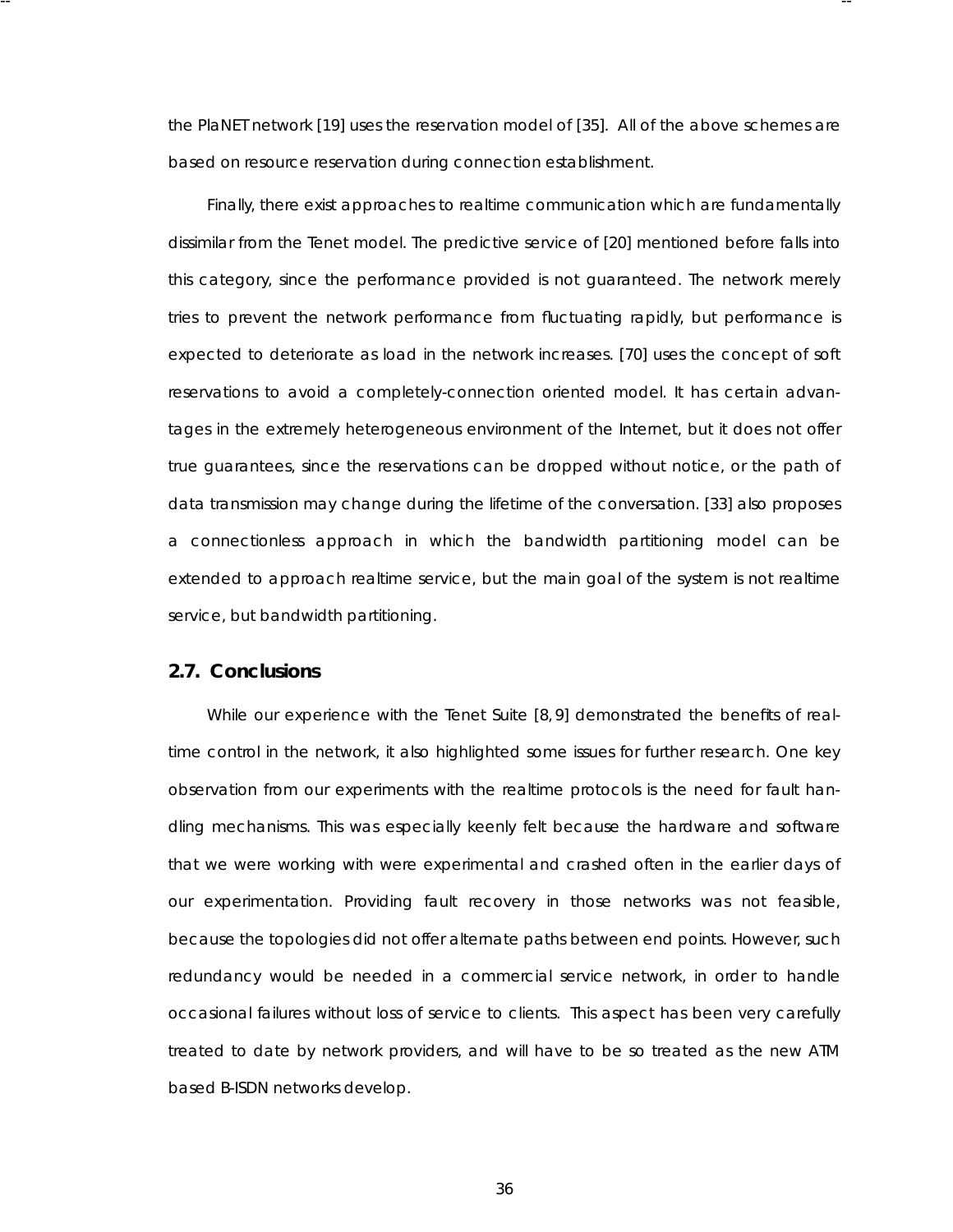If realtime services are provided in an ATM or packet-switched network, they must follow some of the same principles of resource reservation and admission control that have been dealt with in this chapter. The next chapter isolates the common principles on which realtime service must be based, in order that we may study how to provide fault management services on networks that offer such services. Based on these fundamental principles, we designed fault management techniques that should be applicable to all networks that follow them. These techniques, and their evaluation through simulation, are described in the forthcoming chapters.

-- --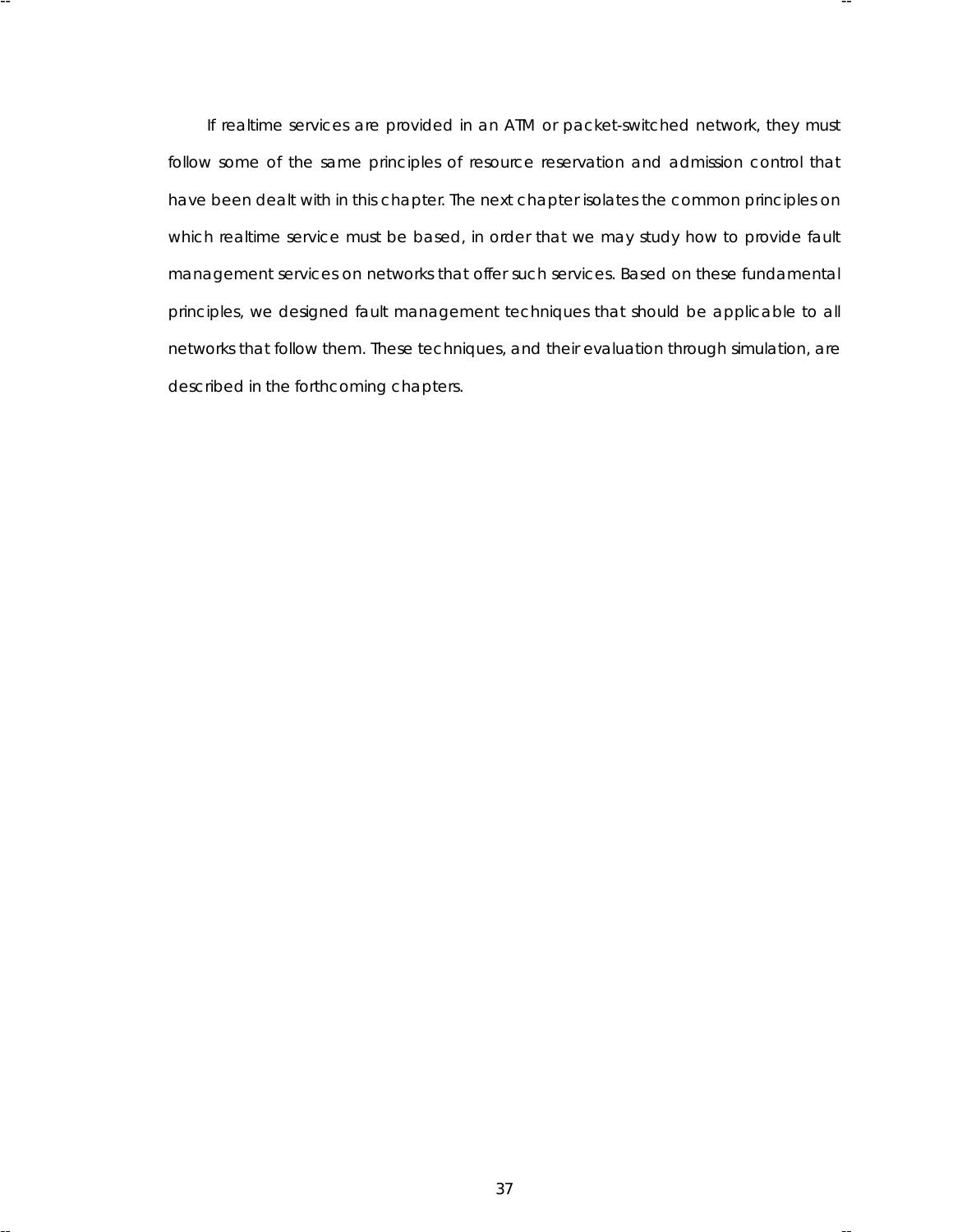# **Cha pter 3: A reactive scheme for fault recovery**

-- --

# **3.1. Introduction**

A realtime scheme as described in the previous chapter gives the application guarantees about the network performance that are only valid in the absence of network faults. Such a scheme is susceptible to link faults because of the connection-oriented nature of the network protocols, which dictates that the route followed by the packets during data transfer be pre-determined, so that resources on the links and nodes along the path can be reserved. This implies that, if any link on the route is affected by a fault, the flow of data is interrupted until and unless an alternate route can be found and the reser vations transfered to it. Thus, we need to provide fault handling mechanisms to the realtime network. This chapter describes fault recovery mechanisms, which use reactive techniques to restore traffic in the event of a fault. Chapter 6 describes pro-active techniques that provide transparent tolerance to faults.

In the next section, we describe the goals of the fault recovery mechanisms, which drive the design and evaluation process. In Section 3.3, we discuss the assumptions about the network, derived from the basic underlying principles of realtime networks, on which we base the design of our fault recovery mechanisms.

We start the design process in Section 3.4 by providing a framework that consists of the basic tasks which any fault recovery scheme would have to perform. In Section 3.5, we consider some of the fundamental design issues, such as whether the scheme should be centralized or distributed, and whether we should attempt to find an optimal solution or use fast greedy algorithms . We make some fundamental design choices at this stage, and justify them on the basis of the principles of realtime networks. We also leave some of the fundamental issues open for investigation through simulation. In Section 3.6, we further narrow the solution space to be explored by choosing not to explore a number of issues . Finally, Section 3.7 identifies the design choices that remain to be explored. This leaves us with a well-structured problem domain, which we can systematically explore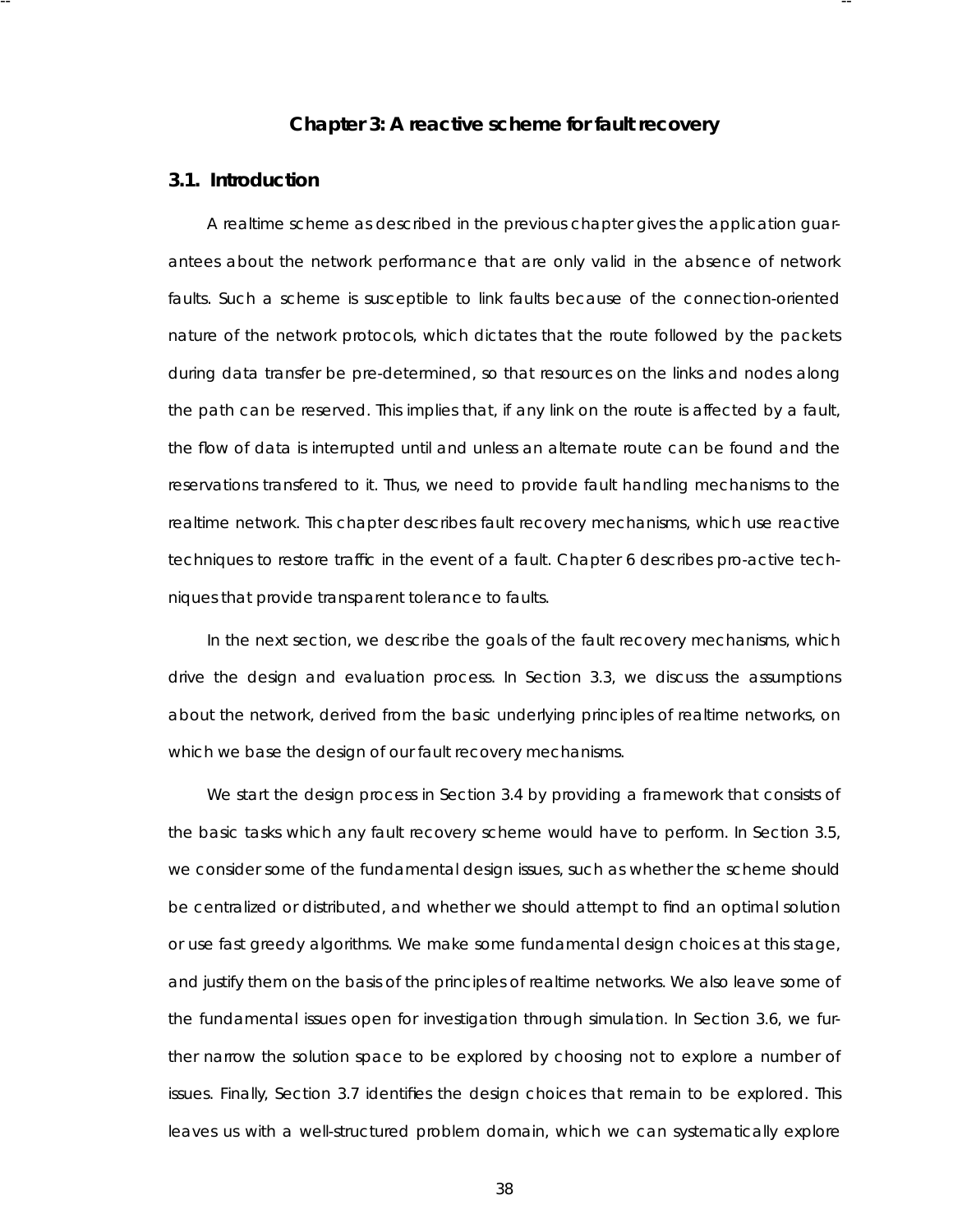using simulations tools to be described in the next chapter.

-- --

## **3.2. Objectives of the fault recovery mechanisms**

The fault recovery mechanisms are intended to provide fault handling that is efficient in the common fault-free situation. Accordingly, we will attempt to devise techniques that use no extra resources and cause no additional channel management activity in the absence of faults. When a fault does occur, some latency before service is restored to the affected realtime channels is acceptable. Of course, low latency is one of the objectives, and thus the basis of a metric, by which different schemes may be compared.

The recovery mechanisms are intended to restore realtime connectivity with the original performance guarantees to the affected channels. However, when a fault occurs, depending on the load in the network, all the affected channels may not be successfully rerouted. Rerouting as much traffic as possible is an important objective, and this defines another metric for comparison of recovery schemes . The effect of the rerouting process on the ability of the network to accept more channels immediately after the recovery process terminates is also a consideration. We would like the recovery process to use resources as efficiently as possible. Finally, we would like the recovery schemes to be as flexible as possible, to deal with different network topologies, load conditions, and traffic mixes. To summarize, the objectives of fault recovery are to:

- Use no extra resources during normal operation
- Restore original performance guarantees to channels
- Recover as much traffic as possible
- Minimize reaction time to the extent possible
- Use resources efficiently during rerouting
- Adapt flexibly to different topologies, load conditions, and traffic mixes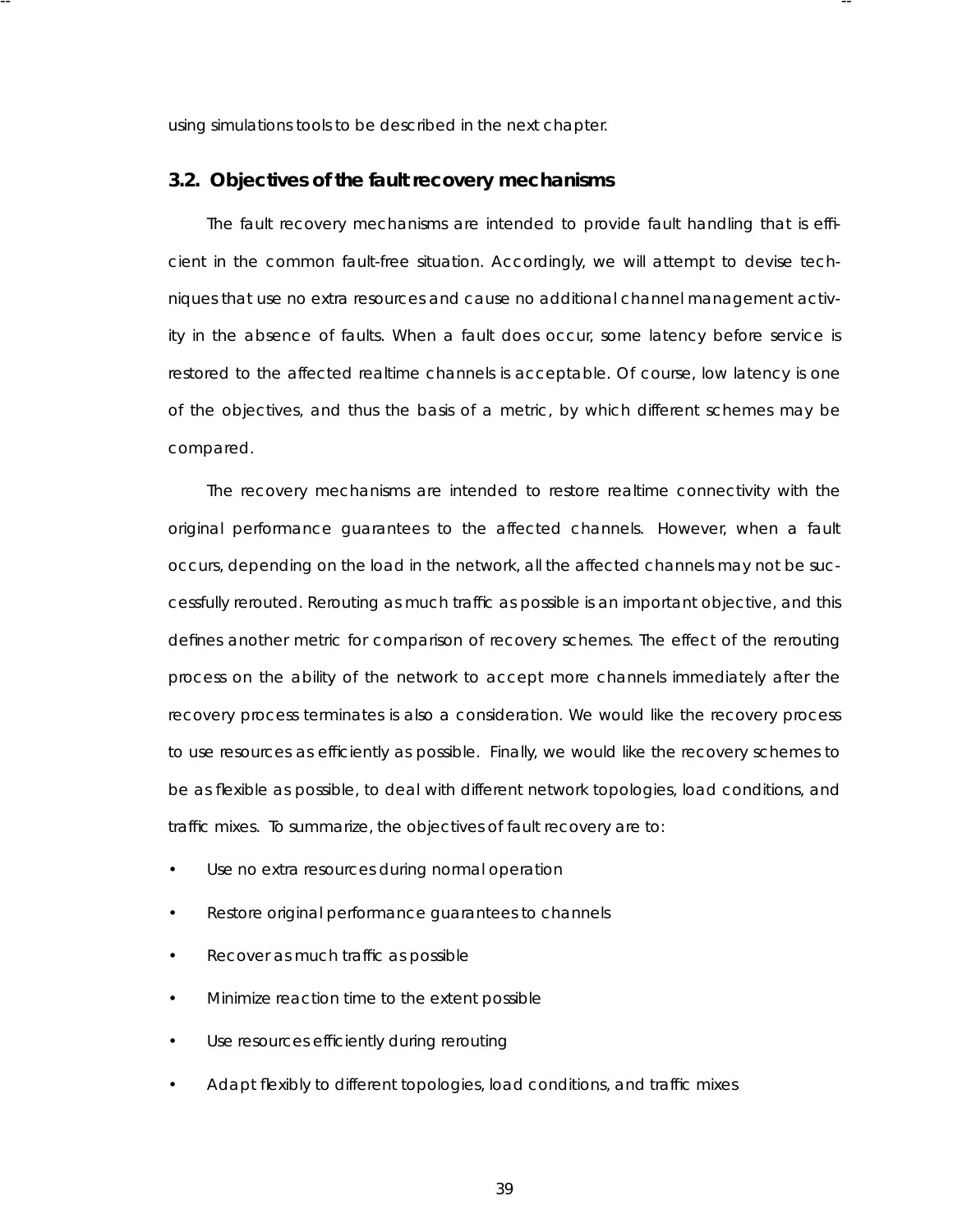## **3.3. Network model and assumptions**

-- --

The Tenet approach is one of the many approaches that can guarantee performance in a packet-switching network. Other solutions have been proposed by other investigators, some of which are mentioned in Chapter 2 of this thesis. All these schemes share some common features, which appear to be necessary to the provision of realtime guarantees on packet/cell switched networks. It has been argued [30, 32] that some fundamental assumptions must be satisfied in order to provide realtime services as defined here on packet/cell switched networks. If we can design our fault recovery schemes based on these fundamental assumptions about the network and the realtime scheme, then there is reason to believe that the fault recovery schemes will apply to any of the realtime schemes. These fundamental assumptions are listed below.

**Resource reservation and admission control:** Every network has some limit on such resources as bandwidth and buffers, and, as the offered load to the network increases, a point of congestion is eventually reached when the performance of the network deteriorates. In order to provide good performance to realtime applications even during periods of network congestion, it is necessary to set aside some fraction of the resources so that these resources are available to the realtime packets in preference to others. All the guaranteed performance schemes mentioned in Chapter 1 implement some form of resource reservation. If realtime traffic is added to the network, a point must eventually be reached when the addition of another stream could possibly lead to overload on the network, leading to violation of guarantees. While the algorithms or heuristics to detect this condition differ from scheme to scheme, all realtime schemes must employ some form of admission control.

**Client traffic specification:** Since the network cannot support an arbitrary amount of traffic, it is necessary for each realtime client to give the network a description of the traffic it will inject into the network. This traffic description is used to perform admission control, to make sure that the addition of a new client's traffic will not violate the network's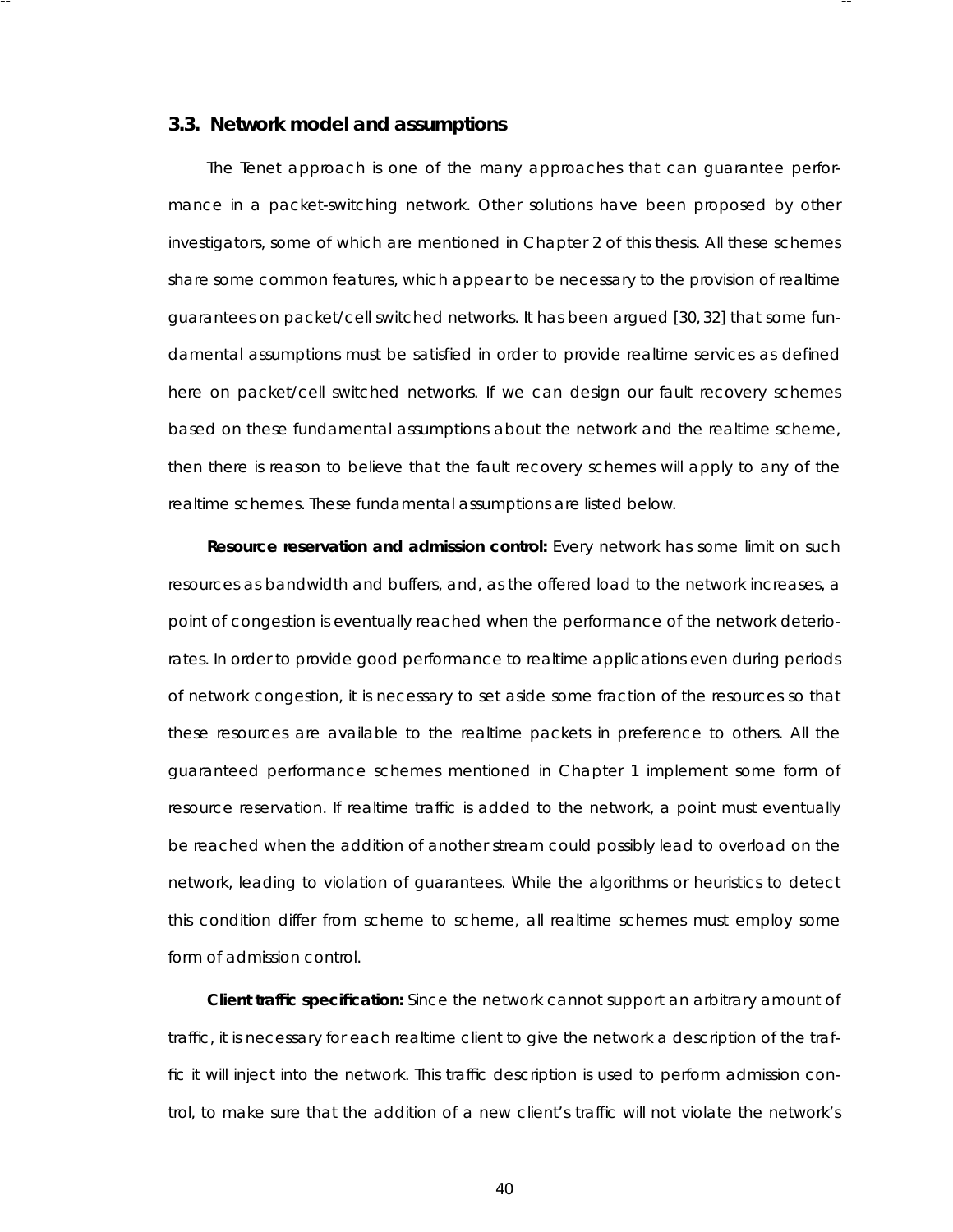ability to provide guaranteed service to all other clients, as well as to satisfy the new client's requirements. The client must adhere to these traffic descriptions, otherwise the traffic on the network will be higher than calculated, and realtime performance will suffer.

-- --

**Connection-orientedness:** The resources reserved for a realtime client, such as transmission bandwidth, buffers, and so on, are local in nature, that is, they exist in a given switch or router. Thus, the reservations must be made over a specific set of switches or routers on the network. This set of switches or routers would define one or more paths in the network, over which resources are reserved. During transmission, the packets of realtime data would follow these paths. These route(s) have to be computed before the transmission of data, in order that the resources be available when they are needed. Note that the route computation need not occur strictly before the establishment, since it may be done in a distributed manner as the establishment request makes its way through the network. However, before the data transfer starts, both processes have to be complete. Thus, the nature of the communication is connection-oriented.

**Protective service discipline:** The guarantees offered to a realtime client should be protected from disruption by misbehavior of other realtime or non-realtime traffic sources . This could be achieved by a variety of techniques, but a minimum seems to be providing priority of realtime traffic over non-realtime traffic, and some form of rate control or policing on each realtime source. The rate control ensures that the traffic introduced by a client into the network does not exceed its traffic specifications, thereby protecting other realtime clients. Various combinations of policing mechanisms and priority schemes have been proposed [26, 50, 71].

# **3.3.1. A general realtime networking model**

For the purposes of designing our fault recovery schemes, we assume that the network meets the above set of requirements. We proceed to make this network model more concrete by describing the outlines of a scheme, which fills in some more details about the realtime network, but is still general enough to fit a number of the schemes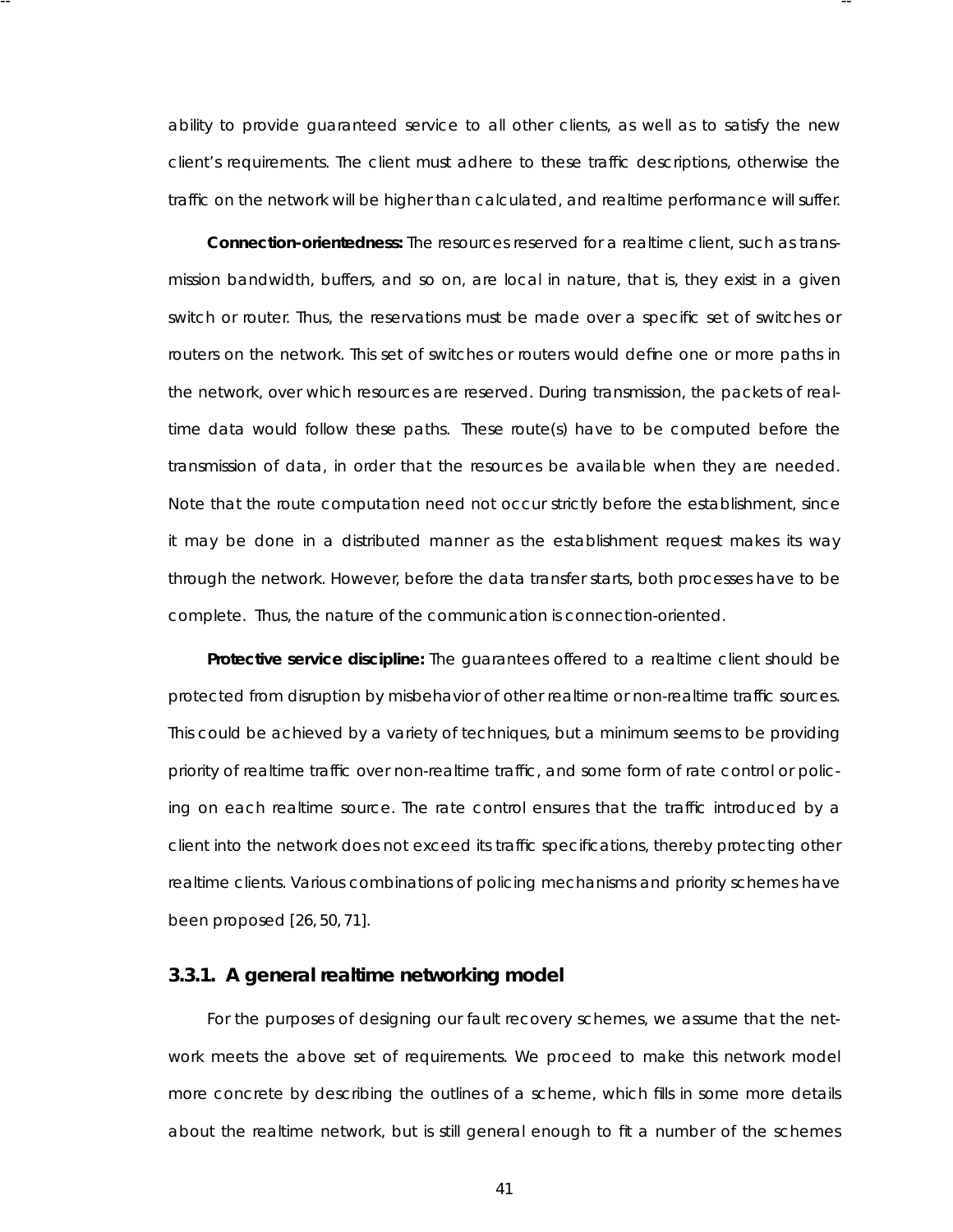described in Chapter 2 [3, 19, 20, 35, 38, 63, 68]. This leads us to believe that this model will fit the schemes used to provide realtime switched virtual circuits (SVCs with QoS guarantees) on future ATM networks.

-- --

- The network handles a request for a realtime channel in a distributed fashion. We do not consider centralized approaches for reasons of scalability of the scheme.
- Channel establishment is based on a round-trip message exchange, during which admission control tests are performed at all the nodes on the route of the channel, based on local resource state information available at each node. The single round-trip paradigm is assumed because of its efficiency and compatibility with the virtual circuit model of ATM networks.
- The best performance possible is reserved on the forward pass. The resources are relaxed to the appropriate performance level on the reverse pass of the round trip; the necessary computations may be performed at the destination, or in a distributed fashion during the reverse pass. The two-pass scheme allows us to maximize the chances of acceptance within one round-trip time, yet does not waste resources within the network because of over-reservation.

Note that the above outline does not place any restrictions on the route selection process. It may be performed on the originator of the establishment request, at a route server, or in a distributed fashion as the establishment request moves through the network on its forward pass. The specifics of the admission control tests performed and the resources reser ved are also unspecified, and depend on the particular scheme being used.

To allow route modification of realtime channels, we may either assume support from the realtime scheme, or incorporate the appropriate channel management functionality in the fault recovery protocol. We chose the former approach, since route modification is already supported in a version of the Tenet Suite 1 by the DCM protocol. Thus, we need to make another assumption about the realtime scheme.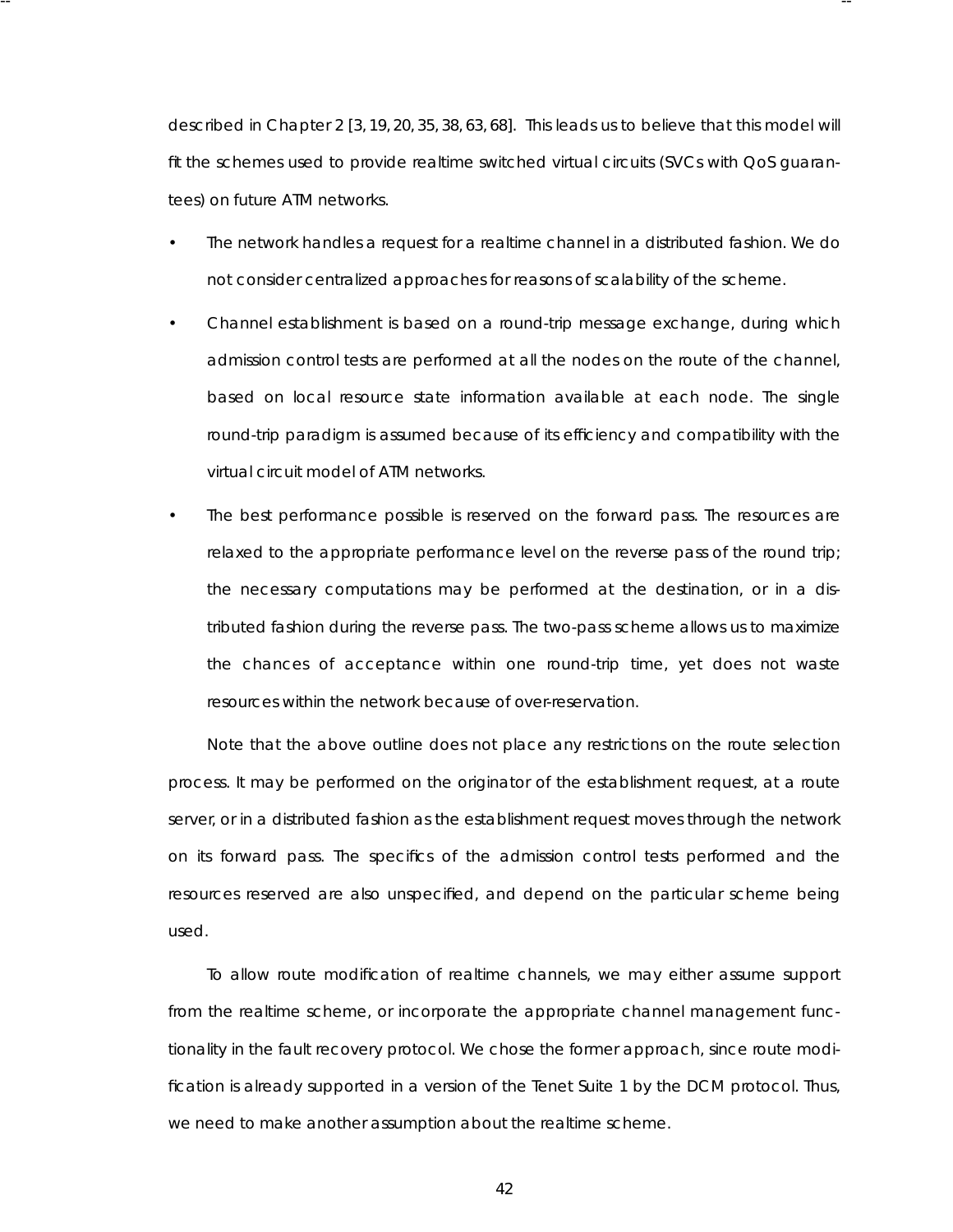The realtime scheme supports modification of the route of the channel during its lifetime. Using a three-pass mechanism, the resources of the channel can be modified without violating any guarantees during the transition process . The first pass makes tentative reservations for the new route or performance parameters, the reverse pass relaxes the reservations and also makes them permanent. At this point data starts to follow the new path. The third pass removes the resources along the old route.

-- --

The above model of the realtime scheme leads to the following observation, which must also be kept in mind while designing routing and recovery algorithms.

The realtime network has a fairly complex resource state, distributed across the nodes of the network, which must be considered while seeking a new route for a channel. The exact parameters of the resource state depend on the particular realtime scheme under consideration. But the information required to perform the admission control tests is also required by the routing algorithm, in order for it to find routes on which the channel establishment request will be likely not to fail.

In addition to the above assumptions, we also need to keep in mind the assumptions about the underlying network and the service model described in the previous chapter. Two of these are repeated below, because they are significant to the choices made in this chapter.

- The nodes of the network are programmable computers with sufficient computation power to run the channel management protocols with admission control tests. These same computers can also be used to run the routing algorithm, as long as the algorithm is of reasonable time complexity.
- The channel establishment and teardown requests are frequent. Thus, the set of channels, and hence the set of routes, existing in the network at any given time is very dynamic.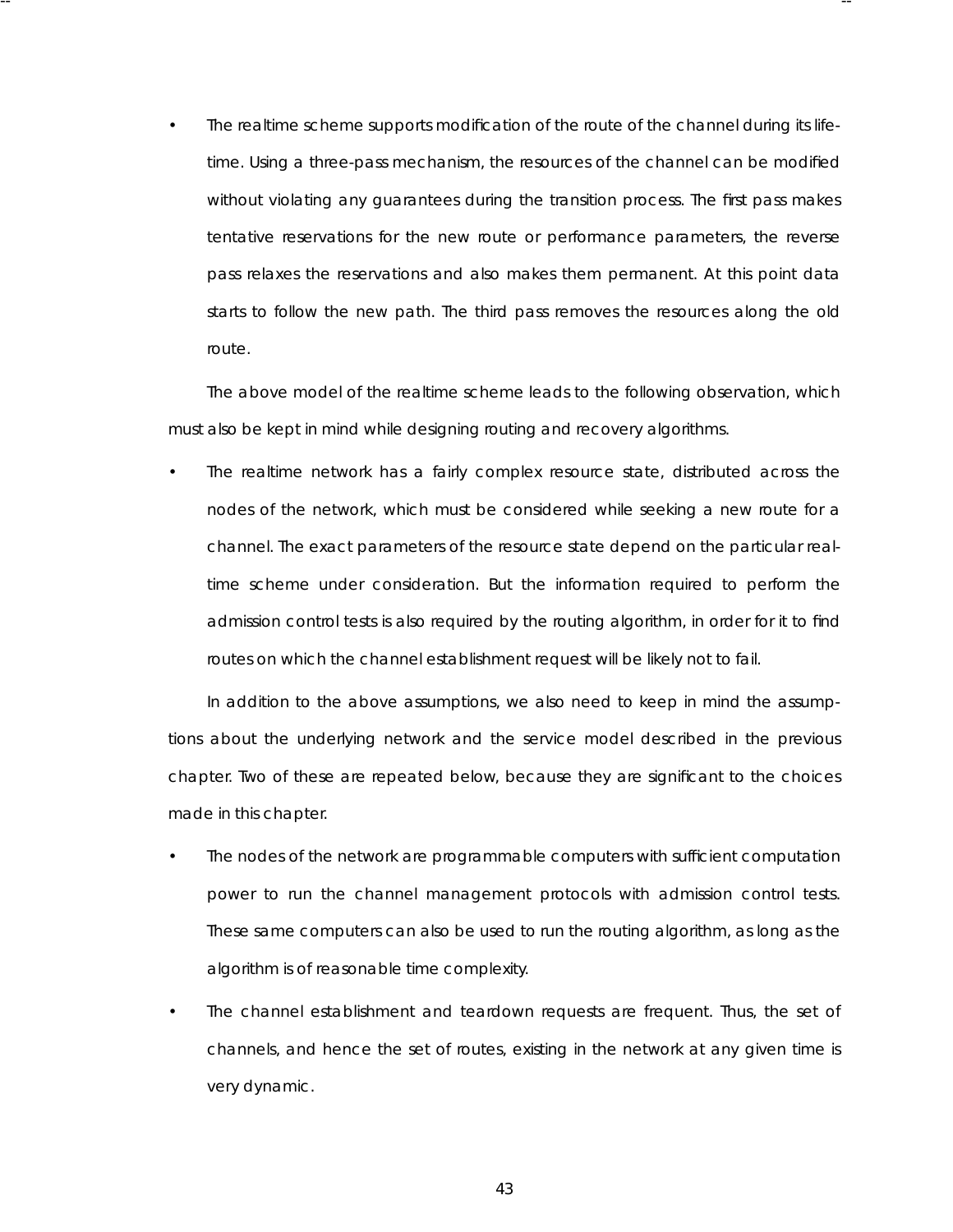### **3.4. A fault recovery framework**

In this section, we impose a framework on the fault recovery scheme by enumerating five tasks which must be performed in order to restore traffic in the event of a fault. These tasks are *detection*, *instigation* of recovery, *route selection*, *connection management*, and *return* to *normal*.

-- --

**Detection** is performed by the nodes adjacent to the failed component. The latency requirement dictates that the time from the occurrence of the fault to the detection must be small. On the other hand, the requirement that channel management activity during normal fault-free operation be kept to a minimum implies that faults should not be declared without some level of validation. We will not explore this task in any further detail in this chapter. Chapter 5 contains some considerations on the details of the detection mechanisms.

**Instigation** of the restoral process is performed by the node that detects the fault. This consists of informing the rest of the network of the fault so that recovery can be performed. The information that needs to be communicated includes the identity of the failed component(s), the affected channels, and, depending on the recovery scheme, possibly the new routes . We will look at this process in more detail in this chapter and in Chapter 5.

**Route selection** is one of the most important stages of recovery. In this stage, the network chooses the new set of routes, to which the channel management process will transfer the channels affected by the fault. This process may be completely centralized, so that the entire set of routes are computed on one computer. It may be partially distributed, so that each route is computed on a single computer, but different routes are computed by different computers. Each single route may also be computed in a distributed fashion, on a hop-by-hop basis as the establishment message works its way through the network. Finally, the order and timing of the route computations can also be varied.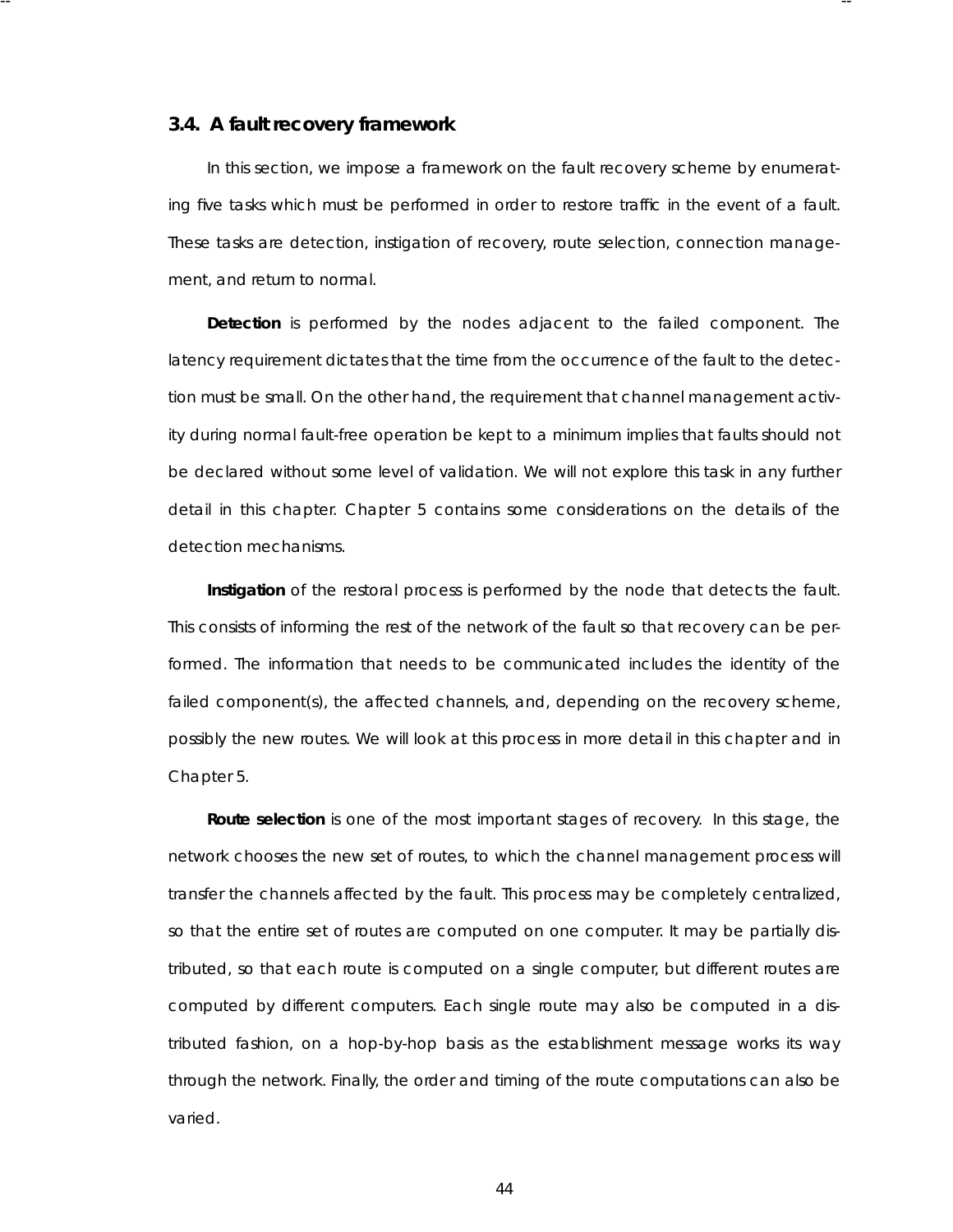**Channel management** is the process of actually moving the network resources from the old path to the new. Channel management attempts to reserve sufficient resources on the new path to meet the end-to-end performance requirements. If the attempt fails, we may return to the route selection process again, perhaps with additional constraints defined by the specific retry policy. If the attempt succeeds, we remove the remaining resources from the old path.

-- --

**Return to normal** is the action taken to balance the network load more evenly when the link is declared good by the detection and validation mechanisms. Since the longer routes used after rerouting consume more resources, the capacity of the network can be increased by returning the channels to shorter paths using the newly restored links. The important consideration here is not to affect the traffic during this process. The scheme should also work well with the admission control protocol. One possible return to normal scheme is described in Chapter 5.

# **3.5. Design issues for a reactive scheme for fault recovery**

In the framework described above, the tasks that are of particular interest to us in this chapter are the processes of instigation, route selection, and channel management. We assume, for the moment, that detection and return to normal can be performed. These are discussed in more detail in Chapter 5.

In this section, we look at some of the general design choices that exist in designing a reactive scheme for fault recovery, in the context of the assumptions that we have made about the realtime network. We looked at some of these issues in Section 1.4.2, in the context of survivability for the cross-connect layer of telecommunication networks. However, the assumptions regarding realtime channels, which were described in Section  $3.3$ , are different from the ones on the basis of telecommunication networks are designed.

For example, in the cross-connect layer of the telecommunication network, the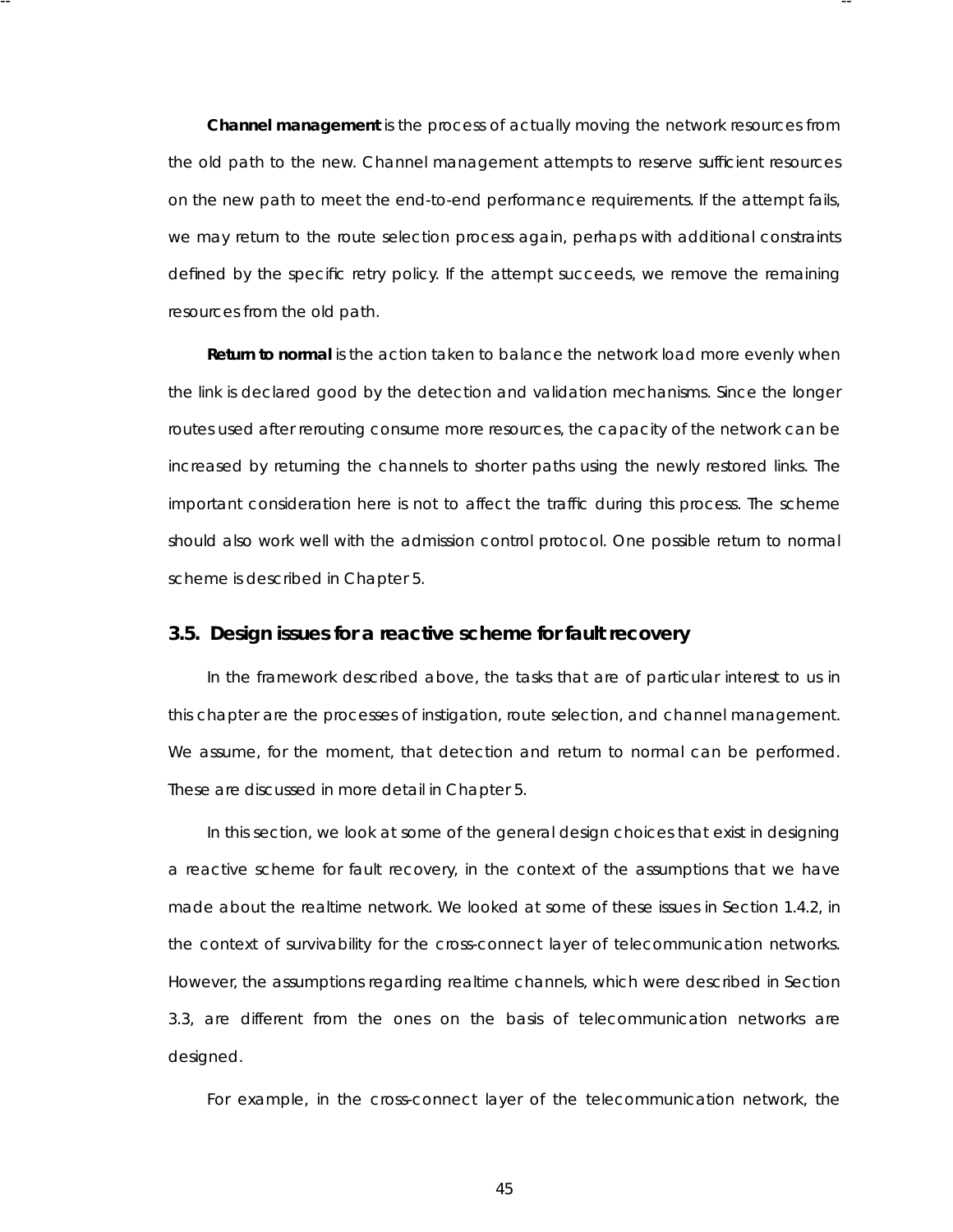possible lack of intelligence or computing power of the DCS was an important issue in favor of centralized schemes. Here, we can assume that the switches (or the controllers attached to the switches) will have sufficient computing power to run distributed algorithms of reasona ble complexity, since we already need such processing ability to run the admission control protocols. The state information associated with a realtime channel is also larger than for a cross-connect trunk, since, instead of just bandwidth, each channel has several traffic and performance parameters associated with it. The network state at intermediate nodes, which summarizes the local performance bounds allocated to existing channels, also needs to be considered during rerouting, in order that the algorithm be able to compute routes on which sufficient resources exist to support the new channel. This network state is also much more dynamic than that of the cross-connect network, since realtime channels have shorter life-times than cross-connect trunks. We need to look at these fundamental design issues again, with these different assumptions in mind.

-- --

The questions that we will consider in this section are the following. Should the algorithms attempt to find optimal solutions or should they aim at fast approximate solutions using a greedy strategy? Should they be distributed or centralized? Should we use precomputation of routes to speed up the recovery or should the reroutes be computed dynamically when the fault occurs? How much time should we spend on information exchange during the recovery process? Some of these questions will be answered in this section, while others will be kept open for investigation through simulation.

# **3.5.1. Optimal vs . greedy**

The problem of finding the optimal flow in a network given bandwidth constraints on the links can be mapped onto a linear programming problem, for which reasonably efficient algorithms [23, 61] exist. The routing problem at the cross-connect layer of telecommunication networks can be approximated by the above model, and quasi-optimal solutions can be found efficiently. However, when the admission control test becomes more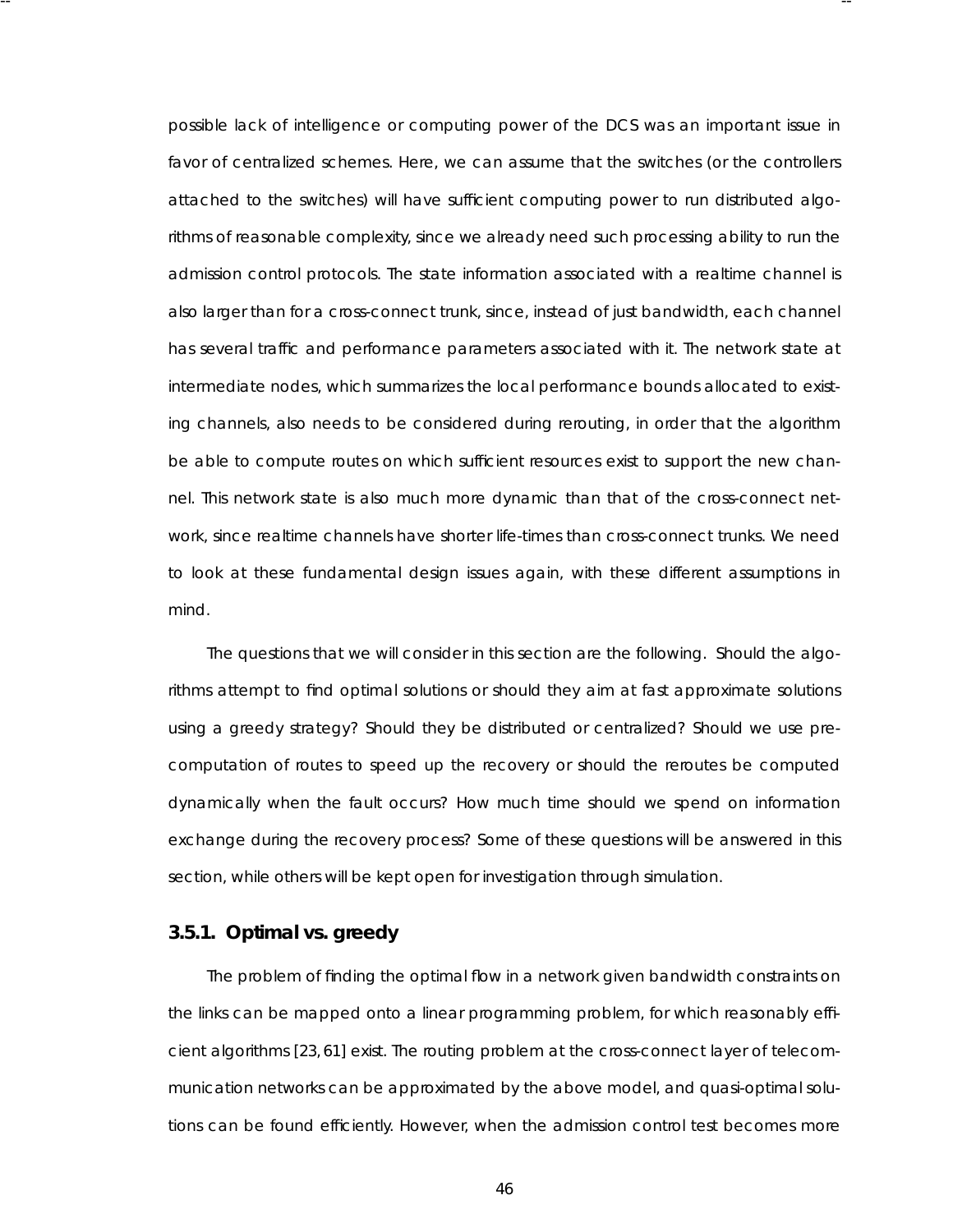complex than checking a simple bandwidth constraint, especially with non-linear constraints used in the traffic specifications, as is the case for the *Xmin*, *Xave*, *I* model, the problem can no longer be simplified to a linear program. and no known efficient algorithm for computing an optimal solution exists. The brute force algorithm, which enumerates all possible solutions, evaluates them in terms of some criteria of success, and picks the best, is exponential in time complexity. This makes such schemes infeasible for large graphs or if the state information per node, on the basis of which the optimal solution is chosen, is complex, as is the case for realtime networks.

-- --

Greedy algorithms are a class of algorithms that deal with problems involving many similar steps one at a time, finding the best incremental solution for each. In the context of establishing realtime channels, this implies dealing with channels one at a time and picking a route placement and resource allocation that minimizes the increase in resource usage. Greedy algorithms may produce non-optimal solutions. However, since each application of the algorithm attempts to minimize the increase in resource consumption caused by the single step, the overall solution tends to stay close to the optimal. Greedy algorithms provide reasonably good, fast solutions to otherwise computationally intractable problems. The greedy approach is also used in our network model for channel establishment (see Ch. 2), i.e., the routing and resource allocation of one channel does not involve making adjustments to the route or resource allocation of any other channel. This approach is much faster, since the time complexity of the resource allocation is now linear in the number of channels and nodes, and no channel management activity to move existing channels is required. This is especially important considering the dynamicity of the realtime load on the network, since we either have to optimize every time a new realtime channel is added or removed, or settle for a non-optimal solution. We will explore a greedy approach to fault recovery, because it fits well with our realtime network model, operates in linear time, and produces reasonably good solutions.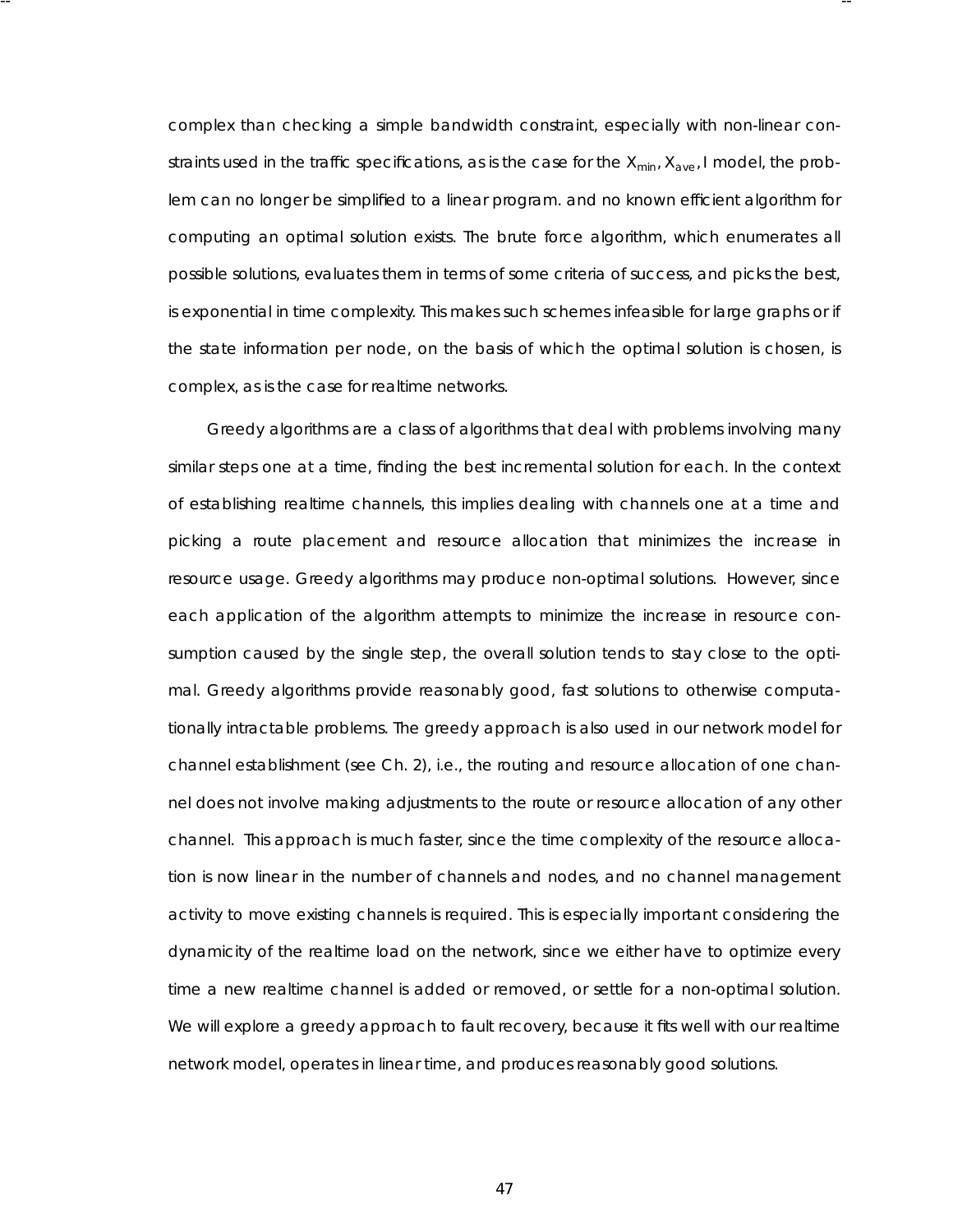## **3.5.2. Centralized vs . distr ibuted**

-- --

A centralized scheme gathers all the important network state at one computer, where a new configuration for the network is computed. Since all the information is available, it is possible to compute a configuration that is optimal according to some target function. This optimal scheme might be able to reroute more channels successfully under heavy-load conditions. However, this gain comes at the expense of a possibly higher latency, since the time to gather the network state to one location and then distribute the network configuration to the switches must be added to the time to run the algorithm. The time to gather the network state has to be considered here, since, unlike the cross-connect networks, realtime networks have a very dynamic load, with connections coming and going as applications are started and ended. Since the establishment protocols are distributed, no single computer has the complete network configuration at the time of the fault. All the network state must be gathered to the central computer before the centralized algorithm can start operating. This latency would be negligible for a LAN, but might be significant for a WAN. Furthermore, this higher latency would translate to a much higher number of bits lost in a network with a high bandwidth-delay product.

Centralized algorithms are susceptible to single-point failures, since all recoveries would be stalled by a failure of the central computer, or of the control network which connects the central computer to the switches. In the telecommunication networks, this problem is mitigated by having more than one fault recovery computer and having redundancy in the control network, so that the control network itself is fault-tolerant. However, this increases the cost of the solution. We do not assume a separate control network; rather, the recovery action is carried out over the data network itself. This fits in better with our model of the realtime establishment protocols, which exchange control messages over the data network. However, this makes the centralized approach much less desirable, since the failures in the network that we need to recover from make the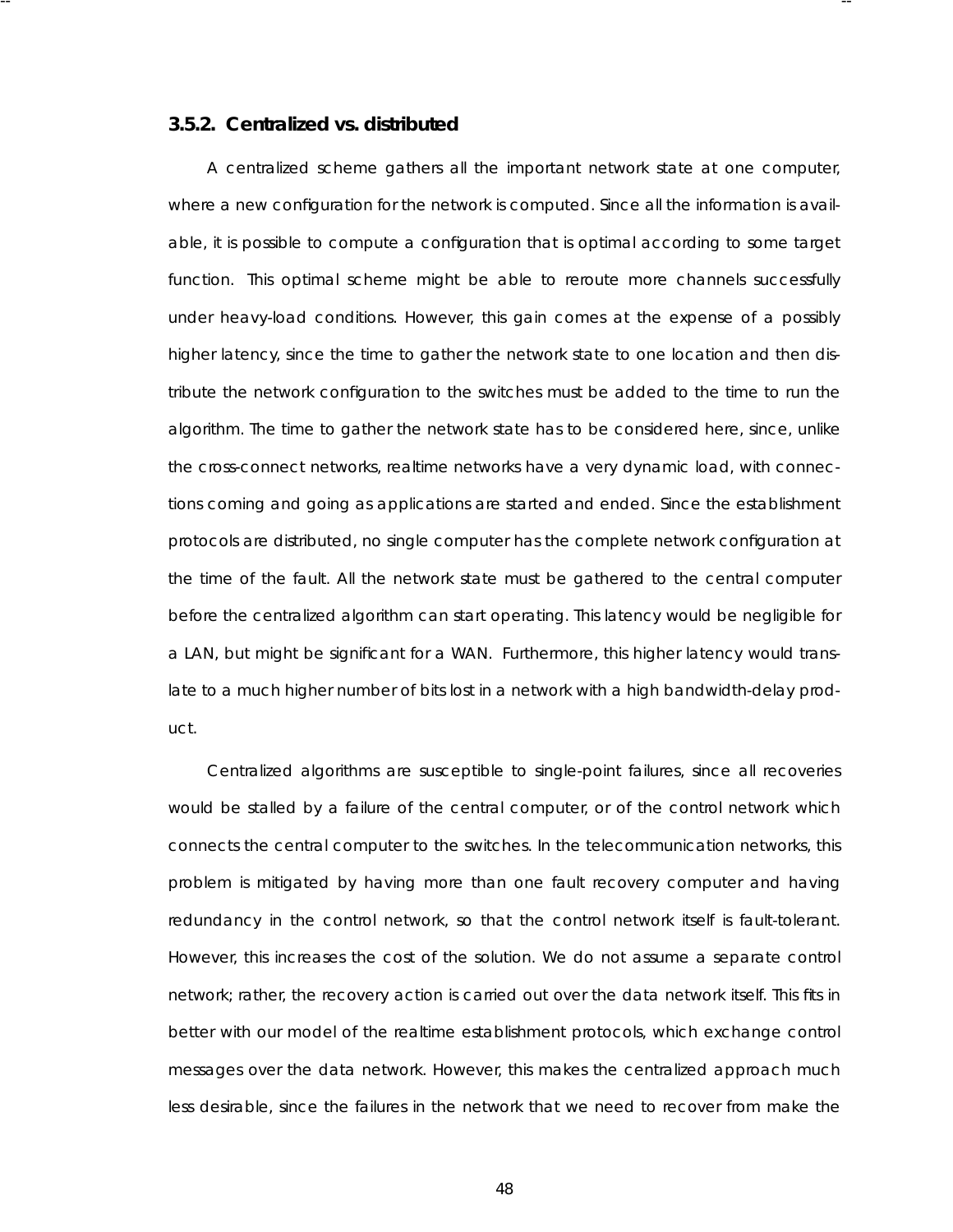collection and distribution process itself unrelia ble. The distributed algorithms deal explicitly with the problem of failed links. For example, the exchange of control messages with neighbors may be used as part of the process to determine the working topology of the network, since the inability to exchange messages indicates a failure of the corresponding link.

-- --

A distributed algorithm also scales better to larger networks, since the processing power available increases with the network size. The centralized scheme, on the other hand, must run an optimization algorithm of exponential complexity on a single computer. Thus , the major advantage of using a centralized solution (i.e., finding an optimal solution) is infeasible for all but the smallest realtime networks. The establishment protocol assumed in the network model is distributed for much the same reasons. A distributed fault recovery scheme has the advantage of fitting better with our distributed network model.

A distributed algorithm would find a non-optimal solution based on a limited exchange of information faster than a centralized scheme and without relying on a single central computer. This comes at the expense of possibly finding a solution considerably worse than the optimal. Since the distributed elements may have inconsistent views of the network, the overall behavior of the system may be hard to understand for an implementor, and may be far from the expected and desirable behavior, even though each individual element has a simple and understandable behavior. In spite of these disadvantages, this approach appears more feasible for the case of realtime networks, and will be explored here.

The channel management activity described in Chapter 2 is completely distributed, since some admission control tests are performed on each node in the path of a candidate route. Selection of a candidate route may be either partially or completely distributed. For a partially distributed route selection, each channel is routed separately on a separate computer, but each individual route computation takes place on a single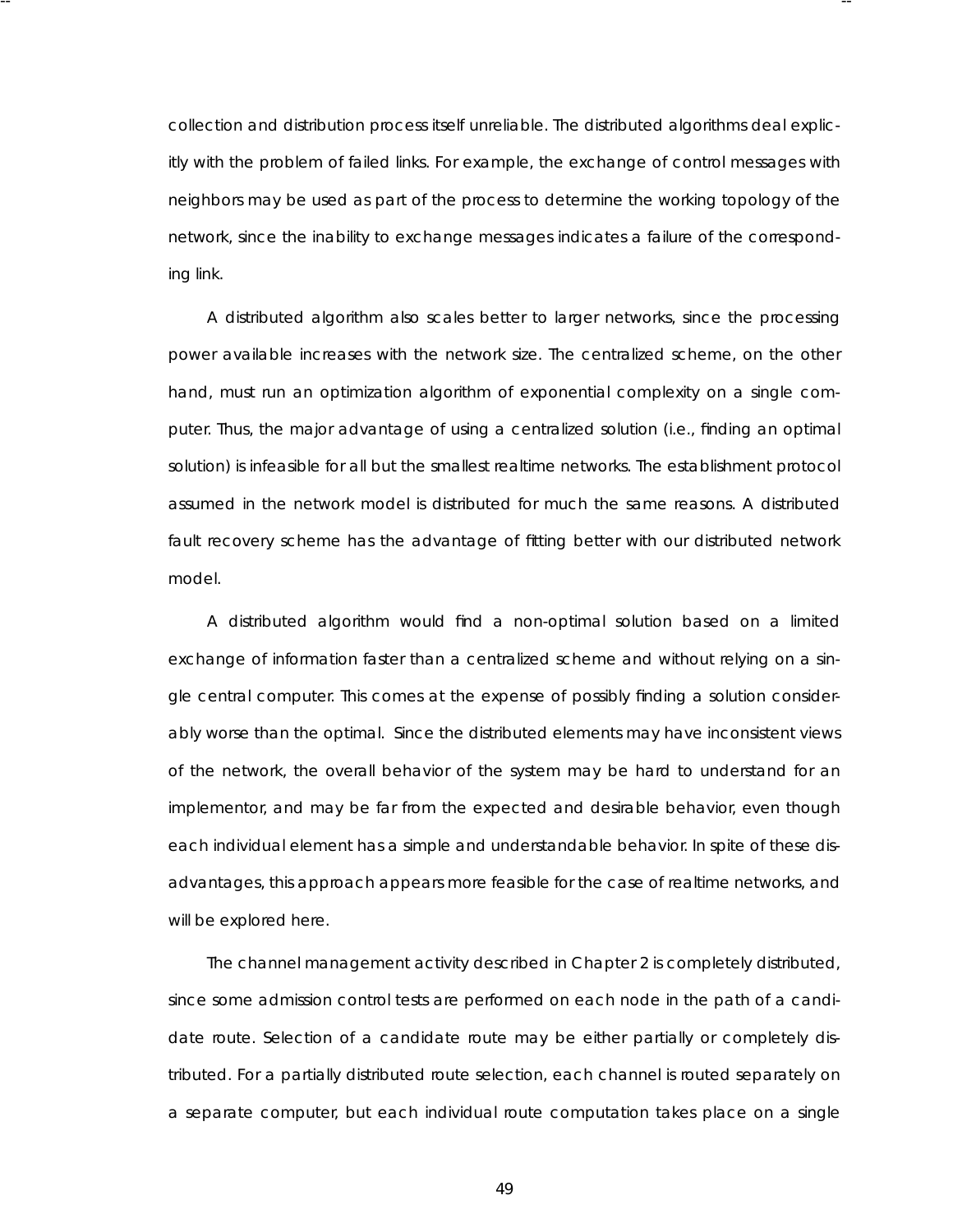computer. For a completely distributed scheme, each route is computed hop-by-hop in a distributed manner as the establishment request progresses through its forward pass. While a fully distributed scheme is worth investigating, the partially distributed route selection strategy is known to work well (it is used in the basic channel management protocol), and will be used here.

-- --

## **3.5.3. Pre-computed vs. dynamic**

The task of rerouting may be partially pre-computed in order to decrease the response time of the recovery after a failure. This idea has been explored in the context of the cross-connect layer of telecommunication networks, as mentioned in Section 1.4.2. In the context of realtime networks, multimedia traffic is expected to be much more dynamic than the configuration presented by the cross-connect connections. A trunk is a relatively long-lived connection. As such, the requirements of a set of trunks, characterized by source, destination, and bandwidth, are fairly static. After the set of required trunks has been decided, the current configuration, as well as the recovery configurations for all likely fault combinations, may be computed and stored. On the other hand, for a realtime network, the set of active connections changes much more dynamically. In addition, the time and space complexity of computing and storing the recovery configurations for any such set is also larger, since the channel has a more complex state than a cross-connect trunk. This makes it infeasible to pre-compute the set of recovery configurations for all possible fault conditions each time the network state changes. A dynamic approach, which computes the reconfiguration when the fault occurs, will be developed and explored here.

### **3.5.4. Global vs . local knowledge**

The extent to which knowledge is universally shared among the elements of a distributed algorithm can have a tremendous impact on the performance and correctness of the algorithm. At one extreme, we might allow all nodes to gain complete information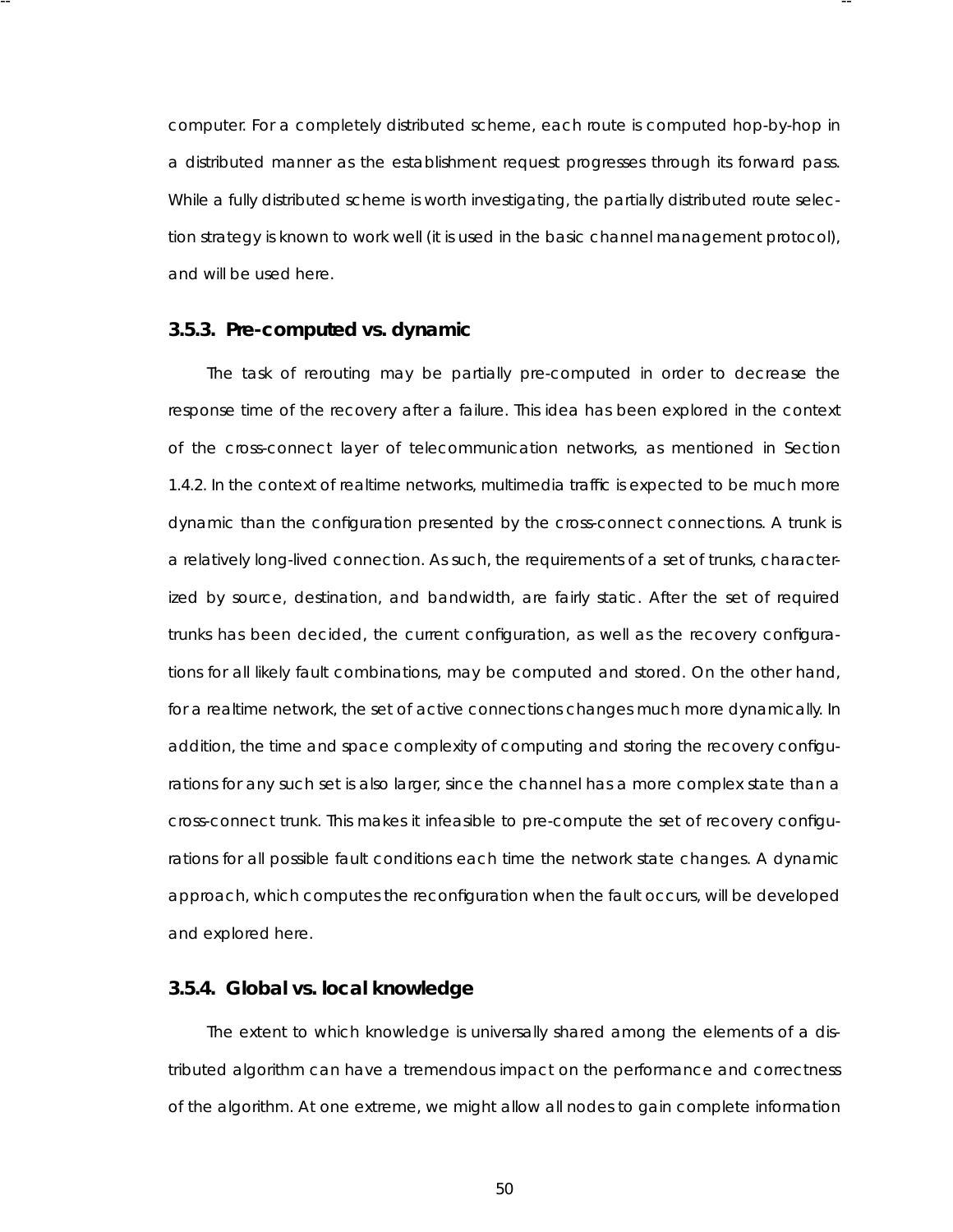about any change in the network state before computing the next step in the algorithm. Since this would imply that all nodes have completely up-to-date knowledge of the network state throughout the reconfiguration process , this is equivalent to a centralized algorithm in terms of goodness or optimality of the solution. At the other extreme, we may choose to allow all nodes to run their reconfiguration algorithms with the view of the network state that they had at the moment of the fault, without allowing any additional communication. This would have the fastest response time of any algorithm, but would reroute fewer connections successfully, since the inconsistencies among the network views of the separate network elements would lead to poor cooperation between the nodes. Thus, by allowing more time for communication, we can improve the success of the rerouting algorithm.1

-- --



**Figure 3.1: Avoiding collisions**

A certain amount of communication is needed just to establish a consistent configuration. For example, in Figure 3.1, after the process of reconfiguration, if node A believes that a connection passes through node A and node B, and the local state on node B does not contain the same information, then the configuration is not consistent, and data transfer cannot take place correctly along the connection. This level of cooperation is taken care of at the connection management level. If we use an underlying

<sup>&</sup>lt;sup>1</sup> Distributed algorithms may operate at any point on the trade-off curve, making them more convenient from the point of view of this research, where we are interested in exploring the trade-offs .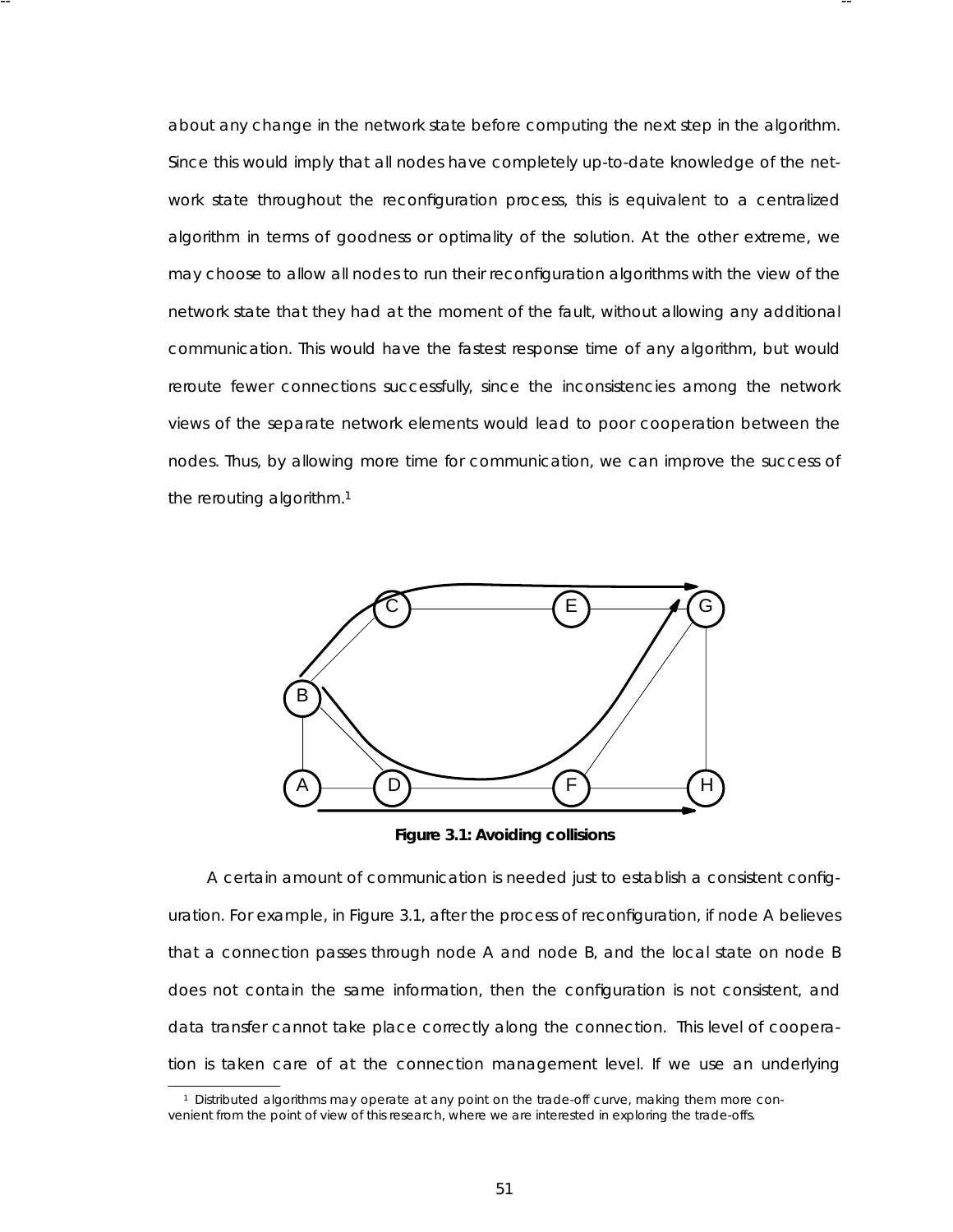protocol such as RCAP or DCM, consistency of the configuration is ensured by the roundtrip mechanism for channel establishment. However, even beyond this level of communication, opportunities exist for non-cooperative behavior between nodes. If node A and node B both decide to route a connection through link DF, and the resources on link DF are insufficient to support both, then one of them will fail at the admission control stage. This may even happen if sufficient resources for both channels exist on the link, due to the excess forward pass reservations of the first channel. If this information had been available to node B, then it could have chosen a different path (e.g., BCEG), on which this collision would not have occurred.

-- --



**Figure 3.2: The sector of the solution space to be considered**

Thus, the trade-off between speed and goodness of the solution computed by the distributed scheme needs to be explored. The best operating point for any network will depend on the network size, the communication latencies, the level of load on the network and many other variables. In addition, at present the details of the algorithm are completely unspecified. Thus, although we have restricted our solution space by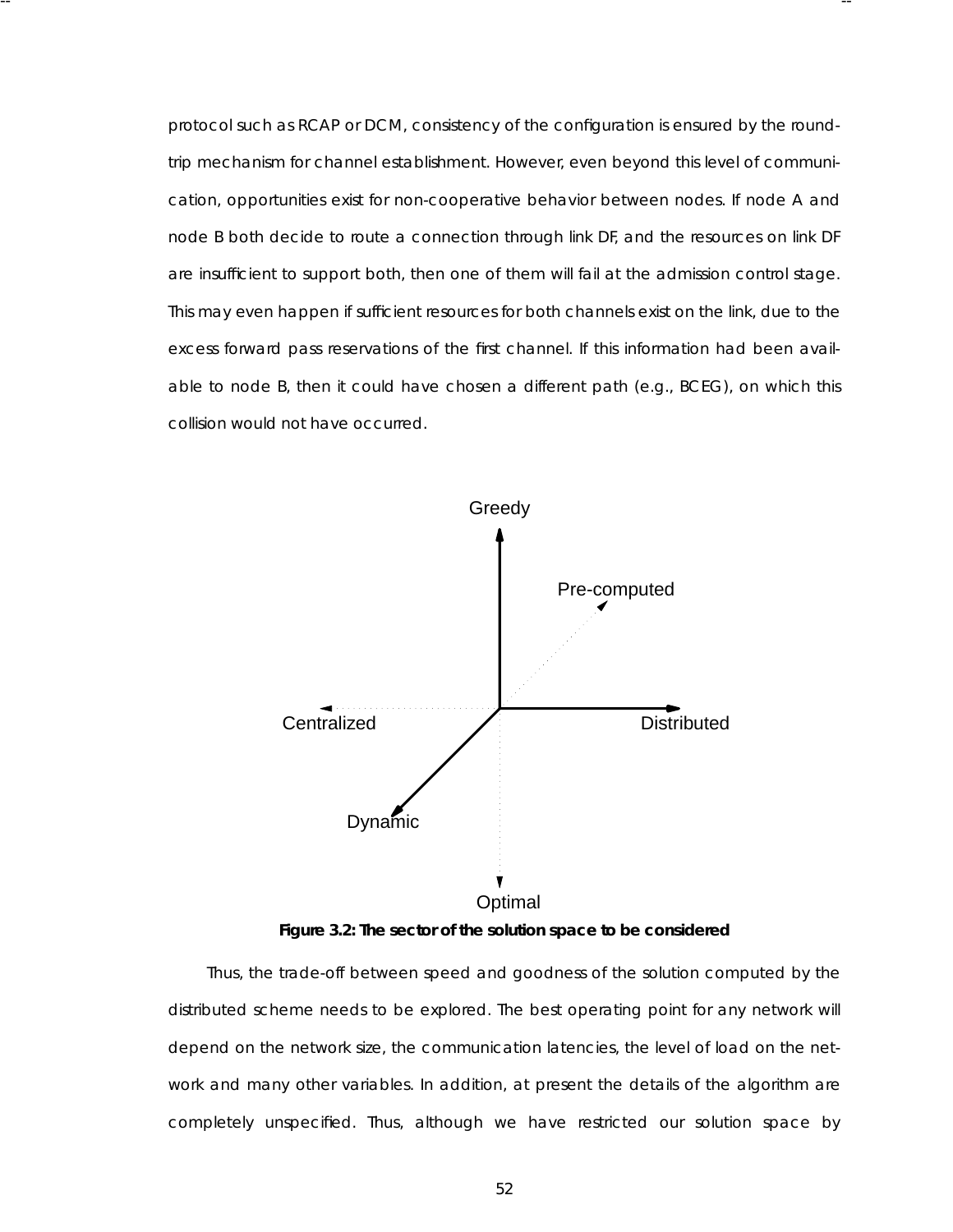considering only greedy, distributed, and dynamic solutions (see Figure 3.2), we are still left with a very large solution space to explore.

-- --

## **3.6. Issues not to be investig ated**

To reduce the size of the problem at hand, we will make certain simplifying assumptions about the solution. We have already decided not to explore fault detection and return to normal in any detail. Also, in the context of the Tenet scheme, the requirements of the channel management task can be satisfied by the services provided by the combination of RCAP and DCM. It fits all of the decisions taken so far, since it handles channels one at a time, using a distributed protocol to perform the admission control test, and does not require any pre-computation. Thus, we will also assume that channel management is performed by an existing realtime channel management protocol that supports route modification.

We will also not explore the mechanism by which the resource state information of the network, required by the routing algorithm, is distributed to all the nodes in the network. We assume that a reliable broadcast protocol, as described in Section 2.5.3, is used to maintain the routing table information. Of course, such a method implies that the tables are slightly out-of-date with respect to the true resource state of the network, and are updated as messages come in through the network. This also implies that more information can be obtained by simply waiting for the update messages to come in. Thus, there is a trade-off between the amount of information available on which routing decisions are based and the time that the scheme must wait to make the decisions.

When attempting to find a path to which a given channel may be rerouted, we have the same objectives as mentioned in Section 2.5.4, where we described the graph theoretic algorithm used to select a candidate route. The primary criteria are that sufficient resources exist to support the traffic parameter s of the channel and that the endto-end delay bound of the channel is satisfied. The secondary objective is to minimize the resource requirement of the candidate route. Since the route selection for the recovery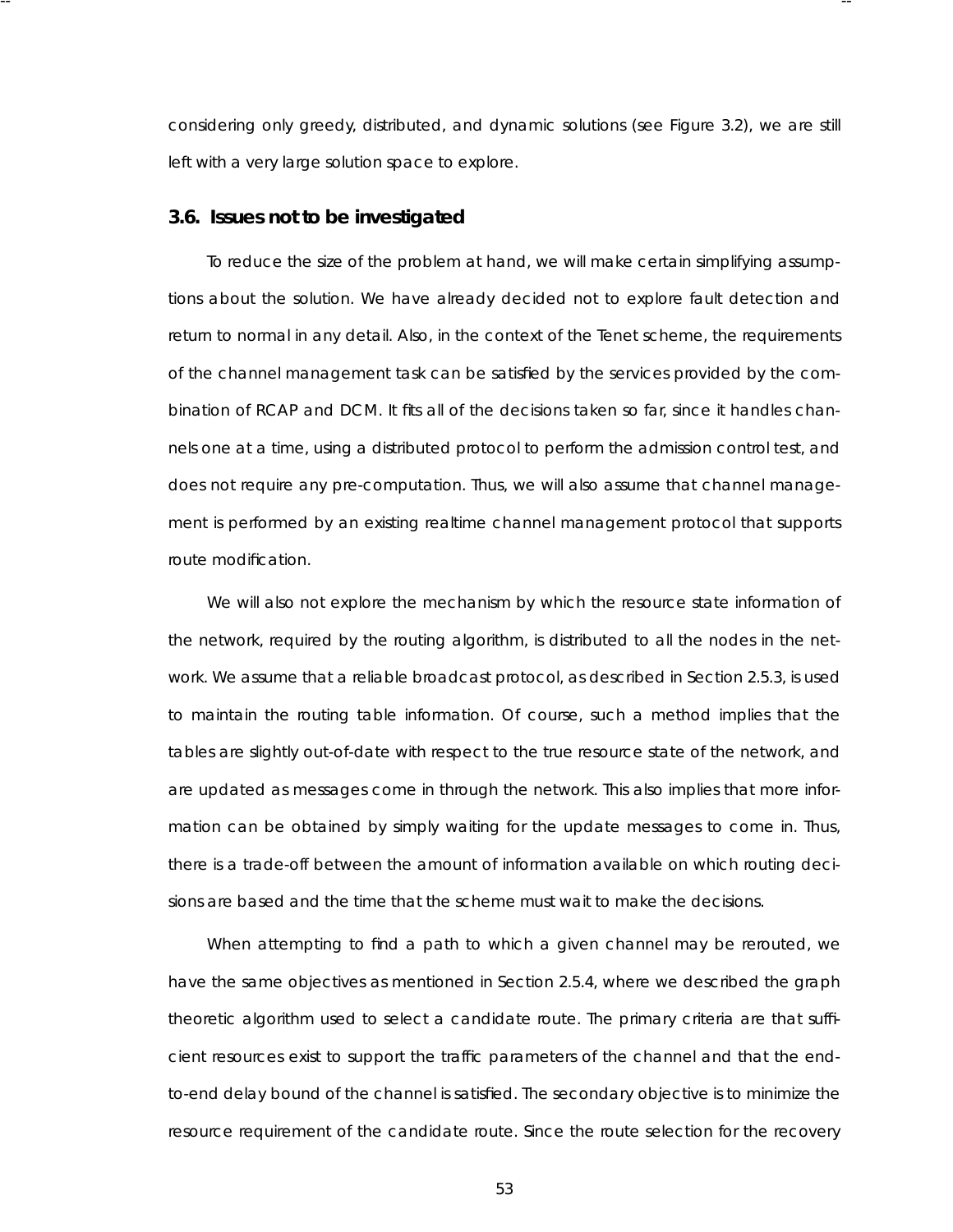process will also be carried out in the same greedy manner as before, we can use the Bellman-Ford algorithm, with certain modifications. These modifications are required to satisfy additional constraints, which are required by the recovery or tolerance schemes, and will be described as the constraints come up.

-- --

Thus, by fixing the channel management and route update protocols, and using the Bellman-Ford algorithm to find the min-hop path meeting the delay and resource requirements of a channel, we have simplified many aspects of the fault recovery activity. We will now describe the issues that remain to be investigated through simulation.

### **3.7. Remaining issues**

The decisions made in the previous sections fix most of the variables in the scheme. We are left with a few more or less orthogonal factors: *the locus of reroute*, the *timing* of the rerouting attempt, the *retries* in the event of failure, and the use of *state prediction*. We will define these factors in this section.

For each of the factors named above, many solutions are feasible. Our objective is to explore the extremes of the range of possible approaches to each factor, as well as some intermediate solutions. Experimenting with the extremes will tell us if the factor being explored has any impact at all on the performance of the scheme as a whole. The experiments with the intermediate approaches will give us some idea of how the performance changes as the particular factor under consideration is varied. For example, if the perfor mance according to some metric is roughly constant across all the approaches to a given factor, we can conclude that the particular metric is insensitive to variations within the factor. If the performance is best at one of the extremes, we can be reasonably sure that we do not need more careful experiments to search intermediate points for the best solution. If the performance of an intermediate approach to the factor is the best, more careful experiments are called for, perhaps in a more realistic environment involving an actual implementation, to find the best solution for that factor.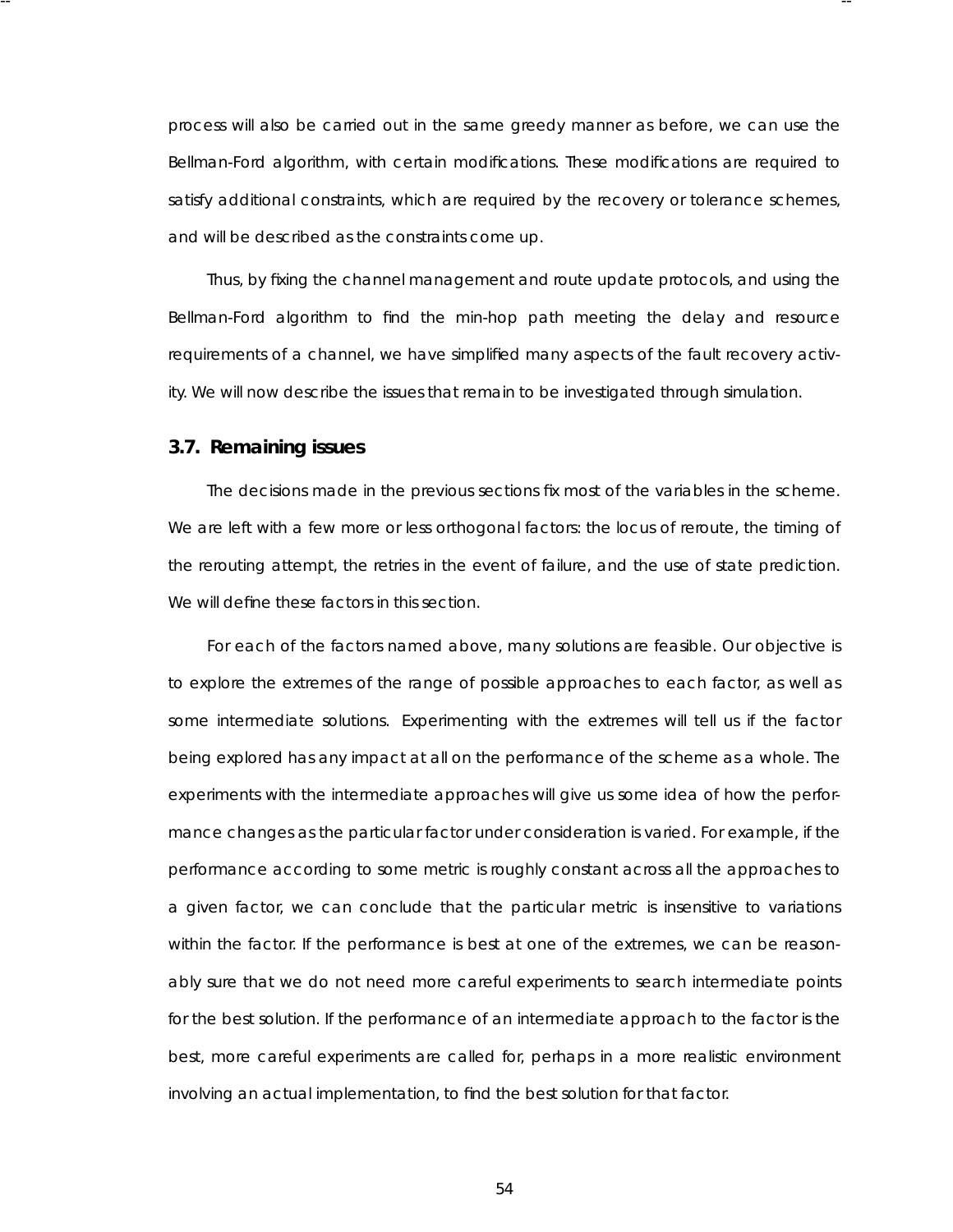

-- --

**Figure 3.3: 4-dimensional solution space to be explored**

We can think of the factors as defining a multi-dimensional space, and the various approaches as hyperplanes in which one coordinate is fixed. The schemes are points in the solution space, where all the coordinates are fixed by specifying an approach for each factor. In Figure 3.3, the approaches are marked on the dimensions by their abbreviated names (defined below). Not all the points in this 4-dimensional space correspond to reasonable schemes, as we shall see. Our simulation experiments will evaluate points in this space on multiple metrics of performance, attempting to find a scheme with good performance on all significant metrics.

# **3.7.1. Locus of reroute**

The entire old route of the channel need not be subjected to a route selection process . In most cases, only one component of the channel, such as a link or a node, is affected by the failure, and it would suffice to find a new segment to replace a portion of the route. The locus of reroute determines the portion of the current route of the channel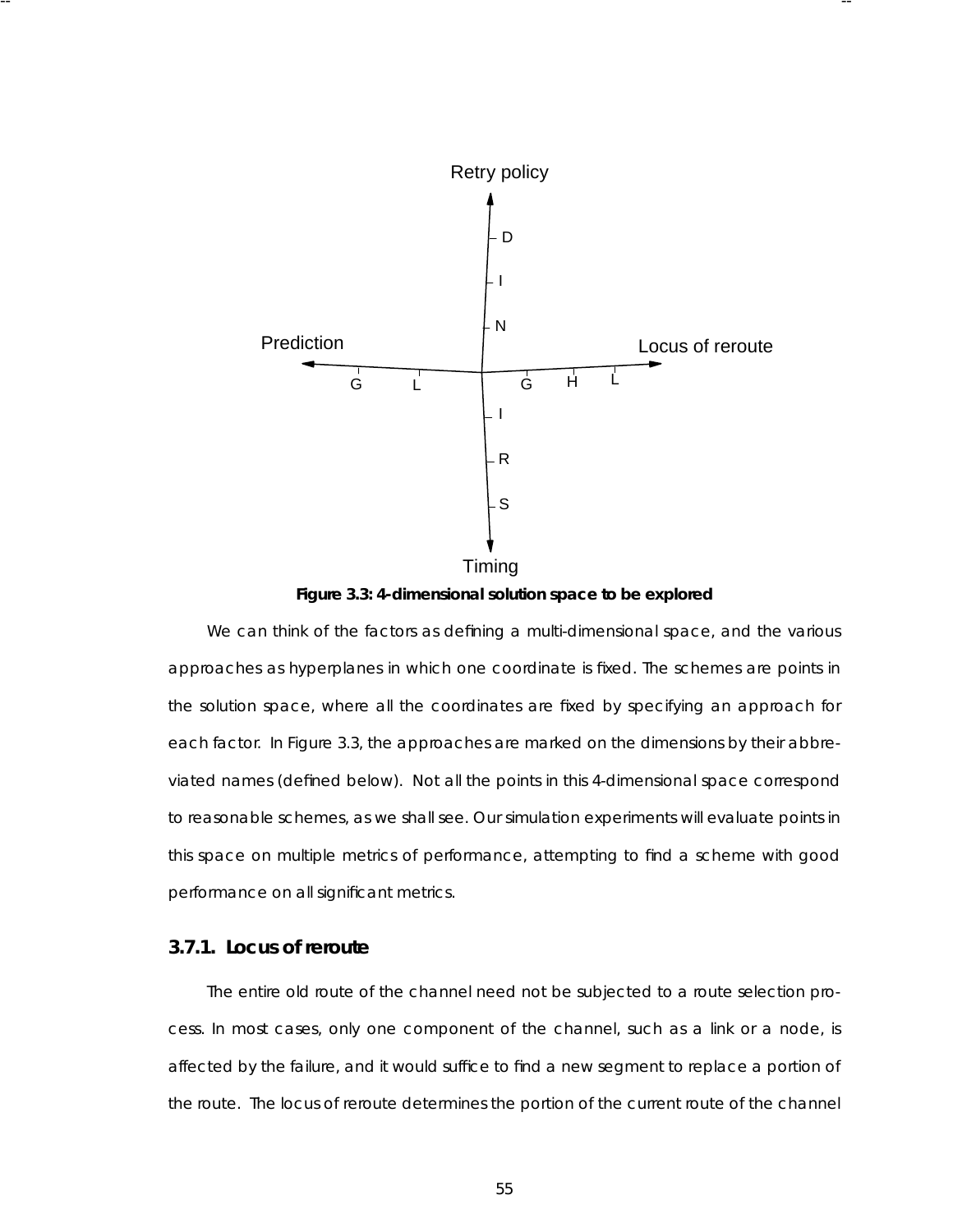upon which a rerouting attempt will be made, and the node which performs the reroute selection. We consider three locus of reroute types: *Global reroutes* (G), *Local reroutes* (L), and *Hybrid reroutes* (H). In all types of locus of reroutes, the traffic and performance characteristics of any rerouted connection must be maintained after the rerouting is completed.

-- --

**Global rerouting:** With this approach, which corresponds to *end-to-end* rerouting (Section 1.4.2.1), the path of the rerouted connection is determined at the source node based on the current network load and the traffic and performance characteristics of the connection. This scheme considers all possible paths through the network. However, the source needs to have information about the resource state for all nodes in the network. The information on which this route selection is performed may be out of data, more so for nodes far from the source. This might make Global rerouting sensitive to the timing and prediction factors, which tune the level of information sharing and the time spent waiting for information.



**Figure 3.4: Local rerouting**

**Local rerouting:** This approach to rerouting finds a new route from the node upstream of the fault to the node downstream of the fault. It combines this segment with the rest of the route from the original path. Since the path from the upstream node to the downstream node may include some links in common with the original path, such redundant sections are removed. For example, in Figure 3.4, the failed link FG is replaced by the segment FBCHG. However, on combining with the original path, the common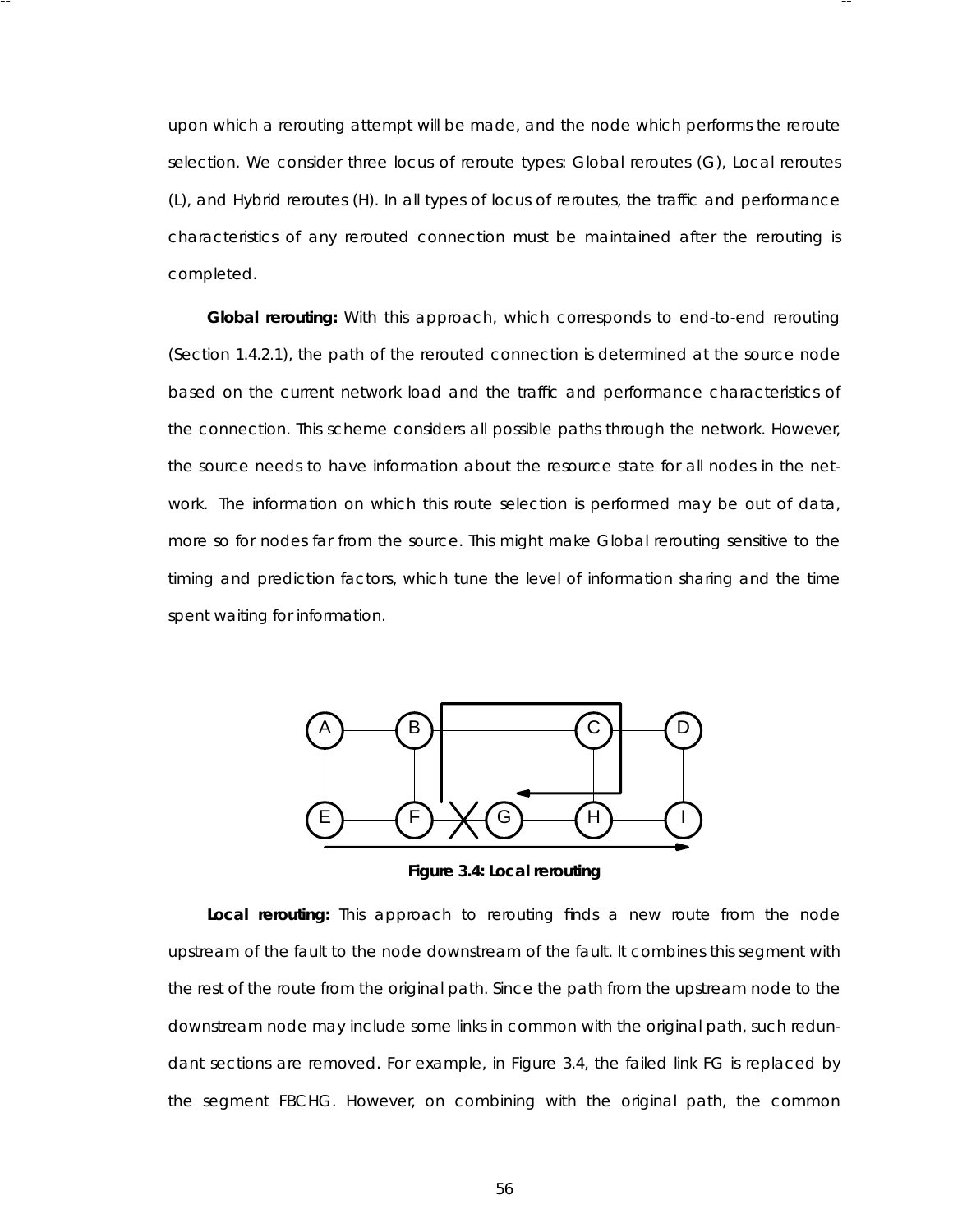portions GH and HG are removed, giving the new route EFBCHI. This process of route selection is performed at the fault detecting node. Since this is closer to the source of the fault, and the routing also takes place over the nodes in the immediate vicinity, Local rerouting should be able to route correctly with less waiting for information to come in. Thus, it should be less sensitive to the timing and prediction factors. The locality of the region affected might also make this scheme better able to handle multiple faults in different parts of the network, since one recovery attempt is relatively independent of the others. Finally, using as much of the old route as possible may also be beneficial, since the request is less likely to fail on these trunks, as some resources are already reserved.

-- --

Local rerouting is similar to *link* rerouting as discussed in Section 1.4.2.1. However, the establishment passes are carried out over the entire route, not just the new segment, for better resource balancing and to increase the chances of meeting the end-to-end delay requirements . This comes at the expense of a longer time to complete the rerouting, since the establishment passes must be made over the entire route.

Note that, although the need to perform end-to-end resource balancing does not allow us to get the shorter recovery time of link rerouting, the amount of traffic rerouted by Local rerouting should be as good as or better than that of link rerouting. Thus, to start with, we will explore Local rerouting as defined. Then, if the success of Local rerouting warrants it, we can explore the possibility of reducing the time to reroute by changing our resource balancing mechanism to exchange control messages over just the new segment.

Hybrid rerouting: Local rerouting considers a much smaller set of candidate routes than Global rerouting during route selection. This makes it much harder for Local rerouting to find a route that has sufficient resources. Hybrid rerouting attempts to retain the advantages of Local while mitigating its disadvantages , by first trying a Local reroute, then a Global reroute if the Local attempt fails.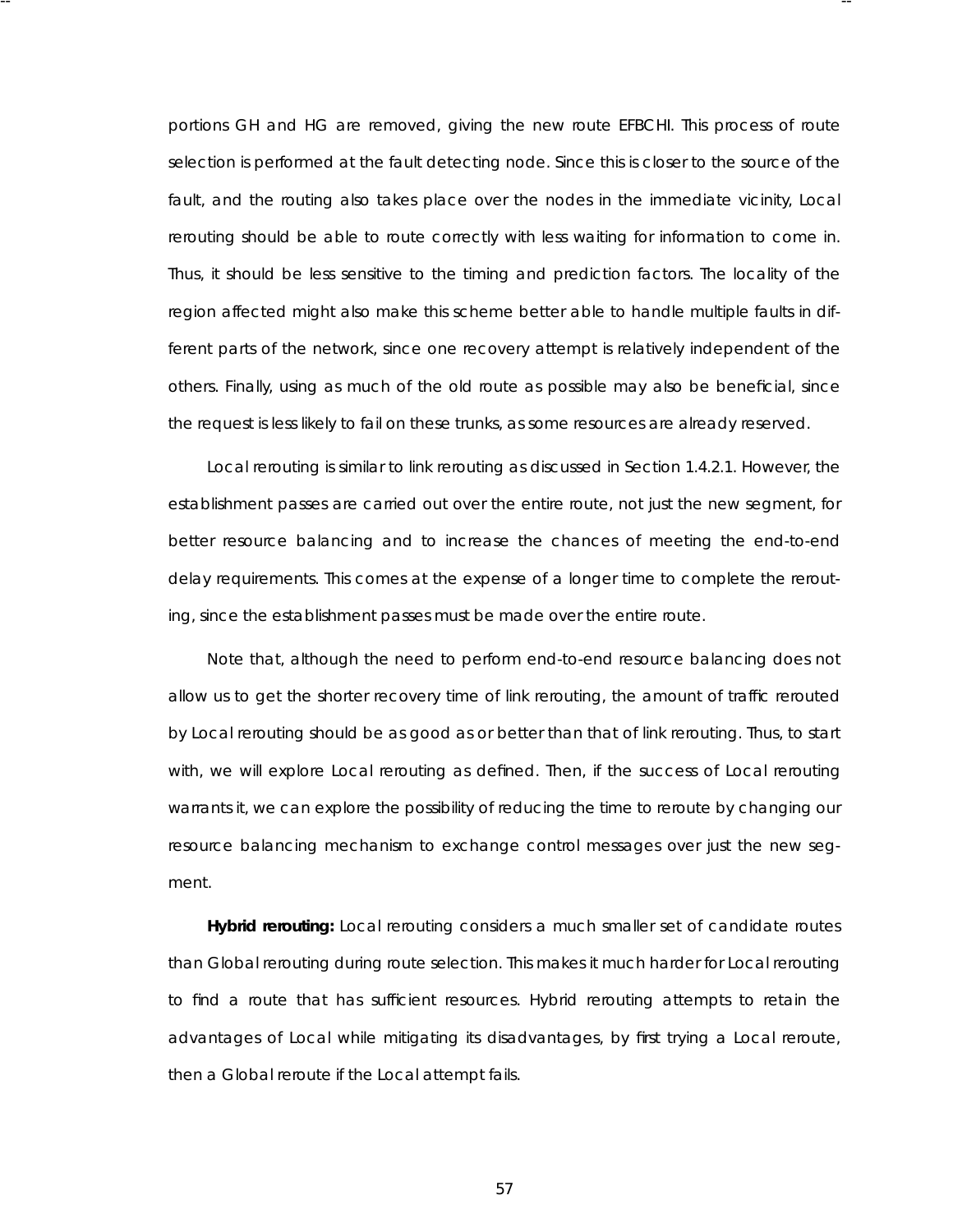#### **3.7.2. Timing**

The *reroute timing* policy selects the starting time of the reroute establishment attempt for each individual channel. This factor seeks to mitigate the effect of route collisions and database inconsistencies. *Route collisions* occur when an establishment request, during the forward pass along a link, consumes a large fraction of the remaining resources on the link, thus causing an immediately following forward pass establishment request to fail due to lack of resources, even though on the reverse pass the former establishment request would have relaxed its resource reservations so that the latter could have had its resource request honored. Reducing route collisions would increase the proba bility of establishing a connection. *Data base inconsistencies* can also cause rerouting attempts within a small time interval of each other to interfere with each other. Had there been sufficient time between the two connection rerouting attempts for the route update protocol to exchange the necessary information, the routing database would have reflected a more accurate network load, and the latter of the two reroutes would have chosen a different path through the network.

-- --

Thus, by increasing the waiting time between rerouting attempts which use the same links in the network, we can improve the success of rerouting. Three possible approaches are considered to explore the effect of the timing factor: *Immediate* (I), *Random(n)* (R), and *Sequential* (S).

**Immediate timing:** With this timing approach, rerouting attempts are initiated by the controlling node as soon as a failure is reported to it. In the absence of any attempt to predict the behavior of other nodes, this approach is characterized by the least cooperation and potentially the most interference.

**Random timing:** With Random(*n*) timing, the rerouting attempt time is determined by generating a random value from a uniform distribution over an interval of duration *n*. This random value is added to the current time to obtain the reroute starting time. This randomization decreases the chances of two rerouting attempts being performed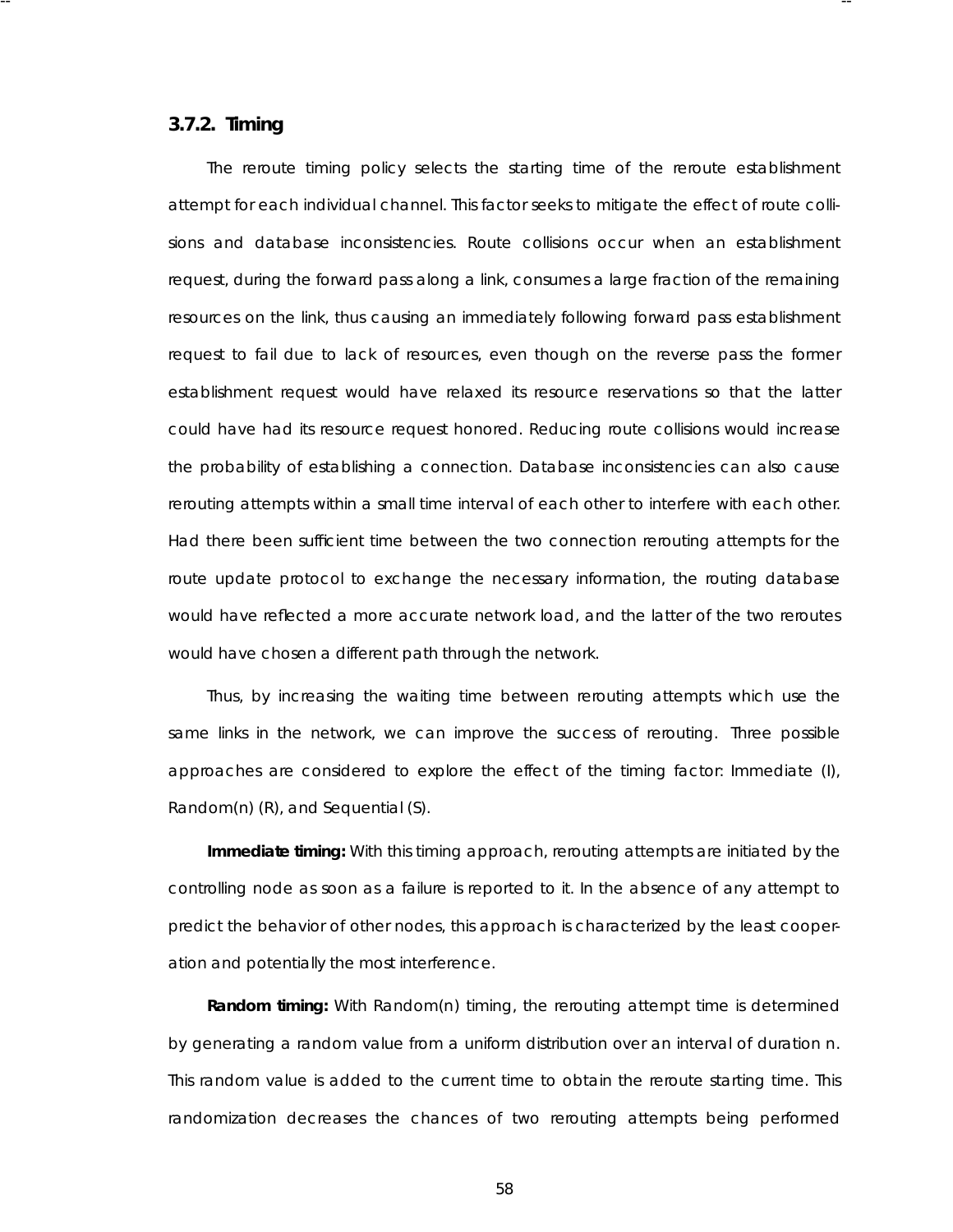simultaneously over the same links in the network, and thus, should increase rerouting success. Different values of the randomization interval *n* yield different variations within Random timing.

-- --

**Sequential timing:** With this timing approach, all rerouting attempts are handled sequentially, with only one controlling node initiating a rerouting attempt at any given time. When all the reroute attempts of a single affected connection are completed, only then are rerouting attempts made on another connection. Sequential timing reduces route collisions and database inconsistencies. In fact, if we allow sufficient time between rerouting attempts, all nodes will perform route selection using up-to-date information. This is equivalent to a centralized scheme with respect to the rerouting success that can be achieved, but is obtained at the cost of a much higher average time to reroute. However, Sequential timing is useful since it represents the routing success that can be obtained by eliminating all collisions. We cannot expect to reroute a significantly larger amount of traffic without using global optimization techniques. As such, it serves as a good control experiment, against which we can measure the performance of the other approaches.

#### **3.7.3. Retry policy**

The *retry* policy determines the action that is taken if the route selection process fails, or if the establishment attempt along the selected path fails. We experimented with *No retries* (N), *Immediate retries* (I), and *Delayed retries* (I).

No retries: In the absence of retries, if the first attempt to find a route fails the channel is abandoned and the client is informed of the failure. The failed channel is torn down and the resources released immediately.

Immediate retries: With this approach to retries, if the route selection fails the channel is abandoned and torn down; if, however, the establishment attempt fails, new information provided by recent database update messages is incorporated, the saturated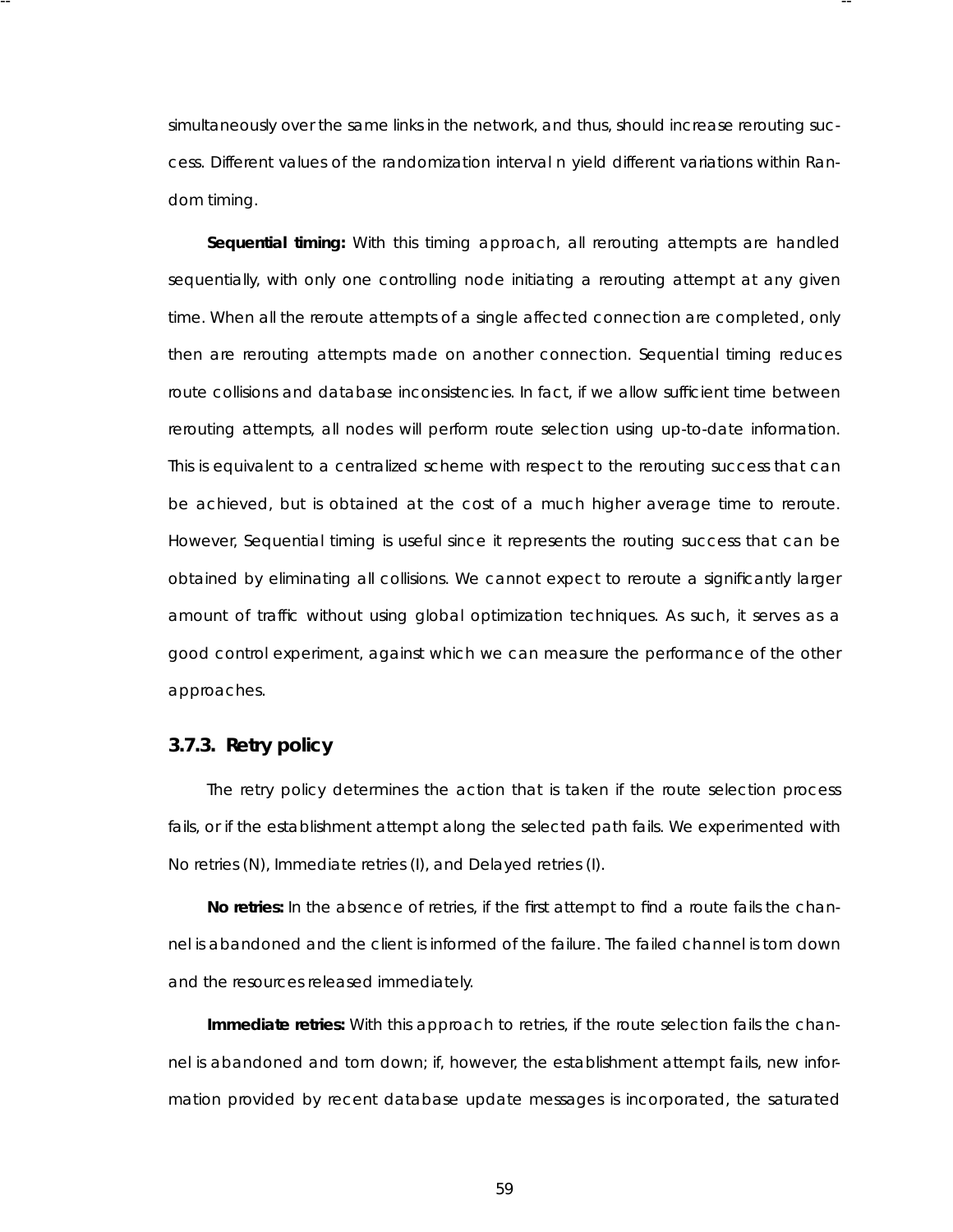link (at which the previous reroute failed) is marked as a unusable for the route selection process, and a new route selection is performed immediately. An establishment is attempted on this route.

-- --

**Delayed retries:** With this approach, a retry is scheduled for a later time. The saturated link is not explicitly removed; rather, the route update information that comes in during the interval may cause the route selection to choose a different path. The method by which the interval is selected provides variations within this approach. We experimented with fixed intervals, exponentially increasing intervals, and randomization.

Retries are repeated on failure up to a pre-determined limit; different values of the limit give us different variations within each approach. We also experimented with using a cut-off time to stop further retries, instead of a number of attempts.

# **3.7.4. Prediction of network state**

This factor determines the extent to which a node performing route computation modifies the information available in its routing tables at the time of route selection, on the basis of the predicted behavior of other nodes. The information in the routing tables models the actual resource state in the network but may be slightly out-of-date. Prediction aims to improve the accuracy of the modeling, to try and accurately determine the resource state likely to be found by the establishment request when it arrives at each intermediate node in the network. If prediction were perfect the effect would be to spread the different establishment attempts out onto different paths in the network, since the various nodes would cooperate to choose routes such that sufficient resources are availa ble for each channel on each link.

Prediction has the same goal as the Random or Sequential timing approaches, where waiting for information to come in allows the correct routing decision to be made. Prediction attempts to obtain the same effect without the extra waiting time, by predicting the change in routing information which will occur.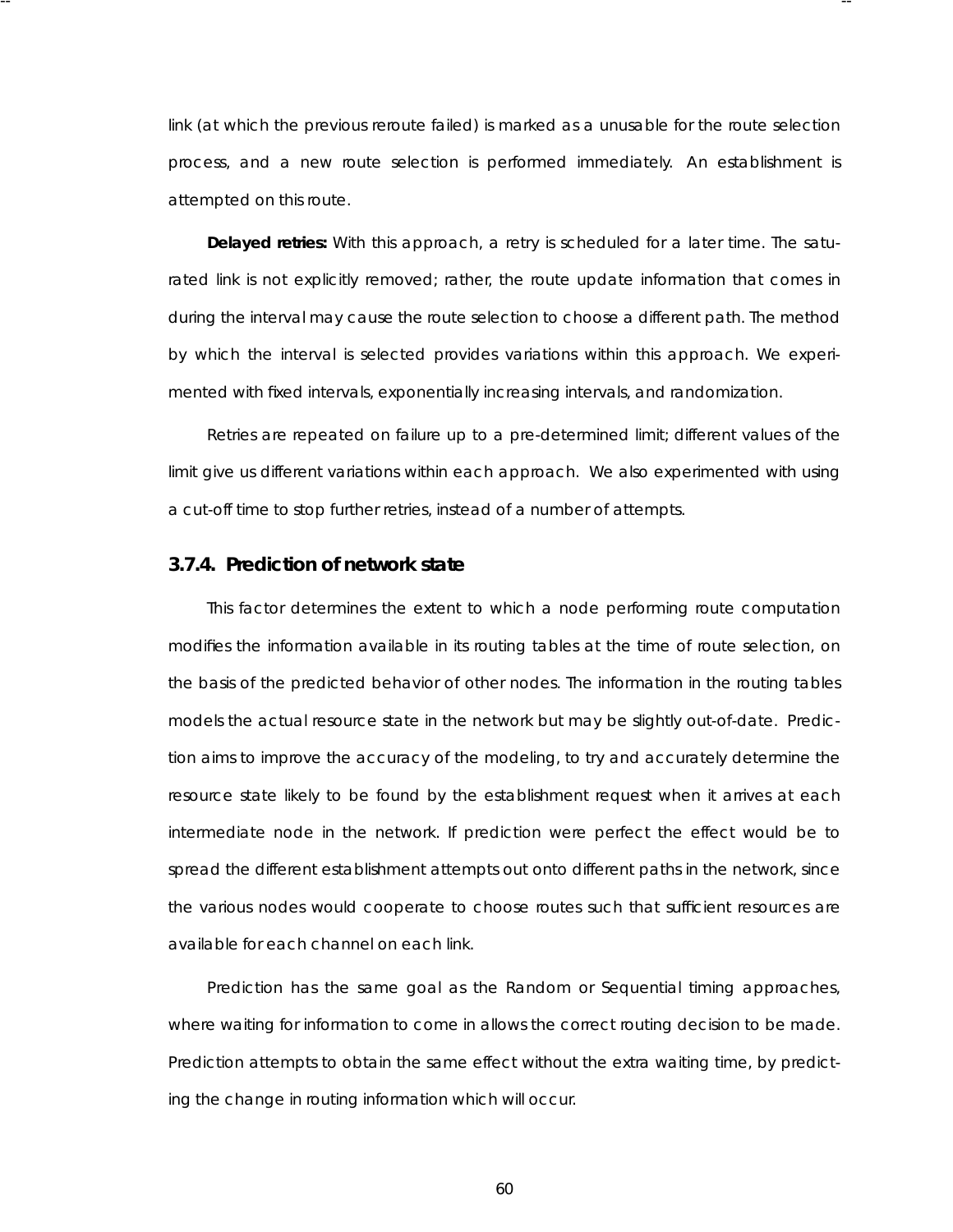We try two approaches within this factor: *Local prediction* (L) and *Global prediction* (G). These names (and abbreviations) are also used by the approaches for locus of reroute, but since we will always mention the factor being considered explicitly, no cause for confusion should arise. Since other intermediate prediction schemes that we can think of are fairly complicated, we decided to explore them only if the Global prediction approach offered sufficient improvement over the Local one. The two approaches are described below.

-- --

Local prediction: This is a minimal form of prediction, consisting of each node only trying to predict the result of its own establishment actions on its own local database. If a node performs two consecutive route computations, the latter is performed with the appropriate resources removed from the local database, so that it sees the state corresponding to what would exist after the forward pass of the former establishment request. This is the picture most likely to be seen by the second request as it propagates through the network after the first one. Also, in order to compute a reroute, the resources corresponding to the current channel are added to the network, since these resources are availa ble to the alternate channel during the local admission tests. However, no attempt is made to make the behavior of the nodes globally predictable. This level of prediction requires no synchronization of reroutes, exchange of messages, or waiting time; thus, we make this the default mode of operation, and compare the performance of the Global approach against the performance of the Local one.

Global prediction: Although it is conceptually orthogonal to the other factors, Global prediction would work best with Immediate timing, since, with the other timing schemes, prediction is superfluous, as the information is already updated by waiting. In addition, the predictability of the timing of the Immediate approach makes the prediction scheme easier to implement, since we know that all the nodes are performing the route computations at roughly the same time. In contrast, the behavior of the Random timing approach is harder to predict, since the time at which the channel establishment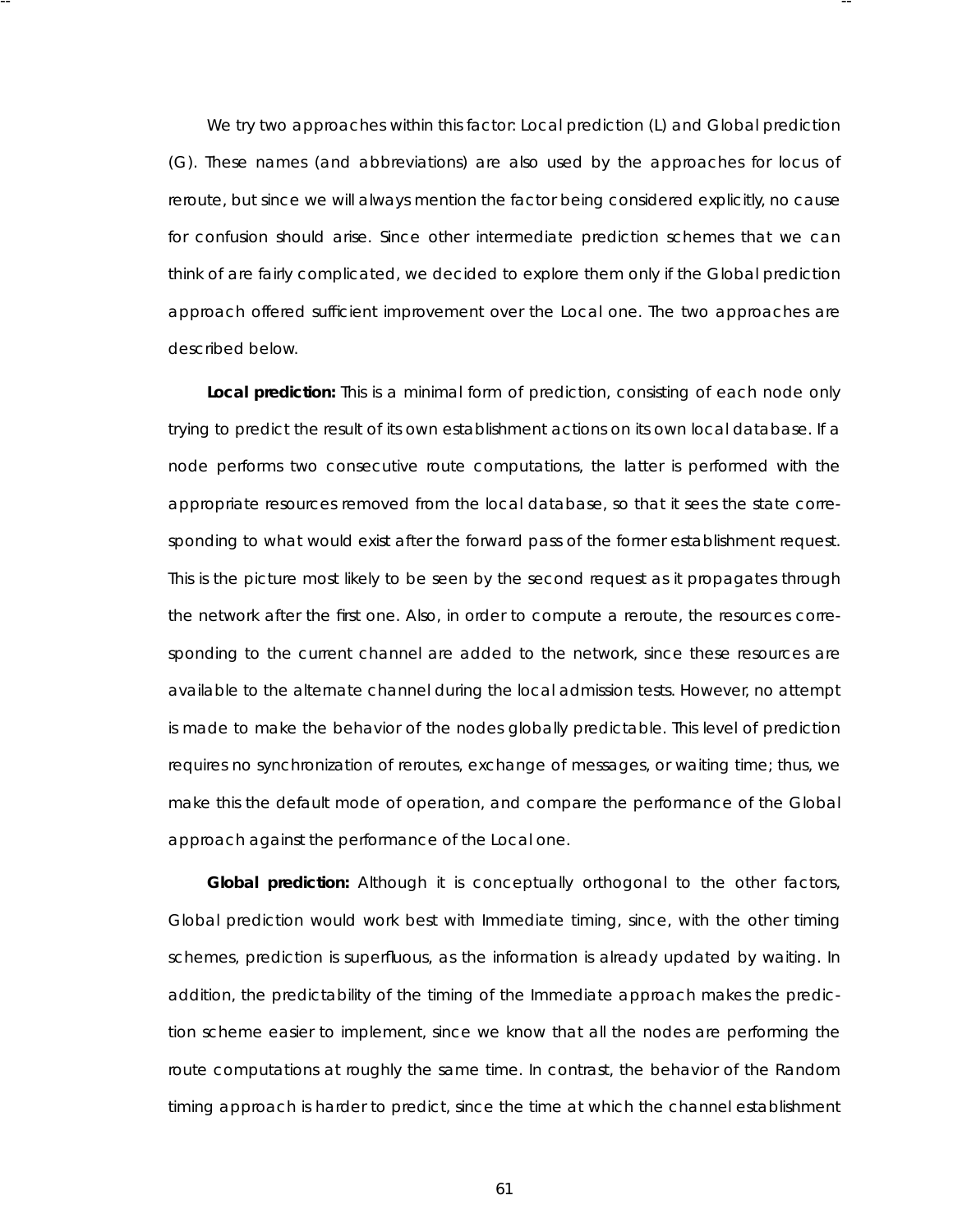is performed depends on the state of the pseudo-random number generation function. Thus, we only experiment with Global prediction in the context of the Immediate timing approach.

-- --

With Global prediction, all nodes wait for a sufficient interval of time without performing any channel administration activity, to ensure that the routing information has stabilized to the same value on each node. The fault message ensures that all nodes reach consensus about the set of channels to be rerouted. These channels are ordered using the same rule on all nodes. The route selection algorithm is performed for all the *channels* in the same order on all nodes. Since we only experiment with Global prediction in the context of Immediate timing, all of the nodes are running this algorithm at roughly the same time. After each route selection, the resources corresponding to the forward pass reservations are removed from the local routing tables. Since the same action is performed at all nodes, and the initial state of the routing tables are the same, all nodes make the same routing decisions. In fact, this is identical in effect to using a centralized routing algorithm. Thus, unless the assumptions of identical initial state and no extraneous channel management activity are broken, the routes found by this routing process will always have sufficient resources for the channel being rerouted, since the routing process models the actual establishment process . If the resource state during the forward pass might cause the establishment of any channel to fail on a given link, the algorithm should either find a different route for the channel or fail to find a route at the current time, since the resources used up by other channels are reflected in each local database.

Since the timing is Immediate, establishment attempts are generated at all the nodes at the same time. Thus, the resource states seen by the route selection process should be the same as the actual resources seen during establishment, and theoretically no attempt should fail during establishment. However, this might happen if our idealized assumptions about synchronization and complete coherence of the routing databases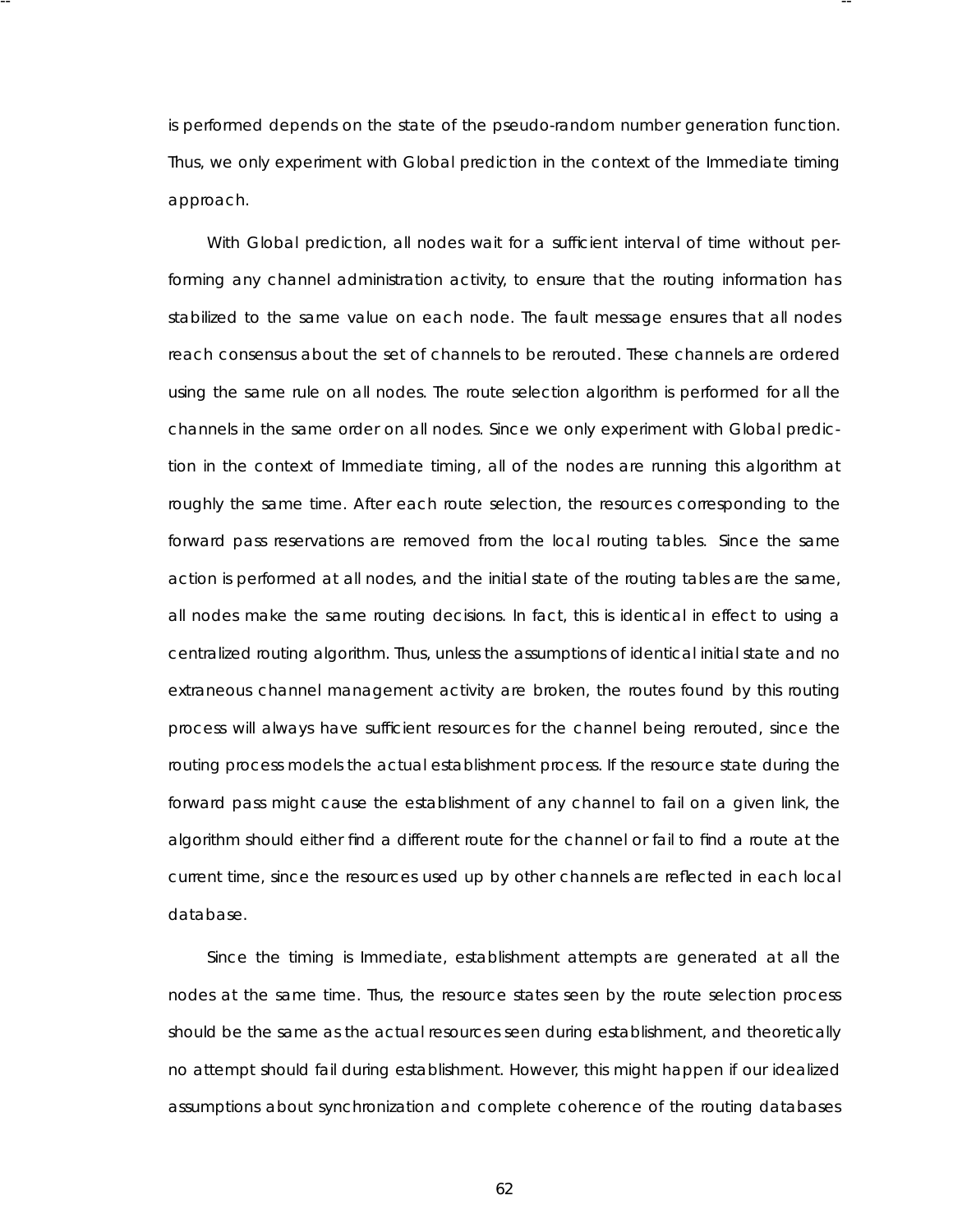are not satisfied. It might also happen if the order of channel establishment is different from the order in the routing sequence, and the second channel has a tighter delay constraint than the first one.

-- --

Since the forward pass reservations are higher than those after relaxation, it is important to use retries for the channels for which routes could not be found during the first synchronized routing attempt. Retries for these channels, as well as for any channels which failed during establishment, may be performed in synchrony, after a sufficient interval to complete all establishment attempts and update all databases again. Alternatively, the retries may revert to the Random delay model. Both schemes were tried in our simulations.

It is important for Global prediction that, apart from the recovery action, all channel management activity (i.e., establishment of new channels) be frozen during the time that the synchronized routing attempts are being performed. Otherwise, the states seen by the different nodes will be different during the routing process, due to the change caused by this activity and the action of the route update protocol. This freezing of new esta blishments would not be intolerable if the time interval for the synchronized phase were short. Note that data delivery for already established channels that were not affected by the fault is not interrupted.



Figure 3.5: Valid regions of the 4-dimensional solution space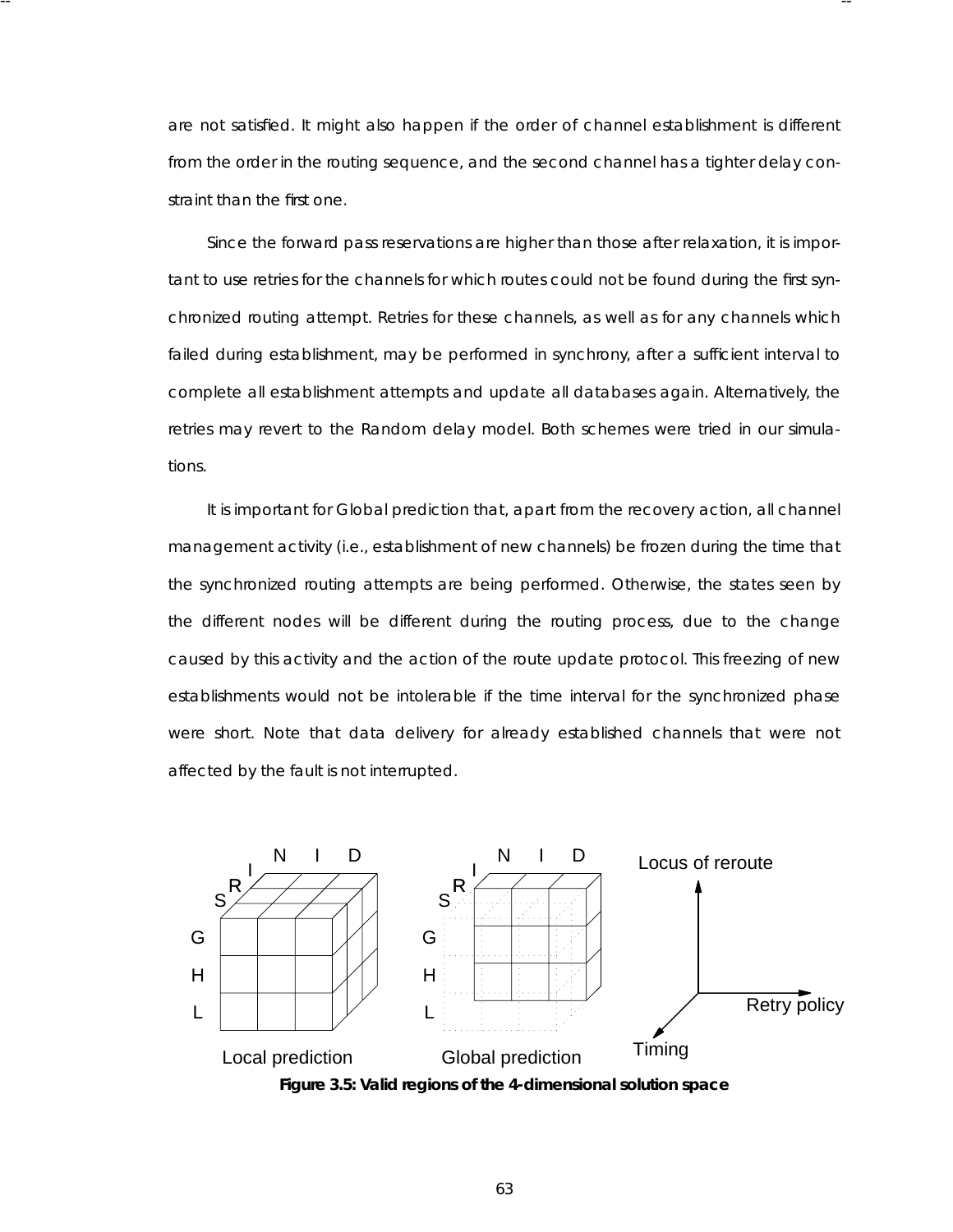The Local prediction is valid with all combinations of the other factors. Global prediction, for the reasons mentioned above, is only useful with Immediate timing. Thus, the valid schemes in the 4-dimensional space lie in the regions shown in Figure 3.5, which shows the 4-dimensional space as two 3-dimensional spaces, one for Global prediction and the other for Local prediction. In the space for Local prediction, all the schemes are valid. These schemes are shown in solid lines. In the space for Global prediction, the regions containing the Random and Sequential timing approaches do not contain reasonable schemes. These regions are bounded by dotted lines.

-- --

### **3.8. Conclusion**

In this chapter, we have formulated a framework for the systematic study of recovery of realtime channels. A promising portion of the solution space has been isolated by choosing greedy algorithms over ones which try to provide optimal solutions, distributed schemes over centralized control, and dynamic strategies rather than pre-computation methods . Figure 3.2 shows the sector of the solution space thus identified. We have chosen not to explore some issues by adopting the DCM protocol for changing the route of a channel, the Bellman-Ford algorithm to select the min-hop route meeting the performance and traffic constraints, and the reliable-broadcast-based route update protocol. We have also chosen not to address the problems of fault detection and return-tonormal, although we do return to them briefly in Chapter 5. The issues to be investigated are locus of reroute, reroute timing, network state prediction, and retry mechanisms. We have identified some possible approaches to each of these factors. The combination of these approaches define schemes, although not all of them are reasonable ones, as Figure 3.5 shows . In the next chapter, we proceed to explore the interesting schemes by simulation.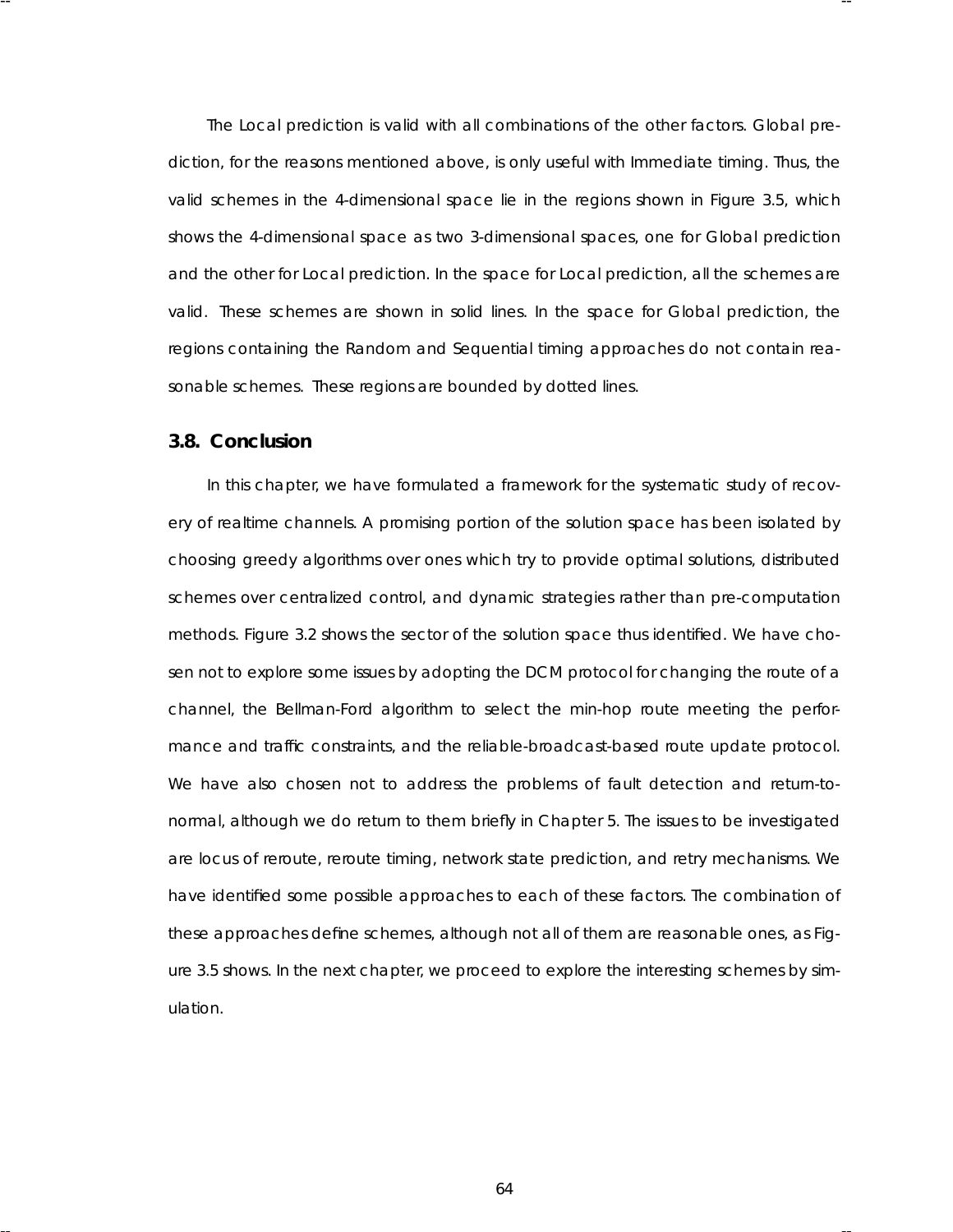### **Chapter 4: Evaluation of fault recovery**

-- --

### **4.1. Introduction**

The problem of network fault recovery has been extensively studied. Chapter 1 provides a survey of existing work exploring various aspects of fault recovery in the context of telecommunication networks and computer data networks. The field is relatively mature and a good understanding of the issues involved in recovering from fault in these networks exists. However, as we saw in Chapter 3, the assumptions for realtime networks are considerably different. The situation is closest to that found in the cross-connect layer of telecommunication networks, but the solutions used there cannot be applied directly to the new environment without considerable thought and experimentation. In Chapter 3, we looked at the issues involved in redesigning the fault recovery mechanisms to work with realtime networks. We presented some initial design choices, which narrowed the solution space, and then proposed some orthogonal factors that would allow us to explore the remainder systematically. In this chapter, we present the results of the simulation experiments that we performed. We first describe, in Section 4.2, the simulation tools, and then present and justify the experimental methodology. This includes identifying metrics of comparison that reflect the objectives of fault recovery specified in Chapter 3. We also identify the internal and external factors that are expected to effect the performance of the schemes. In Section 4.3, we present a series of experiments and results, by which we explore the chosen solution space for algorithms to reroute realtime connections after a network failure. Our conclusions from these experiments are summarized in Section 4.4.

#### **4.2. Simula tion design**

The recovery schemes were designed with as few assumptions about the underlying realtime schemes as possible. However, in order to evaluate the sensitivity of the schemes to the external factors (such as the topology, the load, the traffic mix, and the number of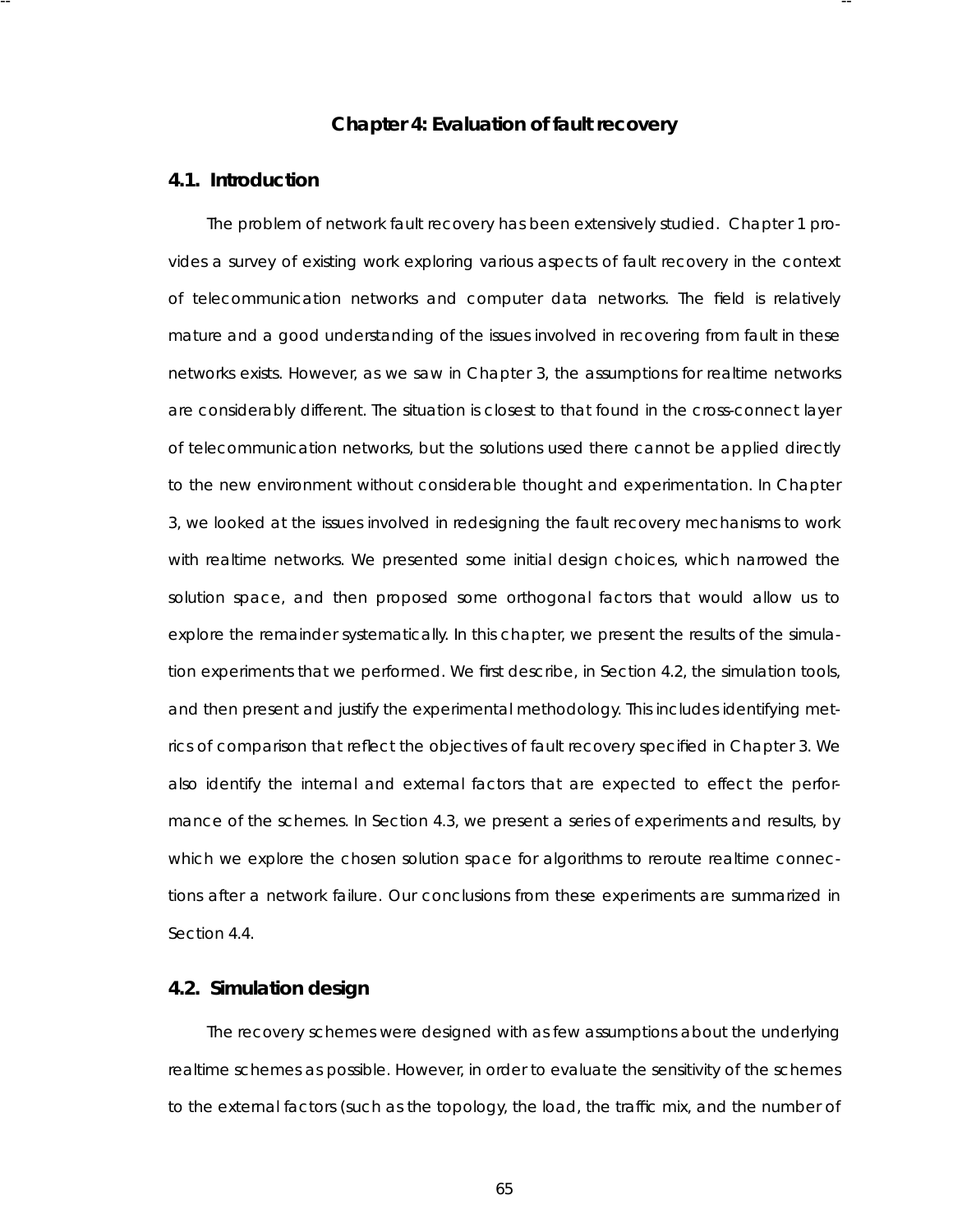faults) and to pick the best combination of approaches for the internal factors of the scheme, we need to build a simulation model which specifies all the details of the underlying realtime network. Fortunately, the author had access to a simulation package for realtime communication on packet switching networks written by Hui Zhang. This was extended to include signaling and admission control using the Dynamic Channel Management protocol by Colin Parris. This simulator provides a detailed packet level simulation of the extended realtime channel scheme described in Section 2.5. The schemes for fault recovery described in the previous chapter were implemented on top of this platform by the author.

-- --

In this section we describe the framework of the set of experiments performed using this simulator. We first present an overview of the simulator. Then we consider the details of the realtime network being simulated, and briefly describe the scheduling mechanism used for packet forwarding and the admission control tests used during channel establishment, as implemented in this particular simulator. In the context of the scheduling discipline described, we present a metric of load that eases the task of comparing the performance of different rerouting schemes. We define metrics of performance that reflect the objectives of fault recovery presented in Section 3.2. Then, we describe the methodology of the experiments by identifying the internal and external factors which affect our chosen metrics. The external factors such as topology and load are elements which are not under the control of the scheme; thus, we study the sensitivity of the schemes to these factors. The internal factors are the variables within the scheme that we discussed in the previous chapter. The simulation experiments are intended to measure the effect of each factor on the overall success, as well as to evaluate the choices that can be made within each factor, in order to maximize the reroute success. This forms the body of our simulation experiments, where we systematically try the various combinations of approaches to each factor, and observe the effect on our metrics of performance.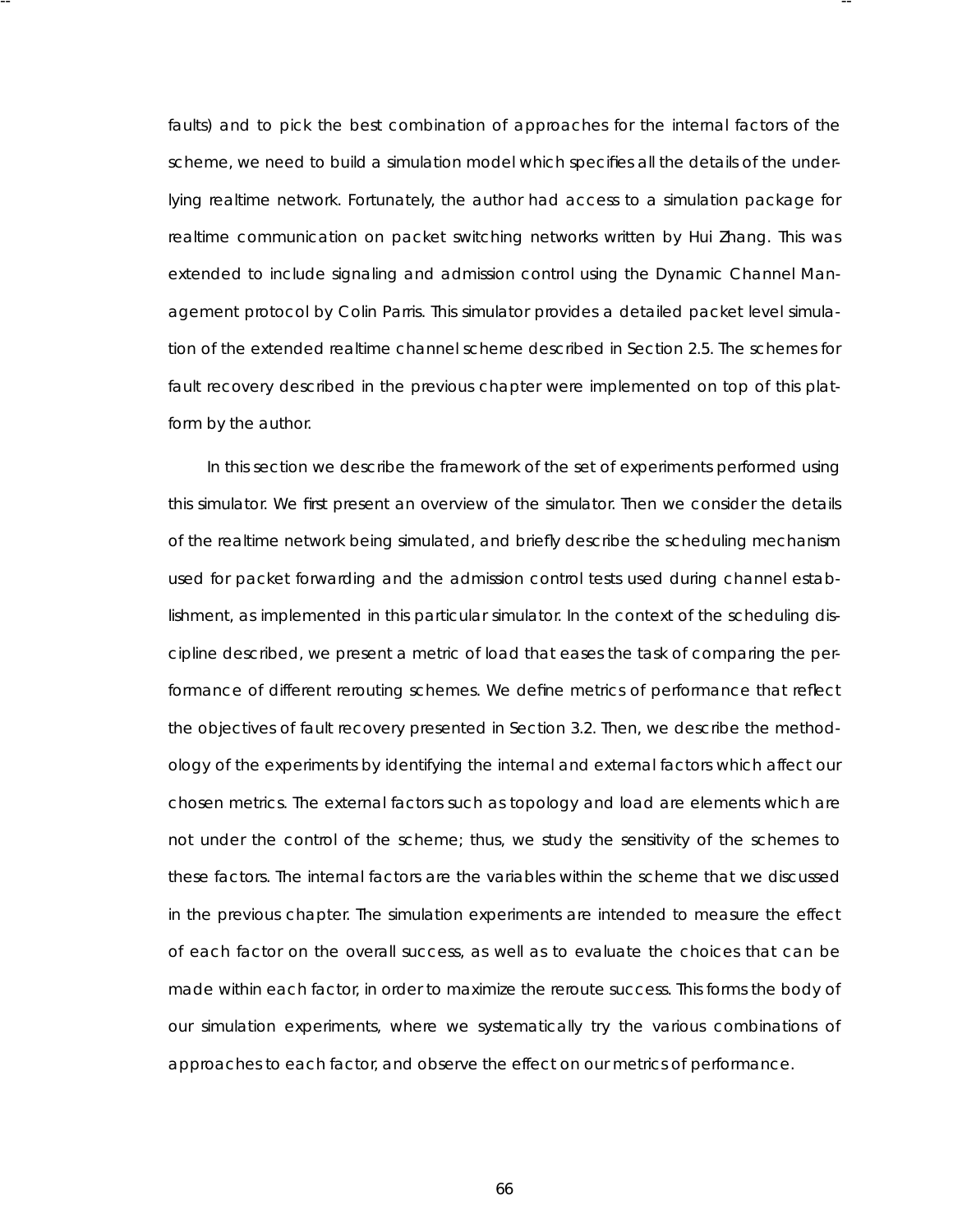### **4.2.1. The simula tor**

The simulator is based on the DCM simulator built by Colin Parris and Hui Zhang [51]. It allows the user to specify a network topology, by defining the set of vertices of a graph (which correspond to the routers and hosts in the network) and the set of edges which join the vertices (which correspond to point-to-point links in the network). The edges have properties such as link speed, and scheduling discipline, which are specified by the user. The user also specifies a set of initial network events, which cause other events to be triggered in the simulator. The main type of event specified by the user of the DCM simulator is the channel establishment event. Each channel establishment event is characterized by the traffic and performance parameters of the channel to be established. The traffic parameters supported by this simulator are *Xmin, Xave, I,* and  $S_{max}$ . The simulator only supports deterministic delay bounds; thus, the only performance parameter is  $D_{max}$ .

-- --

The channel establishment event causes the simulator to trigger a round-trip channel establishment. When the establishment is complete, packet transmission events are triggered from the source node at intervals defined by the traffic parameters. This simulates data transfer along the channel.

The DCM simulator also allows its user to specify alternate establishment events , in which an existing channel is subjected to parameter or route modification. The alternate esta blishment event requires the user to specify the new traffic and performance parameters; a new route may be optionally specified.

Thus, the simulation is started with a set of events from an event file, each of which is associated with a time and other necessary parameters. As the simulation progresses, these events are processed in chronological order. The processing of an event such as a request for establishment in turn causes several events to be created, such as a message being sent from the source of the request to its neighbor, or the generation of data packets after the successful establishment of the channel. All events are maintained in a calendar queue [13], and, as simulation time elapses , the next event is removed from the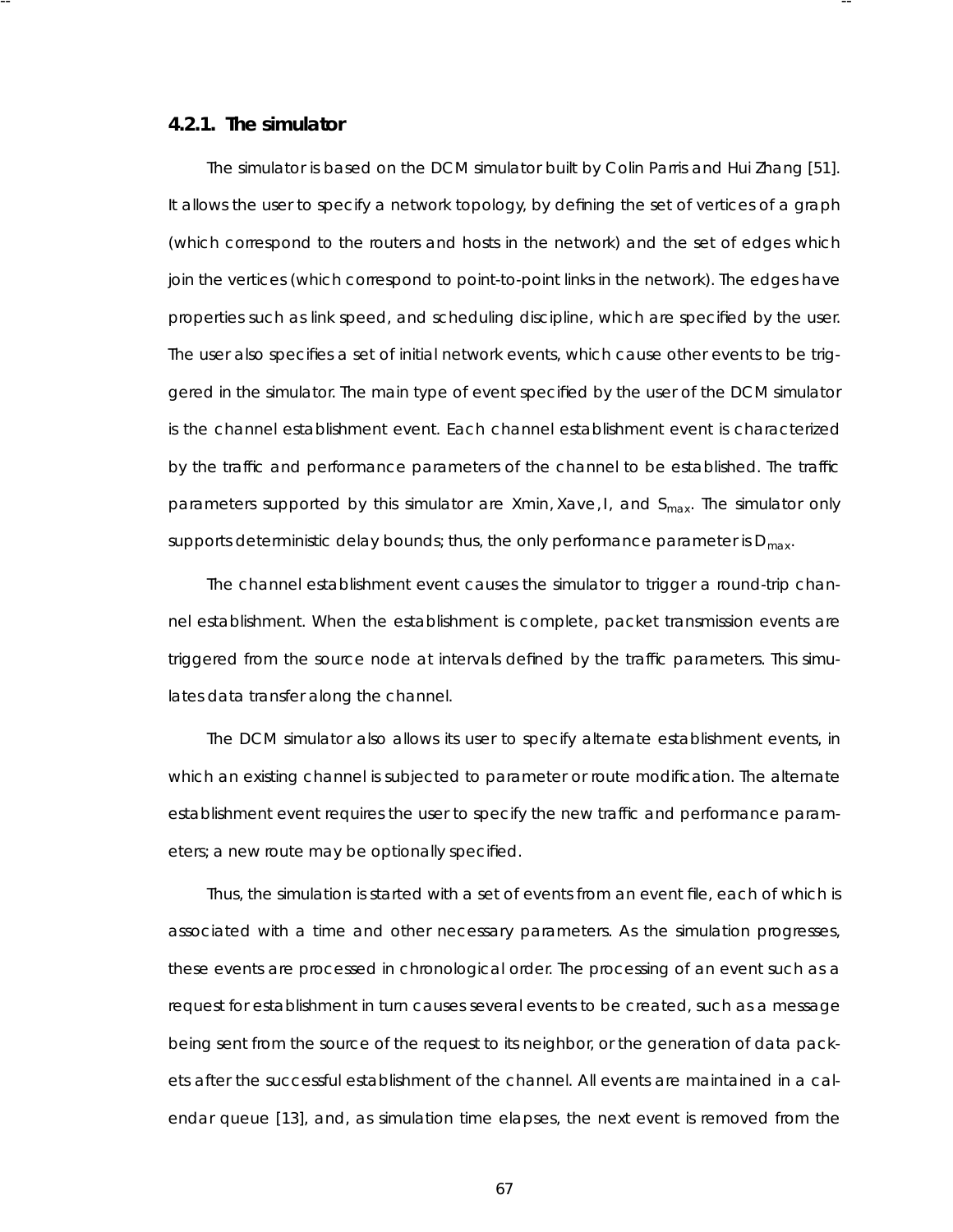queue and processed.

The events simulated in the simulator include:

Arrival, queueing, and scheduling of packets in nodes

-- --

- Transmission and propagation of packets on the links
- Arrival of requests from clients leading to channel administration messages being sent to neighbors
- Arrival of channel administration messages leading to admission control tests or tear down calculations being performed
- Arrival of route update messages leading to modification of the routing tables

The author modified the above simulator to permit the specification of fault events . When a fault event occurs, the simulator automatically generates the necessary alternate establishment events necessary to reroute the affected channels. The route, the parameter specifications, and the time of the event are generated according to the rerouting scheme being simulated.

A rerouting scheme is the combination of the approaches to each of the internal factors described in the previous chapter, i.e., one scheme may be Immediate timing, Global locus of reroute, No retries, and Local prediction. The input file allows each of these internal factors to be set to a particular approach. The simulator models the chosen scheme during the simulation, selecting routes , timing the establishment attempts and retries, and performing state prediction automatically. Thus, the simulator can model any of the schemes in the solution space depicted in Figure 2.5. All the approaches to the internal factors described in the previous chapter are implemented. The reasonable schemes in the region of the solution space described in the previous chapter were tried out in simulation.

The simulator also models the route update protocol, which modifies the local databases on which the nodes in the network make routing decisions, using a reliable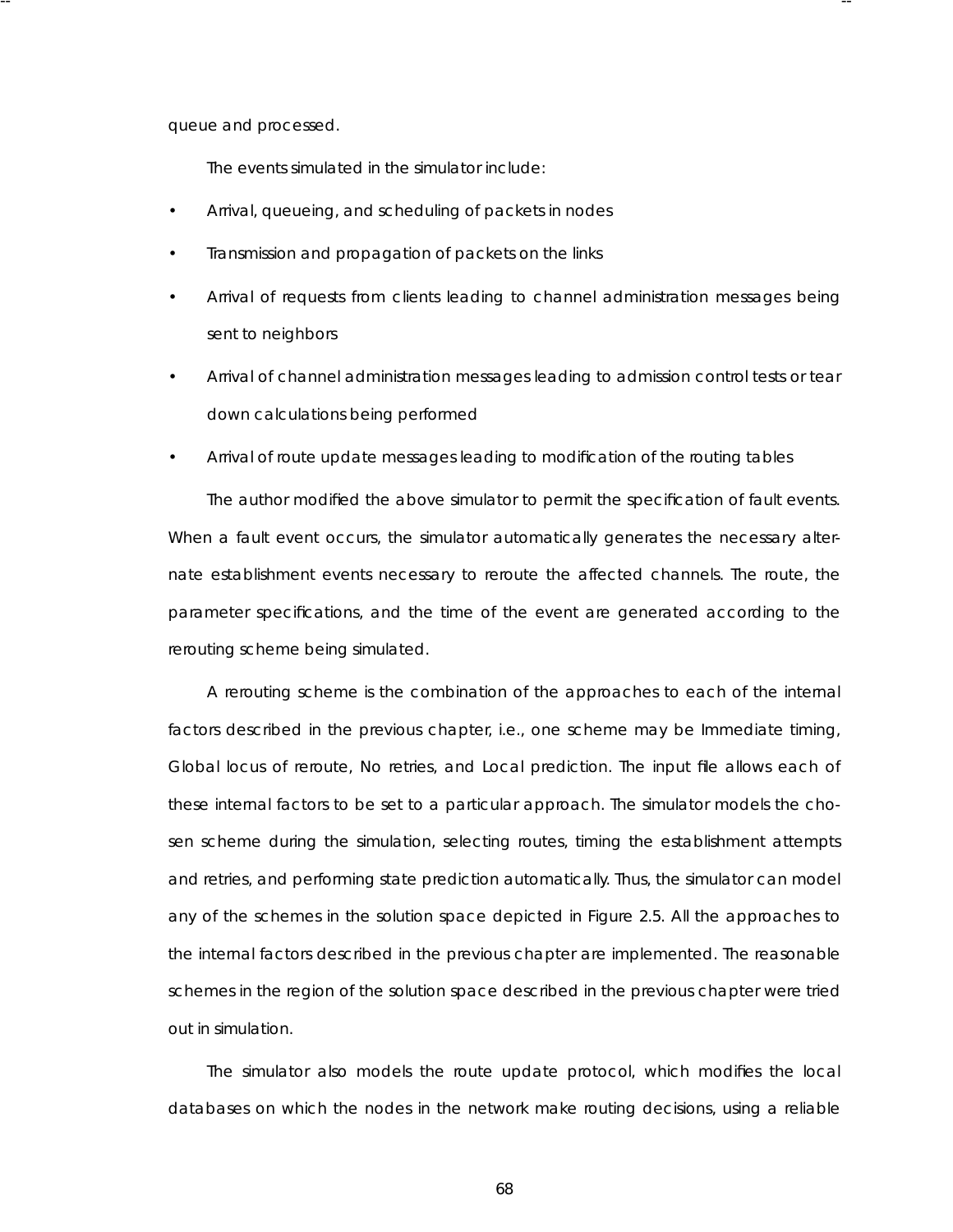broadcast method as described in Section 2.5.3. This allows us to study the effects of incomplete or out-of-date information, and the performance of algorithms to counteract these effects, in our experiments.

-- --

The simulator does *not* model the computational times for running the algorithms on the nodes. This time is assumed to be zero in the simulation model. This can be justified by measurements of the time to run the various pieces of code, as implemented in the simulator and run on a DECstation 5000/240 [53]. The time to perform the simple RCSP admission control tests (described in Section 4.2.3) in the nodes on the forward and reverse pass of the establishment process (measured value =  $3.3 \mu s$ ) is negligible compared to the link propagation delays (10 ms). Since one execution of the test is performed for each link crossed, the inclusion of this computation time in the simulation would make a very small difference to the results. The time to run the routing algorithm on the "mesh" topology (Figure 4.3) is around 1 ms, which is small compared to the round-trip time to perform the establishment (average  $\approx 100$  ms). Again, since routing is performed once per roundtrip establishment attempt, the inclusion of this computational latency in the simulation model would make no more than a few percent difference in the results.

### **4.2.2. The scheduling discipline**

One of the fundamental processes being simulated is packet scheduling. As control or data packets arrive at a node in the simulator, they are queued for service, and served in the order specified by the scheduling discipline at the node. The link (together with the scheduling mechanism) can be viewed as a queueing server; there is one such server for each link on each node of the network. The scheduling discipline used for packet forwarding in our experiments is Rate Control Static Priority (RCSP) scheduling [71]. We chose to use RCSP in our simulations for a number of reasons . RCSP separates the issues of rate control and delay control by conceptually dividing the RCSP server into two modules, as described below. This separation makes it possible to independently allocate delay and bandwidth, allowing simple and fast admission control tests. This simplicity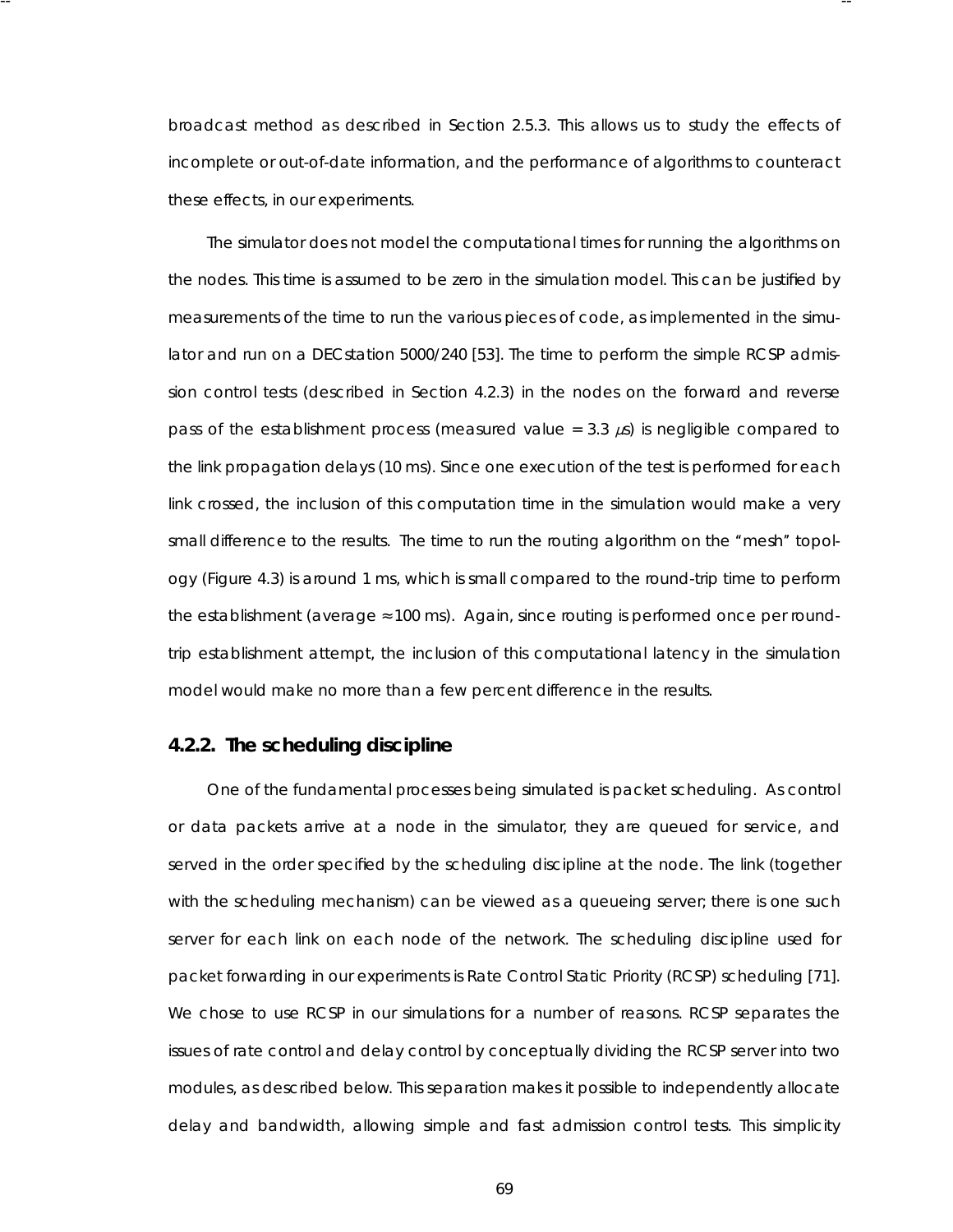allows us to analyze the effect of load on an RCSP network, making it easier to design metrics of load and performance, which we use to present our results. Finally, the simpler model facilitates our understanding of simulation results and eases the task of recognizing unreasona ble results . This was especially useful in the earlier stages of our investigation, when we were debugging the simulator.

-- --

The rate control module enforces the traffic specification constraints on a per channel basis; if streams become more bursty (such as might happen as a result of passing through a number of servers), they are smoothed out by the rate controller, so that they will obey the traffic constraints again. This also serves to police the sources at the inputs to the network. The static priority module assigns each channel to one of several priority levels, each of which has an associated delay bound. Each priority level conceptually has a separate queue, and packets are served from the highest queue with a non-zero queue length. The admission control tests are responsible for keeping the admitted load for each level below the point where packets would violate the associated delay bounds . Figure 4.1 shows a conceptual picture of the operation of the RCSP scheduler, reproduced from [71].

### **4.2.3. The admission control tests**

The admission control tests implemented in the simulator enforce a condition for call admission that is sufficient, but not necessary, for the satisfaction of performance guarantees during packet forwarding. In other words , the bounds are not the tightest ones that can be obtained. The calculations only take into account  $X_{min}$ ; thus, the bandwidth reser vation is peak rate. However, the tests require minimal computation during establishment. They are based on the following theorem, which is reproduced from [71].

*Theorem 4.1: Let*  $d_1, d_2, \cdots, d_n$  $(d_1 < d_2 < \cdots < d_n)$  *be the delay bounds associated with* each of the n priority levels, respectively, in an RCSP server. Assume that the j<sup>th</sup> connec*tion among the i<sub>k</sub> connections traversing the server at priority level k has the traffic*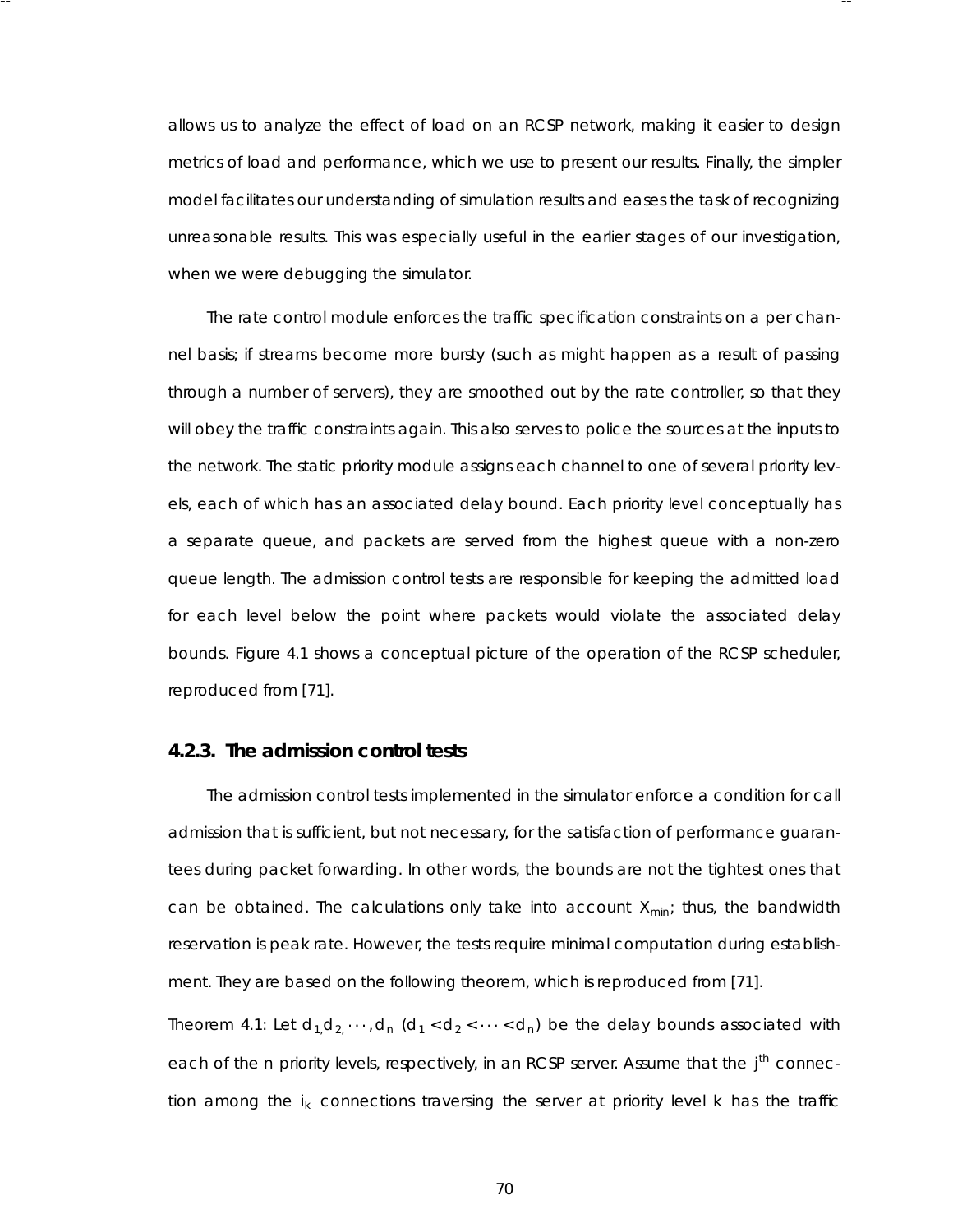

-- --

#### **Figure 4.1: Rate Control Static Prior ity scheduler**

 $s$ pecification (X $_{\sf min}^{k,j}$  X $_{\sf ave}^{k,j}$ , I $^{k,j}$ , S $^{k,j}$ ). Also, assume that the link speed is I, and the size of the largest packet that can be transmitted onto the link is S<sub>max</sub>. If

$$
\sum_{k=1}^{m} \sum_{j=1}^{i_k} \left[ \frac{d_m}{X_{\text{min}}^{k,j}} \right] S^{k,j} + S_{\text{max}} \le d_m l \tag{4.1}
$$

*the waiting time of an eligible packet at level m is bounded by dm.*

Theorem 4.1 gives the admission control condition that needs to be tested. For each priority level  $m$ , a state variable  $B_m$  is maintained and initialized to  $S_{max}$ . When an establishment request for a new connection with traffic specification ( $X_{min}$ ,  $X_{ave}$ , *I*, *S*) comes in, the following tests are performed for  $m = 1$  to  $n$ .

$$
B_m + \left[\frac{d_m}{X_{min}}\right] S \le d_m
$$
\n(4.2)

The new connection can be placed into priority level  $k$  without jeopardizing the performance guarantees of other existing connections if and only if Equation 4.2 holds for *m* ≥ *k* . If the condition is satisfied and the decision to put the connection into level *k* is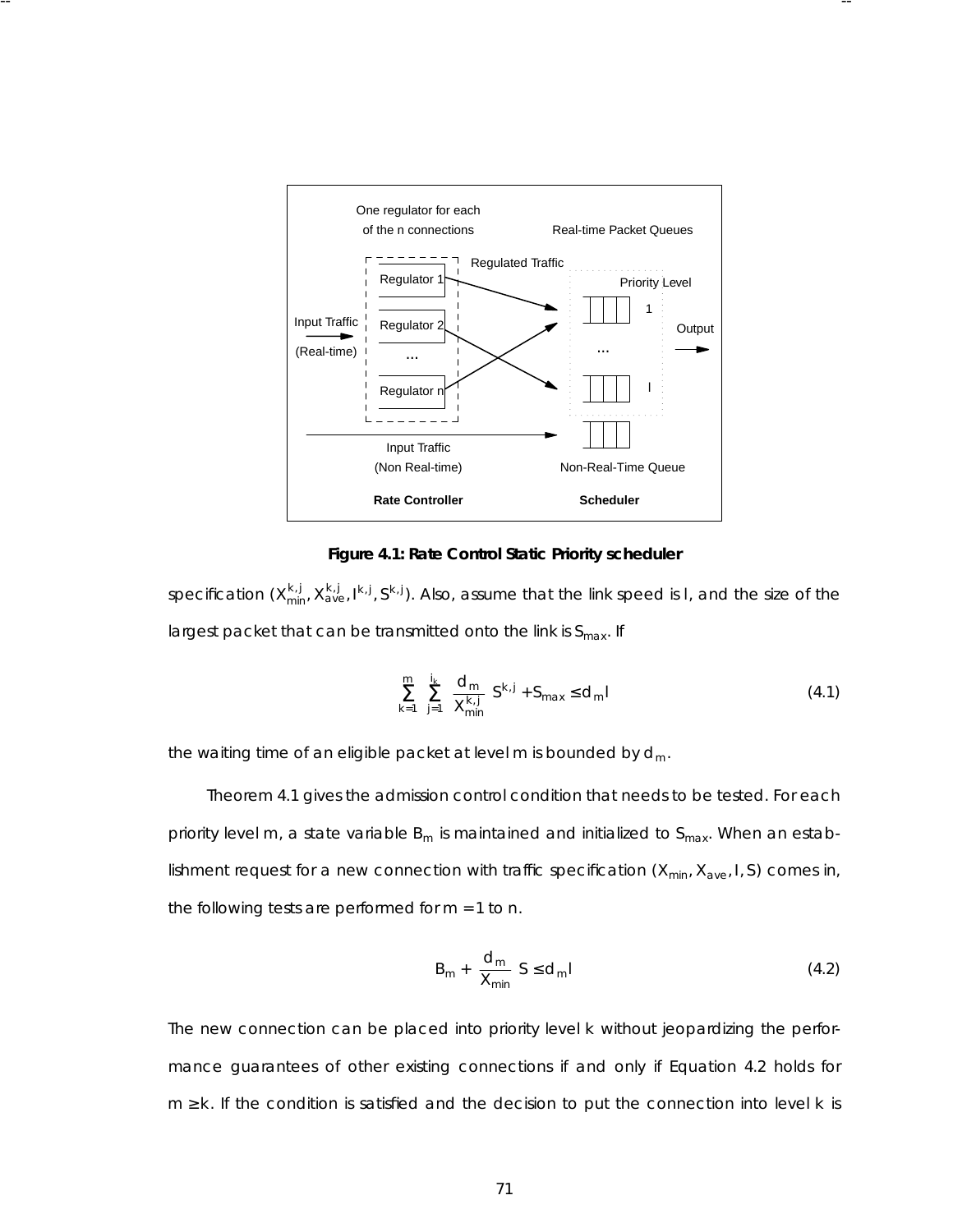made, then  $B_m$  is updated for  $m \geq k$  as follows:

-- --

$$
B_m = B_m + \left[\frac{d_m}{X_{min}}\right]S
$$
 (4.3)

The intuitive interpretation of these tests is that Equation 4.1 computes a bound on the maximum busy period of the queue at priority level *m*. This is defined as the maximum contiguous period of time during which the queue at level *m* can contain one or more packets. A busy period starts when a packet arrives at an empty queue, and ends when the last packet in the queue is transmitted. Since the maximum delay any packet at this level can suffer is bounded by the maximum period, this serves as a sufficient (but not tight) upper bound on packet delays for packets on this level. The last term on the left hand side of Equation 4.1, *Smax*, accounts for the possibility that a best-effort packet was already in service when the busy period started, since the service is non-preemptive. Since the tests ensure that the new channel will always be rejected if the admission of the new channel causes the busy period bounds to exceed the delay bounds for any level, we can be sure that no packet in a channel belonging to level *m* will suffer a delay bound greater than *dm*.

The above test takes care of the local delay bound for the channel. To ensure that sufficient buffers exist, a buffer test is also performed, and the required memory is reser ved for the use of the channel. The details of the buffer test are not mentioned here.

# **4.2.4. The load index**

One problem facing any investigation that attempts to compare schemes involving realtime channels is the one of choosing an index that characterizes the load imposed on a network by one or more channels. Finding a single number that captures the load is hard because it depends on at least the following components of the load: the number of realtime channels, the number of hops each channel traverses, the traffic specifications of each channel (which has peak and average rate components), and the delay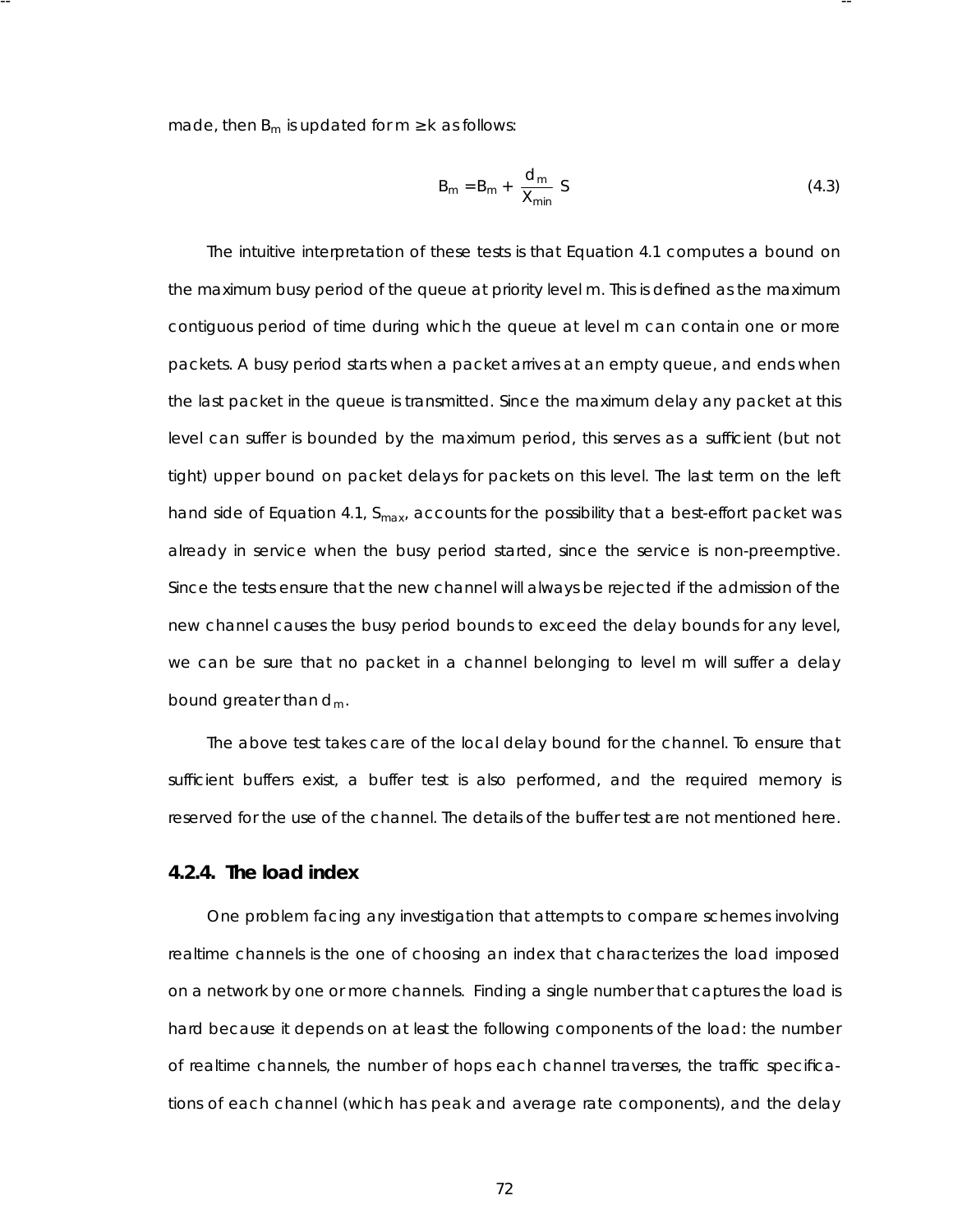requirements of the channels. A general solution to this problem is quite complex, and some simplification is usually chosen. For example, the sum over all existing channels of the product of the average rate (in bits per second) of the channel and the number of links over which the channel passes could be used as a load index:

-- --

$$
\sum_{j=1}^{N} \frac{S^j l^j H^j}{X_{\text{ave}}^j} \tag{4.4}
$$

where *N* is the number of channels existing in the network,  $S^j$ ,  $X^j_{ave}$ , and  $I^j$  are from the traffic description of channel *j*, and  $H^j$  is the number of links channel *j* traverses. This would capture the average rate and the number of links affected. However, this load metric would completely ignore the delay requirement of the channels.

Fewer low delay channels can be supported by a realtime network. Thus, if a low delay channel is accepted, more of the resources are reserved, and fewer channels can be subsequently accepted. The reservation due to delay bounds is harder to quantify than the reservations for buffer or bandwidth, but the admission control tests of Equation 4.1 express it algorithmically for the RCSP scheduling discipline. The establishment of a channel leads to a decreased capacity of the network to accept further realtime connections, and this decrease in capacity is greater if the delay bound required is lower. A good load metric should be able to quantitatively capture this effect. The exact mathematical properties of the reduction in realtime capacity depend on the admission control tests being used, which in turn depend on the packet service discipline in the network elements. The general problem is, thus, considerably harder, and we restrict ourselves to the specific case of Rate Control Static Priority (RCSP), with the simple admission control tests described above.

The static priority module of an RCSP server consists of *n* priority queues, each of which has an associated delay bound. For each level, the admission control mechanism maintains a variable,  $B_m$  (Eq. 4.3), which bounds the busy period for the corresponding level; the test consists of recomputing  $B_m$  for all levels  $m \ge k$  when a new channel is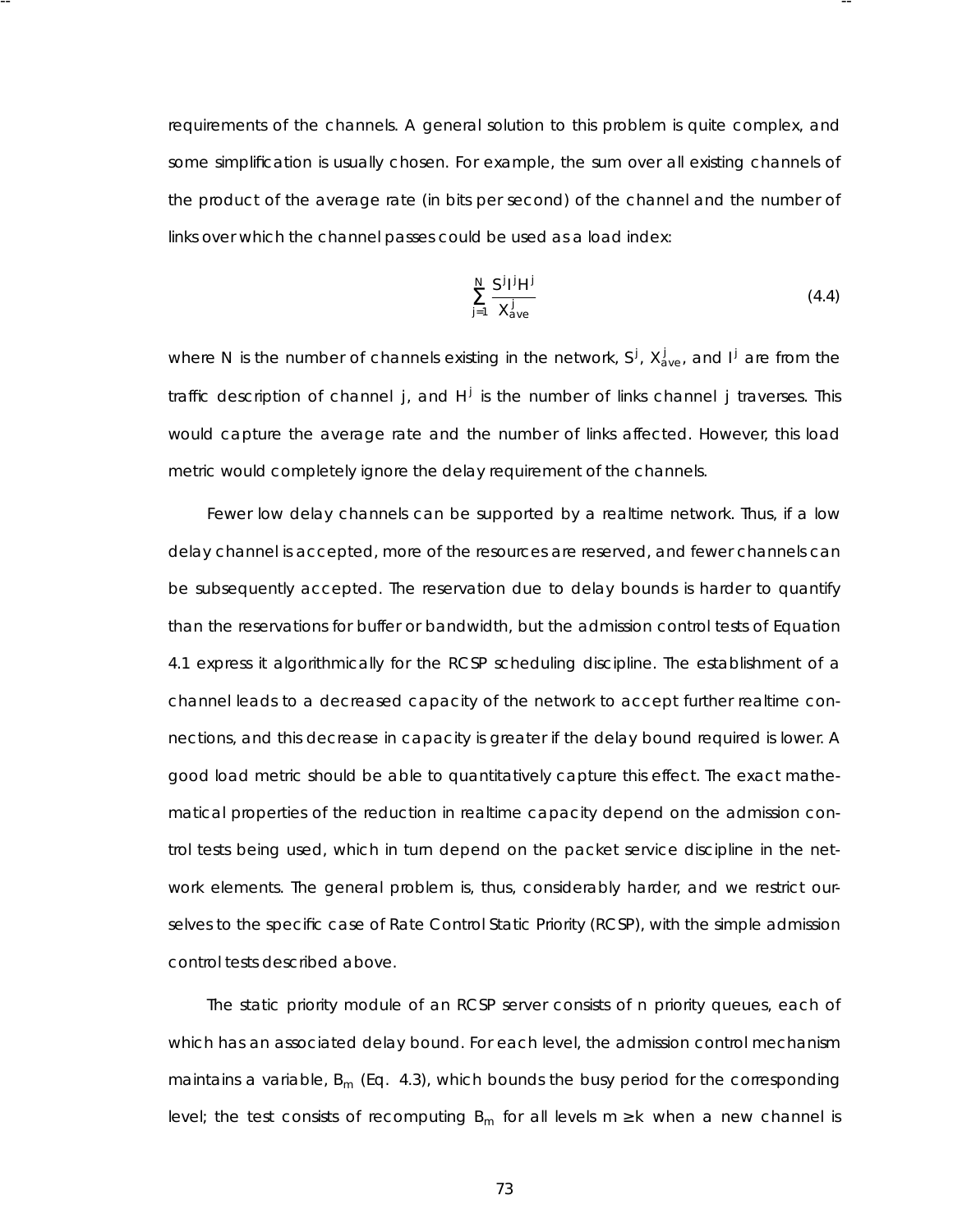introduced at level *k* , and ensuring that the new values are less than the corresponding delay bounds (*dm*). Thus, adding a new channel at level *k* increases *Bm* for each level  $m \ge k$  (Eq. 4.3). The busy period bound  $B_m$  is, therefore, a direct measure of the load on a particular server at level *m*. Since the placement of a channel at a higher priority (lower numbered) queue effects all lower priority (higher numbered) levels, the sum of  $B<sub>m</sub>$  over all levels, if used as a index of load, has the desirable property that the placement of a channel at a higher priority level has a larger affect on it. Since  $B_m = S_{max}$  in the absence of any channels, we need to subtract S<sub>max</sub> from B<sub>m</sub> to make the load index zero at a server without any established channels. We can normalize the index by dividing by the link speed, *l*, to make it it possible to compare the loads on links with different speeds. Finally, if we want to take into account the effect of load on the entire network, we can add the index at a server over all servers in the network. There is one RCSP server for each directed edge in the network graph (one in each direction for every link). The final index of load is defined as follows:

-- --

$$
load(t) = \sum_{e \in E} \sum_{k=1}^{n} \frac{B_{k,e}(t) - S_{max}}{I_e} \tag{4.5}
$$

where  $load(t)$  indicates the network load at a particular time  $t<sub>i</sub>$  and changes as channels are set up or torn down, **E** is the set of directed edges in the network, *n* is the number of levels in the RCSP priority queue module,  $B_{k,e}(t)$  is the value at time *t* of the maximum busy period as defined in Equation 4.3, for level *k* at the server for the directed edge *e*, and *le* is the link speed for the directed edge *e*. Load is measured in time units.

This index of load has many desirable properties. It is

- monotonically decreasing as a function of the delay requirements of the channels if all other parameters are kept constant
- linearly increasing in the peak rate requirement of the channels (since the reservations are peak rate)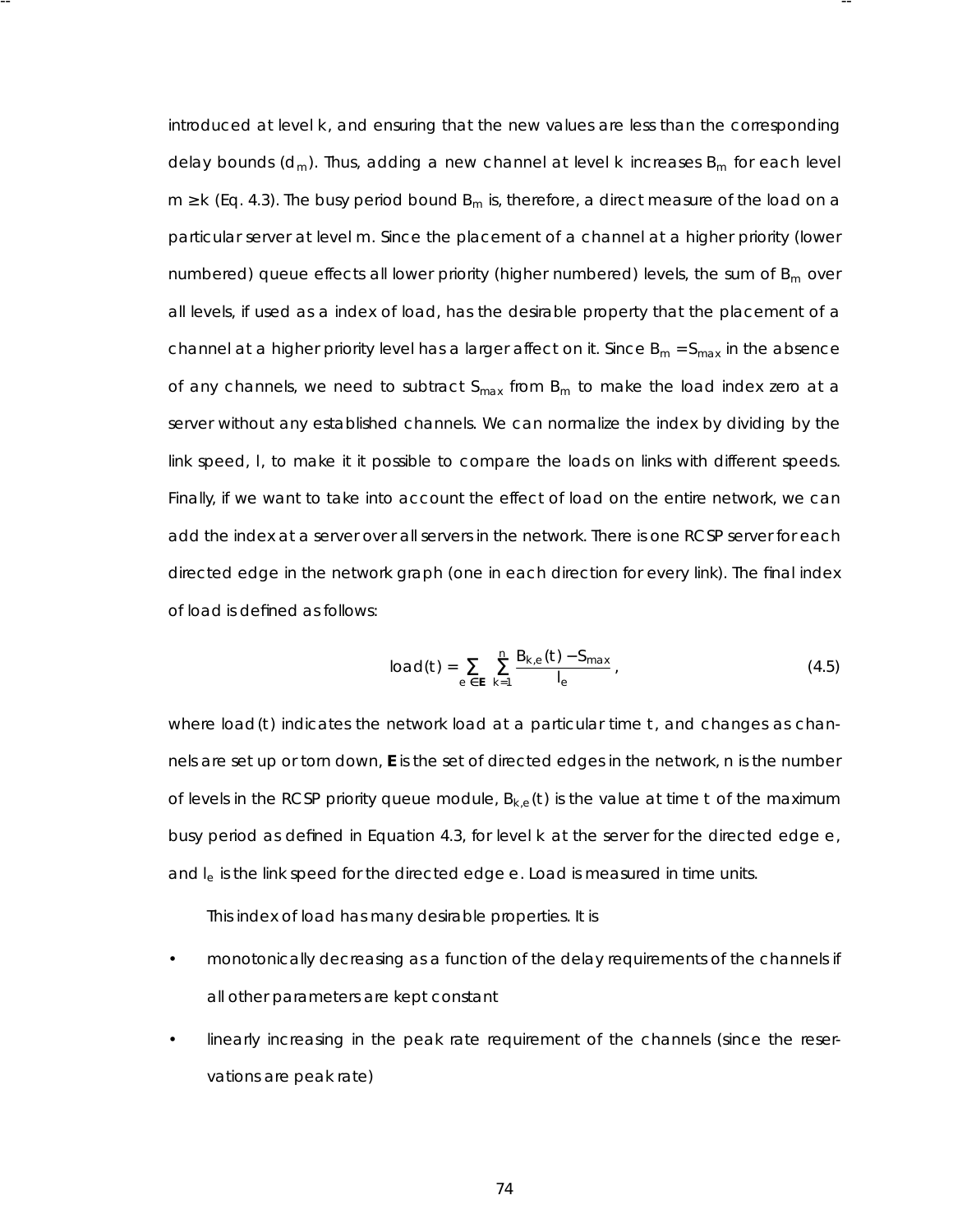linearly increasing with the number of links affected

-- --

• additive to a first approximation over sets of channels

The additive property only holds if the channels in the set do not interfere with each other, as is the case when, for instance, a channel takes a different route or a different priority level because some other channel occupies a given set of resources. These properties are shown in Figure 4.2.

Apart from the intended use of this load index to design metrics to compare recovery schemes, we can think of several other applications of the index. For instance, since the index captures the effect of a channel or a set of channels on the network, it could be used for pricing. Such a pricing scheme, where the price of service is directly related to the effect on the network, has several advantages. For example, it would encourage users to use the network efficiently, since minimizing the cost to the user has been linked to minimizing the effect on the network. In addition, since the metric captures the resource state of an RCSP server in a single number, it may be used to guide the route selection process. This would reduce the amount of information to be carried for each link by the route update protocol, and also reduce the computation to be performed for route selection, which may be valuable for extremely large networks. We will not explore these possibilities any further in this dissertation.

### **4.2.5. Metrics of comparison**

In order to compare the performances of different schemes, we have to be able to quantitatively define what we mean by good performance. There are several orthogonal criteria that must be considered. The amount of realtime load successfully recovered is a major concern, since it has a significant impact, to both the network provider and the clients. The time to perform the recovery is another criterion of importance. Finally, the effect on network resources is of concern to the network provider, since the recovery may come at the cost of significantly lower remaining network capacity after the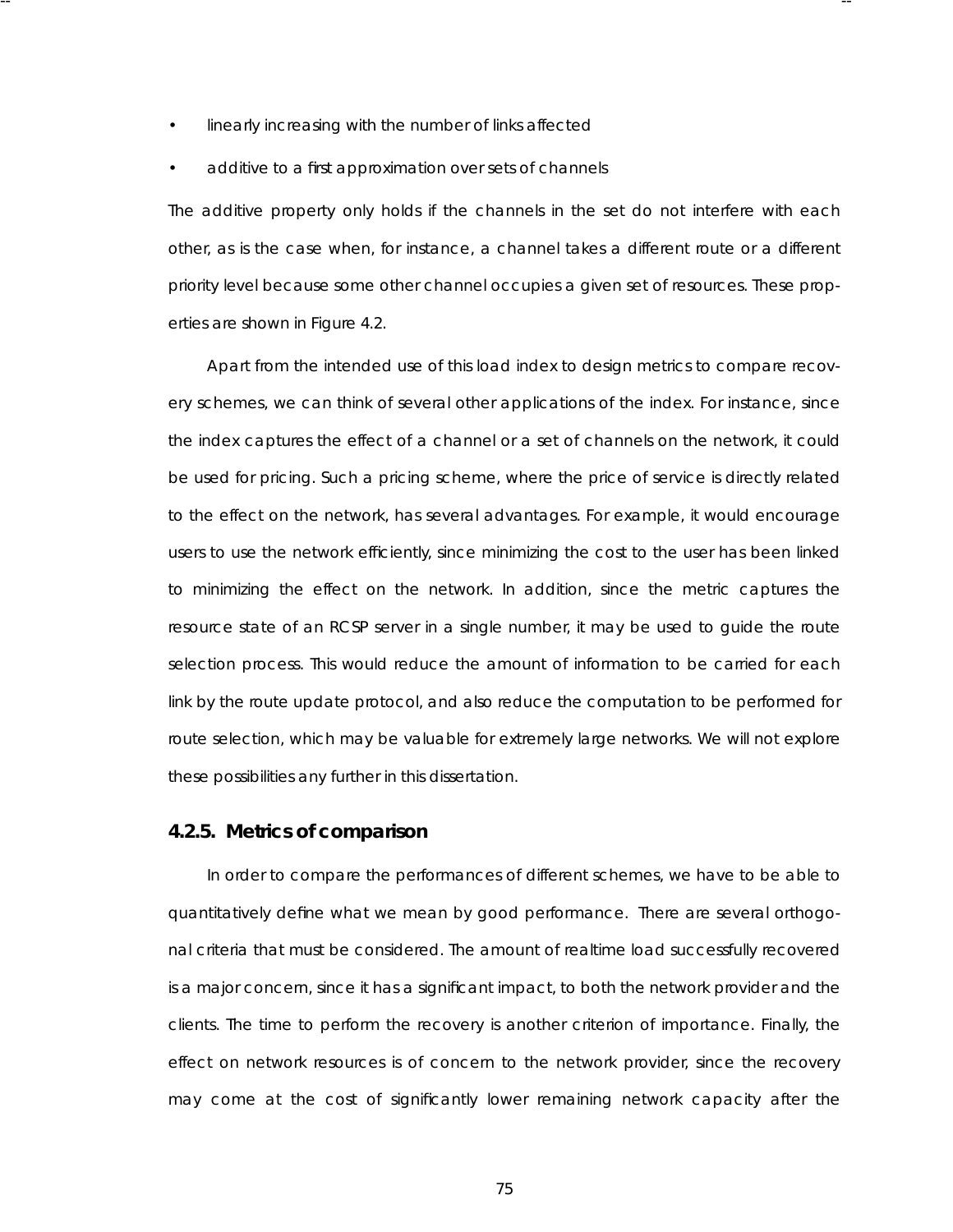

-- --

Figure 4.2: Properties of the load index

recovery process has completed, if the resources are inefficiently allocated.

# **Fraction of realtime load rerouted**

We would like to compare the amount of realtime load successfully rerouted by different rerouting schemes, but this is hard to do unless the term "amount of realtime load" is well defined. The problem here is that the sets of channels are heterogeneous, with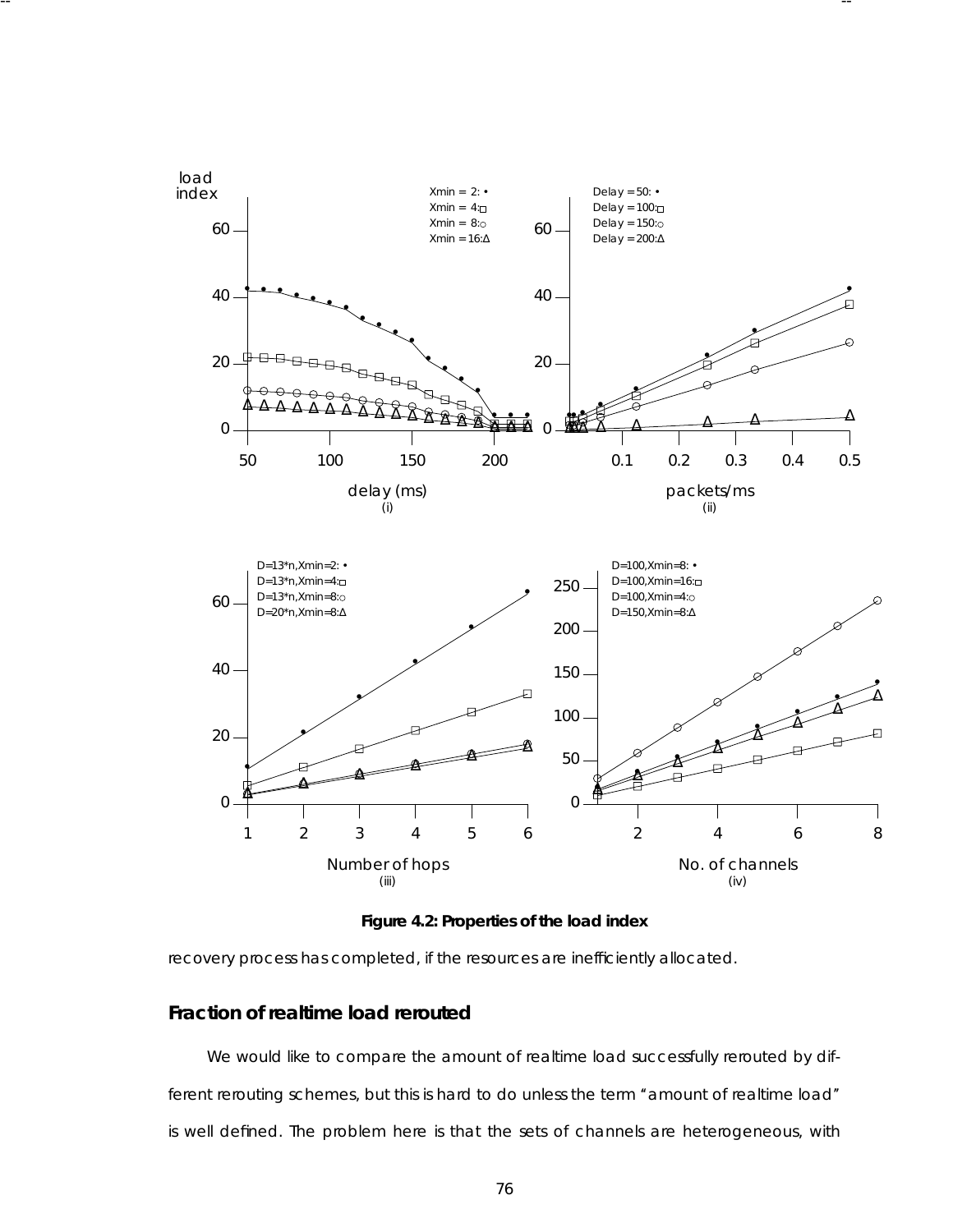different traffic specifications and performance requirements. Hence, it is difficult to say if the amount of realtime load represented by one set is larger or smaller than another, unless we reduce all these factors to one number. The load index defined in Section 4.2.4 allows us to do that.

-- --

We first define *load*(*c*), the amount of realtime load contributed by a single channel *c*, for a given network topology and assuming a well defined deterministic routing algorithm, as the load index as defined in Equation 4.5, measured when the channel is set up in the network with no other channels established in it. Of course, this is only well defined if the routing algorithm is deterministic, i.e., always computes the same route given the same input. The Bellman-Ford algorithm described in Section 2.5.4 and used in our simulations meets this requirement.

*load*(*c*) is the minimal increase in network load that the establishment of channel *c* can cause on this network, and is indicative of the intrinsic resource requirements of the channel. The difference in the load index measured in a non-empty network might be larger than this, due to the channel taking a longer path or being assigned to higher priority levels if the lower levels are occupied. However, under the assumption that the routing algorithm always picks the most efficient path and the relaxation strategy always moves the channel to the lowest priority levels available, it can never be smaller. Thus, *load*(*c*) is a measure of the lowest possible amount of resources required by the channel *c*.

We define the amount of realtime load of a set of channels as the sum of the loads of the individual channels. Thus, the amount of realtime load corresponding to a set of channels **C** is:

$$
load(C) = \sum_{c \in C} load(c)
$$
 (4.6)

Note that the load index in the network, even with a fixed set of channels **C**, will depend on the order and timing of the route computations and the establishments . On the other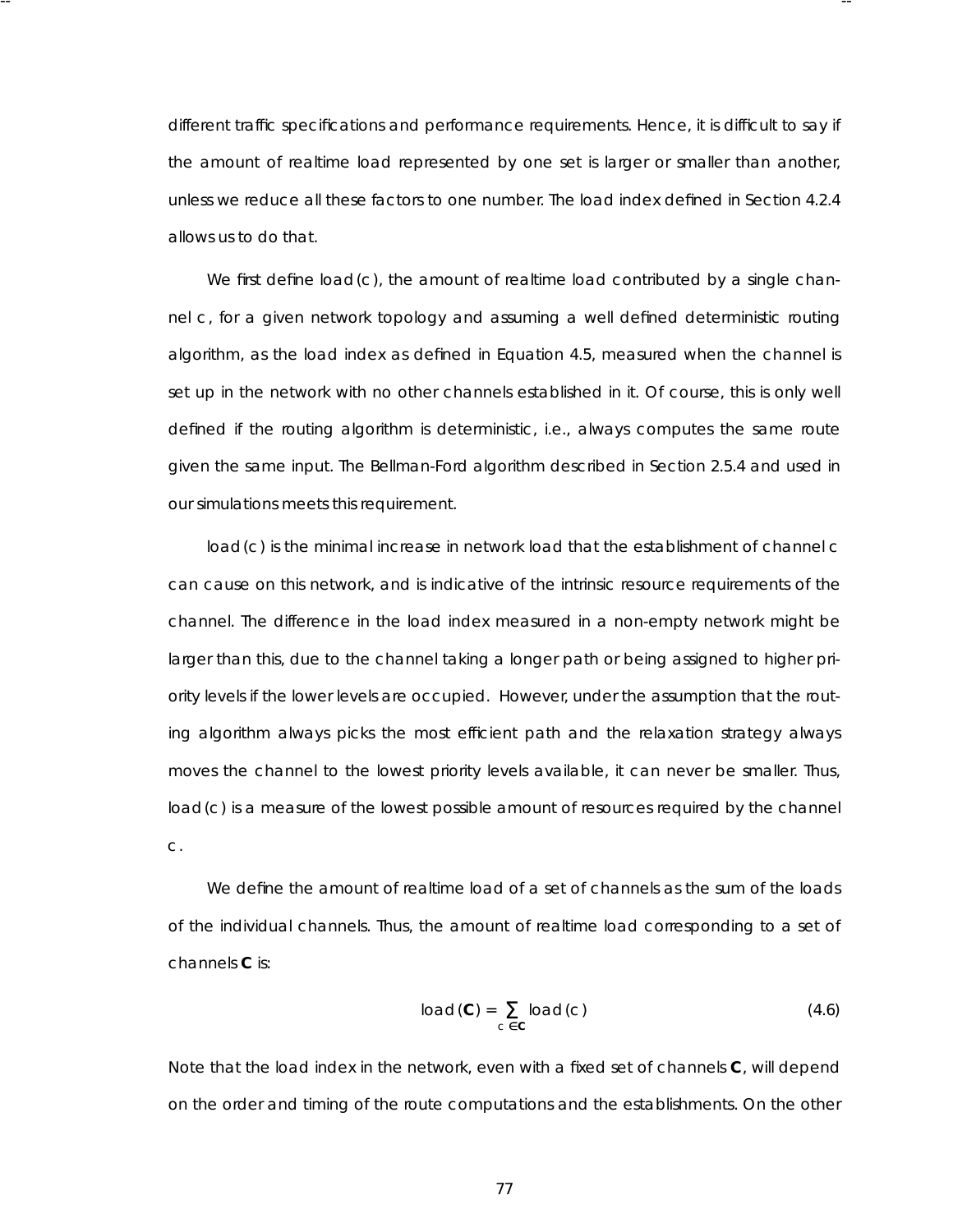hand, *load*(**C**) is uniquely defined as long as the routing algorithms and establishment protocols are fixed. Its value is independent of the ordering of the channels. Under the assumptions that the routing algorithm and relaxation mechanism always pick the shortest paths and lowest priority levels possible, *load*(C) is less than or equal to *load*(*t*) after establishing the set of channels **C** in the network.<sup>1</sup>

-- --

Finally, we can define the metric to measure the fraction of realtime load rerouted following the occurrence of failure. The Success Ratio (SR) is defined as the fraction of affected realtime load that is successfully rerouted, expressed as a percent:

$$
SR = \frac{load(R)}{load(A)} * 100
$$
 (4.7)

where **A** is the set of affected channels, and **R** is the set of successfully rerouted channels.

### **Speed of recovery**

The speed of recovery can be measured in terms of the average time to restore service to a channel in the event of a failure. This is measured over the set of successfully rerouted channels. The maximum time to recover any channel is also of interest, since this is a measure of the time for the network to stabilize, as well as an indication of the worst case recovery time. Both these numbers can be easily obtained from our simulations .

# **Efficient use of network resources**

We can expect the rerouted channel to use more resources than the original channel, since the shortest path is blocked by the failed link. In general, the more highly loaded the network, the longer the alternate routes found will be, leading to more and more inefficient use of resources . However, the rerouting scheme may itself lead to longer reroute paths, and hence, to inefficient resource use. For example, the Local rerouting approach will always tend to use longer paths than the Global approach, and the

<sup>1</sup> We have overloaded the term *load*(*X* ), but there should be no cause for confusion, since the type of the argument indicates which definition is to be used.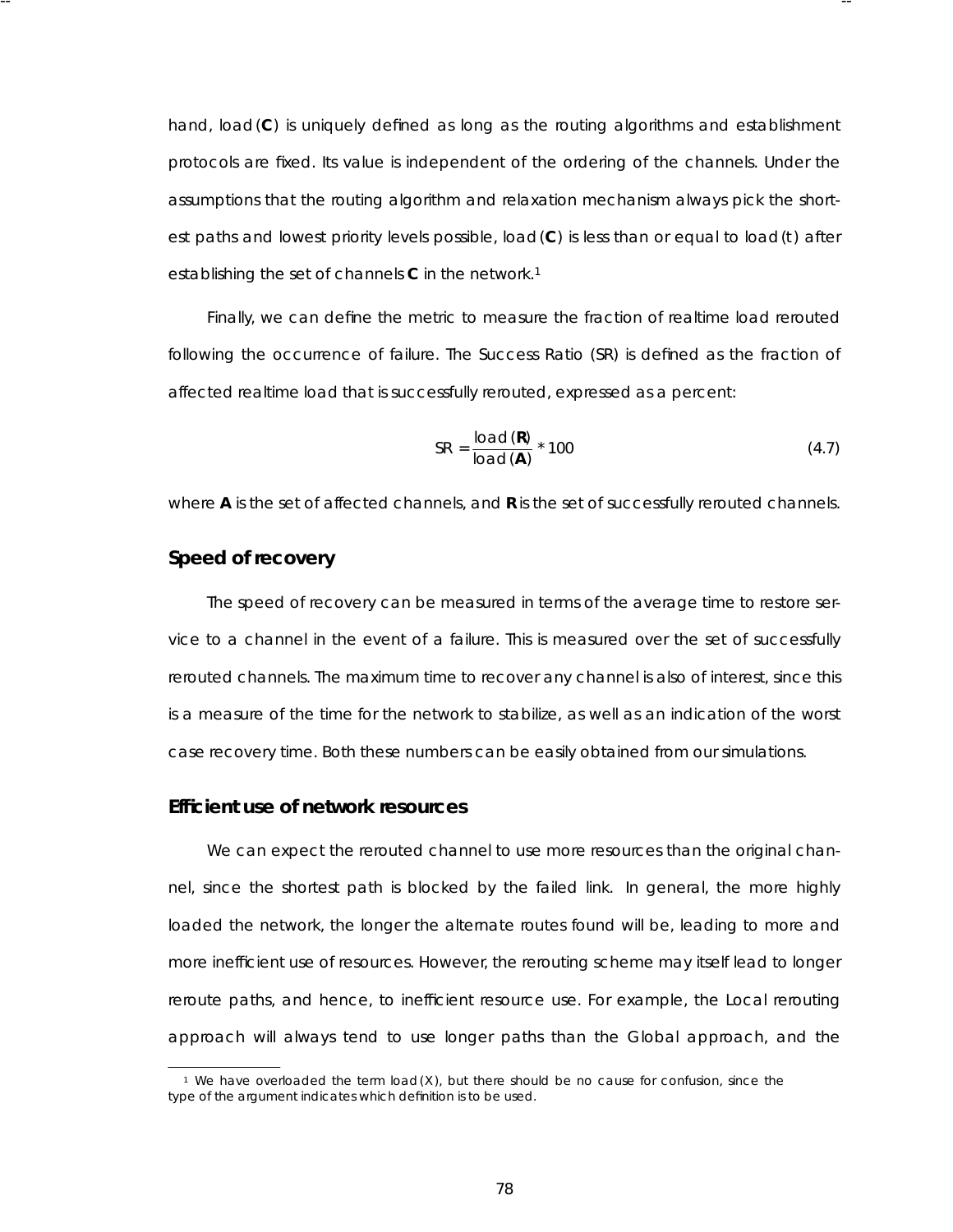penalties of this must be assessed. We would like to do this in a way more general than comparing path lengths. The load index defined previously allows us to do that by defining the excess resources (ER) consumed by a set of reroutes performed on a network in the event of a failure as the difference between the actual resources used in the network to support the successfully rerouted channels using the set of paths chosen by the rerouting scheme and the minimum resources required to support the set of successfully rerouted channels **R**, expressed as a percent of the minimum resources required:

-- --

$$
ER = \frac{actual - minimum}{minimum} \times 100
$$
 (4.8)

The resources actually used can be experimentally obtained (in simulation) by measuring the network load after the recovery process terminates, then tearing down the set of channels **R** and measuring the load again. The difference in the two loads corresponds to the resources actually used. The minimum resources required is approximated by *load*(**R**). Thus, we have:

$$
ER = \frac{load(t_R) - load(t_{ID}) - load(R)}{load(R)} \times 100
$$
\n(4.9)

where  $load(t_R)$  is the load at the time the last successful reroute completes,  $load(t_{ID})$  is the load after tearing down the set of successfully rerouted channels *R*, and *load*(*R*) is the load as defined in Equation 4.6 for the set of successfully rerouted channels **R**.

### **4.2.6. Factors affecting performance**

Now that we have defined what we mean by the performance of a recovery scheme, we can move on to identifying the set of factors that will affect the performance. The experiments will then consist of changing the factors and observing the effects on the performance indices.

The factors affecting performance can be broken into two classes. Those in one class, the external factors, are independent of the schemes, and we need to make sure that the schemes work well in the face of variations of these factors. This class of factors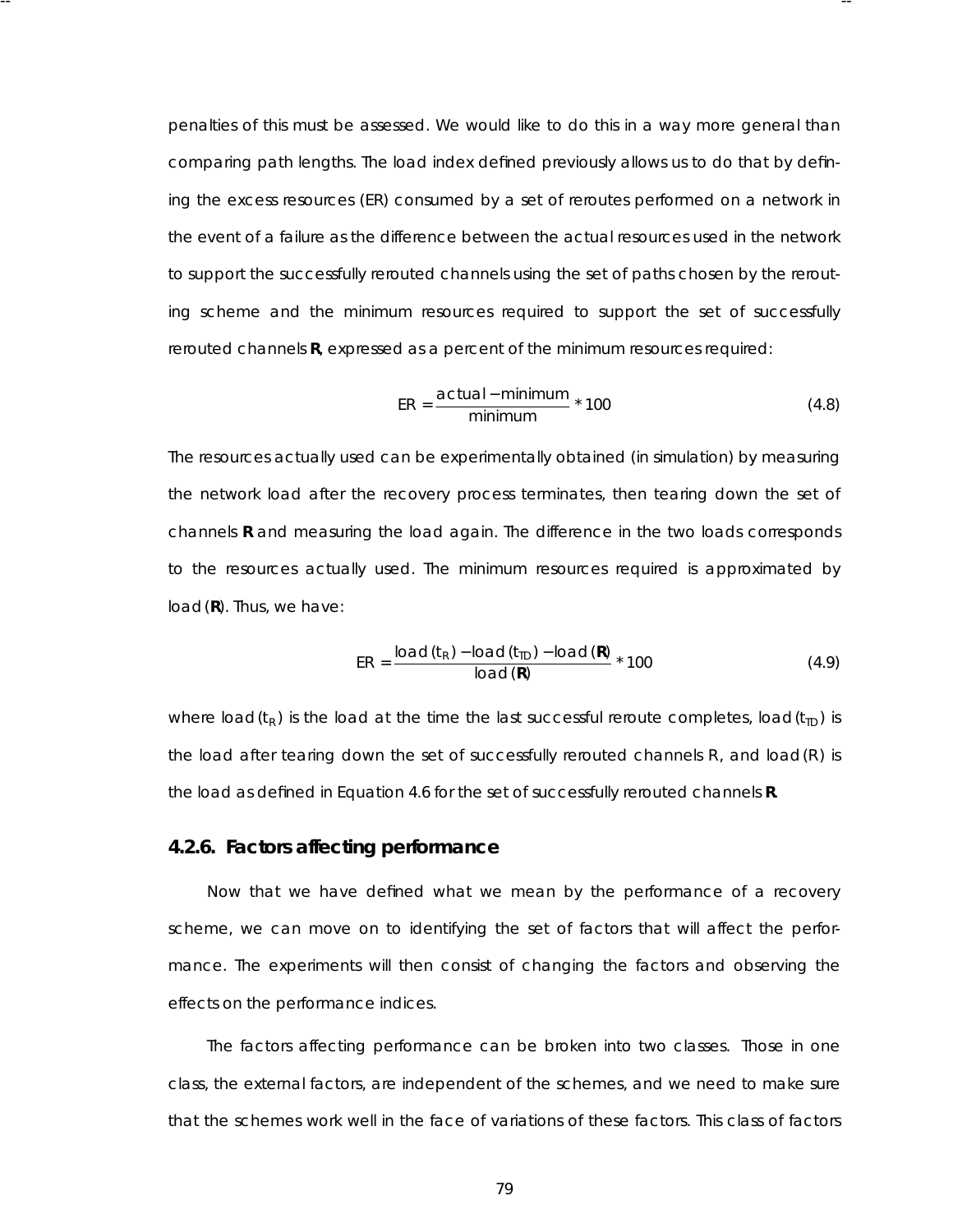contains the network topology, the operating load on the network, the nature of the applications, and so on.

-- --

The second class consists of the internal factors of the recovery schemes. In the previous chapter, we have identified a set of orthogonal factors, such as routing constraints, timing, retries, and state prediction, that are expected to affect the performance of recovery in different ways.

### **4.2.6.1. External factor s**

The external factors that are considered during our simulation experiments are the network load, the failure mode, the network topology, and the traffic mix on the network. We will measure the performance of our schemes and how it changes when we vary the external factors. While, in general, a network will be designed keeping these factors in mind, so that in the common case the network is operating with desirable characteristics such as low blocking probability for new channel requests, or high percentage of recovery in the event of a failure, we should try to design schemes that degrade gracefully when the operating environment becomes harsher. Thus, one interesting set of experiments for any given scheme is to see if the performance is sensitive to variations of these external factors.

### **Topology**

The topology of the network can be specified in the input file of the simulator. The topologies that we have chosen to examine all have high levels of redundancy. This is necessary for the success of the rerouting mechanisms, since they work by finding alternate paths from the source to the destination when the fault occurs. However, we still need to look at the effect of changing the topology on the schemes, since we would like the scheme to be general.

The first topology we picked for our initial experiments is referred to as the ''mesh'' topology in the rest of the thesis. It is shown in Figure 4.3. Each link in the network has a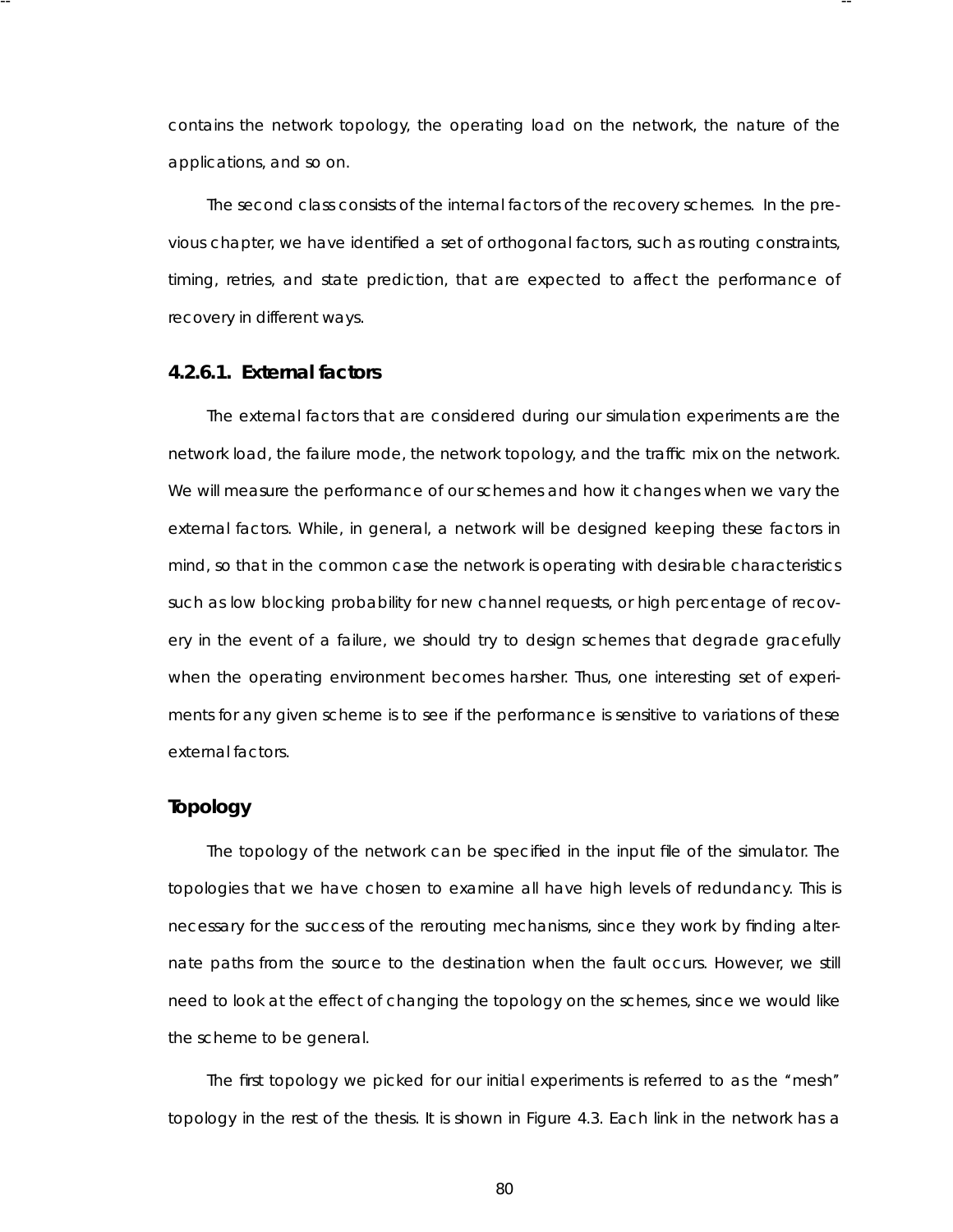

-- --

**Figure 4.3: Square mesh topology**

propagation latency of 10 ms, and a capacity of 10 Mbps. We chose this topology because it is simple and regular, which made it possible for us to interpret our results more easily. It also made it easier to recognize unreasonable results, facilitating the tracking down of bugs in the initial phases of our experiments . At the same time. the mesh topology has multiple disjoint paths between every pair of nodes. It is 2-edge-connected, since vertices near the corner have only two disjoint paths between them. However, vertices near the center have larger connectivity, as high as four. We considered folding the graph into a torus to make the situation symmetric, but, we felt that it would not be representative of realistic topologies. Real local and metropolitan area networks have almost planar topologies, which can be abstracted by a square mesh as we have used.

Of course, real computer networks may have links joining vertices which are not geographic neighbors, making them not perfectly planar. Thus, we chose to enhance the mesh graph with a few "trunks" to increase its connectivity and make it less regular (Figure 4.4). The trunks have a propagation latency of 25 ms and a capacity of 50 Mbps, all the other links have the same characteristics as in the mesh network. We used this as a second test topology, to check whether the change in the topology would change our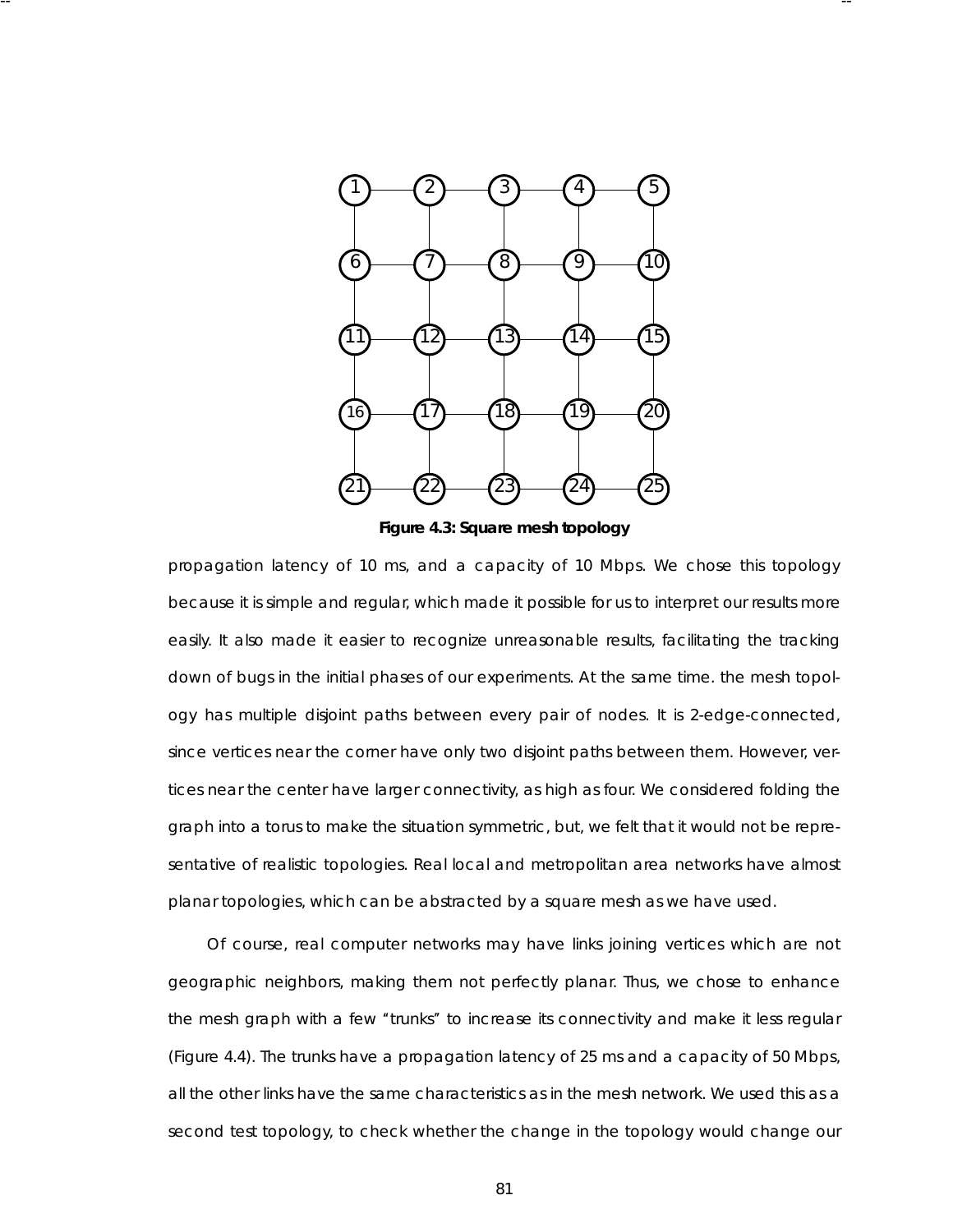

-- --

**Figure 4.4: Square mesh topology with trunks**

results completely. The new graph is 3-edge-connected, since the nodes in the corners have improved connectivity. We refer to this topology as the "mesh with trunks".

The two above graphs are similar, hence, in order to make sure that a completely different topology did not adversely affect our schemes, we tried one more topology based on the idea of a highly connected core, with peripheral nodes connected to the core. Many networks found in real life (such as telephone networks and airline route maps) look like this, since such topologies provide good connectivity, with short paths between any pair of nodes, at reasonable cost. Figure 4.5 shows the third network topology, ''core'', used in our simulations . The central core (nodes 1 to 6) is a complete clique of size six, with all links having a capacity of 10 Mbps and a latency of 10 ms. The peripheral nodes are locally gathered into two rings, and connected to three of the geographically closest central nodes to ensure redundancy. The ring is composed of links, each of 5 Mbps capacity and 10 ms latency. The links connecting the peripheral nodes to the central core are also 5 Mbps and 10 ms links. The graph is 3-node-connected, since we can find at most three node-disjoint paths between peripheral nodes in separate rings. However, we can find five *edge*-disjoint paths between any pair of nodes. Nodes within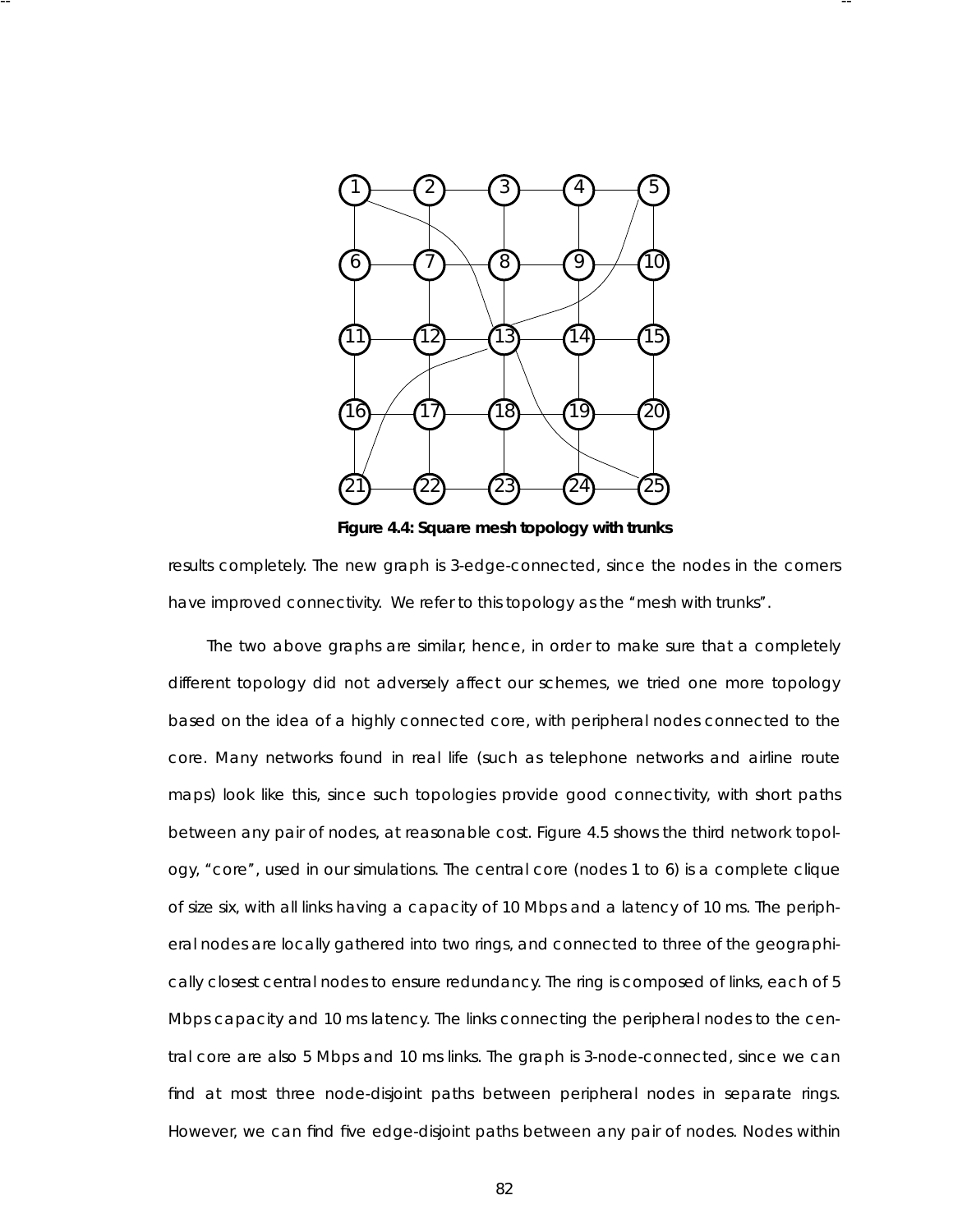

**Figure 4.5: Core topology**

the same ring have both a node-connectivity and a link-connectivity of five.

-- --

All our sample topologies are well connected. We must keep in mind that our schemes will not work well on poorly connected network such as trees. However, if our schemes work well on these three topologies, we can feel more secure that their success is not dependent on a particular topology, but that they will work well on any well connected network.

### **Traffic Mix**

The nature of the applications on the network would determine the traffic parameters and the performance requirements demanded of the network. The choice of these parameters in a simulation is a difficult one, since no clear picture exists as of today of the traffic characteristics and performance requirements of applications which will run on realtime networks when they become widely available. We must make the best guesses we can about the classes of applications, their requirements, and the relative numbers of different types of applications using the network. For our experiments we chose three classes of channels: one-way JPEG-compressed medium-quality video conferencing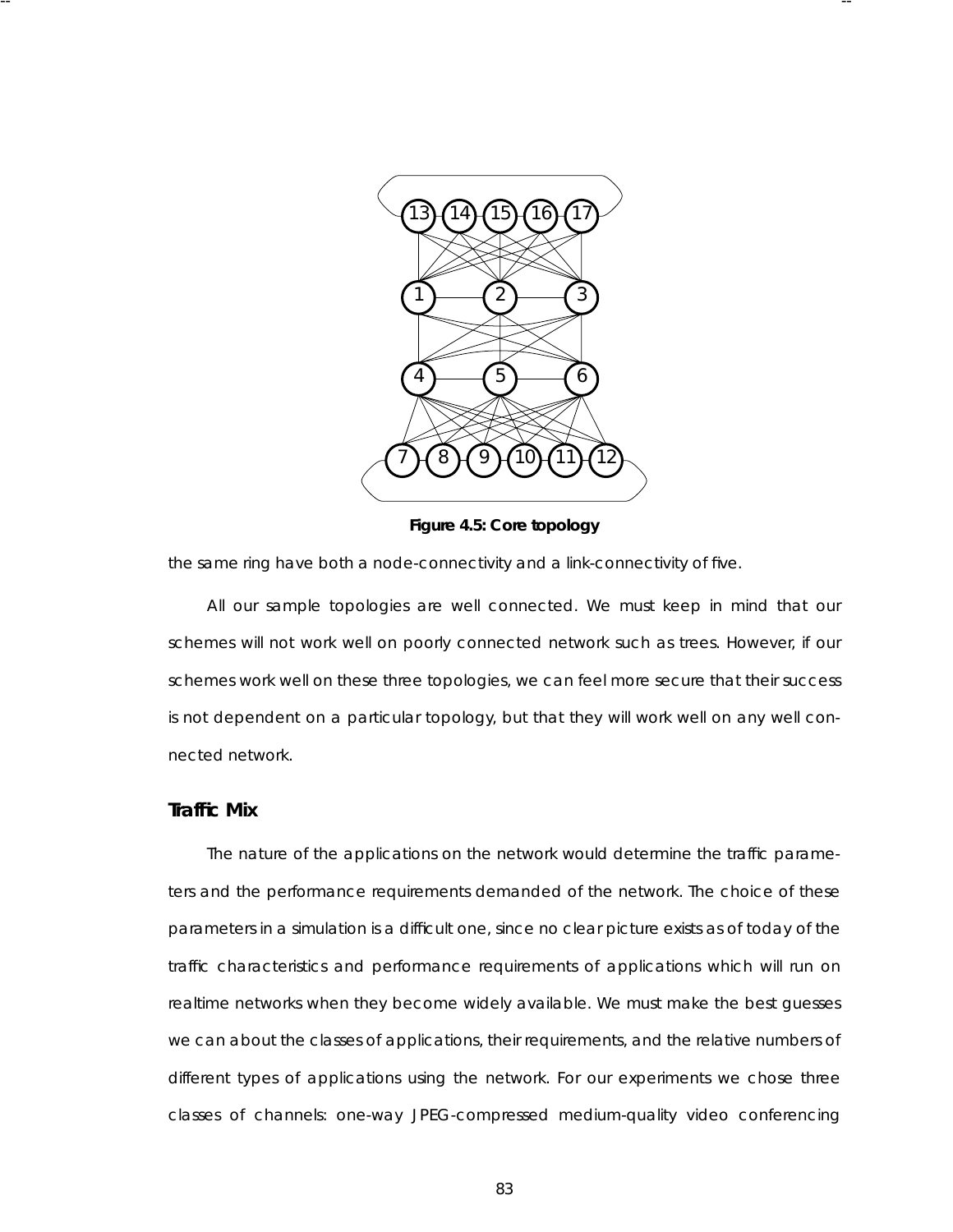channel: 2 Mbps (class A), CD quality audio channel: 200 Kbps (class B), and telephone quality audio channel: 64 Kbps (class C). The admission control tests used in the simulator only consider  $X_{min}$  and the delay bound  $d_m$ , so we keep  $X_{ave} = X_{min}$ . The value of *I*, therefore, is not significant. S<sub>max</sub> was set to 10,000 bits for all packets, since this gave a reasonably small (1 ms) transmission time on the 10 Mbps links. *X<sub>min</sub>* was calculated accordingly, from the rate requirements of each class.

-- --

We generated our first set of workloads from a distribution containing 30% class A channels , 30% class B channels, and the rest from class C. The source and destination of the channels were selected at random from the nodes on the periphery of the mesh. The delay requirement for the channels was generated from a uniform distribution within [*x* + 50, *x* + 100] ms, where *x* is the one-way minimum propagation delay from the source of the channel to its destination. Thereafter, different workloads were created by using different seeds for the random number generator to get different sets of channels. The number of channels in the set was varied to get workloads with different values of the load index, as explained in the next section. The workloads generated with these distributions are referred to as the "original mix" in the rest of this chapter.

To see if the nature of the application mix had a serious impact on our simulation results, we generated another set of workloads with the following characteristics. The distribution of the channels was changed to 10% class A channels, 40% class B channels, and 50% class C channels. The distribution of source destination pairs was also changed so that channels would always go either left to right or up to down in the mesh. Finally, we changed the values of the load levels for this distribution (as explained in the next section). This distribution is referred to as the "new mix" in the results.

### **Load**

We perform all our simulation experiments for four levels of network load, keeping all other factors constant. This allows us to see how the scheme under consideration behaves as load in the network increases. The load for the simulation is determined by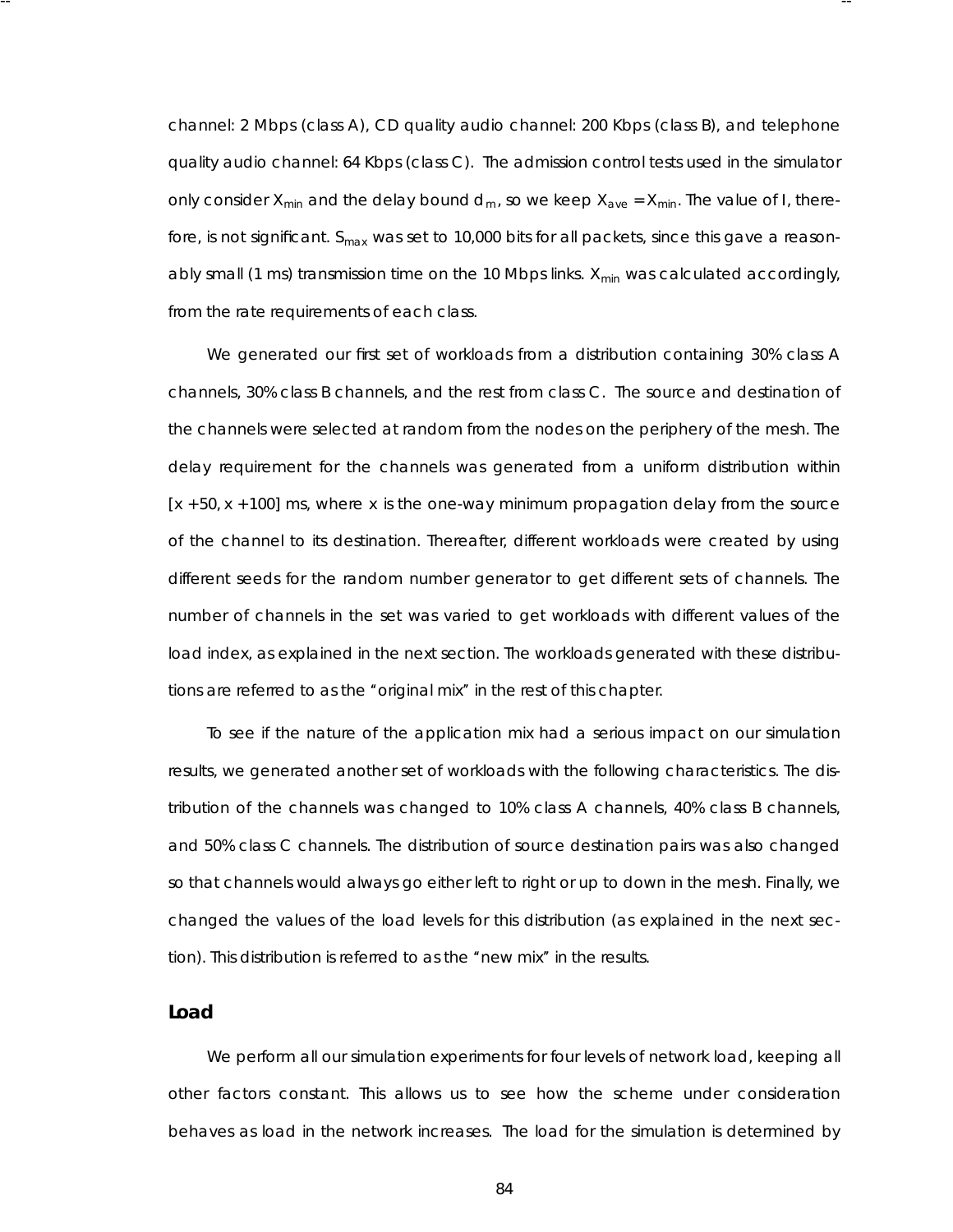the set of channels alive in the network when a fault occurs. This is determined by the set of establishment events in the event file before the fault event. We generate different loads by creating event files with different numbers of channels from the distributions defined above.

-- --

We use four load levels in each set of experiments, which we refer to as "low," ''medium,'' ''medium high,'' and ''high''. They correspond to different values of the load index defined in Section 4.2.4. The values used in one set of experiments (part of the ''or iginal mix'' wor kload) are shown in Table 4.1. Also shown are sample utilization values from one of the workload files, to help the reader get a better feel for the meaning of the load index in terms of a more familiar metric of load. The average utilization is the total reser ved rate expressed as a percentage of link capacity averaged over all links in the network after the establishment of all the channels in the workload file, while the maximum is the utilization on the most heavily loaded link. We must, however, emphasize that the load index captures more information than is captured by utilization, since a set of channels with identical rate parameters but different delay requirements would have the same utilization values but different load indices.

| level       | load index | average utilization | max utilization |
|-------------|------------|---------------------|-----------------|
| low         | 270        | 15.8 %              | 63.3 %          |
| medium      | 616        | 32.0 %              | 84.7 %          |
| medium-high | 777        | 41.2 %              | 87.3 %          |
| high        | 858        | 44.5 %              | 86.7 %          |

### **Ta ble 4.1: Load index levels**

The different network topologies have different capacities; thus, different values of the load index were used in experiments involving different topologies. In addition, for the "new mix" distribution we also increased the load values to see if that would change the behavior of our schemes. Thus, while each set of experiments has four load levels, the values may differ and will be printed on the load axis of each graph.

Each set of experiments was conducted with twelve workload files, consisting of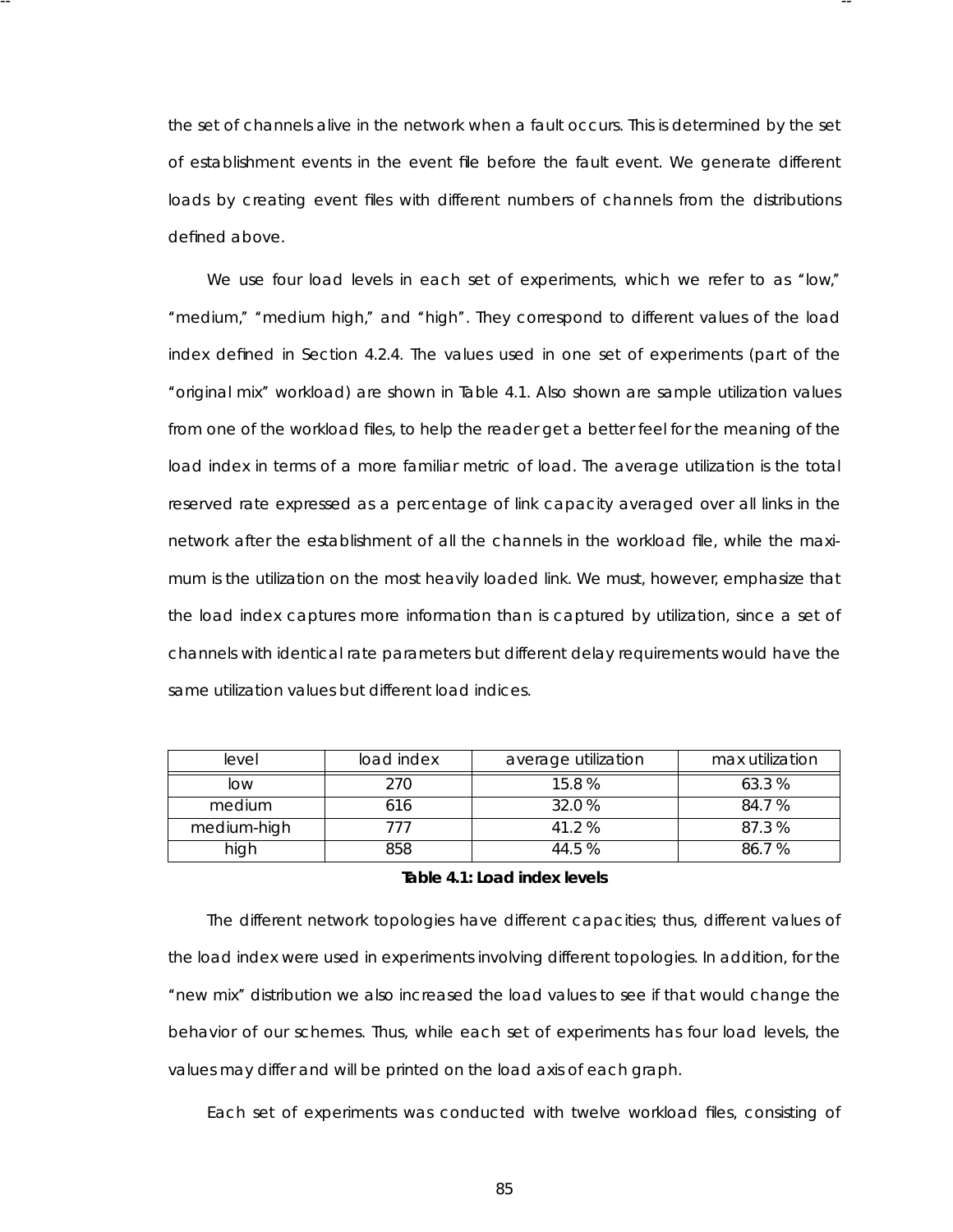three workload files at each of the four load levels. The three workload files at a given level were generated with the number of channels picked to give a load value close to the desired load index when all the channels were set up. The results from each set of three were averaged to increase our confidence in the results . Each of these experiments takes an hour or more to run, depending on the class of workstation the simulator is running on. Moreover, each experiment had to be repeated across a large number of external factors and internal factors (described below). Thus, conducting a significantly larger number of experiments at each load level, while desirable, was not feasible.

-- --

We are using the results to compare the performances of schemes. The numerical values obtained as results are specific to the network topology and load mix. In addition, the numerical values depend very much on the specific set of channels to be rerouted, so that even at the same load level they vary widely. However, some clear trends are observable about the *relative* performance of the schemes. Thus, even though the numerical values do not converge, some schemes perform consistently better than others. This is the kind of result that we shall present in the simulation section. Since we did not perform each experiment a large number of times, statistical tests of confidence could not be conducted.

### **Failure model**

The nature of the failure being simulated has an influence on the ability of the schemes to recover from the failure. We place certain restrictions on the failures being simulated. We only deal with link failures.<sup>2</sup> We also deal only with *fail-stop* failures, in which the failed component does not continue to transmit bad messages into the rest of the networ k. *Byzantine* failures of nodes are especially hard to deal with, since it may not even be possible to detect and isolate the failure. In the simulations performed, when a

<sup>&</sup>lt;sup>2</sup> Node failures may be dealt within this model by treating them as simultaneous multiple failures of all links connecting to the failed node. However, for simplicity we restricted the scope of the simulations performed to link failures.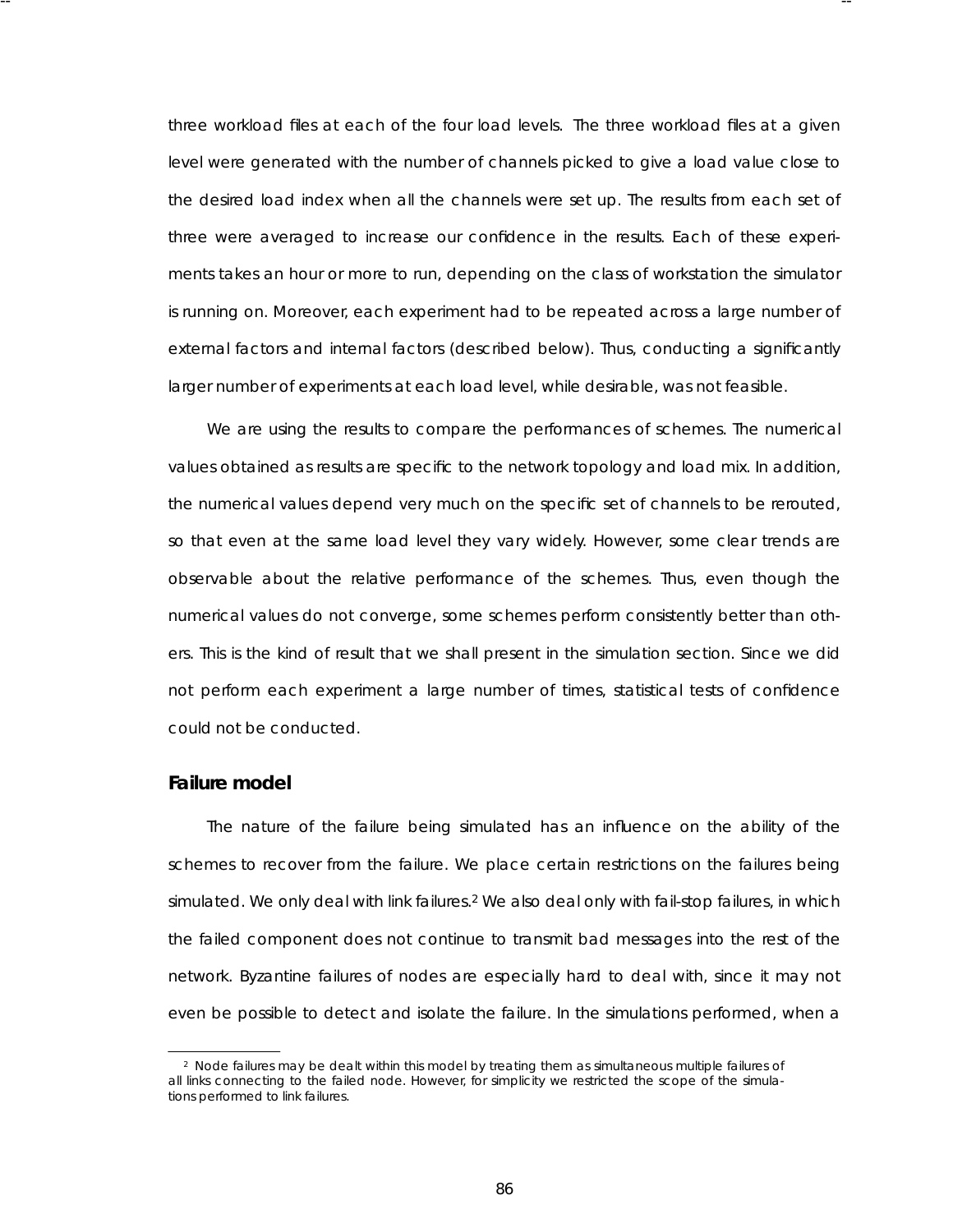link fails, it simply stops transmitting data.

Finally, multiple failures are harder to deal with than single failures, because more of the network load is affected, and less of the network is available to service the recovery. Multiple faults also aggravate the problem of collisions, discussed in Section 3.5.4. In addition, the physical distance between the two failures, and thus, between the two sets of channels being rerouted, would affect the timing behavior of the route update process .

-- --

Some links of wide-area computer networks may be leased lines, which are themselves routed on top of the cross-connect layer of a telecommunication network. Thus, it is possible for a single physical failure to be manifested as the multiple failures of two or more links of the computer network, unless care is taken to place logically different links (at the higher layers) in physically separate links.

We simulate single faults and double faults in our experiments. However, since a single fault is more likely, we consider recovery performance for the single fault cases more important than that in the double fault cases.

#### **4.2.6.2. Internal factor s**

As described in the previous chapter, the internal factors of the recovery scheme are: locus of reroute, timing, retries, and state prediction. The simulator is programmed to accept parameters from an input file, which allows the user to select combinations of values for the internal factors of the scheme. We will experiment with the effect of the internal factors on the performance, to identify how much of an effect each factor has on it, to select the correct approach for the important factors, and to identify interactions between factors. The objective of these experiments is to come up with a scheme that provides good performance on all the metrics of comparison and is tolerant to variations in the external factors.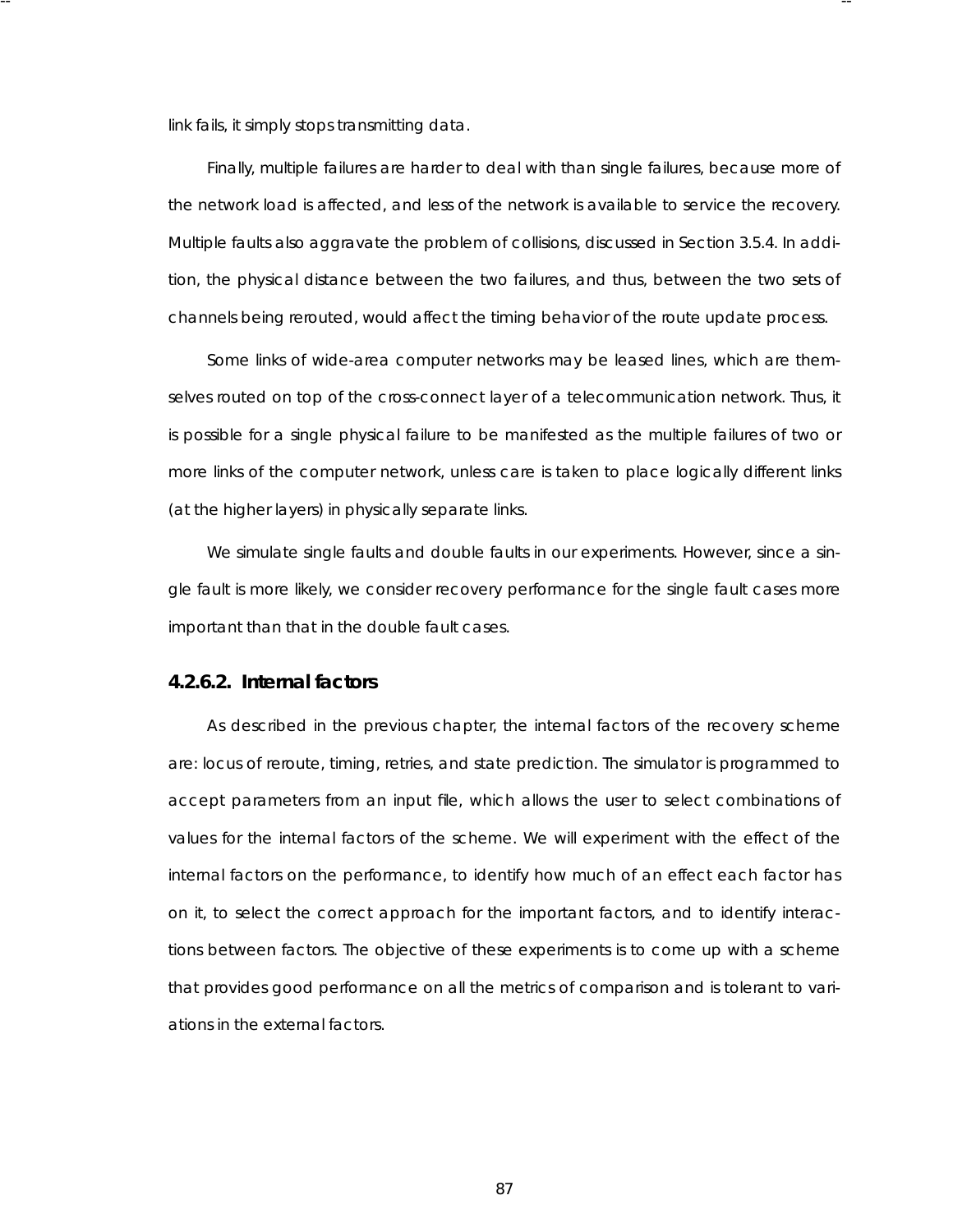#### **4.3. Results**

In this section, we discuss the most interesting results of the simulation experiments performed using the framework described above. We first present the results concerning the effects of the internal factors, choosing as levels of the external factors the "mesh" topology, the "original mix", and single failures. Results are shown for all four load levels. The next four subsections show the effects of the four internal factors (timing, routing constraints, retries, and state prediction).

-- --



**Figure 4.6: Effect of timing on (i) reroute success (ii) time to reroute**

# **4.3.1. Effect of timing**

Figure 4.6 shows the effect of varying the timing, with the other internal factors fixed (Global locus of reroute, no retries, and Local prediction). The timing is varied across Immediate (I), Random over 300 ms  $(R_1)$ , Random over 1500 ms  $(R_2)$ , and Sequential (S). Graph (i) shows the reroute success in terms of the Success Ratio (SR) defined in Equation 4.6. Graph (ii) shows the time to reroute (TR). The lower solid box shows the average time to reroute, averaged over the set of successfully rerouted channels, measured from the time of the fault to the time of successful re-esta blishment. The upper dashed box shows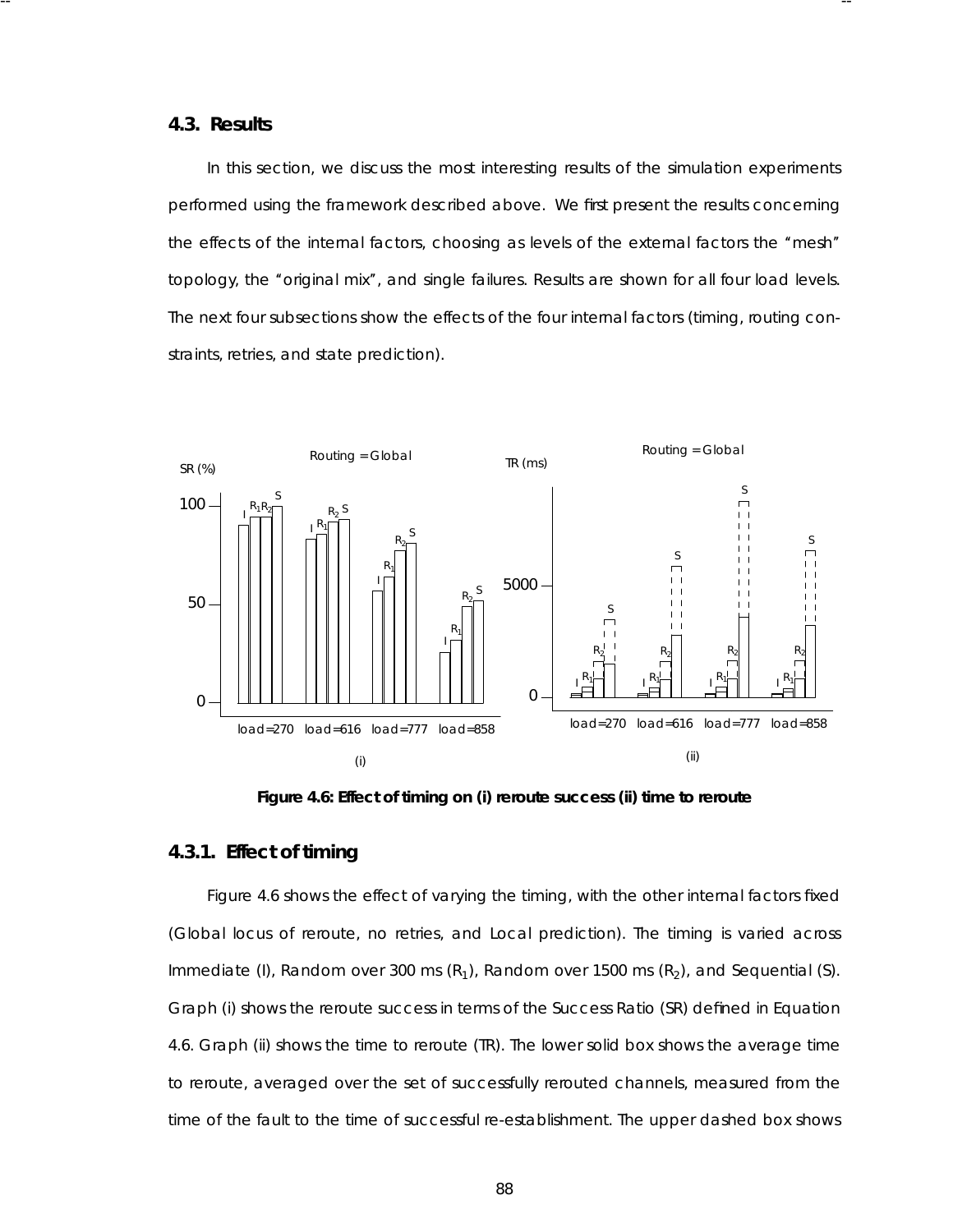the time to reroute for the last channel to be successfully rerouted.

-- --

We observe that, while Sequential successfully reroutes far more realtime load than Immediate (roughly twice as much under high network loads), the time to reroute for Sequential rules it out as a practical scheme. However, as we observed before, it is a useful control scheme to compare the reroute success of other more practical schemes. Ideally, we would like a scheme with the success of Sequential, but the timing characteristics of Immediate. Randomization achieves this goal to a limited extent, since we reroute some fraction of the difference between Immediate and Sequential at a more reasonable time to reroute. However, there is scope for improvement, both in terms of the success ratio and the time to reroute.

The average time to reroute a realtime channel using Immediate timing is about 130 ms . The average path length (from the distribution of source-destination pairs that we used for this experiment) is five. Since each link has a propagation latency of 10 ms, the expected round-trip time would be close to 100 ms. The remaining time can be attributed to the time for the fault message to reach the source node from the location of the fault. The maximum time to reroute for the Random timing case is close to *n* + 150 ms, where *n* is the randomization interval, which is as expected. The timing characteristics of Immediate and Random are independent of the load, since they are deter mined by the time taken to perform a round trip, and the value of the randomization interval. However, the time to reroute for Sequential changes with the load, since it depends on the number of channels being rerouted. It increases initially, as more channels are being affected by the fault as the load increases . However, at high load it drops off, since less channels can be successfully rerouted, and the maximum and average are calculated over the set of successfully rerouted channels.

We only show the results for Random over 300 ms and Random over 1500 ms. Other values of the randomization interval follow the same trends .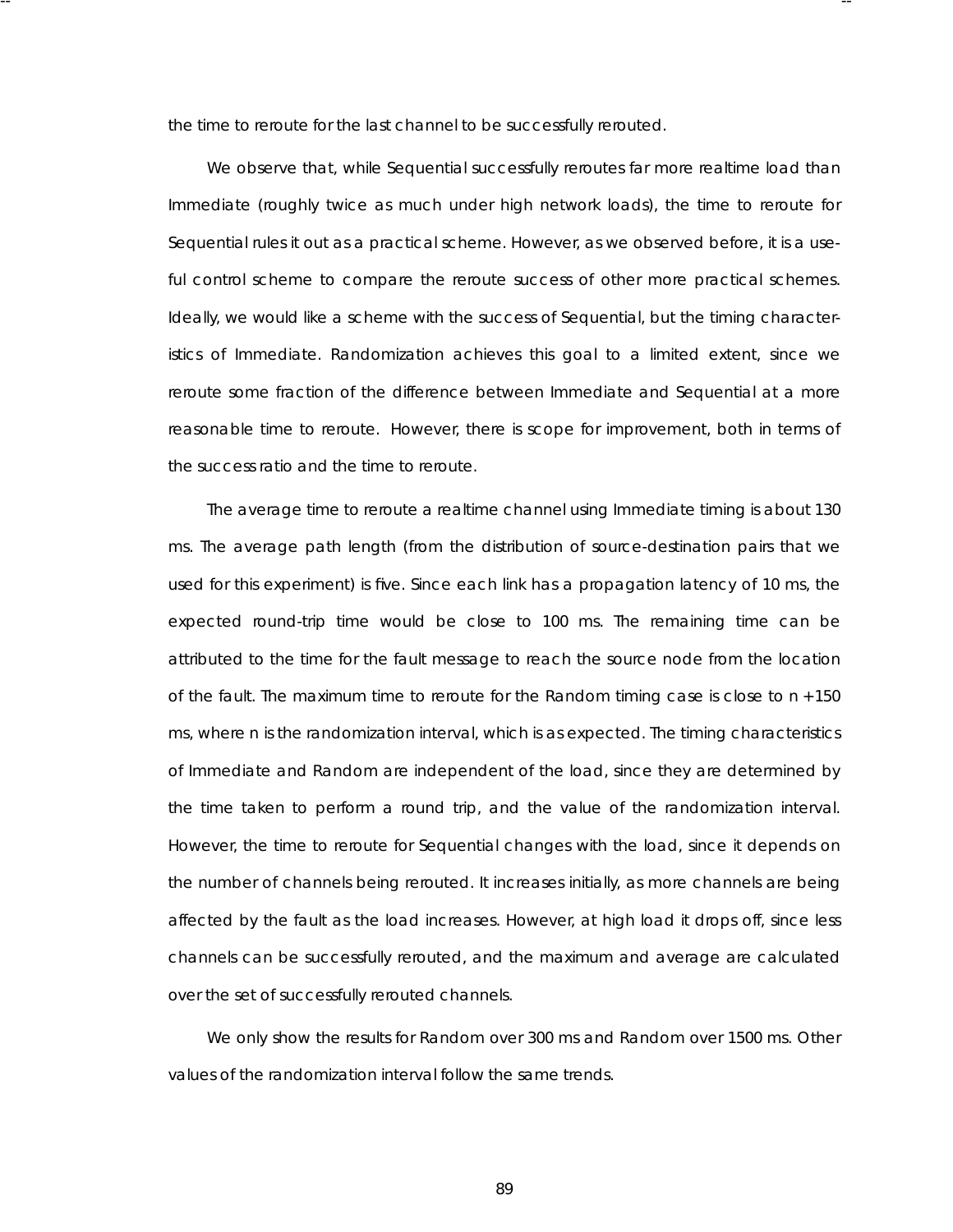### **4.3.2. Effect of locus of reroute**

Figure 4.7 (i) shows the effect of the locus of reroute on the reroute success. The timing is fixed to Random over 300 ms. The results for other timing values follow a similar trend. We see that Local reroutes a far smaller set of channels than either Global or Hybrid, especially at higher loads. This can be explained as due to the limited choice in routes, since Global rerouting looks for a new route from the source to the destination, while Local rerouting only tries to replace the section of the route corresponding to the failed link. Thus, the set of possibilities considered by Global is much larger than that considered by Local. This reduces the chances of Local

-- --



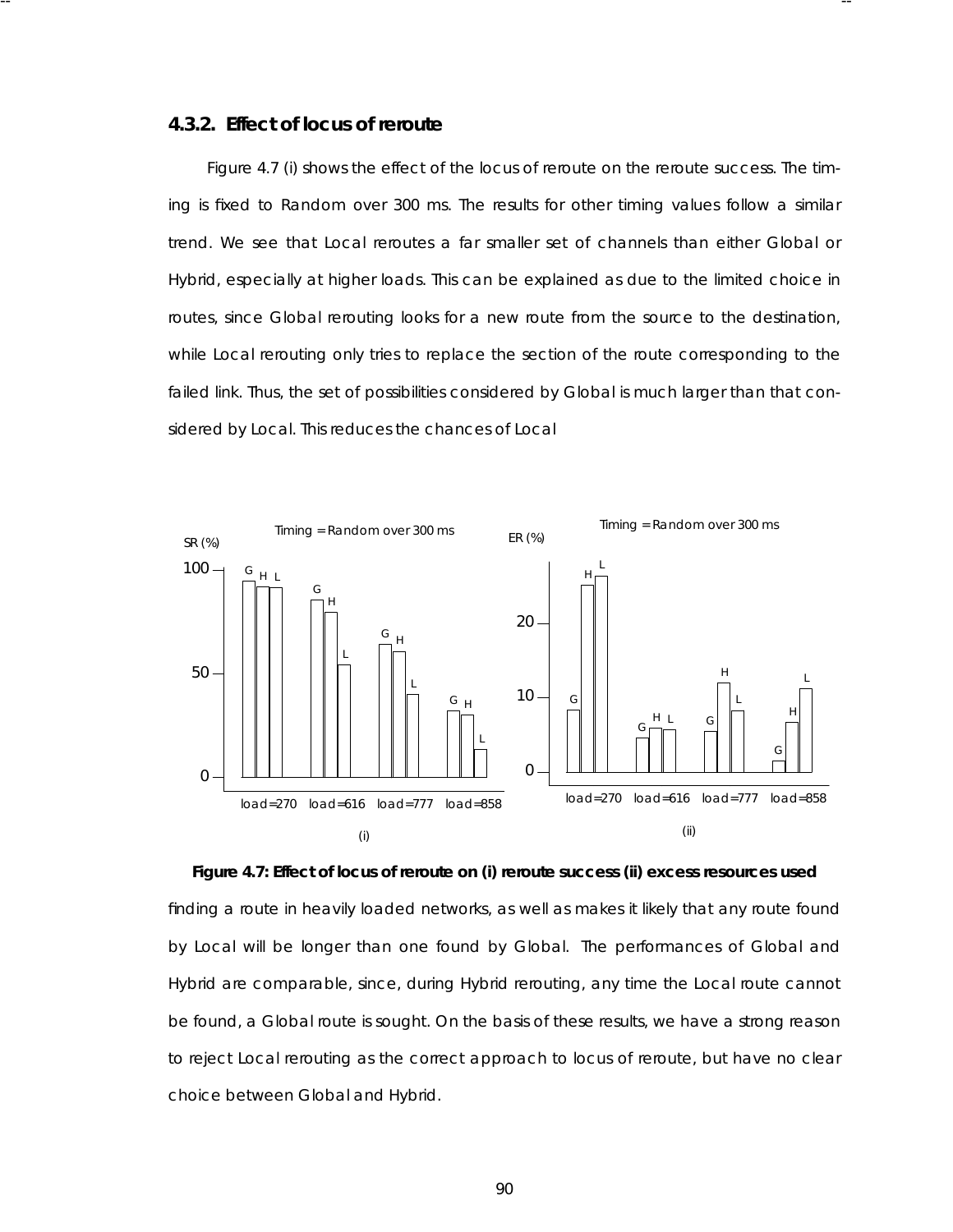The effect of the locus of reroute on the efficiency of resource usage (ER) is shown in graph (ii). Global rerouting is more efficient than the other routing schemes, across all load values. This result holds across the other timing schemes too, and is mainly because Global tries to find the shortest existing path from the source to the destination. This goal also minimizes resource usage. Thus, from the point of view of resource usage, the performance of Global rerouting is best.

-- --

Changing the locus of reroute does not change the time to reroute; hence, we do not show a graph for it. The time to reroute for Local and Hybrid are very similar to that seen in Figure 4.6 (ii), for all the approaches to the timing policy. For example, for Immediate timing, the average time to reroute is close to 130 ms, regardless of the locus of reroute approach chosen. This is because the time to reroute is dominated by the roundtrip time for establishment, and the random waiting time in the case of the Random approaches. Since the round-trip time is only marginally affected by the locus of reroute, and the waiting time not at all, the overall effect of the locus of reroute on the timing is negligible.

# **4.3.3. Effect of retry policy**

The effect of the retry policy on the performance metrics is shown in Figure 4.8. Graphs (i) and (ii) show the success ratios for Immediate retries and Delayed retries. We fix the locus of reroute to Global and look at the performance across Immediate, Random over 1500 ms, and Sequential. At each load level we show six bars. The dotted bars depict the performance for the scheme with retries, the plain bars show the performance without retries. The performance for Immediate retries, with up to four retries in the event of failure to reroute, is shown in graph (i). As we can see, the success ratio improves when we add retries, but the improvement is smaller than the improvement achievable through randomization. Increasing the number of immediate retries does not appreciably improve the success ratio.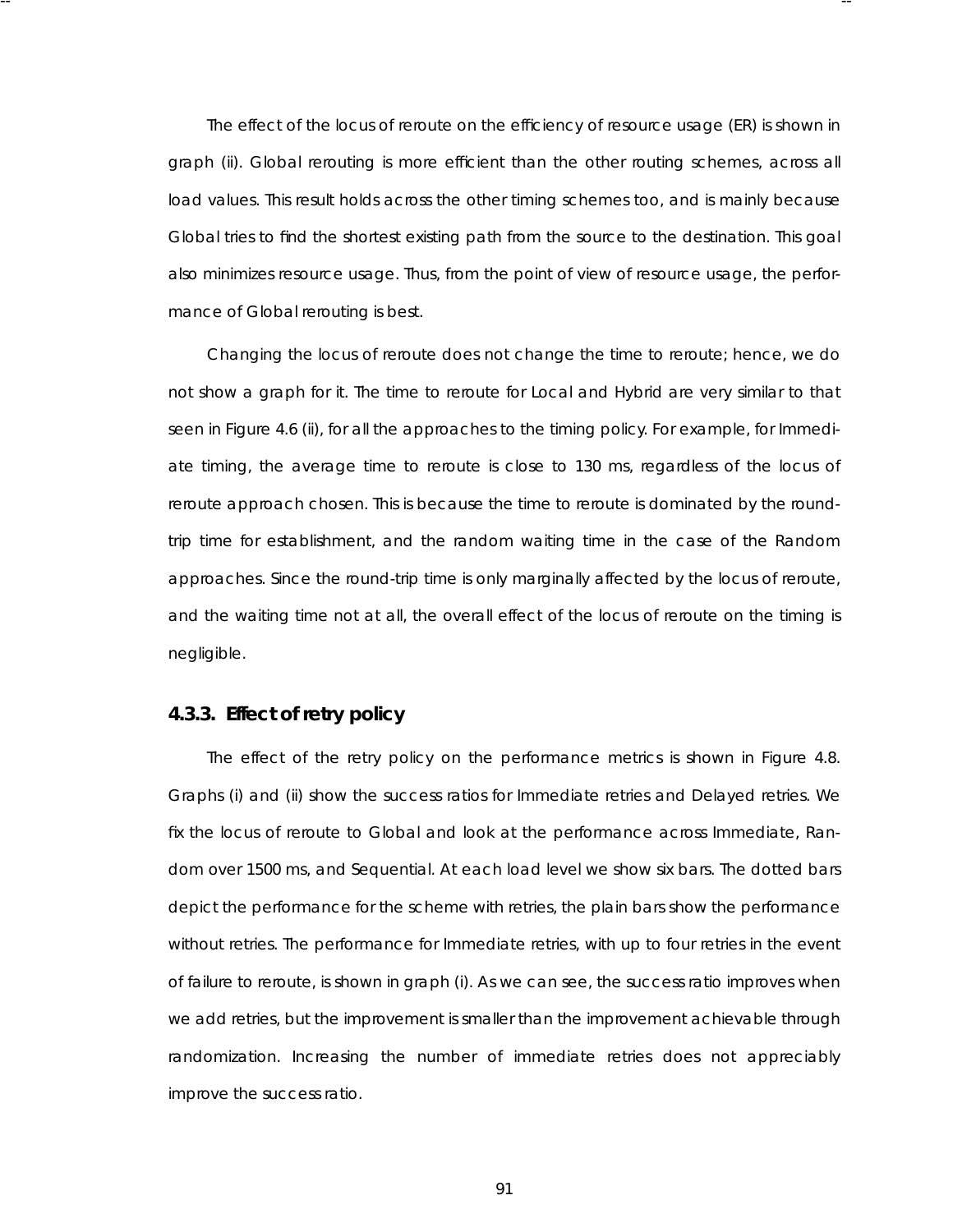

-- --



The success ratio for Delayed retries is shown in graph (ii), where we can see that this approach is much more successful. In fact, Delayed retries can reroute as much realtime load as Sequential timing, which is about the best we can do assuming a greedy strategy, with the same routing algorithm and locus of reroute constraints.

The performance of Delayed retries, as regards the time to reroute metric, is shown in graph (iii). We only show the time to reroute for Immediate and Random, with and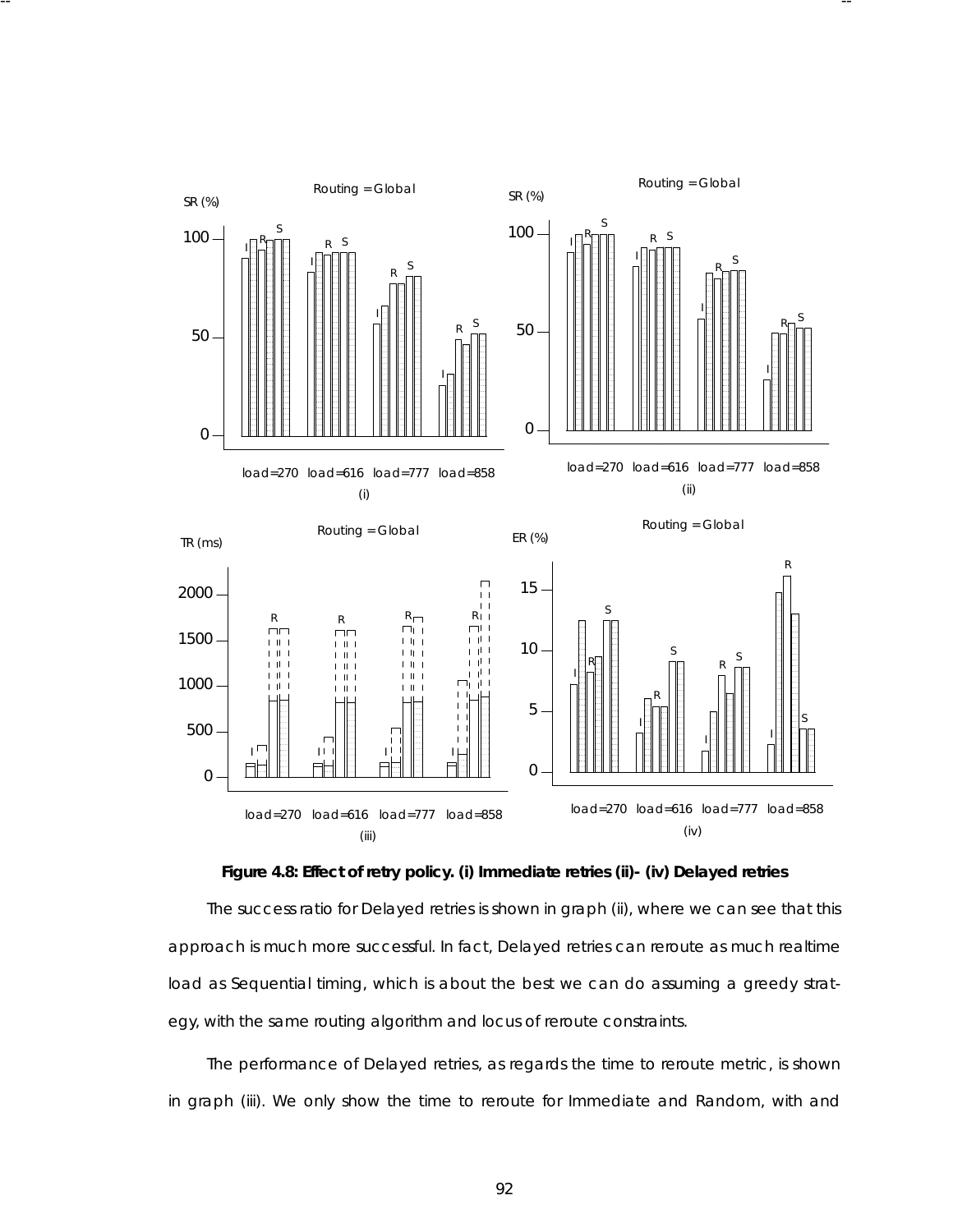without Delayed retries, since the time to reroute of Sequential is known to be very poor (Fig. 4.6, (ii)), and plotting it would make the graph harder to read, because the scale for Sequential is much larger. We note that the Immediate timing scheme, when we add retries, suffers from an increase in the average time to reroute, and a much larger increase in the maximum time to reroute. The retry policy used to generate the graphs shown is based on an exponentially increasing period<sup>3</sup> over which the random delay is chosen. Thus, the later retries are likely to occur after longer waiting periods.

-- --

From graph (iv) we can see that adding retries causes the resource usage to go up, but this is reasona ble, since the amount of realtime load rerouted is also increasing. The resource usage for Global does not exceed 15% over the minimum required. The performance of Global in this regard continues to be better than that of the other schemes.

The time to reroute can be improved significantly without loss of reroute success or of efficiency of resource usage, if we fix the retry interval to the *correct* value, instead of starting from a small interval and exponentially increasing it. Picking the right value for the initial retry interval can make sure that most of the reroutes never go into a third retry. For the "mesh" network this value was experimentally found to be around 100 ms. This is also the expected round-trip time for the traffic mix chosen. This can be explained as follows: if the initial attempt failed due to a collision with another establishment in the network, the first channel should wait for the establishment to finish and for the route updates generated by the establishment to reach the source node (of the first channel). The channel esta blishment will take on average half a round trip time to complete, since on average it will be half completed when the collision happens. The information from the farthest node will take on average half a round-trip time more to get to the source node. Thus, we should generate our retry at this time.

Figure 4.9 shows the change in the histogram of successfully rerouted channels

<sup>&</sup>lt;sup>3</sup> The range from which the random delay is chosen starts from a small value, and is doubled for each additional retry.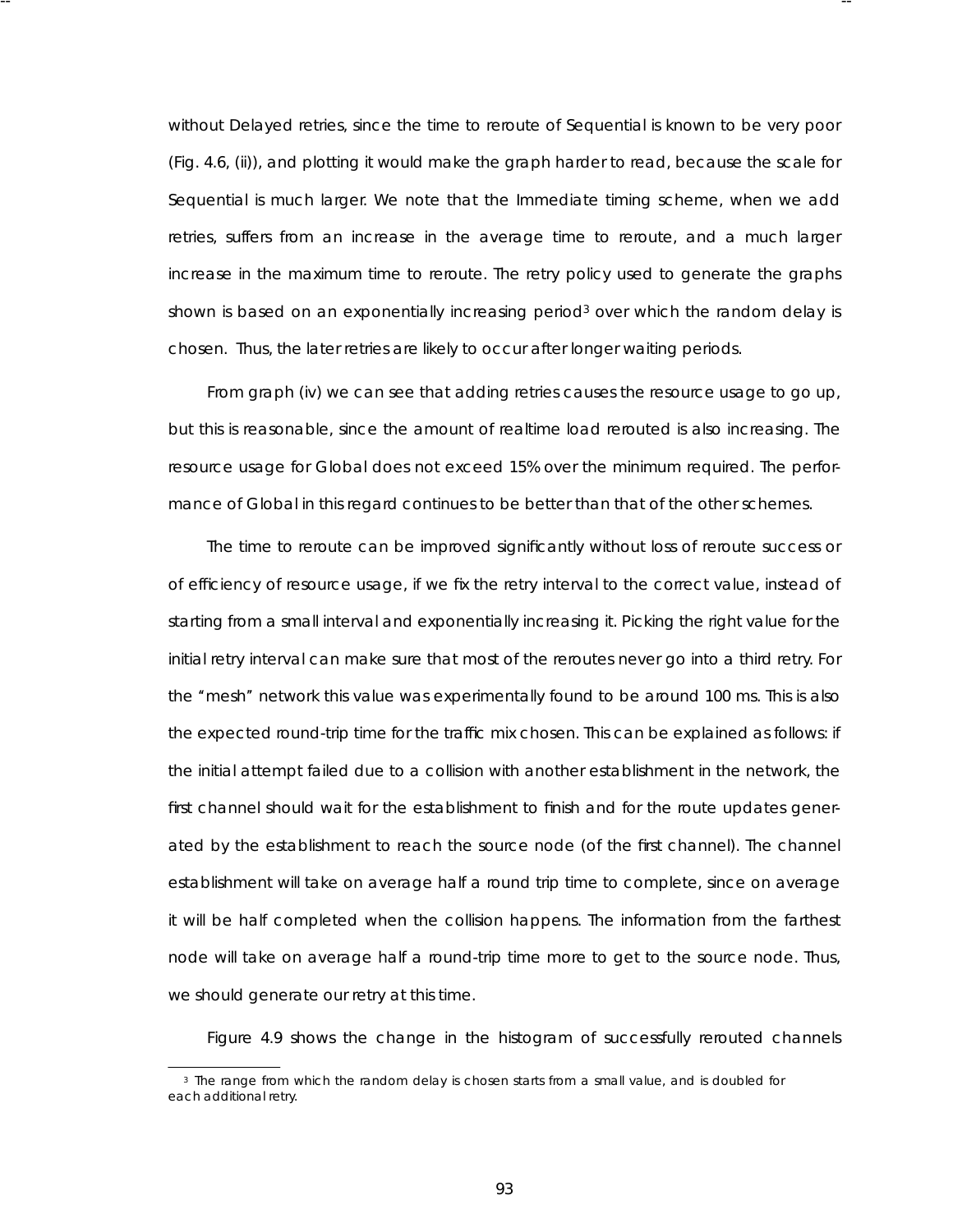

-- --

Figure 4.9: Effect of retry interval on the histogram of time to reroute **(i) Exponential (ii) Fixed (100 ms)**

(amount of realtime load vs. time to reroute), when we fix the retry interval to 100 ms. This was the best performance obtained with regard to the time to reroute metric out of a large number of experiments with different methods of selecting the delay for each retry, such as different fixed intervals, randomly chosen intervals, and increasing intervals. Picking the right retry interval can pull in the tail of the histogram dramatically. In general, the correct value of the retry interval will depend on the network topology, and the distribution of path lengths. Our hypothesis is that the average round-trip time is a good estimate of the value the retry interval should be set to. This hypothesis will be tested on a different topology in Section 4.3.7.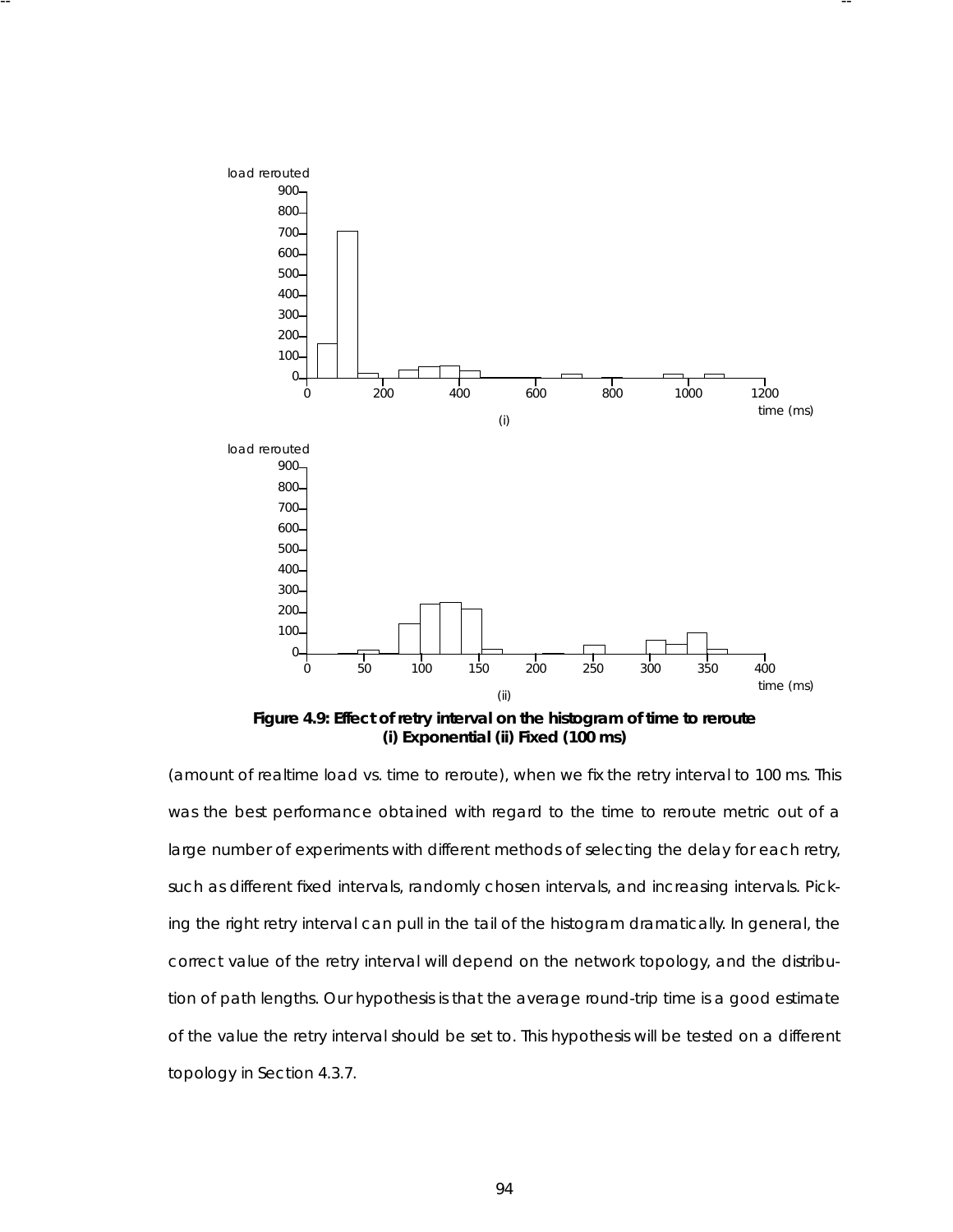The performance is sensitive to the selection of the correct interval. Thus, this should be a tunable parameter of any implementation, to allow the value to be correctly selected for a particular network topology and channel path-length distribution. Also, evaluation of the variation of performance with respect to this parameter, in the context of a real implementation, would be valuable.

-- --

We also experimented with different numbers of retries, as well as using a threshold of time to halt the retry process. These allow the maximum time to reroute to be selected to adjust for different application requirements; any channel remaining after the retry process is halted is torn down and its user informed. While the number of retries and the threshold method have very similar performances, the latter appears to be a more natural way to specify the maximum recovery time needed from the network.



**Figure 4.10: Effect of state prediction on (i) time to reroute (ii) realtime load rerouted on first attempt**

# **4.3.4. Effect of state prediction**

Global prediction attempts to use knowledge of the behavior of other nodes in the network to place reroute attempts on paths where collisions will not occur. This improves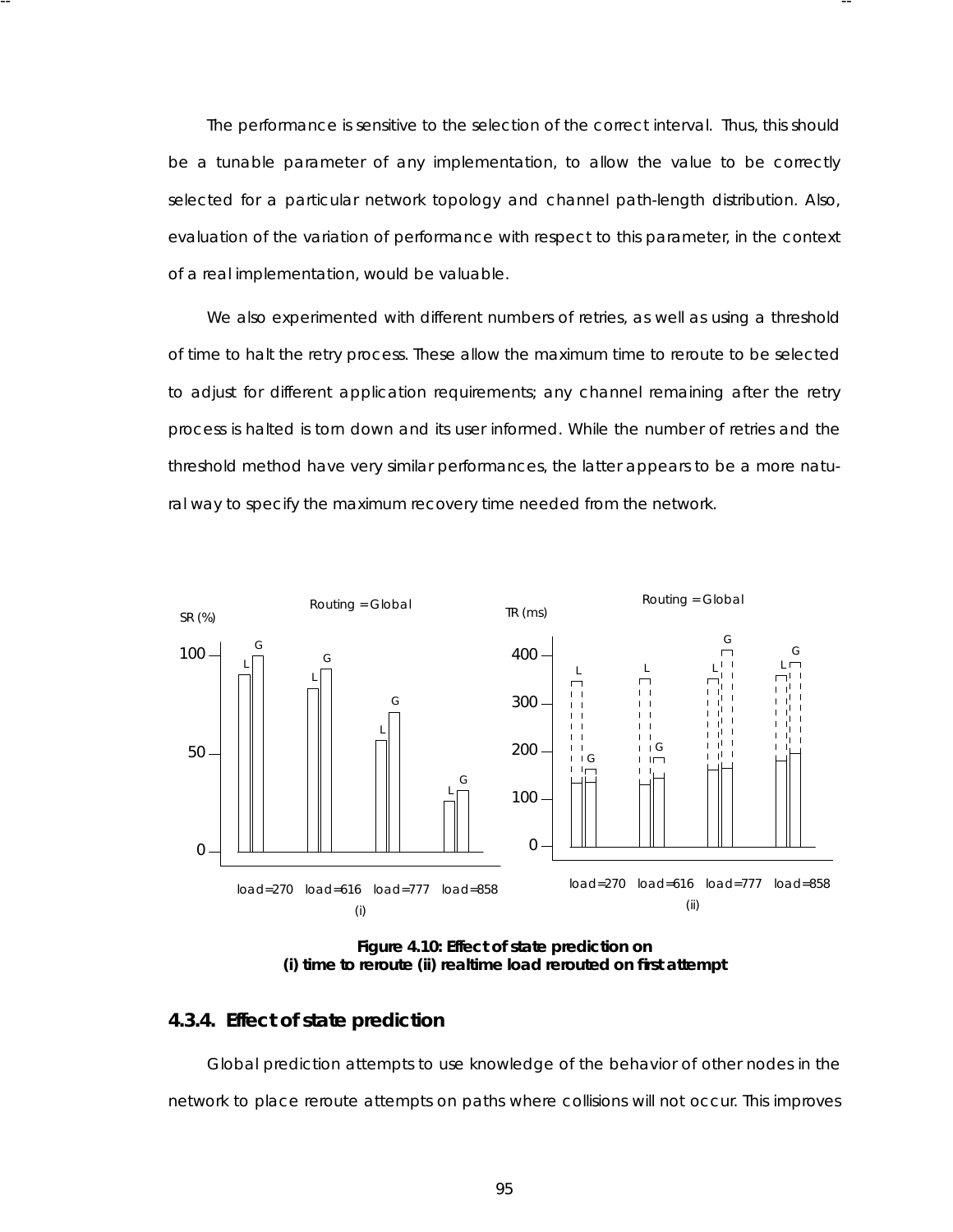the rerouting success on the first attempt, making the retry policy less important. This can be seen in Figure 4.10, graph (i), where the amount of realtime load successfully rerouted in the first attempt (without retries) is plotted. The two bars shown for each workload are ''Local prediction'' (L) and ''Global prediction'' (G). With Global prediction, the first attempt always reroutes more realtime load, leading to quicker recovery times for more clients .

-- --

However, this amount of realtime load is less than that recovered by the Immediate timing with Delayed retries scheme (the first dotted bar in Figure 4.8 (ii)). If we use Global prediction in conjunction with Delayed retries we can recover exactly the same amount of realtime load. However, the timing of the aggregate scheme is determined by the Delayed retry process, as shown in Figure 4.10, graph (ii). Both schemes use retries set to an interval of 100 ms, which we saw performed well. We see that Global prediction performs slightly better at low loads and comparably, or slightly worse, at high loads. The maximum time to reroute is affected more than the average. It seems that, as long as the load is low enough to allow the prediction algorithm to reroute all the realtime load in the first synchronized rerouting attempt, we get better timing with the Global prediction scheme. However, as soon as the load increases to the point where the scheme is forced to use retries, the timing is slightly worse than with the Local prediction scheme.

We can also see this in the histogram of the time to reroute (Figure 4.11). The histogram for the scheme with Global prediction, shown in graph (ii), has a larger area under 200 ms. However, because of the need to synchronize the reroute time across all the nodes, the scheme with Global prediction adds an extra 50 ms or so to the start of the recovery process . This shows up in the histograms as well as in the maximum time to reroute.

One element that is ignored in our simulations is the computation time to run the algorithms. We justified this in Section 4.2.1 by looking at the measured values of the computation time. However, that argument does not hold for Global prediction, since the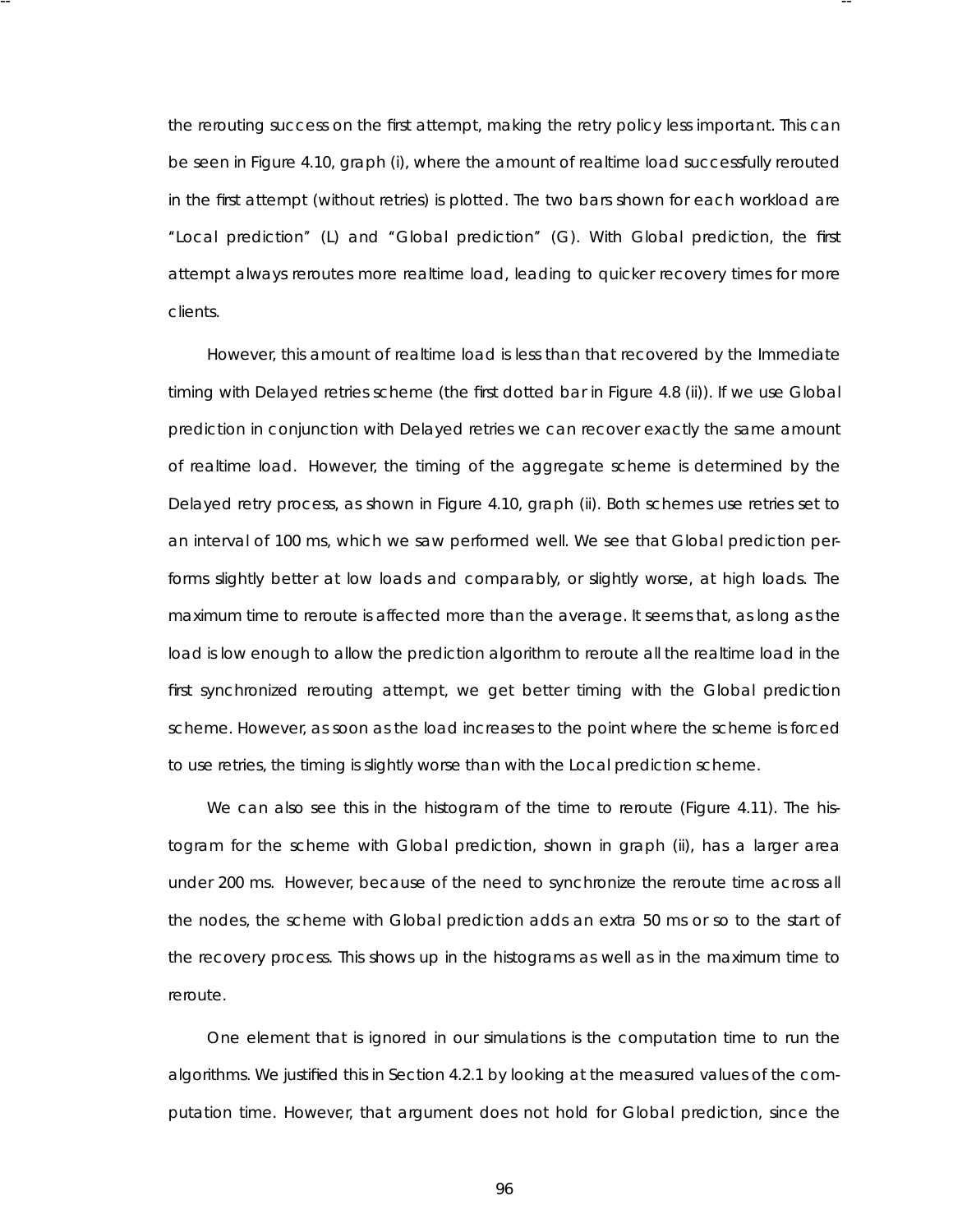

-- --

**Figure 4.11: Effect of state prediction on histogram of time to reroute (i) Local prediction (ii) Global prediction**

algorithm involves running the routing algorithm for all the affected channels at each node. The workloads being simulated have at most twenty channels affected by a single fault. Since the synchronized algorithm is run only once at the start of the recovery (if the retries are not using Global prediction, as was the case in the experiment that generated graph (ii)), we can approximate the effect of including this computation time by sliding the histogram to the right (increasing the recovery times) by 20 ms. This does not have a big effect on our results; however, it does make the Global prediction scheme, which already has a slightly higher maximum time to reroute than the Local prediction scheme, even less attractive.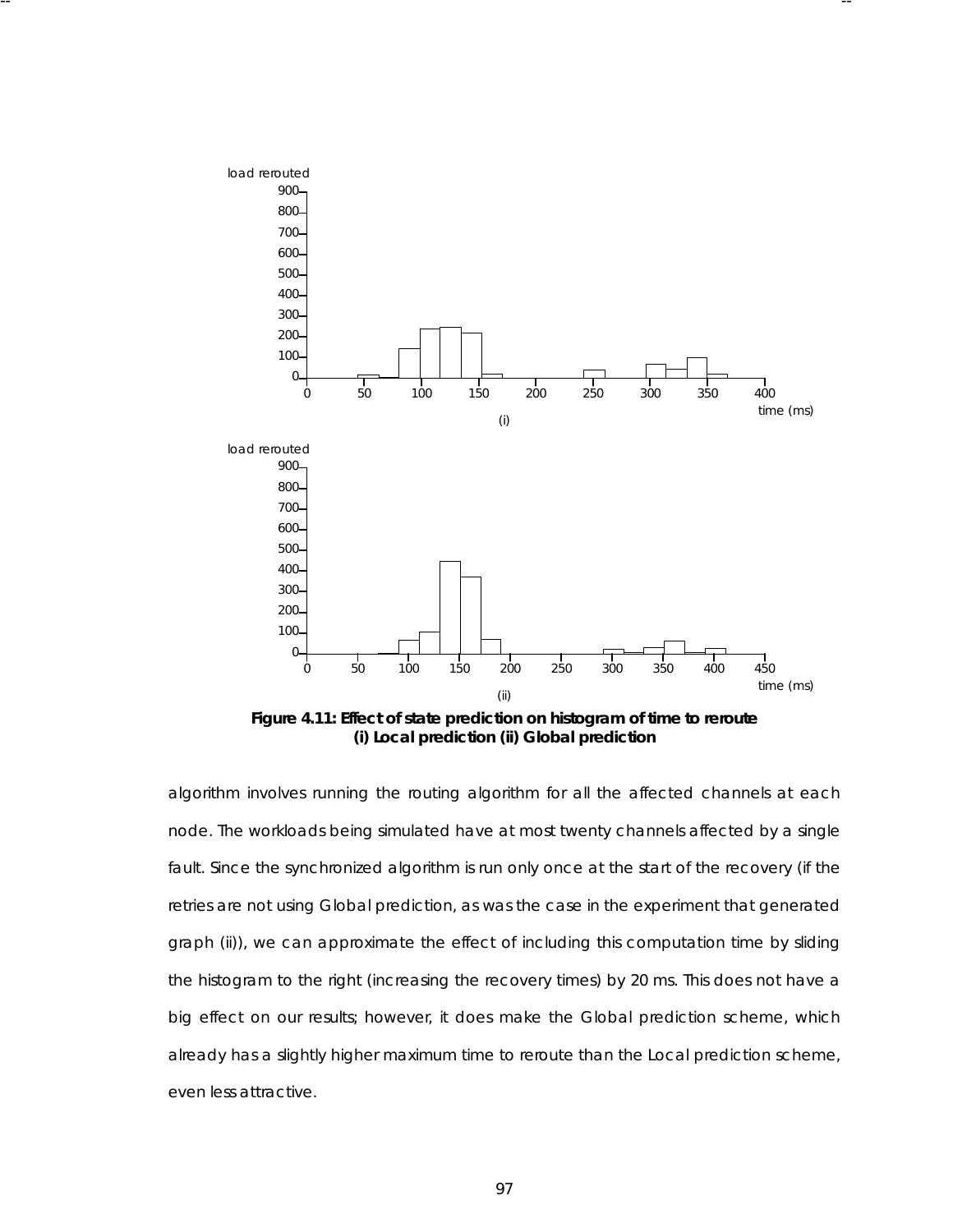Overall, it appears that, though Global prediction does improve the amount of realtime load rerouted in the first attempt, even more can be rerouted by using retries, and the timing of the Global prediction scheme with retries is dominated by the timing of the retry process. In addition, the extra overhead incurred by the Global prediction scheme at the start shows up in the form of a slightly higher maximum time to reroute.

-- --

Moreover, we note that the synchronization overhead to get all the nodes to start the establishments at the same time, as well as the extra computation time to run the Global prediction algorithm, would scale with the number of channels affected by the fault, and with the size of the network. For small networks, the Local prediction scheme seems to work already slightly better than the Global prediction scheme, and this difference should tend to increase with the size of the network. Thus, overall, the gains offered by Global prediction do not seem to justify the overheads and the increased complexity of the scheme.

# **4.3.5. Effect of number of faults**

The (Global routing, Immediate timing, Delayed retry, Local prediction) scheme with a well-chosen retry interval works well in the case of a single fault. To see whether it continues to work for multiple failures, we simulated two faults in the network. Figure 4.12 (i) shows the success ratio for the Immediate (I), Immediate with Delayed retries(ID), and Sequential (S) schemes. The Delayed retry scheme works as well in the double failure case, leading to success ratios as high as in the case of Sequential timing. Graph (ii) compares the performance of the Global prediction scheme with that of the Local prediction scheme, by showing the amount of realtime load rerouted in the first attempt (i.e., with no retries). As before, the Global prediction scheme performs slightly better in the first attempt by rerouting slightly more realtime load. Graph (iii) compares the effect of two failures on average and maximum time to reroute. The two bars shown for each load are the Immediate without retries, and Immediate with Delayed retries set at 100 ms intervals, both with Local prediction. The timing of the Global prediction scheme with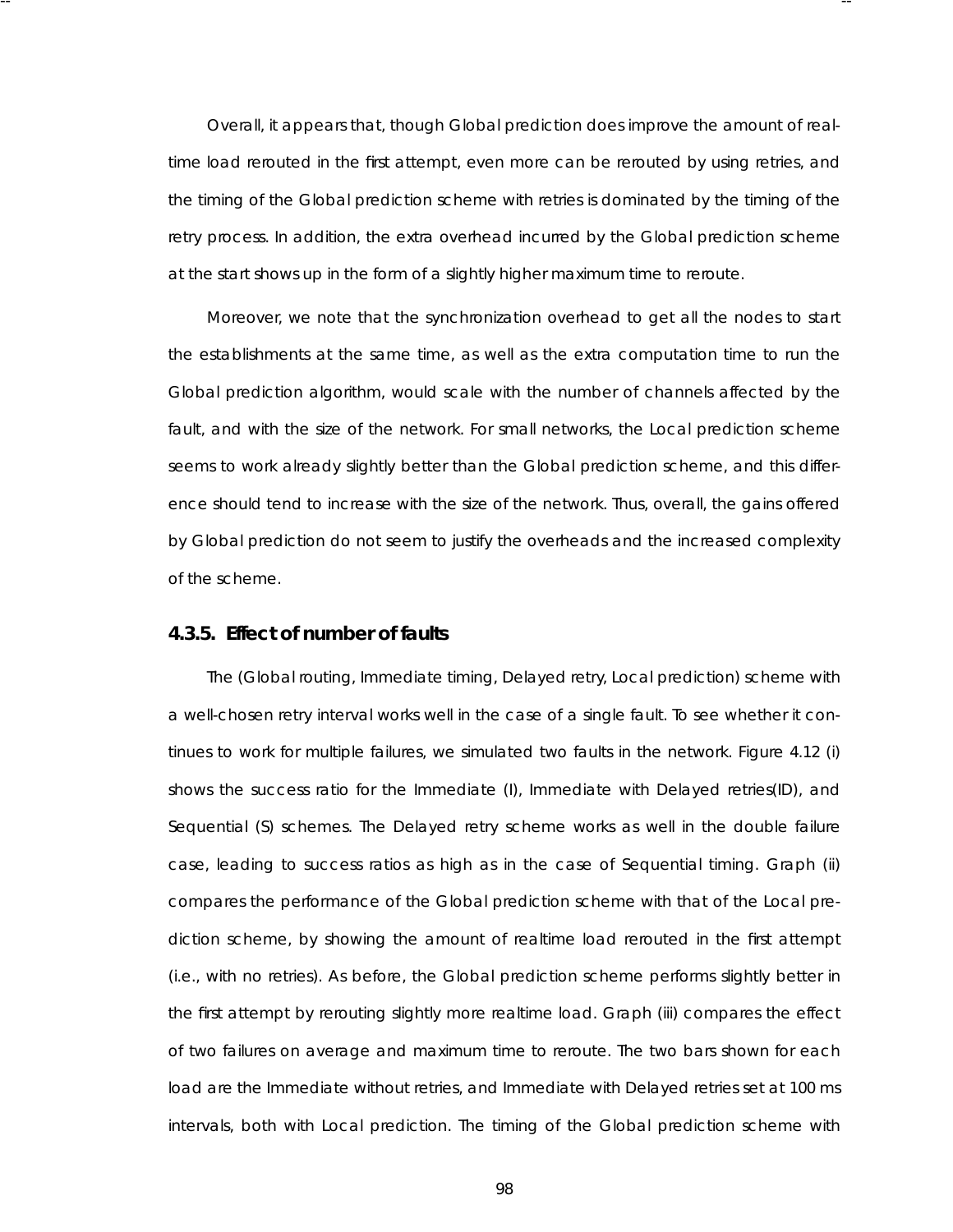

-- --

**Figure 4.12: Effect of number of faults on (i) reroute success (ii) success of prediction (iii) time to reroute (iv) excess resources used** retries is very similar that of the scheme with Local prediction (graph (iii)), and hence is not shown. The maximum time to reroute is longer for the two-failure case, since in Figure 4.9 we saw that the single failure maximum recovery time was less than 400 ms. However, the two failure experiment affected a larger number of channels; hence, a longer time to recover is acceptable. We experimented with different values of the retry interval, but the best performance, shown here, is still for retries at 100 ms.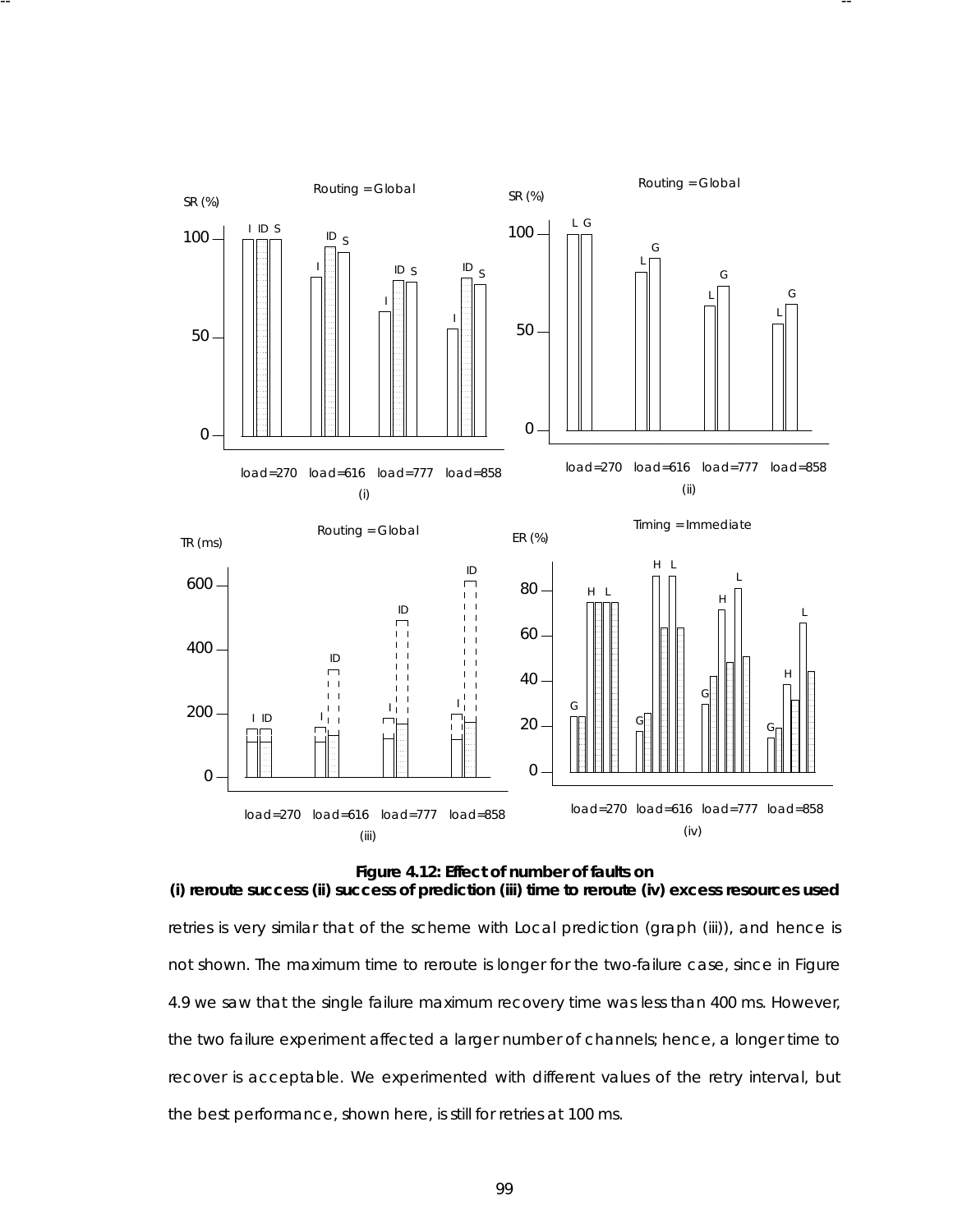Graph (iv) looks at the excess resource (ER) used. We can see that Global rerouting continues to perform well in this respect, but Hybrid and Local perform worse. The excess resource used decreases when adding retries for Hybrid and Local locus of rerouting. This is an artifact of the way in which retries are implemented; all retries are performed using Global locus of reroutes. Thus, in the presence of retries, the scheme tends to behave more like Global, and the efficiency of resource usage improves. This supports our earlier obser vation in favor of Global locus of reroute.

-- --

In general, the following conclusions are valid for both the single and double failure experiments:

- Immediate rerouting has the best time to recover.
- With Delayed retries the success ratio of Immediate retry can be brought up to match that of Sequential rerouting.
- By appropriately choosing the retry interval we can keep the time to reroute down to practical levels (average 200 ms, maximum 600 ms for two failures at high network load).
- Global locus of reroute is the most efficient in terms of resource utilization.

## **4.3.6. Sensitivity to load mix**

Figure 4.13 shows the effect of a different load mix on the performance of some of the approaches to failure recovery. The load mix used to generate this graph is the ''new mix" described in Section 4.2.6.1. The load levels used in this mix are shown on the x-axis of the graphs . They span a wider range of values than the ones used in the previous mix. The mix also uses different ratios for the different classes of traffic, and a different distribution of (source, destination) pairs.

The three bars shown at each load level in graph (i) are the success ratios for Immediate timing without retries (I), with Delayed retries(ID), and for Sequential timing(S). Adding Delayed retries to Immediate timing allows it to recover as much realtime load as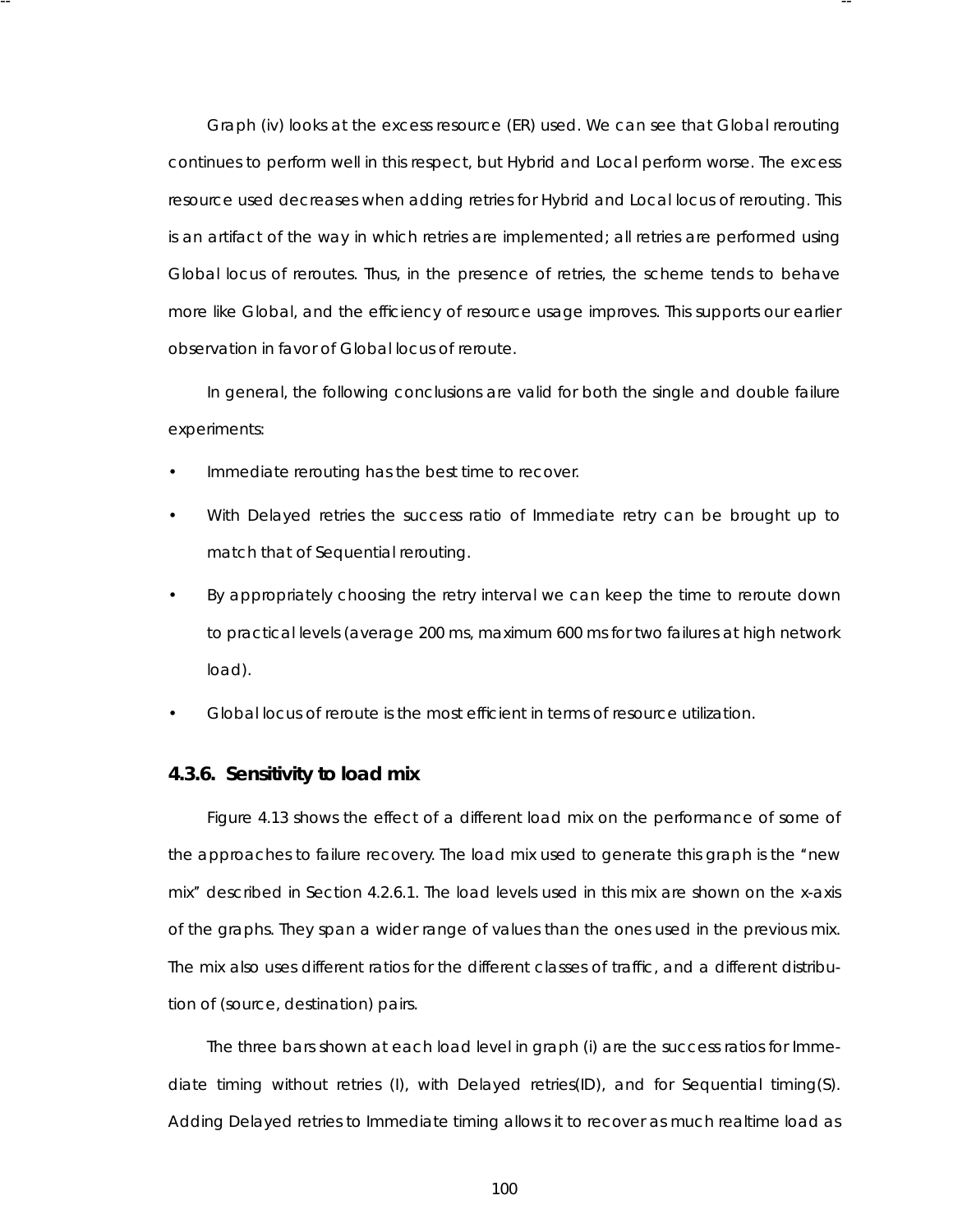

-- --

**Figure 4.13: Effect of new load mix on (i) Success ratio (ii) Time to reroute (iii) Histogram of time to reroute**

the Sequential approach. At the same time, graph (ii) shows that the time to recover is not too long. The plain bar shows the time to recover for the Immediate timing scheme, while the dotted bar shows the effect of adding retries. The load at the highest level in this mix is more than in the last mix, so the recovery schemes are stressed more. This increases the maximum time to recover as compared to that shown in Figure 4.9 or Figure 4.12. The average is less affected. The histogram of time to recover for the Delayed retry scheme is shown in graph (iii). We can see that very little realtime load lies in the tail of the histogram; hence, most clients would see delays less than 400 ms. This is a desirable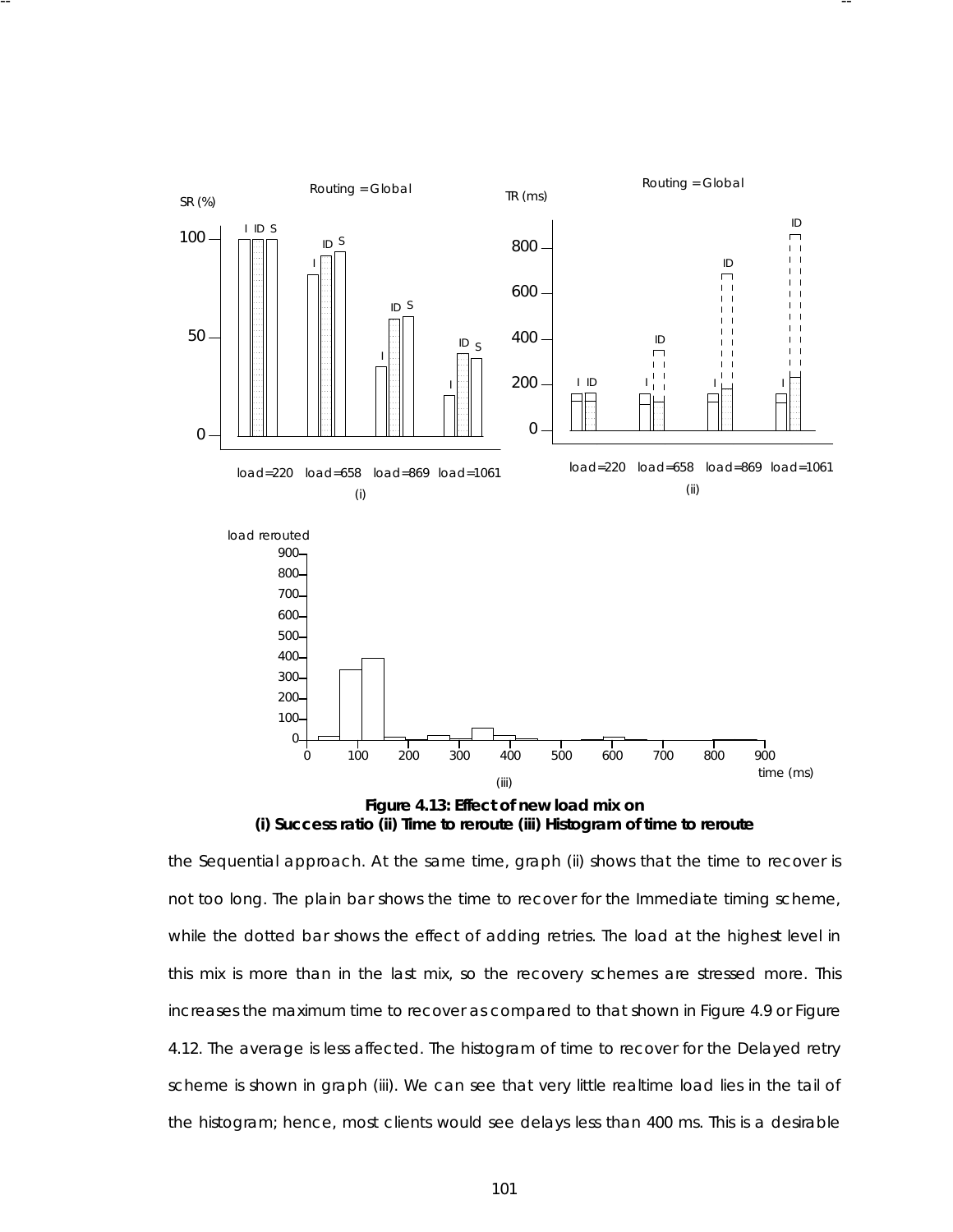characteristic of the Delayed retry scheme. We can also easily trade the amount of realtime load rerouted for the maximum time to reroute, to accommodate tighter response requirements, by not generating retries beyond a certain time after the fault.

-- --

To summarize, the scheme with Delayed retries adapted well to the change in load mix. It continued to perform as well as the Sequential scheme in terms of the reroute success . The maximum time to reroute increased; this can be attributed to the increased load levels in the network. The change was not catastrophic, but graceful, since the average time to reroute did not shift much, and few channels were affected by the increased time to reroute. The efficiency of resource usage (not shown here) was also not changed significantly.

# **4.3.7. Sensitivity to topology**

Figure 4.14 shows some of the results of the experiments we performed to verify the effect of changing the topology on the recovery schemes . In graph (i) and (ii) we look at the effect of adding some trunks to the mesh topology to yield the ''mesh with trunks'' topology shown in Figure 4.4, using the "original" load mix. Graph (i) shows the effect on the reroute success. Adding the trunks increases the capacity of the network, so that, with the same sets of channels, the network is less heavily loaded. This is seen in the lower values of the load index, shown on the x-axis of the graph. Thus, the Sequential timing scheme and the Immediate timing with Delayed retries can recover all of the affected realtime load in this case. Graph (ii) shows the time to recover for the Immediate scheme without retries (plain bars) and with Delayed retries (dotted bars).

We get similar results with the "core" topology (graphs (iii) and (iv)). With the given load mix and load levels, all of the affected realtime load is successfully rerouted by the Immediate timing scheme with retries within a reasonable time. However, the time to reroute can be further improved by changing the timing of the Delayed retry. The best timing comes for intervals close to 60 ms. We can reroute the same amount of realtime load in a shorter time, as shown in the histograms in Figure 4.15. Again, this is roughly the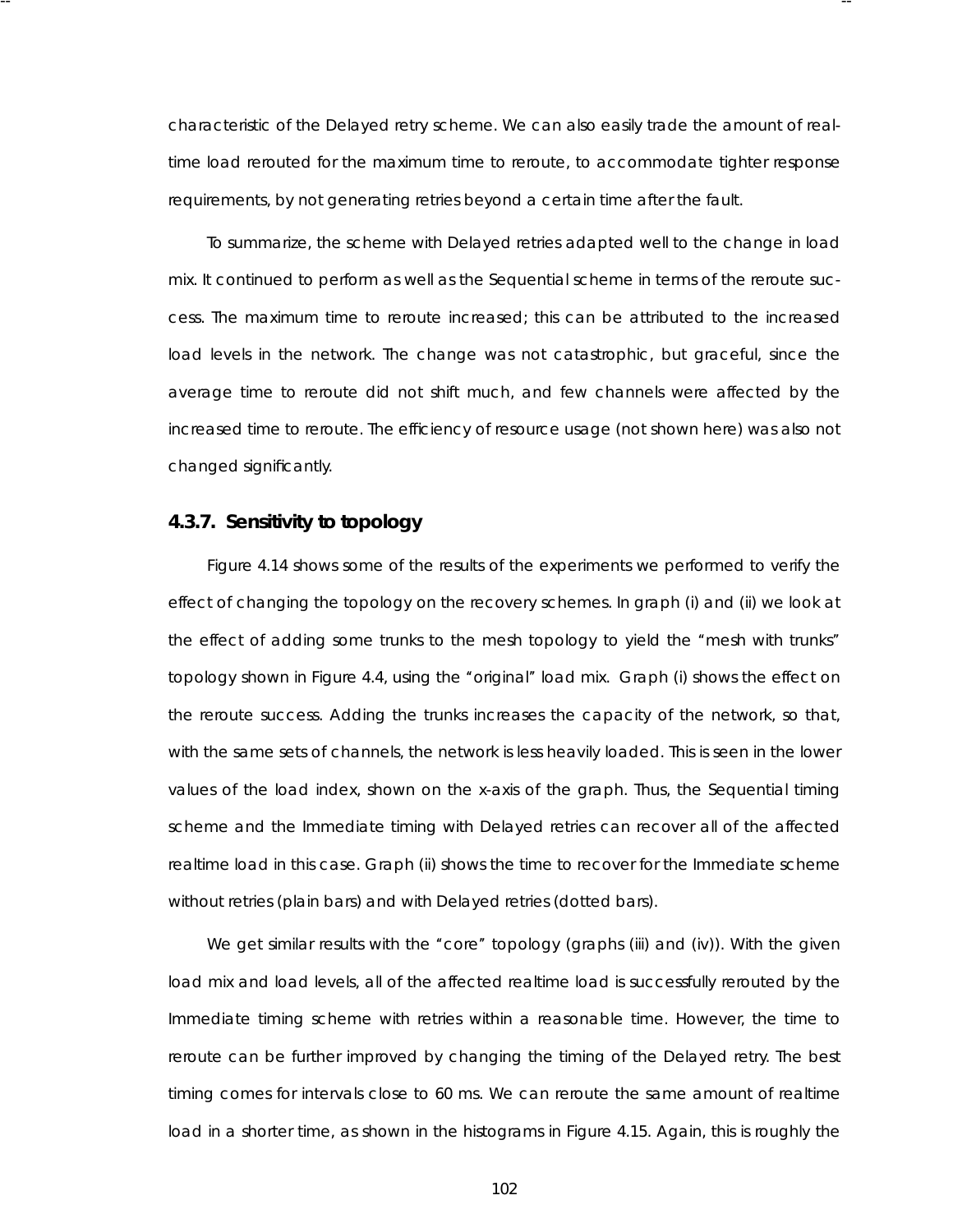

-- --



Thus, all the general observations made with the mesh topology continue to hold for the other topologies. The (Global routing, Immediate timing, Delayed retries, Local prediction) scheme continues to give good performance on all metrics of performance. It is quite insensitive to changes in topology, as long as the topology is well connected.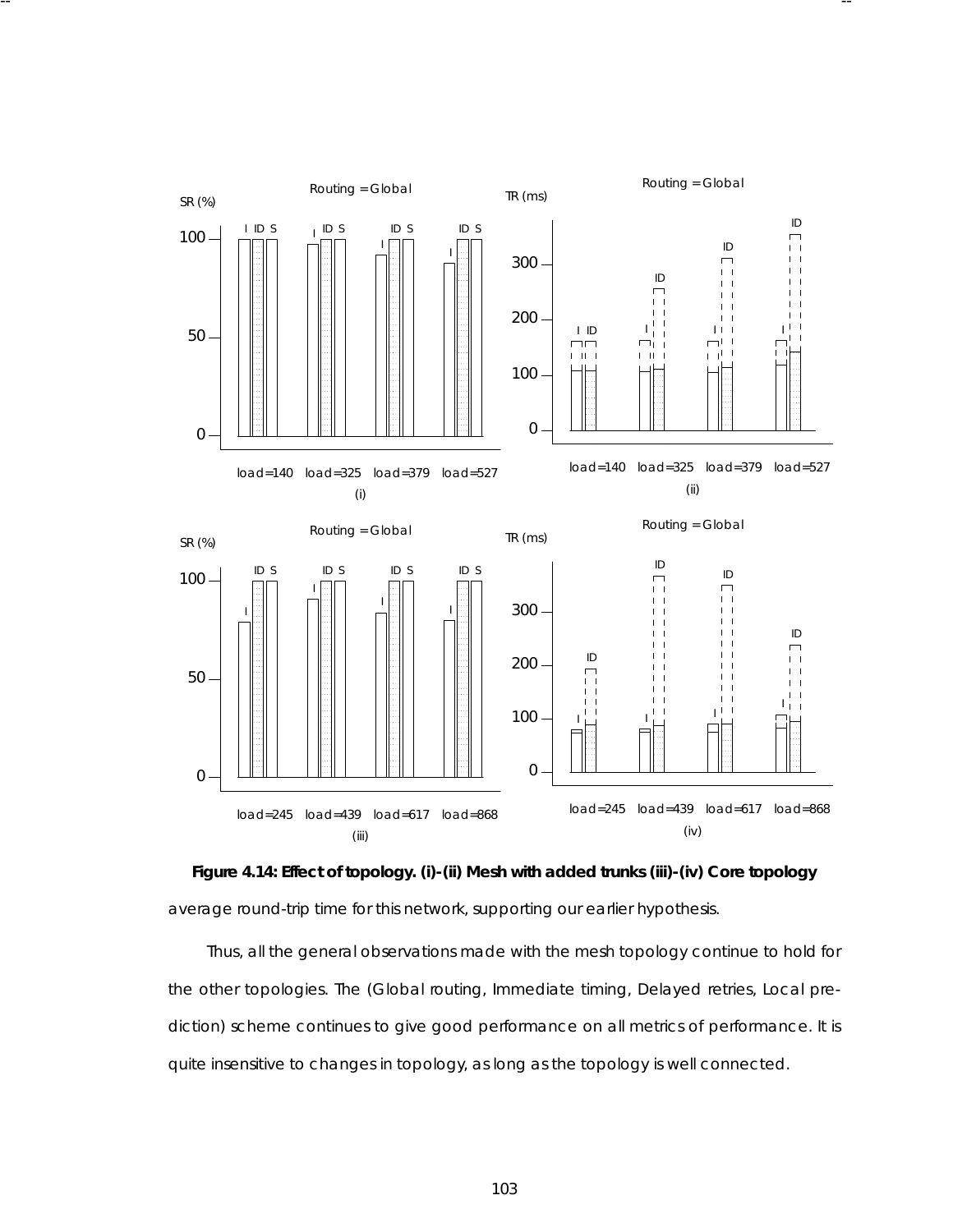

-- --

Figure 4.15: Effect of retry interval on core topology (i) 100 ms interval (ii) 60 ms interval

# **4.4. Conclusion**

The main conclusion that we can draw from the results presented above is that schemes within the distributed, dynamic framework selected in the previous chapter can reroute a significant portion of the affected realtime load in the event of a link fault, within reasonable times and without wasting network resources excessively. The schemes are also reasonably tolerant of changes in load, traffic mix, number of faults, and network topology.

The experiments described in this chapter explored realtime channel recovery along the dimensions of reroute timing, locus of reroute constraints, retries, and state prediction. The effects of changes in these internal factors were evaluated on the three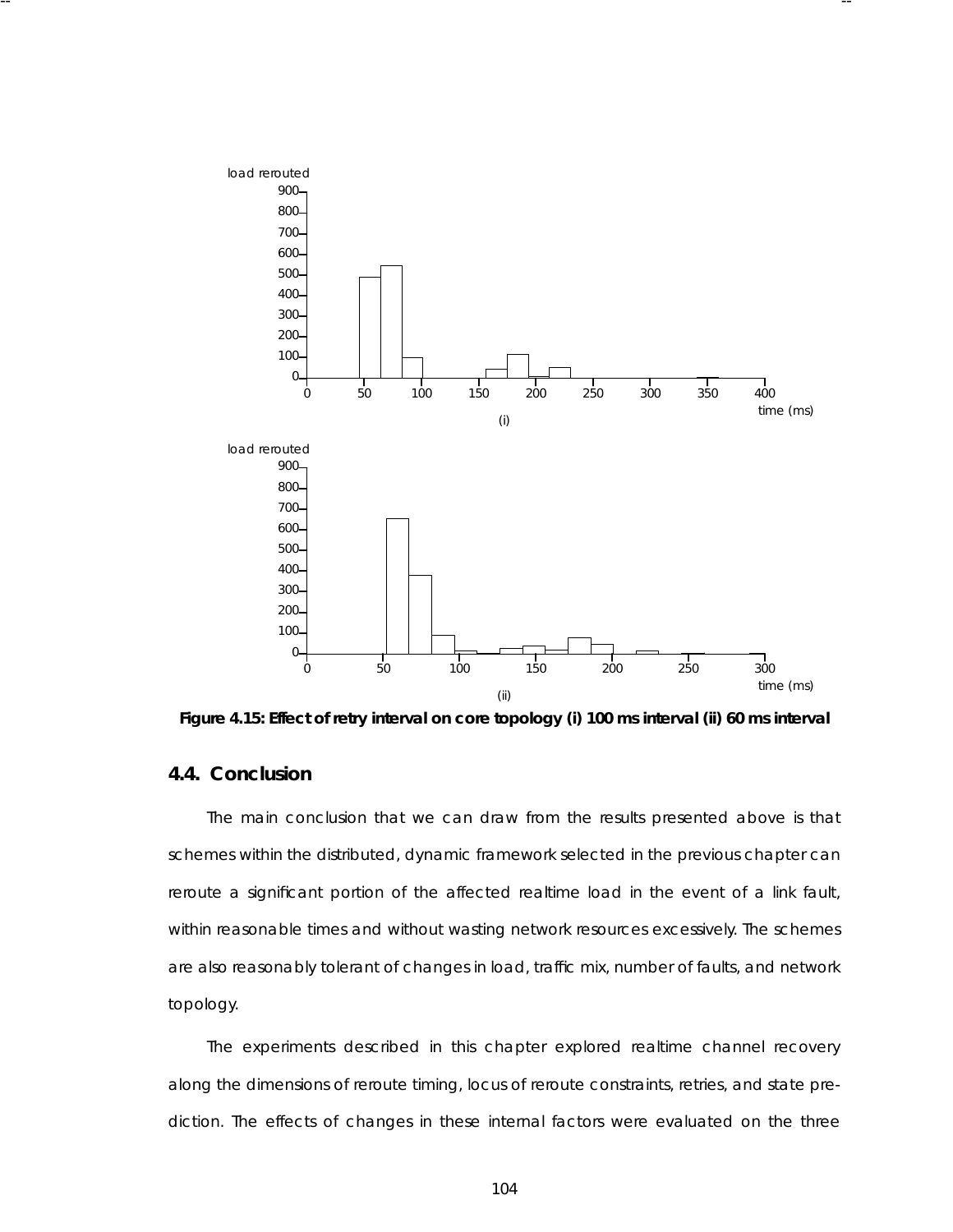chosen metrics of recovery performance: amount of realtime load rerouted, time taken to reroute, and efficiency of resource usage.

-- --

Of the internal factors considered, the retry policy has the most profound effect on the first two metrics: fraction of realtime load rerouted and time to reroute. While Immediate retries did not provide a significant improvement in amount of realtime load rerouted, by adding a delay before initiating the retry and computing the route based on route update information that arrived in the interval, we can improve the success of the scheme to the point where it rivals the amount of realtime load rerouted by the Sequential timing scheme. As pointed out in Section 3.7.2, the Sequential timing scheme eliminates all collisions at the expense of longer times to reroute the channels. Thus, we cannot expect to reroute a significantly higher amount of realtime load using a greedy strategy, where each channel is rerouted independently of the others.

By experimenting with the interval between retries, we found an empirical value of 100 ms, at which the scheme performed best for the "mesh" topology. This is also roughly the average round-trip time given the topology and the distribution of (source, destination) pairs. This fits the theory that a significant number of unsuccessful establishment attempts occur due to collisions with other attempts during the forward pass. Thus, if the retry is timed to occur shortly after the other establishment completes *and* the information reaches back to the node where the route computation is being performed, it has the best chance of success and the shortest waiting time. However, the value of this interval will, in general, change with the network topology. A rule of thumb to help select this interval for an implementation is to set it to the average round-trip time. Since the performance is quite sensitive to this parameter, this should, perhaps, be evaluated more accurately in the context of a real implementation. In any case, the retry interval should be a tunable parameter of an implementation, to make it easy to make it adapt it to different topologies.

The locus of reroute policy has a significant impact on the reroute success and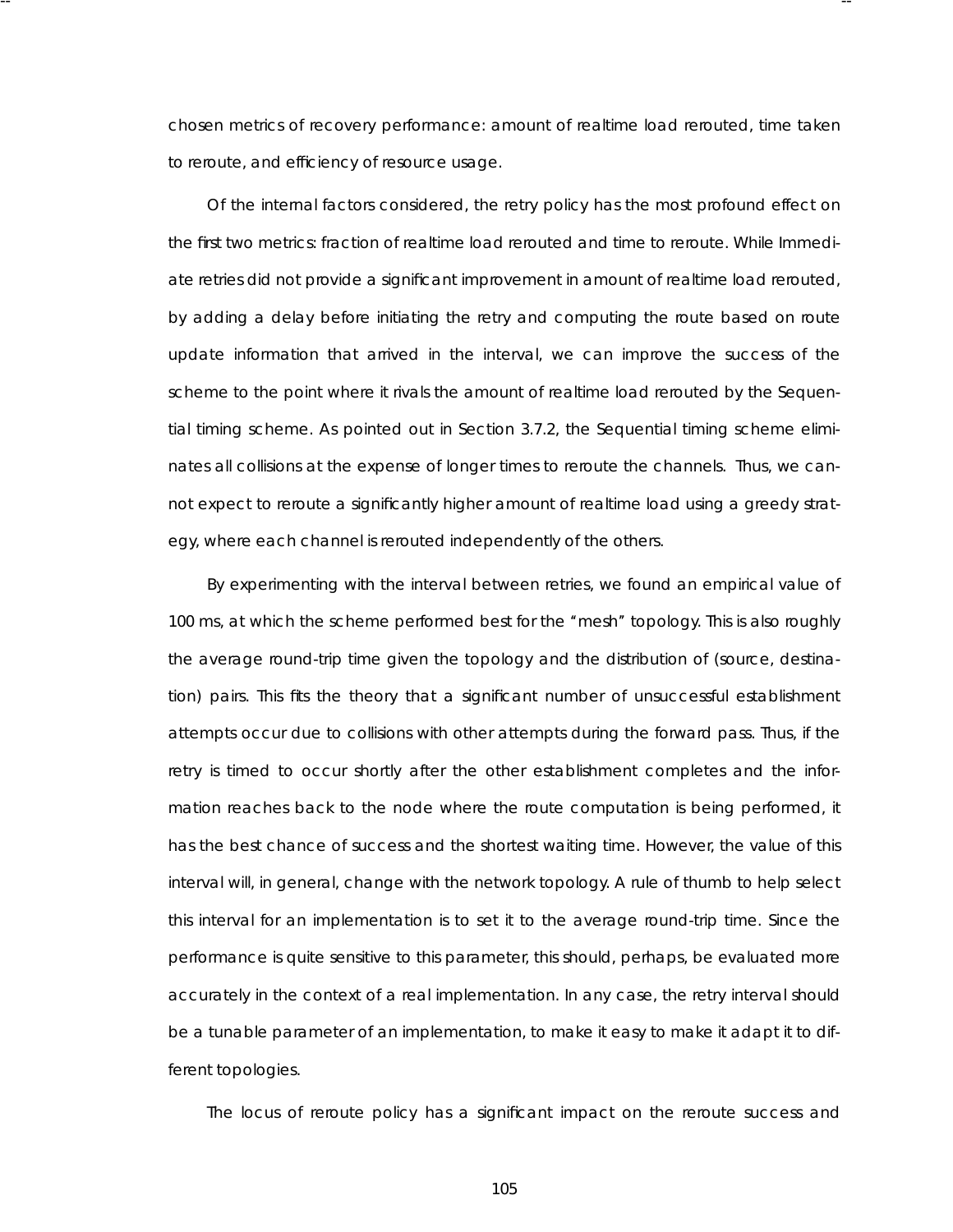efficiency of resource usage. Local rerouting, which is similar to *link rerouting* used in telecommunication network recovery, performs poorly because it looks at a smaller set of routes while selecting one for the channel, and because the longer paths found by this scheme use more resources . This leads less of the affected realtime load being rerouted at high network loads. Also, as implemented in our simulation, with a complete round trip to balance resources along the path, Local rerouting did not lead to a reduction in the time to reroute. If we had devised a scheme more faithful to *link rerouting*, which does not require a complete round-trip establishment, we would definitely have gained in terms of time to reroute, but would have been able to reroute even less realtime load, because many of the channels would fail to meet their delay requirement along the longer path if we did not adjust this delay along the entire path as we did in our implementation. This seems to rule out Local as a method of constraining the route selection.

-- --

Hybrid performed almost as well as Global in terms of success of rerouting. All of the timing schemes were almost identical in terms of time to reroute, because of the round trip for establishment. But in terms of resource usage efficiency, Global was the best, and, since the performances of Global and Hybrid are similar in all other respects, Global appears to be the correct approach to use for this aspect of the design.

Adding Global prediction to a scheme without retries allows us to recover a significantly larger amount of realtime load. However, even more realtime load can be restored by adding Delayed retries, and in this case the timing of the entire system is dominated by that of the retry process. Thus, the gains of using Global prediction are diminished. In fact, since all the establishment attempts need to start at the same time for Global prediction to work well, this adds a small, but not negligible, amount to the time to reroute. In addition, the Global prediction algorithm takes more computation time to run. To extrapolate this to other topologies, we note that the synchronization and computation time for Global prediction will grow with the number of sources affected by the fault and with the size of the network; in a large network, this will be an even larger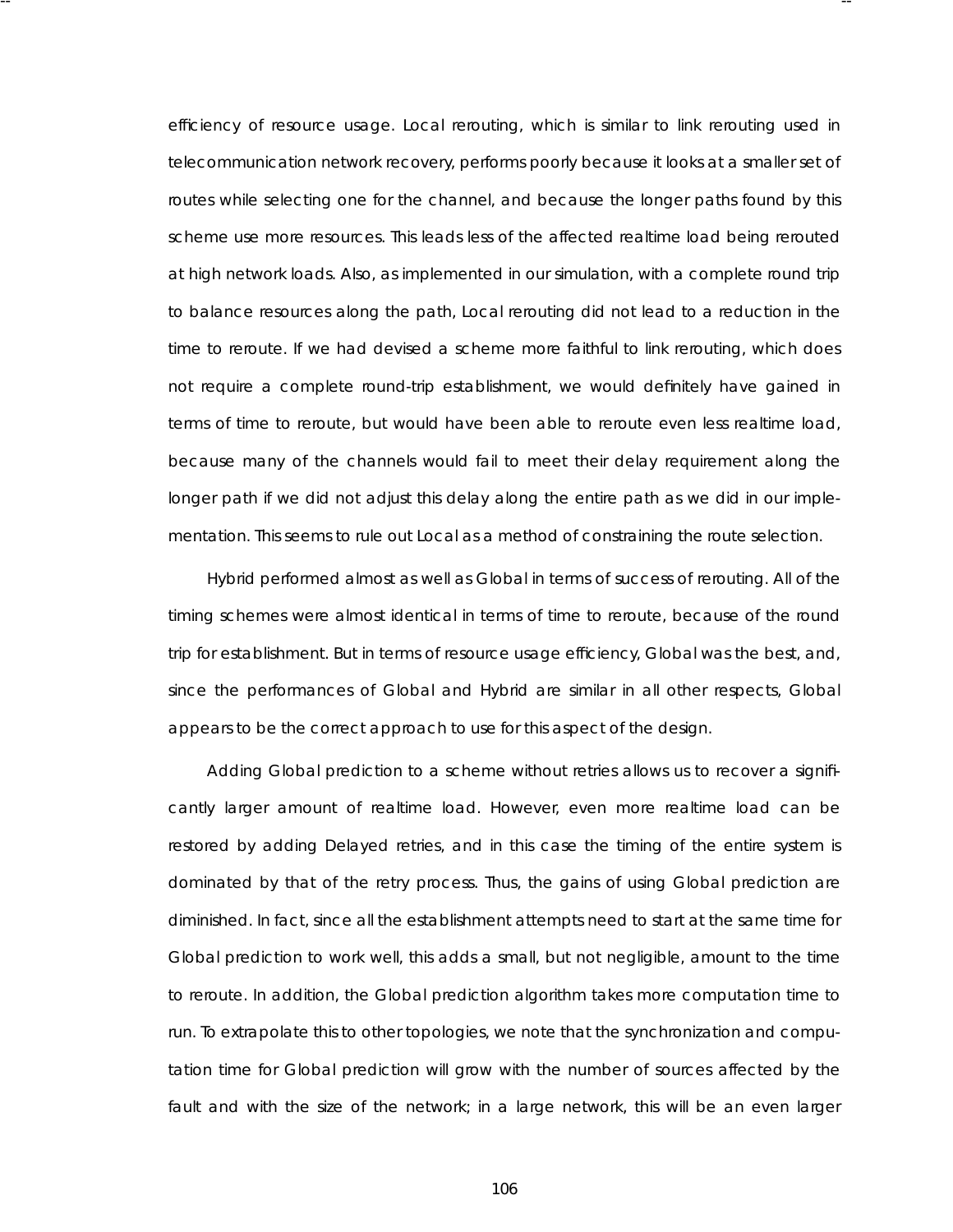problem. Thus, we reach the conclusion that Global prediction does not seem to be useful as a mechanism to improve the reroute success.

-- --

The effect of reroute timing on the amount of realtime load rerouted was significant, but this gain came at the expense of increased time to reroute. The improvement in performance attained by adding retries exceeded what could achieved by randomized timing, with lower increase in the time to reroute. In fact, the initial ideas that we developed for this internal factor were transferred to the retry policy when we added delays to the retry scheme. In the presence of Delayed retries, Immediate timing seems to be the best approach.

Of the external factors considered, load seems to have the biggest effect on the metrics of performance. Increasing the load reduces the amount of realtime load that a recovery scheme can reroute. For the schemes using retries, the effect on the amount of realtime load can be partially offset by trading off the time to reroute. By using retries, the scheme takes more time, but manages to reroute more realtime load. However, there is a limit on the extent to which this trade-off can be exploited, since beyond a certain load level, which depends on the network's capacity and topology, the amount of realtime load that can be rerouted drops off, regardless of how long the scheme spends retrying. Also, there is a practical limit on how long a rerouting scheme should take, because the affected channels are not transmitting data during this interval, and the applications using the channels will eventually time out.

We observe that the schemes degrade gracefully with increasing load. However, in order to give satisfactory performance, the network should be run at a load such that, in the event of a failure, a large fraction of the channels can be rerouted. This is also consistent with another requirement: that, in the absence of network faults, the probability that a new request is accepted should be high. If the network is well dimensioned, both these requirements should be satisfied. The problem of network dimensioning is not dealt with in this thesis, but the maximum load at which a given network should be run, given a target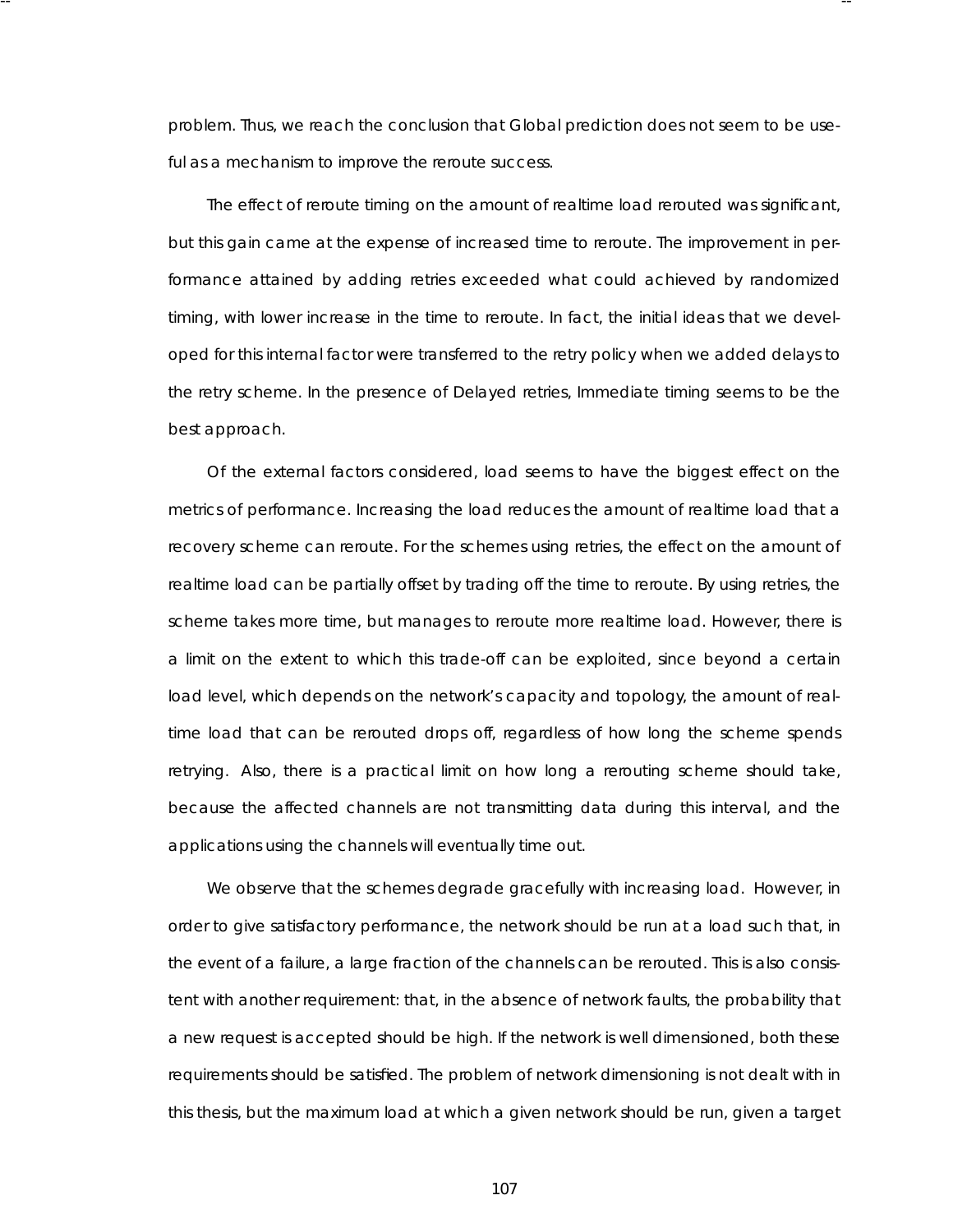percentage of affected realtime load which we would like to recover within a given time in the event of a fault, can be evaluated from our simulations.

-- --

The number of simultaneous faults being dealt with has some affect on the metrics of performance. This works in three ways: less of the network capacity and redundancy is availa ble for rerouting; there are a larger number of channels to reroute, so the recovery schemes are stressed more; and the multiple sets of channels being rerouted are physically separated by some distance in the network, so the route update process exhibits different timing characteristics. The overall observed effect on the performance, in the case of double failures and the Delayed retry scheme, is that the recovery takes a little longer, but can still reroute as much realtime load as the Sequential timing scheme.

The last two external factors, the load mix and the topology, do not seem to have a significant effect on the recovery success of the schemes. The time to reroute, of course, depends on the topology, and would increase with the average path length of the channels to be rerouted. However, this is also true of the delay bounds that can be offered on the channels. This implies that in any network on which reasonably low delay bounds can be offered, our schemes would be able to reroute a significant portion of the affected traffic in a reasonable time. The excess resource usage did not change significantly with the topology. Thus, the schemes are relatively insensitive to the nature of the network topology. We designed the schemes to be scalable and flexible, without any target load mixes or topologies in mind. The insensitivity of the schemes to these factors validates our design choices. We must bear in mind, however, that the topologies tried in our experiments are all well-connected topologies, and that our results would not hold for poorly-connected topologies. This cannot be helped, since the basic idea on which the schemes are based is that of finding alternate paths between the source and destination; if none exists, the scheme will not work. However, our experiments seem to indicate that the results are not restricted to any specific well-connected topology.

The scheme with the best performance according to all our metrics of performance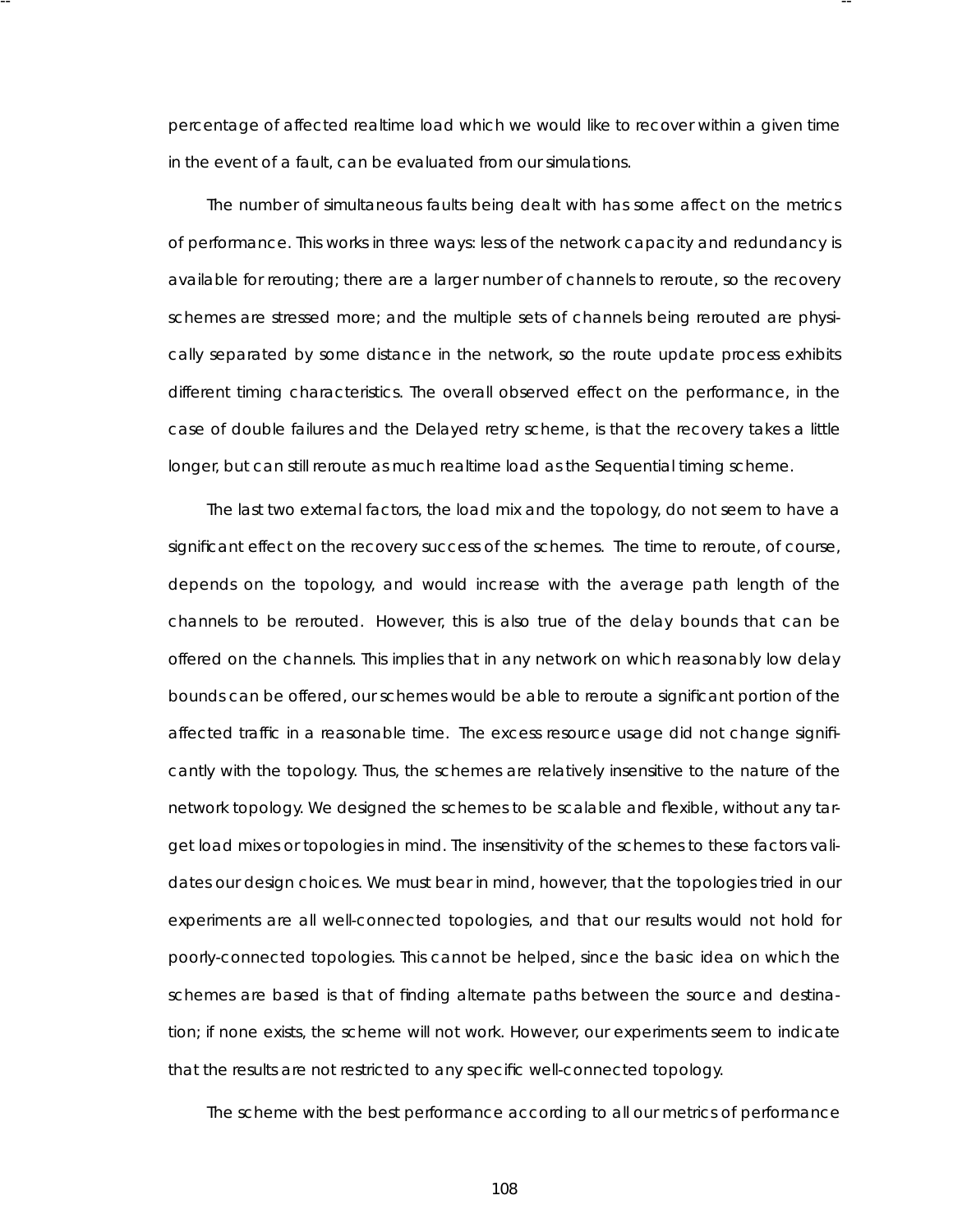is the combination of Global locus of reroute, Immediate timing, Delayed retries, and Local prediction. The salient features of this scheme is summarized in Table 4.2. As with all presented in

-- --

| Property                              | Evaluation                                |
|---------------------------------------|-------------------------------------------|
| Overhead in the absence of faults     | <b>None</b>                               |
| Amount of unrecoverable realtime load | As low as possible with greedy algorithms |
| Duration of disruption                | Depends on topology                       |
| Guarantee of recovery                 | <b>None</b>                               |
| Overhead in the presence of faults    | Small                                     |
| Adaptability to external factors      | Good                                      |
| Complexity                            | Moderate                                  |

#### Table 4.2: Properties of the fault recovery scheme selected

this chapter, it has no overhead, in terms of resources required or channel management activity, in the absence of faults. It reroutes as much of the affected traffic as can be expected from any greedy algorithm based on the Bellman-Ford algorithm. Since the Bellman-Ford algorithm minimizes the resource usage of each individual route computation, we should no expect any better performance without discarding the greedy paradigm. The time to reroute, which determines the duration of the disruption, depends on the topology. In the topologies tested it was found to be acceptable (average 200 ms on the mesh topology). This value is related to the average round-trip time along the channel; this is because all the major components of the time to reroute, such as the time for an unsuccessful attempt, the delay before the next retry, and the successful attempt, are all related to the round-trip time. For most applications of realtime networks, the round-trip time has to be small to allow interactive communication without intolerable delays. Thus, the recovery time offered by this scheme may be acceptable on most realtime networks. However, this recovery is not guaranteed, since, under high network load, some channels may not be successfully rerouted.

In the presence of faults, the overhead of this scheme is small, since it uses Global locus of reroute, which minimizes the resource usage to the extent possible. It is also fairly adaptive to the external factors considered, such as topology, load, load mix, and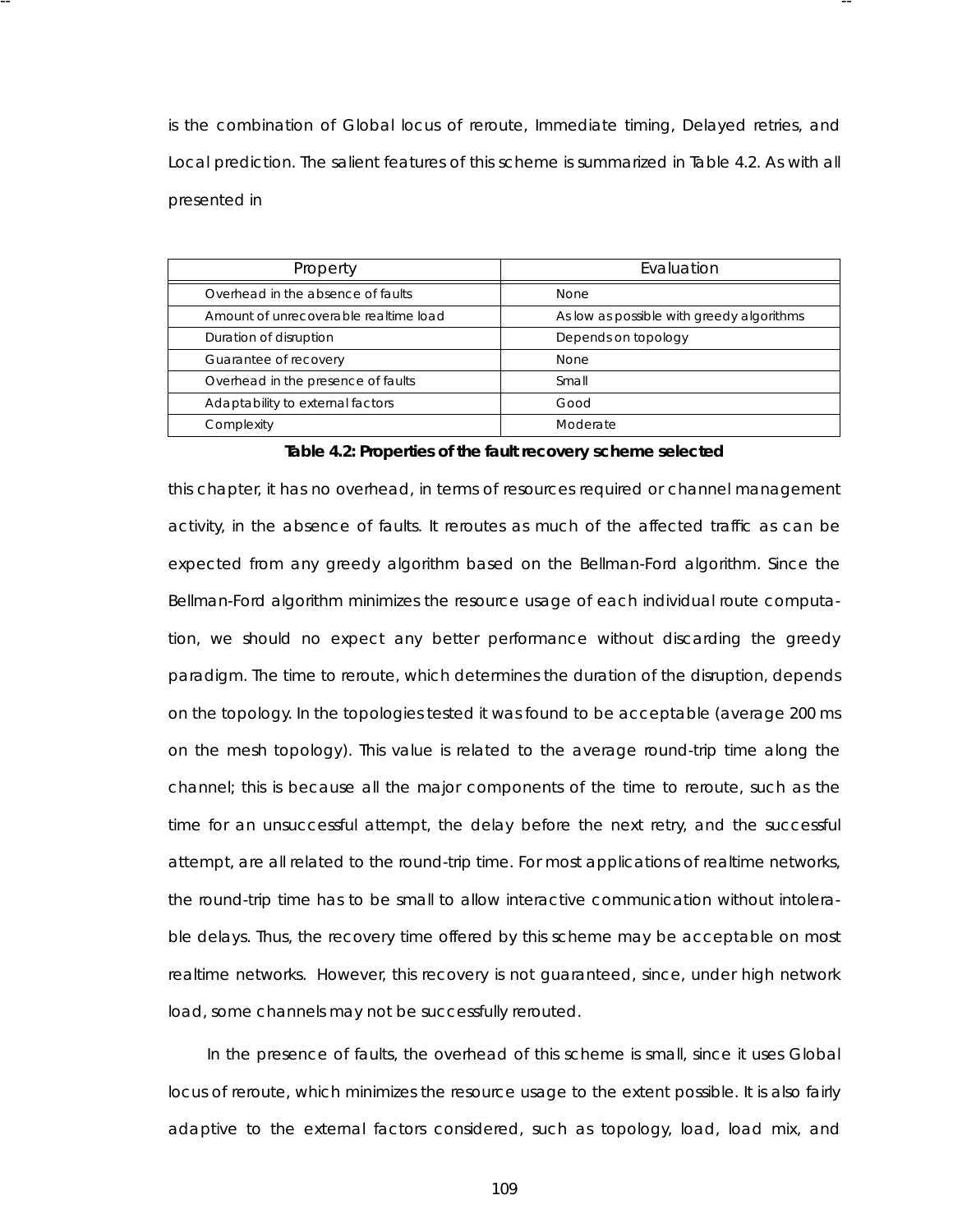number of failures . Finally, the scheme is among the simplest of the schemes that we considered, from the point of view of implementation. This point is considered in more detail in the next chapter, which deals with the high-level design of a protocol embodying the ideas presented here and in the last chapter.

-- --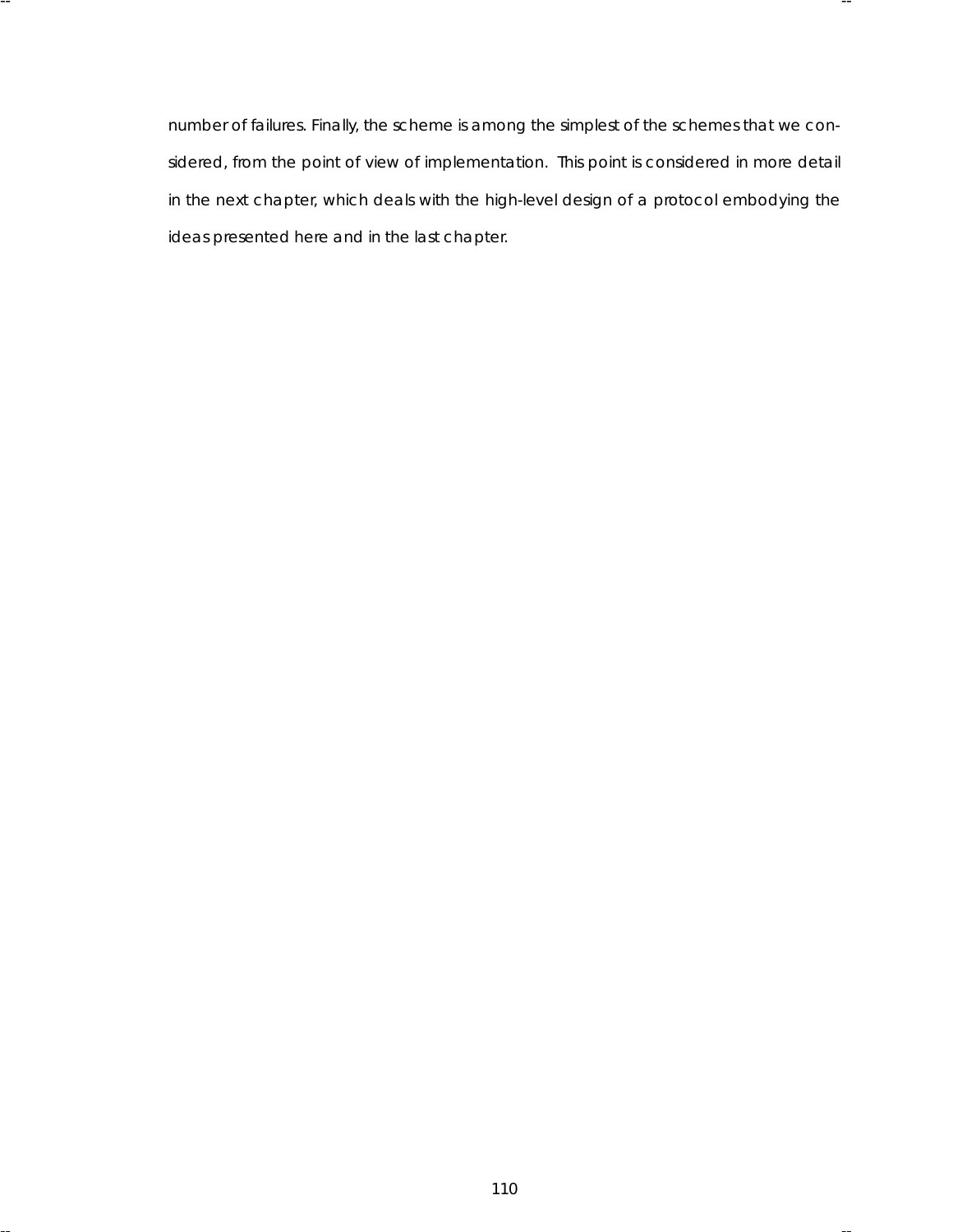# **Cha pter 5: High level design of a fault recovery protocol**

-- --

### **5.1. Introduction**

The last two chapters presented a large number of decisions regarding the design of mechanisms to perform fault recovery in a realtime network. In this chapter, we will summarize this information and place it into the context of a high level description of a fault recovery protocol, intended to work with the Tenet Suite enhanced with the DCM protocol (see Figure 2.2). This protocol will be called the Real Time Control Message Protocol (RTCMP), after the Internet Control Message Protocol (ICMP), the equivalent protocol in the Internet protocol stack.

The support for routing required by the fault recovery process may be implemented by modifying the existing routing software of the realtime network. A routing function is included in the software implementing the combined functionality of RCAP and DCM. We will use the term ''RCAP+DCM'' loosely to refer to either the combined protocols or to the software implementing them. Thus, the RTCMP implementation involves modifying the routing function of RCAP+DCM, and extending the control interface to allow RTCMP to use it appropriately. In this chapter, we will describe the interface and the functionality required from the routing element. The changes in software described will be relative to the routing software as currently implemented in RCAP+DCM. However, this model should also be applicable to a separate routing module implementation such as in the Tenet Suite 2 [36].

The rest of the fault recovery process will be implemented as a separate protocol, namely, RTCMP, which will run on all the nodes where the Tenet control protocols run. The RTCMP entity on a given node would exchange messages with neighboring RTCMP entities, the routing module, and the channel management process on the same machine. The other events which would trigger action from the RTCMP protocol are timer events and fault events generated by the network hardware. The interactions of the RTCMP protocol with the rest of the world is shown in Figure 5.1. Since this high level description is not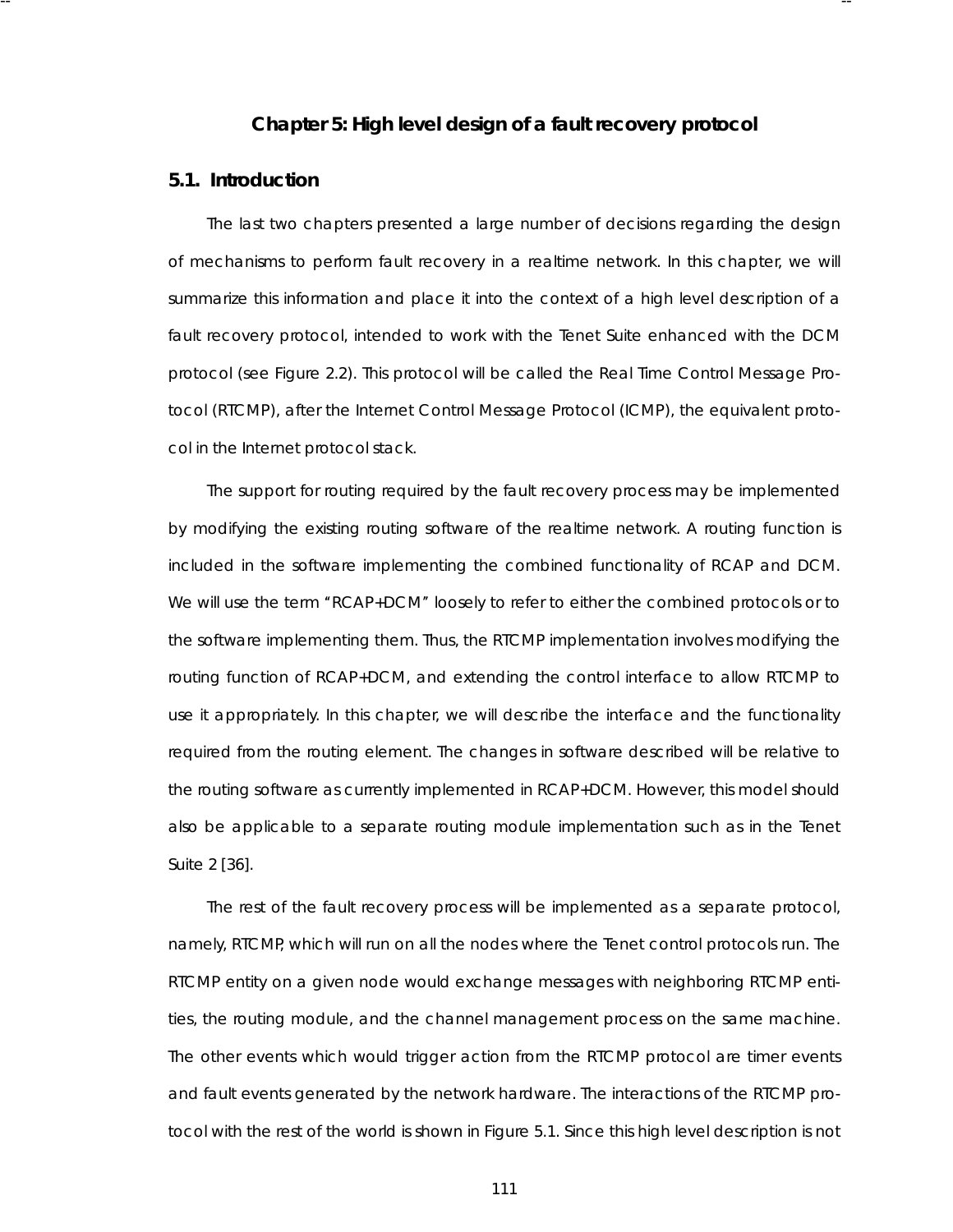

-- --

**Figure 5.1: Interactions for RTCMP**

targeted to a specific network or operating system, no implementation details will be provided.

# **5.2. Summary of design decisions**

Starting from a completely general framework for realtime channel recovery in the beginning of Chapter 3, we narrowed down the possible choices, to the point where we can now describe the recovery process at a high level. In the previous two chapters, we made several design decisions, which we will summarize here.

The first set of decisions made were at a general level. We argued that a routing strategy that optimizes the network routes on a global level is too time consuming and unscalable, given the dynamics and scale of realtime networks. We chose a greedy strategy, in keeping with the strategy followed by the establishment protocol of the realtime network, where each channel would be routed in isolation, minimizing resource usage in this isolated context by using "min-hop" routing. In the context of this decision, the question of whether the fault recovery algorithm should be centralized or distributed became easier to answer, since distributed algorithms can implement greedy strategies equally well, and provide the benefits of scalability and robustness . We also chose to dynamically compute the routes from scratch for each failure, rather than pre-compute the configurations for all possible fault conditions, because of the dynamics of realtime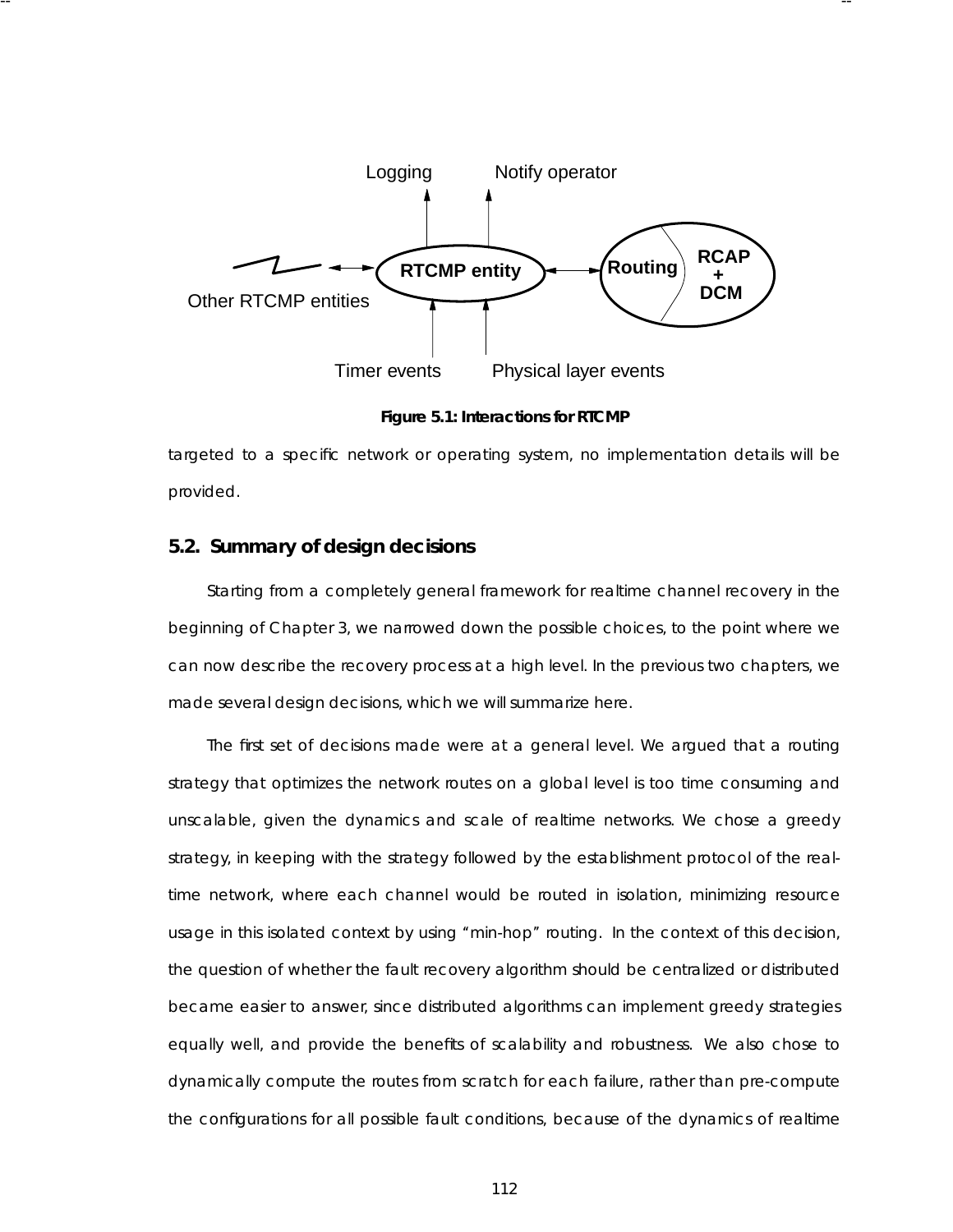channel establishment and teardown, and the space complexity associated with attempting to account for all possible configurations that a realtime network system could be in. We decided to further explore, in the course of our experiments , the question of the degree of information exchange during a distributed recovery.

-- --

Thereafter, we eliminated some of the variables in the experiments, such as the method used for failure detection, the route update process , the graph theoretical algorithm used to find the ''min-hop'' path, and the channel management process . We did this either by making simplifying assumptions in our simulator, or by assuming support from existing protocols . The remaining questions, open to investigation through simulation, were: the constraints to be used on the route selection process , the timing of the reroute and establishment attempts, the number and timing of retries, and the level of state prediction used to improve the recovery success. The issue of information exchange is implicit in the timing question and in the state prediction question, since the route update protocol exchanges information in the background continuously, so that, by waiting for the appropriate interval, the information needed is obtained without invoking an active request-response protocol.

The experiments conducted in Chapter 4 led us to the conclusion that Global locus of reroute, Immediate timing, Delayed retries, and Local prediction would provide a recovery success comparable to that of the schemes with maximum overhead for information exchange, but considerably faster. Methods that make decisions using the available information, rather than waiting for information to come in, seem to work best. The only case where waiting for information to come in seems to help is when an establishment request has failed, and the protocol is attempting a retry. The delay appropriate for the retry is close to the average round-trip latency of the network.

Fortunately, these choices are among the simplest that we looked at, which simplifies the task of designing a protocol based on them. For example, Local locus of rerouting is more complicated to implement that Global, since it involves a route computation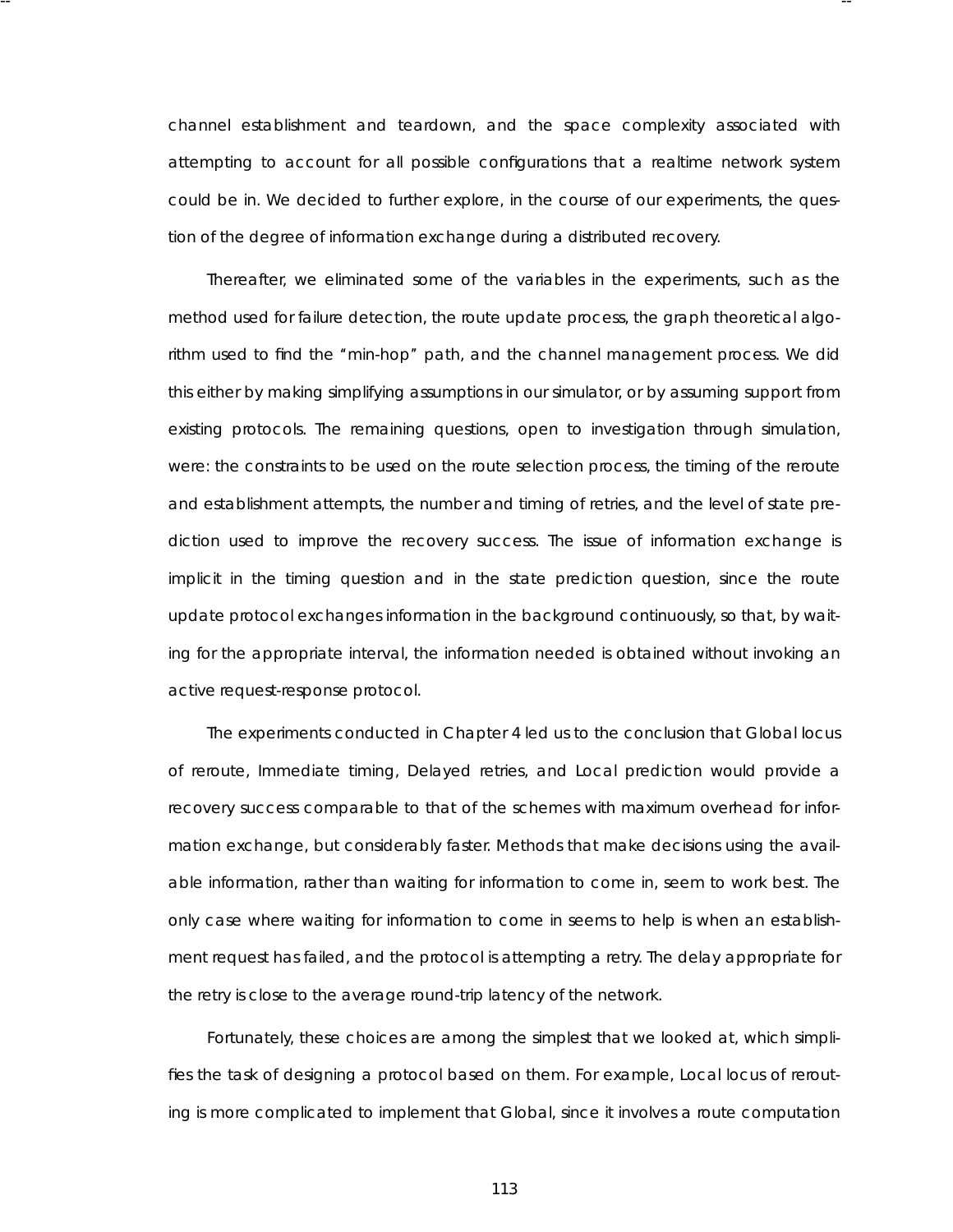model significantly different from the model described in Chapter 2. Global locus of reroute uses the same route computation model as RCAP+DCM, i.e., the route is computed at the source, and the shortest path which meets the delay constraint is used. Thus, the task of implementing this locus of reroute is the simplest, at least when the DCM protocol is present. Immediate timing is also the simplest to implement, since it does not require any timing cooperation between nodes. Similarly, implementing Global state prediction would have involved significant changes to the route computation software of RCAP+DCM. Instead, it turns out that Local prediction performs adequately. Local prediction does involve some minimal changes to the current RCAP+DCM routing software and its interface; these changes will be described in this chapter.

-- --

# **5.3. Description of the protocol**

We will now provide a high level description of RTCMP based on the ideas developed in the first few chapters. The framework provided in Chapter 3 will be used throughout this chapter as the basis for our description. We will fill in the details, to the extent necessary for a high level design, but leaving out system-specific or implementation-specific information. This framework is based on the main tasks common to all fault recovery protocols . They are: detection, instigation, route computation, channel management, and return to normal. All of these tasks need not be supported on all the nodes, though an implementation might be easier to maintain if the same software runs on all the nodes of the network.

# **5.3.1. Detection**

Detection must be supported on all the nodes, since we assume that any link in the network can fail. Thus, each node must monitor its neighboring links for failures. This would be more efficient with some support from the physical layer, for example, posting of events such as loss of transmission clock, physical layer protocol errors, and so on. The software may react to these events, either by handling interrupts posted by the hardware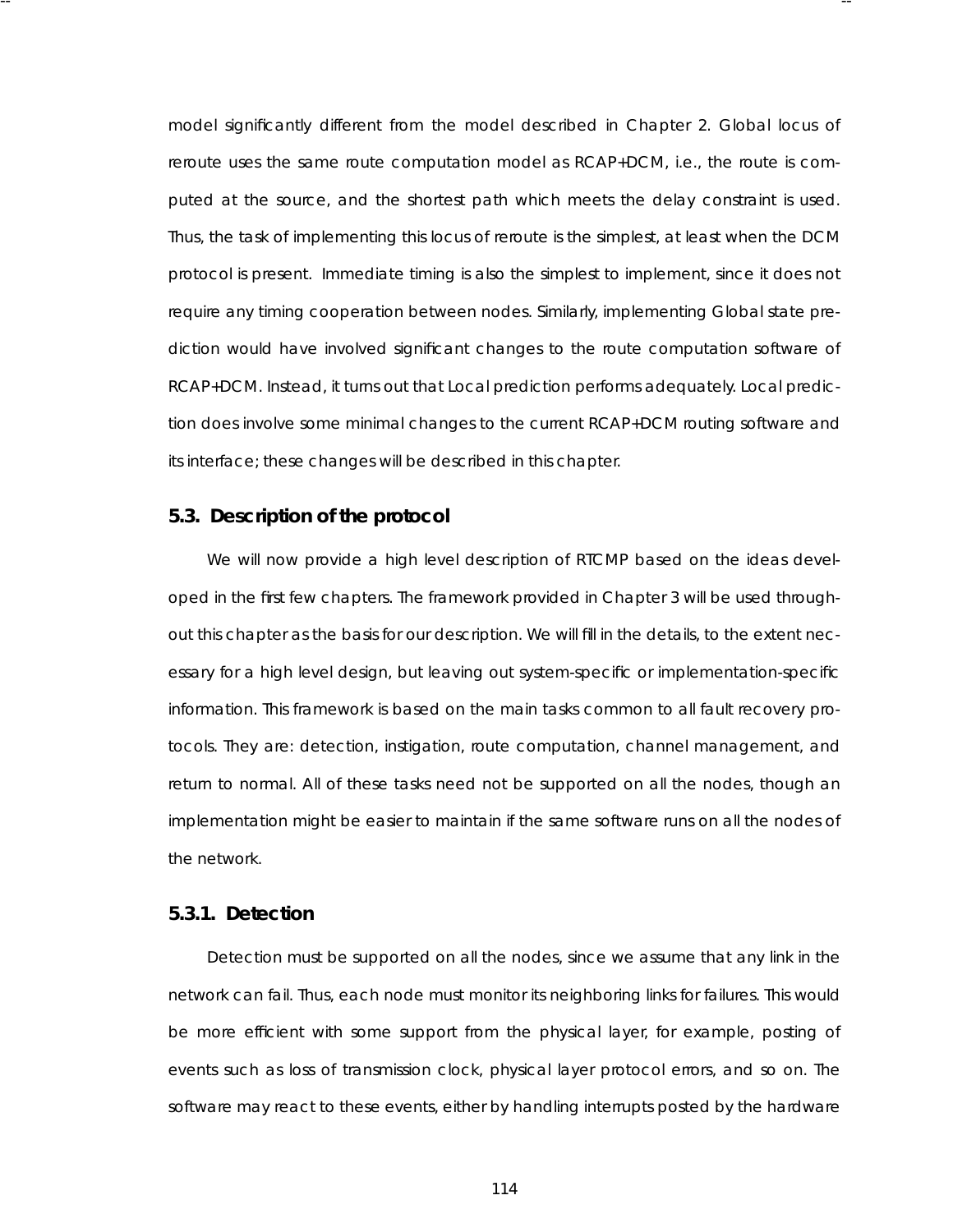on the occurrence of such events, or by polling hardware status registers at intervals. Events such as retry timeouts of the reliable control message exchange protocol used by RCAP or RTCMP should also trigger detection. The specifics depend on the particular networking hardware and operating system structure, so we will not go into any further detail.

-- --

The support from the physical layer may be fast and efficient, but may not catch all faults. Sometimes, a computer may fail without affecting the physical layer's status of its outgoing links. To deal with all failure conditions, as well as to handle networks where the physical layer support may be inadequate, each node must ascertain the status of its neighbors by exchanging "ping" messages, whenever no data has been received on a link for some duration of time. Each node is responsible for ensuring the health of all its incoming links. Thus, if a link fails only in one direction, the node to which data stops arriving would send a ping message and after a few retries would detect the fault. This mechanism is slower than detection supported by the physical layer, and adds some control overhead to the network, but is general enough to be applicable to any computer network. It can detect any fail-stop failures that the physical layer does not detect. It is also general enough to support recovery from node failures , since the fail-stop mode failure of a node can be detected by the neighboring nodes by the ping method as the failures of all the links connecting to the node, even if the physical layer is not affected.

Finally, error rates are another mechanism to detect failures. If a link has very high error rates, so that the quality of the realtime data received from it is unacceptable, it would be better to declare it faulty for realtime purposes, and remove all realtime channels from it. This may be a temporary problem, so that, if the error rate improves after some time, we would return the link to realtime service. Such phenomena may be obser ved on links established over micro-wave transmission systems, where the error rate changes with the atmospheric conditions. The physical layer may maintain a count of physical layer protocol violations over small intervals , and the RTCMP software should poll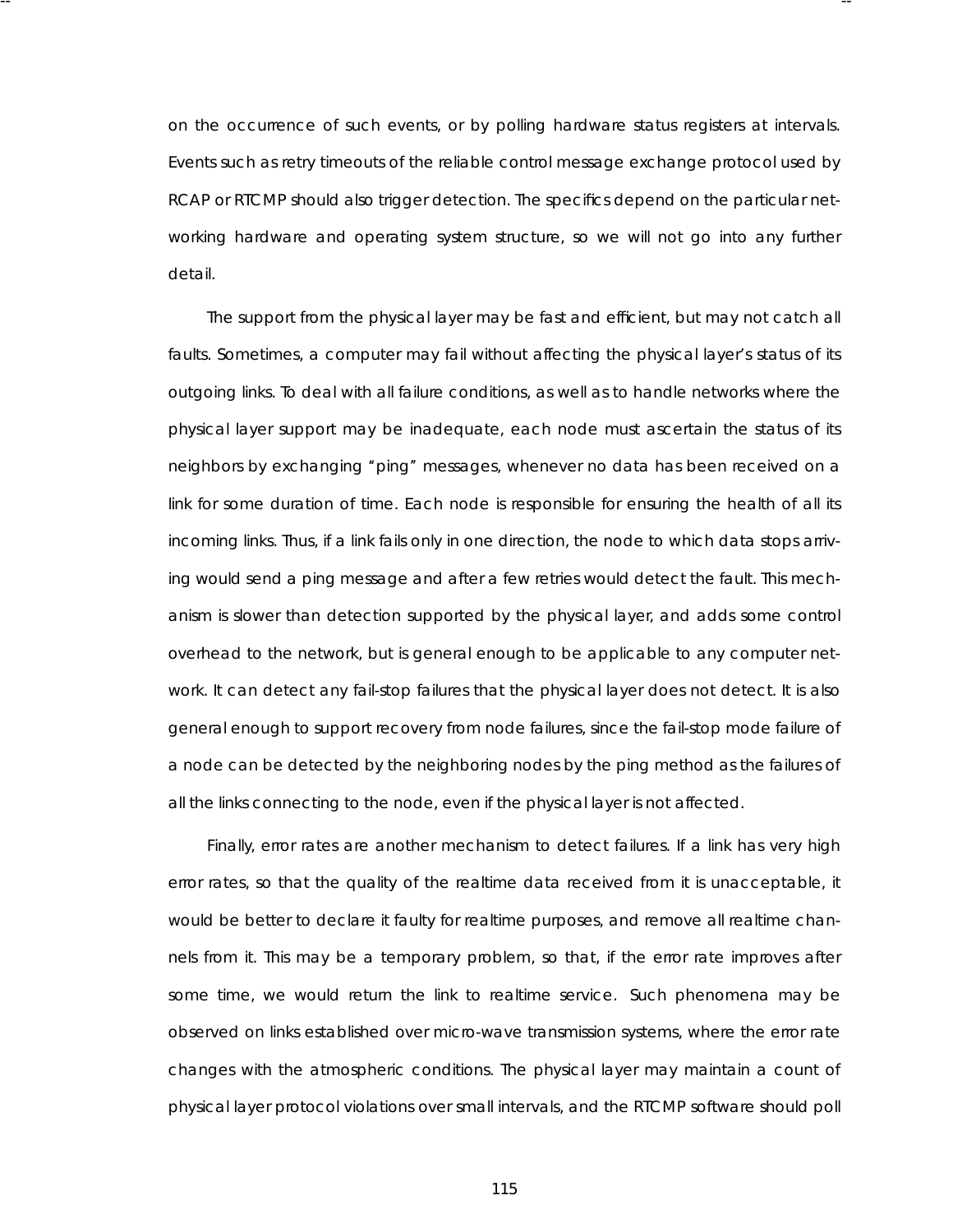this information, and maintain its own filtered counts as described below. If the data delivery protocols implement link level checksums, the errors detected by these checksums should also be counted. This error information may be used as described in [4], normalizing the error rate by the actual data transmission rate in the same interval, and using this metric to declare a failure when the normalized error rate crosses an upper threshold.

-- --





To reduce the occurrence of oscillations of the link status between ''alive'' and "dead", with its associated instigation of fault recovery and return to normal actions, some low level validation of the faults detected is essential. A simple hysteresis method is presented in Figure 5.2. A link is classified as faulty if a permanent fault is detected by the other means described above, or if the number of transient error s detected at the physical layer in an interval *Ia*, expressed as a fraction of the actual data bits transferred, exceeds  $t_a$ . However, it is only returned to service if no permanent fault is present and the transient fault ratio measured over a larger interval  $I_b$  is less than a threshold  $t_b$ .  $I_a$  should be small, and chosen depending on the reaction time desired for detection. *I<sub>b</sub>* should be relatively long to avoid oscillations and to ensure that the link is stable before returning it to service. It should be at least as long as the sum of the time to recover from a fault and the time to return to normal after a restoral, since in general we want to avoid declaring another fault on the same link before the return to normal procedure is complete.  $t_a$ should be chosen depending on the error rate tolerable for a typical application running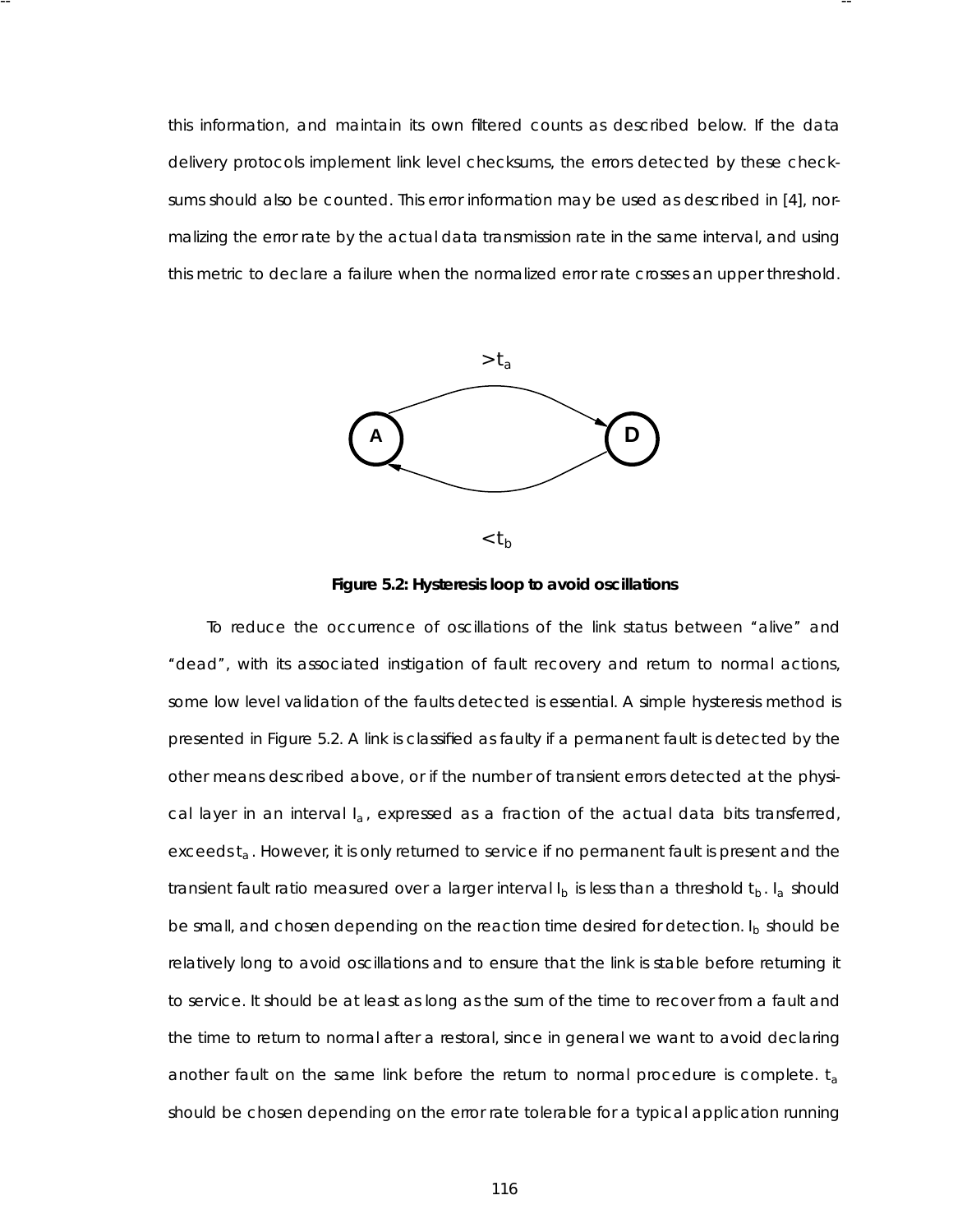on the realtime network.  $t_b$  should be at least an order of magnitude lower and may be chosen based on the expected error rates on the transmission medium.

-- --

When a fault is detected, the protocol should inform a human network operator to repair the fault, log the event for maintenance and tracing purposes , and also instigate automatic recovery.

#### **5.3.2. Instigation**

Instigation of the restoral process is performed by the node that detects the fault. This consists of relia bly broadcasting a fault message, containing the link identifier of the failed link, to all nodes in the network so that the routing table in every node reflects the topology after the fault. We need the reliability to ensure that all the nodes receive the same information about the set of failed links. If the underlying network supports reliable broadcast, then this problem is solved. If not, the reliable broadcast is achieved by the RTCMP protocol using a constrained flooding method. The purpose of constrained flooding is to ensure that, as long as the network is not partitioned by a set of faults, the route update messages reach all the nodes in the network. We also want to ensure that messages do not traverse any link more than once. The arrival of the fault message at any node causes it to remove the failed link from the topological database.

For the following discussion of the constrained flooding method, we assume a lower layer transport protocol with checksums and retransmissions to take care of transmission errors. We also assume that clocks are synchronized using a time protocol such as NTP. Each fault message is tagged with a unique fault number, containing the unique identifier of the node and a time stamp. Fault messages have a maximum time to live (*MTTL*), which is a constant known to all the nodes, and which is larger than the maximum possible time to travel across the network's diameter. All RTCMP daemons keep a list of the fault numbers they have seen, and these numbers are not removed from this list until they are older than *MTTL*. Fault messages older than *MTTL* are never forwarded. A message with a fault number which is in the list is also not forwarded. Each RTCMP daemon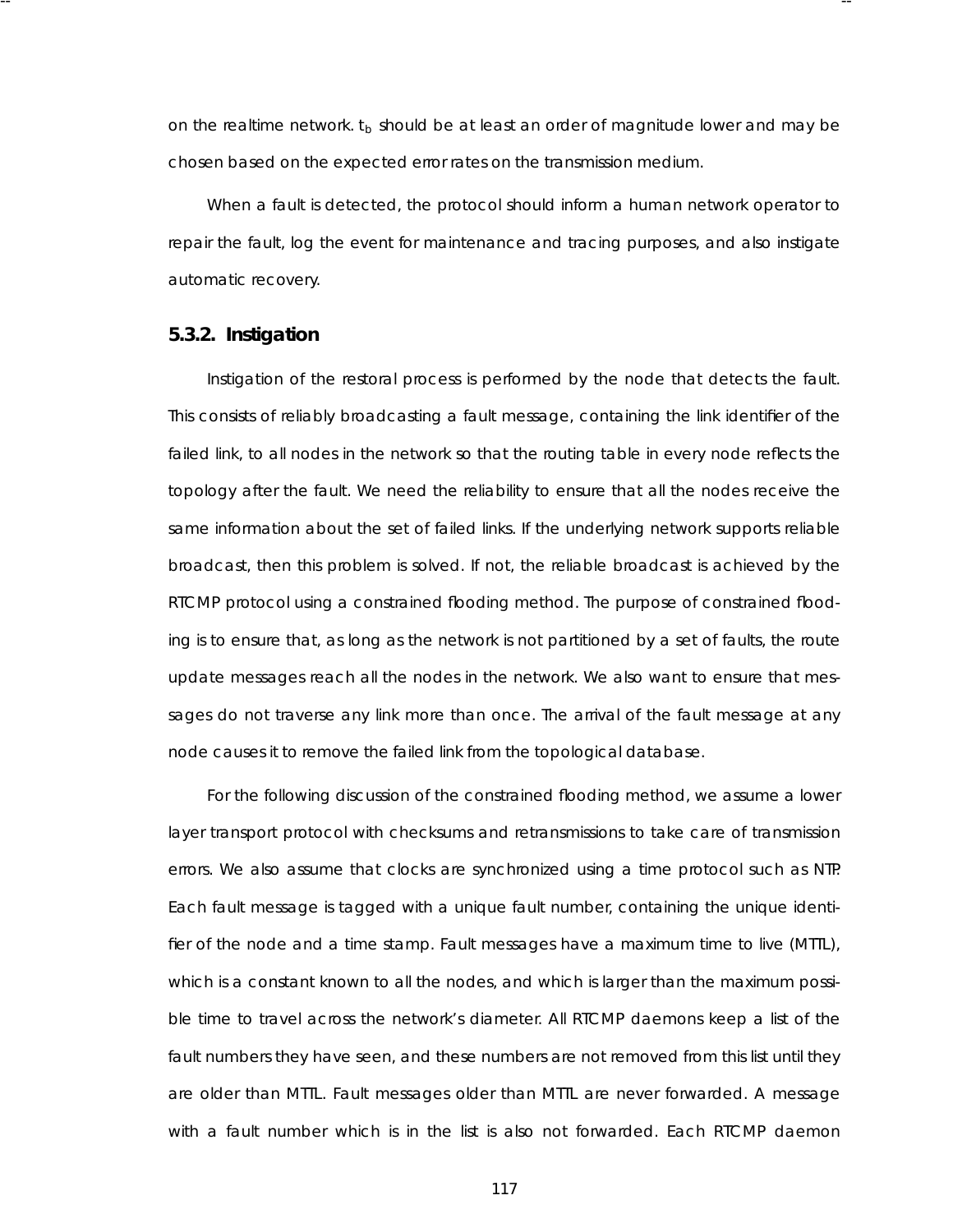forwards a fault message, if it is less than *MTTL* old<sup>1</sup> and the fault number is not in the list, to *all* its neighbors. This ensures that the message reaches all reachable nodes, and no link is traversed twice.

-- --

The description of the protocol in Chapter 3 also called for a separate reroute message to be sent to the source of each channel affected by the fault. This was needed to support the variety of options we were considering at that stage. However, if we look at the contents of the reroute message in the context of the decisions that have been taken, we find that it only contains the channel identifier of the channel to be rerouted. We can eliminate this message by including the entire set of channels affected by the failure in the fault message. This information must be obtained by querying the local channel management daemon, so the control interface of the channel management software must export a function which takes in a link identifier and returns the channel identifiers of the set of channels using the link. This set of channel identifiers is then included in the fault message broadcast to all the nodes.

# **5.3.3. Route selection**

The route selection function needs to be implemented only on the host machines of the network. Each host node performs route computation for the affected channels originating at that node. To do this, it needs to identify the channels originating locally from the set of channel identifiers carried in the fault message. The RTCMP daemon should query the channel management process to find the set of channels currently originating from the node, and then find its intersection with the set of channels in the fault message. The recovery action described next is performed for this set of channels. Eliminating the reroute message saves any implementation complexity that could have been caused by the arrivals of the fault and reroute messages in different orders.

The process of route selection is performed at the source node, using the Global

<sup>1</sup> if (time stamp > current time - *MTTL*)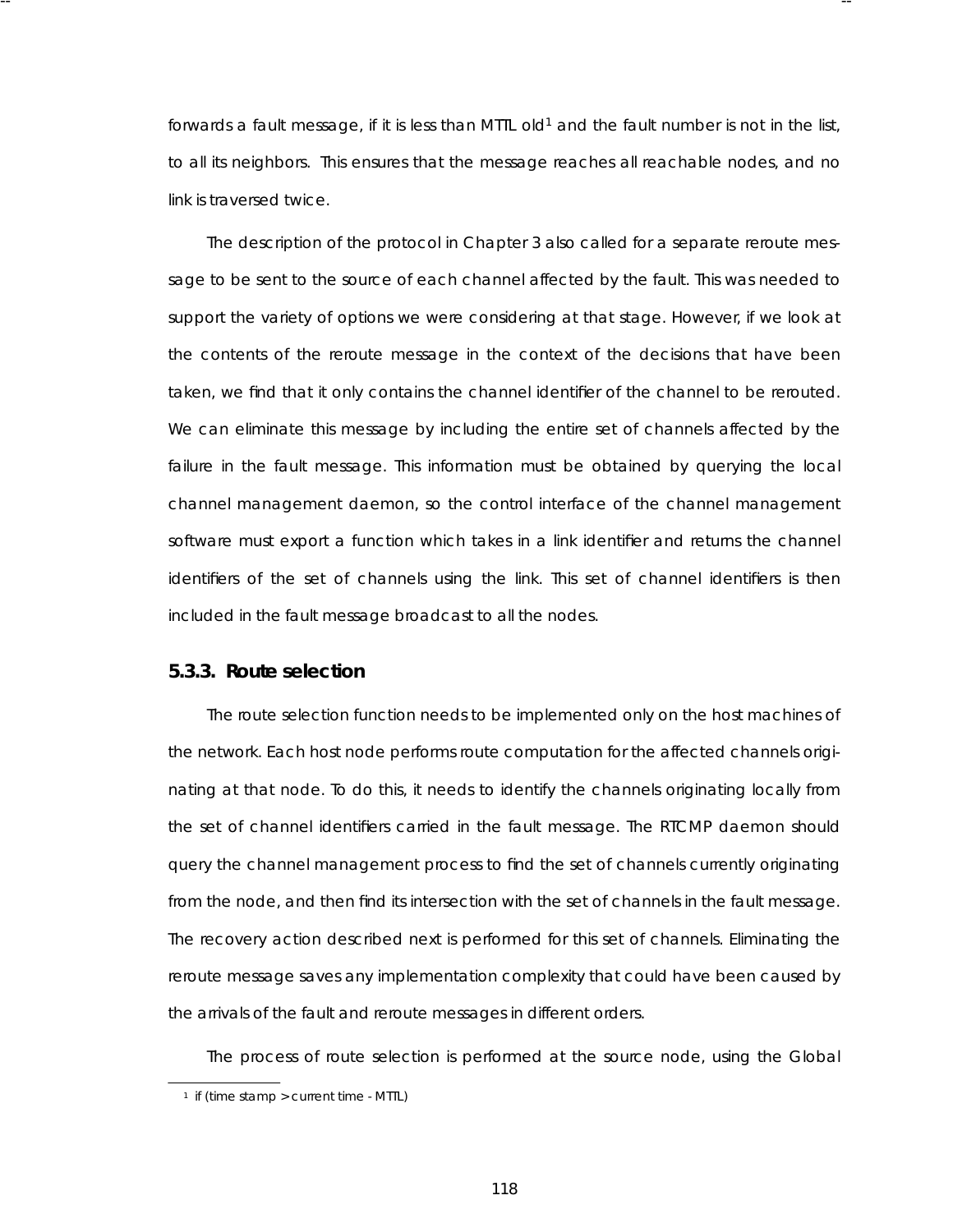locus of reroute constraint, Immediate timing, and Local state prediction. The path selected is the minimum-hop path which has sufficient resources to support the channel and meets the delay constraints. This is computed using the Bellman-Ford algorithm. The information about resources and delay bounds on links is based on the information in the routing database at the time of the computation, subject to the modifications of Local prediction.

-- --

In the event of the first attempt failing, the reroute is retried after an interval, which is set to the expected round-trip latency of the network. The route computation during the retry would be based on the route update messages that came in during the delay interval, since the route update protocol would have continued to exchange messages and update the database in the interval. The retry interval should be a tunable parameter of the RTCMP implementation, since the performance of the scheme was seen to be very sensitive to the value of this parameter in our experiments. The retry process should be halted after a fixed interval from the time of the fault, based on the desired maximum response time for the recovery process . This may also be a tunable parameter.

Since the route computation is always performed at the source (the Local routing alternative was rejected due to its poor performance), we can either keep the route computation task in the software for RCAP+DCM or have a separate routing module, as long as the control interface supports the needed functionality.

The general functionality needed in the routing module and in its control interface is described below. Firstly, the control interface of the routing module should allow RTCMP to inform it of the failed links, so that they are removed from consideration during route computation. Secondly, RTCMP needs to specify a set of channels to be rerouted, rather than just one as in the interface provided to the clients. This makes it easier for the routing module to implement the third requirement, which is that the routing software must handle simultaneous route requests using the Local prediction algorithm.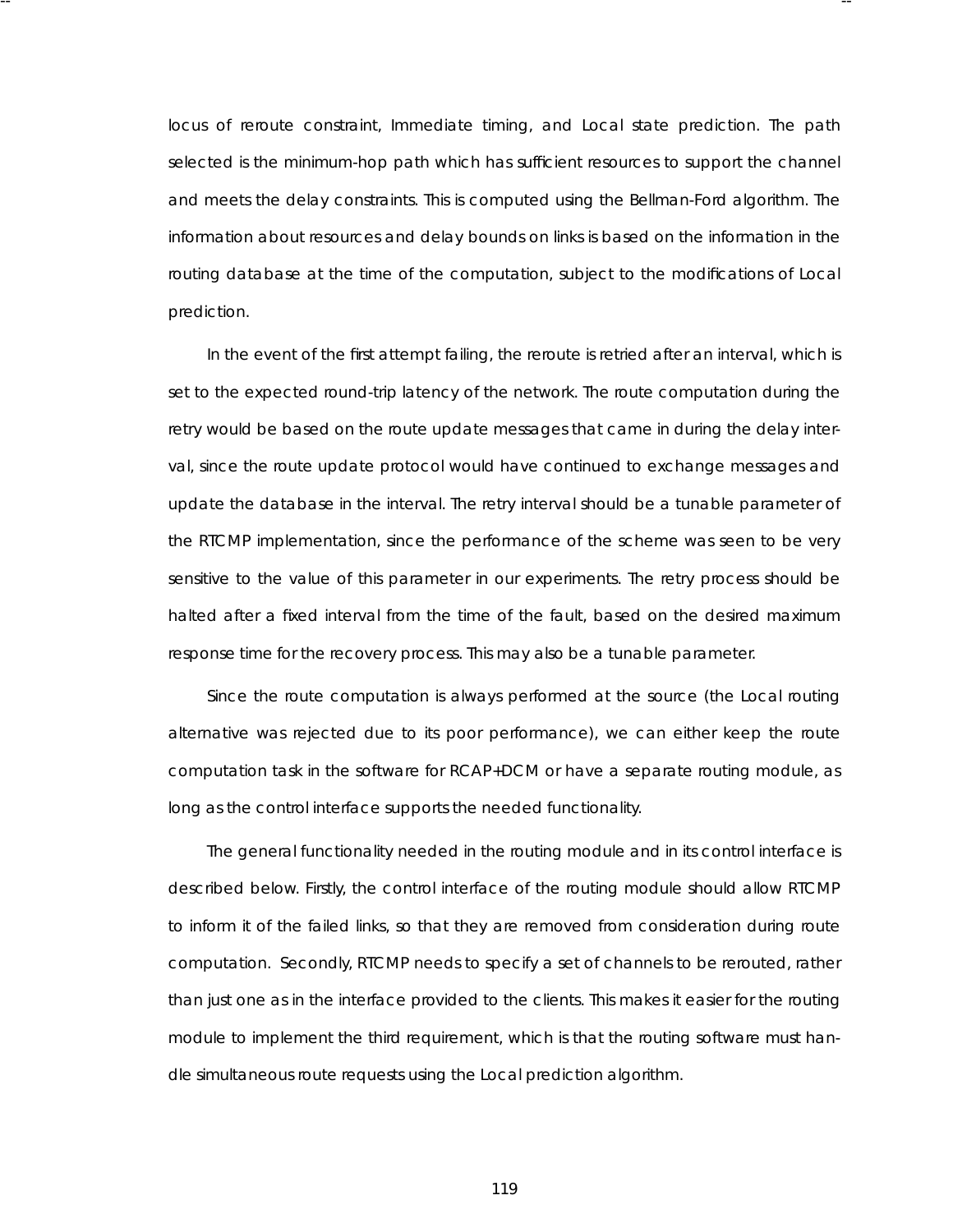In the specific context of RCAP+DCM, since all the parameter s of the channels to be rerouted are already known, and they are not changed during the recovery process , the reroute request interface of the system is simplified. RTCMP just needs to pass to RCAP+DCM the set of channel identifiers. RCAP+DCM can look up the channel parameters from the state stored during the original establishment. This single request subsumes both the routing request and the establishment request, since the RCAP+DCM software performs both actions. We also make one request for all the channels that need to be rerouted at a time, so that the routing software may perform Local prediction on this set of channels. This call *must* be non-blocking, unlike the interface to the clients, since RTCMP might need to react to some other event while RCAP+DCM is performing the esta blishments. In order to have RCAP+DCM perform Local prediction, we would need to modify the routing software. RCAP+DCM already interacts with the route update protocol to modify the database on which routing in based.

-- --

Thus, we can simplify the software structure of RTCMP, as well as minimize the changes that need to be made to the existing realtime network control software, by appropriately extending the interface to the routing module, and implementing the necessary functionality there. The timing and retries are handled in the RTCMP software.

#### **5.3.4. Channel management**

The channel management task needs to be implemented on all the nodes of the network on which resources exist to be managed. This includes all the nodes in which RTIP is implemented, as well as any switches which can provide realtime data forwarding without RTIP, but need admission control and resource management support. However, the interface to the RTCMP protocol only needs to exist on the host machines of the network. In the context of RCAP+DCM, since the routing and channel management functions are implemented in the same software entity, the requests for route computation and channel management may be merged into a single call. Channel management, as implemented in DCM, involves a round trip for establishment along the new path,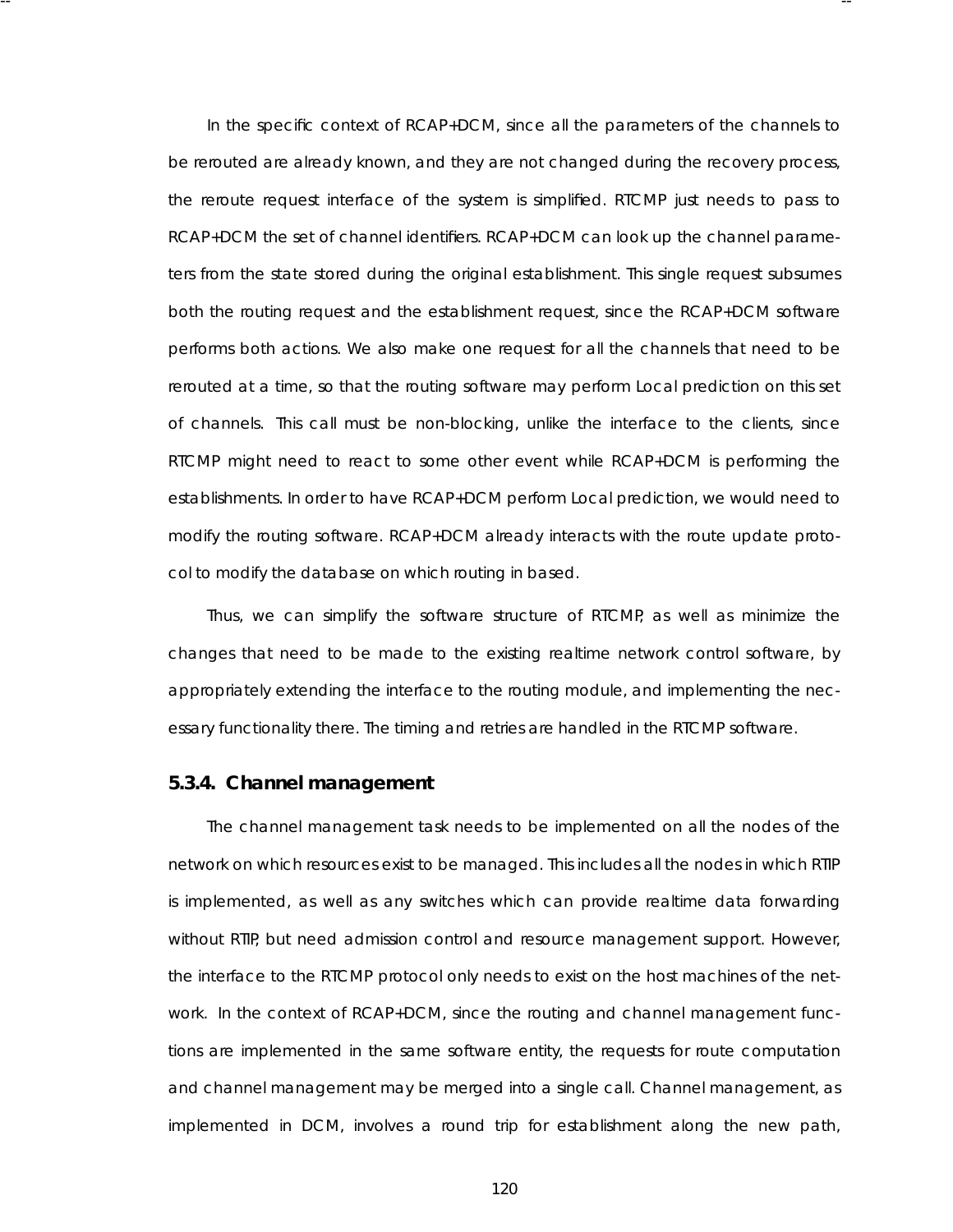followed by a teardown pass along the old path. In case the attempt fails, RTCMP is asynchronously informed. This causes RTCMP to set a timer event, so that, after the appropriate delay, a retry is attempted. The number of retries is limited, as described in Chapter 4. No channel management action needs to be taken by RTCMP, apart from specifying the reroute requests and retries at appropriate times.

-- --

## **5.3.5. Return to nor mal**

The return to normal task needs to be implemented on the host machines of the network. This action is performed on the detector node, adjacent to the failed link, which also detected the failure. A return to normal is detected when the hysteresis loop of Figure 5.2 restores the link to active status . Since the channels that were rerouted on the detection of the failure may be now on non-optimal paths, we need to reroute them to use shorter paths involving the restored link if necessary. When the link was detected to be in a failed state, the process was time-critical, because the service of the channels on the failed link were disrupted by the failure, and quick recovery was required. In contrast, the return to normal event is not time critical, since no channel is disrupted. If we use the DCM protocol to perform these reroutes, we get the added benefit that, even during the re-esta blishment process , none of the channels have their service affected. Thus, all that is necessary is to make sure that the rerouting load on RCAP+DCM is not excessive, since this might affect the service seen by other realtime users trying to set up new connections . We want all the channels to eventually move back to their optimal paths, to reduce the realtime load on the network.

On detecting a return to normal, the detector broadcasts the "return to normal" message, which contains the link identifier, to all nodes. The RTCMP daemon on every node contacts the routing module to restore the link into the topology and then triggers a reroute on every locally originating channel, which was rerouted during the fault recovery, or created during the period between the fault and the return to normal. This task is performed at low priority so that it does not affect other channel establishment requests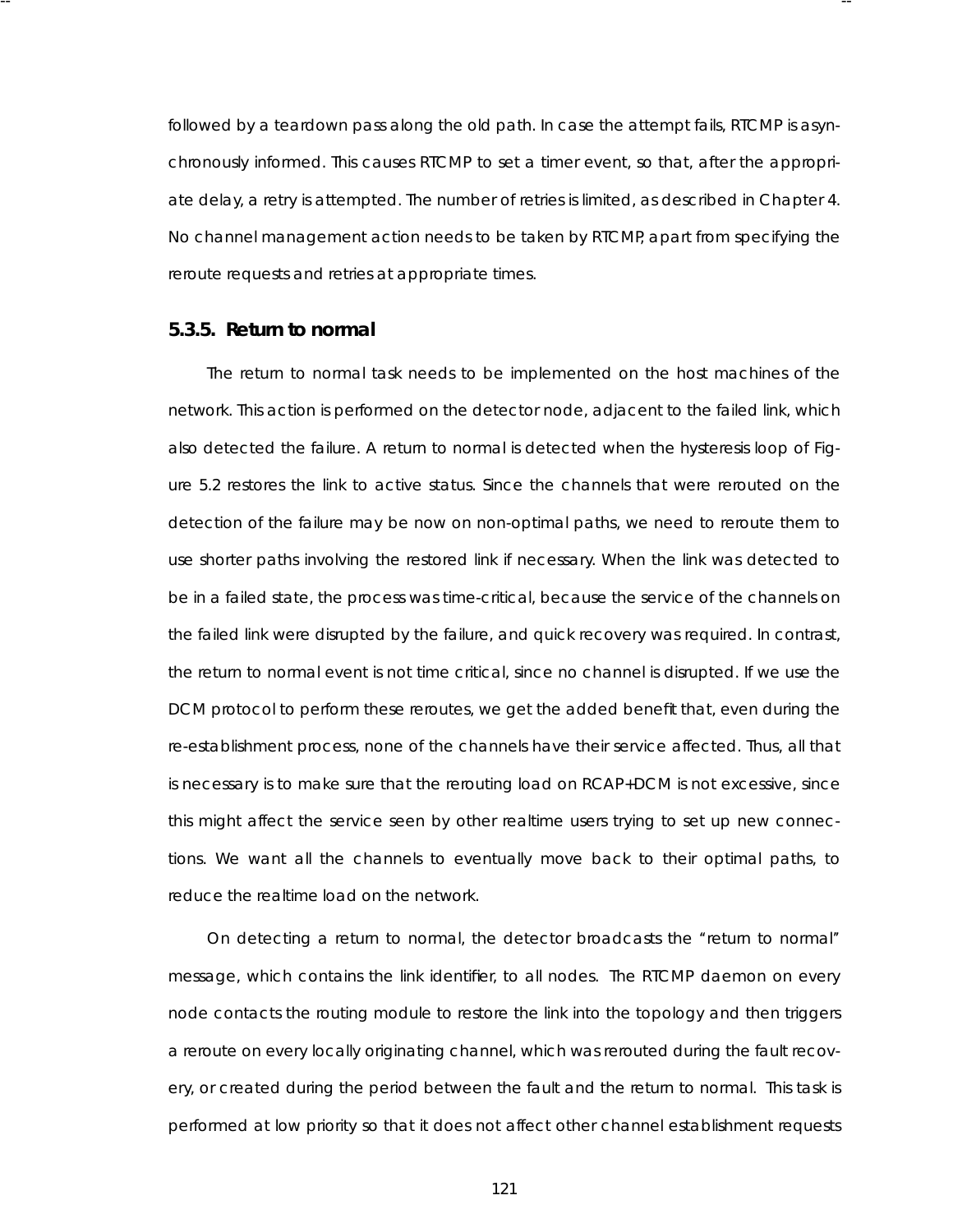handled by this node. The process looks at all eligible channels and tries to find one for which it can find a shorter route. The source routing algorithm is used without any additional constraint except the end-to-end delay bound. When such a channel is found, the process initiates a reroute onto the shorter path, and then waits for a random time interval with mean *T*, chosen appropriately to keep the expected channel management load on the network low. The randomization ensures that the retry processes from different nodes are not synchronized. The process is started at the time when the link is restored, and after a time interval of *nT* , where *n* is the number of affected channels, all channels would be back on their shortest paths. The process terminates when none of the remaining eligible channels can be rerouted to a shorter path. The DCM protocol ensures that the performance of any of the channels is not affected during the reesta blishment process .

-- --

This idea can be extended to general load balancing by having this process run continuously at a very low frequency for all channels, rather than only for the channels defined as eligible above.

# **5.4. Changes to the RCAP+DCM software**

The changes which must be made to the control interface of the routing module and the channel establishment software are summarized below.

- Inform routing function of failure (used on all nodes)
- Inform routing function of restoral (used on all nodes)
- Request reroute for set of channels (used on hosts)
- Query to find all channels traversing a link (used on the node detecting the failure)
- Query to find all channels originating from a node (used on hosts)
- Request establishment for channel on a specific route (used on hosts)

The first three features belong to the interface to the routing module, and the last three to the interface to the channel administration software. Since for RCAP+DCM both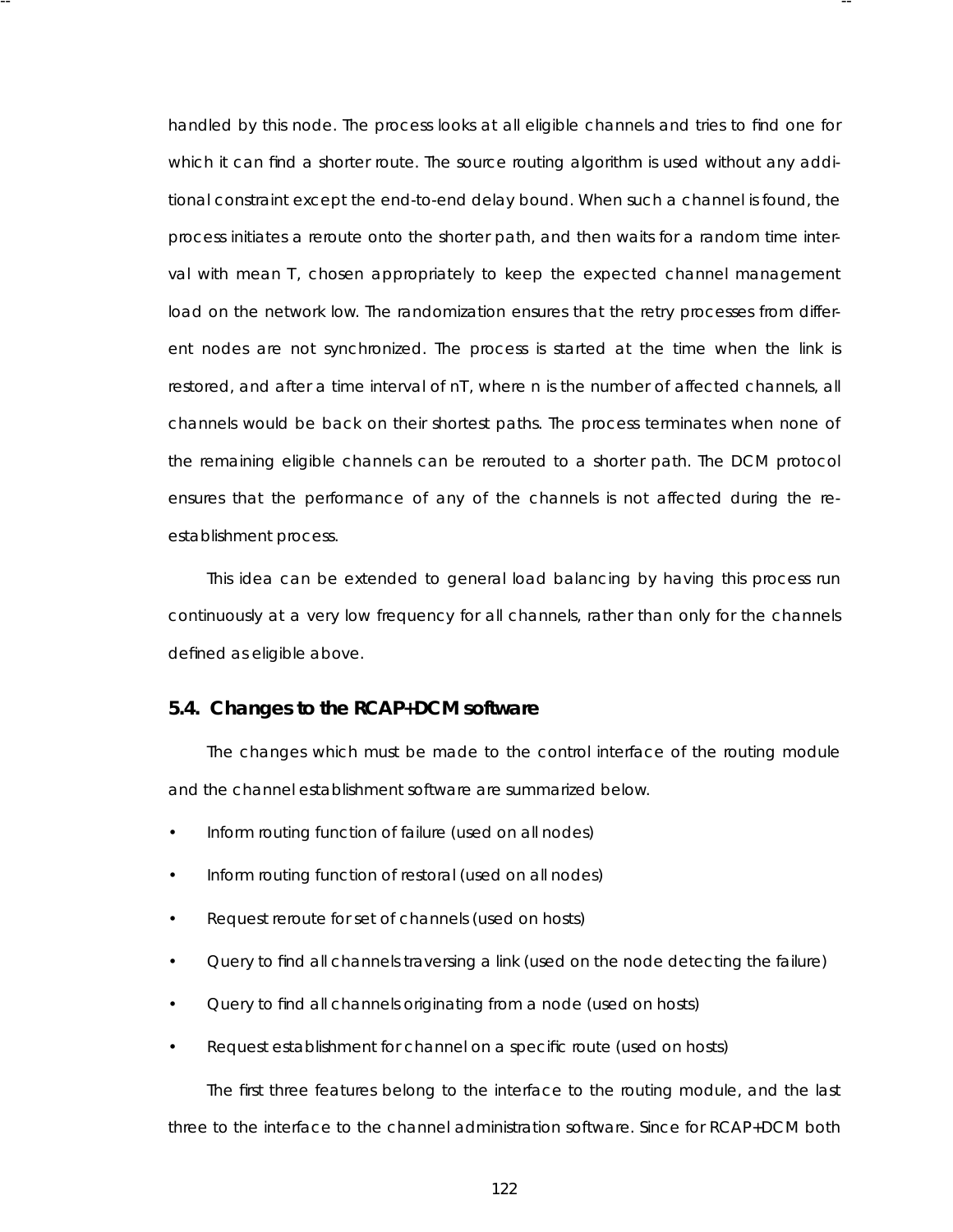routing and channel administration are implemented in the same software entity, the third and sixth features may be combined into one call to the combined interface.

-- --

The main change needed to the routing software as implemented in RCAP+DCM is the addition of Local prediction. Since the update of the routing database by the route update protocol involves some latency, if the routing protocol is given a number of channels to route simultaneously (as is true for Immediate timing), then the database should be modified after each route is computed to remove the resources that would be reserved by the channel on its forward pass. This is the state that would be seen by the subsequent channels, if they happen to get routed on common links. However, this modified image of the network should be temporary, since the return-pass resource reservations will be lower, and the route update protocol will bring in the correct information, as each channel is established. Thus, in our simulation implementation, we used a temporary copy of the database, which we modified as we computed the set of routes, and finally discarded. The original copy of the database was only modified as the route update messages came in.

The interface to the routing algorithm must also be extended to take into account the fault tolerance schemes; these schemes and the extensions required for them are described in Chapter 6.

## **5.5. Conclusions**

We presented a high level description of a protocol to support rerouting of realtime connections in the event of a fault. The protocol does not discriminate between channels , but attempts to recover as many as it can, within the desired maximum response time of the recovery process . For channels that cannot be rerouted within this time, the recovery protocol informs the user of the failure of the network recovery and tears the channel down. This should only happen when the network is operating close to the maximum realtime load that can be supported.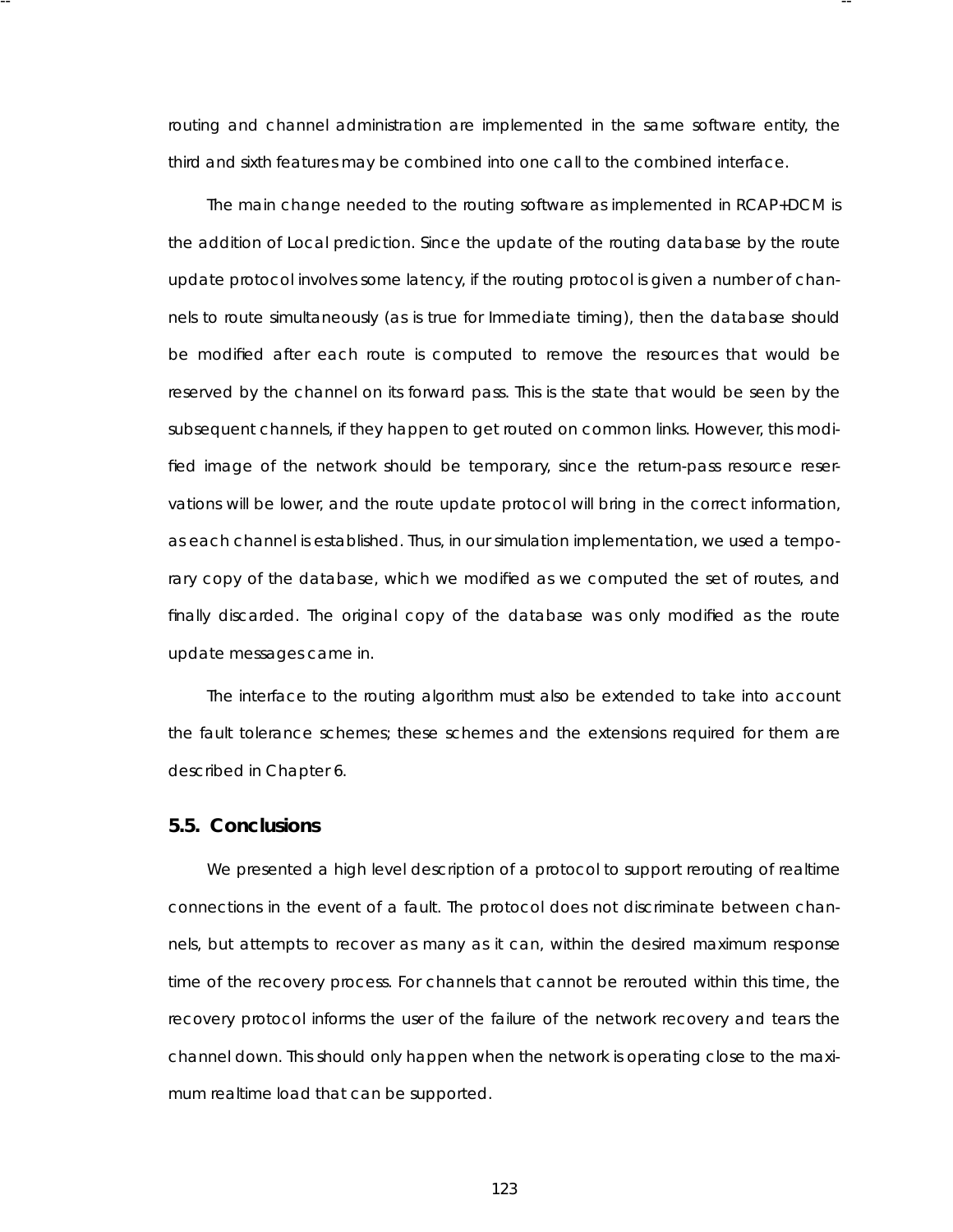The recovery schemes designed fit well into the existing realtime network support protocols . The routing software and interface of RCAP+DCM must be modified to some extent, to allow links to be removed or restored by RTCMP, to implement Local prediction for multiple simultaneous route computations, and to support the fault tolerant channels that will be described in the next chapter. The channel management interface of RCAP+DCM must also be modified to support some query functions needed by RTCMP, and to combine the routing and establishment requests for multiple channels into a single call. However, the basic software model remains valid, and RTCMP can perform its tasks as a user of the RCAP+DCM interface.

-- --

Many questions have been left unanswered. For example, can multiple priorities for channel rerouting be supported in this paradigm? We can easily extend it to two levels: no recovery support for some channels, and support for other channels, by extending the channel performance specifications to include a flag to indicate this. The above actions would only be performed for channels with the recovery flag on. But to extend this to multiple levels of priority would involve non-trivial extensions.

Another interesting question is related to the interface of the Tenet Suite 2. How can this interface best be extended to provide support for fault recovery? This question too is beyond the scope of this dissertation.

There is also the problem of network security; that is, how do we prevent some unauthorized process from using the RCAP+DCM control interface to reroute channels that it should not be allowed to reroute? This, and other questions, can only answered in the context of a particular implementation, and a specific operating system; hence, we leave the questions open for future work.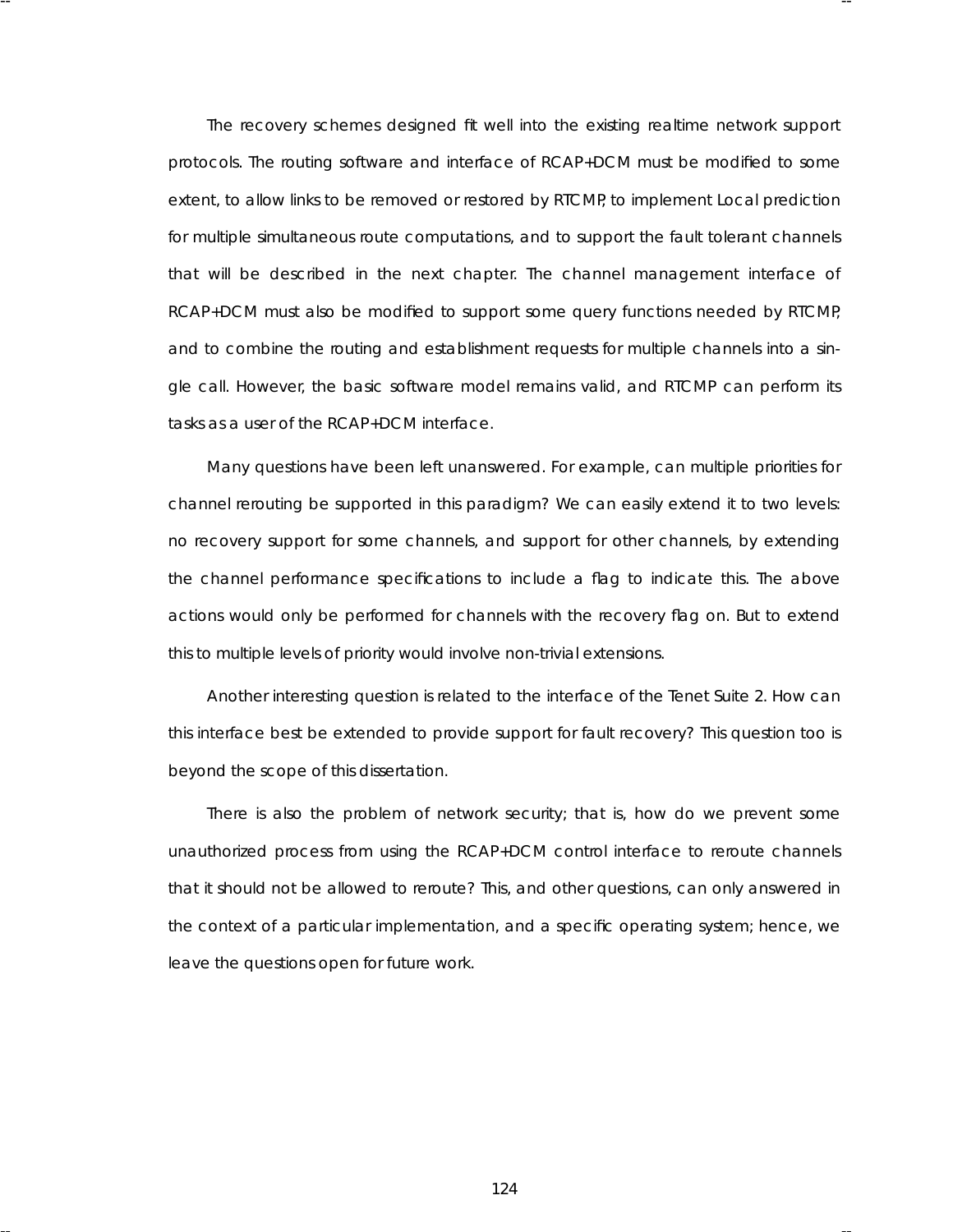# **Cha pter 6: A proactive scheme for fault tolerance**

-- --

# **6.1. Introduction**

This chapter presents some possible schemes to provide fault tolerance on top of an underlying realtime service. The approach used is to make reservations on multiple paths, using the available capacity and connectivity of the network, to provide fault-tolerant realtime connections, which can offer a variety of grades of service in the presence of network faults. Forward Error Correction (FEC) techniques are used in conjunction with the multi-path reservation when completely transparent fault-tolerance is required. This approach is useful in a network where the transmission capacity is relatively abundant, and for applications where tolerance to failures and non-stop operation is essential. This approach would not make sense in a bandwidth-poor environment such as the current Internet, where depriving other users of bandwidth to increase the tolerance of one's connection would be regarded as anti-social behavior. However, with the gigabit per second networks envisioned in the future, bandwidth requirements may become less of an issue, and the improvement in the service provided may allow some applications to use a shared network, which would otherwise require a private network.

The ability to put many different classes of applications, including those that require some degree of fault tolerance, on the same network opens up the possibility of reducing the cost of the service by exploiting economies of scale. The target applications for this service include remote surgery, space missions, industrial control, and so on, where fault-tolerant realtime audio-visual communication is required. Some interactive multimedia applications may also benefit from fault tolerance, if the associated costs, in terms of increased resource requirement, are low enough.

The underlying realtime service allows for the reservation of buffers on a perconnection basis to eliminate loss due to buffer overflow. That still leaves two sources of packet loss in the network: transmission errors and network failures, which are not covered by the guarantees provided by the Tenet scheme. The primary objective of the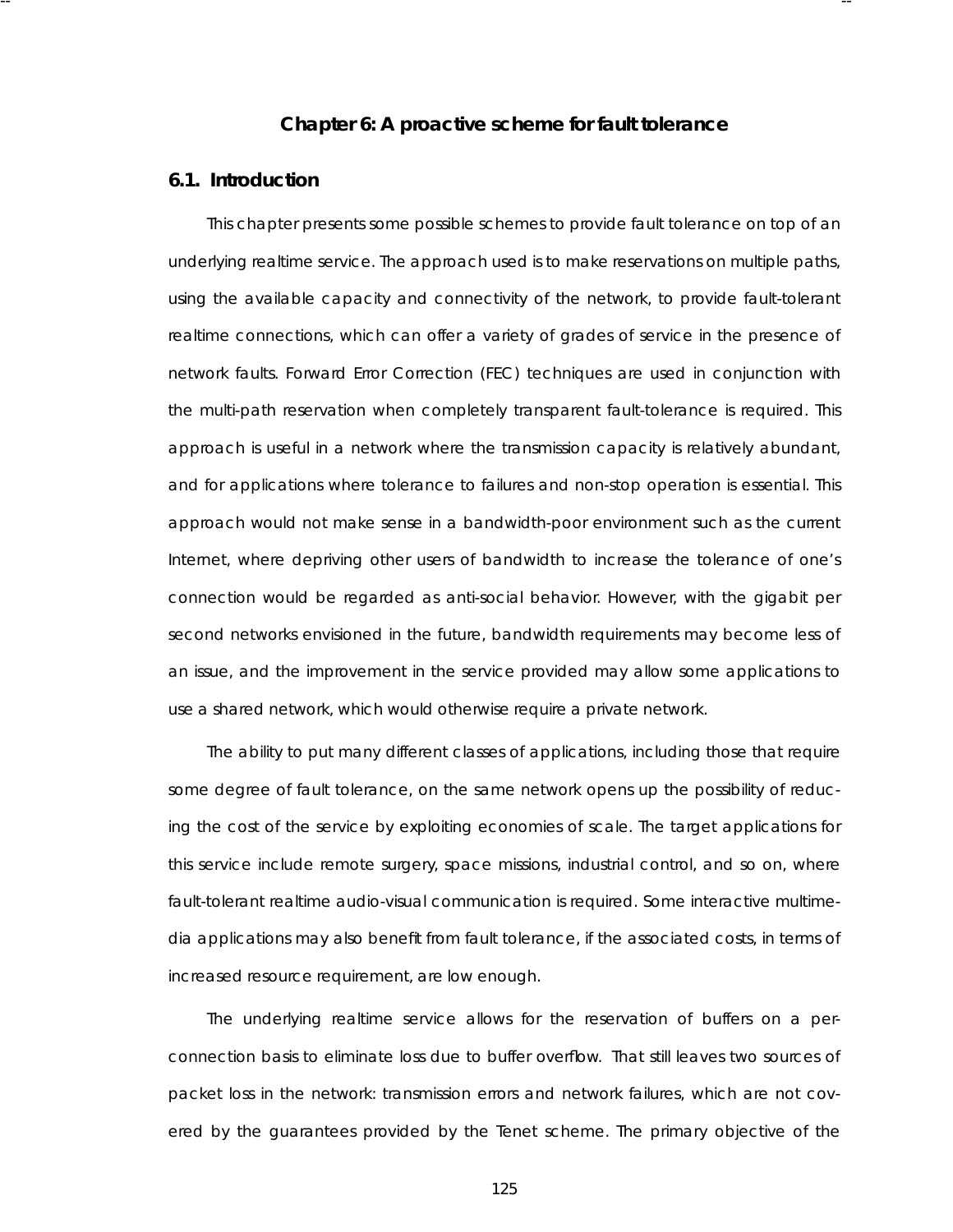mechanisms presented in this chapter are to handle network failures. However, tolerance to errors is provided are a side-benefit of using FEC to control loss due to faults.

-- --

An error can be looked at as a transient fault in the network. A long term fault, on the other hand, is one where the link does not transmit information for a long period of time, relative to packet transmission times. There is a continuum of error states in between these two extremes, and, for practical purposes, one may define a threshold of error rates, as described in the previous chapter, beyond which the link is removed from service. For simplicity, we will consider only the two extremes , and assume that either packets are lost with a constant (low) independent probability on all links, or that a link fails and does not transmit any information at all. We will discuss both the error-tolerant and fault-tolerant properties of the schemes.

The schemes for fault tolerance presented here are based on the idea of dispersity routing [44], described in Chapter 1. However, application to realtime networks requires a reconsideration of the capacity and performance requirements. Furthermore, the ability to continue to provide *realtime* service in the event of a fault must be built into the schemes, and validated through simulation. This chapter takes the idea of dispersity routing and modifies it in the context of realtime networks, to form several schemes which provide different levels of service, at different costs to the network. Some of the schemes provide completely transparent tolerance to restricted network fault scenarios (e.g., single or double faults) at the cost of increased bandwidth requirement. This is done by using multiple paths and FEC to introduce sufficient redundancy so that some of the paths can fail without disrupting the flow of data. The principle of realtime channels are used to provide guaranteed performance service on each of the paths, so that the overall service is also guaranteed.

Some other schemes offer gracefully degrading service as the number of faults in the network increase. They use the multiple paths through the network to provide a service whose capacity degrades gracefully, and use appropriate coding techniques to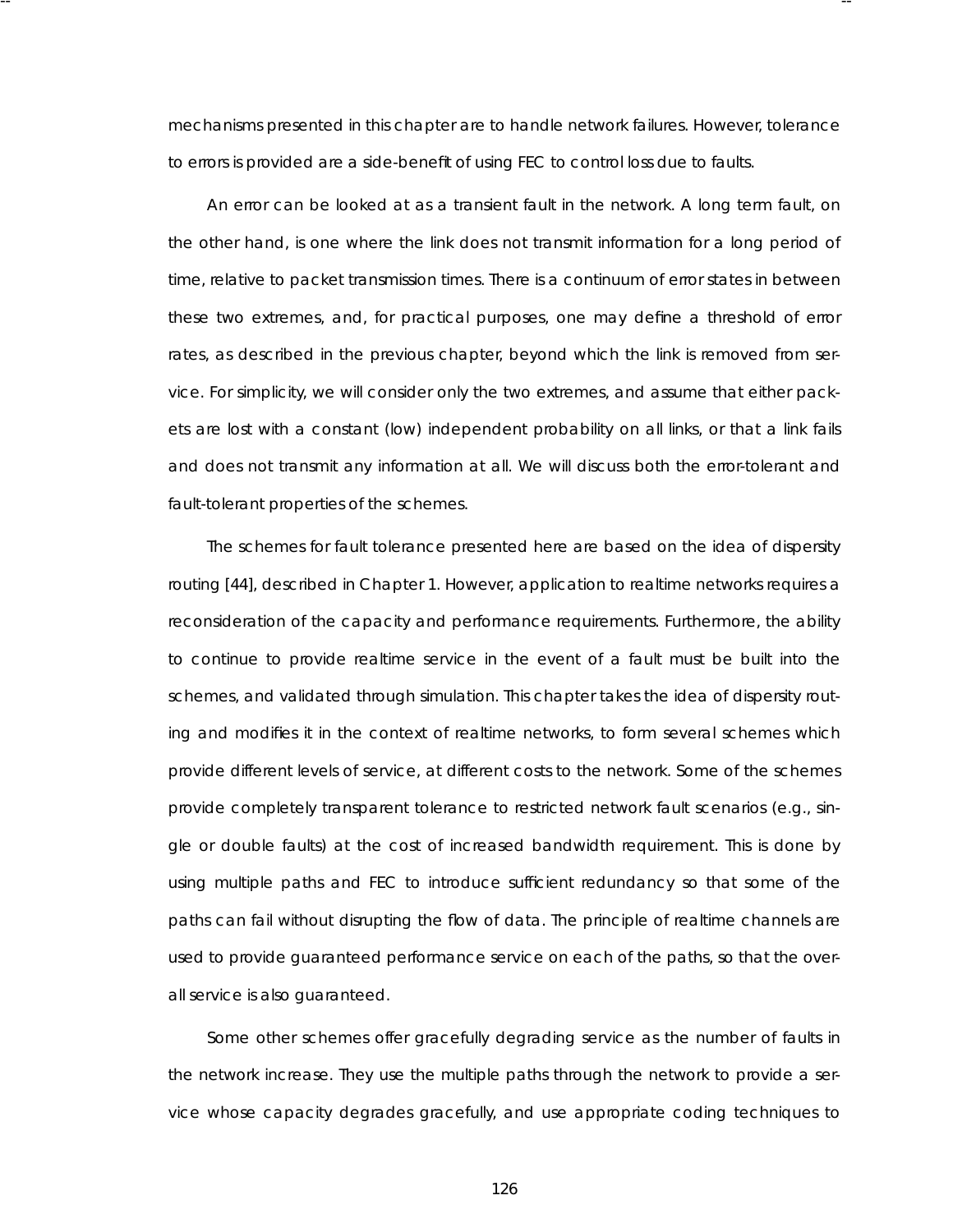ensure that any of the surviving streams can be used independent of the others. Still other schemes provide a service, which is disrupted in the event of a failure, but the recovery is guaranteed and the recovery time is short. This is made possible by preserving the backup resources, but allowing non-realtime data to use this spare capacity until it is needed to recover from a fault.

-- --

A framework to classify the different schemes is developed in Section 6.3, which also describes the service offered by each scheme, and the expected impact on network ca pacity based on bandwidth requirements . In Section 6.4, we present the design of our experiments. Section 6.5 presents the results of the simulations, which validate the service offered, and provide a more accurate picture of the network capacity issues. We then discuss some practical issues in Section 6.6, such as the changes to the network interface required to support fault-tolerant realtime connections, and the interaction with the recovery schemes described in the previous part of the thesis. Section 6.7 concludes by summarizing the service provided and the network costs of the schemes, and comparing them to another existing approach to fault tolerance [74]. We start with Section 6.2, which provides some background information to be used in the course of the chapter.

## **6.2. Background**

This section summarizes some background information on compression algorithms and error-correcting codes. While the fault tolerance schemes to be developed in this chapter are applicable to any realtime data, video traffic requires some special consideration. The realtime paradigm is well suited to audio-visual information, because of the regular time-based nature of the information. Audio, having a lower bandwidth requirement, can be handled much more easily by the fault tolerance mechanisms. Video is harder, firstly, because the larger bandwidth forces us to seek solutions that use resources more efficiently, and secondly, because, due to the large bandwidth requirements and the inherent redundancy of video, it is usually transmitted compressed, and some of the compression techniques introduce dependencies in the video stream. This increases the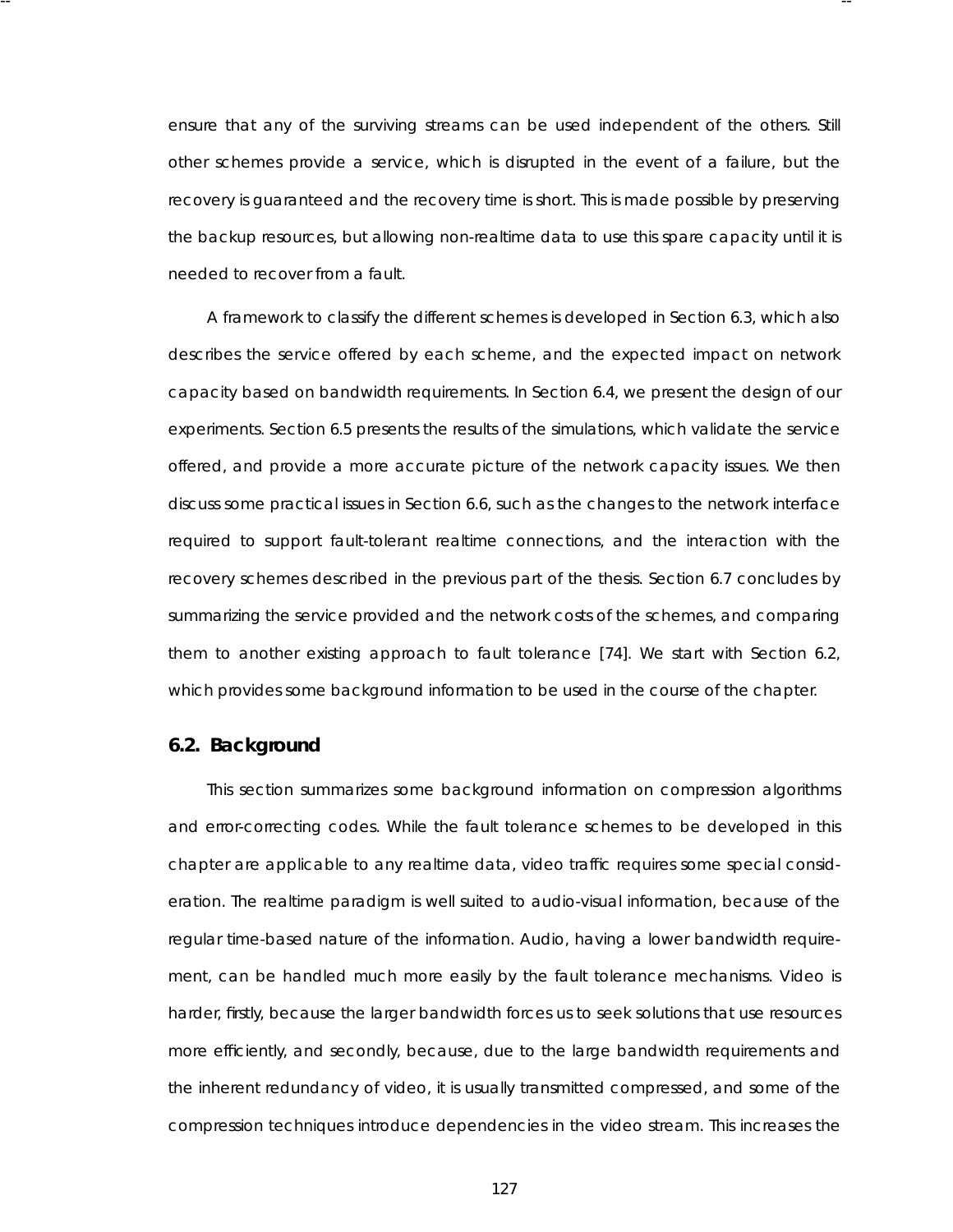fault and loss sensitivity of video . We devote Section 6.2.1 to a discussion of the compression techniques, with special consideration of how partial information may be decoded. We provide a brief description of intra-frame, inter-frame, block update and hierarchical compression ideas.

-- --

In the sub-section on error correction, we provide a description of diversity encoding and Priority Encoding Transmission (PET). These techniques can be used to increase the redundancy of a stream and to split the stream into multiple streams to enhance the error and fault tolerance properties. Readers familiar with the above can safely skip this section, since we will not go into extensive detail.

## **6.2.1. Compression techniques**

#### **Intra-frame compression**

Intra-frame compression techniques take advantage of the spatial redundancy inherent in the digital representation of most pictures. The information required to describe one pixel is usually very similar to that required to describe the next one. The intra-frame compression technique proposed by the Joint Pictures Experts Group (JPEG) depends on dividing the screen into blocks of 8x8 pixels, subjecting each block to a Discrete Cosine Transform (DCT), quantization, and Huffman encoding. This process can typically compress the representation of the picture by a factor of 10:1; the level of compression can be traded off for picture quality, leading to a large range of possible compression ratios .

Pure intra-frame compression does not take advantage of the temporal redundancy inherent in video sequences, especially at the higher frame rates . However, each frame can be decoded independently of all others. Since each lost packet only affects one frame of the video sequence, compression codes like JPEG are relatively tolerant of packet loss . When a packet is lost, an unknown number of bytes of the current frame has been lost, and the decoder state is not synchronized with the bit stream contained in the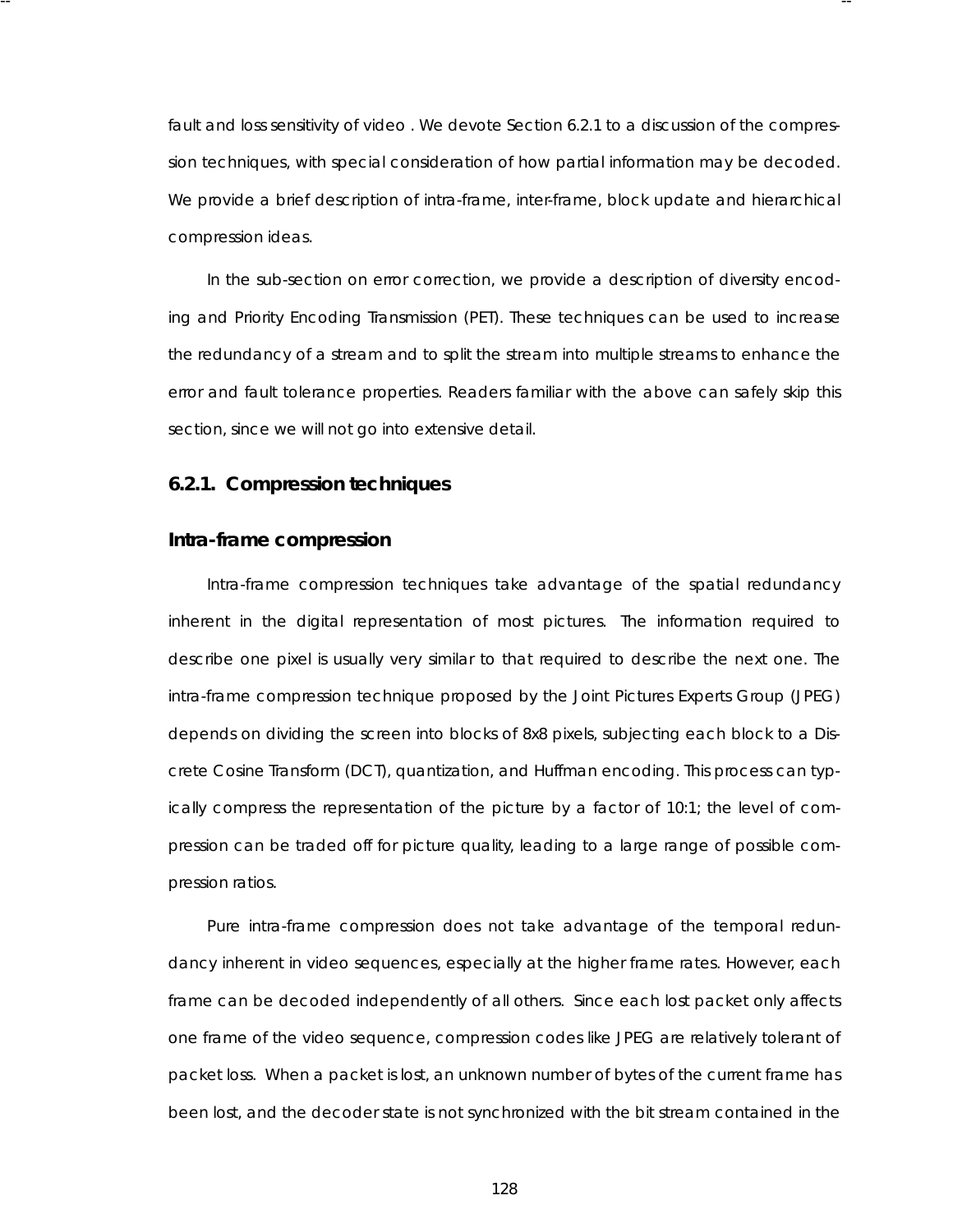next packet. Thus, most decoders discard the bits until the next marker, where the state can be synchronized and decoding restarted. Such markers are always present at the start of a new frame, but may occur more frequently, such as at the start of every new packet. However, many current JPEG compression/decompression hardware devices only arrange for resynchronization at the start of each frame. Since resynchronization can always be achieved by the start of the next frame boundary, no more than one frame is ever affected by a single packet loss.

-- --

#### **Inter-frame compression**

Exploiting the temporal redundancy of video sequences permits an additional improvement in compression ratio. Since the picture does not change much from one frame to the next, a frame can be expressed as the change from the last frame using a much smaller number of bits than required to independently code the entire frame. This idea is used in the coding standards proposed by the Motion Pictures Experts Group (MPEG), where frames can be of three types. I frames are coded using pure intra-frame compression, similar to JPEG compression. P frames are coded on a block basis; each block is coded either in predictive mode or intra-frame mode depending on the accuracy of the prediction based on the motion estimation. The intra-frame mode is the same as for the I frame blocks . In predictive mode, a block is represented as a set of motion vectors, interpolated relative to the closest preceding I frame, and prediction error information. I and P frames are also known as "anchor frames". B frames are interpolated based on the closest preceding and following anchor frames . The compression or decompression of B frames requires waiting for frames later in the sequence, leading to increased delays, buffer requirements, as well as compression complexity. In addition, the video service becomes even more susceptible to errors since there are more dependencies. Thus, interpolative coding (and, hence, use of B frames) may not be suitable for realtime applications [49].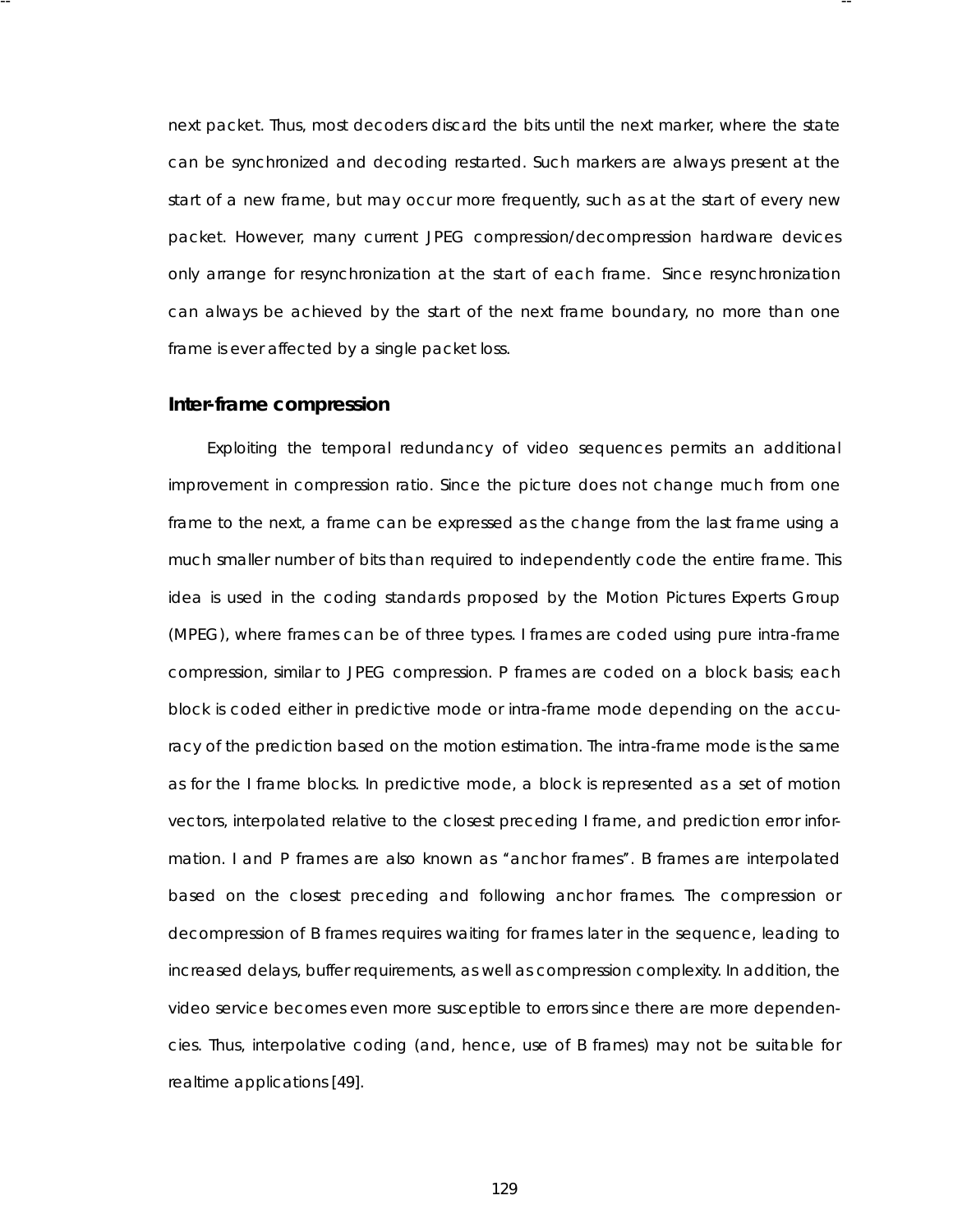Inter-frame compressed video suffers from dependencies between frames. Thus, the loss of an I frame affects the entire group of pictures (GOP) until the next I frame. Thus, if possible, the network should try harder not to lose an I frame than a P (or B) frame. Some ATM networks will provide differential cell dropping, so that, in case of buffer overflow, cells marked as lower priority will be dropped in preference to higher priority cells. However, the losses due to transmission errors and faults cannot be prioritized directly. In the next section, we will discuss a differential FEC scheme, which allows different levels of redundancy to be imparted to different portions of a video stream, to achieve a similar effect.

-- --

# **Asynchronous video coding**

The basic idea behind asynchronous video schemes is to treat video as a series of updates to the screen, so that information can be displayed when the packet containing it arrives , independently of other packets in the same stream. For example, block update compression treats the screen as a matrix of blocks, and transmits a block only if it has changed (by more than a threshold) since the last time it was transmitted, thereby taking advantage of some of the temporal locality in video. Blocks may be compressed, using techniques such as DCT, to further reduce the bandwidth required. This technique is especially suited to video without much action, panning or scene changes, such as usually found in video conferencing, lectures, and so on. Each block is transmitted with the position information necessary to render it. If a packet is composed of randomly selected blocks , the loss of a packet has an effect distributed over the entire picture. This scheme is fairly tolerant of losses, especially for the classes of video applications just mentioned. The typical image is a human in front of a static background; the blocks being updated correspond to the human as she moves around. Thus, a block which is updated is likely to be updated again soon, as the human will move around in the same portion of the image. Even if an update is lost, it will be updated again soon afterwards .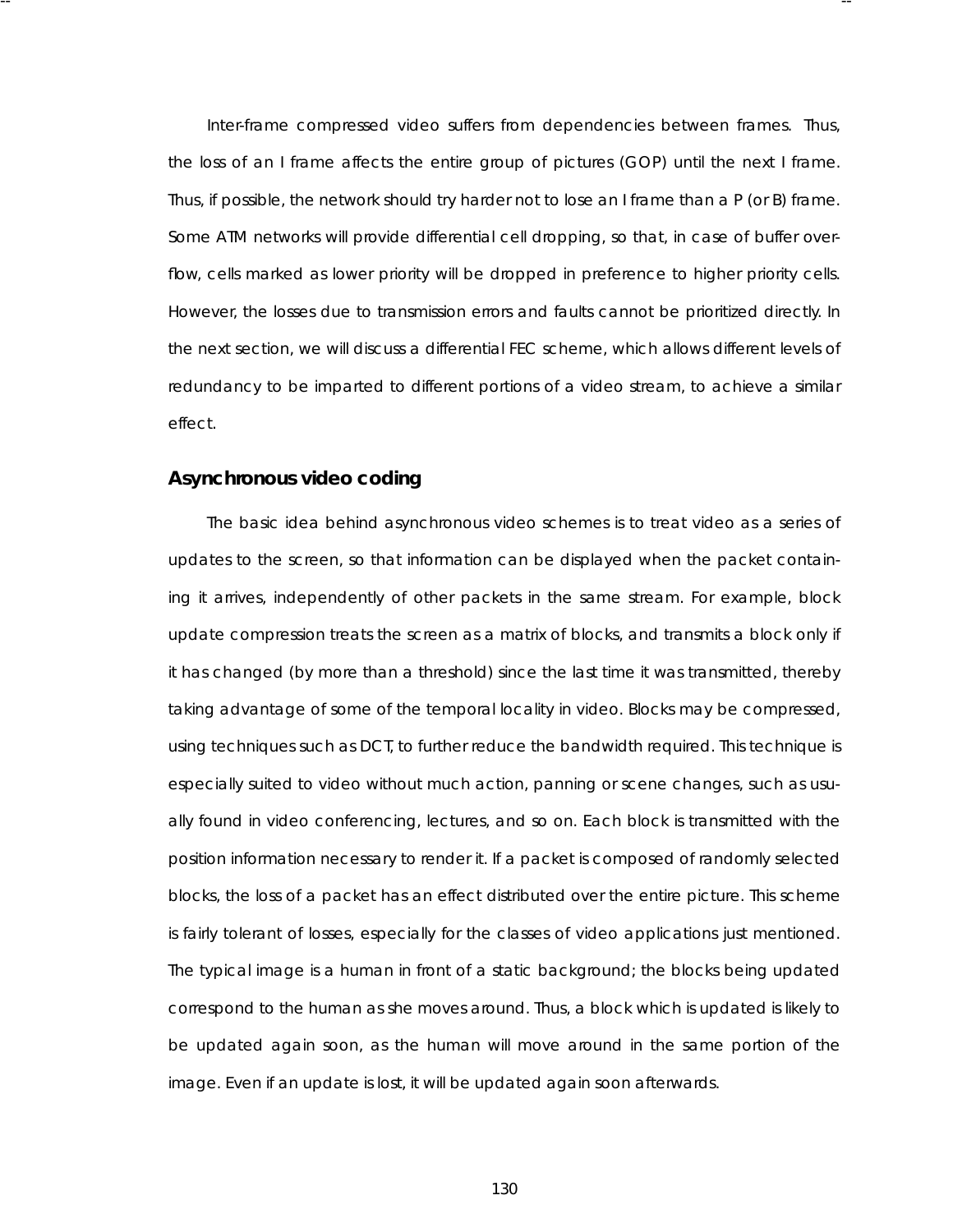The above technique has been used in a video conferencing tool called nv, with a fair degree of success. The compression can be performed in software in realtime, leading to applicability to a large class of hardware platforms. The major complaint with the technique is that people in the image tend to leave body parts scattered around the screen, when packets are lost. To partially compensate for packet loss, a background refresh process sends the entire picture, block by block, at a rate chosen depending on the overall bandwidth constraints. The technique can scale to the available bandwidth by changing the block size, the update rate, the threshold for transmitting a block, and the background refresh rate. The picture quality, as well as loss tolerance, increases with increasing the background refresh rate, increasing the update rate, decreasing the threshold for transmission, and decreasing the blocks size; this improvement comes at the cost of the increased bandwidth needed by the video stream.

-- --

Similar ideas are being investigated by at least two groups of researchers [45,48]. An additional twist to the basic idea is to generate multiple sub-streams by separating the regions of fast motion and slow motion, and sending more detail for the slow motion regions . The sub-stream for the fast motion regions contains more frequent updates, but less detail. This sub-stream is more important to the perceptual quality of the video. A third sub-stream may contain the refresh information. The idea of multiple sub-streams for compressed video is applicable to non-asynchronous video coding schemes as well, and is generally referred to as hierarchical compression.

# **Hierarchical Compression**

Hierarchical compression consists of coding video sequences into a number of compressed sub-streams with the property that an image sequence can be reconstructed from many subsets of the set of sub-streams. If all the sub-streams are used, the highest-quality video sequence is obtained. However, if a lower bandwidth stream is required, some of the sub-streams may be dropped, and the decoding algorithm can still recover a lower-quality video, where the quality of the video is somehow related to the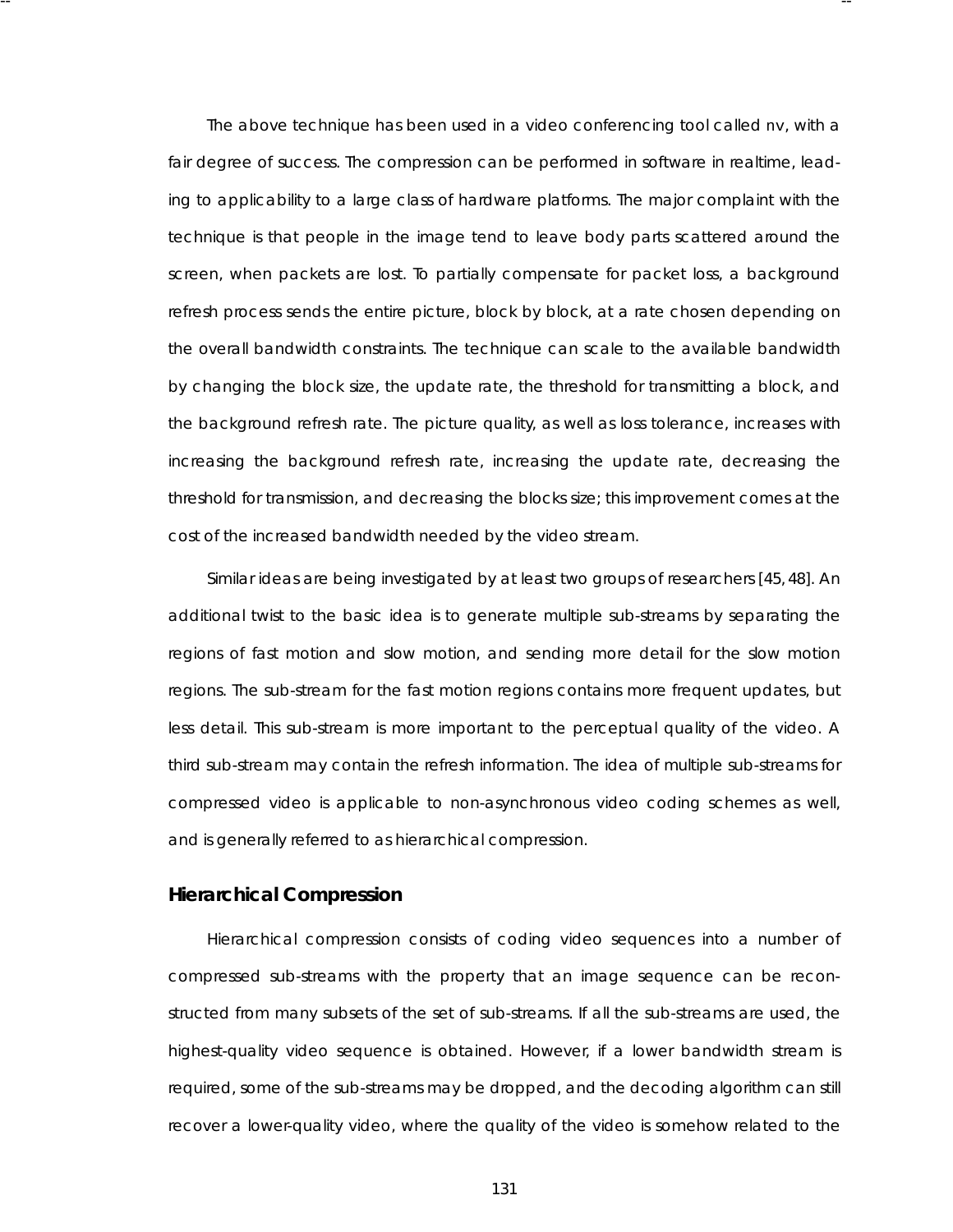cumulative bit-rate of the received subset.

-- --

One possible scheme for hierarchical compression uses a stream of highly compressed video as the base low-quality signal. The other streams provide different levels of enhancement information, so that in combination with the base stream, various levels of higher quality video may be obtained. Such video compression schemes are also known as scalable or multi-resolution compression. They are useful for multicast, since, if the route to a particular receiver does not have enough resources to support the highest resolution, some fraction of the scalable stream may be dropped in the network, to allow communication at some reduced quality. They also allow variable quality video to be retrieved from a video server, depending on the bandwidth that can be supported by the server and the network at the time. In the context of ATM networks, the cells of the higher layers of a scalable video stream may be marked to be dropped first in the event of congestion. When congestion occurs, the video would degrade to the lower quality, since only the cells of the higher layers would be dropped.

MPEG-2 contains scalable modes which can offer such multi-resolution compression to a limited extent. Temporal scalability can be provided somewhat artificially by treating the I, P and B frames as separate streams of hierarchically encoded video. Another possible approach is to include more frames in the enhancement layer. Spatial scalability can be provided by improving the high resolution image by combining motion prediction, the base layer image, and prediction error information. SNR scalability is supported by using coarse quantization of the DCT coefficients for the lower layer, and sending additional residual information at the higher layer. The number of levels that can be provided, as well as the compression efficiency for the higher layers, is limited compared to true scalable compression techniques such as 3-D sub-band coding, where sub-band transforms are used in the temporal domain as well as in the spatial domain. Unfortunately, the delays incurred in the compression and decompression of true 3-D sub-band coded video are currently too expensive for interactive applications . Research into reducing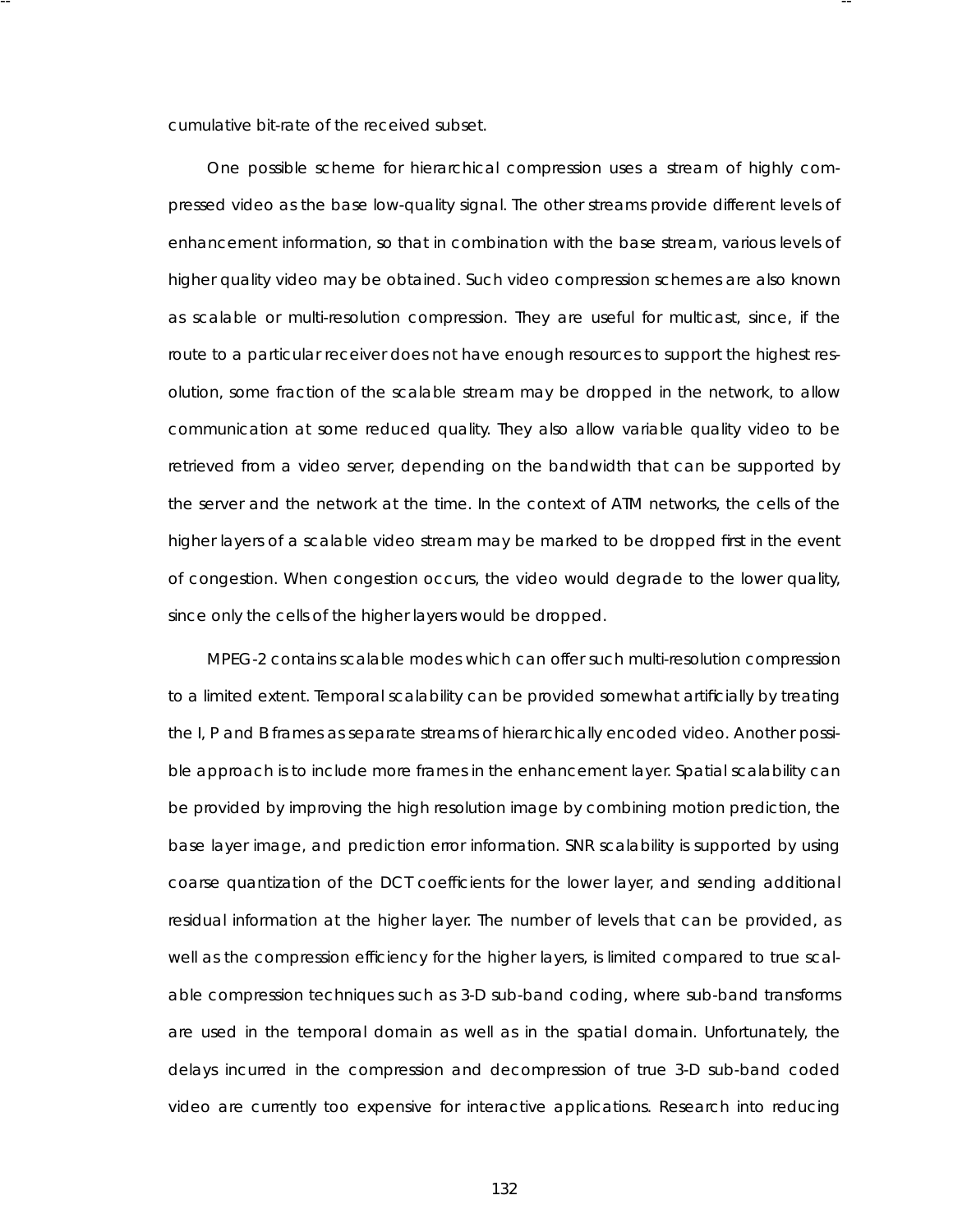these problems is in progress [62].

#### **6.2.2. Error correcting codes**

This section describes some forward error correction coding techniques. Diversity coding is used to recover from the loss of a known set of code words from a larger set of transmitted words. The Priority Encoding Transmission (PET) extends these coding ideas to multiple levels of redundancy for different layers of a hierarchical stream.

-- --

# **Diver sity coding**

Given a message, consisting of *K* equal sub-messages of equal length, can we create *L* additional code sub-messages, of the same length, such that the original message can be reconstructed from some fraction of the  $K + L$  sub-messages? Forward error correction codes to solve this problem exist, and are easier to implement than standard error-correcting codes, because the decoding algorithm knows which contiguous portions of the encoded message have been lost. A simple example of a code which can recover the original message from any *K* sub-messages from a set of *K* + 1 sub-messages is the parity code. The original message is broken into  $K$  equal parts, and the  $K + 1<sup>st</sup>$  submessage (of the same length as each of the *K* parts) is constructed as the bitwise parity of the K parts. If any one sub-message is lost, it can be reconstructed as the bitwise parity of the ones that were received. Codes which can recover the original message from any *K* of the received sub-messages are known as maximum distance separable codes. A large class of non-binary codes, the Reed-Solomon codes, achieve this limit [42]. No code can recover from loss of more than *L* messages .

The parity code is simple enough to be implemented in software at realtime speeds. The non-binary codes can be implemented in inexpensive hardware at high speeds [5]. They may also be implemented in software, and run at close to realtime speeds on current high end workstations. Experiments performed in the context of the PET project (described in the next section) at the International Computer Science Institute at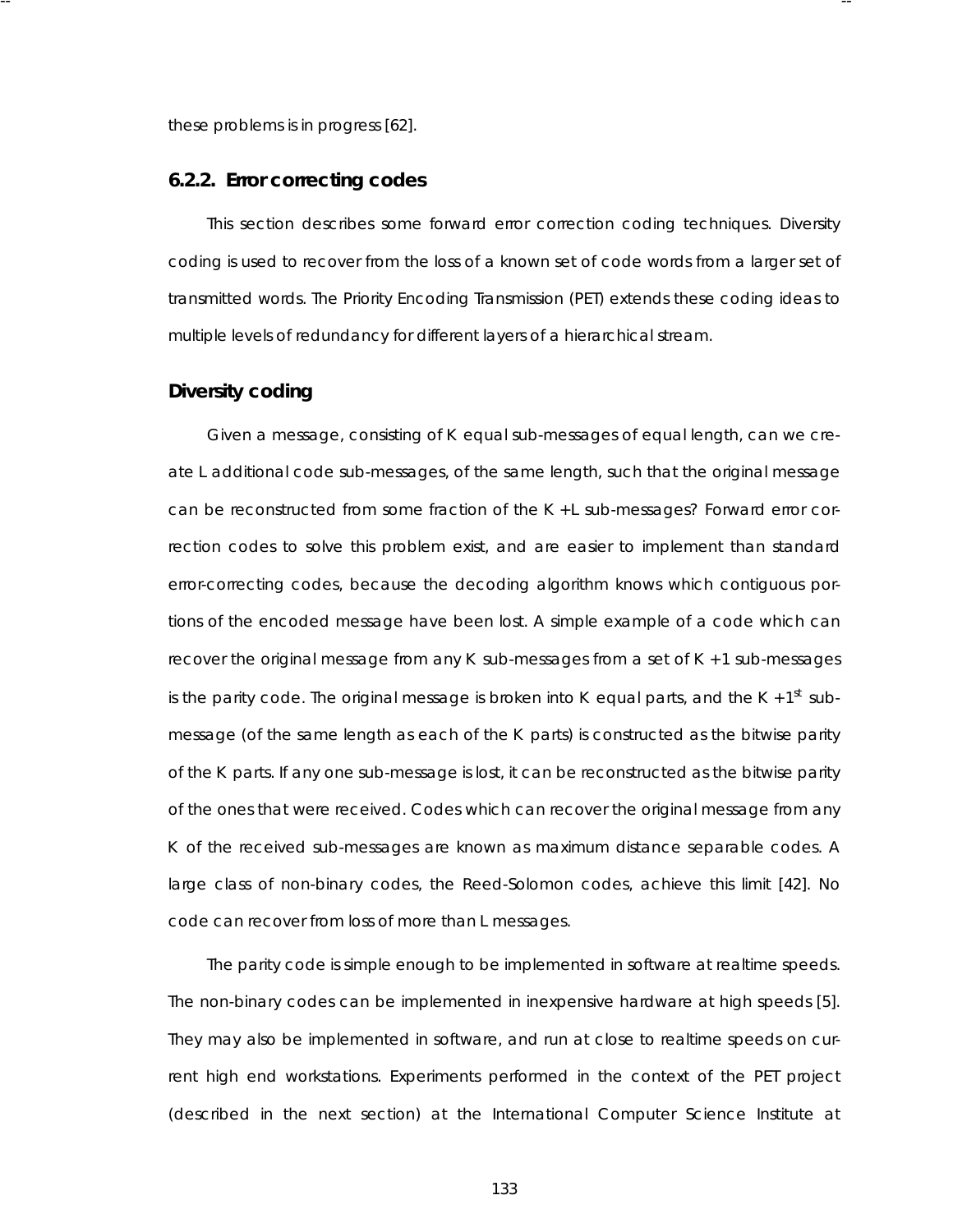Berkeley show that a software implementation of the Reed-Solomon codes can run at rates of up to 1.2 Mbps on a SPARC 10 workstation with a 50 MHz processor [39]. Recent work showed the feasibility of probabilistic decoding, with high probability for large N, using binary codes. Binary codes can be implemented in software at high speeds because bit operations such as XORs and shifts work very fast on general purpose CPUs. However, the restriction that N be large limits the applicability of the probabilistic techniques to our fault tolerance mechanisms. Work in progress in the PET project suggests that these ideas may be extended to deterministic binary maximum distance separable codes, which would have all the properties of Reed-Solomon codes, but run considerably faster. There is reason to believe that, with better coding techniques and faster general purpose CPUs becoming available every year, in the near future it may be possible to implement these codes at sufficiently high speeds in software.

-- --

### **Pr ior ity Encoding Transmission**

The basic idea behind Priority Encoding Transmission (PET) is to provide different levels of redundancy to the different layers in a hierarchically encoded video stream. Various underlying FEC coding technique may be used to provide the redundancy. In [1], the coding is based on interpolation of polynomials. A faster implementation [39] is based on the Reed-Solomon codes described earlier, and work is in progress to speed up the implementation using the proba bilistic and deterministic coding techniques described in the previous section. By appropriately encoding the different layers of the hierarchically encoded video with different levels of priority, we can create a combined stream with some overhead with respect to the original stream, depending on the levels of redundancy added. The stream has built-in redundancy, so it may be transmitted on a network which does not provide any further loss protection. On arrival at the destination, depending on the number of packets lost, we can extract some of the higher priority streams. The number of streams which can be extracted depends on the degree of redundancy provided to each of the streams and the number of lost packets. Thus, we can trade-off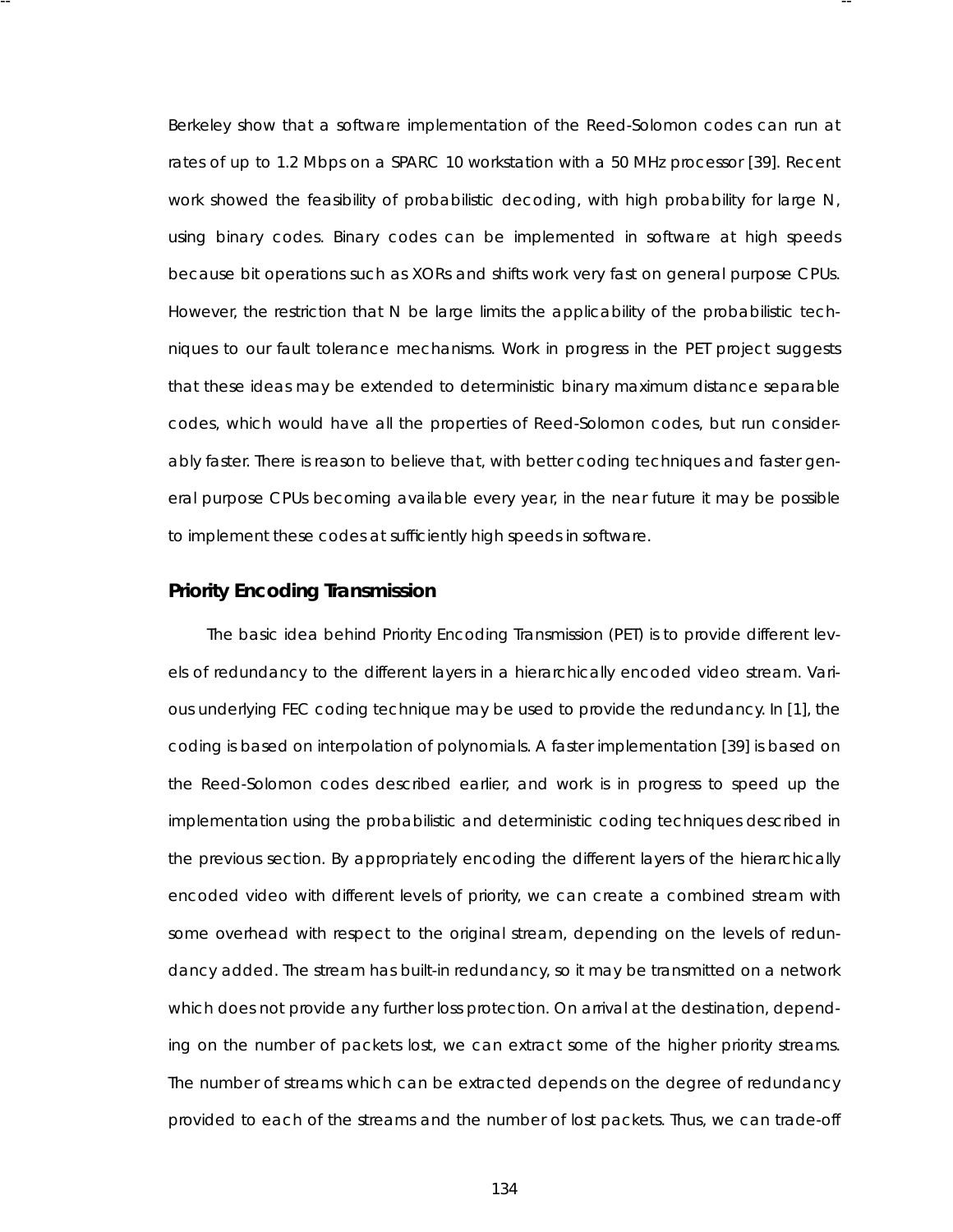the bandwidth of the resulting stream against the level of tolerance.

-- --

To give a concrete example, consider an MPEG stream that consists of only I and P frames, and header information.<sup>1</sup> The size of the header stream can be neglected compared to the size of the other two streams. Let us assume an average I frame of 25 Kbytes and an average P frame of 5 Kbytes . Assume that the sequence of frames composing the group of pictures (GOP) are IPPPPPPPPP, which is repeated three times a second, giving us a 30 frames/second video stream. Thus, the I stream is 75 Kbytes/s, and the P stream is 135 Kbytes/second, for a total average stream rate of 205 Kbytes/second.

We may choose to send the header information with 3 times redundancy, the I stream with 1.5 times redundancy, and the P stream without any redundancy. The overall ca pacity requirement of the stream after PET encoding is 1.17 times the original. Any one third of the packets over which the information of an individual I frame is distributed may be lost without affecting the correct and complete reception of that I frame. However, the loss of any packet would affect the corresponding P frame. The header has the highest level of redundancy, since it is needed to decode any stream at all, but it occupies a very small fraction of the bit stream. The PET scheme also includes appropriate packetization techniques that spread out the original and redundant information among the packets , so that really *any* one third of the packets corresponding to the GOP can be lost without affecting the reconstruction of the I frame.

# **6.3. Schemes for fault tolerance**

In this section, we will attempt to set up a framework for our experiments by classifying fault tolerance schemes along four dimensions. Then we will describe the individual schemes in some detail, and show how the application of various combinations of the levels of these four factors give us schemes with different properties and different capacity requirements.

<sup>&</sup>lt;sup>1</sup> The header contains information such as the color map and is necessary to use any of the other information.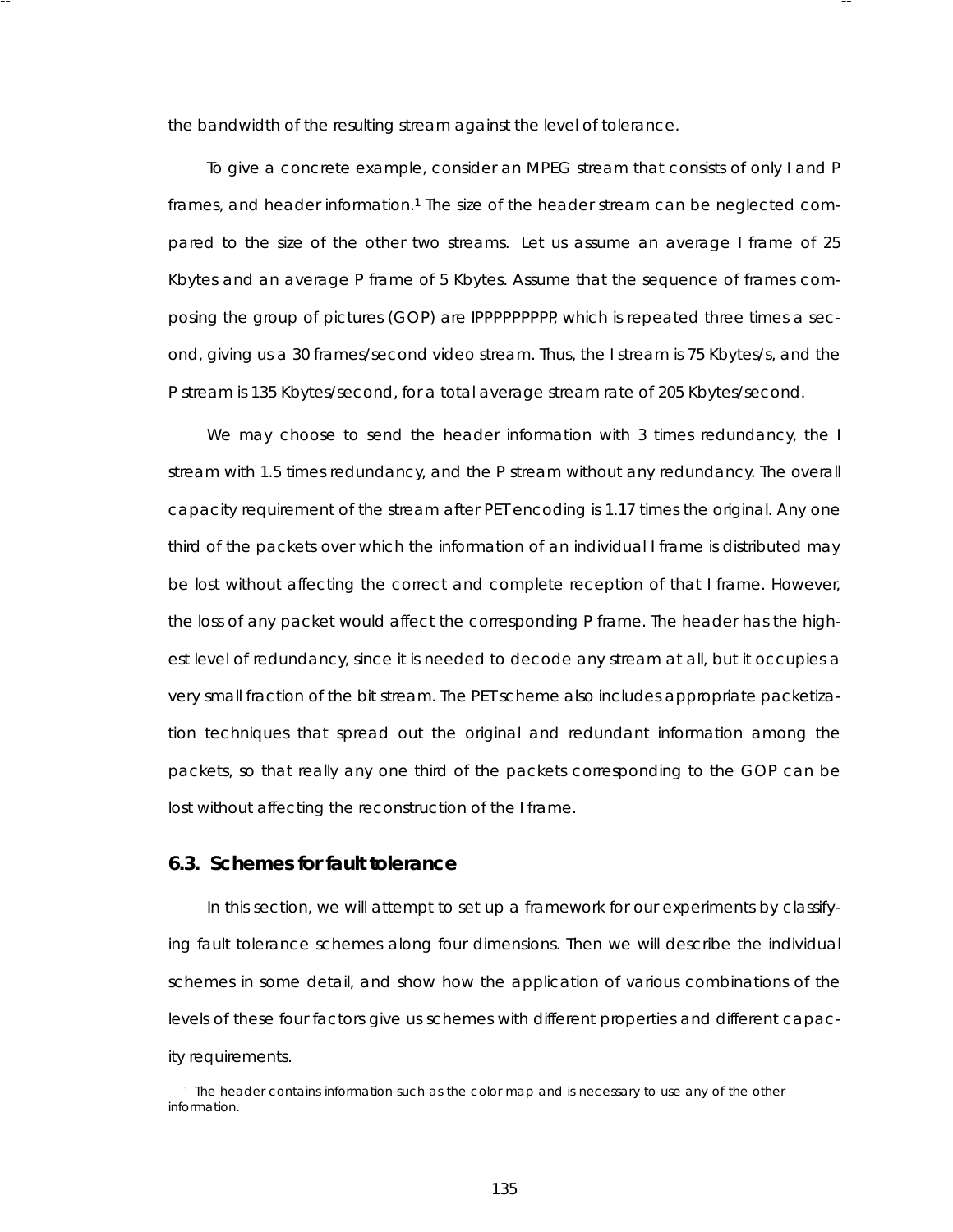### **6.3.1. Classification**

The schemes for fault tolerance dealt with in this chapter can be characterized by three variables: dispersity, redundancy, and disjointness. Finally, the schemes with redundancy may be hot or cold. These ideas are explained in this sub-section.

-- --

## **Dispersity**

Dispersity is the idea of sending the information across a number of paths in the network. This idea was first proposed by Maxemchuk in [44], as mentioned in Chapter 1. Each message to be transmitted on a dispersity system with *N* paths is fragmented into *N* sub-messages . Each of the sub-messages are transmitted on one of these paths. At the destination, the original message is reassembled. The advantages of spreading the information out on *N* paths are:

- The transmission time is reduced to approximately 1/*Nth* of its single-path value.
- The load on any one specific path is smaller.
- The effect of bursts is spread out over the network.
- In the event of a network failure, the transmission capacity of the aggregate system is only partially affected.

Note that this system is not transparently fault-tolerant. It merely reduces the effect of the failure on the client.

In the context of a realtime network, the different paths of a dispersity system are subject to realtime constraints . These constraints can be met by using realtime channels as the component paths of the dispersity system. In other words , after choosing the set of paths which form the dispersity system, the realtime network performs channel establishment on each of the paths. We will use the term *sub-channel* to refer to one of the realtime channels of a dispersity system. One of the constraints the system should satisfy for efficient operation is that the paths should have roughly equal delays bounds. This should be a criterion in the path selection process, as well as in the choice of the end-to-end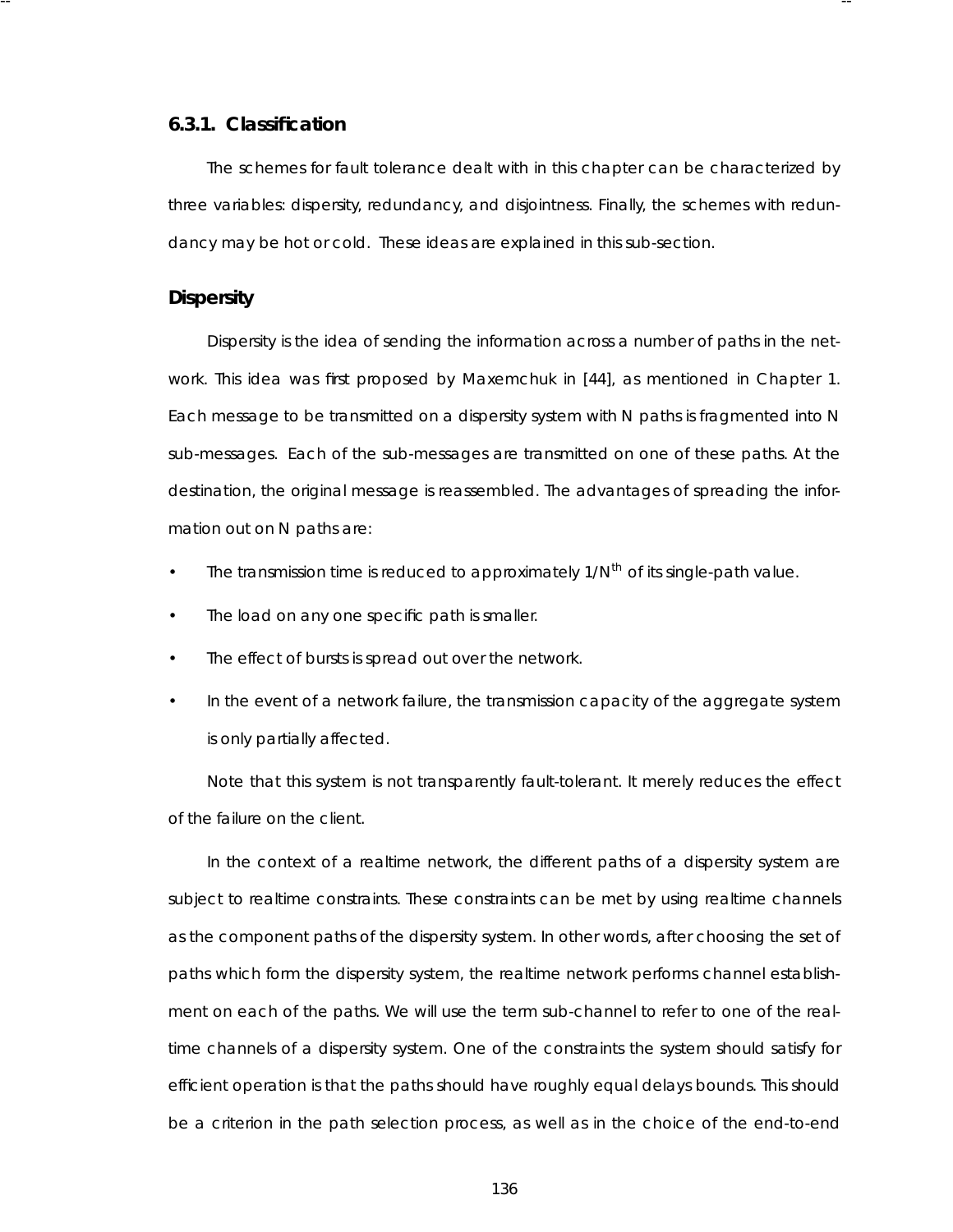delay requirements specified in the establishment process for the sub-channels.

-- --

If the delays are not equal, buffers will be required at the destination to equalize delays, so as to deliver the packets in order. Buffers will also be required to smooth out network jitter. If the realtime network provides jitter control, the buffer requirements at the destination can be reduced. We will work out these requirements in the next section. An incidental benefit of this process of delay equalization is that the network jitter is removed from the information stream.

Since we use realtime channels as the component paths of the dispersity system, the delivery of messages at the destination is bounded by the performance guarantees in the absence of faults. Even in the presence of faults, the performance of the surviving sub-channels are still guaranteed. We will show how we can use this to provide guaranteed service to the application using the dispersity system.

The number of paths chosen, N, is one of the variables that characterize the system.

## **Redundancy**

Redundancy is the idea of sending more information than the message, in order to be able to reconstruct the message in the event of loss in the network. It may be used independently of the idea of dispersity, by adding FEC to a single realtime channel. In conjunction with dispersity routing, it can be used by sending the redundant information along a separate path. For example, of the *N* paths, only *K* may carry the message stream. Thus, for a given message, the system would break it into *K* equal sub-messages and transmit them on the *K* paths. The rest of the paths may be used to transmit redundant information, which would be used to reconstruct the original message in the event of loss of some of the *K* original pieces of the message. A simple redundant system can be designed with *K* = *N* − 1. In this case the single redundancy sub-channel carries a bitwise parity calculated over the *N* − 1 pieces of the message. If any *N* − 1 of the total submessages arrives at the destination, the message can be reconstructed. Error correction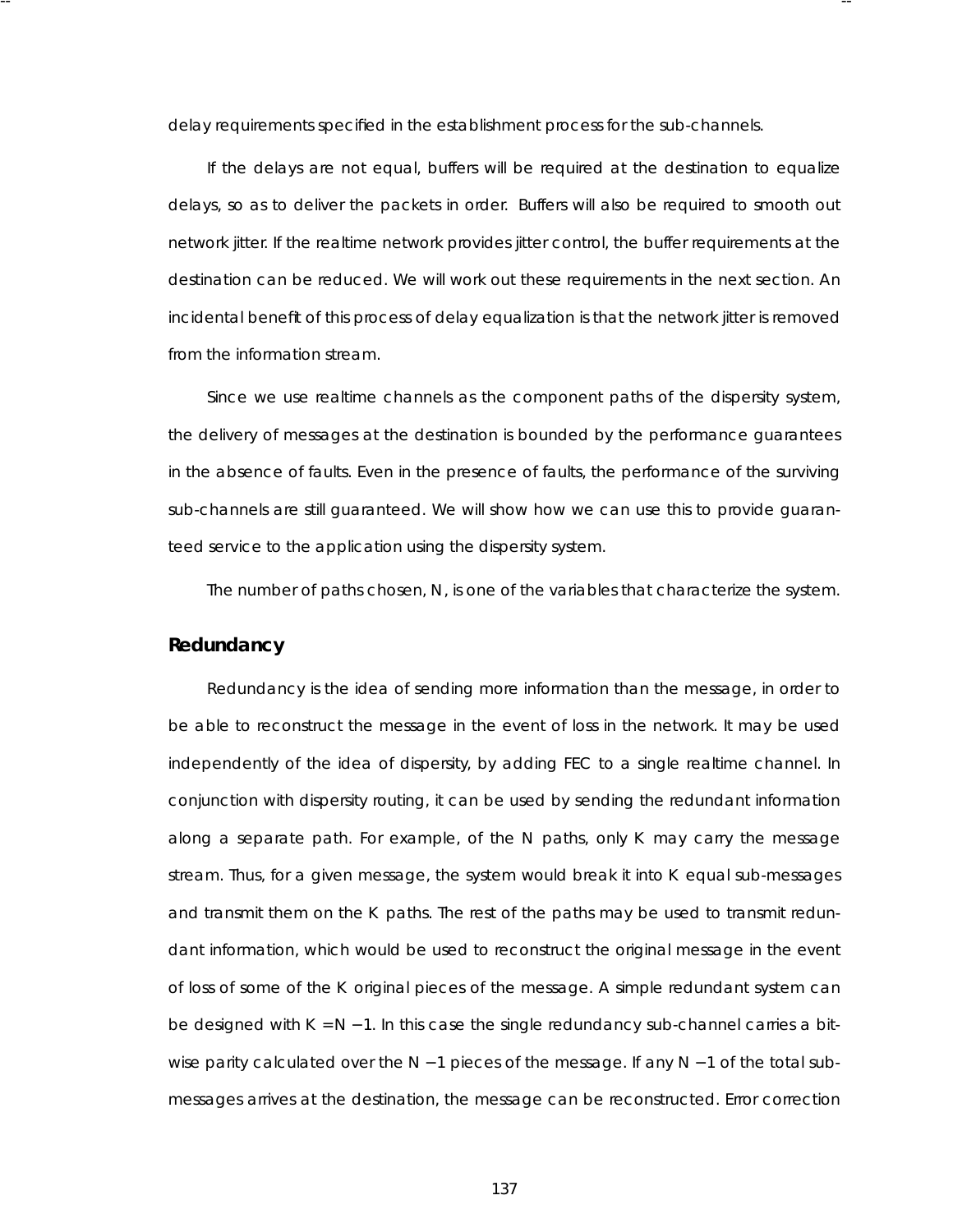codes which work for arbitrary N and K exist. In the case of maximum distance separable codes , if any *N* − *K* of the messages are received, the message can be recovered.

-- --

The variable *K* in relation to *N* defines the degree of redundancy.  $K = 1$  is corresponds to duplicating the same information on *N* channel, uses *N* times the bandwidth of a non-fault-tolerant realtime channel, and has the largest fault tolerance. *K* = *N* corresponds to a dispersity system without any redundancy.

A dispersity system with redundancy requires  $N/K$  times the bandwidth of a nonfault-tolerant realtime channel with the same traffic and performance requirements. When redundancy is used in combination with dispersity, we get the following additional advantages as compared to a dispersity system without redundancy:

- The system is error tolerant. A certain number of the pieces of the message can be corrupted or lost without affecting the decoding of the message. The number depends on *N*, *K* , and the error-correcting code. It can be no larger than *N* − *K* .
- The system is transparently fault-tolerant. A certain fraction of the paths can be affected by failure, without interrupting the flow of the information. Again, the specifics of the error-correcting code determine the number of failures that can be tolerated.

Moreover, since the service of the underlying realtime channels is realtime, we obtain performance bounds on the service provided by the dispersity system. The application sees fault tolerant realtime service, with guarantees on packet-delivery that continue to hold in the presence of restricted faults. The restriction on the types of faults covered depend on the level of redundancy of the system, and the nature of the FEC code used. Examples of types of faults that may be covered include single faults, double faults, and so on.

#### **Disjointness**

In general, the paths used in the dispersity systems should be disjoint. For these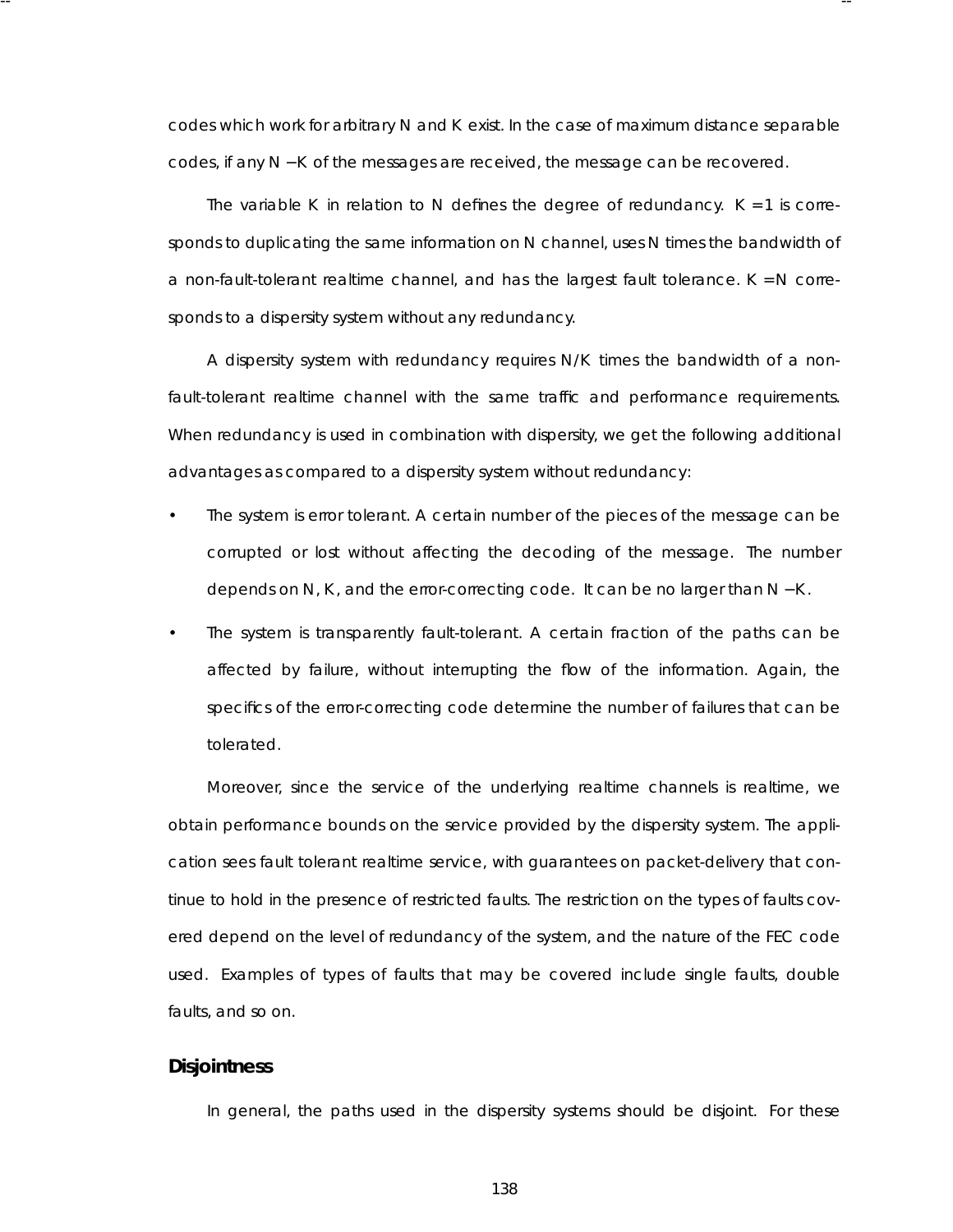systems to work, the routing algorithm in the network must be able to recognize channels belonging to a dispersity system, and place them on disjoint paths. If the paths are not disjoint, then many of the advantages of dispersity systems are lost. In particular, the failures of the paths are no longer independent, since, if a shared link fails, two or more paths can simultaneously stop transmitting data. However, disjointness is a very harsh restriction, especially as *N* approaches the edge connectivity of the network topology. By allowing some links to be shared, we might be able to set up many more connections in the network. We would like to answer the question: can any of the advantages of dispersity routing still be provided after relaxing the disjointness criterion?

-- --

If the constraint is completely relaxed, then it is possible for a link to be shared by all the paths in a dispersity system, leading to the undesirable characteristic that if that link fails, the capacity of the system is reduced to zero. Therefore, we must put in some constraint, which, while looser than the strict disjointness constraint, should still allow the dispersity system to have provably good tolerance characteristics. If we allow a link to be used by at most two channel routes, then we know that a single failure will not affect more than two of the paths. Then, by imposing the restriction *N* − K ≥ 2, the system can continue to be tolerant to single faults, assuming maximum distance separable codes. Of course, this system would require more network bandwidth than the *N* − *K* = 1 system with the same capacity. We look at the costs and benefits of such methods below. In terms of our characterization, we can define a variable *S*, which places a limit on how many paths can share a link.

The routing algorithm in the network must take the variable S into account while routing channels which belong to a dispersity system. Of course, even if the system allows links to be shared (i.e., *S* > 1), the routing algorithm should try to find paths which do not share links, and only use paths with shared links if no paths meeting the delay constraint exist, which do not share links.

Thus, a dispersity system can be characterized by the triple  $(N, K, S)$ . This triple also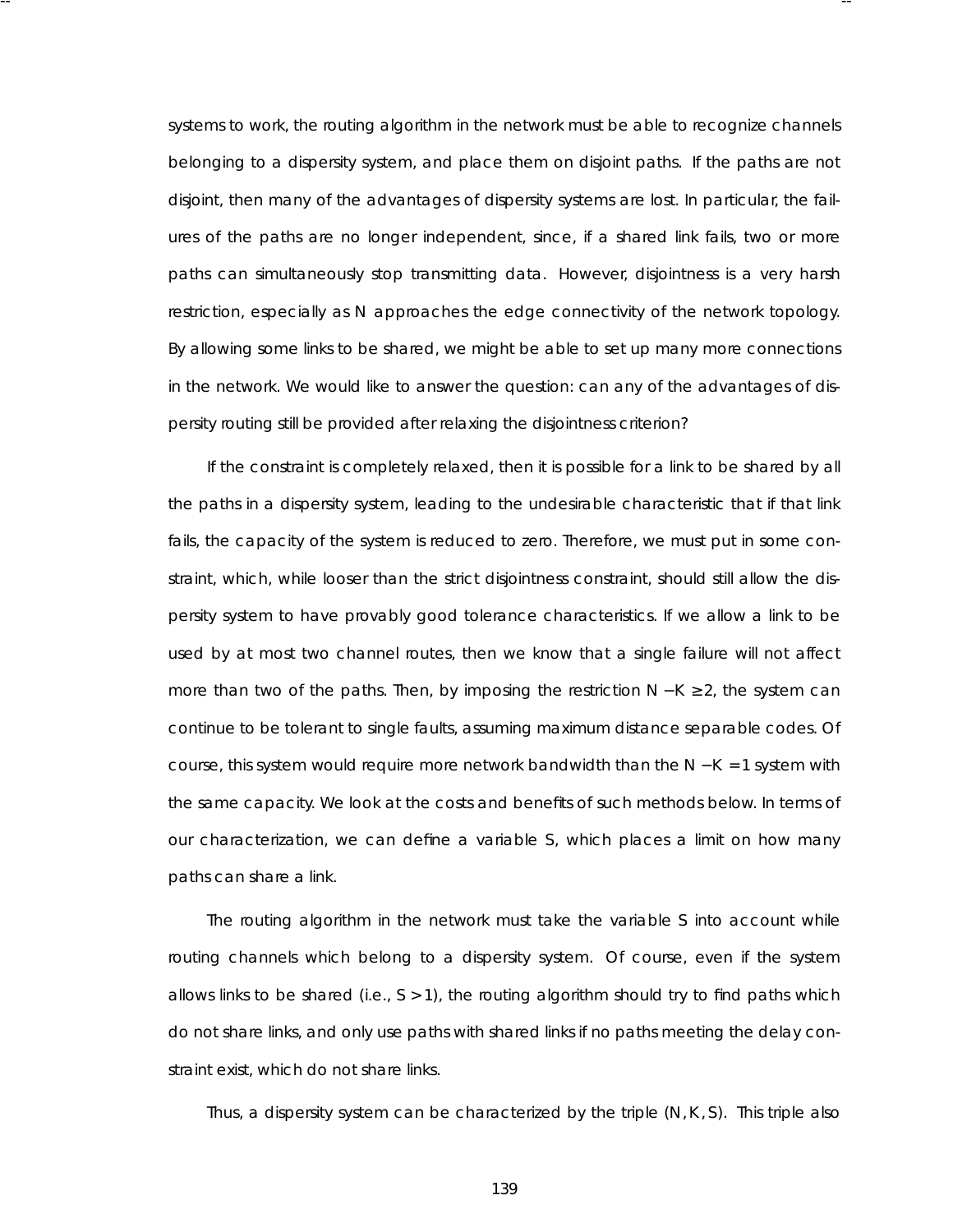tells us how fault-tolerant the system can possibly be. If we use a maximum distance separable code, the system can tolerate up to I I  $\mathsf{L}% _{0}\left( \mathcal{N}\right)$ *N* − *K S* J I  $\frac{1}{2}$ faults in the network transparently. For example, the (5, 3, 2) system can tolerate one fault with a maximum distance separable error-correcting code.

-- --

# **Hot vs. cold standby**

In addition to the above three variables, a dispersity system with redundancy (*N* > *K* ) can be run in a hot or cold standby mode. In case of hot standby mode, the extra sub-channels actually carry FEC information. In the event of packet loss or failure, the destination can recover without any exchange of messages with the source. In the case of cold standby, the extra sub-channels are not used, except in the event of a failure. This extra capacity can be used to transmit non-realtime traffic during normal usage, with the understanding that, in the event of failure, the capacity will be appropriated for use by the fault-tolerant realtime connection. When the failure occurs, we incur an extra delay before recovery due to the need to inform the source of the failure, so that it can shift the transmission to the back-up sub-channels. However, the capacity is guaranteed to be there, unlike what happens in the reactive fault recovery mechanisms we described in the previous part of the thesis.

#### **6.3.2. Description of schemes**

In this section, we discuss in further detail some of the interesting regions in the 4-dimensional space described by the above framework. The gains in service provided by the dispersity systems falling into each region, as well as the attendant costs in terms of increased bandwidth, delay, or implementation complexity, are discussed. We show how to compute the traffic and performance specifications of the sub-channels, as well as bounds on the buffer requirements at the destination. We also mention any additional support, from coding techniques, or from the network that may be required to make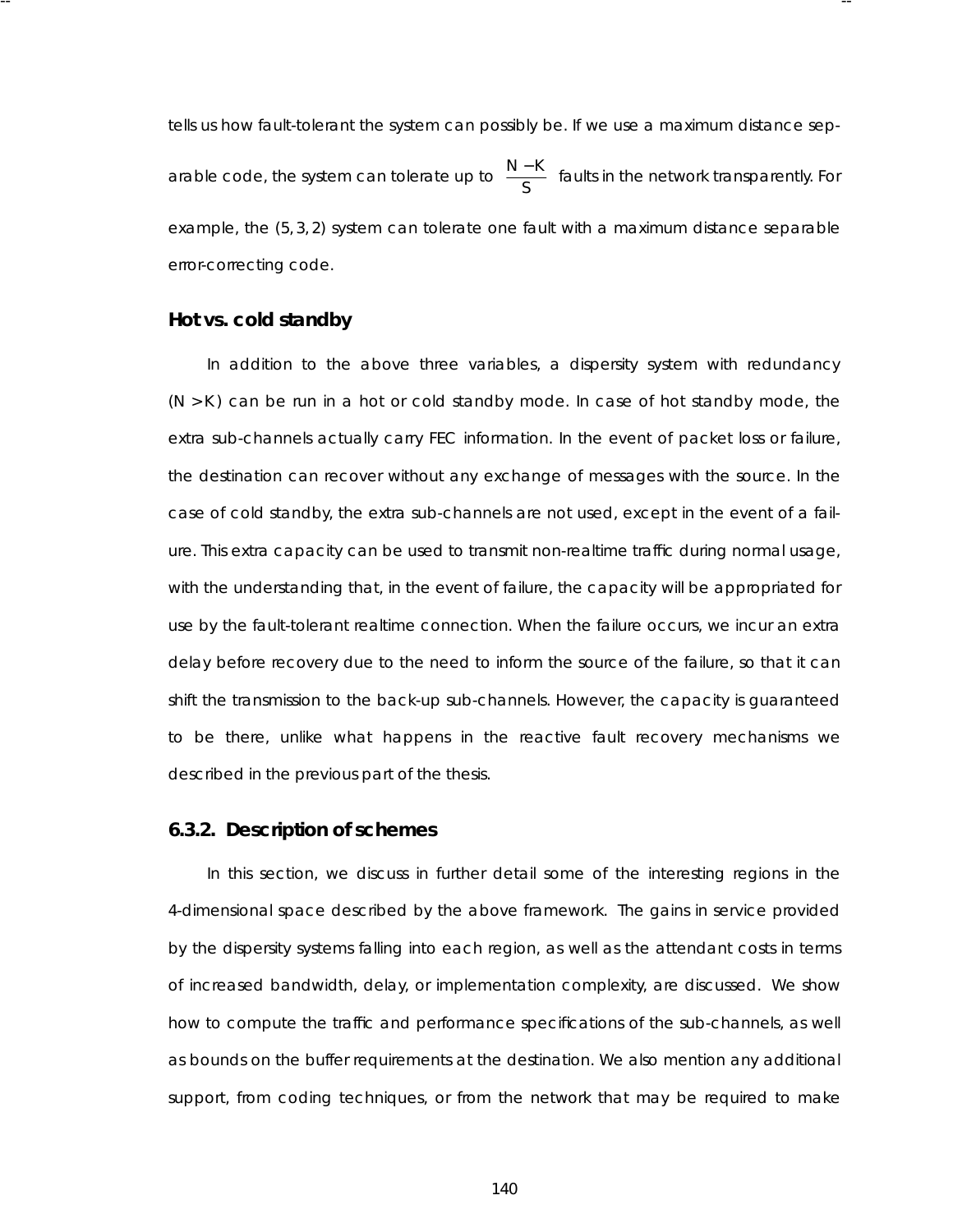each scheme work.

#### **Disper sity routing without redundancy -** (*N*,*N*, 1) **systems .**

-- --

Schemes within this category spread the data packets out into the network using realtime channels on disjoint paths. If *N* paths are used, the bandwidth reserved on each path is 1/N<sup>th</sup> of the total required capacity. In the case of network failure, some of the paths survive and continue to carry data while the others are being rerouted. Thus, some lower bandwidth communication is maintained under fault conditions. The system has no overhead in terms of extra bandwidth requirement. However, it suffers from a degradation in service, which can be partially characterized by the loss of  $1/N<sup>th</sup>$  of the bandwidth in the event of a single failure. In the case of video transmission, depending on the compression and/or error-correcting technique being used, the destination may adapt more or less gracefully to this loss instantaneously. In all cases, when the sender is informed, the system can be re-arranged to get the full benefit of the remaining capacity. We will now look at some of the compression techniques, and analyze how they would adapt instantaneously to the failure, even before the sender re-arranges its operation.

The system would work well with video compression codes in which a packet transmitted on a given path is independent of packets on the other paths. Compression codes without inter-frame compression, such as JPEG, fit this model. As long as we make all packets corresponding to a single JPEG frame follow the same path, we have each stream independent of all other streams . In this case, failure of any path would result in a reduction of the frame-rate of the video stream seen at the destination. There would also be a small increase in the irregularity of the displayed stream, since we would see *N* − 1 frames displayed smoothly, and then a discontinuity. This could be fixed as soon as the source is made aware of the fault, by adjusting the frame-rate to use the available capacity.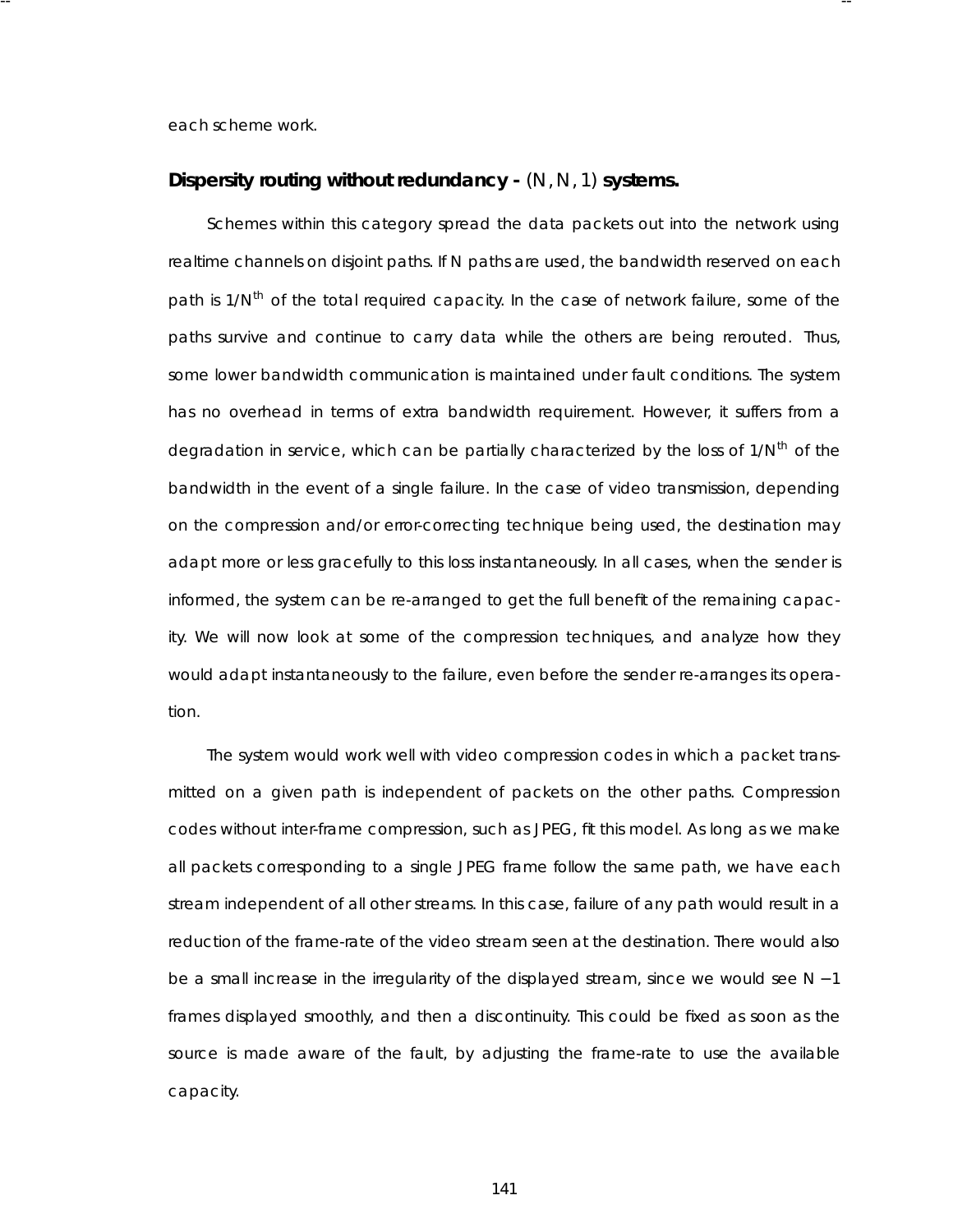This idea would also work reasonably well with asynchronous video coding schemes, such as the block update scheme described in Section 6.2.1. The following considerations must be kept in mind. The number of paths *N* should be large, since the fraction of traffic lost in the event of a fault is 1/*N* and the block update scheme is loss tolerant only up to some limit. The source should be notified by the network, and should adjust to using only the surviving links until the fault recovery process restores the failed link. This could be done by scaling back the block compression algorithm to a lower bandwidth as described in Section 6.2.1, and transmitting the information only on the surviving sub-channels. The picture quality after scaling back would be better than the picture quality while 1/*Nth* of the packets are being lost.

-- --

Compression codes that use hierarchical encoding could also work with (*N*, *N*, 1) dispersity systems, in conjunction with Priority Encoding Transmission (PET). By appropriately selecting the levels of redundancy on the various layers in the hierarchical compression scheme, we can create a coded stream which would degrade by layers as the number of faults in the network increases. The example worked out in Section 6.2.2, if split appropriately into 3 streams, and transmitted on  $a(3,3,1)$  system, would provide both I and P streams in the normal case, and only the I stream in the event of a failure. Note that the degradation is present only during the time it takes the network to recover the failed sub-channel. The overhead in this example is 17%, as worked out in Section 6.2.2.

Audio data, having much lower bandwidth requirements, may be handled using the systems with redundancy, to be described below. Other realtime that can be partitioned into multiple streams in such a way that any of the streams can be dropped without affecting the utility of the other streams can enjoy the graceful degradation characteristics of the dispersity systems without redundancy. The graceful degradation is manifested as a loss of bandwidth when a failure occurs. The guarantees on the other performance bounds provided by the realtime network, such as delay, jitter, and loss due to buffer overflow, continue to be valid.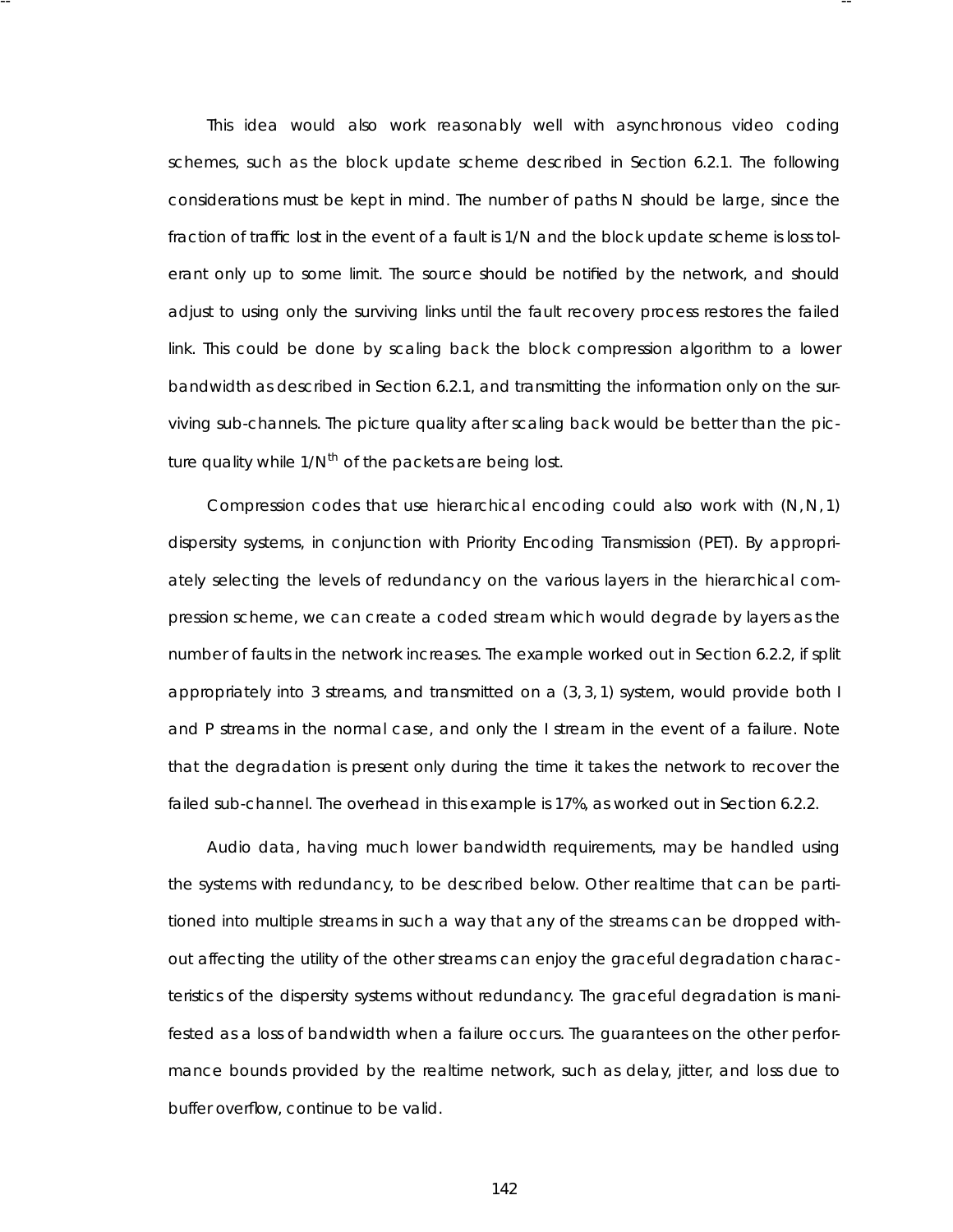Realtime data that cannot be partitioned into multiple streams as described above can be carried on such systems with a temporary disruption during failure, notification of the source and destination, and scaling back and adjustment at the source to use the surviving paths. However, since the round-trip delay of the channel has to be small in order to be suitable for interactive use, the latency of this notification process will also be small, and may be acceptable for many applications . In addition, the notification time can be bounded, at least statistically, by reser ving resources for the control activity.

-- --

Since the coding step is absent for these systems, we do not need to fragment each message across the paths. Rather, each message may be sent on a single path, and the different messages may be sent round-robin on the paths in the system. This saves us the fragmentation overhead. Thus, messages are sent on the sub-channels at a rate 1/K<sup>th</sup> the total rate, but the message size remains the same. No delay is added due to fragmentation or encoding. Thus:

$$
X'_{min} = X_{min} \cdot K
$$
  
\n
$$
X'_{ave} = X_{ave} \cdot K
$$
  
\n
$$
i' = 1
$$
  
\n
$$
S'_{max} = S_{max}
$$
  
\n
$$
D_{max} = D_{max}
$$
  
\n(6.1)

The number of buffers needed at the destination to equalize the delays between paths, absorb jitter, and reorder the packets can be computed using the following formula:

$$
B = \left[ \frac{D_{\text{max}}' - \min_{j < N} (Dp_j)}{X'_{\text{min}}} + 1 \right],\tag{6.2}
$$

where  $D_{\text{max}}'$  is the delay bound on the sub-channels in the dispersity system, as calculated in Equation 6.1,  $Dp_j$  is the minimum delay (transmission + propagation) on the path for sub-channel *j*, and  $X_{min}^{'}$  is the minimum inter-packet time on the sub-channels. *B* is an upper bound on the buffers required. We will compare the buffers actually used in the simulation experiments to this bound. The buffer space for reassembly should be large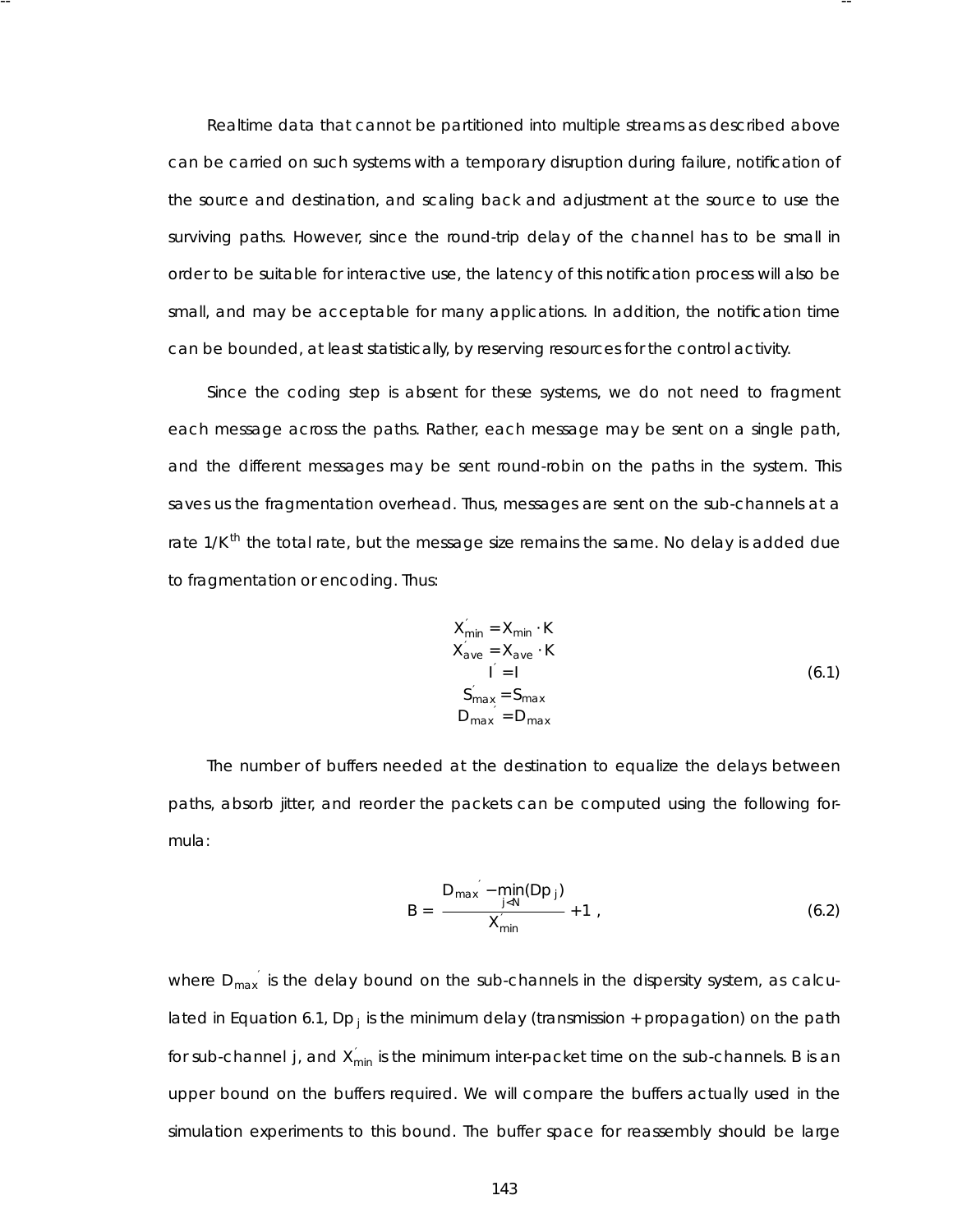enough to hold *B* packets from *each* sub-channel in the dispersity system. The memory required is, thus,  $N \cdot B \cdot S'_{max}$ .

-- --

The buffer space requirement at the receiver could be reduced in a network that implements jitter control by taking advantage of the fact that no packet can arrive before *Dmax'* – Jmax' at the destination. Thus, the number of buffers required is reduced to:

$$
B = \left[ \frac{J_{max}}{X'_{min}} + 1 \right]
$$
 (6.3)

Our simulation did not implement jitter control, but a description of how jitter control may be provided in a packet switched network may be found in [31].

# **Disper sity routing with redundancy -** (*N*,*K* , 1) **systems with** *K* < *N*

Dispersity systems with redundancy operate by breaking each message into *K* packets of equal size. Then, they compute *N* − *K* redundant packets using an appropriate coding technique, and transmit the *N* resultant packets onto *N* realtime channels. At the destination, the original message can be reconstructed from any *K* packets, if the coding technique used in maximum distance separable.

Schemes within this category use  $N/K$  times the network bandwidth, compared to the bandwidth required to support a non-fault-tolerant realtime channel with the same specifications. These schemes use the FEC information on the *N* − *K* extra paths to recover instantaneously and transparently from up to *N* − *K* faults. The bandwidth overhead of such a system is, thus,  $\frac{N-K}{K}$ . For example, a one megabit per second video stream carried on a  $(3, 2, 1)$  system would require three sub-channels each with half megabit per second capacity.

Note that we can build systems with fault-tolerance identical to a PET stream being carr ied on an (*N*,*N*, 1) system as a combination of different (*N*,*K* , 1) systems . The example provided for PET in Section 6.2.2 is equivalent to a combination of a (3, 1, 1) system for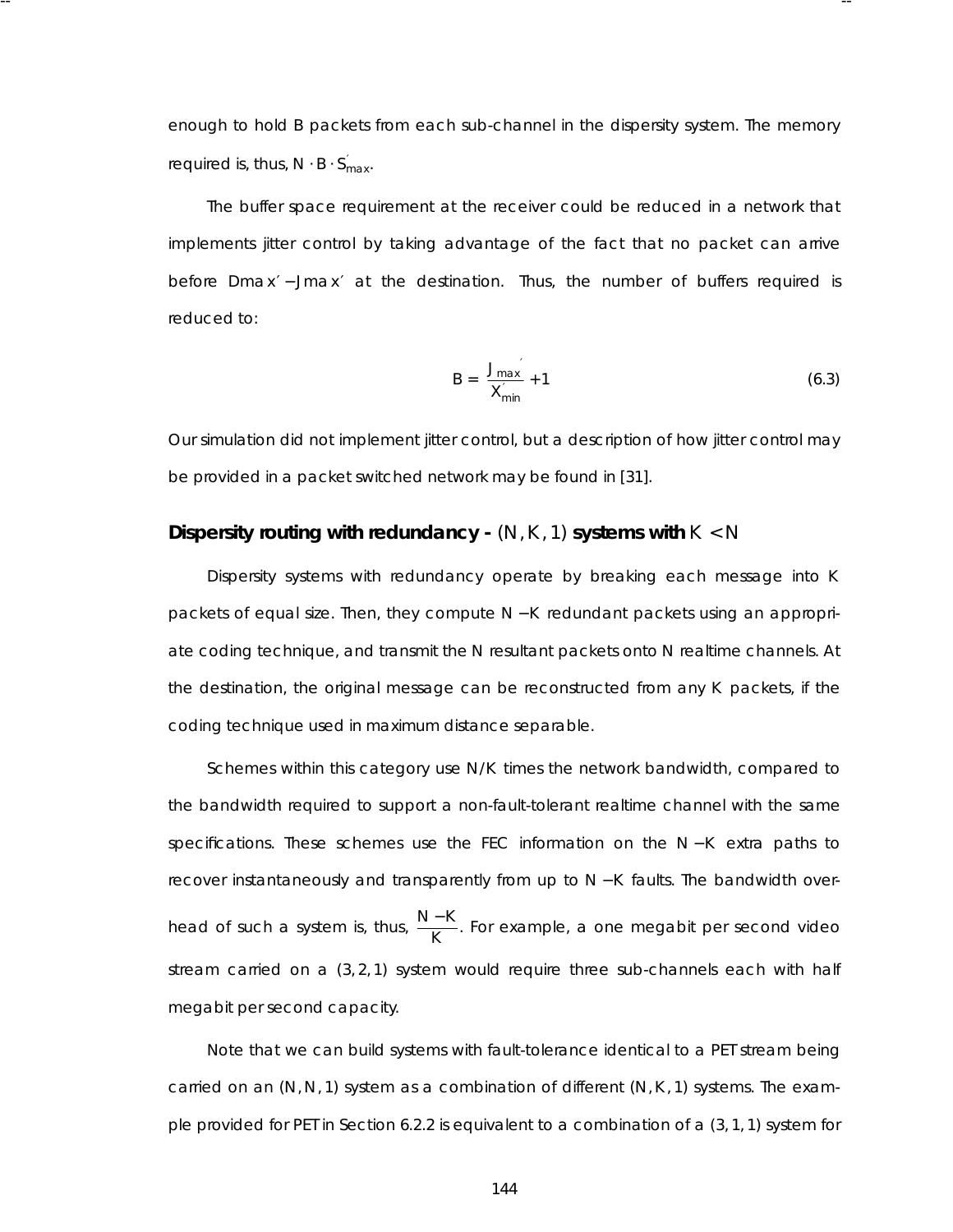the header stream, a  $(3, 2, 1)$  system for the I stream, and a  $(3, 3, 1)$  system for the P stream, using the same set of three paths. While the details of encoding are different, the amount of fault and error tolerance provided is the same.

-- --

The systems for *K* = 1 and *K* = *N* − 1 are easier to implement, since *K* = 1 corresponds to sending the same data on all *N* sub-channels , and *K* = *N* − 1 corresponds to the parity system. The other systems would need some hardware support, such as described in [5], or fast CPUs to perform the coding and decoding in software. New coding techniques are under investigation [39], which might solve this problem. The systems with *K* = *N* − 1, which we will call the parity code systems, are currently the most practicable systems, given CPU speeds and the complexity of the algorithms for coding and decoding maximum distance separable codes.

Dispersity schemes with redundancy provide completely transparent fault-tolerant service to the application. For fault conditions that are within the recovery ability of the error-correcting code (less than *N* − *K* faults, assuming maximum distance separable codes), no degradation of service is seen on. Since we use realtime channels as the component paths of the dispersity system, all messages are delivered according to the performance bounds guaranteed to the application, even after a failure has occurred. Thus, the service provided is fault-tolerant *realtime* service, within the strict Tenet definition of realtime; that is, the guarantees provided are mathematically prova ble. The ability to recover transparently from the loss or corruption due to transmission error s of *N* − *K* packets from the same message is also provided as a side benefit.

The parameters to be used for establishing the sub-channels of the dispersity system with redundancy can be calculated from the parameters of the request as follows. Since each message on the entire system causes a packet to be transmitted on each subchannel, *Xmin*, *Xave*, and *I* are the same as in the original request. The packet size is 1/*K th* of the message size transmitted on the system. The delay for fragmenting and encoding the packets must be accounted for while setting the delay bound for the sub-channels.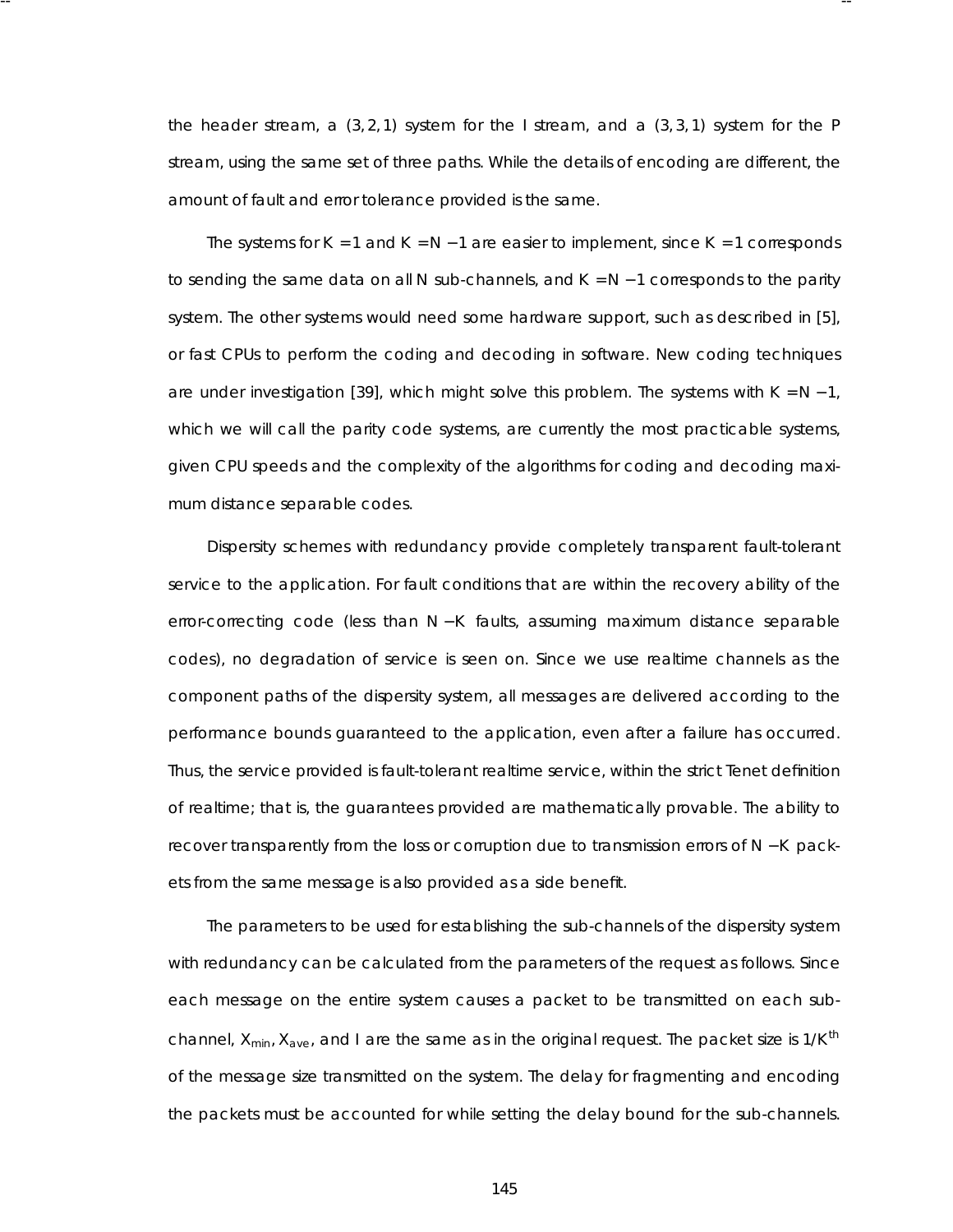For some systems, such as the (N, 1, 1) systems,  $d_{code}$  and  $d_{frag}$  may be zero or negligible:

-- --

$$
X'_{min} = X_{min}
$$
  
\n
$$
X'_{ave} = X_{ave}
$$
  
\n
$$
I' = I
$$
  
\n
$$
S'_{max} = \frac{S_{max}}{K}
$$
  
\n
$$
D_{max}' = D_{max} - d_{code} - d_{frag}
$$
  
\n(6.4)

At the destination, the time to decode the packets must be added to the end-to-end delay, before the decision about acceptance for the entire system can be made. The buffer requirements at the destination for these systems are the same as described in Equations 6.2 and 6.3.

# **Disper sity routing with some shared links -** (*N*,*K* , 2) **systems**

In case a completely disjoint set of paths cannot be found, the scheme can still continue to work using some partially disjoint paths. Relaxing the constraint thus allows us to set up a larger number of connections in the same network. The increase in capacity provided by relaxing this constraint will be investigated in the simulations . We will only look at systems with *S* = 1 (links may only lie on one path) and *S* = 2 (each link may only be shared by two paths). The routing algorithm is constructed to use shared links only when no other path can be found.

The service offered by such systems in the absence of faults is very close to that offered by the  $(N, K, 1)$  systems. If we assume that the loss rates due to transmission errors on on all links are identical, and time-independent, the proba bility of a loss which is unrecoverable is the same for both systems. However, on real links, bit errors are autocorrelated, and thus the probability of loss due to a transmission error seen by two packets which cross the same link closely together in time are not completely independent. Therefore, the service seen by the  $(N, K, 2)$  system may be slightly worse than the service seen by the (*N*,*K* , 1) system. This effect would decrease with the packet size, since the auto-correlation would not be observed at the larger time scale of the packet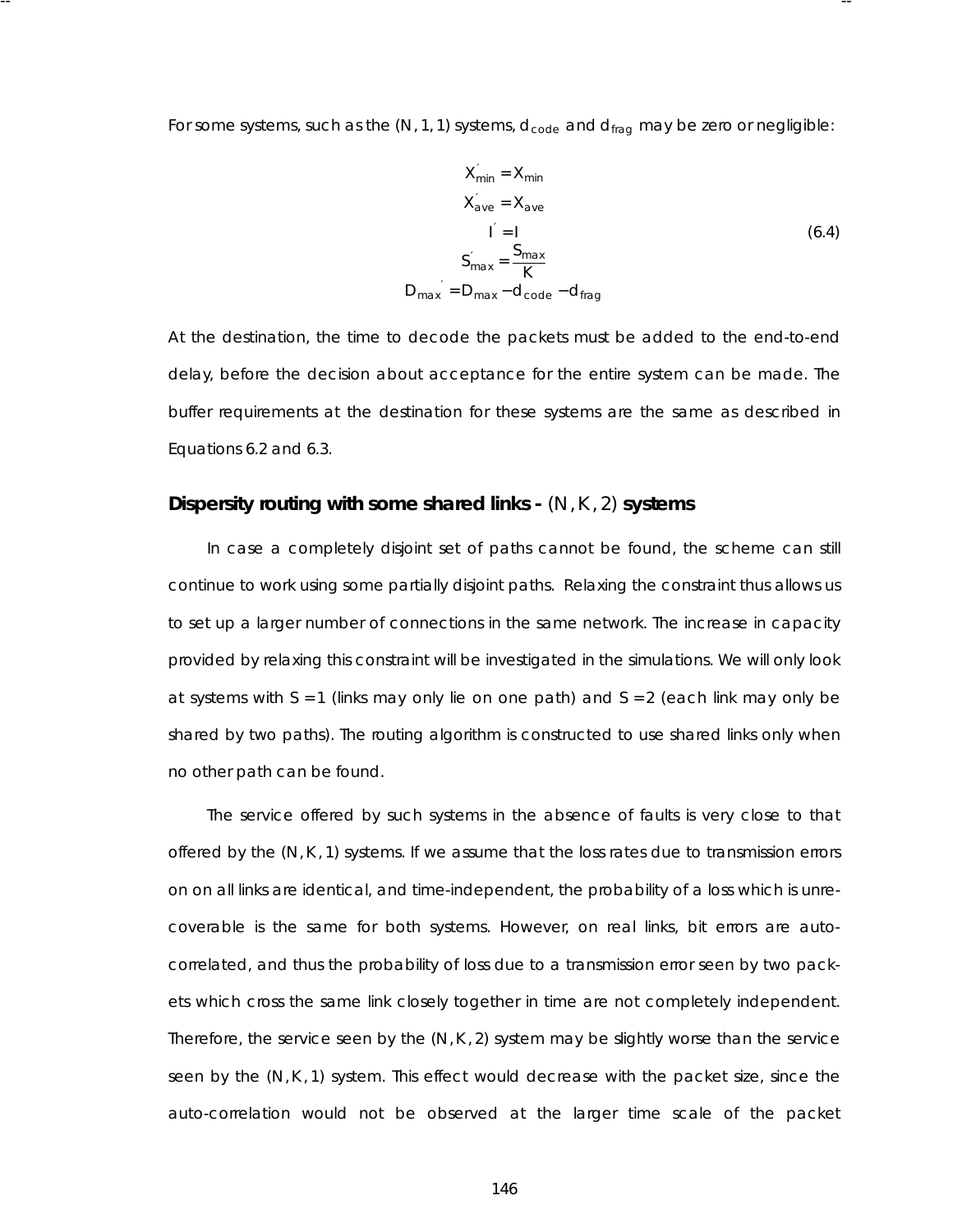transmission time, and hence, the proba bility of loss for two different packets would be almost independent.

-- --

In the event of the failure of an unshared link, the effect on the two systems is the same. If the link which fails is shared, then this results in a failure of two sub-channels in the (*N*,*K* , 2) system. There are three possible approaches to offering a meaningful service in this context.

Firstly, if the system under consideration is a non-redundant dispersity system  $(N = K)$ , the loss in capacity of the connection in the event of a single failure will be either 1/*N* or 2/*N*, depending on whether a shared or an unshared link failed. This may be an acceptable service for large *N*, especially since we are operating in a heavily loaded network, where the better  $S = 1$  connection could not be established due to existing reservations. The service after a fault is still realtime, since the performance guarantees are still valid; however, the loss in bandwidth for an *S* = 2 system is larger than that for the *S* = 1 system if a shared link fails.

Secondly, in case the user asks for an (*N*,*N* − 1, 1) connection, but the routing algorithm returns an  $(N, N-1, 2)$  connection, we know this can only happen because an (*N*, *N* − 1, 1) connection could not be created. At this point, the user may be informed of the paths found. From a knowledge of the number of links that are shared between two paths, and the probability of failure of each link, the user (or the network) can compute the proba bilities of an uncovered failure (failure of a link which is shared between two paths) and of a covered failure (failure that affects a link that is not shared). The user can then decide if he wants to accept this limited fault-tolerance, perhaps for a lower cost than for full tolerance. In this case, the fault-tolerance provided cannot be guaranteed, since only some of the failures are covered.

Finally, a third way is to use extra redundancy in the coding, i.e., use an FEC code that can survive the failure of two sub-channels . If the original request is for a (4, 3, 1) system and four disjoint paths cannot be found, the user might also be satisfied with a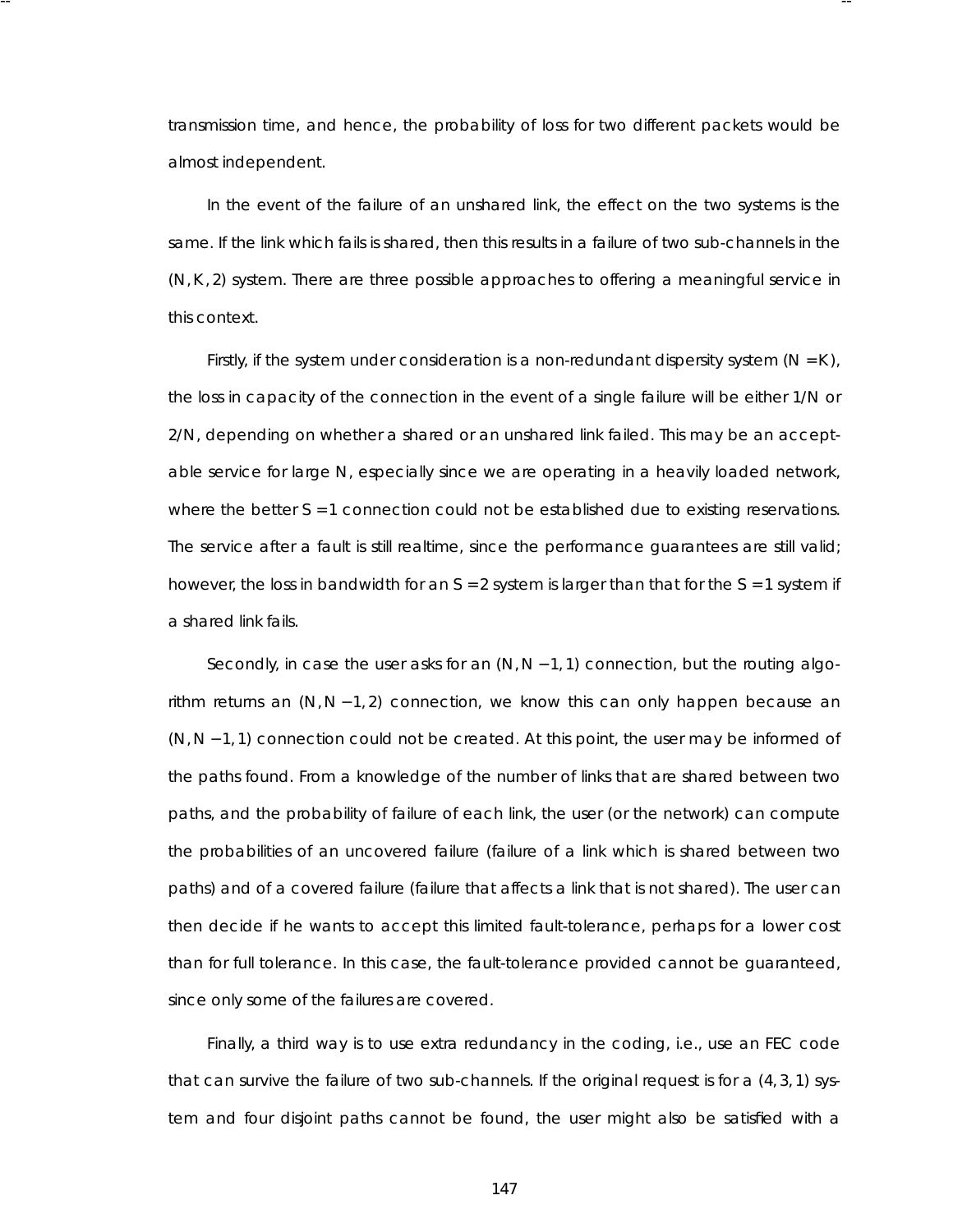$(5, 3, 2)$  system or a  $(4, 2, 2)$  system, as long as the total data rate is the same, since the fault and transmission error tolerance characteristics of both systems are at least as good as that of the (4, 3, 1) system. The system is transparently tolerant to all single failures (and can even survive double failures, unless the shared link fails). Realtime quarantees continue to be met without disruption after the fault. The questions that remain to be answered are:

-- --

- In a heavily loaded network where an (*N*, *N* − 1, 1) system cannot be routed, is it likely that we find paths for an (*N*,*N* − 2, 2) system, given such as system requires more network bandwidth than an (*N*, *N* − 1, 1) system?
- How much of a detrimental effect would such a trade-off have on the capacity of the network to support realtime connections?

#### **Hot standby systems**

In the most general interpretation of the term, all the schemes described so far for dispersity systems with redundancy are hot standby systems. This means that the capacity of the extra sub-channels is used to transmit redundant information, which can be relied on to recover the data in the event that some of the sub-channels fail. However, the common usage of the term ''hot standby'' is for systems where no encoding or decoding is required for the standby. The most common example of a hot standby system is that provided by a (2, 1, 1) system, where the source transmits the same data down two disjoint sub-channels. The destination uses the data from either channel, whichever comes in first. This allows completely transparent tolerance, to both losses and faults, without the need for notification of either source or destination. There is no degradation of the realtime performance of the system for single faults. In addition, the system needs only two disjoint paths in the network, which is a much easier constraint to satisfy than N disjoint paths for large *N*. Further, there is no overhead for special fragmentation and encoding at the source, or reassembly and decoding at the destination. No extra buffers are needed at the destination to equalize delays. On the negative side, the system uses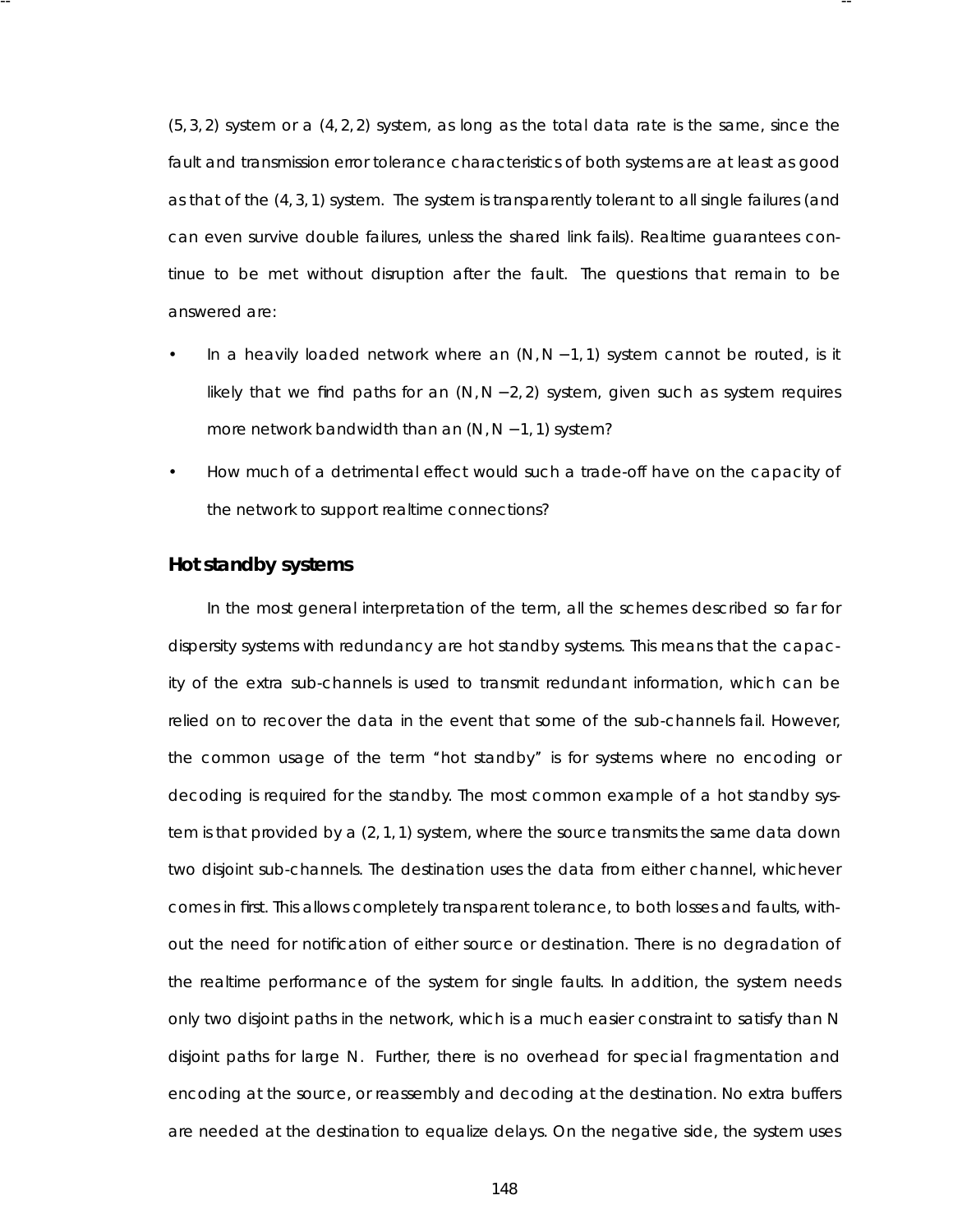twice the network capacity of the non-fault-tolerant realtime channel. This idea could be extended to (*N*, 1, 1) systems, for tolerance to *N* − 1 simultaneous faults, but with increased capacity overhead.

-- --

# **Cold standby systems**

For cold standby operation, an (*N*,*K* , 1) system is operated with *K* sub-channels in use during normal operation. The capacity of the other *N* − *K* sub-channels is free for best effort data traffic. In the case of a fault the realtime dispersity system switches the data which was being carried by the affected sub-channel to one of the alternate channels. This involves a latency for informing the source and for the source to switch channels. However, no channel setup is required, since the resources are reserved at the time the (*N*,*K* , 1) system is established. Only the packets transmitted by the source on the failed channel after the failure would be lost. All packets transmitted on the backup will be delivered within the performance bounds, since the reservations are ready and waiting. The duration of the disruption would depend on the time for the notification message to reach the source, and could be statistically bounded by reserving resources for the control messages.

No extra support from the network is required to use the resources of the spare subchannel for best effort data traffic during normal operation. The realtime network is already designed to allow the unused capacity of realtime channels to be used by best effort data traffic. Of course, leaving the spare capacity unused is only useful if sufficient best effort datagram traffic exists to use it.

#### **IFI and SFI channels**

Finally, we discuss two other schemes which have been proposed for fault-tolerant realtime networks, in order to compare the network requirements and the services offered to those of the schemes proposed here. These schemes were also mentioned in Cha pter 1. Single Failure Immune (SFI) channels, proposed in [73], provide immunity to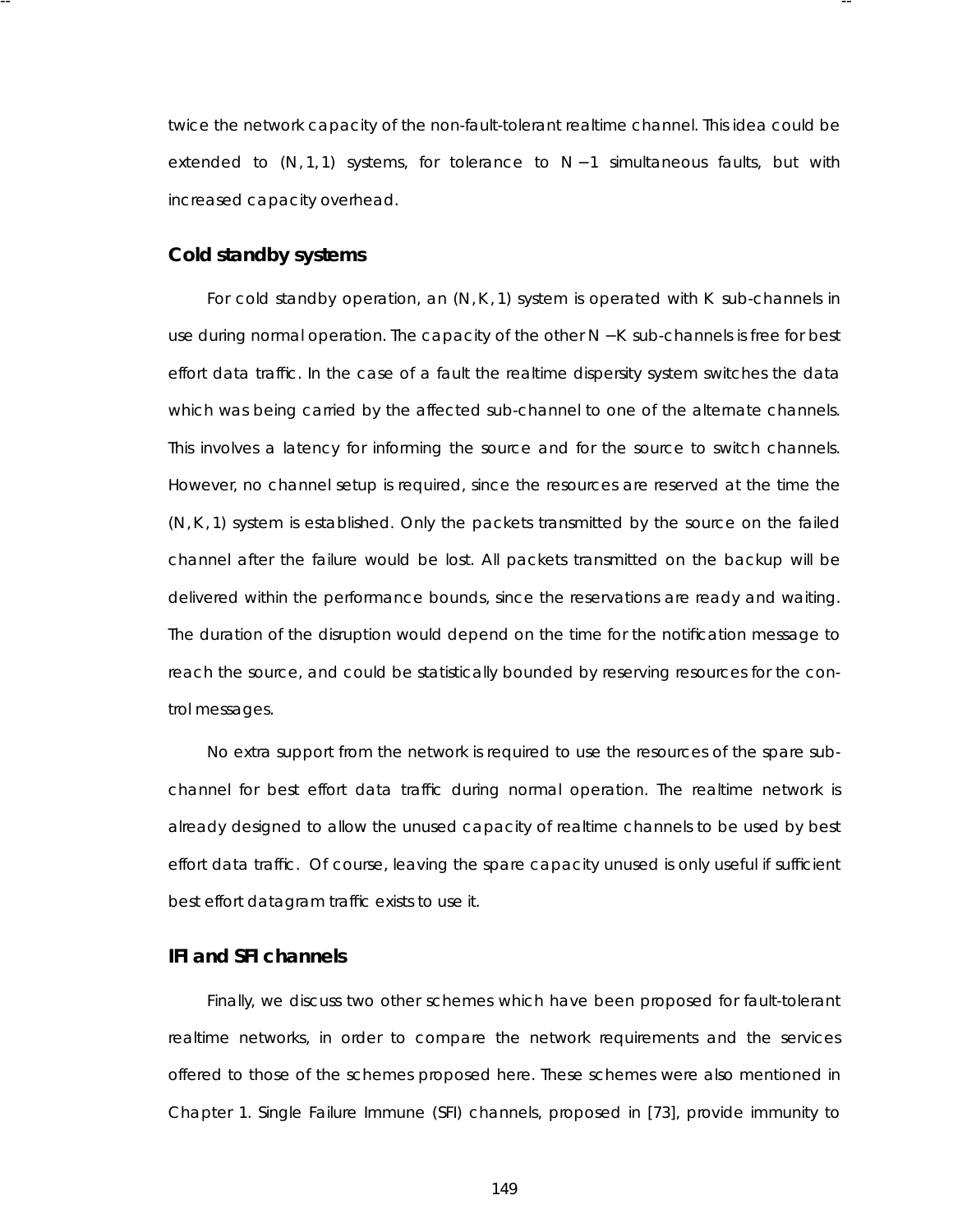single failures, but use roughly three times the capacity required by a non-fault-tolerant realtime channel. The basic idea is to start with a realtime channel, remove single links from it and run routing algorithms to find the smallest additional set of links, which would allow the system to keep running if that link failed. The routing algorithm used to add the links is similar to *link rerouting*, but this process is performed *a priori* during establishment, rather than at the time of the fault. At each stage, the smallest set of links is added, which would allow the system to survive the fault, subject to the delay constraints . This process is repeated for all the links in the original realtime channel. Finally, resources are reserved on each link in the system. The aggregate set of links has the property that in the event of failure of any single link of the original realtime channel, the data stream can be rerouted by the node adjacent to the failed link, to follow an alternate path which consists only of links within the aggregate set of links (excluding the failed link), and still obey the delay constraints . In the example provided in the paper, the fault-tolerant channel has close to three times the number of links as the original realtime channel. Thus, under the approximation that the delay constraints on all the links are close to each other, roughly three times the resources are required by the SFI channel as compared to the non-fault-tolerant realtime channel. However, since the scheme is a cold-standby one, the reser ved capacity can continue to be used by best effort traffic until the fault occurs. The system requires network support to allow the intermediate nodes to update channel identifier mappings after detecting the fault. The disruption of service is limited to the amount of time to perform this activity.

-- --

This idea is extended in [74] to cover isolated failures , i.e., to provide Isolated Failure Immune (IFI) channels. Node faults are defined as isolated as long as the source and destination are not faulty, and no two adjacent nodes are faulty. A link is defined to be faulty not only if it fails, but also if the node to which the link leads fails. Link failures are said to be isolated if any two faulty links are not originating from the same functioning node, or directed to the destination node of the channel. The routing constraints of SFI channels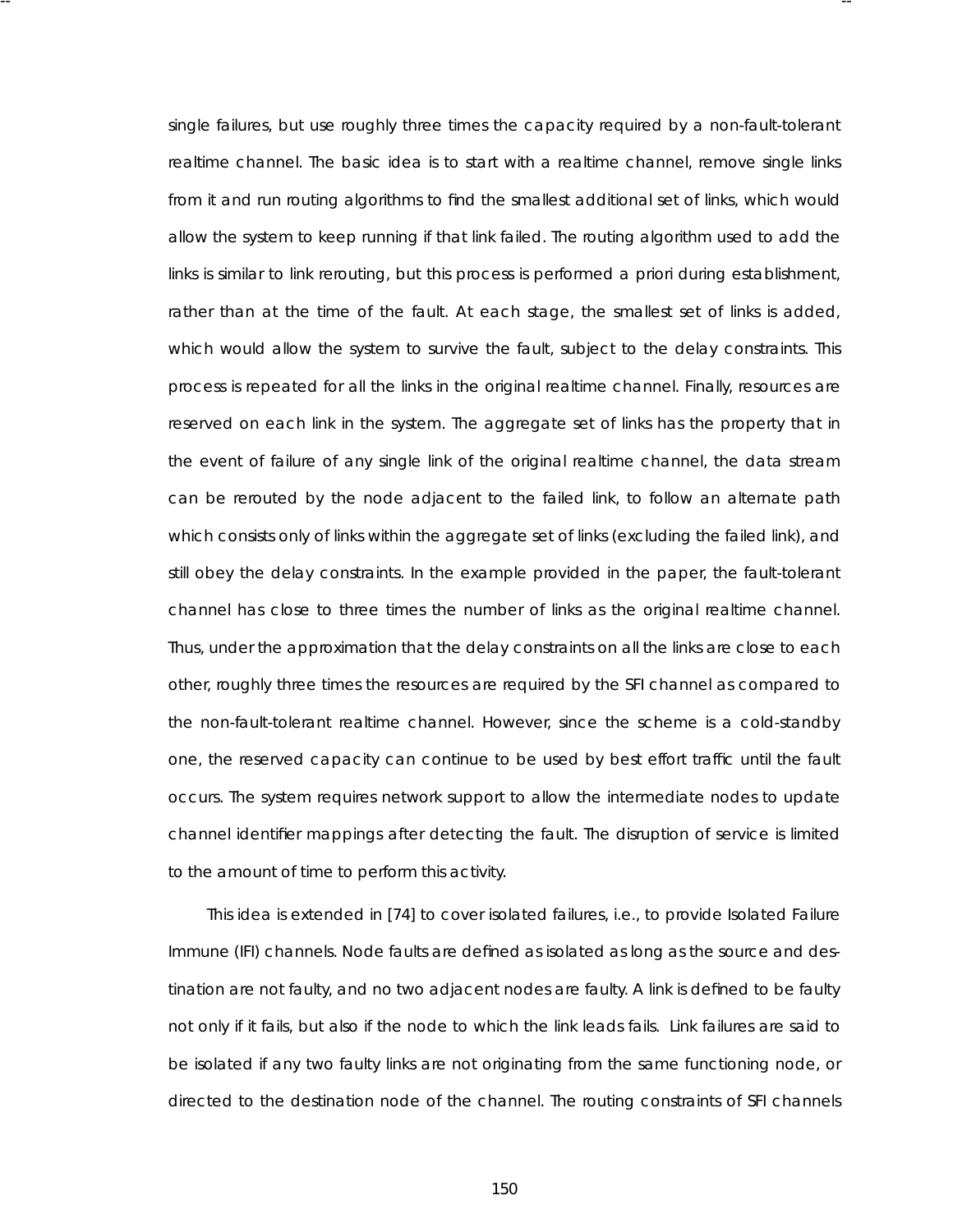

-- --

Source **Figure 6.1: One set of isolated link failures which the IFI channel can survive**

are modified to extend the fault tolerance to all sets of faults which do not violate the restrictions defined above. The overhead (number of extra links added to the realtime channel) continues to be roughly three. The other restrictions of the SFI scheme, such as network support to change the channel identifier mappings to make sure the data follows the new path in the event of a fault, hold. The IFI scheme offers a better service, since tolerance to multiple faults is provided. In fact as Figure 6.1 shows, a very large number of links can fail before an IFI channel is disabled. However, the IFI techniques are only valid in very restricted network topologies, since IFI sets of links do not exist in most common topologies. For example, in the mesh topology of Figure 6.2, the failures of links (2,3), (7,8), (12,13), (17,18), and (22,23), while isolated, break the graph into two disconnected components . Even if reser vations are made on all of the links of the graph, the result is still not IFI. Thus, no IFI set of links exists in this (and most) graphs . The topology of the HARTS network, in the context of which the IFI channel is defined, is a wrapped hexagonal mesh. This is the only commonly-used network topology in which IFI channels exist; thus, the applicability of the algorithms and theorems of [74] is very restricted.

## **6.4. Simula tor design**

The simulator described in Chapter 4 was modified to conduct experiments concerning the fault tolerance provided and the network resources used by the dispersity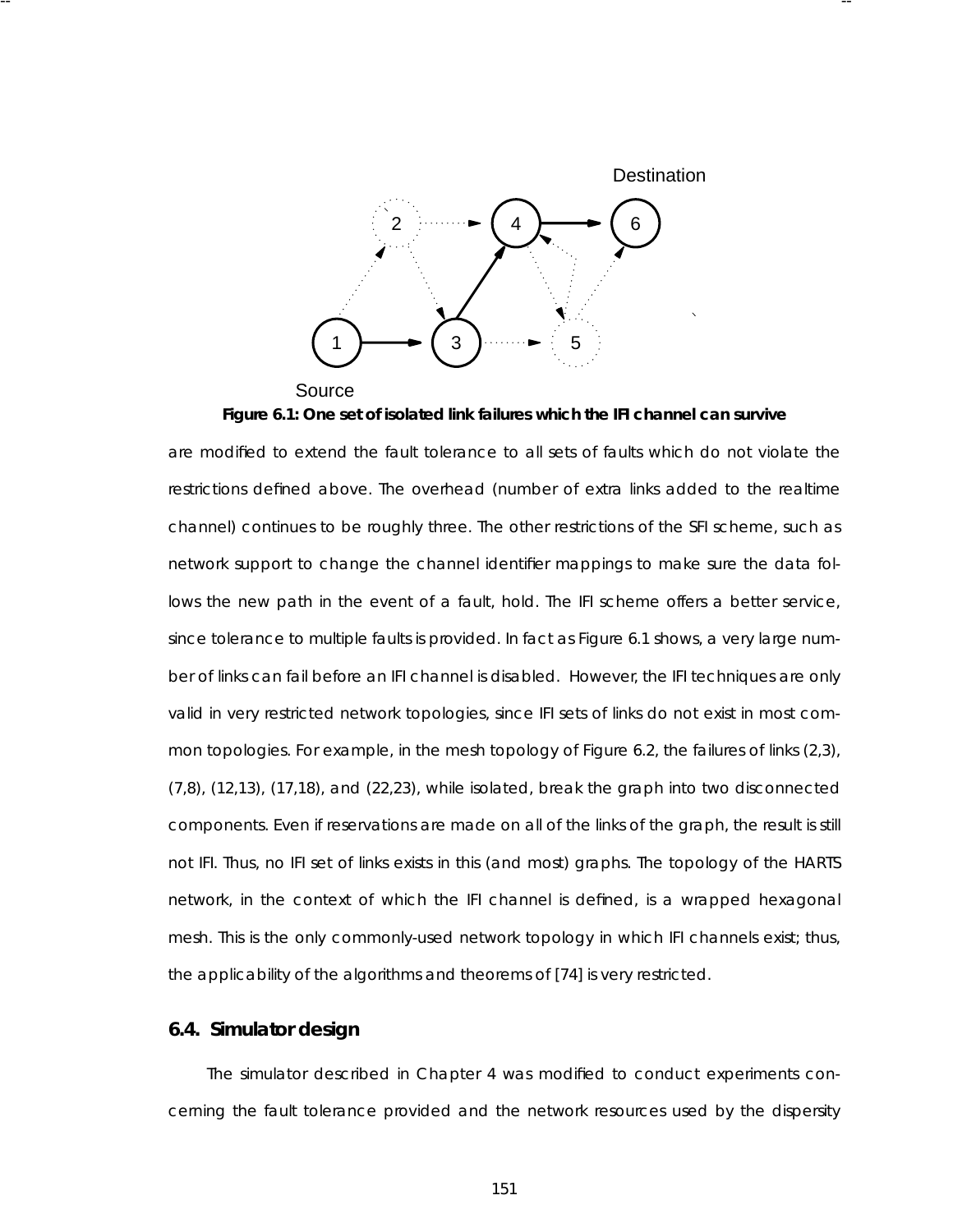

-- --

**Figure 6.2: No IFI set of links exists in a square mesh topology**

systems described in this chapter. The following changes to the simulator had to be implemented.

- The parameters for the sub-channels are calculated according the dispersity systems being simulated, as described in Equations 6.1 or 6.4.
- The routing algorithm had to be modified to route the sub-channels belonging to a dispersity system on disjoint paths. If disjoint paths cannot be found links, can be shared by at most *S* sub-channels . The routing algorithm attempts to keep the number of such shared links as small as possible.
- The routing algorithm tries to find paths with equal delay. Any differences in the delays on the different paths are equalized by buffers at the destination. Statistics are maintained about the number of buffers used.
- The generation of a packet at the source causes the transmission of *N* submessages, one on each path in the dispersity system.
- The statistics maintained by the simulation depend on the dispersity system being simulated. For example, for a (5, 3, 1) system, the message is counted as being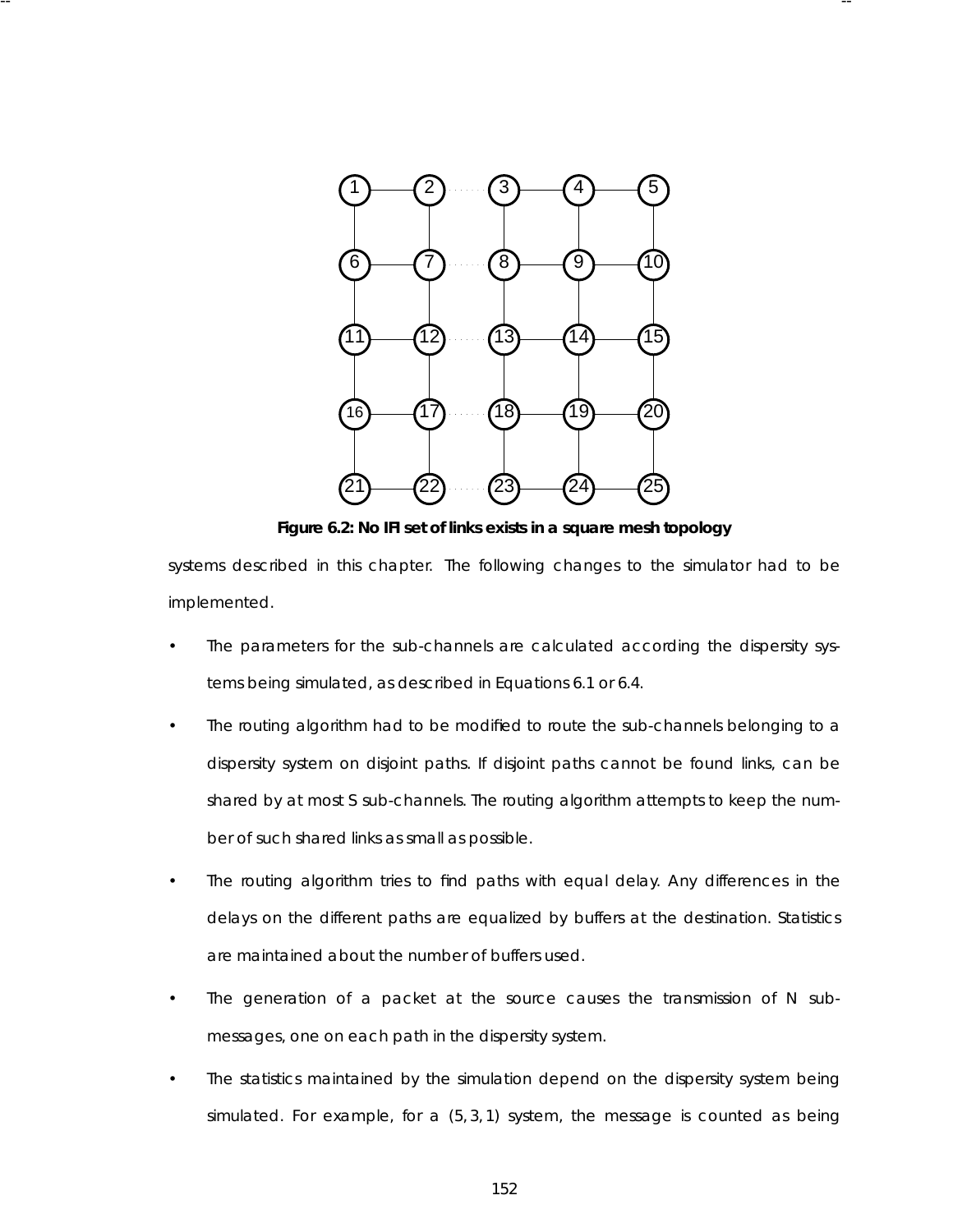successfully delivered to the application, when any three of the sub-messages corresponding to the message have arrived.

-- --

Routing for the sub-channels of a dispersity system is performed one by one. The first sub-channel is routed as a normal realtime channel. The additional constraints of disjointness are added for each subsequent route calculation. The changes to the routing algorithm were implemented as a set of preprocessing steps on the graph representing the network before the Bellman-Ford algorithm was run. To enforce disjoint paths, the links corresponding to the paths which should not be used are removed from the graph by setting the delay on the path to infinity. To allow links to be shared S times, we maintain a variable *Ue* associated with each link *e*, which is the number of times the link *e* has been used by sub-channels in the dispersity system. When  $U_e \geq S$ , the link *e* is removed from the graph by setting the delay to infinity as before. If  $0 < U_e < S$ , we want the routing algorithm to find paths including e only if other paths do not exist. We replace each such link by *n* links, each with a delay of  $1/n$  times the delay on the original link. Since the algorithm returns the shortest path which meets the delay constraints, it finds paths which do not use the shared links before it find paths including them, up to a difference in path lengths which can be tuned by changing *n*. We do not change the end-to-end delay on any path by this replacement process; thus, we are guaranteed to find all paths eventually.

The method of reassembly used in the simulator consisted of a circular buffer, each slot capable of holding *N* sub-messages. The structure is shown in Figure 6.3. A newly arriving sub-message is placed into the appropriate slot in the circular buffer. The index into the circular buffer is the remainder after dividing the sequence number on the packet modulo *B*. As soon as *K* sub-messages have arrived for the same sequence number, the message may be reconstructed. Reconstructed messages are passed in sequence number order to the application, and the corresponding slot in the circular buffer is freed for reuse. Alternatively, we may hold each message up to the end of its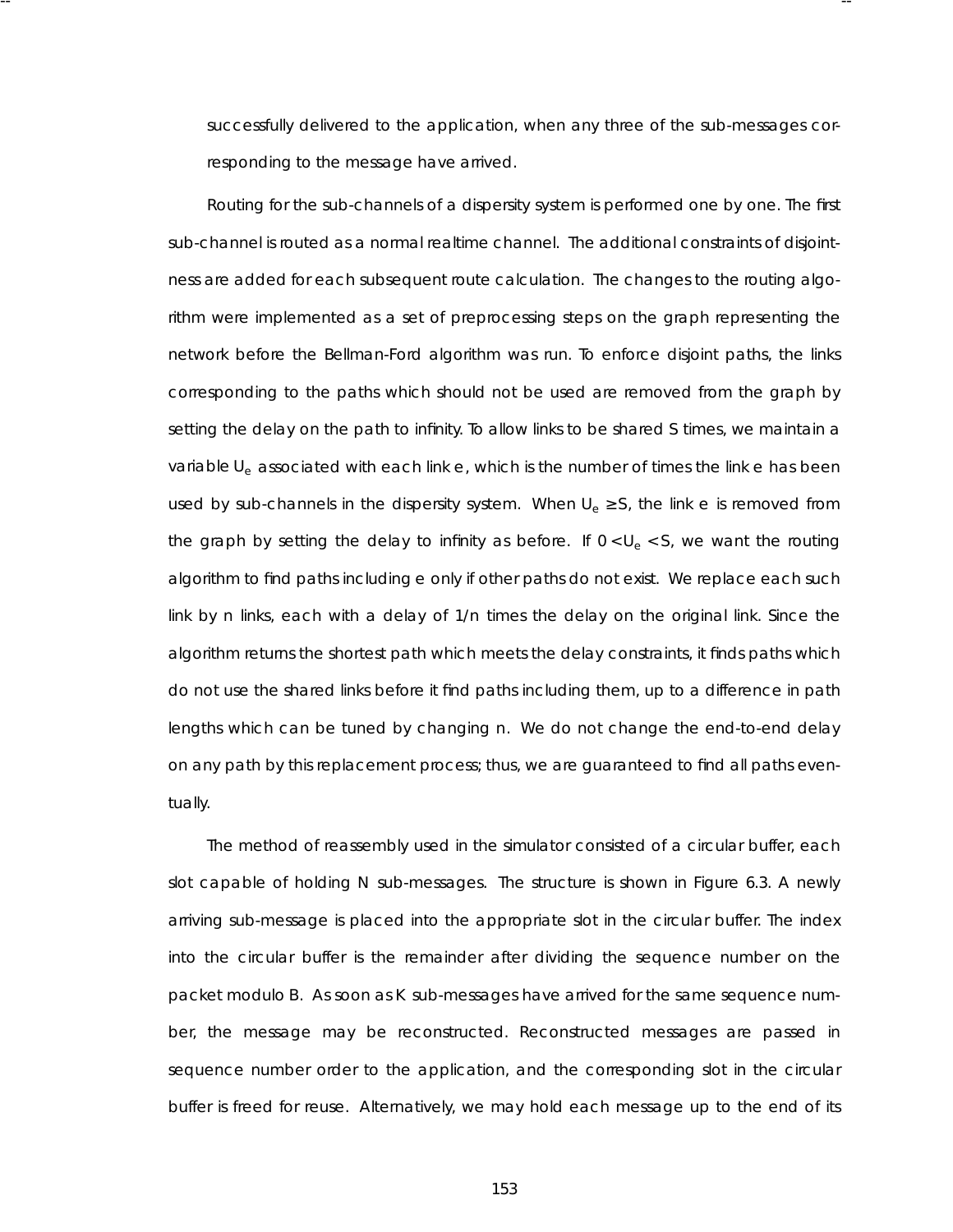delay bound, thereby removing all the jitter from the stream. This may be done using time-stamps on packets and the knowledge of the delay bound *Dmax*, if the clocks on the source and destination machines are synchronized, as may be done using a time protocol such as NTP. Since we know that no sub-message can be delayed by more than  $D_{\text{max}}$ <sup>'</sup>, the number of buffers required is bounded, and we are guaranteed not to wrap around in the circular buffer. Of course, the reassembly code checks this condition, to ensure that older packets do not get assembled with sub-messages from current messages . Such a case would be counted as a violation of the delay bound guarantee, and the old packet discarded.

-- --



Figure 6.3: Structure of reassembly buffer for  $N = 4$ 

The simulator models this behavior at the level of detail of individual packets. Thus, the encoding and decoding operations, which occur at the bit-level, are not simulated. The transmission of a message on the dispersity system is modeled as the transmission of packets on each sub-channel of the dispersity system, but the bit level contents of the packets are not simulated. The arrival of the appropriate number<sup>2</sup> of packets from the same message at the destination is interpreted as a successfully decoded message, and the statistics are updated accordingly. Encoding and decoding times are not modeled,

<sup>2</sup> Depending on the dispersity system being simulated.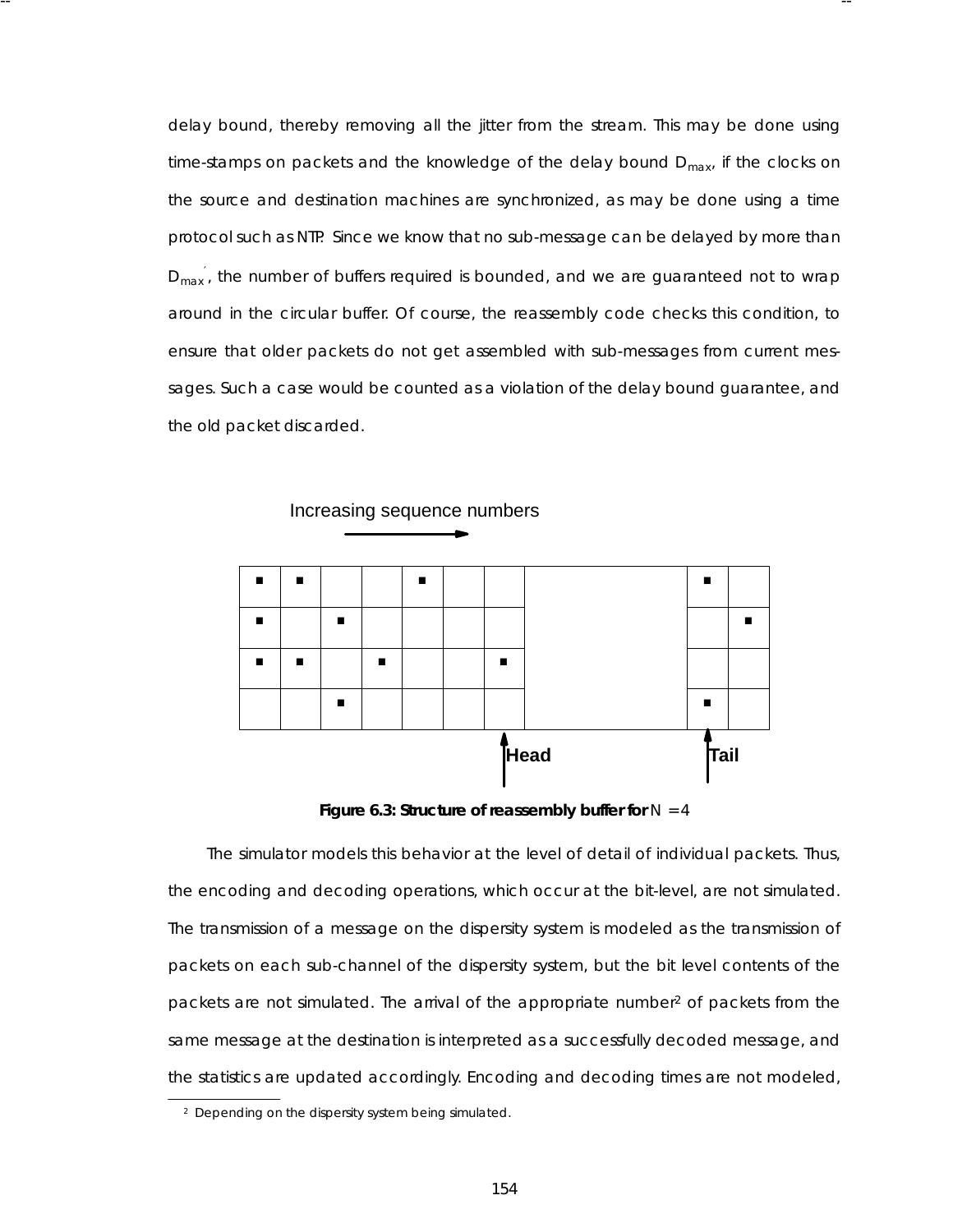since they are dependent on the coding algorithms, which are still under development, and on the hardware available on the workstation.

-- --

We modeled the process of notification of the source to initiate switching, since a fault message is sent from the detector to the source to initiate fault recovery, and the same message can be assumed to trigger the switching for the cold standby systems . The process of switching itself can be assumed to take a negligibly small amount of time, as compared to the notification time, which involves network communication.

The requirements of a realtime dispersity system are described, in the event file from which simulation is started, by the end-to-end traffic specifications and performance requirements and the variables *N*, *K*, and *S*. The parameters of the sub-channels are calculated as defined in Equation 6.1 or Equation 6.4. The additional restrictions on the routing algorithm are automatically generated, using the routing extensions described above.

### **6.5. Simula tion results**

The experiments performed using the simulator fall into two categories. The first set of experiments are intended to verify the level of fault tolerance provided by the dispersity systems. Since the reservations are pro-active, and the guarantees provided on the sub-channels are mathematical and deterministic in the absence of losses in the network, we can prove that the service quarantees hold, given that the assumptions about the fault(s) and other losses are satisfied. The simulations serve to confirm these expectations, as well as to demonstrate the workability of the systems to a fair level of detail. In the presence of network losses due to transmission errors and faults, which are not covered by the Tenet guarantees, the dispersity systems can provide lower packet loss than the basic realtime channel; this performance is experimentally evaluated and compared to values computed from a simple probabilistic model of network loss in the first part of this section. For the dispersity schemes with redundancy, the service provided is mathematically guaranteed even in the event of a failure; thus, we expect that, in the absence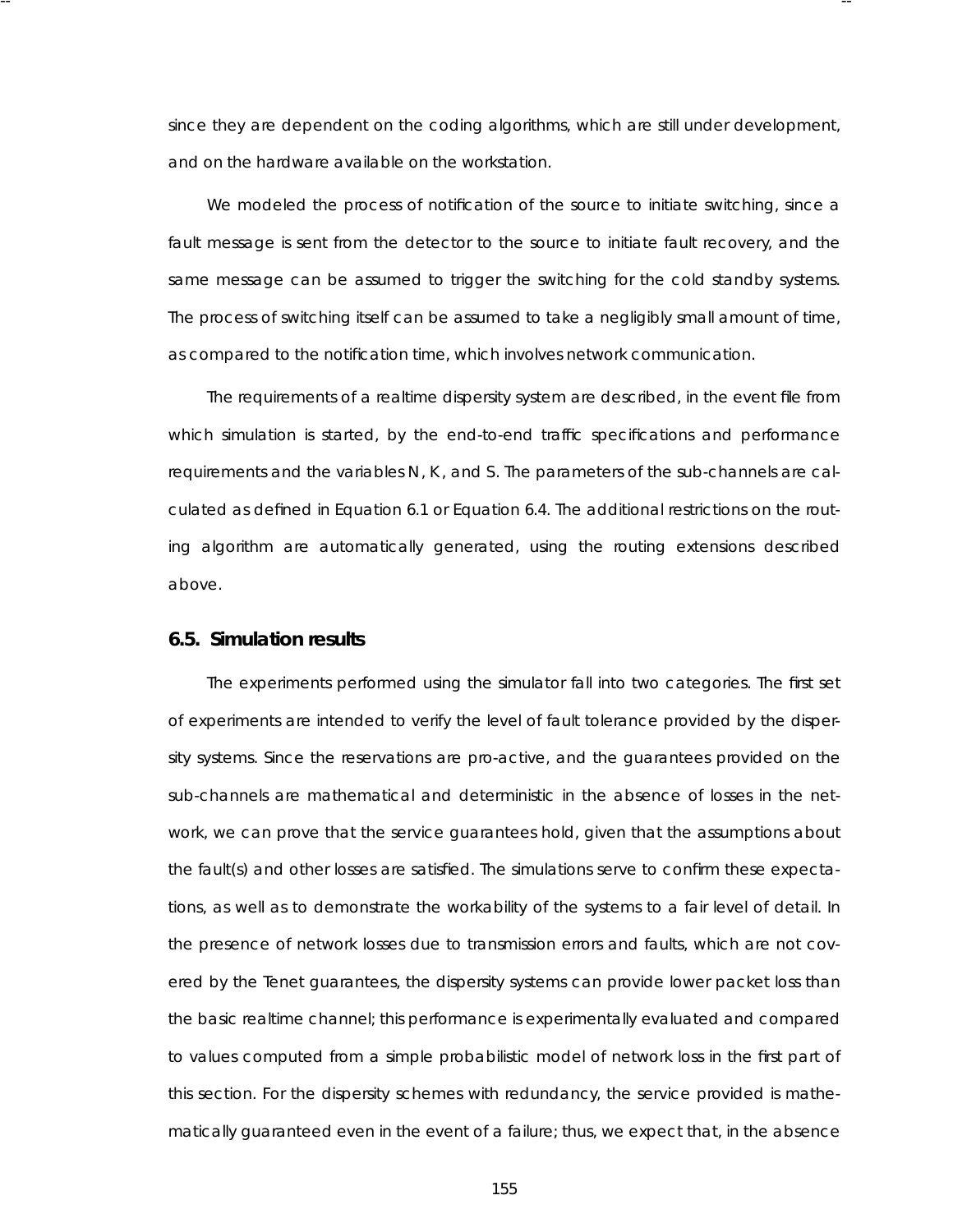of transmission errors, no message will miss its deadline. This is confirmed in our simulation experiments. We also measure the buffer requirements of the dispersity systems, to cross check them against the computed values from Equation 6.2.

-- --

The second category of experiments performed deal with the impact of the dispersity systems on network capacity. The simple analysis provided in the previous section shows that the resources consumed by an (*N*,*K* , *S*) system are approximately *N*/*K* times the resources consumed by an equivalent non-fault-tolerant realtime channel. In simulation, we compare this result to the number of instances of each type of system that can be established in the network under varying load conditions. This provides us with a better empirical understanding of the effect of the more subtle issues, such as the effect on the network capacity of splitting the resource requirements among N sub-channels on different paths and the proba bility of finding resources on *N* disjoint paths.

#### **6.5.1. Perfor mance results**

The first set of experiments conducted consisted of setting up one connection using the dispersity system under consideration, in a network carrying different levels of background load, and simulating the service provided in the presence and absence of faults and losses due to transmission errors in the network. The network being simulated is the ''core'' topology discussed in Chapter 4. The background load is obtained by choosing a set of channel requests from the "original" distribution of Chapter 4. Zero or one faults are simulated, depending on the experiment. Losses due to transmission errors are simulated by dropping each packet with a given probability on each link. Though the simulator supports specifying loss probabilities for each link separately, in the experiments described here all links were assigned the same loss probability.

All the experiments described in this section were performed for all of the dispersity systems. The performances observed for all the dispersity systems meet the expectations of Section 6.3.2. We will not present all the results for each separate dispersity system. Rather, we will use a running example, to present some specific results . The general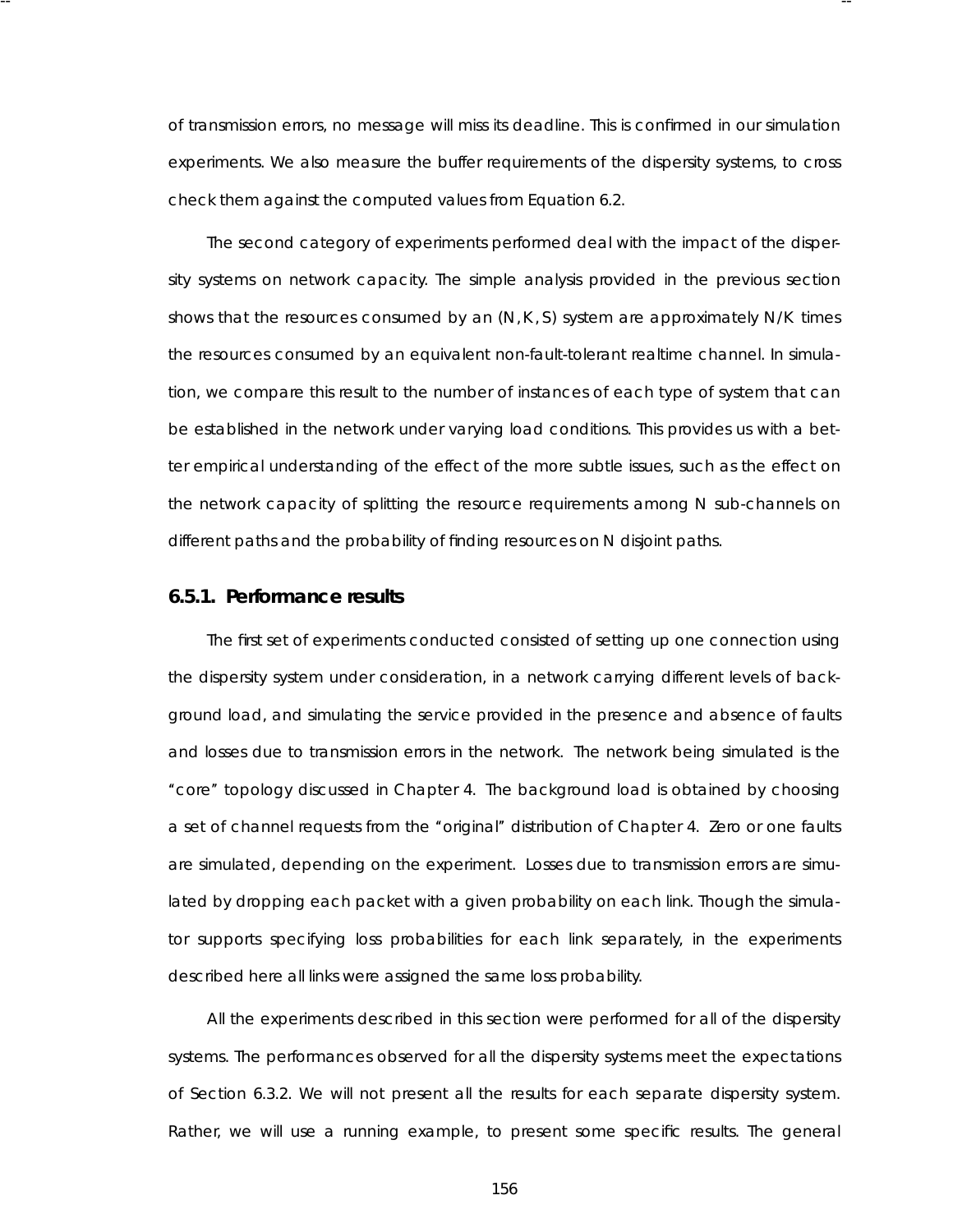

-- --

Figure 6.4: (3, 2, 1) dispersity system simulated

conclusions presented below from the specific experiment are applicable to the entire set of dispersity systems, unless otherwise noted. Where there are differences, we will show the performance of some of the other systems as well.

The example system is a  $(3, 2, 1)$  dispersity system, established from node 8 to node 14 in the network depicted in Figure 6.4. The traffic parameters for the fault-tolerant dispersity system were  $X_{min} = 5$  ms,  $X_{ave} = 5$  ms,  $I = 500$  ms, and  $S_{max} = 10000$  bits. This corresponds to a 2 Mbps JPEG compressed stream, called a class A channel in Chapter 4. The end-to-end delay bound for the system is seventy milliseconds, and the minimum propagation and transmission delay is thirty-five milliseconds . *B* as computed by Equation 6.2 is eight. The simulator does not support statistical delay bounds, jitter control, or variable buffer overflow probabilities. Thus, by default,  $Z_{min} = 1$ ,  $J_{max} = D_{max}$ , and  $W_{min} = 1$ . In terms of Figure 6.3, we need at the destination (node 14) a circular buffer eight deep and three wide. We have  $S^{'}_{max}$  = 5000 bits or 625 bytes. This is the size of each buffer unit in the circular buffer. The total memory needed is, thus, 15,000 bytes.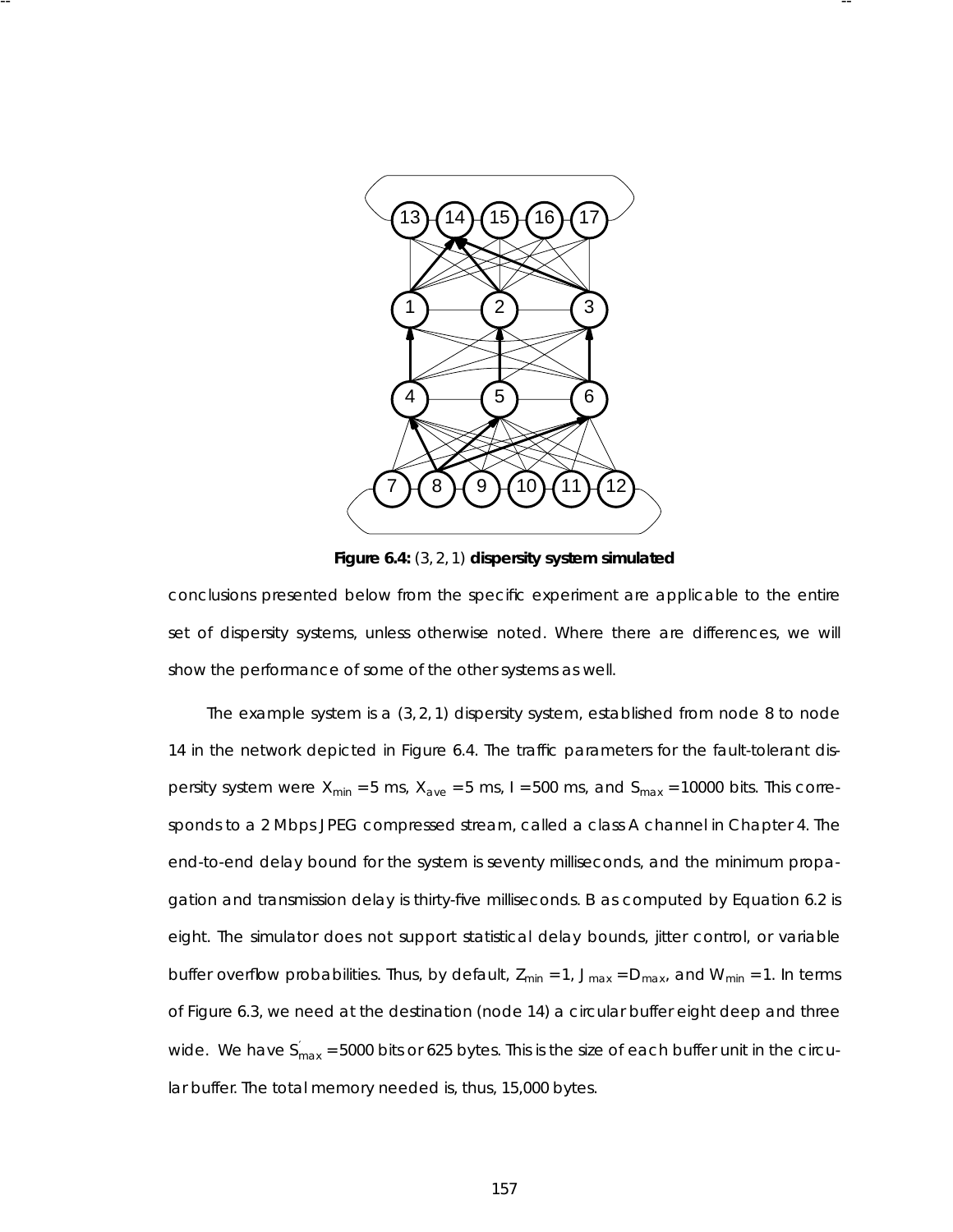The simulation was performed for zero and one fault in the network, at various probabilities of packet loss on the links, and various extraneous loads in the network. The network load was created by establishing varying numbers of simple realtime channels in the network, before starting the observation of the fault-tolerant system. The measurement was performed by allowing the experiment to run for 39 seconds of simulated time. This took an hour or more of actual time, depending on the speed of the machine running the simulation and the other load on the machine, because of the level of detail being simulated. The simulator kept track of the number of packets dropped, the number of messages decoded, the buffers used, and so on. When a fault was simulated, all packets on the failed link were lost. The fault recovery process described in Chapter 4 was activated, and the affected channels rerouted. Unlike the experiments in Chapter 4, data transmission across a link could also fail randomly with a probability determined by a parameter of the experiment, simulating losses due to transmission errors. At simulated time equal to 39 seconds, the measurements were written out to a file. Further simulation, involving tearing down the affected channels to compute the efficiency of resource usage, was performed, and at simulated time equal to 43 seconds, more statistics were collected and the simulation was stopped.

-- --

The general results which apply to all the experiments performed, but for which no graphs need to be shown, are described first. The service provided met the realtime guarantees in all cases. No packets were delivered after the delay bound. In the absence of losses due to transmission errors, no messages were lost for zero and one link failures. These observations were not affected by the level of the extra realtime load on the network, since the quarantees on the sub-channels hold irrespective of the other traffic.

In the experiments in which failure was simulated, one of the links in the central core was removed from service. This caused the fault recovery process described in the previous chapters to be triggered. The fault message reached the source in under 20 ms,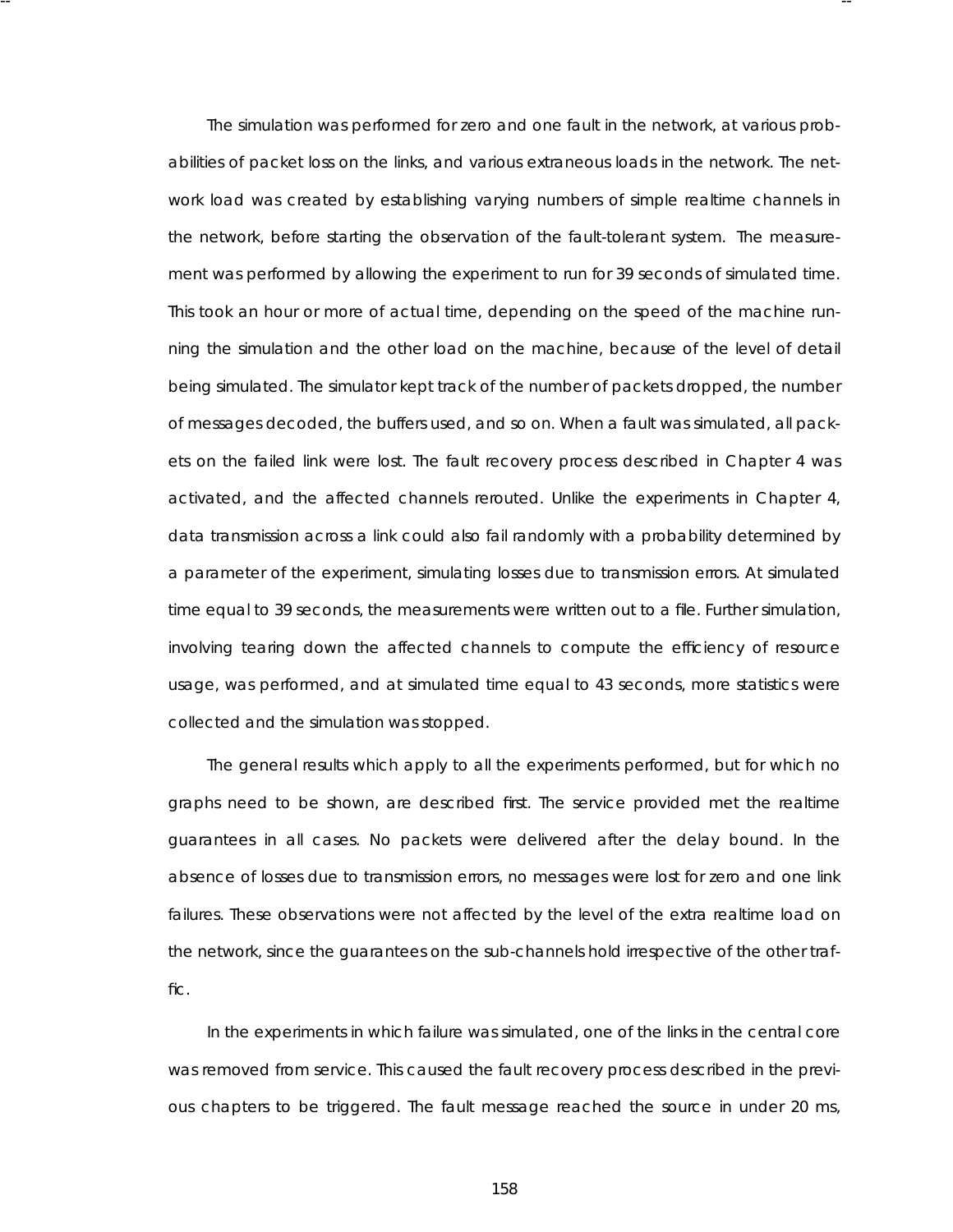because of the topology and proximity of the failed link to all sources . This is a measure of the time for notifying the source to perform switching for the cold standby sources, and is dependent on the topology. The fault recovery process also rerouted the failed subchannel to an alternate path. In all our experiments , the reroute was successfully completed.

-- --

We also measured the maximum buffer occupancy in the circular buffers during the simulation. No more than eight buffers were needed for the running example of the (3, 2, 1) system, which matches the calculated bound exactly. The actual usage was less in the experiments with no faults and low loss rates due to transmission errors, since the maximum buffers are only needed when a message fails to be successfully decoded until its deadline. In case more than *N* − *K* sub-messages from the same message are lost, the reassembly algorithm waits until the delay bound for the message expires . The message is then deemed lost, and the buffers for the sub-messages are freed. In the meantime, other messages may have come in with the minimum propagation delay in the network. Thus , in the case of experiments involving significant loss due to faults or transmission error the buffer size is predicted by Equation 6.2 exactly. The load due to the other realtime channels in the network did not affect the buffer requirement at all.

The numbers of buffers required by all the dispersity systems shown here are fairly moderate. The calculation for *B* is identical for all of them, since the delay bounds and the minimum propagation delay on the shortest path are the same. This analysis was confir med by our simulations in all cases. The only difference in buffer requirements among the various dispersity systems is the width of the buffer, which is given by N. Thus, the largest amount of memory (25,000 bytes) is required by the systems with  $N = 5$ . This amount of memory is fine for most general-purpose computers, and would also be acceptable for specialized devices like set-top boxes. The lesson here is that, by controlling the end-to-end delay for the component sub-channels, we have reduced the problem of buffering at the destination. In case the buffer requirements do become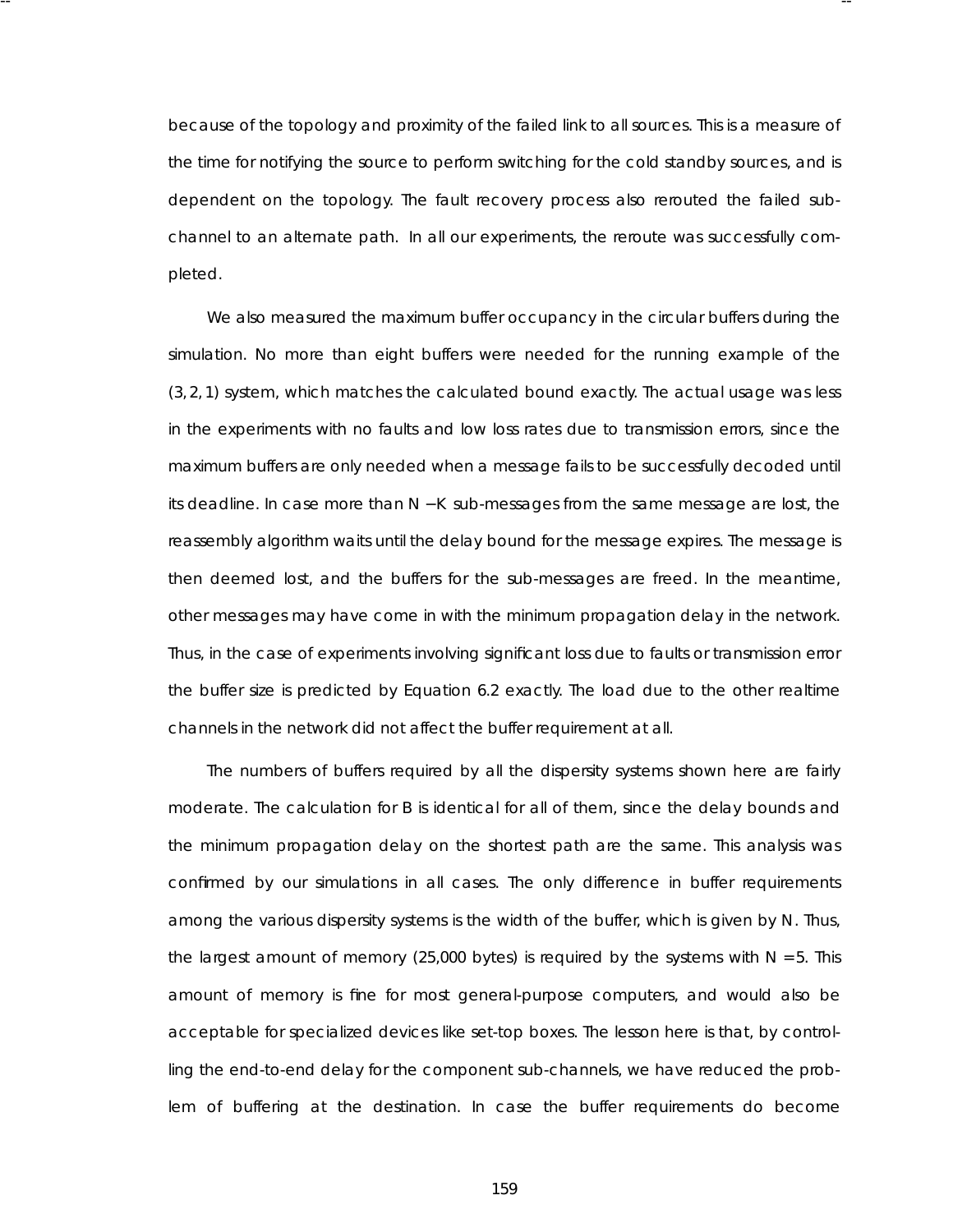significant, as might happen for higher bandwidth connections than the 2 Mbps channels we used in our simulations, we can reduce them by using jitter control (Eq. 6.3).

-- --

When we introduce losses of packets due to transmission errors in the network, we demonstrate the loss-tolerant nature of the system. The transmission error process used in the simulation is very simplistic, since we drop packets with a fixed low probability on every link. This is not an accurate model of real transmission errors, since the error process displays temporal auto-correlation at the bit level. However, at the longer interval corresponding to the transmission time of a packet, this correlation is much less noticeable. In our experiments, the packet size is 10,000 bits, which would make the probability of loss even for consecutive packets almost independent. Thus, our assumption of stochastic independence for the transmission error process is reasonable.





Note that the loss process we are simulating does not include losses from buffer overflow at the nodes, since those are controlled by the realtime network. While the observed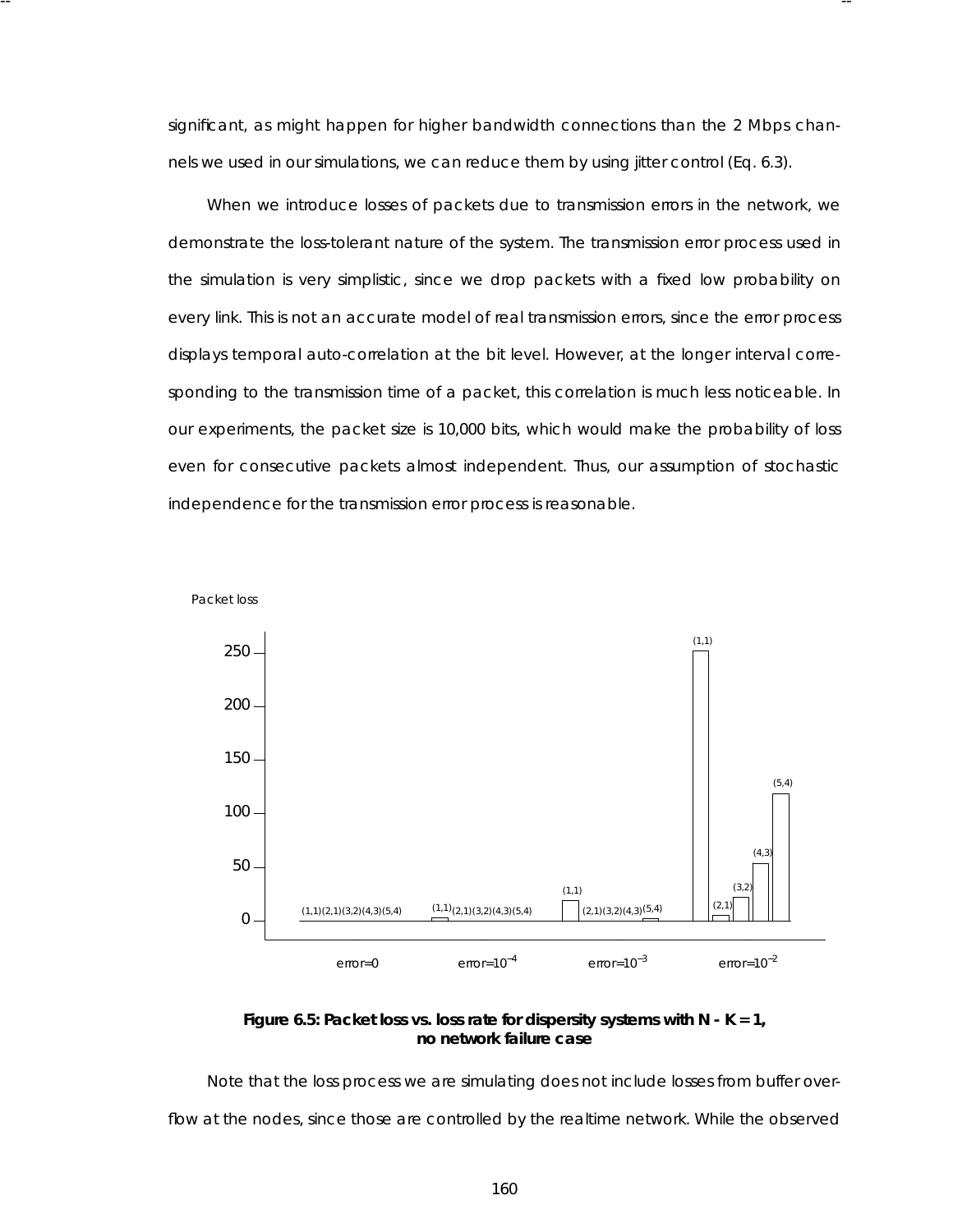loss characteristics of packet switched networks do display auto-correlation at the packet level, the main source of such losses is buffer overflow due to congestion at network routers. This source of loss is eliminated in our experiments<sup>3</sup> by the realtime protocols, by reserving buffers on a per connection basis, so that buffers are guaranteed to be present when a realtime packet arrives at any node.

-- --

Figure 6.5 shows the effect of the loss rate due to transmission errors in the network on the loss of messages as seen by the application using the dispersity system. On the xaxis, we have the probability of losing a packet on any link. Note that the graph shows loss rates in the network up to a  $10^{-2}$  probability of losing a packet during each transmission on every link in the network. These are not meant to be representative of transmission error rates in real networks. The actual error rates seen in fiber-optic transmission systems are much lower. We simulated high transmission error rates so that we could observe a significant number of lost packets and its effect on the overall dispersity system. On the yaxis we have the number of messages lost by the system. There are 5 bars for each loss rate, but up to a loss rate of  $10^{-3}$ , most of them are of close to zero height. The height of each bar denotes the number of messages lost by the dispersity system due to lost packets. The number of packets lost on the sub-channels is, of course, larger, since a message is lost only if sufficient packets are lost to defeat the redundancy in the system. The tuple shown over each bar is  $(N, K)$  for the dispersity system represented by the bar. The variable *S* is 1 for all the systems simulated, so it is not shown. Only the systems with *N* − *K* = 1 and the (1, 1) system are shown here. The (1, 1) system is the simple realtime channel without any fault tolerance.

Since the simulator models packet loss by dropping packets with a fixed independent probability (one of the parameters of the experiment) during each packet transmission event, the loss rates are very close to that calculated from the knowledge of the loss rates on each link and assuming independent events . For example, the (1, 1) system is a

<sup>&</sup>lt;sup>3</sup> Buffer overflow probability is always zero in the performance model implemented in the simulator.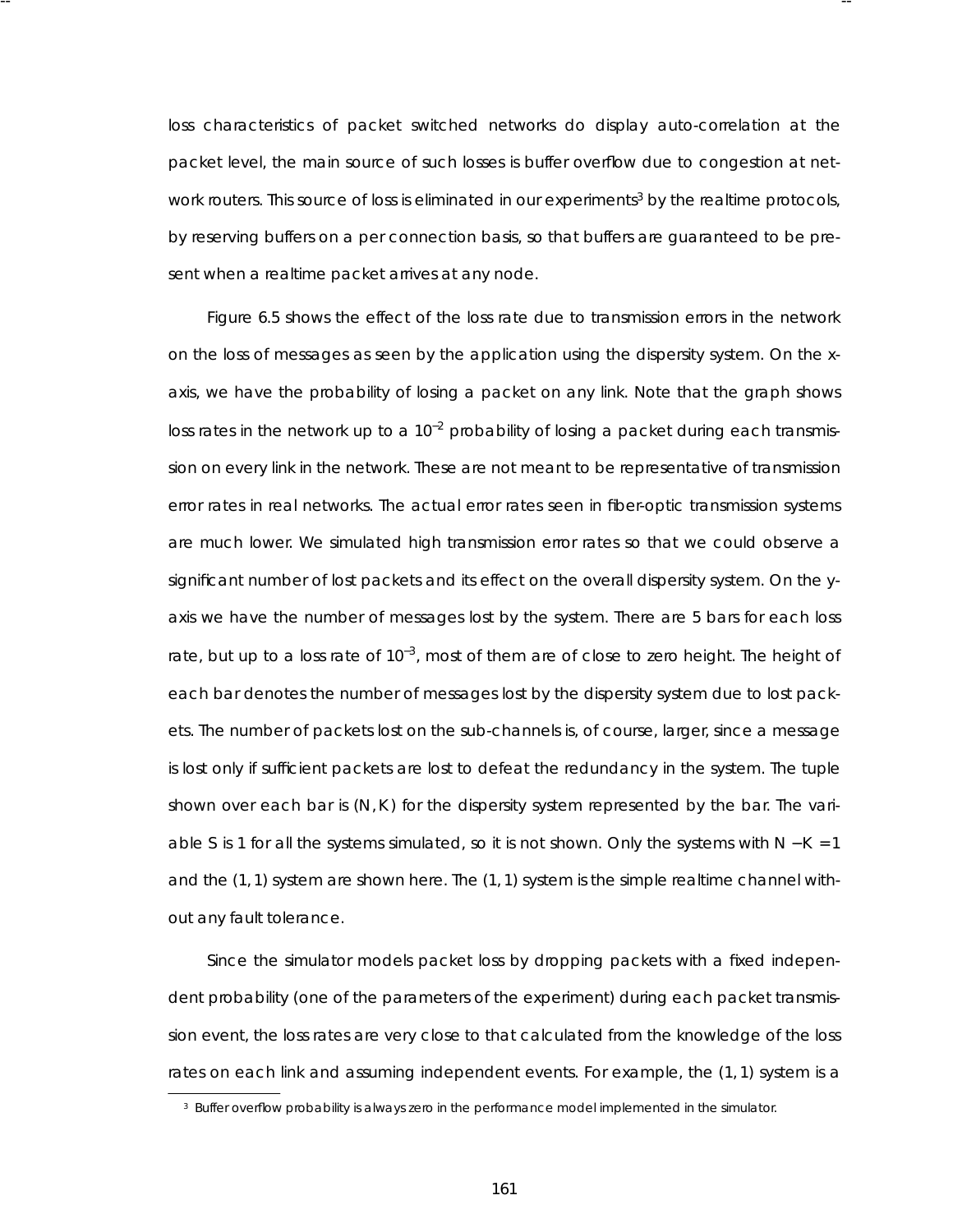simple realtime channel with no added tolerance. With a loss rate due to transmission errors in the network equal to a probability of  $10^{-3}$  of dropping a packet during a transmission event, and the path length equal to three, the probability of a message being successfully received is 0.999<sup>3</sup>  $\approx$  0.997. Since 7669 packets were transmitted during this experiment, the expected number of lost messages was 23. 19 messages were observed lost in the experiment. If the experiment were carried on for a longer time, the observed number would converge to the expected mean. The expected number of lost messages for the fault-tolerant systems can be similarly calculated, since the paths are disjoint, and therefore independent. The calculated numbers match the simulated behavior. The number of messages lost is also *independent* of the load on the network due to other realtime channels, because the effect of loss due to congestion is eliminated by buffer and bandwidth reservation at intermediate nodes by the realtime protocols.

-- --

The loss process being simulated is extremely simple and the graph for Figure 6.5 could have been easily computed analytically. We present it to give the reader an idea of the error tolerance benefits of the dispersity schemes. The results merely confirm that the simulator is behaving as expected, and demonstrate the workability of the schemes to a certain extent.

Figure 6.6 shows the performance of the dispersity systems when a fault also occurs during the experiment. Now the number of packets lost in the simulation includes the number lost on the failed channel. The system continues to provide realtime performance with increased tolerance to loss as compared to the non-fault-tolerant realtime channel, but the losses noted are slightly higher. The loss is controlled by two mechanisms. First, the duration of the outage of a sub-channel is limited by the *recovery* process that reroutes the faulty sub-channel. We will return to this point in the next section. Secondly, the redundant coding provided (for systems with *N* > *K* ) controls the number of lost messages during the outage. Thus, though the non-fault-tolerant channel (the (1, 1) system) lost 15 messages during the period of outage in the experiment with loss rate = 0, the other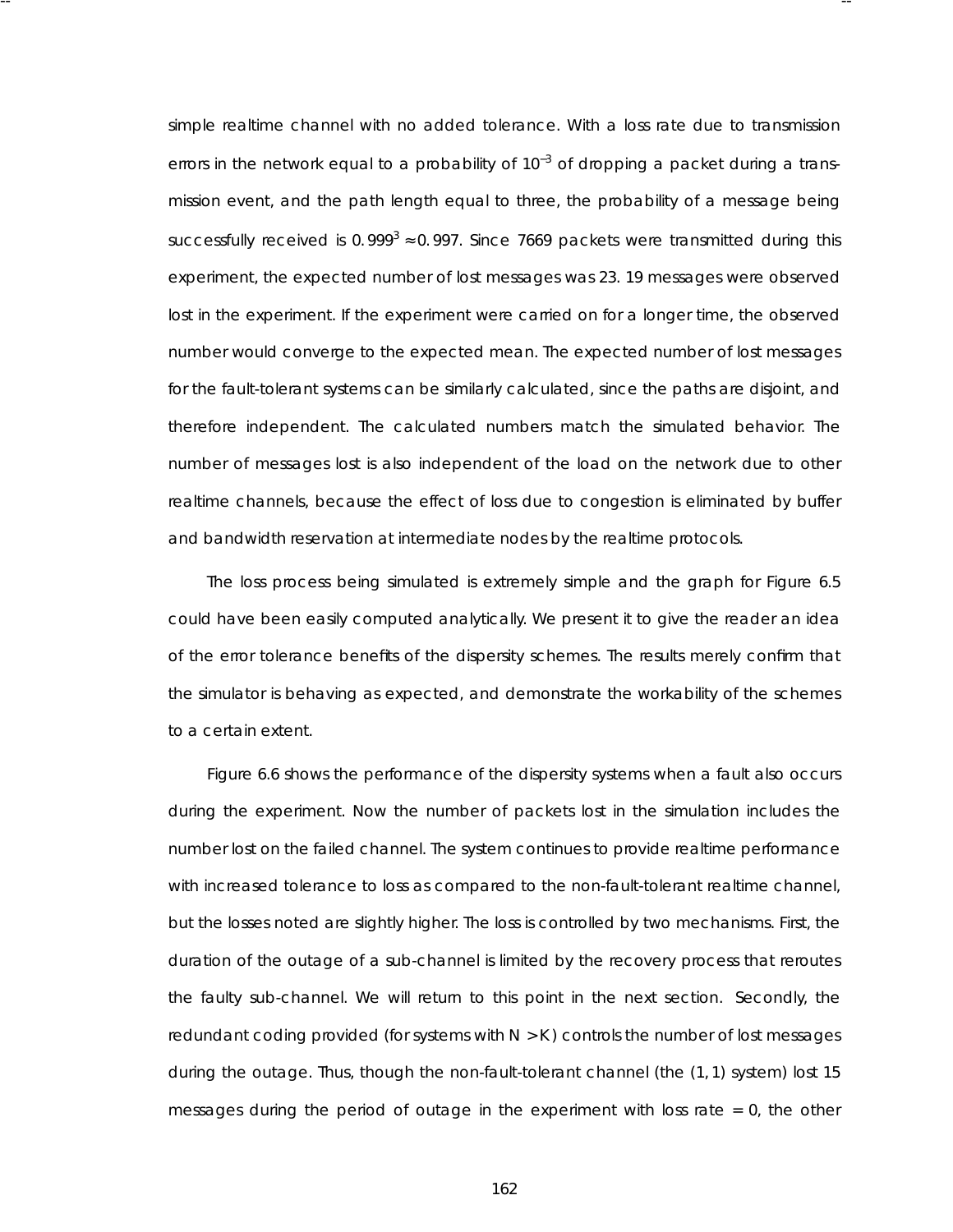systems did not lose any messages. In a network with extremely high loss rates, the dispersity systems do lose messages, but far less than the system without redundancy. These high loss rates are not expected to be seen in most networks under normal conditions, since we are referring only to losses due to transmission errors here, and the transmission error properties of most current networks (and very likely that of future networks too) are far better than the rates at which we see lost messages in these experiments .

-- --

Figure 6.7 shows the performance of the systems with *N* − *K* = 2 and with a fault during the experiment. These systems are tolerant even at very high loss rates and one fault in the network. These systems also need the same amount of buffering at the destination to equalize delays and reassemble the packets . The cost of using the higher level of redundancy is the higher bandwidth requirement of the system. A (4, 2) system needs twice the bandwidth of a non-fault-tolerant realtime channel, as opposed to a (4, 3) system, which needs only 1.33 times the bandwidth. However, the effect on the network ca pacity is more complex than can be understood by just considering the bandwidth of the component sub-channels, for reasons which are explored in the next set of experiments .

Overall, in this set of experiments we have shown that, at the level of detail that our simulator models a realtime network, and subject to the limitations in the faults being simulated, the service provided by the dispersity systems meets our expectations, even in the presence of single link faults and reasonable transmission error rates. The realtime guarantees are never violated, and the error and fault tolerance is enhanced. Further, the performance is guaranteed independently of the load, since the component subchannels of the dispersity systems are realtime channels. With the error rates seen in current transmission systems, any of these dispersity systems will provide adequate protection against single failures. Thus, the choice of which one to use is dictated in part by the question of the degree of tolerance required, that is, whether tolerance against a single fault, two faults , or *n*-faults is required. The degree of tolerance is determined by *N* − *K* ,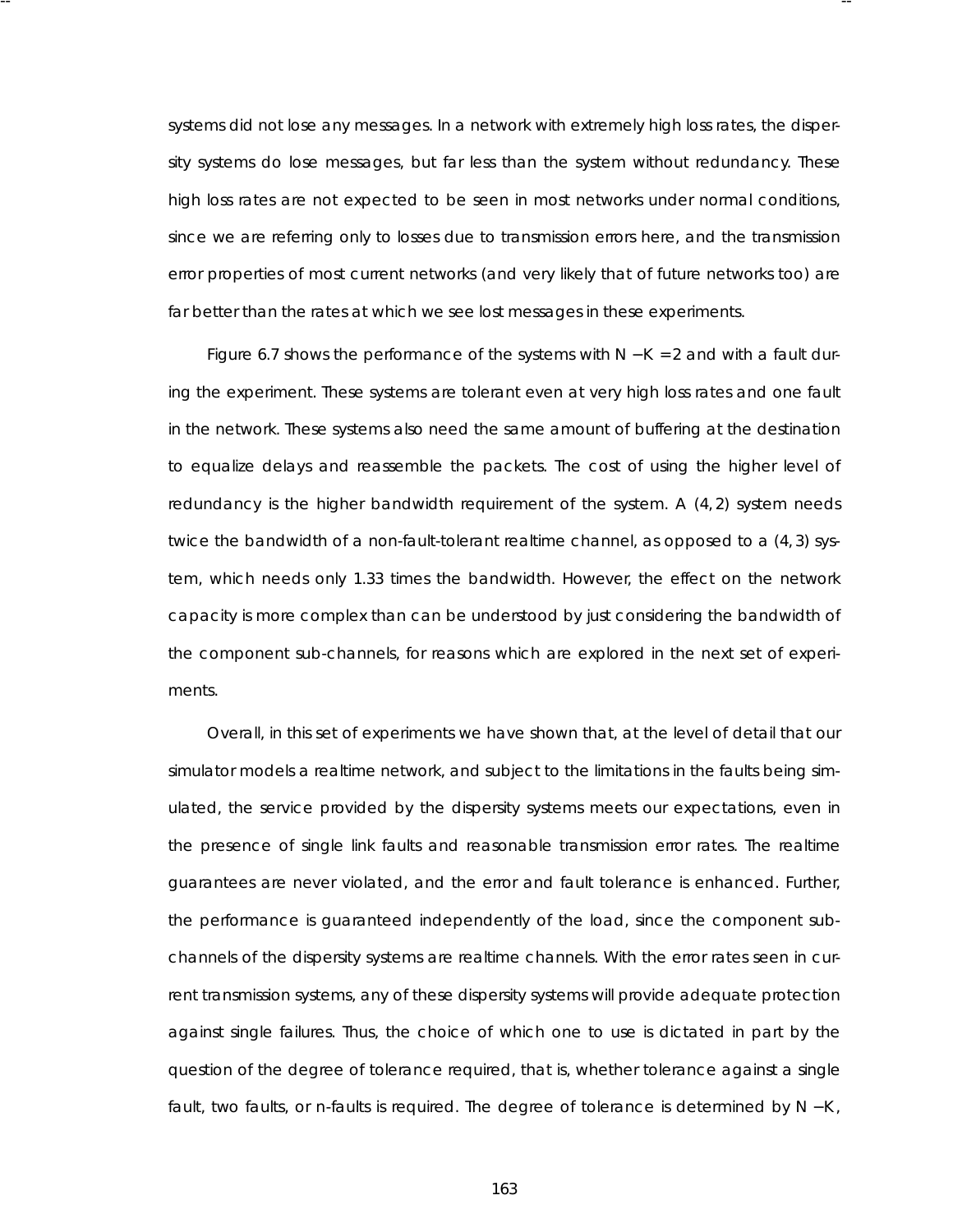Packet loss



-- --

**Figure 6.6: Packet loss vs. loss rate for dispersity systems with N - K = 1, one failure**



Packet loss

**Figure 6.7: Packet loss vs. loss rate for dispersity systems with N - K = 2, one failure**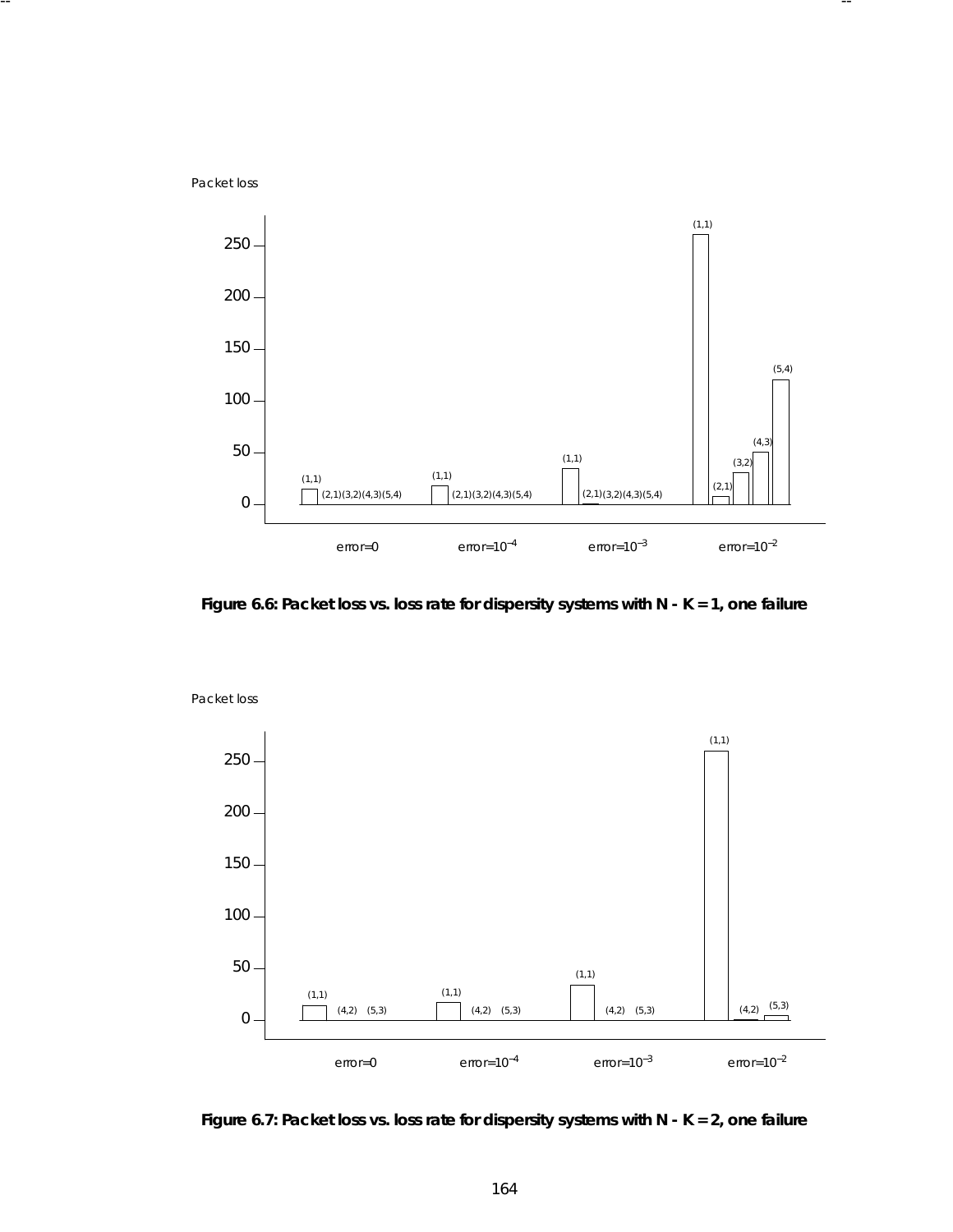assuming maximum distance separable codes. If the decoding needs to be performed in software using a low-performance CPU, the parity code restricts us to *N* − *K* = 1 systems. Between systems with the same value of *N* − *K* , the simple analysis based on the amount of extra bandwidth used ( $\frac{N-K}{K}$ ) seems to suggest that the higher the values of *N* (and K), the lower the impact on the rest of the network. This issue of network capacity will be explored in the second set of experiments with the simulator.

-- --

# **6.5.2. Network capacity**

The effect of the different dispersity systems on network capacity was tested by seeing how many connections of each type could be established starting with a given initial load. The initial load is determined by the set of simple realtime channels already established in the network before the experiment starts, and is fixed by including a prefix with the same set of channel requests in the event file from which the simulation is started. The experiment is conducted for each type of dispersity system, for four initial load conditions. For each value of load, we repeat the experiment for three sets of channels generated from different random seeds, which have the same load index in the "core" network. The results are averaged from these three experiments . The number of connections that can be established is determined by attempting to set up a larger number than can be possibly successful, and then counting the number of successful establishments. The source and destination are chosen from opposite sides of the core topology randomly. The traffic and performance parameters of the dispersity systems are the same as in the last section. The parameters of the background load are picked from the "original" distribution again.

The effect of introducing dispersity without redundancy is explored first. These systems can be characterized by  $N = K$ . As explained is Section 6.3.2, the service provided by such systems degrades partially in the event of a fault, until the failed sub-channel is rerouted. During this time, a lower bandwidth connection is maintained. The bandwidth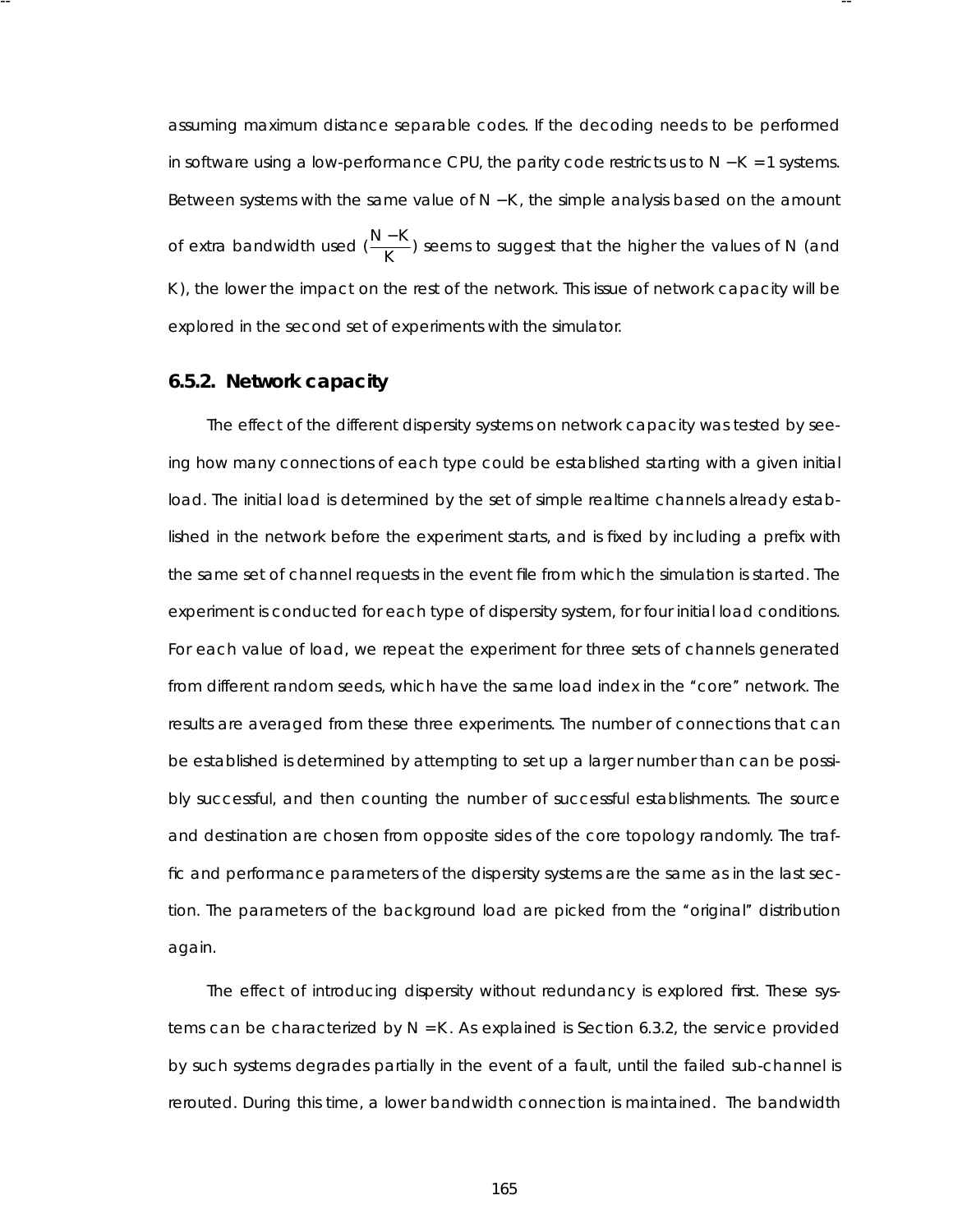requirement of the dispersity system is the same as that of the non-fault-tolerant realtime channel; thus, one might expect that the same number of total connections can be esta blished for each dispersity system as for the non-fault-tolerant realtime channel. However, the simple model based on bandwidth does not take into account the external fragmentation due to the size of the bandwidth requirement of the channel relative to the capacity of the link, and the probabilities of finding multiple paths meeting the delay constraints and having adequate resources. This depends very much on the particular network topology; for example, the fact that we can find five link-disjoint paths is based on the excellent level of connectivity of the ''core'' topology. It also depends on the background load. The experimental results show the effect of the level of dispersity on the ability to set up fault-tolerant connections for different levels of network load, and allow us to draw conclusions about the effect of the establishment of a fault-tolerant connection on the network's ability to accept subsequent realtime requests, as well as about the level of difficulty of finding the required number of disjoint paths in the network.

-- --

Figure 6.8 shows the number of connections of each type which could be set up, for the dispersity systems without redundancy, at different realtime load levels in the network. The (1, 1) system is the non-fault-tolerant realtime channel, which serves as the control for the experiment. We note that, at all load levels, the number of connections that can be set up first increases and then decreases with *N*. This requires some explanation. The initial increase is due to the fact that each sub-channel in a dispersity system has a smallerbandwidth requirement than the original request, and the requirement gets smaller with increasing *N*. Thus, the level of external fragmentation on the links decreases, since smaller bandwidth channels can be packed more efficiently on the links. This effect increases with the load on the network, since the remaining capacity of the network is smaller compared to the size of a single request, leading to more external fragmentation. This effect would be more pronounced in a network with small capacity, and less pronounced in networks where the capacity is much larger than the requirement of a single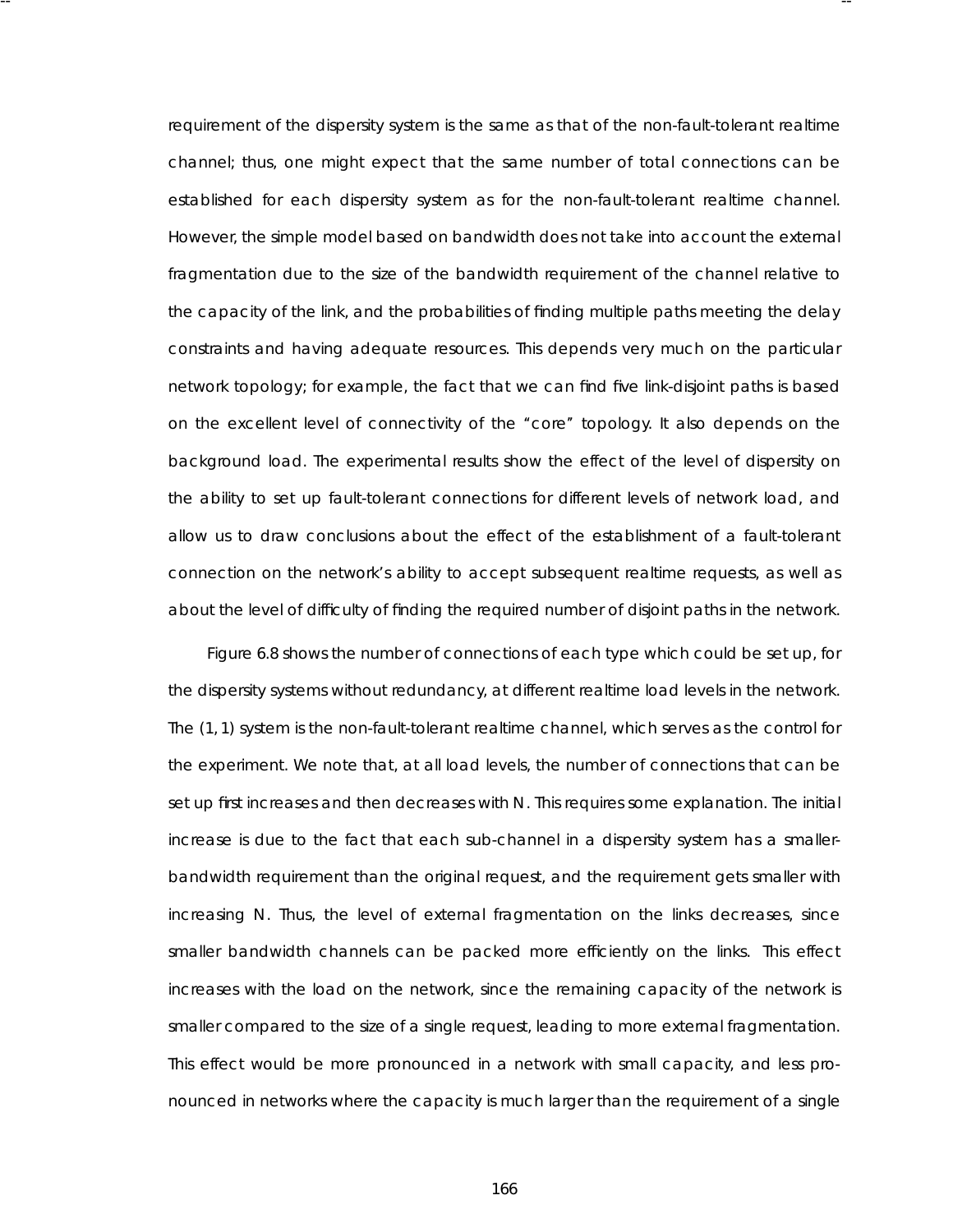Connections.



-- --



The fact that the bandwidth requirement of each individual sub-channel is smaller than the total requirement of the dispersity system also has an important effect on the capacity of the network to accept subsequent realtime requests until the dispersity system is torn down. Since the amount of resources used on each path is lower, the effect of the request is spread out over the entire network, so more capacity remains on each individual path as compared to a realtime channel that places all its resource requirement on a single path. The amount of actual traffic from the dispersity system on each path is also lower than the traffic on the single path of an equivalent realtime channel. Thus , the dispersity system is friendly to other users, both realtime and non-realtime, of the network.

The subsequent decrease in number of connections established with increasing *N* is due to the limited number of disjoint routes in the network. As mentioned before, the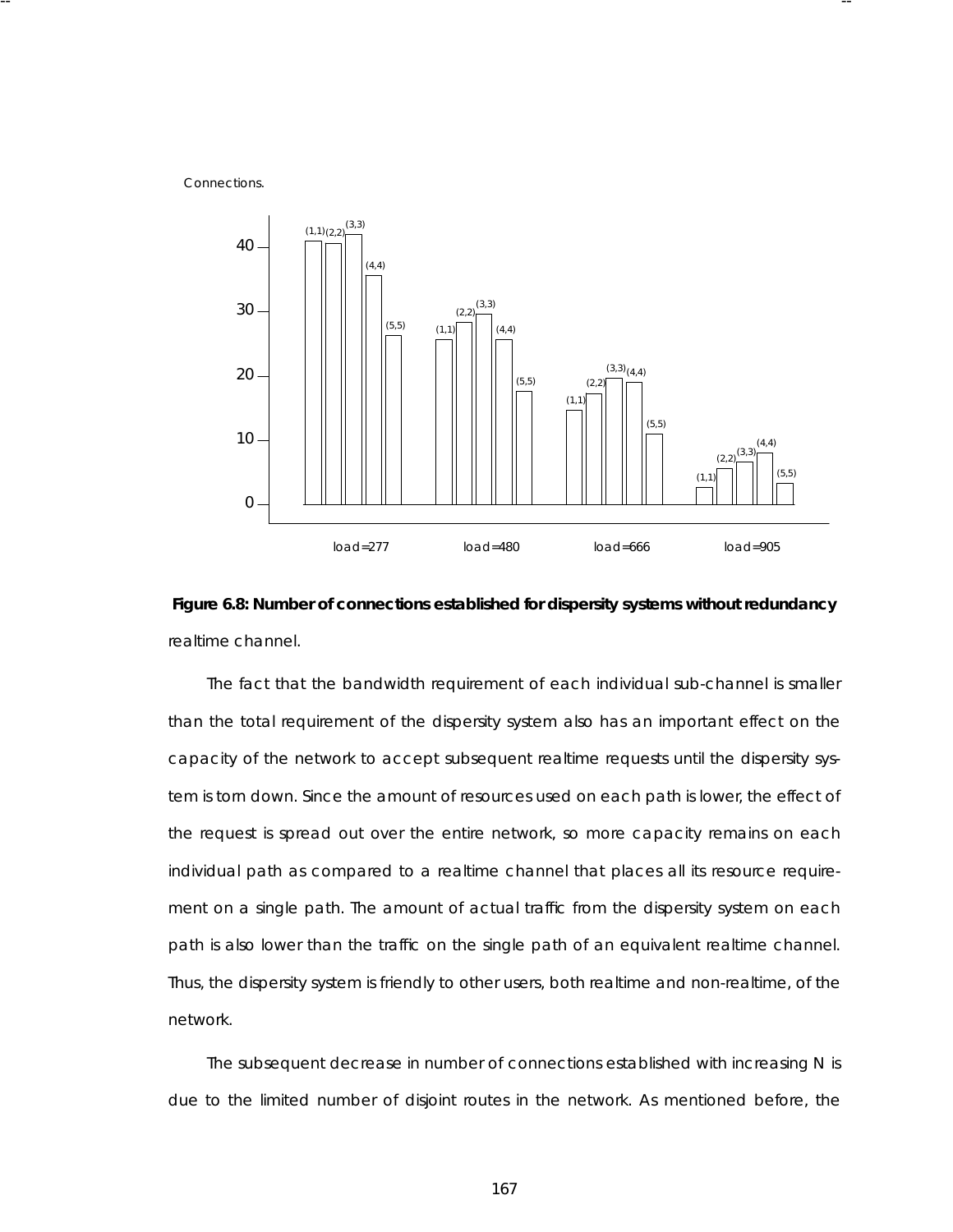maximum number of link-disjoint paths between nodes on different sides of the core topology is five. Thus, as *N* approaches five, the number of choices between alternative paths for the set of routes decreases . At *N* = 5, we need to find resources on all the available paths; if any path is too highly loaded, the request fails. Thus, the ability to establish a large number of fault-tolerant connections, and the probability of being able to establish one in a highly loaded network, decreases as N approaches the number of alternate paths available. For  $N > 5$ , no connections can be established in this network. This observation is important, since we do not anticipate that even very large integrated-services networks will have more than four or five disjoint paths available between any sourcedestination pairs. This shows that the practicality of any dispersity scheme with large N is limited by the network topology.

-- --

The number of connections that can be established starting from a lightly loaded network is an indication of the capacity of the network regarding the specific dispersity system. Thus, in this topology, the number of (5, 5) connections that can be established is a little more than half the number of non-fault-tolerant realtime channels that can be esta blished. As explained before, this is because *N* is at the limit imposed by the number of disjoint paths available in the network. On the other hand, we can actually establish more (3, 3) connections than non-fault-tolerant realtime channels, because at this stage the effect of reduced external fragmentation is more important. Thus, bandwidth is just one of the three factors that determine the number of connections that can be established in a network.

The number of connections that can be established in a heavily loaded network is indicative of the relative probability of being successful in establishing a connection using a specific dispersity system in a similarly loaded network. In other words, we can interpret the sizes of the bars at load=905 to mean that we can expect to establish a (4, 4) connection with greater proba bility of success than even a non-fault-tolerant realtime channel if the network is heavily loaded. This result is surprising, since it counters our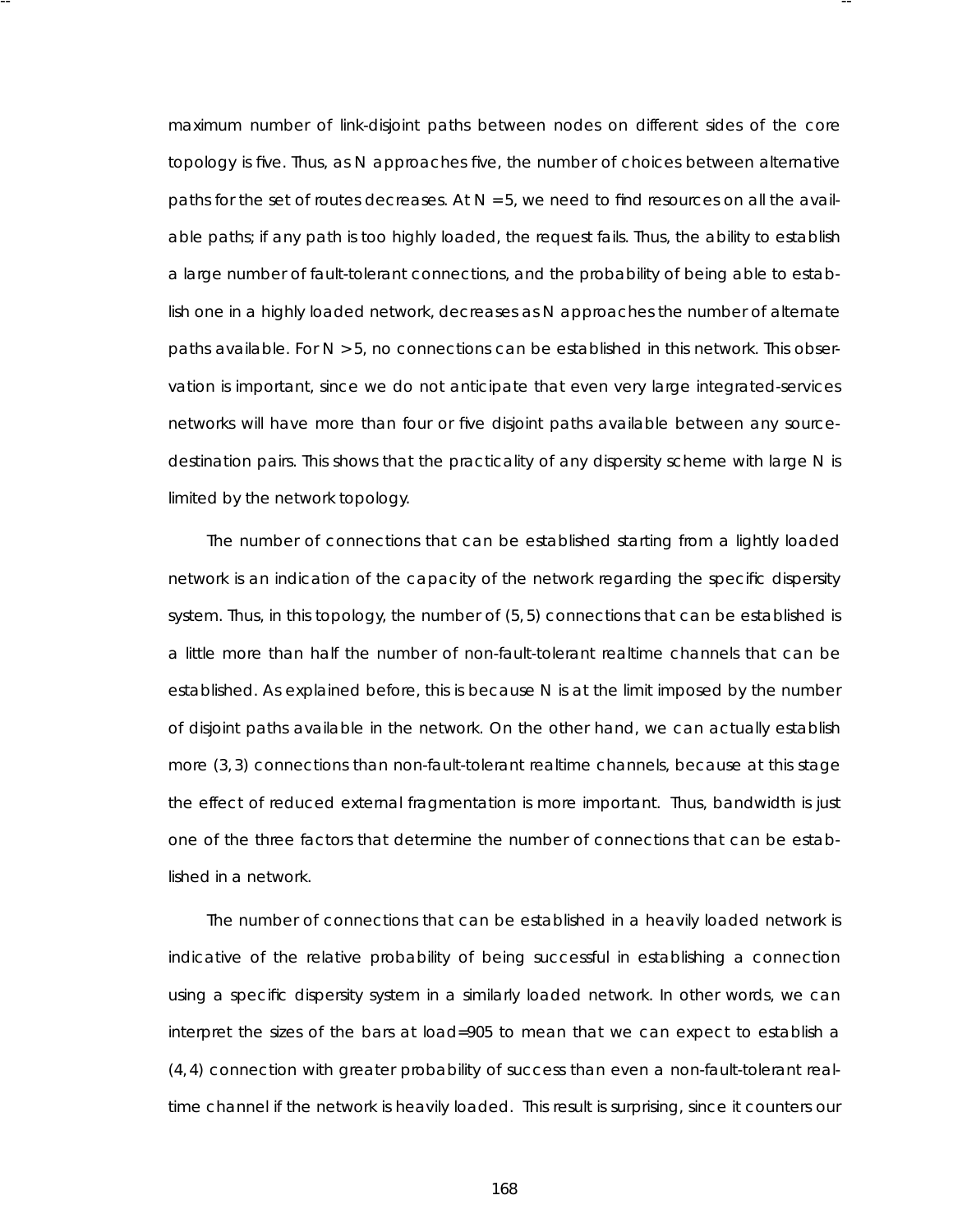initial intuition that finding resources on four paths successfully, especially when there are only five available, should be harder than finding resources on just one. However, we should interpret the result to mean that at the high load level, because of the small amount of resources left on each link, the influence of external fragmentation is more important than the effect of the disjoint path restriction.

-- --

An apparent contradiction can be pointed out in this argument. We note that the number of (4, 4) connections that can be set up at low loads is less than that number for the non-fault-tolerant realtime channels. But we are claiming that at high network loads, it is easier to set up (4, 4) connections. Thus, in the experiment starting at low loads, when the network is becoming saturated after establishing 35 connections, we should be still be able to establish more  $(4, 4)$  connections than  $(1, 1)$  channels, which is contradicted by the observed results.

The explanation for this apparent contradiction is that the nature of the high network load seen by the (4, 4) connections towards the end of the experiment starting with load=277 is not the same as that seen by the (4, 4) connections in the experiment starting with load=905. The network state in the second case is much more random, and therefore likely to be uniform, because of the distribution of the requests which created the load. They are composed of requests from three classes of applications, most of which are much smaller in bandwidth requirement. Thus, the resources reserved on all the links are much more likely to be smoothly distributed. On the other hand, the set of requests that created an equally high load index in the first experiment is not so random; they are all (4, 4) requests from Class A. The dispersity system breaks the request into four smaller sub-channels, but the capacity requirements of each is still larger than that of most of the requests in the distribution comprising the load in the second experiment, since the "original" distribution is composed mostly of Class B and C requests. The routing algorithm used is deterministic; so, it tends to send the sub-channels to the same set of links. Towards the end of the experiment starting at low load, some of the links had sufficient availa ble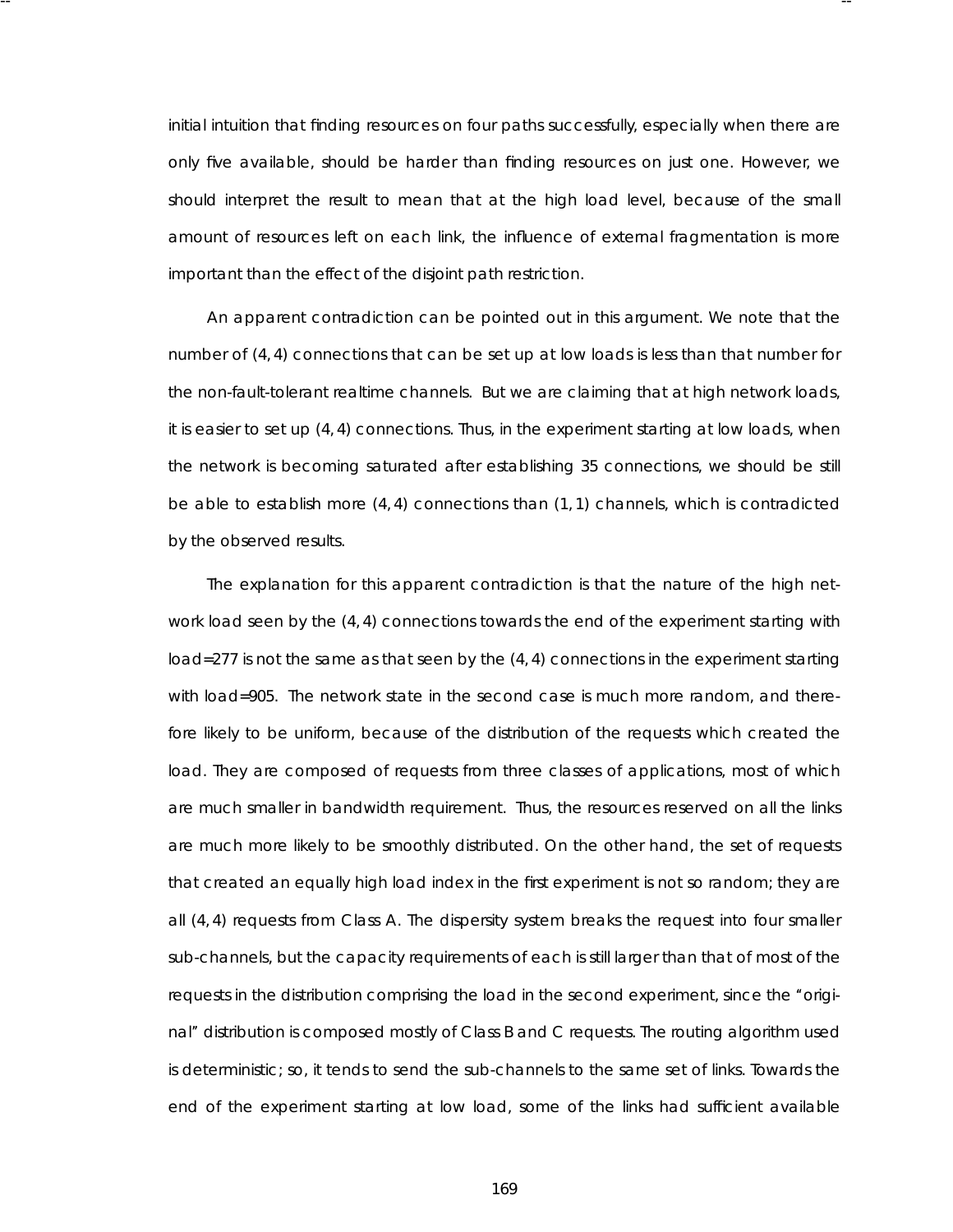ca pacity, but four disjoint paths with sufficient capacity could not be found, because of the unbalanced distribution of the load. On the other hand, in the experiment starting at high load, the load is evenly distributed on all the links, so that several (4, 4) connections can still be established. Thus, we should restate our earlier observation to say that, with the given topology, when the network is highly loaded and subject to the constraint that the load is evenly distributed, it easier to set up a (4, 4) connection than a non-faulttolerant realtime channel.

-- --

This leads to the conclusion that the routing algorithm as implemented does not deal effectively with a large number of requests of the same class of dispersity system. The behavior of the network can be improved by suitably randomizing the routing algorithm for all channels, and specifically for the dispersity sub-channels. We needed the deterministic property of the routing algorithm to formally define the load indices, since they are only well defined if the path followed, and hence the load generated, is deterministic for the same network state. We also needed a deterministic behavior to make the experiments repeatable. But in an implementation of the realtime network, some care should be taken to design the routing algorithm to spread out the requests on the availa ble paths , and randomization is one possible way of achieving this.

Figure 6.9 shows the change in behavior when we lift the strict disjoint-paths constraint and set  $S = 2$ . This allows the routing algorithm to return paths that share links between at most two sub-channels. Thus, in the event of a single fault, depending on which link failed, up to two of the sub-channels may fail. However, while the degradation of service will be more severe, some communication will still continue if *N* > 2. Thus , for *N* = 5, in the event of a failure in a shared link, the surviving capacity of the system would be 3/5 of the original, while in the case of an unshared link it would be 4/5. As mentioned before, intra-frame compression codes such as JPEG can continue to function under such conditions, since the data on one path is not dependent for its decoding on the data from another path. The graph shows that the negative effect of increasing N is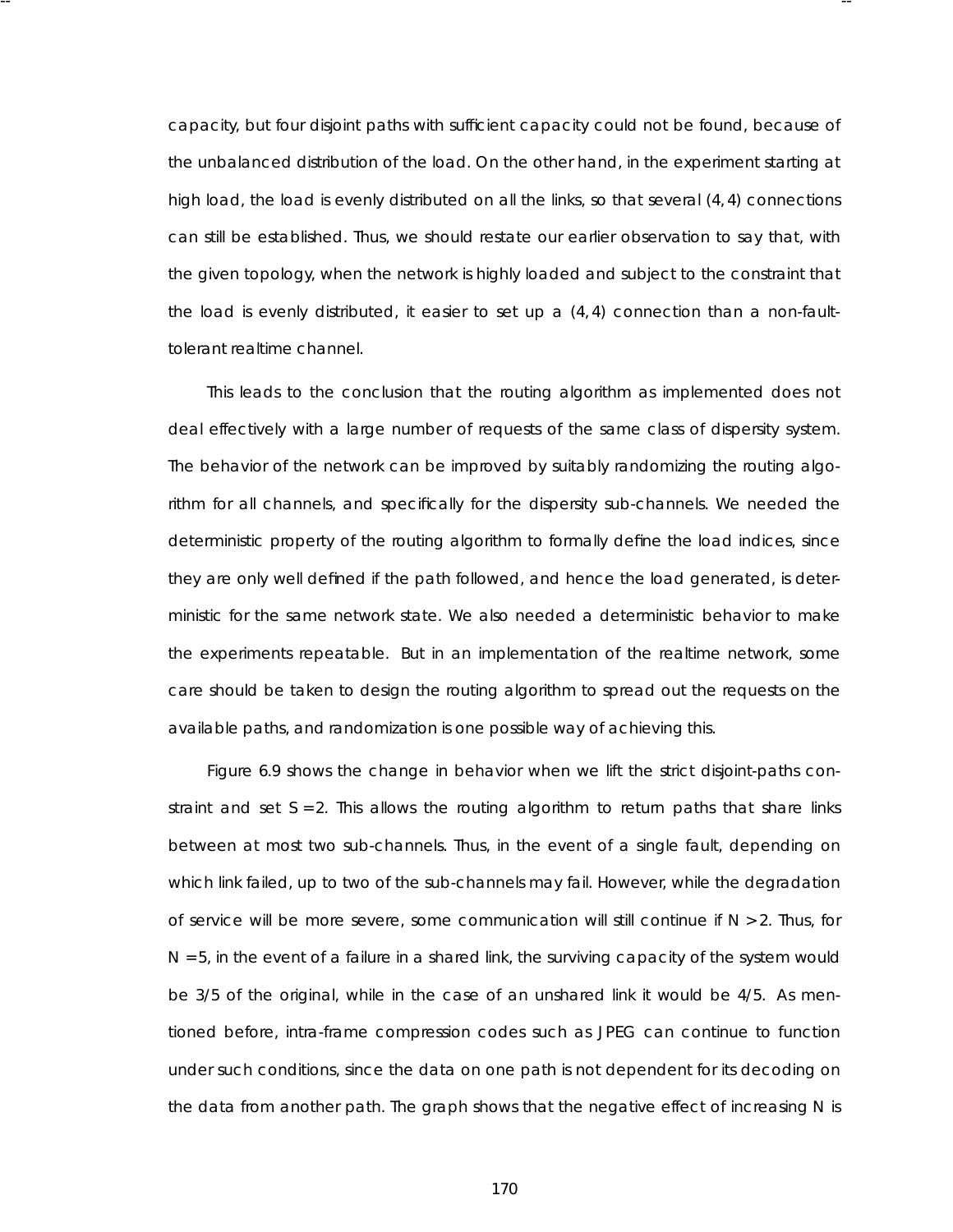Connections.



**Figure 6.9: Effect of allowing S = 2 on dispersity systems without redundancy**



Connections.

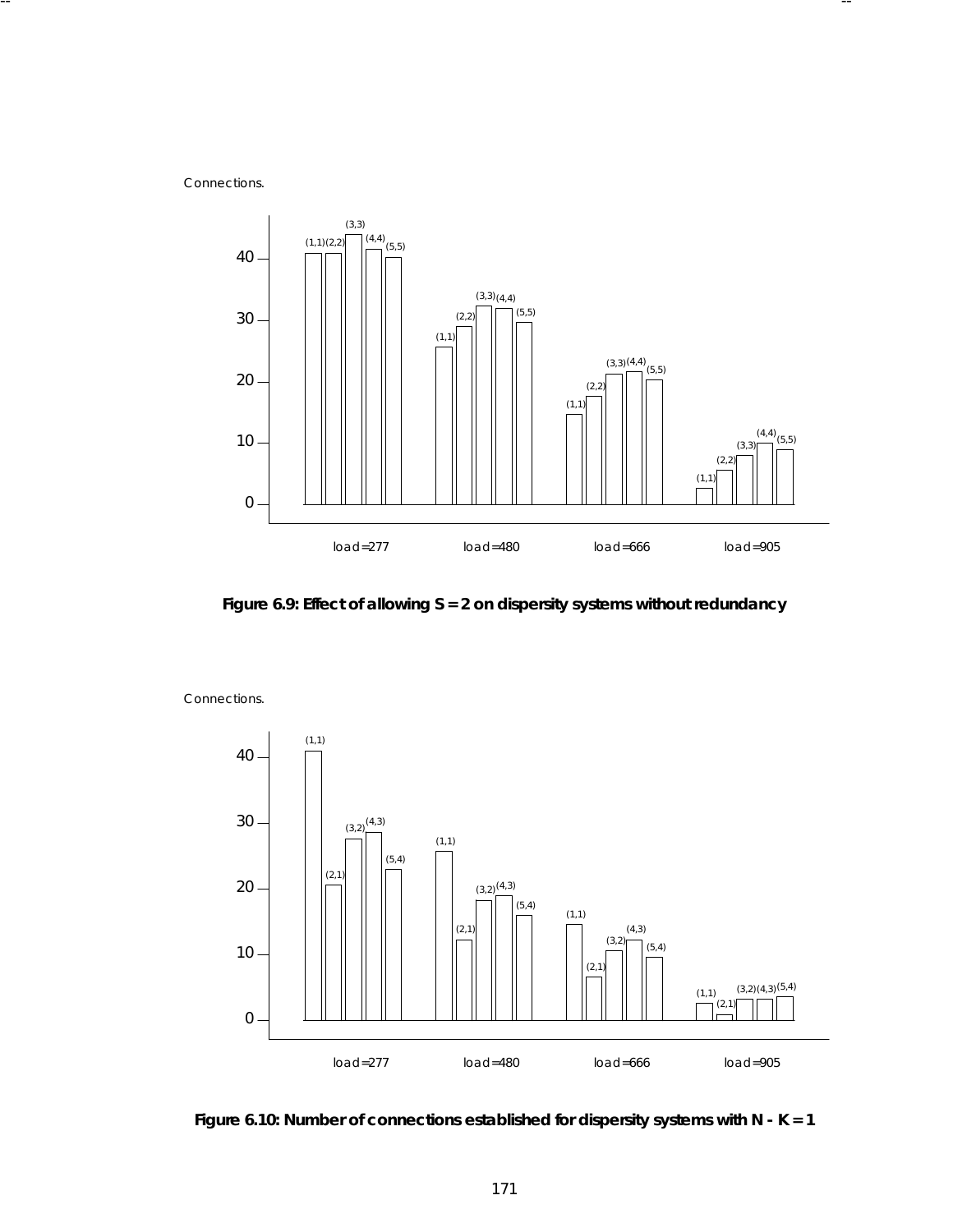greatly reduced, so that even the *N* = 5 system can establish as many connections as the non-fault-tolerant realtime channel in a lightly loaded network. At higher loads, the dispersity systems establish far more connections than the non-fault-tolerant realtime channel. They would also have a lower effect on future connection requests, since the effect is spread out over the network, and not concentrated on one route. The implementation of such systems is simpler than for the systems with redundancy, since no FEC computation is required at the source or destination, and fragmentation and reassembly are also avoided. Thus, these systems have no major disadvantage compared to non-faulttolerant realtime channels, apart from the slight increase in implementation complexity to handle multiple paths, and the restriction about the kinds of data that can be carried. Only data that can be broken into *N* streams , each of which can be decoded and used independent of the arrival of the other streams, can enjoy the full benefit of the redundancy systems without redundancy. Other forms of data can also be carried, but in this case service will be interrupted in the event of failure, for the interval of time needed to inform the source, so that it can arrange to use the surviving links.

-- --

Figure 6.10 shows the effect of introducing redundancy into various dispersity systems with *N* − *K* = 1; the (1, 1) system is the non-fault-tolerant realtime channel shown for reference. We see that adding redundancy reduces the capacity of the network to support these systems, since they add some overhead to the network. This effect is combined with the effect of the improvement due to reduced external fragmentation, and the effect of the disjoint-paths requirement. The dominant effect at low load and with small *N* is that of the bandwidth overhead. Thus, the (2, 1) system can establish half the number of connections as the basic realtime scheme, and the (3, 2) system roughly two thirds of the number. As *N* approaches 5, the effect of the connectivity of the topology starts being felt, so that the number of connections which can be established for the  $(4, 3)$  system is less than three fourths. For  $N = 5$ , the effect of the network connectivity becomes large enough to drive the number of connections for the (5, 4) systems below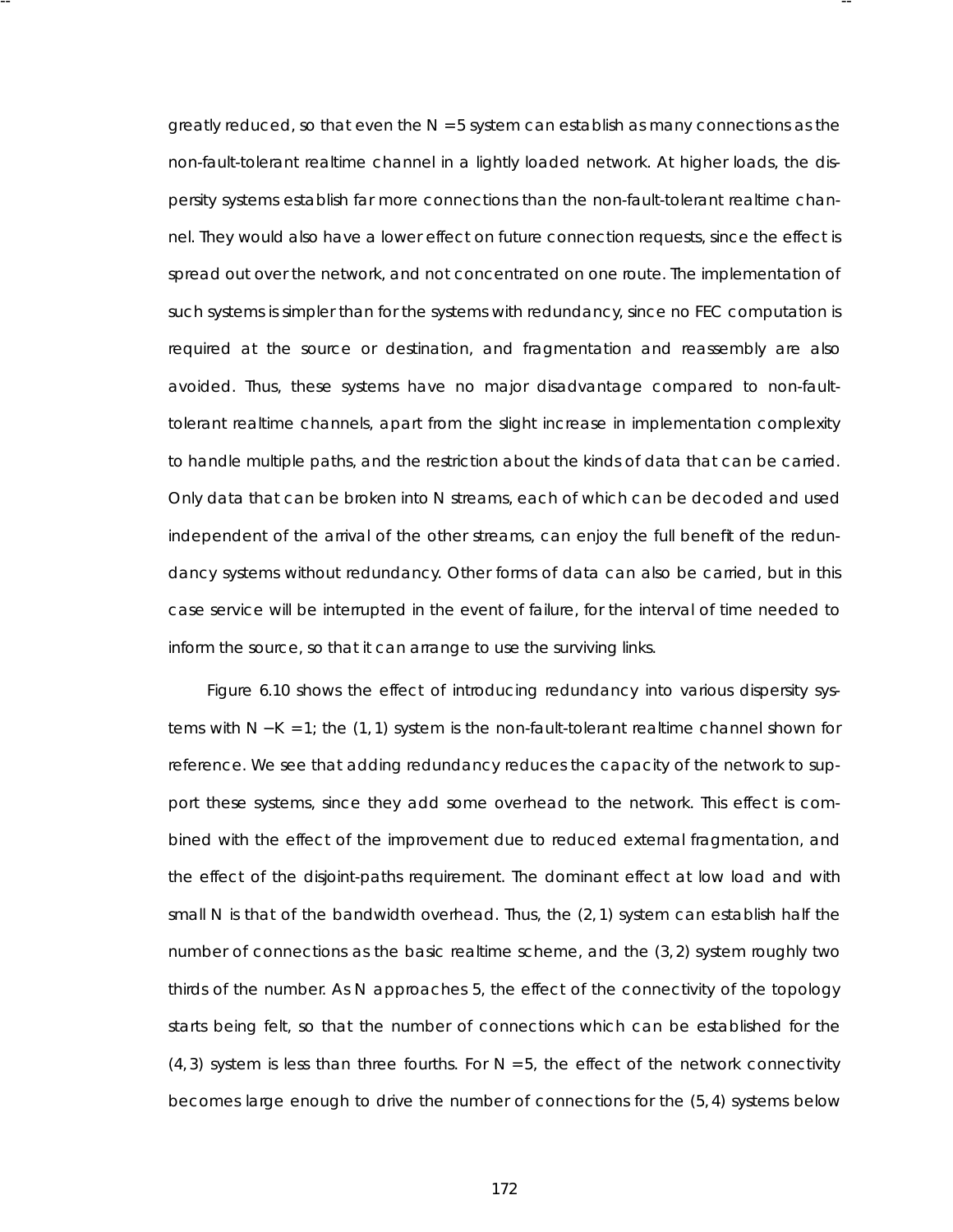that of the (4, 3) system. However, as we increase the load, the effect of reduced external fragmentation becomes more important, since the remaining capacity on some links becomes comparable to the bandwidth requirements of the channels. At extremely high loads, we can actually establish as many or slightly more  $(5, 4)$  connections as a  $(1, 1)$  system. At this stage, the effect of reduced fragmentation, caused by splitting the requests into smaller sub-channels, dominates . Note that we do not get the benefit of reduced fragmentation for the (2, 1) system at all, since the sub-channels have the same bandwidth requirements as the original. Thus, for this system the total capacity requirements determine the number of channels that can be established at all load levels.

The conclusions we can draw from the above observations are:

-- --

- the effect of the increased bandwidth is partially offset by splitting a request into smaller sub-channels;
- this process also decreases the effect the scheme has on other traffic, and on future realtime requests;
- the advantage of splitting the request increases with the realtime load on the network, so that, in a highly loaded network, the dispersity systems can be set up as easily as a non-fault-tolerant realtime channel; and
- the disjoint-path constraint becomes significant as *N* approaches the number of availa ble disjoint paths, reducing the number of dispersity systems with large *N* that can be established in a network, as well as making it more difficult to set up a dispersity system with large N in a highly loaded network.

Figure 6.11 shows the impact of allowing  $S = 2$  on the ability of the network to accept dispersity systems with *N* − *K* = 1. We notice that the effect of the network connectivity is reduced, so that, for low loads, the number of connections that can be successfully established is determined primarily by bandwidth considerations. At higher loads, the reduced fragmentation caused by the smaller bandwidth requirements of the sub-channels allows many more connections to be set up for the dispersity systems. In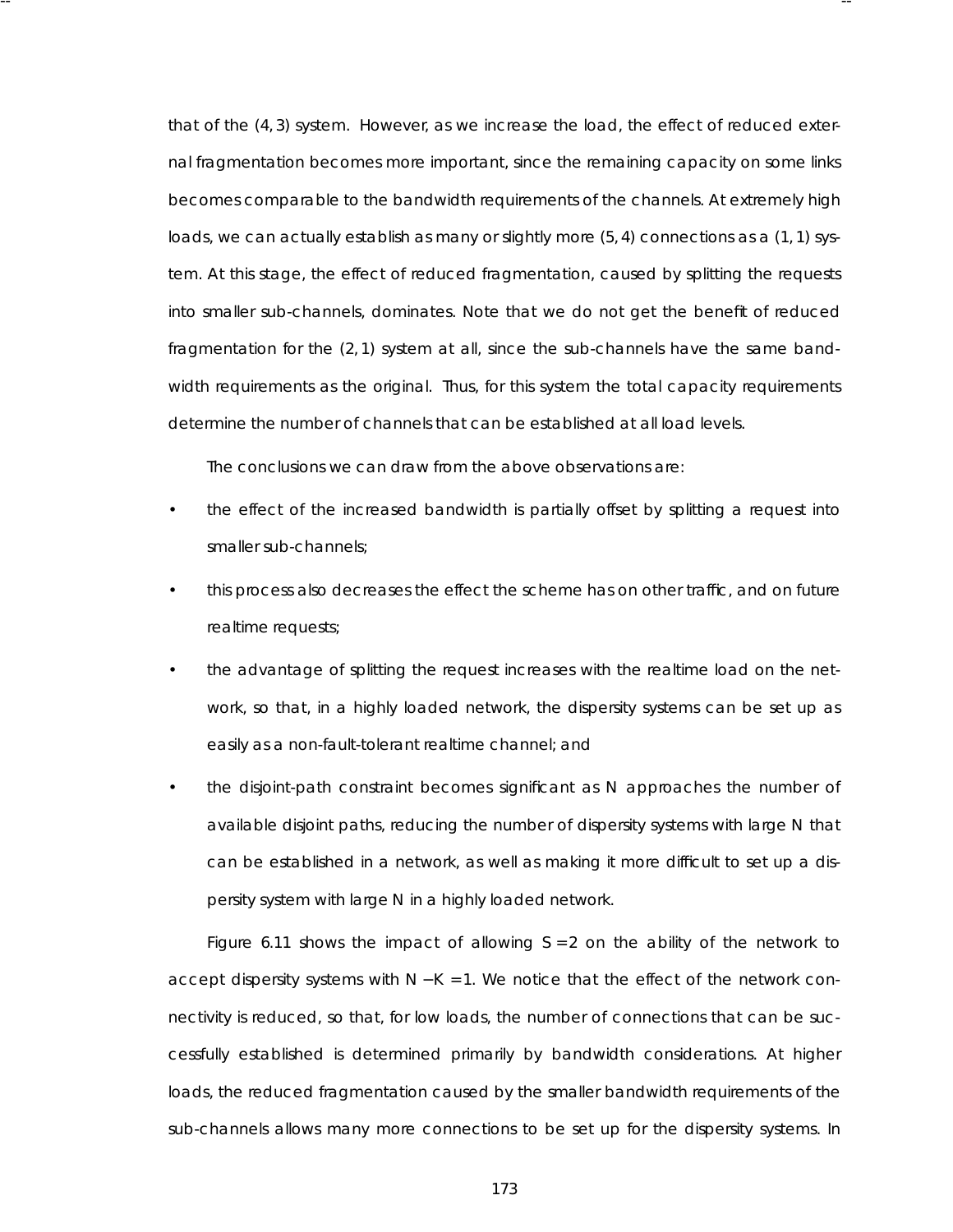Connections.



**Figure 6.11: Effect of allowing S = 2 on dispersity systems with N - K = 1**



Connections.

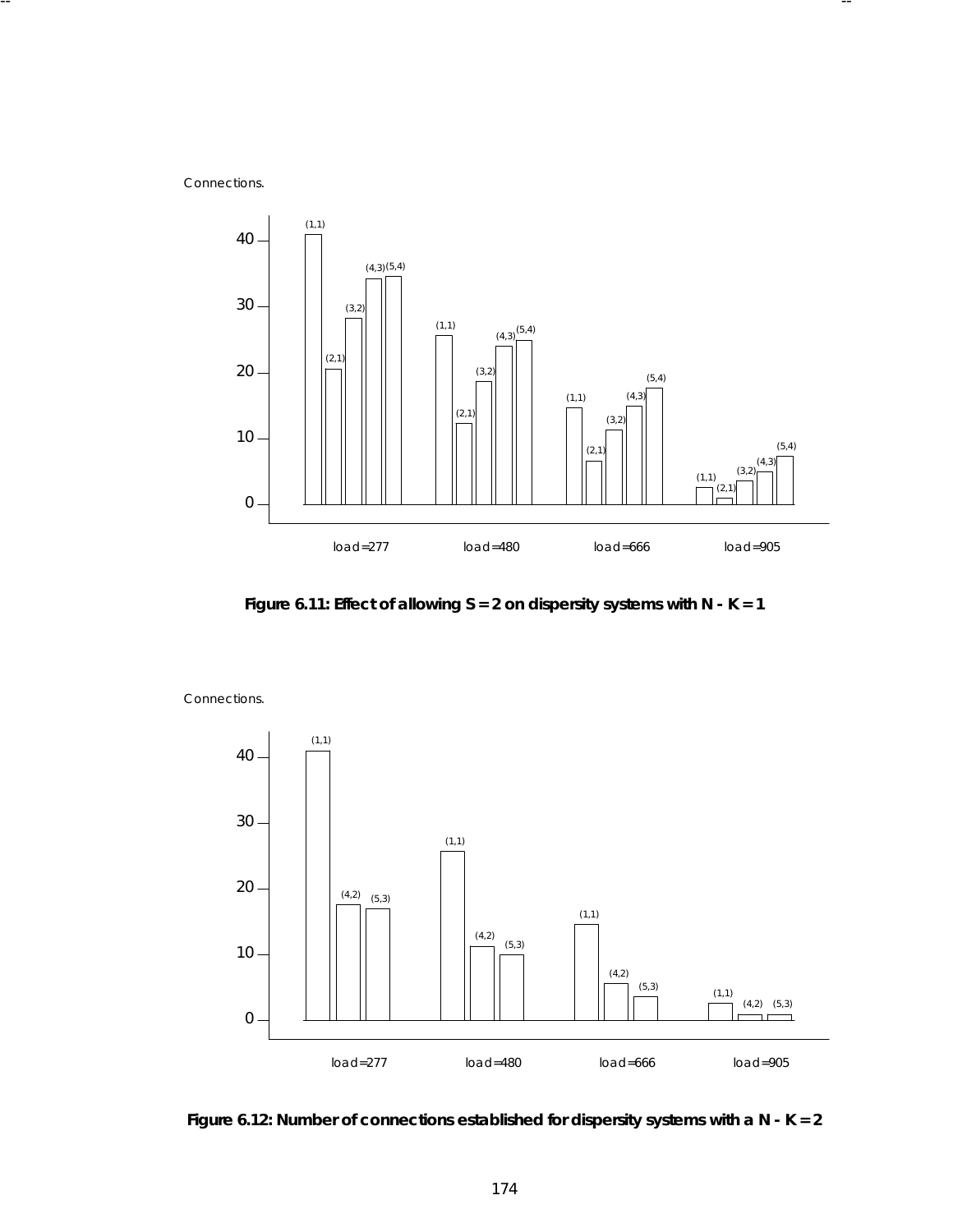Connections.



**Figure 6.13: Effect of allowing S = 2 on dispersity systems with N - K = 2**



Connections.

**Figure 6.14: Equivalent dispersity systems with no shared links and N - K = 1**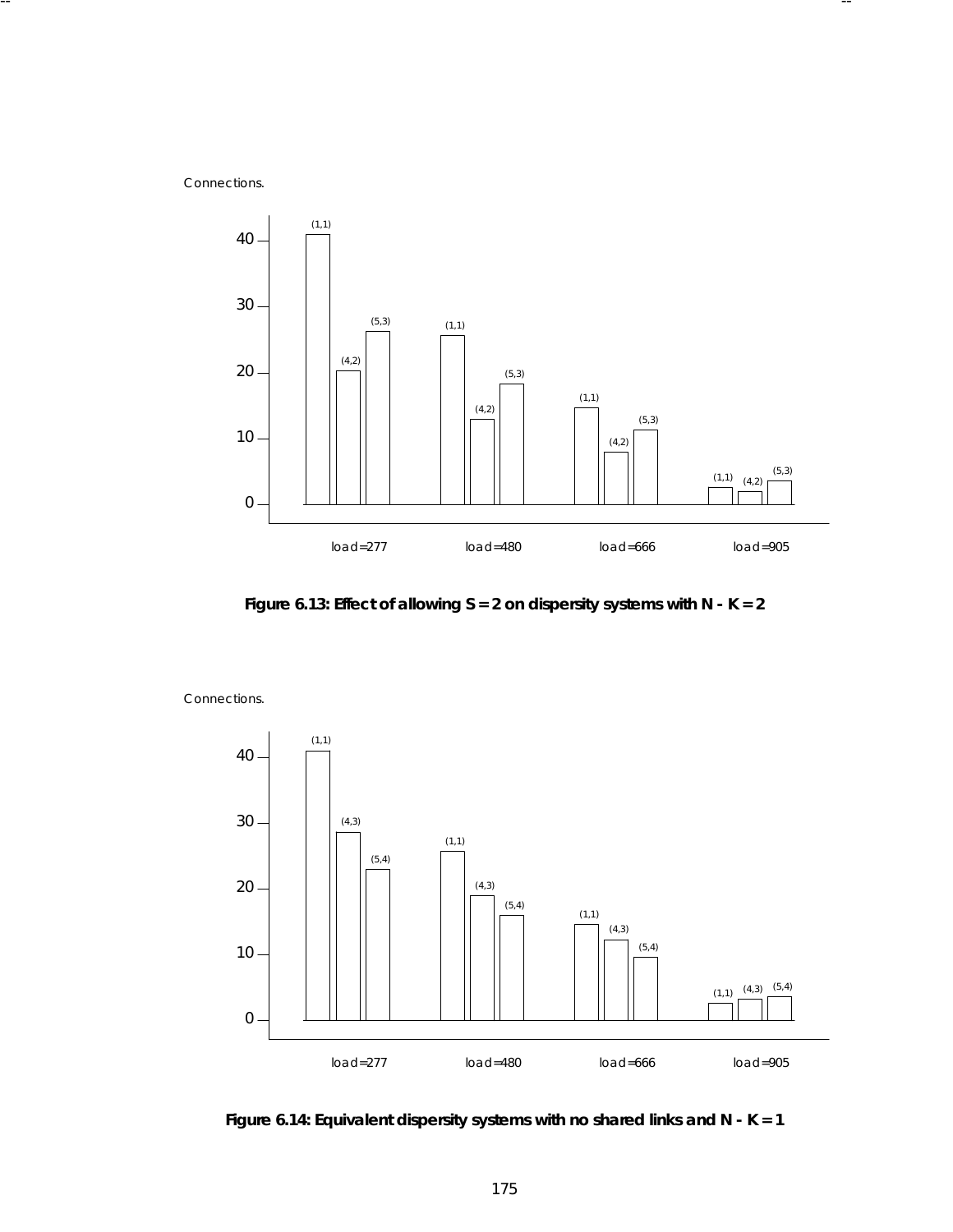fact, the (4, 3) and the (5, 4) systems are comparable to the non-fault-tolerant realtime channel at low loads, and better at high loads, in terms of the number of connections esta blished. Unfortunately, if a shared link fails, the service provided by such systems is interrupted, so the fault tolerance in these systems only applies to failures of the unshared links in the system.

-- --

Figure 6.12 shows the effect of increasing the level of redundancy. The dispersity systems shown have *N* − *K* = 2; the (1, 1) system is again shown for reference. We note that now the effect of the increased capacity dominates, so that, even at very high loads, fewer dispersity connections can be set up than non-fault-tolerant realtime channels. The main reason is that the sub-channels are now as large as the original channel, so we get no decrease in fragmentation. The effect of the disjoint-paths constraint continues to be visible. When we modify the constraint, by setting *S* = 2 (Fig. 6.13), we get no improvement for the (4, 2) system. The explanation for this behavior is that the reduced fragmentation effect is not applicable, since each sub-channel has the same bandwidth requirements as the original request. Thus, the only factor is the bandwidth requirement, which restricts the number of  $(4, 2)$  connections to roughly half the number of basic realtime connections. For the (5, 3) system, the fragmentation effect does play a small role, so that, at higher loads, the number of (5, 3) connections is comparable to the number of non-fault-tolerant realtime channels. If the network had a higher degree of edge connectivity, higher values of *N* would yield better capacity characteristics for (*N*, *N* − 2, 2).

The fault tolerance characteristics of the (*N*, *N* − 2, 2) systems are comparable to or better than those of the (*N*,*N* − 1, 1) systems . Thus , if one were attempting to establish a  $(4, 3, 1)$  connection, and the network failed to find a fourth disjoint path, one of the options availa ble to the user would be to set *S* = 2, and attempt to establish a (4, 2) or a (5, 3) system. Comparing the number of connections that can be established in Figure 6.13 and Figure 6.14, we see that the (5, 3, 2) system may indeed be a viable alternative to the (5, 4, 1) or the (4, 3, 1) systems , since the proba bilities of establishing connections for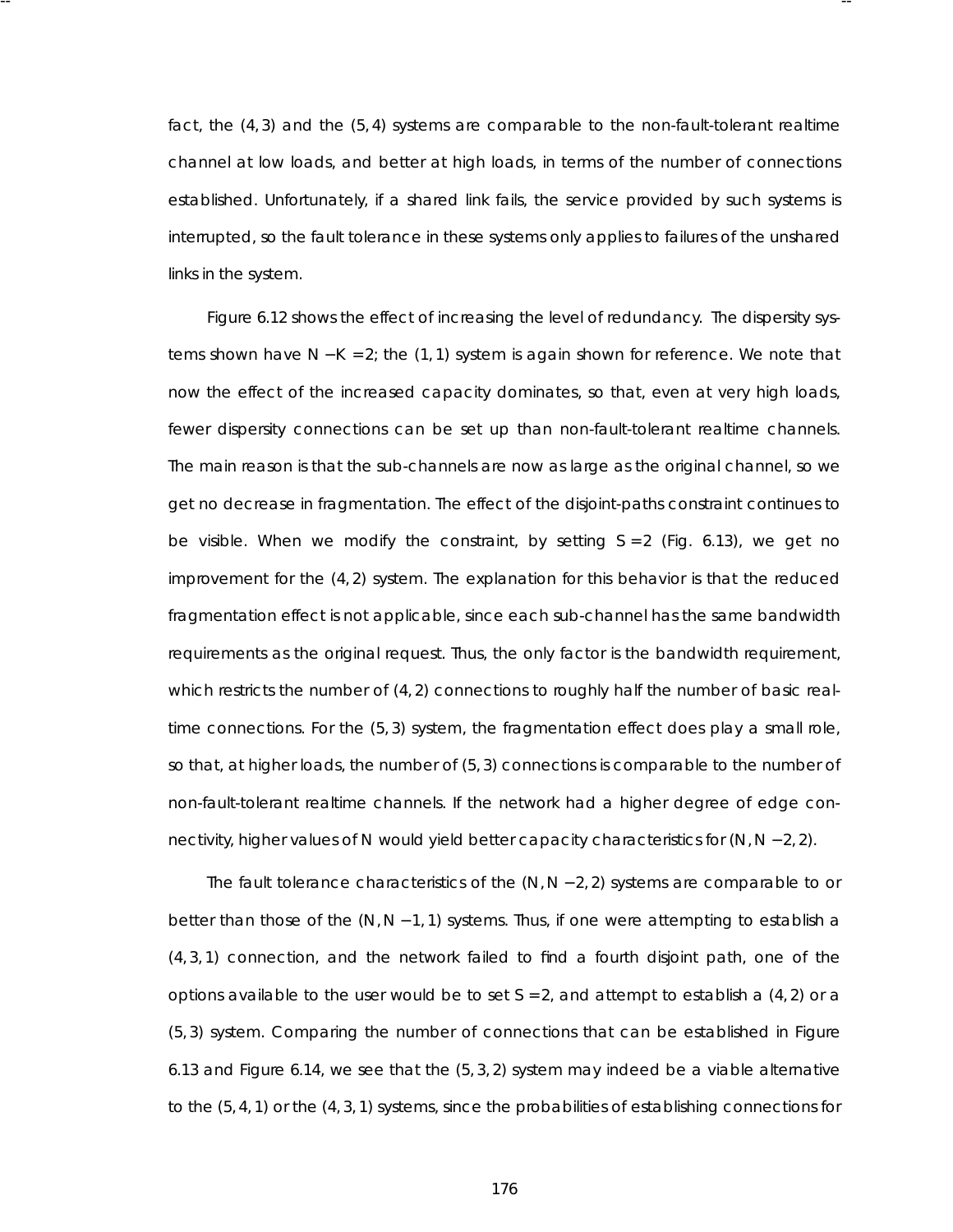these systems in heavily loaded networks seem to be comparable.

-- --

### **6.6. Implementation issues**

The mechanisms to support the dispersity schemes can be easily separated from most of the network and transport layer issues. The dispersity mechanisms are mostly endto-end ones and may be implemented on the source and destination of the connection, on top of a realtime service provided by the transport layer of a realtime protocol suite. In the OSI model, we may place this functionality in the presentation layer, since it deals with issues such as encoding and decoding the data. For the Internet model, we may imagine implementing the dispersity mechanism as a library of functions which the user may load into his applications. The services to be provided by this library would include the control interface to set up fault tolerant channels, the coding and fragmentation needed at the source, and the reassembly and decoding required at the destination.

An interesting question is whether a user-level implementation can operate fast enough to satisfy the typical application's bandwidth requirements, since data may need to be copied several times in the process of fragmentation, coding and finally transfer to the kernel. These issues can only be completely solved by full implementation in the context of a particular operating system. However, we believe that implementation at the user level is feasible, since techniques such as shared memory can be used to minimize the number of times data needs to be copied, and the problems of efficient userkernel interactions have been successfully dealt with in networking applications before. We will leave these very important problems to future work, and focus here on two subjects: the changes to the control interface to the network, which must be provided to make the task of implementing dispersity systems above the transport layer possible; and the interactions with the fault recovery process described in the earlier part of this dissertation.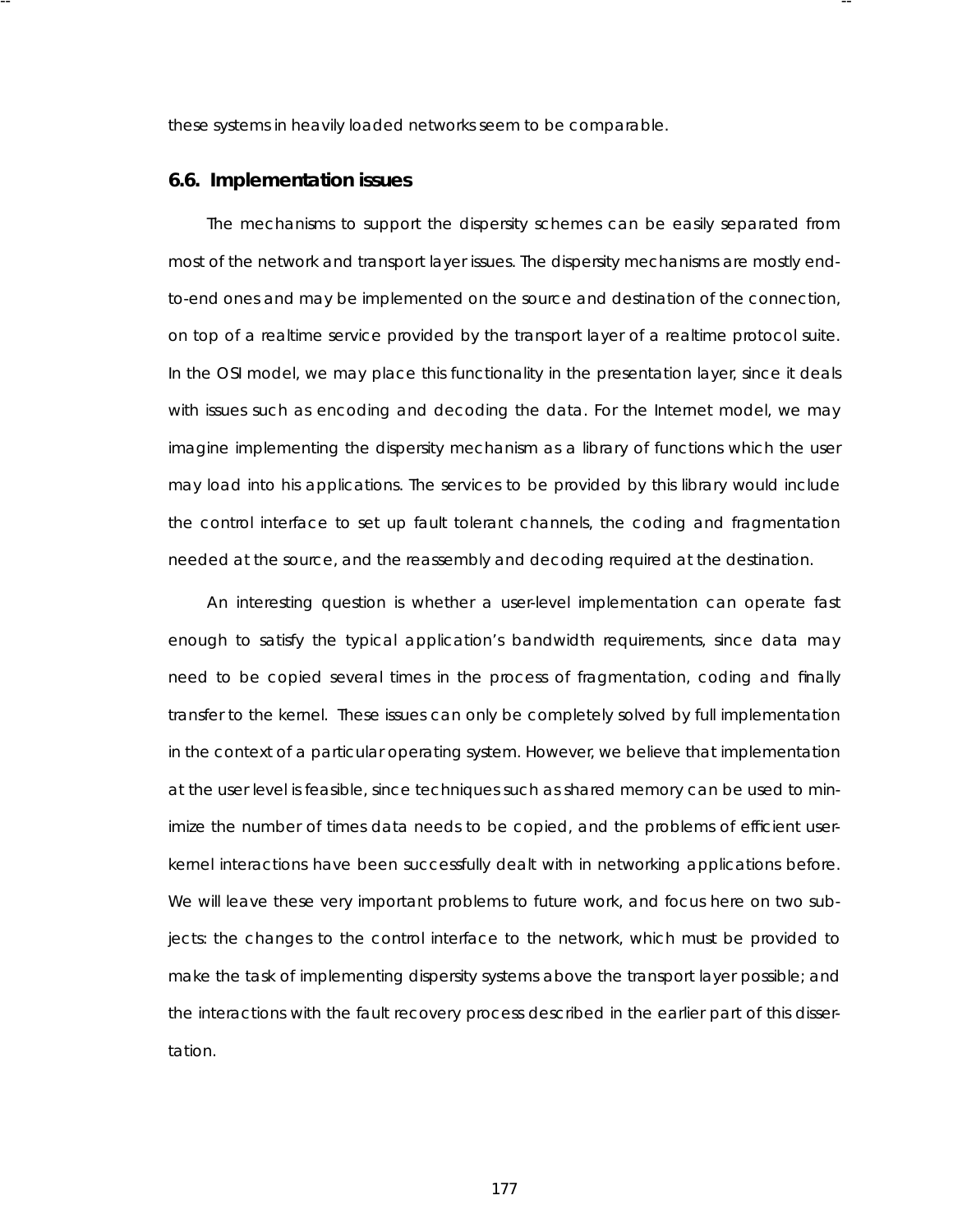# **6.6.1. Network interface**

The network must provide a richer control of the routing process to the higher layers than is currently provided by the control interface offered by the realtime protocols of the Tenet Suite 1. The control interface of the transport layer we assumed in Chapter 4, based on the DCM approach, allowed routing and rerouting requests of realtime channels to be specified, but did not permit the specification of relationships between channels. For the dispersity systems, we need to be able to specify relationships such as disjointness and partial disjointness.

-- --

The simplest extension to the control interface, which we implemented in the simulator, includes the optional specification of a set of channels **C** and the variable *S*, in addition to the parameters already provided by the client, while making a channel establishment request. The dispersity system, establishing connections on behalf of the client, uses this interface to inform the establishment protocol of the set of channels for which the level of disjointness specified by *S* is desired. This is property of the channel is maintained by the channel management software (RCAP+DCM), as part of the parameter s of the channel, so that if the channel needs to be rerouted in the future, the disjointness constraints need not be specified again. The network uses these parameters, and its knowledge of the routes traversed by the channels, to enforce the correct level of disjointness as described in Section 6.4. A more general interface, which allows the specification of an extendible set of relationships, is provided in [36] in the context of the Tenet Scheme 2.

# **6.6.2. Interactions with fault recovery**

One of the factors mentioned in the experimental verification of the loss tolerance provided by the dispersity systems is that the network automatically recovers the failed sub-channels, restoring the connection to full tolerance. The sub-channel affected by the fault is subjected to the same recovery process as the other realtime channels. In all the experiments performed to simulate the effect of a network fault, this recovery process successfully rerouted the affected sub-channel. As we saw in Chapter 4, this process is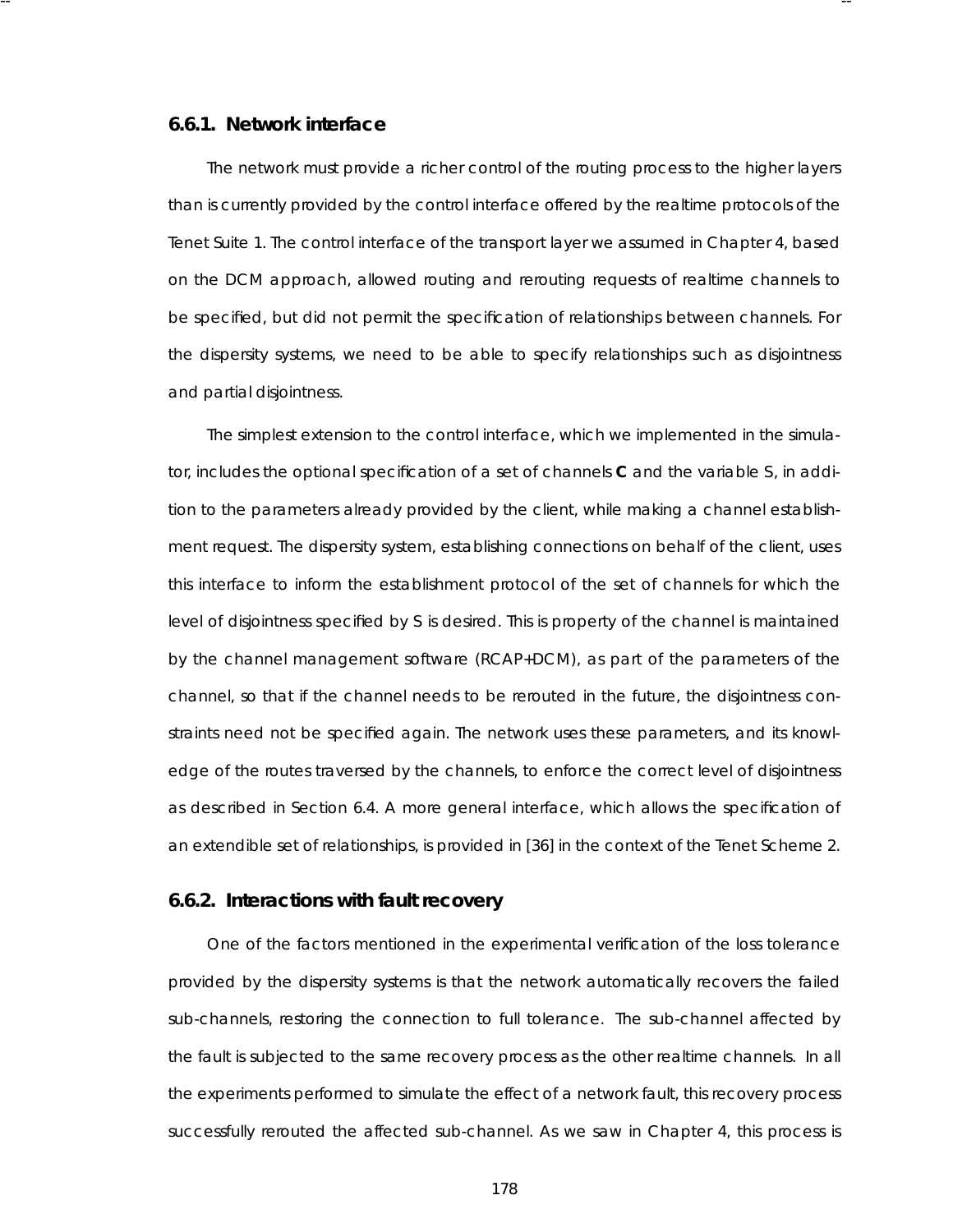very fast, so that, for the "core" network topology, the average recovery time is around 100 ms, and the worst case recovery time is around 400 ms. Thus, in most cases, at least in a properly dimensioned network running at reasonable load levels, the recovery will be completed rapidly, restoring the connection to full fault tolerance, so that a second fault occurring at a later time is handled correctly.

-- --

However, the recovery is not quaranteed, since, as we observed in Chapter 4, at high loads some of the affected channels may not be successfully rerouted. In addition, the sub-channel has constraints on rerouting, determined by the paths of the other channels and the value of S, These constraints are part of the parameters which the channel management software (RCAP+DCM) maintains, so that when the reroute is requested by RTCMP the correct routing action is taken by the routing module. However, the constraints make it harder to find a valid path. Thus, it is possible that the network will fail to find a path within the limits imposed by the desired recovery response time.

For a non-fault-tolerant realtime channel, it makes sense to stop the retry process after the desired recovery response time has elapsed. However, for the fault-tolerant connections, the service to the application is either not affected at all, or partially degraded, by the failure. Thus, if the recovery protocol described in Chapter 5 cannot find a reroute path, the fault tolerance scheme should, at its own level, continue to try to reroute the remaining sub-channel. This should be done at a low frequency to avoid imposing a high load on the establishment mechanisms of the network. Even if the recovery is achieved several seconds after the failure, it is useful, since the connection is restored to full fault tolerance, so that the service is not interrupted in the event of a subsequent failure.

The mechanisms to continue to generate routing requests for a failed sub-channel, in the event that the automatic network-initiated recovery process fails, should be implemented in the software of the dispersity system. The resources corresponding to the failed sub-channel should be released, to prevent deadlock. This should also reduce the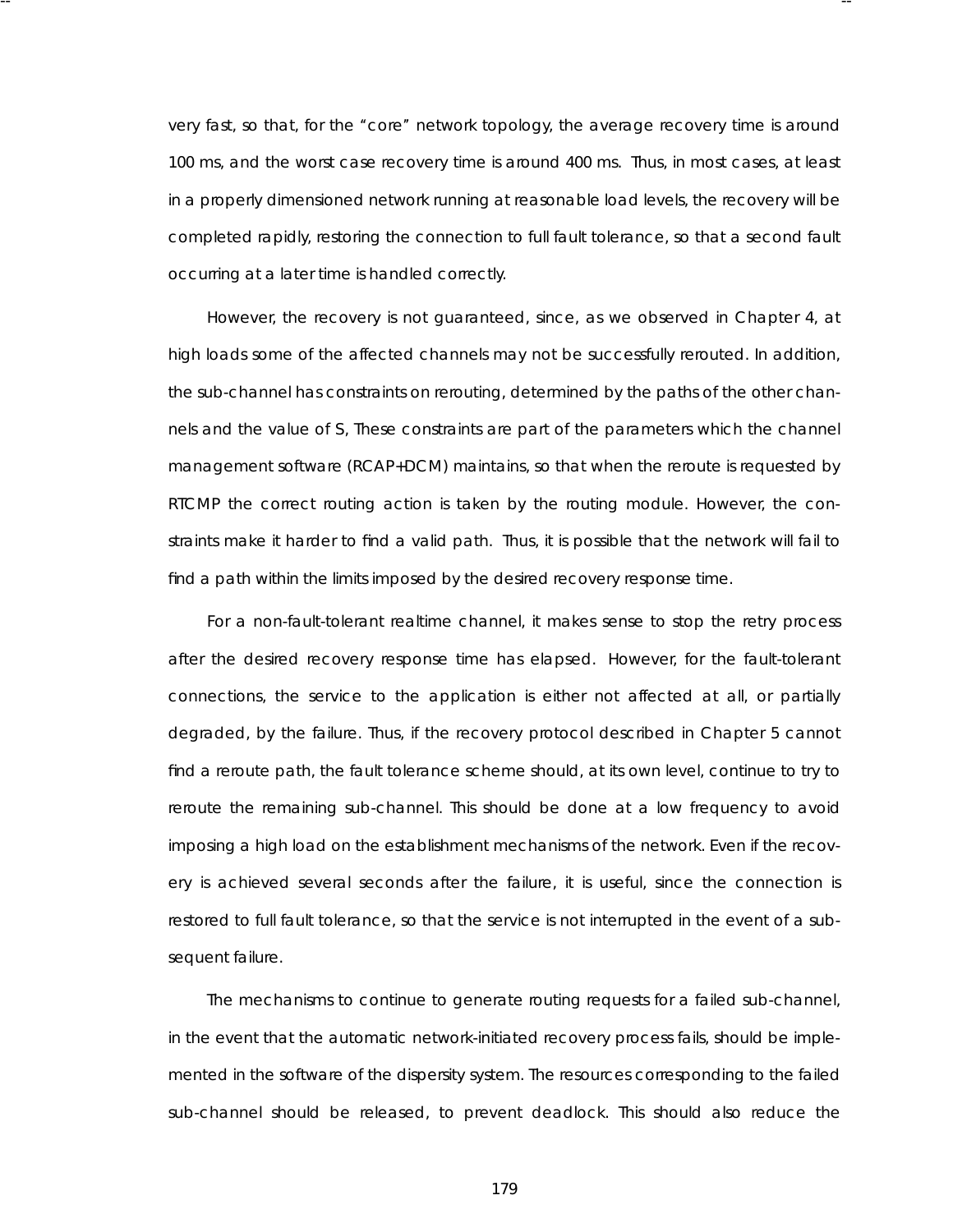expected waiting time till a channel can be rerouted, since these resources will allow some other waiting channel to succeed. Then, at a low frequency, so as not to impose a high load on the establishment process, the dispersity software should generate routing requests with the appropriate disjointness constraints. Eventually, when the realtime load on the network decreases, the sub-channel will be rerouted and the system restored to full fault tolerance. We take the position that, in a properly dimensioned network, it should rarely happen that the network fails to recover a connection, which then must be reesta blished by the dispersity system. If such events were frequent, this would imply that the network was being operated close to its realtime capacity. In fact, in a network where the realtime resources available are limited, so that only few realtime connections can be established, fault-tolerant realtime channels should probably not be offered.

-- --

#### **6.7. Conclusions**

In this chapter, we have proposed dispersity routing as a mechanism to provide fault tolerance to realtime communication networks. We worked out the detail of the schemes by looking at compression, error correction, routing, and reassembly issues. We presented a framework that we used to classify the various schemes. The schemes discussed include dispersity systems with various levels of dispersity (N), various levels of redundancy (K), and various levels of strictness of the disjoint-path constraint (S), and hot/cold standby systems . We looked at some other existing approaches to providing fault-tolerant realtime communication, to compare benefits and costs. Finally, we presented a simulation model, which we used to study the performance of the dispersity systems and the capacity of the realtime network needed to support them.

The properties of some of the schemes are summarized in Tables 6.1 and 6.2. For the dispersity systems without redundancy (i.e., the (*N*, *N*, 1) systems), the service provided in the absence of faults in the network is the same as that provided by a non-fault-tolerant realtime channel. The service provided in the event of a fault is communication with the same delay constraints, but a degraded bandwidth availability. A fraction of the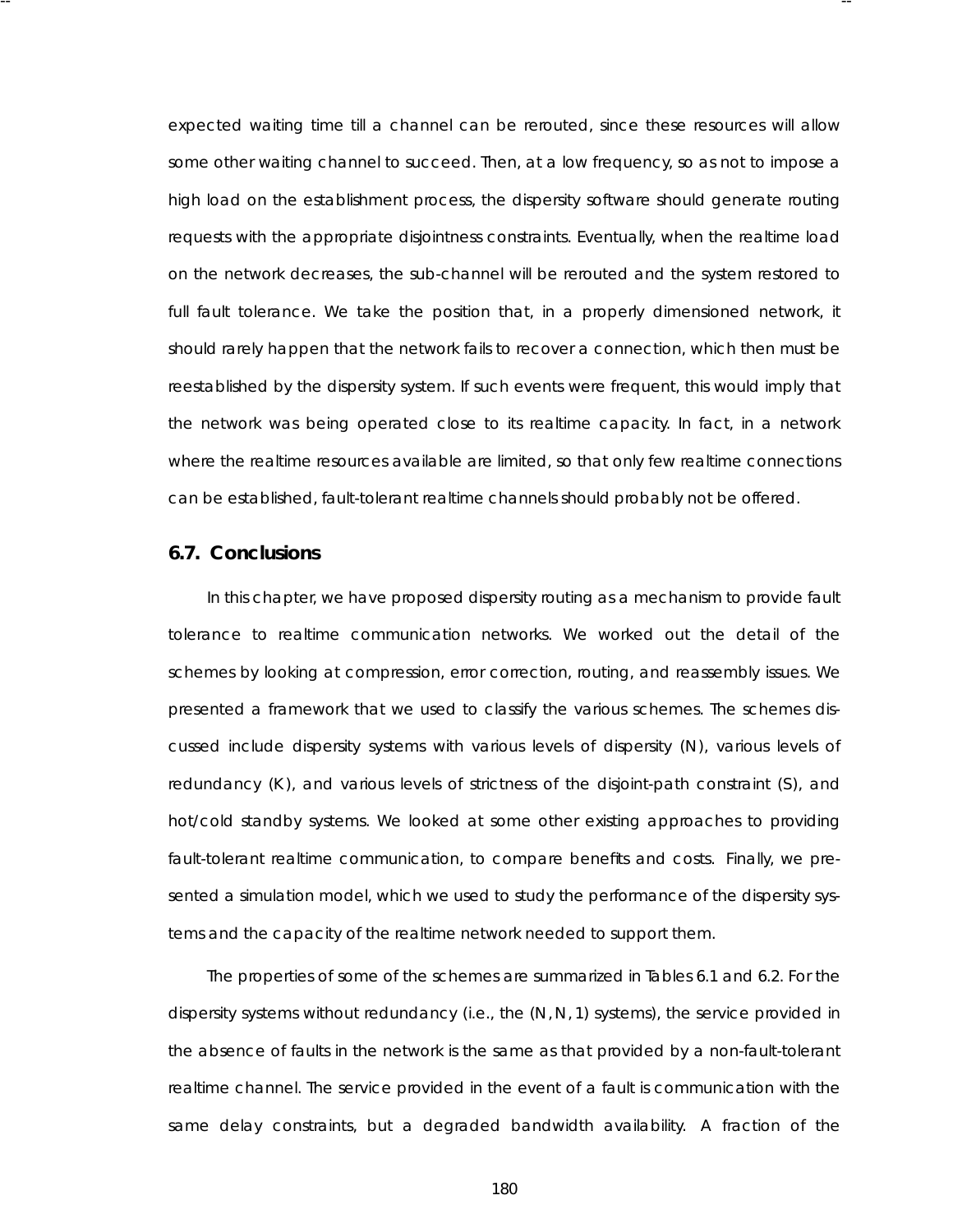| Property                        | (N, N, 1)                                | $(N, N - 1, 1)$                          | $(N, K, 1)$   $K < N - 1$                |  |
|---------------------------------|------------------------------------------|------------------------------------------|------------------------------------------|--|
| <b>B/W Overhead</b>             | <b>None</b>                              | $1/(N-1)$                                | $N-K$                                    |  |
| Impact on network ca-<br>pacity | Increased capacity                       | Slight decrease                          | More decrease                            |  |
| Level of fault tolerance        | <b>None</b>                              | 1 fault                                  | $N-K$ faults                             |  |
| Level of error tolerance        | <b>None</b>                              |                                          | $N-K$                                    |  |
| Duration of disruption          | Recovery time                            | No disruption                            | No disruption                            |  |
| Service during disruption       | Lower B/W realtime                       | No disruption                            | No disruption                            |  |
| Routing constraints             | Easy for small $N$ ,<br>hard for large N | Easy for small $N$ ,<br>hard for large N | Easy for small $N$ ,<br>hard for large N |  |
| Encoding/decoding<br>complexity | None                                     | Low                                      | High                                     |  |

-- --

Table 6.1: Properties of various dispersity systems

| Property                                      | $(N, N - 1, 2)$ | $(N, K, 2)$   $K < N-1$ ] | hot standby    | cold standby      |
|-----------------------------------------------|-----------------|---------------------------|----------------|-------------------|
| <b>B/W Overhead</b>                           | $1/(N-1)$       | $N-K$                     |                | $\left( \right)$  |
| Impact on network ca-Small decrease<br>pacity |                 | Small decrease            | Large decrease | No impact         |
| Level of fault tolerance                      | Partial         | $N-K-1$ faults            | 1 fault        | 1 fault           |
| lLevel of error tolerance                     |                 | $N-K$                     |                | Ω                 |
| Duration of disruption                        | Recovery time   | No disruption             | No disruption  | Notification time |
| Service during disruption                     | No service      | No disruption             | No disruption  | No service        |
| Routing constraints                           | Easy            | Easy                      | Easy           | Easy              |
| Encoding/decoding<br>complexity               | Low             | High                      | <b>None</b>    | <b>None</b>       |

#### Table 6.2: Properties of some more dispersity systems

realtime packets are lost due to the fault, but the rest reach the destination before their deadlines. For the systems with disjoint paths  $(S = 1)$ , the extent of the degradation is a 1/*N* decrease in capacity; for the systems with *S* = 2, the extent of degradation is either 1/*N* or 2/*N*, depending on whether a shared or unshared link failed. These systems require limited buffering at the destination, bounded by Equation 6.2, to equalize delays on the paths. This buffer can be also used to remove network jitter from the message stream delivered to the application, assuming NTP synchronized clocks on the source and destination hosts. The effect of non-redundant dispersity on the capacity of the network is good, since the resource usage is spread out over the network. The number of connections that can be established is larger than for the non-fault-tolerant realtime channels,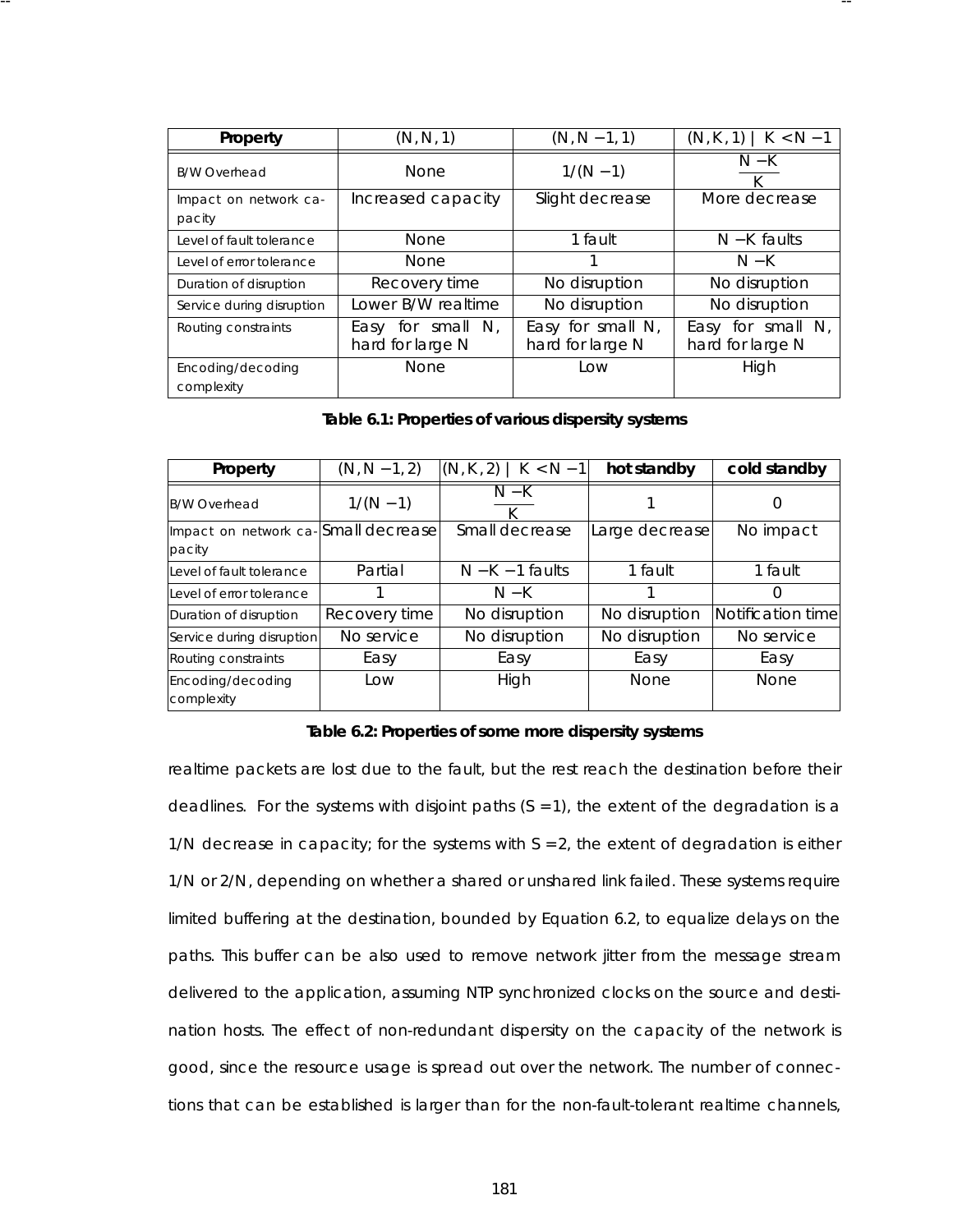except when *N* approaches the degree of edge connectivity of the network. In this case, relaxing the disjointness constraint allows more such connections to be established, with a controlled decrease in the reliability provided. The service in this case can be modeled based on independence of probabilities of failure and error events on each link, allowing simple calculations of the expected fault tolerance to be used in deciding which dispersity system to use. On the negative side, these systems require a small increase in complexity to set up multiple sub-channels, support from the network to do the constrained routing of sub-channels, and reassembly support at the destination. In addition, these systems can only be used with realtime data that can be split into independent streams, so that an entire stream can be lost temporarily without rendering the other streams useless. Video compressed with intra-frame compression schemes such as JPEG satisfies this requirement. Block update techniques can also be used on top of these dispersity systems, since each block can be rendered independently of the others. Scala ble media, such as hierarchical video, can also be used in conjunction with PET encoding to provide a system that degrades gracefully with failed sub-channels.

-- --

The dispersity systems with redundancy (i.e., (*N*,*K* , 1) systems with *K* < *N*) can be used to provide completely undegraded service in the presence of restricted network faults. They also improve the tolerance of the connection to losses due to transmission errors. The redundancy introduces some overhead in terms of the extra bandwidth required from the network. However, the dispersity spreads this effect over a number of paths, so that the effect of a single sub-channel on the links it traverses can be made smaller than that of the original request. Thus, the effect of the increased overhead is partially compensated. The smaller requirements of the individual sub-channels also reduce external fragmentation on the links, allowing more connections to be established. However, for large values of N the connections are hard to establish because of the disjointness constraint. This can be relaxed by setting *S* = 2, thereby allowing more connections to be established. Since as many unshared links are used as possible, systems with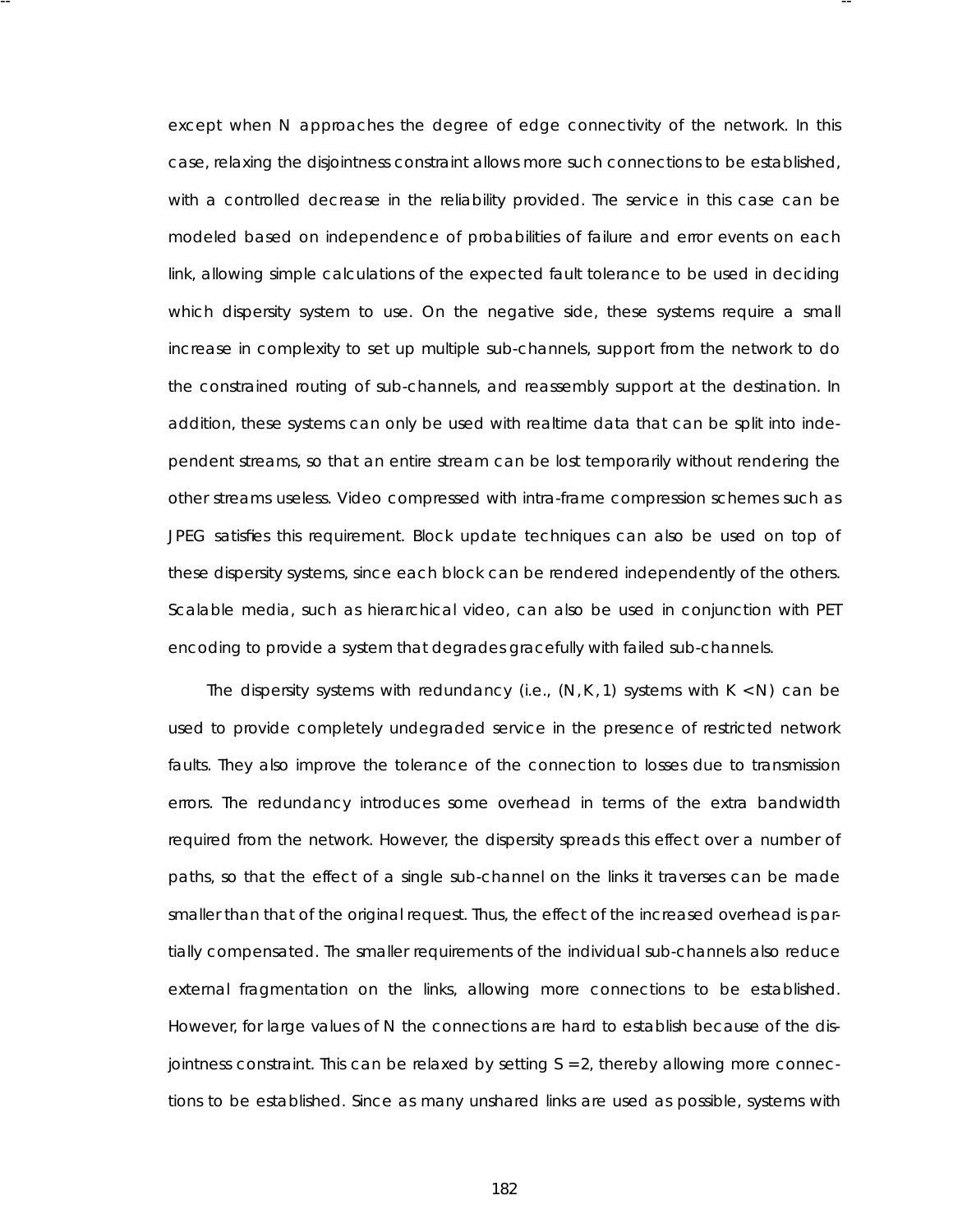*S* = 2 may provide some of the fault tolerance properties of disjoint-path systems, in cases where disjoint paths cannot be found, but this tolerance is only applicable to the unshared links in the system. Further, extra redundancy (*N* − *K* = 2) can be used to improve the fault tolerance, allowing an  $S = 2$  system to be fully tolerant to single faults. This gives the user a number of options in case the disjoint paths cannot be found. Dispersity systems with *K* = *N* − 1 can be implemented using parity codes, which allow deployment on low-end general purpose computers. Systems with *K* < *N* − 1 require more sophisticated encoding/decoding support.

-- --

All the systems described above can be considered hot standby systems . A canonical example of hot standby system is the  $(2, 1, 1)$  system, where the same information is sent down to disjoint paths. Whichever stream reaches the destination is used for display. This system is very useful in networks with limited connectivity, since only two disjoint paths are required. However, the system uses twice the network resources that a non-faulttolerant realtime channel would use. A cold standby scheme, which uses only one of the sub-channels, but reserves resources on the second sub-channel, so that in the event of a failure it can be sure of having the capacity, is less wasteful of network resources. It allows best-effort traffic to use the capacity of the second path in normal usage, but suffers disruption of service in the event of a fault, for a period of time determined by the time needed to inform the source and switch transmission to the standby channel. In WANs, this disruption may be substantial, since the delay-bandwidth product may be large. However, the duration of the disruption less than the time for a round trip on the channel, which must be small if the communication is interactive in nature. Most of the applications of realtime networks fall into this category.

Finally, in comparing the schemes described here with IFI realtime channels, we note that the IFI technique is usable in the highly regular wrapped hexagonal mesh topology of the HARTS network, but, in a general graph, the algorithm would not always find a valid set of links. In fact, in most networks IFI sets of links would not exist. The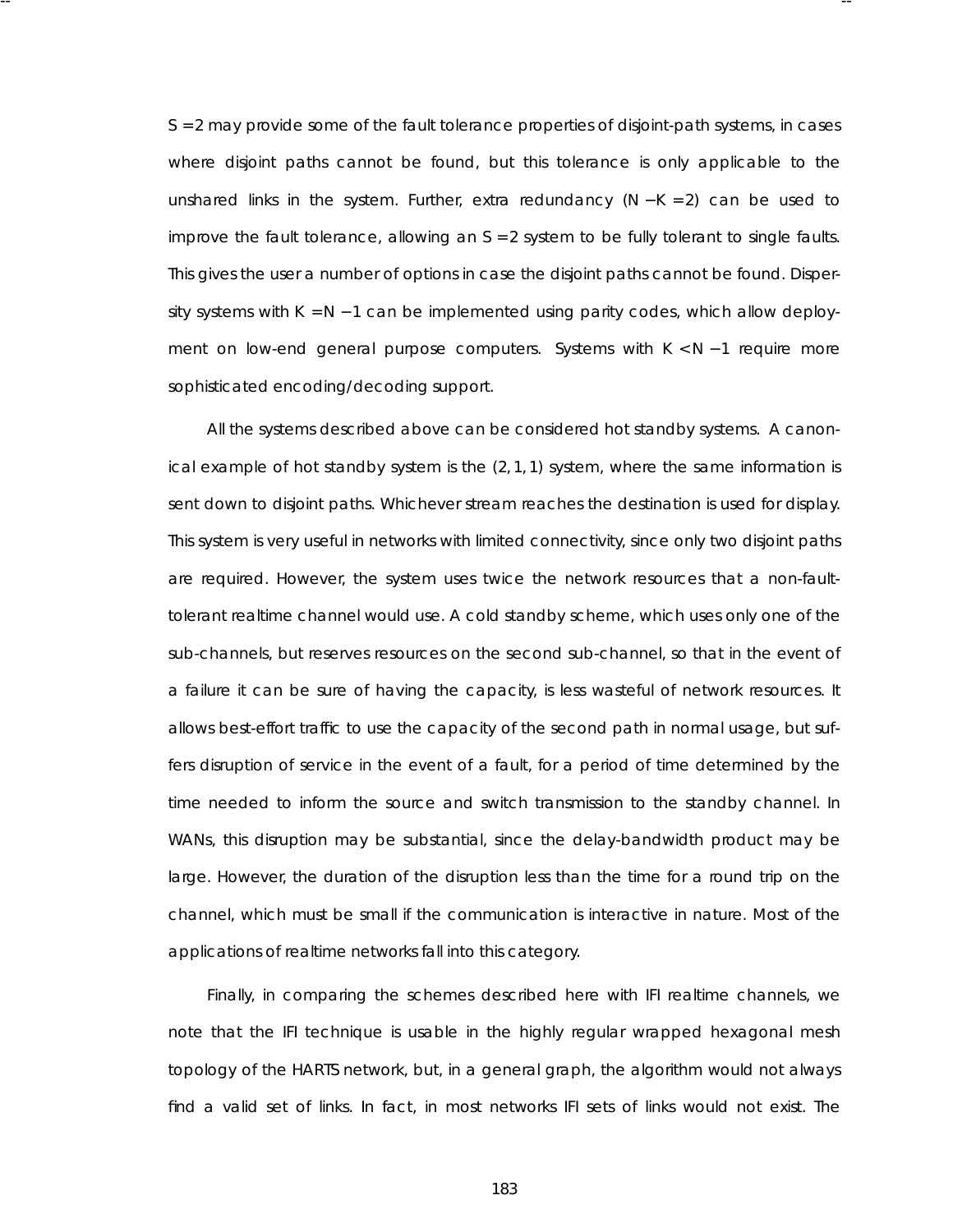dispersity technique is much more general, since in most networks we can at least find two disjoint paths between two hosts. Of course, dispersity works better, in terms of resource usage, for larger *N*, but, if such a set of disjoint paths cannot be found, a number of alternatives exist. Secondly, the IFI scheme uses three times the network resources needed by the non-fault-tolerant realtime channel, while the dispersity systems offer a variety of services, with a corresponding variety of capacity overheads. To be fair, the IFI scheme is a cold standby scheme, so that the resources can be used by best-effort traffic until the fault occurs, but the resultant reduction in realtime capacity is significant. In addition, the scheme requires network support, to allow the nodes to change routing information automatically in response to the failure. It is not clear from [74] what the latency associated with this action might be. Most of the network support needed by the dispersity schemes is already provided by existing realtime protocols, such as DCM; the incremental support required is limited to adding to the network control interface the ability to specify the disjointness constraints.

-- --

The major advantage of the IFI channel is that it continues to provide realtime communication in the face of several failures . We would argue that such failures are extremely unlikely, except in the event of major natural disasters, and that in that event, most applications will have to stop transmitting to allow emergency communications to occur. For the vast bulk of applications, the tolerance provided by the dispersity systems is sufficient. For mission critical applications, something like IFI channels would be appropriate, though it would have to run in more general network environments than the HARTS network.

SFI channels are more general than IFI channels, and may be used with all topologies. However, the service provided is tolerance to single faults, and their the realtime resource usage of three times the requirements of a non-fault-tolerant realtime channel is excessive. Again, the technique is cold, so that the resources may be used in the absence of faults by non-realtime data, but it reduces a little too much the realtime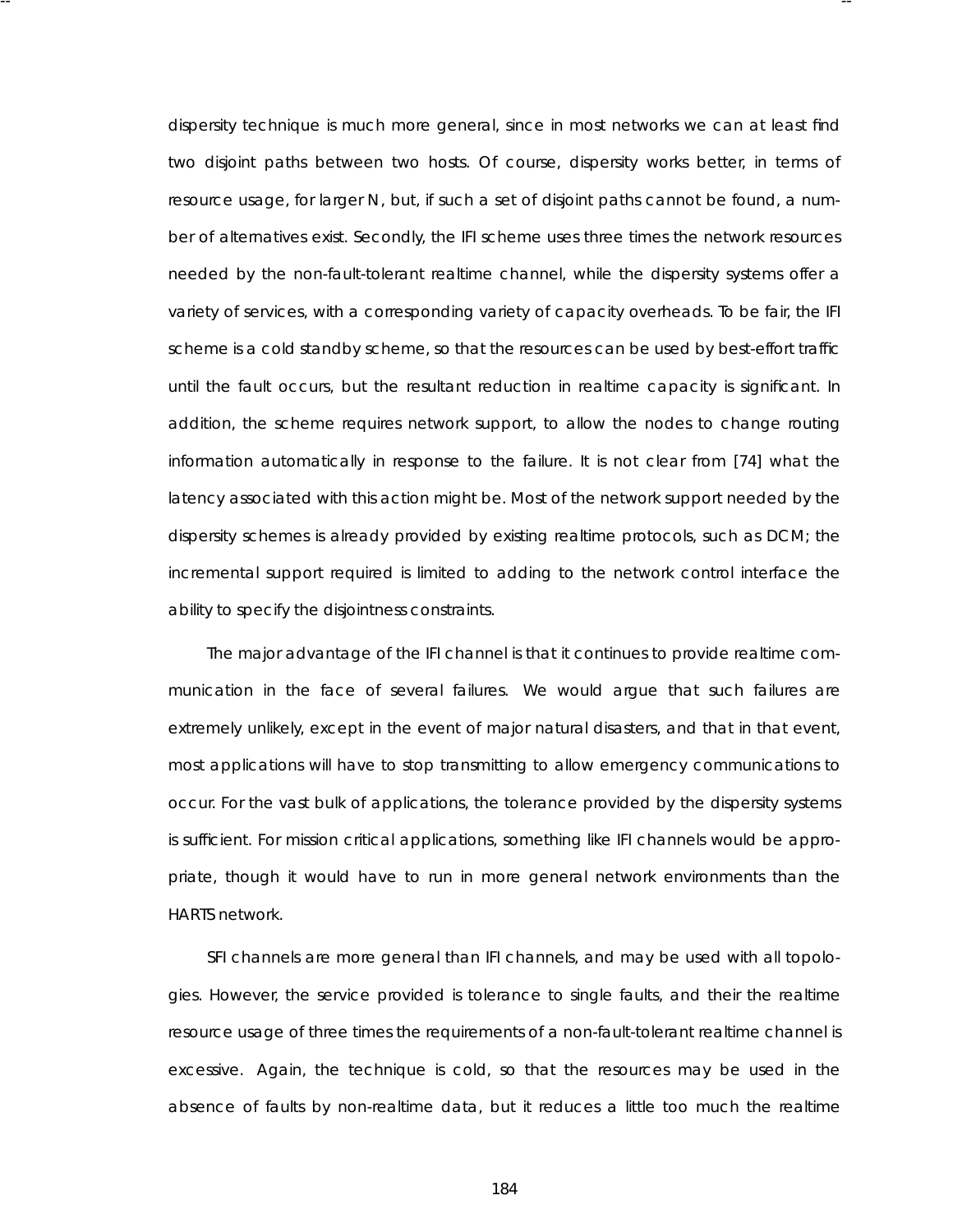ca pacity of the system. Dispersity systems provide tolerance to single faults at a fraction of the overhead, and a far larger range of useful levels of fault tolerance.

-- --

In conclusion, we have shown that dispersity routing is a very general method for improving the failure and loss tolerance of realtime channels. It can provide a very large variety of services: from transparent tolerance to graceful degradation of service; from instantaneous recovery to recovery within one round trip for message exchange; and from tolerance to single restricted failures<sup>4</sup> to complete tolerance to *N* − *K* faults. The cost of the system, in terms of the network bandwidth needed, depends on the level of redundancy provided, but is ameliorated by the effect of spreading the resource usage among multiple paths, and by the reduced external fragmentation of the link capacity. Most of the network support required is already provided by realtime protocols such as those of the Tenet Suite. The additional support required, limited to supplementary routing constraints, has been described in Section 6.6. The remaining mechanisms of the fault-tolerant systems can be implemented at or above the transport layer.

<sup>4</sup> Restricted to failure of the unshared links in an (*N*, *N* − 1, 2) system.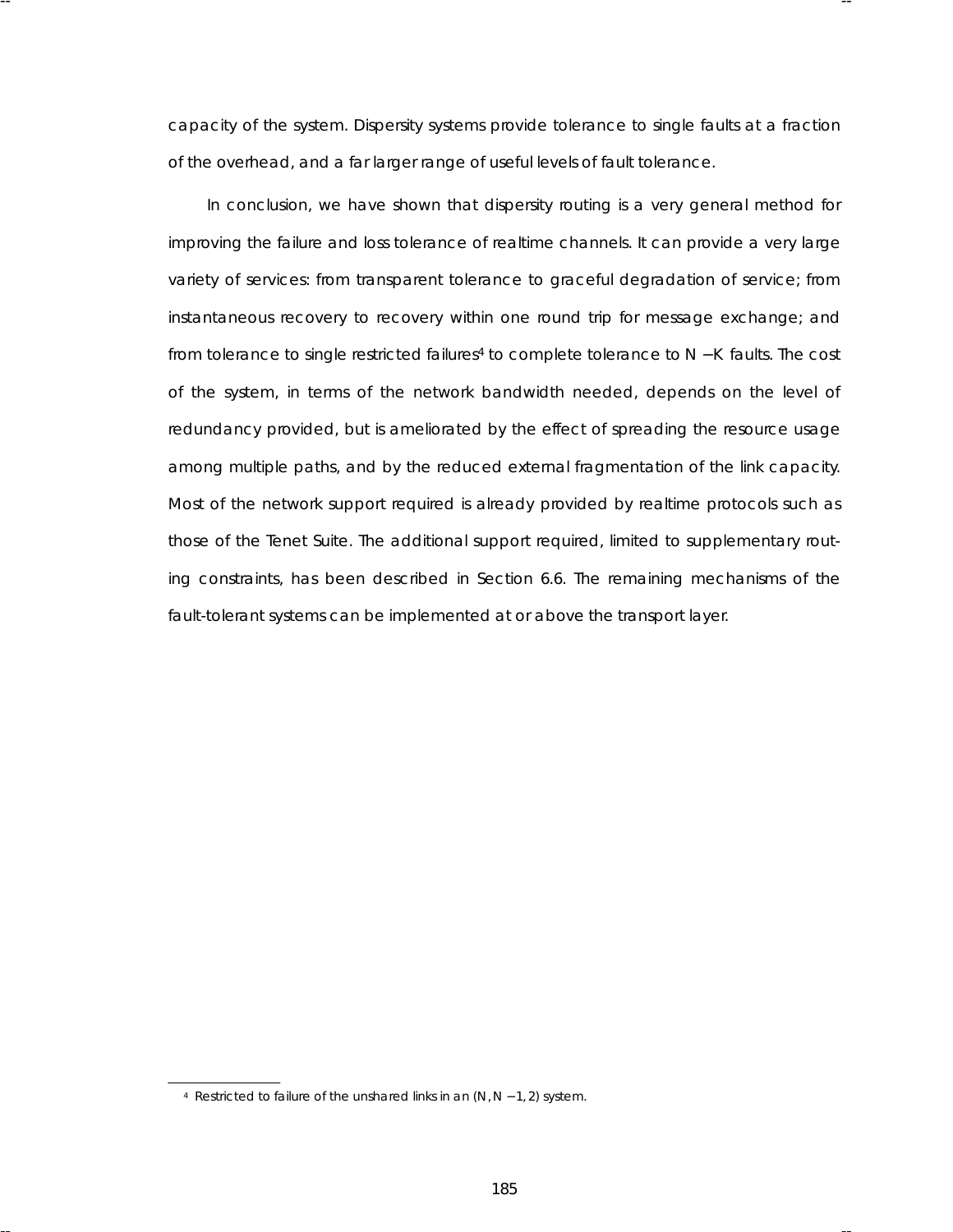# **Cha pter 7: Conclusions**

-- --

### **7.1. Introduction**

This thesis started out to answer the question of how to improve the fault-handling character istics of realtime networks. In this chapter we will summarize the arguments and results presented. Then, we will return to the original requirements spelled out in Chapter 1, to see if the mechanisms proposed in the thesis satisfy them. We will briefly present the main contributions of our work, and then close with a discussion of the issues open for future research.

#### **7.2. Summary of the disserta tion**

In Chapter 1, we looked at the realtime channel paradigm, noted its promise in the light of the requirements of future broadband integrated-services networks, and felt the need to investigate mechanisms to deal with fault recovery and fault tolerance for realtime networks. Such mechanisms are beneficial, both to the client, who gets improved service, and to the network, which does not lose revenue due to lost traffic. We identified *proactive* mechanisms to be used if a disruption of service is not tolerable to the application and the cost of the extra resources required is a less important issue. *Reactive* schemes are useful for dealing with failures when the cost of providing redundancy is too high in a particular network or when the application can tolerate rare disruptions due to failures. We surveyed some work in designing and evaluating survivable network topologies. We looked at existing fault-recovery techniques, and noted that the assumptions, on which they are based, are not applicable to realtime networks. We also looked at fault-tolerance techniques, and surveyed some forward error correction and dispersity routing strategies that might be useful for realtime channels.

In Chapter 2, we described the Tenet Realtime Protocol Suite 1. We outlined the basic approach, as well as the specific control protocols RCAP and DCM. We also surveyed some other realtime schemes. Chapter 3 extracted the common principles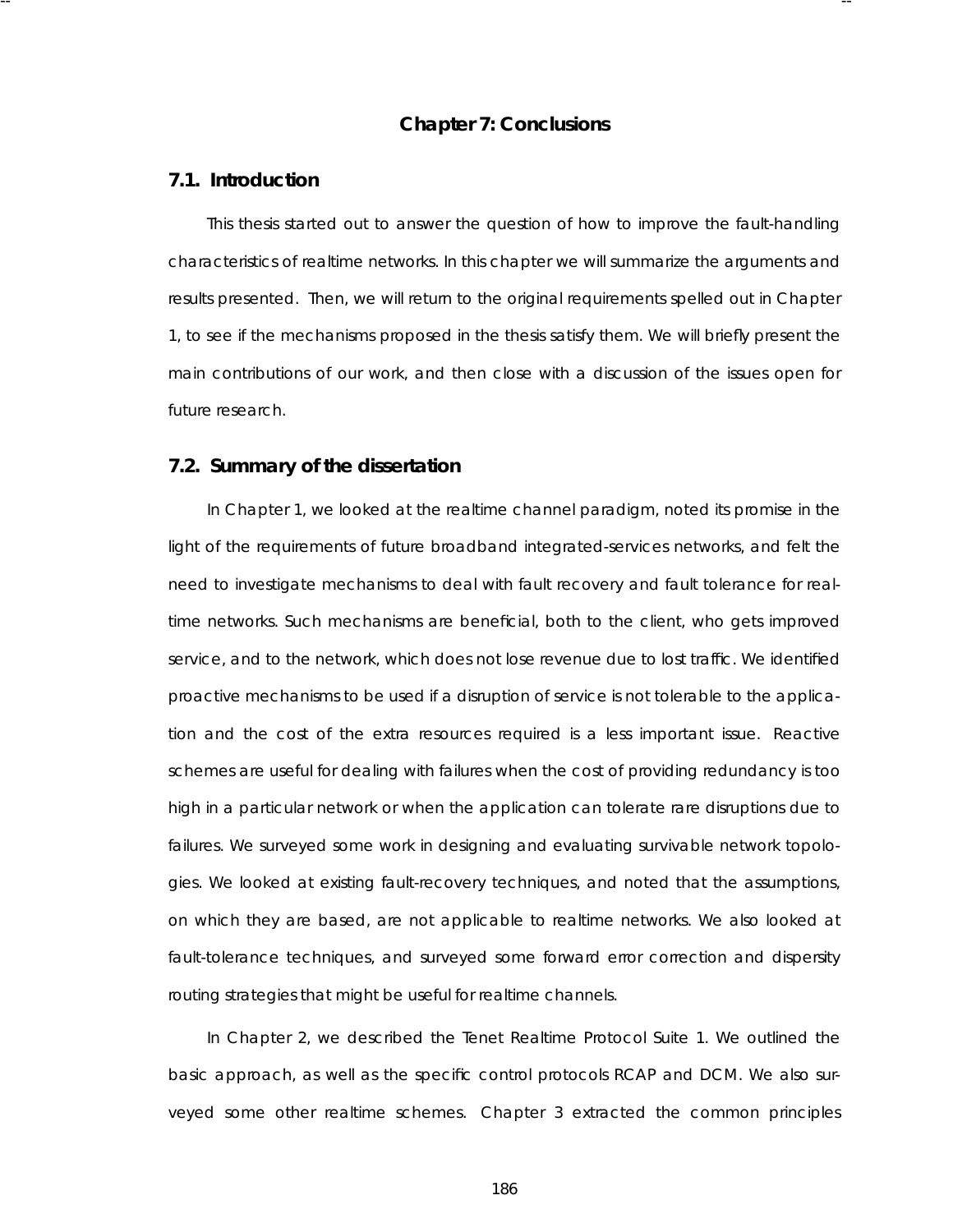behind a number of these schemes. These basic principles, which are fundamental to realtime networks, may be taken as a starting point for designing the fault-handling mechanisms, so that these mechanisms may be applicable to as wide a set of realtime networks as possible. Thereafter, we described a very general framework for the faultrecovery process. We considered a number of basic design alternatives, and made some fundamental decisions. A further set of choices were made by default, when we chose not to further explore the issues of the fault-detection process , the route update protocol, the channel management protocol, and the algorithm to select the min-hop path from a graph. Finally, we identified a number of issues to explore by simulation.

-- --

Chapter 4 described our simulation experiments, by which we made decisions about the issues we had chosen to explore. We also showed that, with the correct choices, schemes within the design space we had chosen to explore could recover a significant portion of the affected traffic within reasonable amounts of time. The schemes were also shown to be tolerant to changes in network load, network topology, traffic mix, and simultaneous failures of two links. In Chapter 5, we put the ideas together into a description of a protocol to reroute realtime channels in the event of a fault, which would work in the realtime network environment provided by the Tenet Protocol Suite 1, including the DCM control protocol.

Finally, in Chapter 6, we examined the problem of fault tolerance, and explored a specific proactive mechanism, namely, dispersity routing. We worked out the details of a scheme to use dispersity routing to provide fault-tolerant realtime communication, simulated the service provided, and explored the effect on network capacity. We concluded that dispersity routing could provide a wide variety of fault-tolerant realtime services when implemented on top of a basic realtime service. Even when redundancy was used to improve the fault tolerance and loss tolerance of the dispersity systems, the network costs were found to be lower than anticipated for many of the schemes, because the effect was spread out over a number of paths in the network. Implementation at the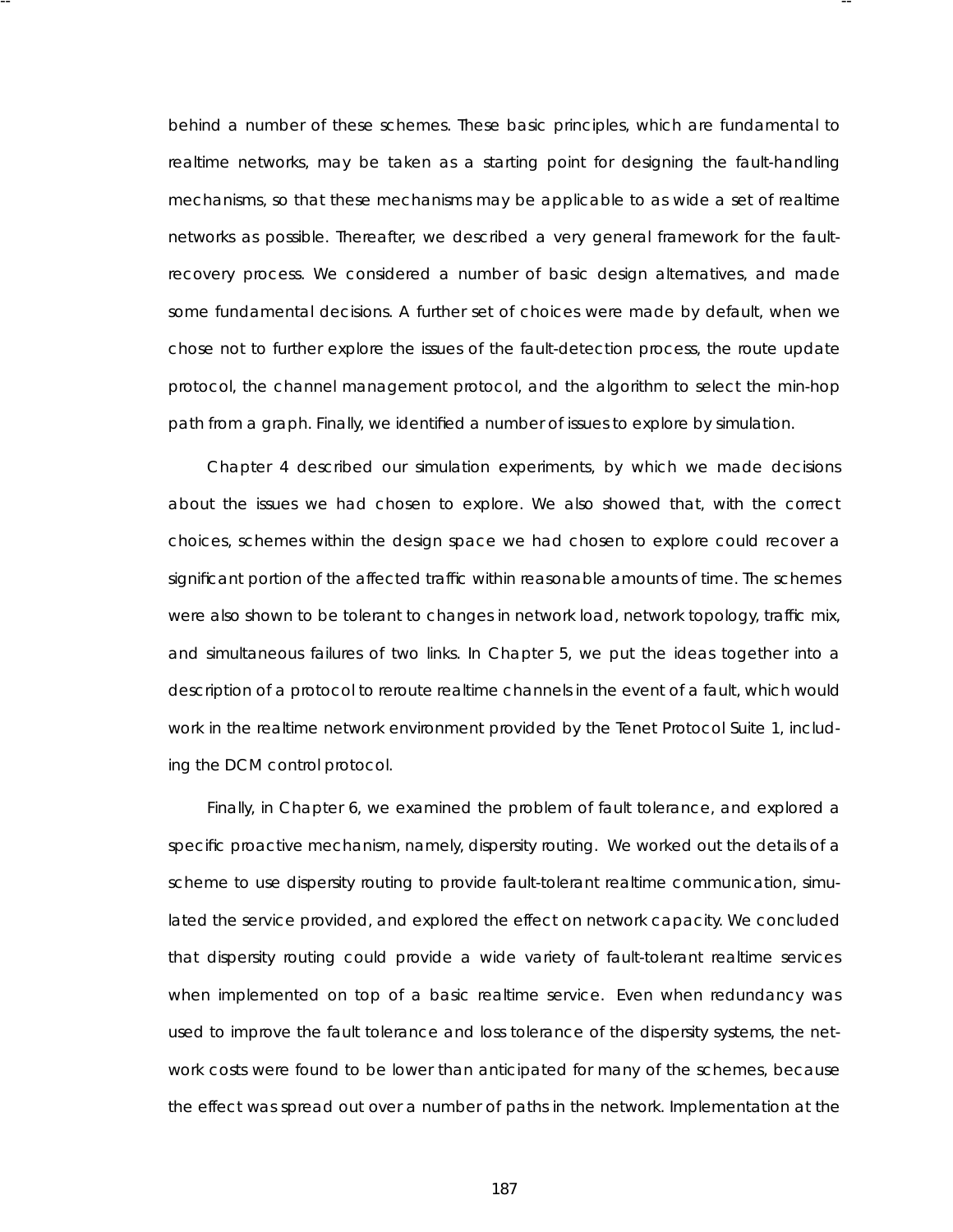higher levels of the protocol stack is possible if adequate network support is provided. The necessary network support was also described in Chapter 6.

-- --

#### **7.3. Requirements re-examined**

We started out in Chapter 1 with a set of requirements for the control mechanisms of a realtime network. The control mechanisms were required to:

- Enhance the ability to deal with failure conditions
- Use resources efficiently in bandwidth-poor networks
- Provide fast control in high-bandwidth wide-area (high delay-bandwidth product) networks
- Provide a range of services: transparent fault tolerance for applications which need it, low disruption times for others
- Work efficiently in the common cases, but deal gracefully with the unlikely occurrences
- Be applicable to a variety of networks, under a variety of conditions

Some of these requirements may conflict. For example, the goal of providing efficient use of resources in a bandwidth-poor environment might lead to increased latency of response, which might be unacceptable in high delay-bandwidth networks. Thus, a range of mechanisms are needed. We looked at a bipartite classification of network control mechanisms, proactive and reactive. The proactive schemes have resources ready to handle worst-case scenarios. Thus, they react faster, but are more wasteful of resources . Reactive schemes involve a latency for reaction, but only use resources when needed, so they are more efficient. Thus, depending on the application requirements, and the resource availability in the network, the correct set of mechanisms may be chosen to satisfy the needed requirements . In the next section, we will describe the mechanisms that were proposed in this thesis, and evaluate the extent to which they satisfy these requirements.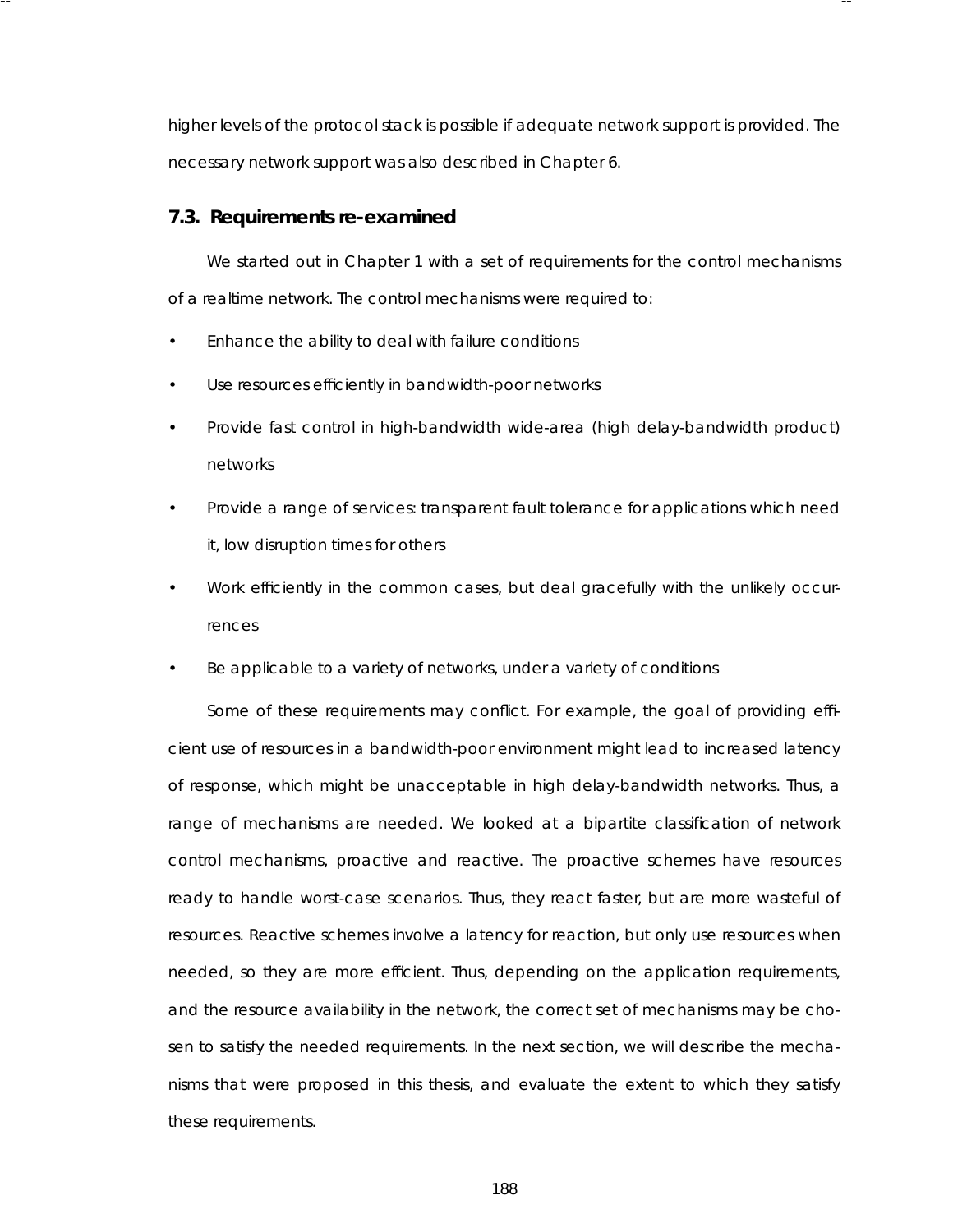### **7.4. Contributions**

We described two sets of mechanisms in this thesis. The fault-recovery mechanisms developed in the first half of the thesis are designed to satisfy the requirements of efficient operation in the common fault-free case, but restore as many realtime channels as possible in the event of a failure. The fault-tolerance schemes provide a higher level of reliability at increased cost. We will see to what extent they meet the requirements described in the previous section.

-- --

The network recovery mechanisms described in Chapters 3, 4, and 5 meet the requirement of efficient use of resources. In the common fault-free case, the network uses no extra resources, as compared to the control mechanisms without fault-handling ca pability. In the event of failure, the simulation studies performed show that the reroute process uses minimally more resources than would be required in the best possible case (i.e., if each channel were to be routed in an empty network). Furthermore, in the networks of the scale considered, the reaction is fairly rapid, since the average reroute is completed within 100-200 ms depending on the network topology. The mechanisms also deal well with two simultaneous failures, different network topologies, load conditions, and traffic mixes. Only one level of fault-recovery service is provided, since all channels are subjected to the same recovery process .

Thus, the first, second and fifth requirements are satisfied. The requirement of speed is also partially satisfied, since the recovery is fast enough for many applications in the topologies tested, but may not be adequate for wide-area networks, where the latency for reaction would be higher. Of course, the recovery process itself is not realtime, since there is no guarantee that it will succeed at all.

The average recovery time is dominated by the network transmission and propagation times. Thus, the average recovery time would grow approximately proportional to the round-trip time on the realtime channels. Since most of the applications requiring realtime services require reasonably low delay bounds, the fault-recovery mechanisms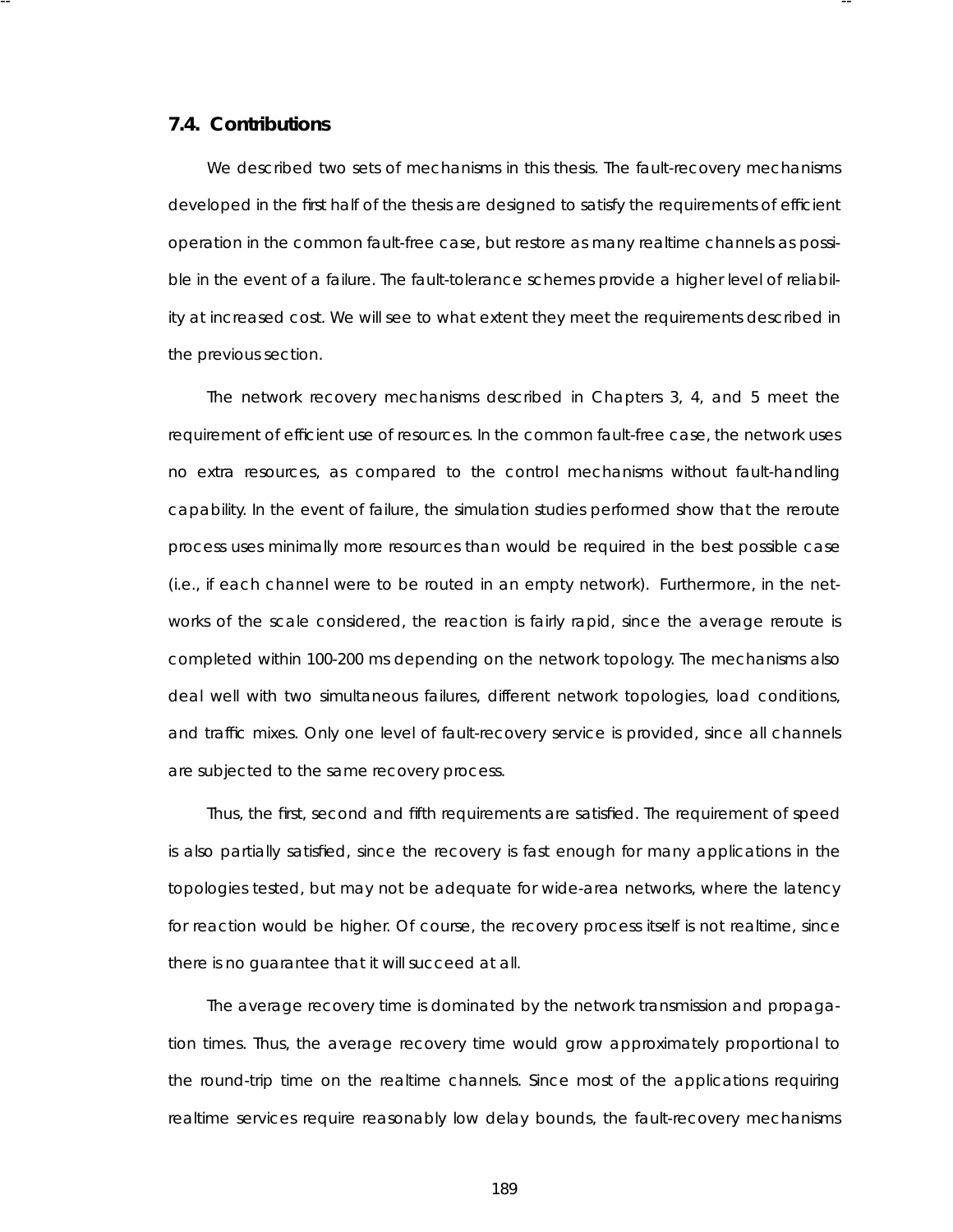will also perform adequately on any network where a such a service can be offered.

-- --

The fault-tolerance mechanisms described in Chapter 6 span a wide range of efficiencies for network resource usage. The systems without redundancy actually increase the network capacity, compared to the basic realtime channels. They also provide graceful degradation of service in the face of faults in the network. They work with a number of loss-tolerant compression schemes, such as JPEG and block compression, as well as with hierarchical compression schemes in conjunction with PET. The systems with redundancy add bandwidth overhead in return for increased fault tolerance. The cold standby schemes allow the spare capacity to be used by best-effort traffic, but suffer some latency to switch to the backup channel when the fault occurs. Thus, the set of mechanisms described allow us to provide a range of services at varying levels of efficiency for resource usage. The service offered is insensitive to the load on the network, since the proactive reservation provides service guarantees. The schemes are valid in any network topology with a high degree of edge connectivity.

Thus, the dispersity schemes satisfy all the requirements. Even the efficient resource use requirement is met, to various extents, by the different systems; the systems without redundancy meet it fully. Together with the recovery protocol, they provide a powerful way of improving the fault tolerance of realtime networks, offering a variety of levels of improvement in service, at different costs in terms of the reduced capacity of the network.

In addition to the actual schemes presented, the thesis also provides a very useful framework to evaluate ideas for the fault recovery of realtime channels. The ideas presented are applicable to any network that satisfies the assumptions of Section 3.3. These are the minimum possible set of assumptions about the realtime network. Further, we attempted to provide convincing arguments to justify the portion of the solution space for recovery mechanisms that we explored in detail. We hope to have convinced the reader that all interesting solutions to the problem should lie within the framework we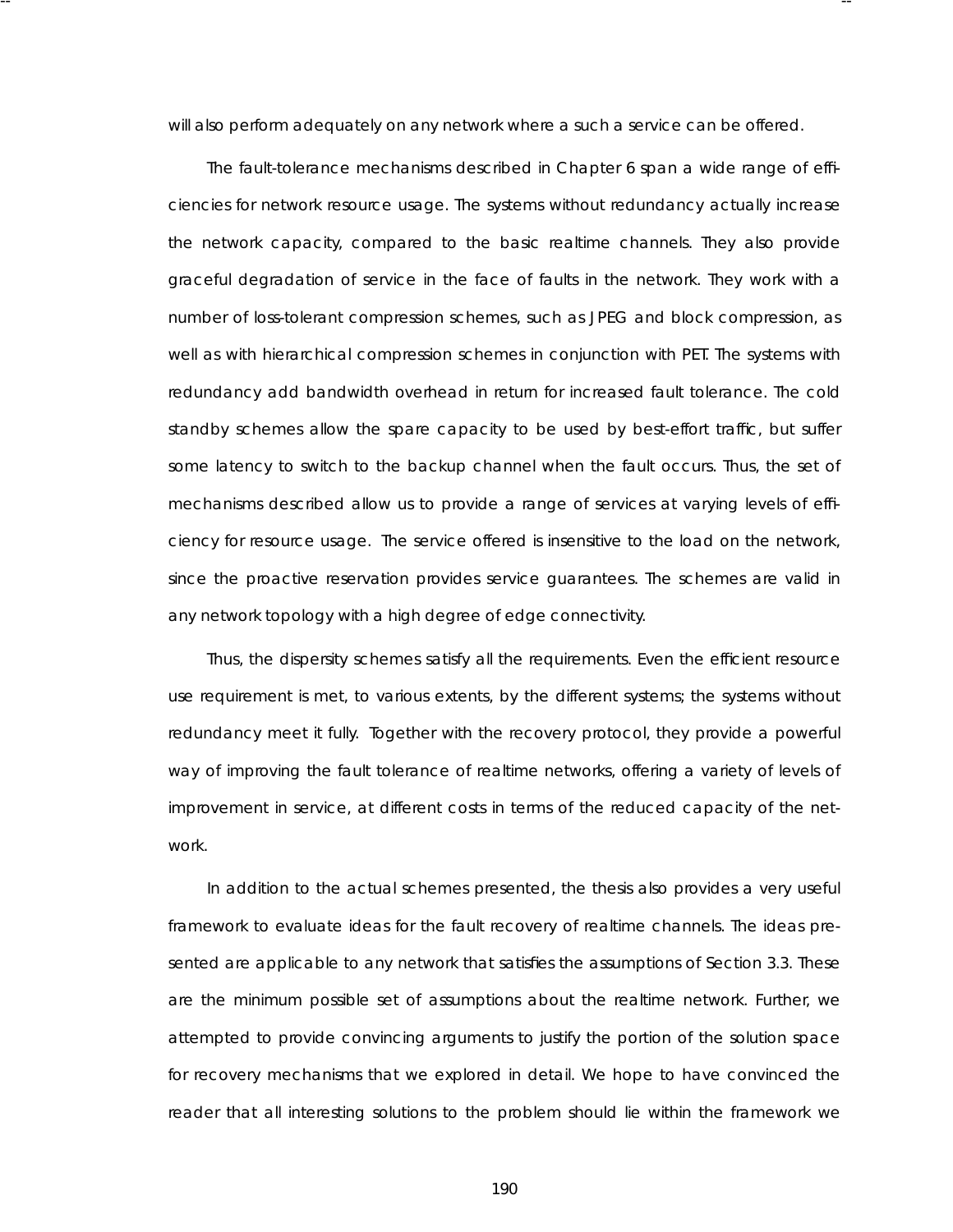provided. Thus, our framework can be used to compare and evaluate any further ideas of fault recovery for realtime networks that might be developed in the future. In particular, the load index we developed is useful, since it allows comparisons of a multidimensional quantity, the amount of traffic, in one dimension. While this load index is restricted to RCSP scheduling networks, the basic ideas may be applied to other bandwidth reservation and priority schemes, and the load indices developed may also be used for diverse applications such as routing and charging.

-- --

Finally, the chapter on fault tolerance presented a comparison of the existing approaches to fault tolerance for realtime channels with the realtime dispersity systems. In this process, we spelled out a set of criteria, which may be used to evaluate and compare other fault tolerance mechanisms for realtime channels, when they will be developed.

### **7.5. Future work**

One very important task left to be accomplished is the implementation of the ideas proposed in this thesis in a realtime networking environment. Arguing about the validity of our ideas from first principles is important, in that we can be more certain that the ideas are worth the time and effort of implementation. However, no amount of simulation or analysis can prove a concept as effectively as implementation.

Unfortunately, the time is not yet mature for these ideas to be tested in an actual implementation. The assumption of our schemes is that a realtime network with high degree of edge-connectivity exists. So far, the Tenet protocols have only been implemented in testbeds, where the topology is too simple to try these ideas out. The only existing DCM implementation does not yet support route modification. No other realtime network implementations with the richness and functionality of the Tenet Suite exist as yet. Thus, the all important last step, implementation of the RTCMP protocol, must wait until the realtime environment is ready to support it. Given the rate at which realtime networking research and deployment is being conducted, this time should not be very far in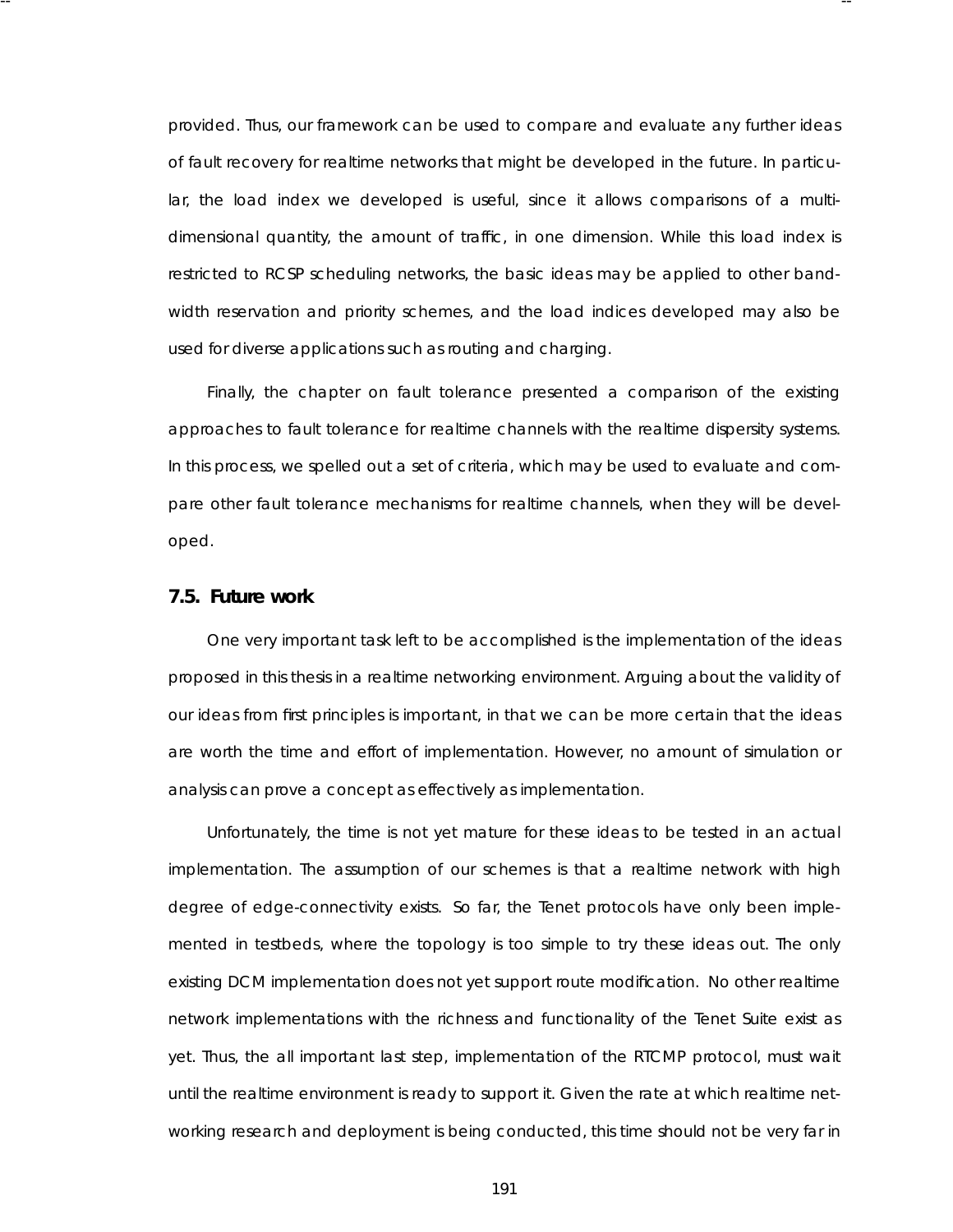the future.

Many questions have been raised, elsewhere in this thesis, and left unanswered. Some of them are implementation-related, such as that about whether an implementation of the fault tolerance schemes in user space can be made sufficiently efficient. One may also ask how the recovery and tolerance model fits into the Tenet Suite 2 interface. Others are more basic, such as that about whether multiple priorities for failure recovery can be provided within the recovery model. Can network security be included into the model without major changes to the interfaces proposed? These questions, and many others, are left open for future research.

-- --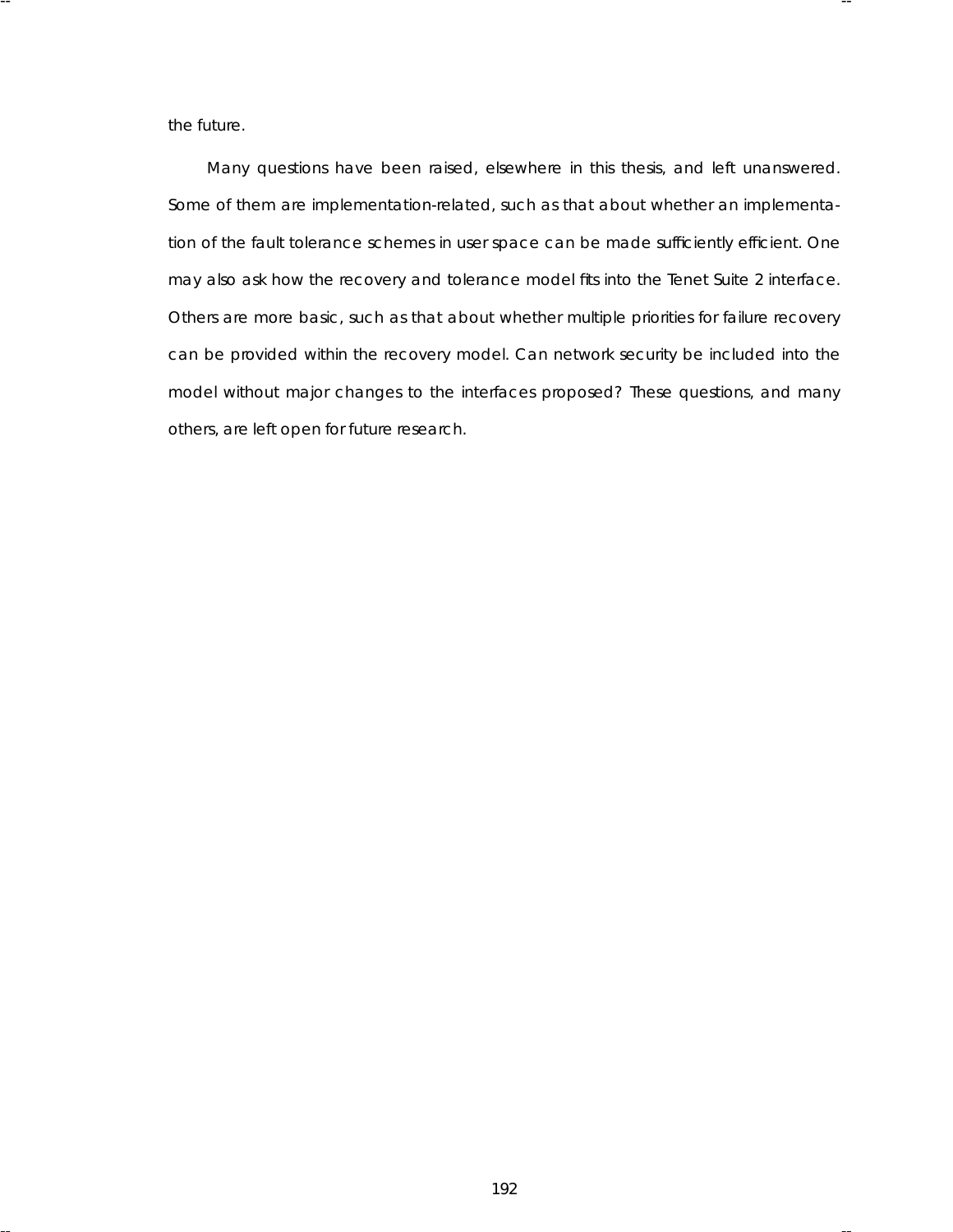# **Bibliography**

-- --

- [1] A. Albanese, J. Bloemer, J. Edmonds and M. Luby, 'Priority Encoding Transmission', *35th Annual Symposium on Foundations of Computer Science*, 1994.
- [2] 'FDDI Station Management Standard', ANSI X3T9.5 Revision 5.1, American National Standards Institute, September 1989.
- [3] D. P. Anderson, R. G. Herrtwich and C. Schaefer, 'SRP: A Resource Reservation Protocol for Guaranteed Performance Communication in Internet', Tech. Rpt.- 90-006, International Computer Science Institute, Berkeley, California, February 1990.
- [4] M. Antonellini and L. Sebastiani, 'Error Rates: A Convenient Technique for Trigerring Fault Management Procedures', *Proceedings of the IFIP TC 6/WG 6.6 Symposium on Integrated Network Management*, Boston, MA, May 1989.
- [5] E. Ayanoglu, C. I, R. D. Gitlin and J. E. Mazo, 'Diversity coding: Using error control for self healing in communication networks', *Proceedings of INFOCOM'90*, San Francisco, California, June 1990, 95-104.
- [6] E. Ayanoglu, C. I, R.D.Gitlin and I. Bar-David, 'Analog diversity coding to provide transparent self-healing communication networks', *Proceedings of GLOBECOM'90*, San Diego, California, Dec 1990, 683-688.
- [7] A. Banerjea and B. Mah, 'The Real-Time Channel Administration Protocol', *Proceedings of the 2nd International Workshop on Network and Operating System Support for Digital Audio and Video (NOSSDAV'91)*, Heidelberg, Germany, November 1991, 160-170.
- [8] A. Banerjea, E. W. Knightly, F. L. Templin and H. Zhang, 'Experiments with the Tenet Real-Time Protocol Suite on the Sequoia 2000 Wide Area Network', *Proceedings of ACM Multimedia '94*, San Francisco, October 1994, 183-192.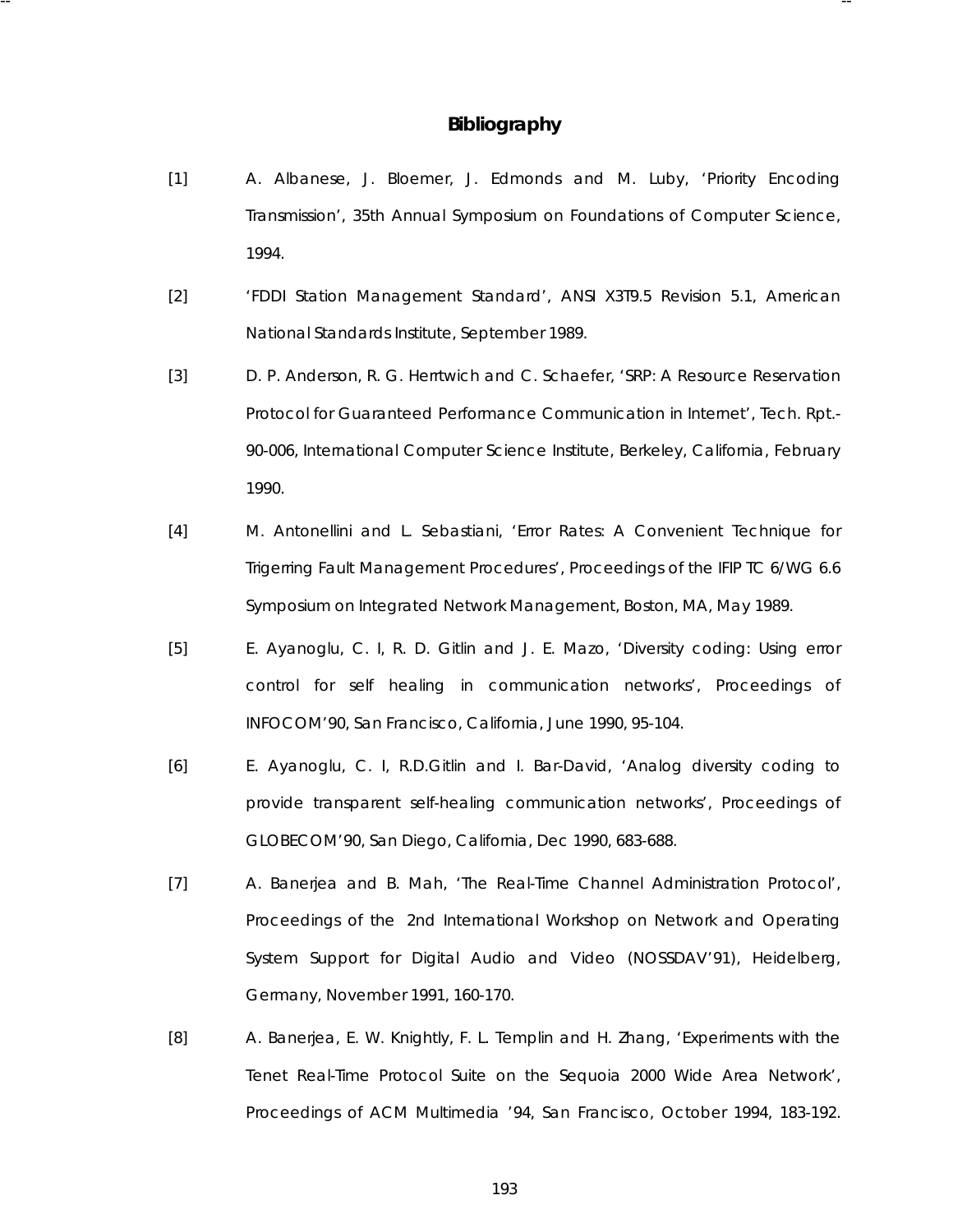also available as Tech. Rpt.-94-020, International Computer Science Institute, Berkeley, CA, April 1994.

[9] A. Banerjea, D. Ferrari, B. Mah, M. Moran, D. Verma and H. Zhang, 'The Tenet Real-Time Protocol Suite: Design, Implementation, and Experiences', Tech. Rpt.-94-059, International Computer Science Institute, Berkeley, California, November 1994.

-- --

- [10] M. Barezzani, E. Pedrinelli and M. Gerla, 'Protection Planning in Transmission Networks', *Proceedings of SUPERCOMM / International Conference on Communications '92*, Chicago, Illinois, June 1992.
- [11] 'SONET Add-Drop Multiplex Equipment Generic Criteria for a Unidirectional Path Protection Switched Self-Healing Ring Implementation', Bellcore Technical Advisory TA-000496, Bell Communications Research, August 1990.
- [12] A. Bellary and K. Mizushima, 'Intelligent Transport Network Survivability: Study of Distributed and Centralized Control Techniques using Dept. of Comp. Sci. and ADMs', *Proceedings of Globecom'90*, San Diego, California, Dec 1990, 1264- 1268.
- [13] R. Brown, 'Calendar Queues: A fast O(1) Priority Queue Implementation for the Simulation Event Set Problem', *Communications of the ACM 31*, 10 (October 1988), 1220-1227.
- [14] R. H. Cardwell, C. L. Monma and T. Wu, 'Computer-aided Design Procedures for Survivable Fiber Optic Networks', *IEEE Journal Selected Areas in Communication 7* (1989).
- [15] V. P. Chaudhary, K. R. Krishnan and C. D. Pack, 'Implementing Dynamic Routing in the Local Telephone Networks of USA', *Proceedings of ITC-13*, Copenhagen, Denmark, June 1991.
- [16] C. Cheng, 'A Loop-Free Extended Bellman Ford Routing Protocol without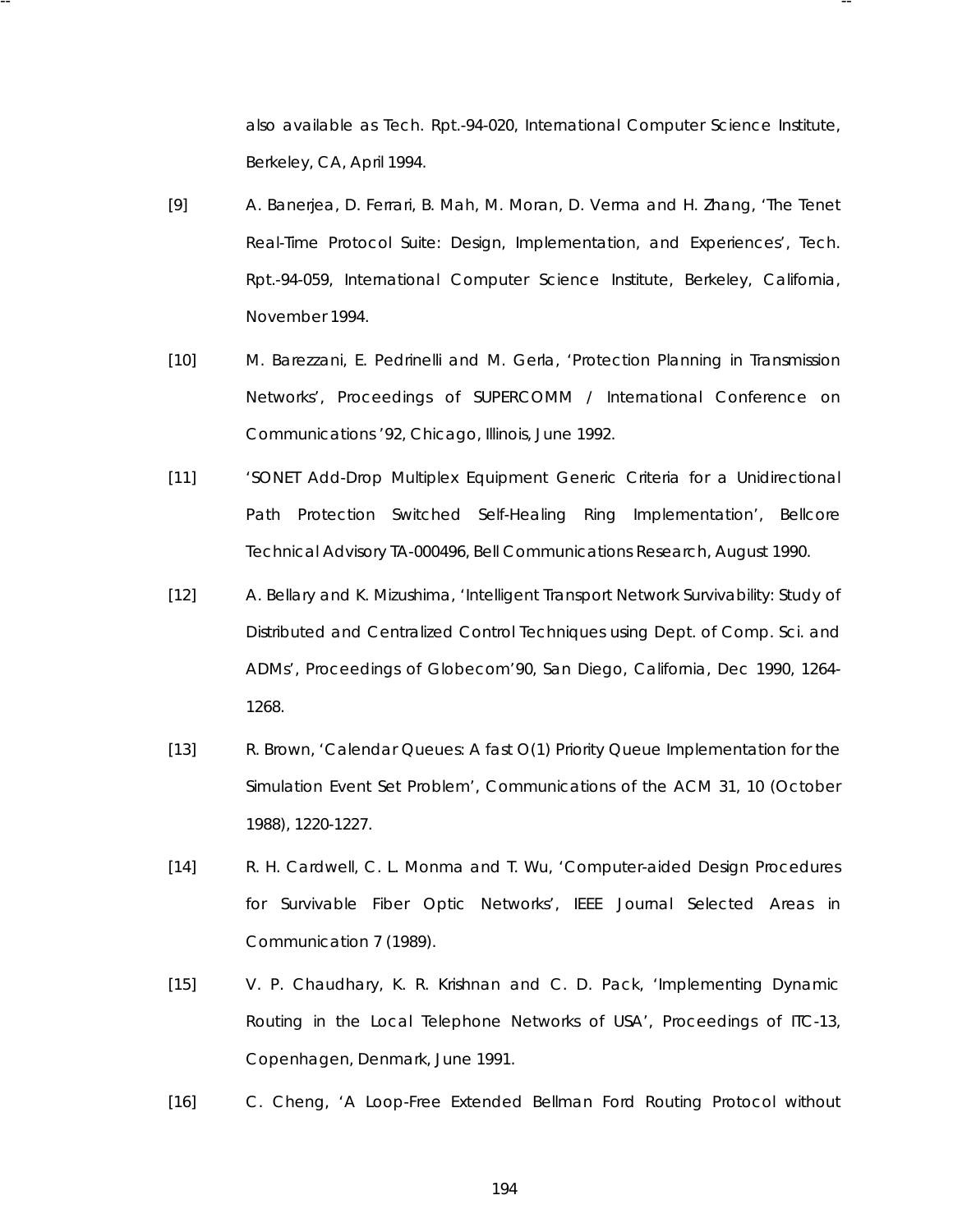Bouncing Effect', *ACM Computer Communication Review 19*, 4 (1989), 224- 236.

[17] S. Chiou and V. O. K. Li, 'Diversity Transmissions in a Communication network with Unreliable Components', *Proceedings of ICC'87*, Seattle, Washington, June 1987, 968-973.

-- --

- [18] S. Chiou and V. O. K. Li, 'An Optimal Two-copy Routing Scheme in a Communication Network', *Proceedings of INFOCOM'88*, New Orleans, Louisiana, April 1988, 288-197.
- [19] I. Cidon, I. Gopal and R. Guerin, 'Bandwidth Management and Congestion Control in PlaNET', *IEEE Communications Magazine*, October 1991, 54-64.
- [20] D. Clark, S. Shenker and L. Zhang, 'Supporting Real-Time Applications in an Integrated Services Packet Network: Architecture and Mechanism', *Proceedings of ACM SIGCOMM'92*, Baltimore, Maryland, August 1992, 14-26.
- [21] B. A. Coan, W. E. Leland, M. P. Vecchi, A. Weinrib and L. T. Wu, 'Using Distributed Topology Update and Preplanned Configuration to Achieve Trunk Network Survivability', *IEEE Transactions on Reliability 49*, 4 (October 1991).
- [22] C. J. Colbourn and L. D. Nel, 'Using and Abusing Bounds for Network Reliability', *Proceedings of Globecom'90*, San Diego, California, Dec 1990, 663-668.
- [23] G. B. Dantzig, *Linear Programming and Extensions*, Princeton University Press, Princeton, New Jersey, 1963.
- [24] E. W. Dijkstra, 'A Note on Two Problems in Connection with Graphs', *Numerical Mathematics 1* (1959), 269-271.
- [25] R. Doverspike, 'A Multi-Layered Model for Survivability in Intra-LATA Transport Networks', *Proceedings of IEEE GLOBECOM '91*, Phoenix, Arizona, December 1991.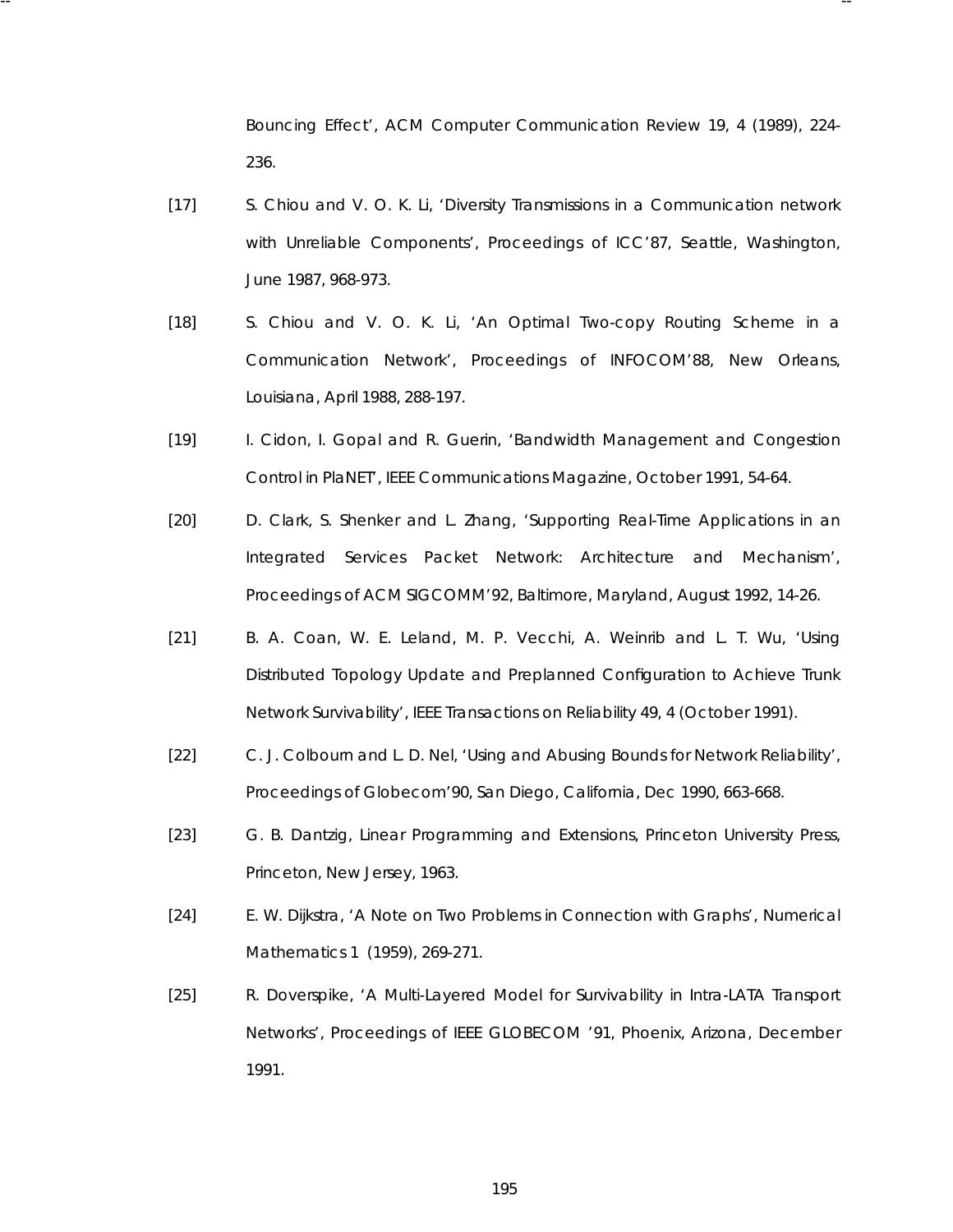[26] D. Ferrari, 'Client Requirements for Real-Time Communication Services', *IEEE Communications Magazine 28*, 11 (1990).

-- --

- [27] D. Ferrari, 'Real-Time Communication in Packet-Switching Wide-Area Networks', Tech. Rpt.-89-022, International Computer Science Institute, Berkeley, California, May 1989.
- [28] D. Ferrari and D. Verma, 'A Scheme for Real-Time Channel Establishment in Wide-Area Networks', Tech. Rpt.-89-036, International Computer Science Institute, Berkeley, California, May 1989.
- [29] D. Ferrari, 'Real-time Communication in an Internetwork', *Journal of High Speed Networks 1*, 1 (January 1992), 79-103.
- [30] D. Ferrari, A. Banerjea and H. Zhang, 'Network Support for Multimedia A Discussion of the Tenet Approach', Tech. Rpt.-92-072, International Computer Science Institute, Berkeley, CA, October 1992.
- [31] D. Ferrari, 'Distributed Delay Jitter Control in Packet-Switching Internetworks', *Journal of Internetworking: Research and Experience 4*, 1 (1993), 1-20.
- [32] D. Ferrari, A. Banerjea and H. Zhang, 'Network Support for Multimedia A Discussion of the Tenet Approach', *Computer Networks and ISDN Systems 26*, 10 (July 1994), 1267-80.
- [33] S. Floyd, 'Issues in Flexible Resource Management for Datagram Networks', *Proceedings of the 3rd Workshop on Very High Speed Networks*, Maryland, March 1992.
- [34] W. D. Grover, 'The Self-Healing Network: A Fast Distributed Restoration Technique for Networks using Digital Cross-connect Machines', *Proceedings of IEEE Global Telecommunications Conference*, December 1987, 28.2.1-28.2.6.
- [35] R. Guerin, H. Ahmadi and M. Naghshineh, 'Equivalent Capacity and Its Application to Bandwidth Allocation in High-Speed Networks', *IEEE Journal on*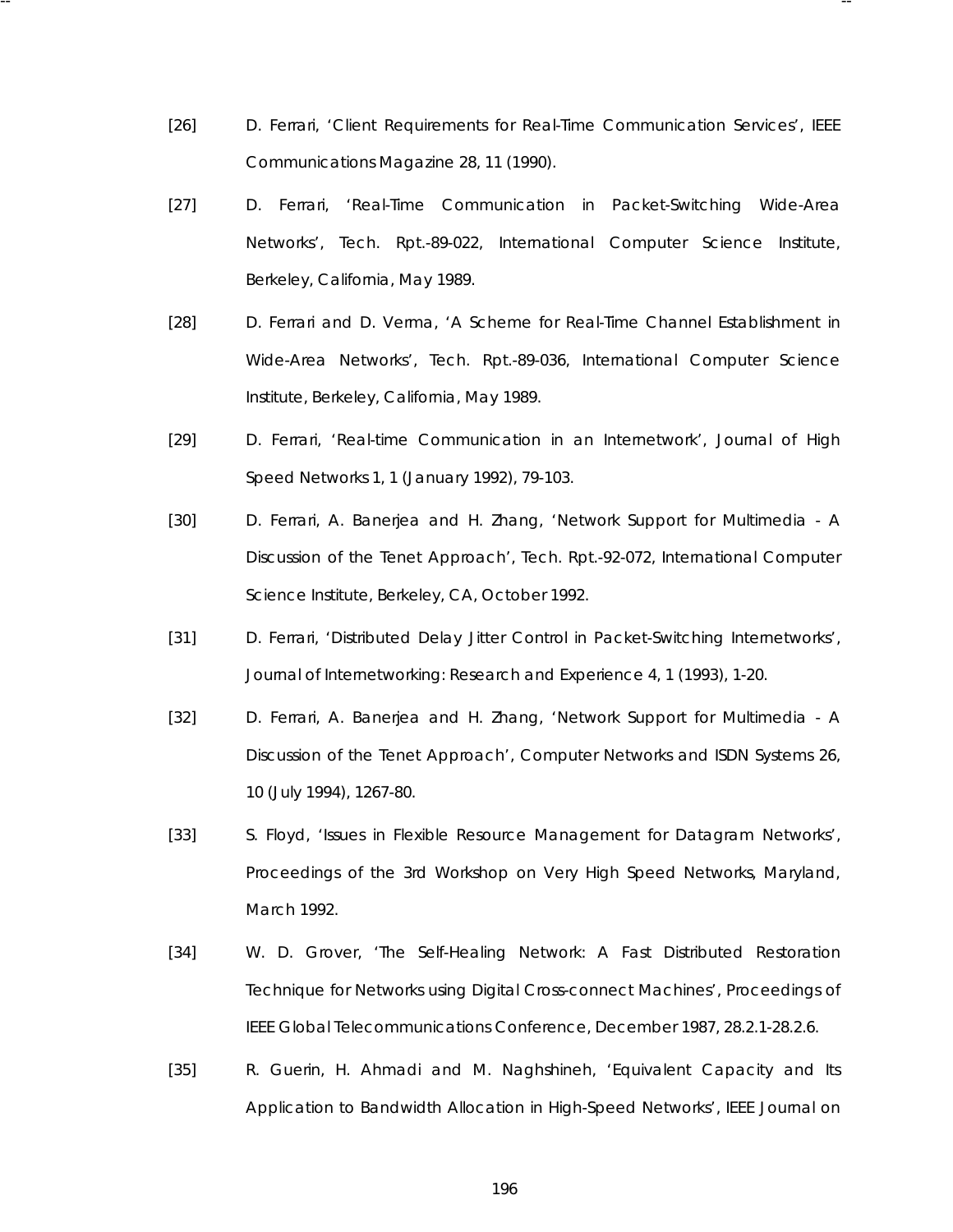*Selected Areas in Communications 9*, 7 (September 1991), 968-981.

- [36] A. Gupta and M. Moran, 'Channel Groups: A Unifying abstraction for specifying inter-stream relationships', Tech. Rpt.-93-015, International Computer Science Institute, Berkeley, California, March 1993.
- [37] R. G. Herrtwich, Personal communication, November 1992.

-- --

- [38] J. Hyman and A. Lazar, 'MARS: The Magnet II Real-Time Scheduling algorithm', *Proceedings of ACM SIGCOMM'91 Conference*, Zurich, Switzerland, September 1991, 285-293.
- [39] M. Kalfane, Personal communication, October 1994.
- [40] H. Komine, T. Chuja, T. Ogura, K. Miyazaki and T. Soejima, 'A Distributed Restoration Algorithm for Multiple Link and Node Failures of Transport Networks', *Proceedings of IEEE Global telecommunications Conference*, December 1990, 403.4.1-403.4.5.
- [41] K. R. Krishnan and T. J. Ott, 'Forward Looking Routing: A New State Dependent Routing Scheme', *Proceedings of ITC-12*, Torino, Italy, June 1988.
- [42] F. J. MacWilliams and N. J. A. Sloane, *The theory of error correcting codes*, North-Holland, New York, 1977.
- [43] B. Mah, *Design of a Realtime Channel Administration Protocol*, University of California at Berkeley, 1993. Masters Thesis.
- [44] N. F. Maxemchuk, 'Dispersity Routing', *Proceedings of ICC'75*, San Francisco, California, June 1975, 41.10-41.13.
- [45] S. McCanne, Personal communication, October 1994.
- [46] J. McQuillan, 'The New Routing Algorithm for the ARPANET', *IEEE Transactions on Communications COM-28* (May 1980).
- [47] K. Menger, 'Zur allgemeinen Kurventheorie', in *Fundamenta Mathematicae*, 1927, 96-115.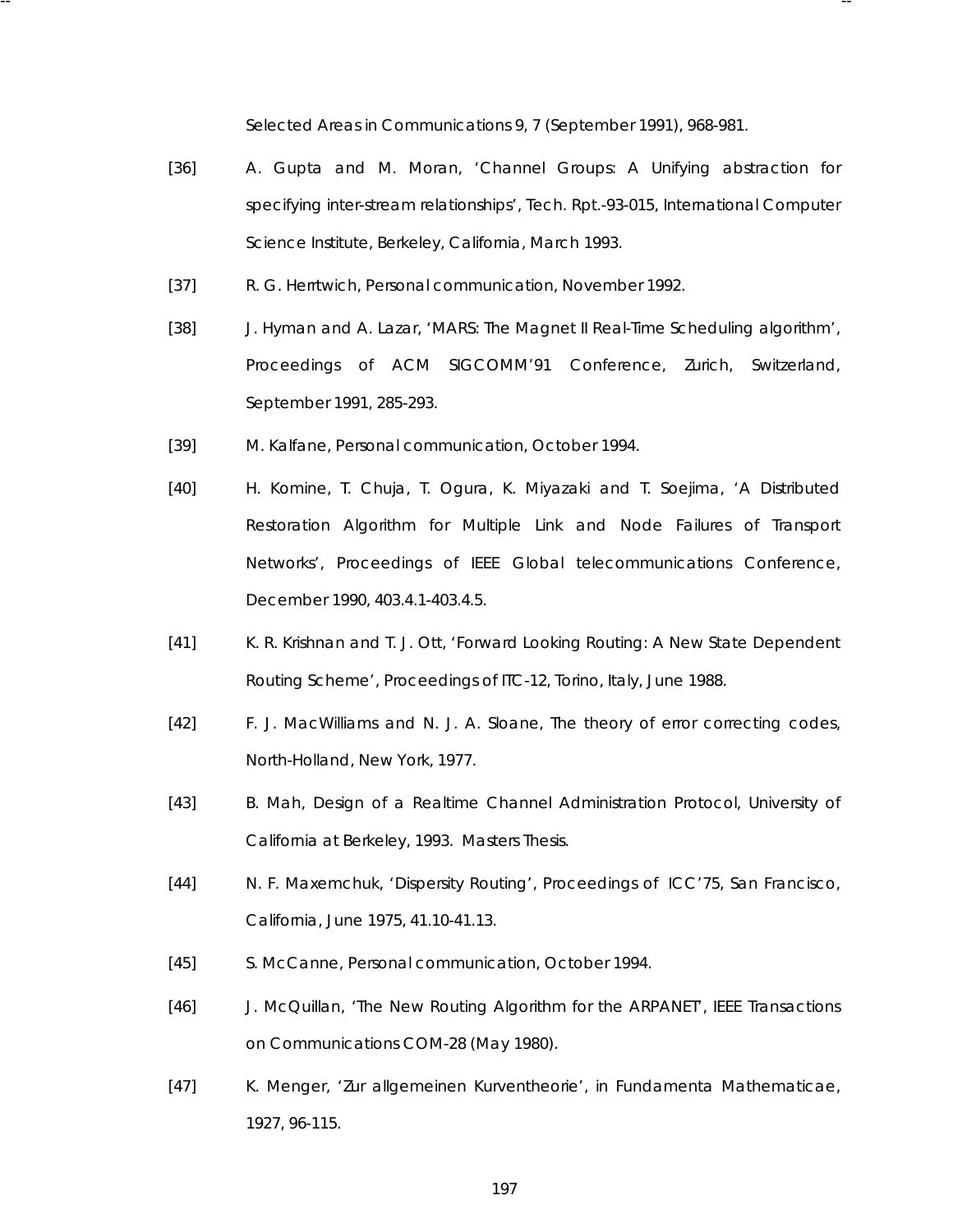[48] D. Messerschmitt, Asynchronous video coding, Infonet meeting at University of California, Berkeley, 15 November 1994.

-- --

- [49] P. Pancha and M. E. Zarki, 'MPEG Coding for Variable Bit Rate Video Transmission', *IEEE Communications 32*, 5 (May 1994), 54-66.
- [50] A. K. J. Parekh, *A Generalized Processor Sharing Approach to Flow Control in Integrated Services Networks*, Massachusetts Institute of Technology, February 1992. PhD Thesis.
- [51] C. Parris, H. Zhang and D. Ferrari, Dynamic Management of Guaranteed Performance Multimedia Connections, to appear in ACM Journal of Multimedia Systems, April 1993.
- [52] C. Parris and D. Ferrari, 'A Dynamic Connection Management Scheme for Guaranteed Performance Services in Packet-Switching Integrated Services Networks', Tech. Rpt.-93-005, International Computer Science Institute, Berkeley, California, January 1993.
- [53] C. Parris, *Dynamic Channel Management*, University of California at Berkeley. PhD Thesis.
- [54] S. Rai and S. Soh, 'A Computer Approach for Reliability Evaluation of Telecommunication Networks with Heterogeneous Links', *IEEE Transactions on Reliability 49*, 4 (October 1991).
- [55] T. Rodeheffer and M. D. Schroeder, Automatic Reconfiguration in Autonet, Lecture at University of California, Berkeley, September 1992.
- [56] H. Sakauchi, Y. Nishimura and S. Hasegawa, 'A Self-healing Network with an Economic Spare-Channel Assignment', *Proceedings of IEEE Global Telecommunications Conference*, December 1990, 403.1.1-403.1.6.
- [57] M. Schroeder, A. Birell, M. Burrows, H. Murray, R. Needham, T. Rodeheffer, E. Satterthwaite and C. Thacker, 'Autonet: A High-Speed Self-Configuring Local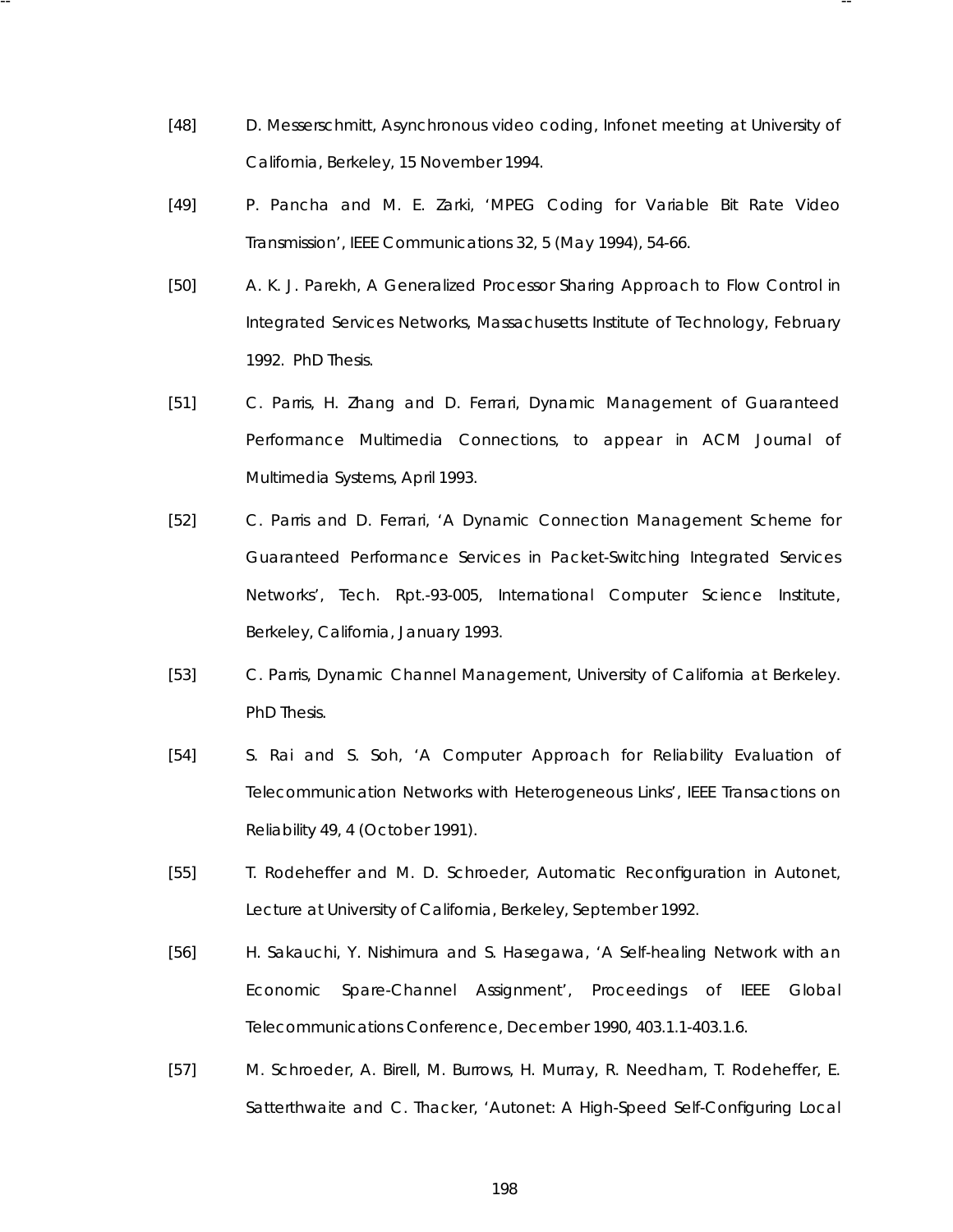Area Network Using Point-To-Point Links', *IEEE Journal Selected Areas in Communication 9*, 8 (October 1991), 1318-1335.

- [58] M. Schroeder, Circuit Management in AN2, Lecture at University of California, Berkeley, October 1992.
- [59] K. G. Shin, 'HARTS A Distributed Real-time Architecture', *Computer 24*, 5 (May 1991), 25-35.
- [60] M. Stoer, *Design of Survivable Networks*, Springer-Verlag, 1991.

-- --

- [61] R. E. Tarjan, *Data Structures and Network Algorithms*, Society for Industrial and Applied Mathematics, Philadelphia, Pennsylvania, 1983.
- [62] D. Taubman and A. Zakhor, 'Highly Scalable, Low Delay Video Compression', *IEEE International Conference on Image Processing*, November 1994.
- [63] C. Vogt, R. Herrtwich and R. Nagaragan, 'HeiRAT The Heidelberg Resource and Administration Technique: Design Philosophy and Goals', IBM Technical Report No. 43.9243 , IBM ENC, Heidelberg, Germany, 1992.
- [64] C. H. Yang and S. Hasegawa, 'FITNESS: Failure Immunization Technology for Network Service Survivability', *Proceedings of IEEE Global Telecommunications Conference*, November/December 1988, 47.3.1-47.3.6.
- [65] M. Yoshida and H. Okazaki, 'New Planning Architecture for Reliable and Costeffective Network Design', *Proceedings of ITC-12*, Torino, Italy, June 1988.
- [66] M. Yoshida and H. Okazaki, 'Cooperative Control over Logical and Physical Networks for Multiservice Environments', *IEICE Transactions E.74*, 12 (December 1991).
- [67] W. T. Zaumen and J. J. Garcia-Luna-Aceves, 'Dynamics of Distributed Shortest-Path Routing Algorithms', *Computer Communications Review 21*, 4 (September 1991), ACM Press.